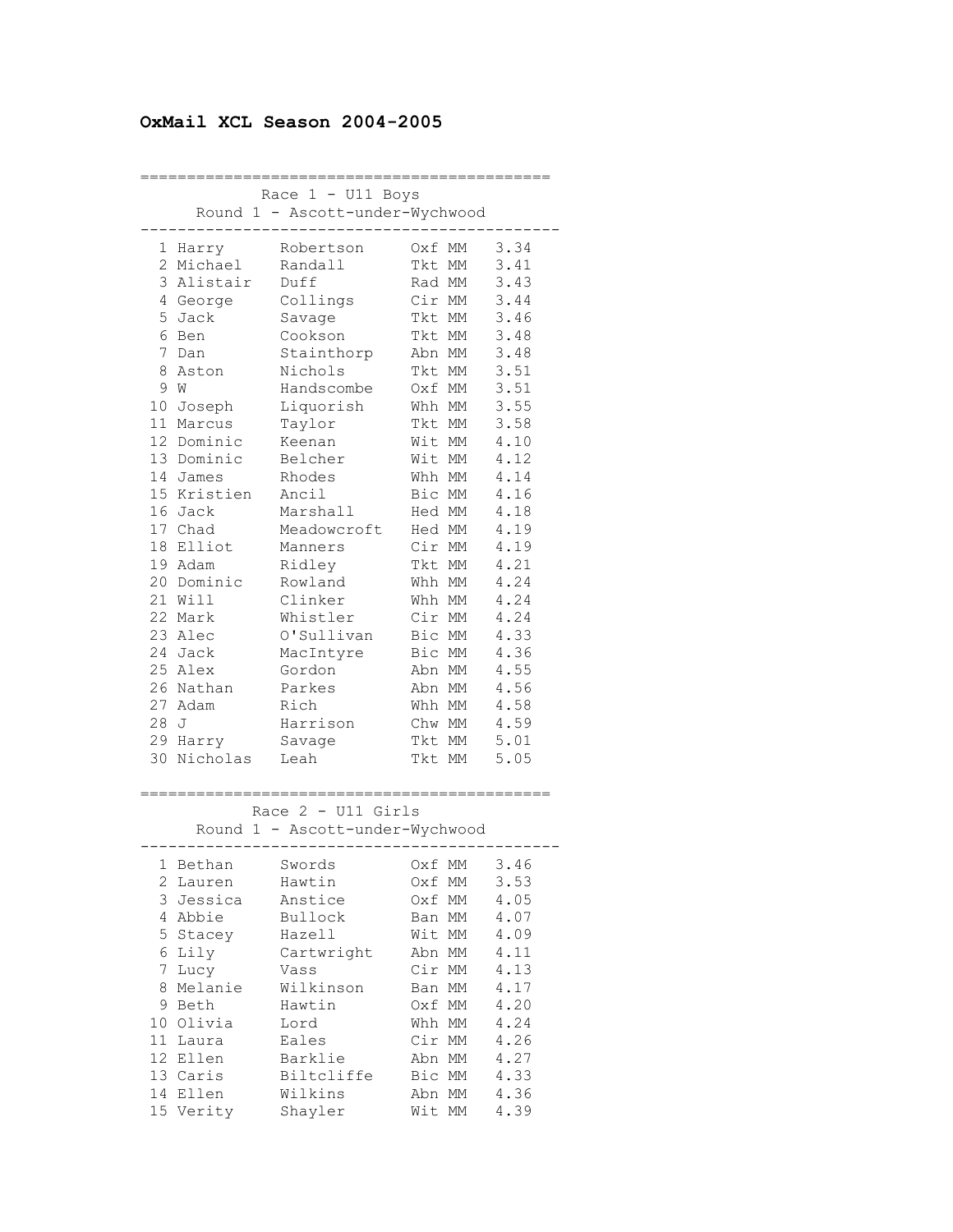| 16              | Hannah<br>17 Laura<br>18 Sarah<br>19 Lauren<br>20 Beth<br>21 Katrina Miles<br>22 Olivia<br>23 Poppy                                         | Cousins<br>Hobson<br>Richardson<br>Kilner<br>Stanley<br>Williams<br>Dando |                  |          | Ban MM<br>Cir MM<br>Abn MM<br>Tkt MM<br>Wit MM<br>Tkt MM<br>Cir MM<br>Whh MM | 4.41<br>4.44<br>4.46<br>4.48<br>4.50<br>4.51<br>4.53<br>4.55 |  |
|-----------------|---------------------------------------------------------------------------------------------------------------------------------------------|---------------------------------------------------------------------------|------------------|----------|------------------------------------------------------------------------------|--------------------------------------------------------------|--|
|                 | 24 Sophie<br>25 Iona                                                                                                                        | Bullock<br>James                                                          |                  |          | Ban MM<br>Bic MM                                                             | 4.57<br>5.01                                                 |  |
|                 | 26 Evadne                                                                                                                                   | King                                                                      |                  |          | Wit MM                                                                       | 5.02                                                         |  |
|                 | 27 Alicia                                                                                                                                   | Workman                                                                   |                  |          | Ban MM                                                                       | 5.08                                                         |  |
|                 | 28 Siobhan Chicken                                                                                                                          |                                                                           |                  |          | Bic MM                                                                       | 5.25                                                         |  |
|                 | 29 Billie Meadowcroft Hed MM 5.29                                                                                                           |                                                                           |                  |          |                                                                              |                                                              |  |
|                 | 30 Emma                                                                                                                                     | Strong                                                                    |                  |          |                                                                              | Bic MM 5.49                                                  |  |
|                 | 31 Isabelle McKeeman Cir MM 5.54                                                                                                            |                                                                           |                  |          |                                                                              |                                                              |  |
|                 | ==========================<br>=================<br>Race $3 - U13$ Boys<br>Round 1 - Ascott-under-Wychwood<br>Team Results<br>-------------- |                                                                           |                  |          |                                                                              |                                                              |  |
|                 | 1 Radley                                                                                                                                    |                                                                           | $12-1$           |          | $1 \quad 3 \quad 8$                                                          |                                                              |  |
|                 | 2 Witney                                                                                                                                    |                                                                           | $27$   $4$ 11 12 |          |                                                                              |                                                              |  |
|                 | 3 Team Kennet                                                                                                                               |                                                                           | $36$  <br>$50$   |          | $5 \quad 13 \quad 18$                                                        |                                                              |  |
|                 | 4 Banbury<br>4 Oxford City                                                                                                                  |                                                                           | $50 \mid$        |          |                                                                              | $9$ 17 24 =<br>2 24 24 =                                     |  |
|                 | 6 Bicester                                                                                                                                  |                                                                           | $51$             |          |                                                                              |                                                              |  |
|                 | 7 White Horse                                                                                                                               |                                                                           | 54   6 24 24     |          |                                                                              |                                                              |  |
|                 | 8 Eynsham                                                                                                                                   |                                                                           | 58               |          |                                                                              | $10 \t24 \t24 =$                                             |  |
|                 | 8 Witney                                                                                                                                    | $\overline{B}$                                                            | 58               |          |                                                                              | $15$ $21$ $22 =$                                             |  |
|                 | 10 Abingdon                                                                                                                                 |                                                                           | 59               | 16 19 24 |                                                                              |                                                              |  |
|                 | ____________________________<br>:==================<br>Race $3 - U13$ Boys<br>Round 1 - Ascott-under-Wychwood<br>Individual Results         |                                                                           |                  |          |                                                                              |                                                              |  |
|                 | 1 Phillippe Manning Rad U13 7.13                                                                                                            |                                                                           |                  |          |                                                                              |                                                              |  |
| 3               | 2 Aaron Simpson Oxf U13 7.28                                                                                                                |                                                                           |                  |          |                                                                              | 7.35                                                         |  |
| 4               | Alex<br>Joshua                                                                                                                              | Jones<br>Ridley                                                           |                  |          | Rad U13<br>Wit U13                                                           | 7.47                                                         |  |
| 5               | Tom                                                                                                                                         | Eastman                                                                   |                  |          | Tkt U13                                                                      | 7.53                                                         |  |
| 6               | Alex                                                                                                                                        | Jones                                                                     |                  |          | Whh U13                                                                      | 8.01                                                         |  |
| 7               | Richard                                                                                                                                     | Cadle                                                                     |                  |          | Bic U13                                                                      | 8.02                                                         |  |
|                 | 8 Georges                                                                                                                                   | Miller                                                                    |                  |          | Rad U13                                                                      | 8.17                                                         |  |
|                 | 9 Jonathan                                                                                                                                  | Gunn                                                                      |                  | Ban      | U13                                                                          | 8.20                                                         |  |
| 11 <sup>1</sup> | 10 Ashley<br>Matthew                                                                                                                        | Hubbert<br>Derrick                                                        |                  |          | Eyn U13<br>Wit U13                                                           | 8.46<br>8.48                                                 |  |
| 12              | Sam                                                                                                                                         | Bayliss                                                                   |                  |          | Wit U13                                                                      | 9.00                                                         |  |
| 13              | Matthew                                                                                                                                     | Price                                                                     |                  |          | Tkt U13                                                                      | 9.02                                                         |  |
|                 | 14 Matthew                                                                                                                                  | Wood                                                                      |                  |          | Rad U13                                                                      | 9.12                                                         |  |
| 15              | Riley                                                                                                                                       | King                                                                      |                  |          | Wit U13                                                                      | 9.20                                                         |  |
|                 | 16 Anthony                                                                                                                                  | Parkes                                                                    |                  |          | Abn U13                                                                      | 9.22                                                         |  |
| 18              | 17 Thomas<br>Thomas                                                                                                                         | Cunniffe<br>Dyer                                                          |                  |          | Ban U13<br>Tkt U13                                                           | 9.27<br>9.36                                                 |  |
| 19              | Jack                                                                                                                                        | Stainthorp                                                                |                  |          | Abn U13                                                                      | 10.02                                                        |  |
|                 |                                                                                                                                             |                                                                           |                  |          |                                                                              |                                                              |  |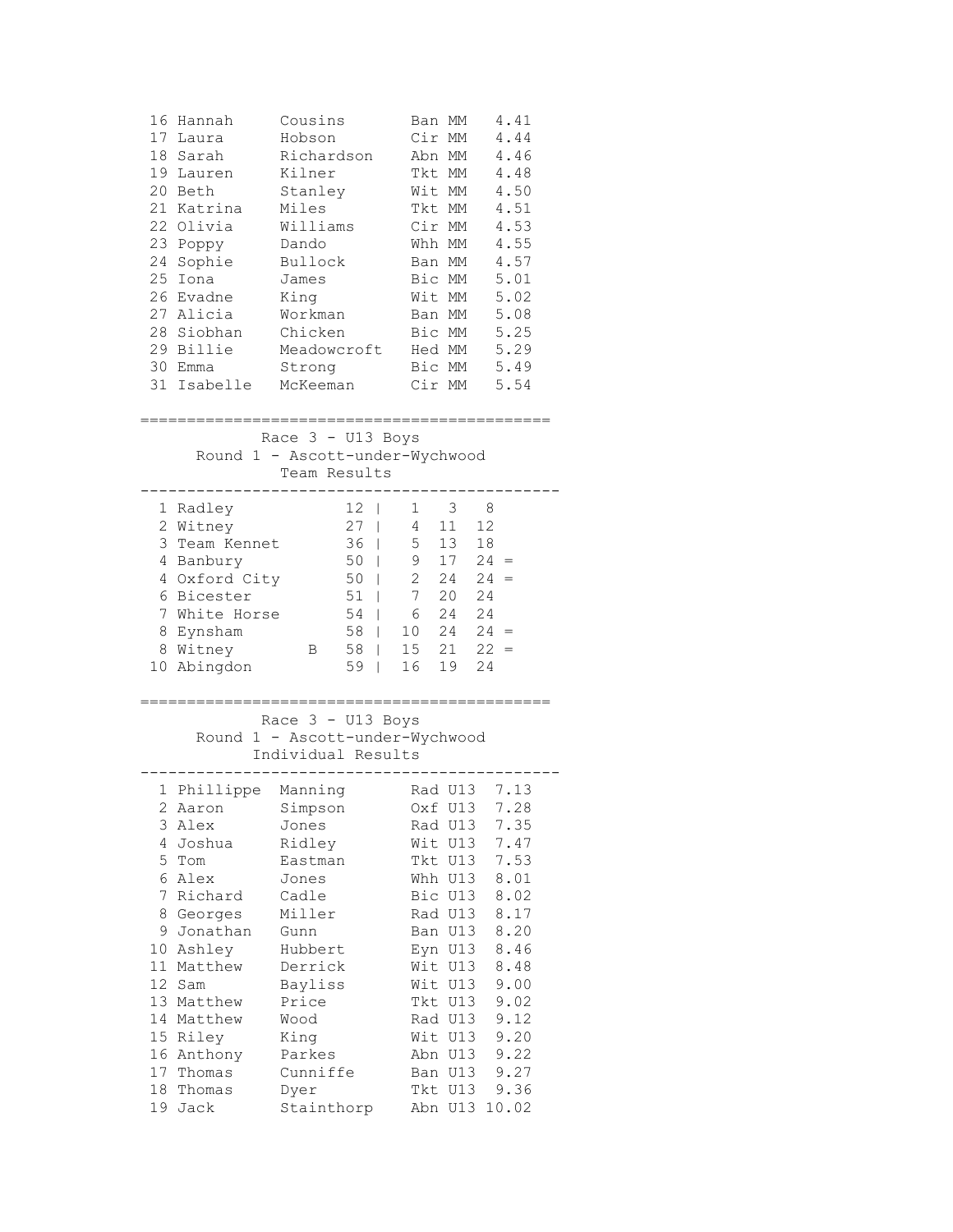| 20 Chris<br>21 Mathew<br>22 Sam<br>23 Clinton                                                                                                                                                                                                                                                                                                                                     | Gill<br>Sambrook<br>Timms<br>Townsend                                                                                                                                                                                                             | Bic U13 10.08<br>Wit U13 10.37<br>Wit U13 10.59<br>Wit U13 11.46                                                                                                                                                                                                                                                                                                                                                                                                                                       |
|-----------------------------------------------------------------------------------------------------------------------------------------------------------------------------------------------------------------------------------------------------------------------------------------------------------------------------------------------------------------------------------|---------------------------------------------------------------------------------------------------------------------------------------------------------------------------------------------------------------------------------------------------|--------------------------------------------------------------------------------------------------------------------------------------------------------------------------------------------------------------------------------------------------------------------------------------------------------------------------------------------------------------------------------------------------------------------------------------------------------------------------------------------------------|
|                                                                                                                                                                                                                                                                                                                                                                                   | Race $4 - U13/U15$ Girls<br>Round 1 - Ascott-under-Wychwood<br>Team Results                                                                                                                                                                       |                                                                                                                                                                                                                                                                                                                                                                                                                                                                                                        |
| 1 Oxford City<br>1 Radley<br>3 Radley<br>4 Bicester<br>5 Cirencester<br>5 Witney<br>7 Banbury<br>8 Oxford City<br>9 White Horse<br>10 Bicester<br>10 Witney<br>12 Team Kennet<br>13 Radley<br>14 Cirencester B 120  <br>15 Cherwell<br>16 Headington                                                                                                                              | $13-1$<br>13 <sup>7</sup><br>T<br>32<br>В<br>$\overline{1}$<br>40<br>T<br>62<br>$\mathbf{I}$<br>62<br>T<br>63<br>L<br>64<br>В<br>T<br>89<br>T<br>90<br>L<br>В<br>90<br>В<br>T<br>97<br>$\overline{1}$<br>98<br>C<br>$\mathbf{I}$<br>124           | $\overline{2}$<br>1<br>$10 =$<br>3<br>4<br>$6 =$<br>9<br>12<br>11<br>7 16<br>17<br>13 14<br>$35 =$<br>$18$ $21$ $23 =$<br>5 19<br>39<br>25<br>15 24<br>36 45<br>8<br>$22$ $26$ $42 =$<br>$28$ $30$ $32 =$<br>27  29  41<br>20 33 45<br>37 38 45<br>1344545<br>133   43 45 45                                                                                                                                                                                                                           |
|                                                                                                                                                                                                                                                                                                                                                                                   | Race $4 - U13/U15$ Girls<br>Round 1 - Ascott-under-Wychwood<br>Individual Results                                                                                                                                                                 |                                                                                                                                                                                                                                                                                                                                                                                                                                                                                                        |
| 1 Melissa<br>2 Danielle<br>3 Emma<br>4 Kimberley Daly<br>5 Sophie<br>6 Jodie<br>7 Georgina<br>Alice<br>8<br>9<br>Megan<br>10<br>Hayley<br>11<br>Chloe<br>12<br>Kelly<br>13<br>Robyn<br>14<br>Jenny<br>15<br>Emily<br>Emily<br>16<br>17<br>Hannah<br>18<br>Katharine<br>19<br>Charlotte<br>20<br>Jennifer<br>21<br>Jade<br>22<br>Nikki<br>23<br>Shona<br>24<br>Lizzie<br>25 Martha | Hawtin<br>Anderson<br>Grant<br>Tyers<br>Kafke<br>Newall<br>Lord<br>Roberts<br>Luke<br>Mitcham<br>Daly<br>Maxtone<br>Manners<br>Patrick<br>McDonnell<br>Mitchell<br>Smith<br>Drummond<br>Graham<br>Hewlett<br>Holloway<br>Stanley<br>Berg<br>Morey | 7.09<br>Oxf U13<br>Oxf U13<br>7.43<br>Rad U13 7.44<br>Rad U15<br>7.55<br>Ban U15<br>8.00<br>Rad U15 8.07<br>8.13<br>Bic U15<br>8.15<br>Whh U15<br>8.25<br>Rad U15<br>Oxf U15<br>8.29<br>Rad U15<br>8.32<br>8.35<br>Rad U15<br>Cir U13<br>8.41<br>Cir U15<br>8.43<br>Oxf U15<br>8.44<br>8.47<br>Bic U15<br>8.49<br>Bic U15<br>Wit<br>U13<br>8.49<br>U13<br>8.50<br>Ban<br>8.53<br>Rad U15<br>Wit<br>U15<br>8.57<br>Bic<br>U15<br>9.00<br>Wit<br>U13<br>9.10<br>9.11<br>U13<br>Oxf<br>U15<br>9.11<br>Oxf |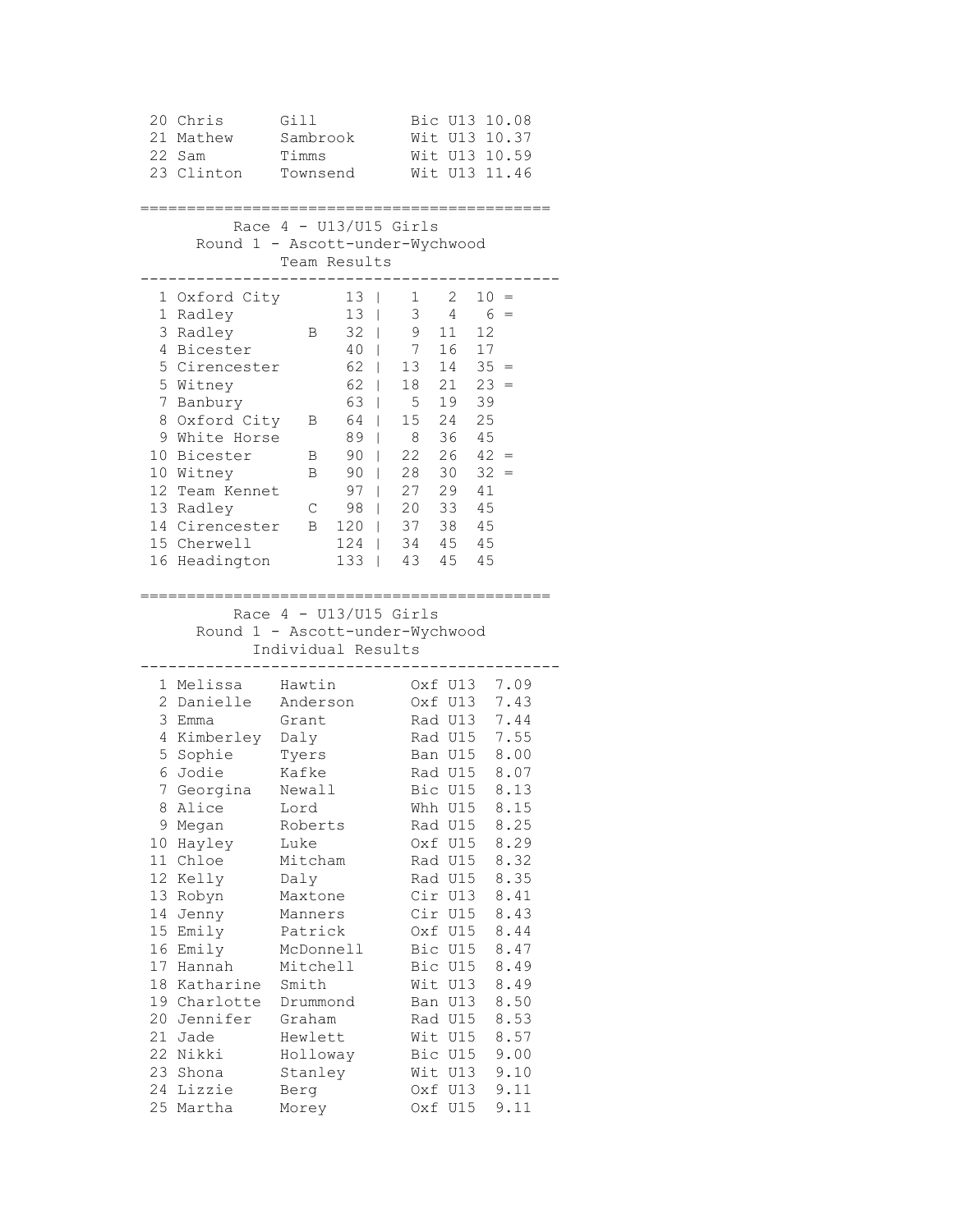| 26 Rebbeca<br>27 Suzie<br>28 Kitty<br>29 Katie<br>30 Ella<br>31 Martha<br>32 Alice<br>33 Emma<br>34 Helen<br>35 Henrietta<br>36 Gorgie<br>37 Alice<br>38<br>Anna<br>39 Evie<br>40 Leah<br>41 Lauren<br>42 Kate<br>43 Harriet<br>44 Laura | Gill<br>Cookson<br>Gorman<br>Pontin<br>Gorman<br>Lloyd<br>Parsons<br>McKee<br>Sleight<br>Ward<br>Traynor<br>Thomas<br>Rohan<br>Boyd<br>Gorman<br>Moorcroft<br>Norman<br>Griffiths<br>Cunniffe | Bic U15<br>9.13<br>9.20<br>Tkt U13<br>Wit U15<br>9.28<br>Tkt U13<br>9.29<br>9.31<br>Wit U15<br>9.33<br>Oxf U15<br>Wit U13<br>9.39<br>Rad U13<br>9.44<br>Chw U13<br>9.45<br>Cir U13<br>9.48<br>9.55<br>Whh U13<br>9.59<br>Cir U13<br>Cir U15<br>10.13<br>Ban U13<br>10.17<br>Wit U13<br>10.18<br>Tkt U13 10.25<br>Bic U13 10.48<br>Hed U15 11.00<br>Ban U15 11.32      |
|------------------------------------------------------------------------------------------------------------------------------------------------------------------------------------------------------------------------------------------|-----------------------------------------------------------------------------------------------------------------------------------------------------------------------------------------------|-----------------------------------------------------------------------------------------------------------------------------------------------------------------------------------------------------------------------------------------------------------------------------------------------------------------------------------------------------------------------|
|                                                                                                                                                                                                                                          | Race $5 - U15/U17$ Boys<br>Team Results                                                                                                                                                       | Round 1 - Ascott-under-Wychwood                                                                                                                                                                                                                                                                                                                                       |
| 1 Team Kennet<br>2 Oxford City<br>3 StEdwards Sch<br>4 Witney<br>5 White Horse<br>6 Abingdon<br>7 Cherwell<br>8 Radley<br>9 Bicester<br>10 StEdwards Sch B<br>11 Woodstock<br>12 Witney<br>13 StEdwards Sch C<br>14<br>Headington        | 21  <br>$40$  <br>48<br>57<br>60<br>64<br>67<br>68<br>82<br>84<br>89<br>$\mathbf{B}$<br>101<br>104<br>117                                                                                     | 12<br>1<br>8<br>7<br>17<br>16<br>13<br>26<br>9<br>T<br>19<br>18<br>20<br>$\mathbf{L}$<br>21<br>35<br>4<br>L<br>11<br>43<br>10 <sub>1</sub><br>L<br>22<br>6<br>39<br>L<br>$\overline{2}$<br>23 43<br>L<br>25<br>43<br>14<br>$\mathbb{R}^n$<br>27<br>$\frac{1}{28}$<br>29<br>L<br>43<br>3<br>43<br>L<br>34<br>31<br>36<br>I.<br>32 42<br>30<br>L<br>33<br>41<br>43<br>I |
|                                                                                                                                                                                                                                          | Race $5 - U15/U17$ Boys<br>Round 1 - Ascott-under-Wychwood<br>Individual Results                                                                                                              |                                                                                                                                                                                                                                                                                                                                                                       |
| 1 Josh<br>2 Danny<br>3 John<br>4 Tim<br>5<br>Scott<br>6 Carl<br>7 James<br>Mark<br>8.<br>9<br>Ed<br>10 George<br>11 Steve<br>12 James                                                                                                    | Bliss<br>Griffiths<br>Ewbank<br>Traynor<br>Devonish<br>Tucker<br>Bird<br>Vardy<br>Womersley<br>Wood<br>Copley<br>Moorcroft                                                                    | Tkt U17 17.11<br>17.54<br>Rad U17<br>Wds U15<br>18.06<br>Whh U15<br>18.16<br>chw U17<br>18.34<br>Chw U17<br>18.40<br>19.02<br>Oxf U17<br>19.02<br>Tkt U17<br>19.11<br>Ste U17<br>19.28<br>Abn U17<br>Abn U15<br>19.40<br>Tkt U15<br>19.46                                                                                                                             |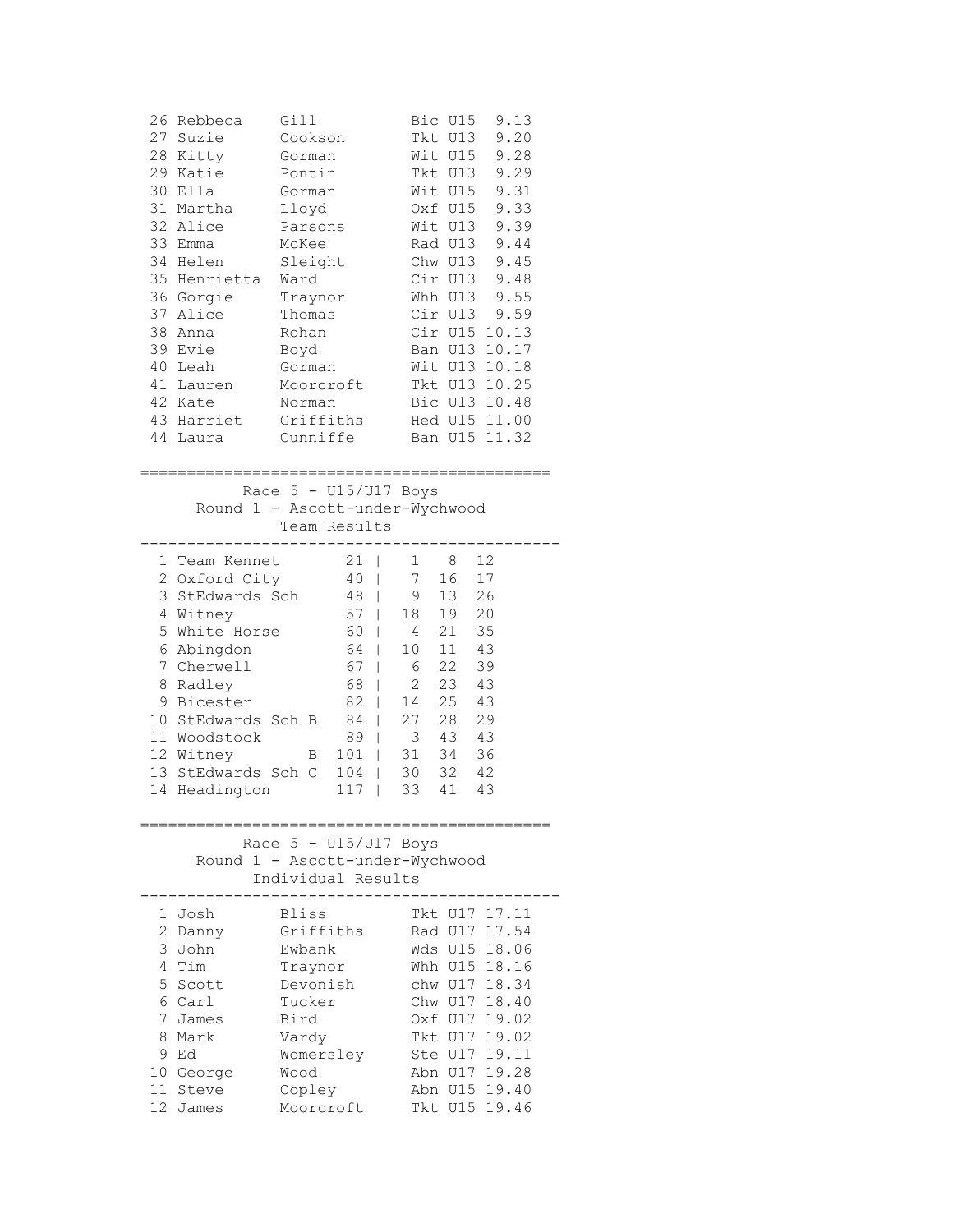| 13     | Freddie                         | Slemeck   |                                |              |                 | Ste U15 20.08 |  |
|--------|---------------------------------|-----------|--------------------------------|--------------|-----------------|---------------|--|
|        | 14 Ievan                        | Robinson  |                                |              |                 | Bic U15 20.26 |  |
|        | 15 Robert                       | Ridley    |                                |              |                 | Tkt U17 20.29 |  |
| 16     | Ian                             | Castle    |                                |              |                 | Oxf U15 20.31 |  |
|        | 17 James                        | Smart     |                                |              |                 | Oxf U15 20.34 |  |
| 18     | David                           | Ridley    |                                |              |                 | Wit U17 20.44 |  |
|        | 19 Robert                       | Gunn      |                                |              |                 | Wit U15 20.46 |  |
| 20     | Lewis                           | Warren    |                                |              |                 | Wit U15 20.52 |  |
|        | 21 Henry                        | Penfold   |                                |              |                 | Whh U15 21.04 |  |
|        | 22 Ben                          | Woodcock  |                                |              |                 | Chw U17 21.41 |  |
|        | 23 Sam                          | Miller    |                                |              |                 | Rad U15 21.58 |  |
|        | 24 Matthew                      | Hawkins   |                                |              |                 | chw U17 22.10 |  |
|        | 25 Charlie                      | Barrett   |                                |              |                 | Bic U17 22.21 |  |
|        |                                 |           |                                |              |                 |               |  |
|        | 26 Will                         | Lusk      |                                |              |                 | Ste U17 22.24 |  |
|        | 27 Jack                         | Bibbings  |                                |              |                 | Ste U15 22.31 |  |
| 28     | Tom                             | Womersley |                                |              |                 | Ste U15 22.39 |  |
| 29     | Ian                             |           | LePoidevin                     |              |                 | Ste U15 23.04 |  |
| 30     | Ben                             | Pawson    |                                |              |                 | Ste U15 23.21 |  |
| 31     | Tom                             | Timms     |                                |              |                 | Wit U17 23.35 |  |
| 32     | Sam                             | Smith     |                                |              |                 | Ste U15 23.41 |  |
| 33     | Russell                         | Johnson   |                                |              |                 | Hed U17 23.51 |  |
| 34     | Darren                          | Mason     |                                |              |                 | Wit U15 24.07 |  |
| 35     | Pete                            | Knopp     |                                |              |                 | Whh U15 25.27 |  |
|        | 36 Adam                         | Sambrook  |                                |              |                 | Wit U15 25.37 |  |
|        | 37 Joseph                       | McCrohon  |                                |              |                 | Whh U15 25.39 |  |
| 38     | Sam                             | Hook      |                                |              |                 | Wit U17 26.01 |  |
|        | 39 Jack                         | Butler    |                                |              |                 | Chw U15 27.09 |  |
|        | 40 Henry                        | Sleight   |                                |              |                 | Chw U17 29.41 |  |
|        |                                 |           |                                |              |                 |               |  |
|        |                                 |           |                                |              |                 |               |  |
| 41     | Simon                           | Nickau    |                                |              |                 | Hed U15 30.43 |  |
|        | 42 Tom                          | Coles     |                                |              |                 | Ste U15 40.08 |  |
|        |                                 |           | ========                       |              |                 |               |  |
|        |                                 |           | Race $6 -$ Women               |              |                 |               |  |
|        |                                 |           |                                |              |                 |               |  |
|        | Round 1 - Ascott-under-Wychwood |           |                                |              |                 |               |  |
|        |                                 |           | Team Results<br>-----          |              |                 |               |  |
|        |                                 |           |                                | $\mathbf{2}$ |                 |               |  |
|        | 1 Headington                    |           | $20 \mid$                      |              | 5               | 13            |  |
|        | 2 Cirencester                   |           | $22 \mid$                      | $\mathbf 1$  | $4\overline{ }$ | $17$          |  |
| 3      | Witney                          |           | 23<br>$\overline{\phantom{a}}$ | 6            | 7 <sup>7</sup>  | 10            |  |
|        | 4 White Horse                   |           | 33                             | 3            | 9               | 21            |  |
| 5      | Headington                      | В         | 54                             | 16           | 18              | 20            |  |
| 6      | Radley                          |           | 72                             | 15           | 25              | 32            |  |
| 7      | Banbury                         |           | 85                             | 8            | 14              | 63            |  |
| 8      | Abingdon                        |           | 90                             | 22           | 27              | 41            |  |
| 9      | Headington                      | С         | 91                             | 28           | 29              | 34<br>$=$     |  |
| 9      | Oxf Uni Press                   |           | 91<br>I                        | 19           | 33              | 39<br>$=$     |  |
| 11     | Team Kennet                     |           | 99                             | 11           | 12              | 76            |  |
| 12     | Swindon Str                     |           | 107                            | 24           | 30              | 53            |  |
| 13     | Alchester                       |           | 122                            | 26           | 31              | 65<br>$=$     |  |
| 13     | Headington                      | D         | 122                            | 37           | 42              | 43<br>$=$     |  |
| 15     | Cirencester                     | В         | 141                            | 40           | 44              | 57            |  |
| 16     | White Horse                     | В         | 146                            | 38           | 49              | 59            |  |
| $17\,$ | Abingdon                        | В         | 149                            | 46           | 51              | 52            |  |
| 18     | Cherwell                        |           | 161<br>I                       | 23           | 67              | 71<br>$=$     |  |
| 18     | Woodstock                       |           | 161                            | 45           | 55              | 61<br>$=$     |  |
| 20     | Eynsham<br>Hook Norton          |           | 166                            | 36           | 64              | 66            |  |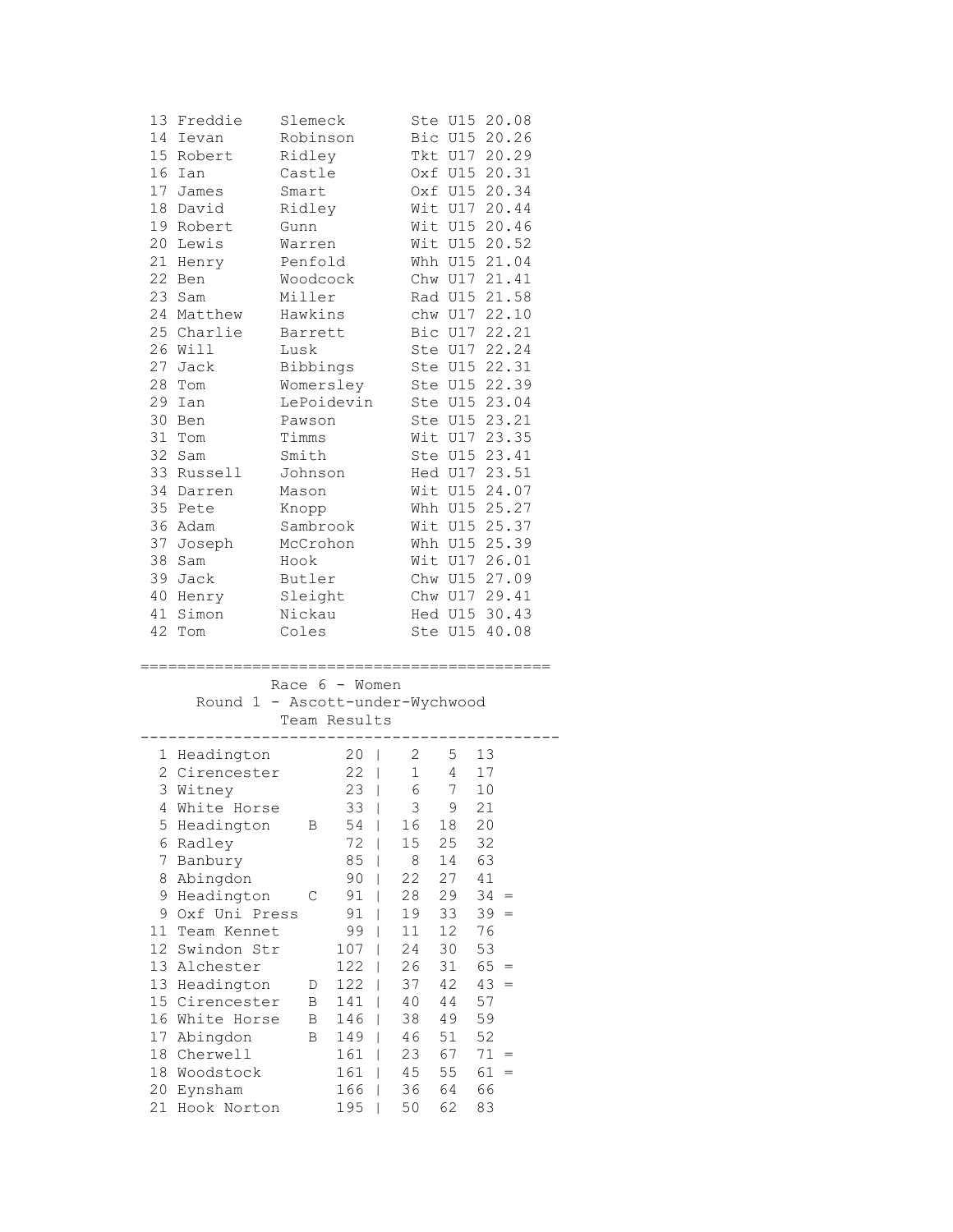|    | 22 Abingdon | С | 200 | 54  | 68  | 78  |     |
|----|-------------|---|-----|-----|-----|-----|-----|
| 23 | Witney      | B | 212 | 47  | 75  | 90  |     |
| 24 | Headington  | Ε | 213 | 58  | 74  | 81  | $=$ |
| 24 | Oxford City |   | 213 | 48  | 56  | 109 |     |
| 26 | Cherwell    | В | 229 | 73  | 77  | 79  |     |
| 27 | Hiqworth    |   | 233 | 35  | 97  | 101 |     |
| 28 | Swindon Str | В | 257 | 60  | 88  | 109 |     |
| 29 | Team Kennet | B | 262 | 84  | 85  | 93  |     |
| 30 | White Horse | С | 271 | 70  | 92  | 109 |     |
| 31 | Headington  | F | 274 | 82  | 86  | 106 |     |
| 32 | Cherwell    | С | 276 | 87  | 91  | 98  |     |
| 33 | Abingdon    | D | 279 | 80  | 96  | 103 |     |
| 34 | Woodstock   | B | 283 | 89  | 94  | 100 |     |
| 35 | Bicester    |   | 287 | 69  | 109 | 109 |     |
| 36 | Hook Norton | В | 310 | 95  | 107 | 108 |     |
| 37 | Bourton     |   | 323 | 105 | 109 | 109 |     |
|    |             |   |     |     |     |     |     |

|                                                                                                 | 37 Bourton                                           | 373   102 103 103                             |  |  |                                               |  |
|-------------------------------------------------------------------------------------------------|------------------------------------------------------|-----------------------------------------------|--|--|-----------------------------------------------|--|
| Race $6 -$ Women<br>Round 1 - Ascott-under-Wychwood<br>Individual Results<br>__________________ |                                                      |                                               |  |  |                                               |  |
|                                                                                                 | 1 Wendy Jones                                        | 2 Tracey Galbraith Hed V1 19.49               |  |  | Cir V1 19.10                                  |  |
|                                                                                                 | 3 Frances Briscoe<br>4 Jane                          | Wassell                                       |  |  | Whh S 20.03<br>Cir V1 20.24<br>Hed S 20.25    |  |
|                                                                                                 | 5 Lucy<br>6 Nicola Gomm                              | <br>Smith                                     |  |  | Wit V1 20.27                                  |  |
|                                                                                                 | 7 Elysia Ridley<br>8 Rose Kelling                    |                                               |  |  | Wit U20 20.54<br>Ban V1 21.13                 |  |
|                                                                                                 | 9 Gee<br>10 Sally                                    | Armitage<br>Pitts                             |  |  | Whh V1 21.50<br>Wit V1 22.01                  |  |
|                                                                                                 | 11 Helen<br>12 Sue                                   | Preedy<br>Baigent                             |  |  | Tkt S 22.10<br>Tkt S 22.14                    |  |
|                                                                                                 | 13 Diane<br>14 Michelle Buzzard<br>15 Hayley Chaundy | Moore                                         |  |  | Hed S 22.29<br>Ban V1 22.43                   |  |
|                                                                                                 |                                                      | 16 Annelie Niklasson Hed S 23.04              |  |  | Rad U17 22.58                                 |  |
|                                                                                                 | 17 Helen<br>18 Marie                                 | Langsam<br>Cresswell                          |  |  | Cir V1 23.18<br>Hed S 23.24                   |  |
|                                                                                                 | 19 Sue<br>20 Rosa<br>21 Ross                         | Zarutsky<br>Bercero                           |  |  | Oup V1 23.26<br>$Hed S$ 23.30<br>Whh V1 23.37 |  |
|                                                                                                 |                                                      | Knopp<br>22 Laura-Jane Chisnall Abn U20 23.42 |  |  |                                               |  |
|                                                                                                 | 23 Kim Shaw<br>24 Carol Phillips<br>25 Hannah        | Roberts                                       |  |  | Chw V2 23.45<br>Swi V1 23.46<br>Rad U17 23.53 |  |
|                                                                                                 | 26 Jo<br>27 Sarah                                    | Parkinson<br>Mead                             |  |  | Alc S 23.55<br>Abn V1 24.07                   |  |
|                                                                                                 | 28 Jane<br>29 Hendrietta Thorn                       | Bell                                          |  |  | Hed V2 24.09<br>Hed S 24.11                   |  |
|                                                                                                 | 30 Jude<br>31 Tina Christie                          | Rouse                                         |  |  | Swi V2 24.13<br>Alc S 24.25                   |  |
|                                                                                                 | 32 Lauren Tolmie<br>33 Katie                         | Allan                                         |  |  | Rad U17 24.26                                 |  |
|                                                                                                 | 34 Edwina<br>35 Dat                                  | McDowall<br>Taylor                            |  |  | Oup S 24.29<br>Hed S 24.38<br>Hig V2 24.39    |  |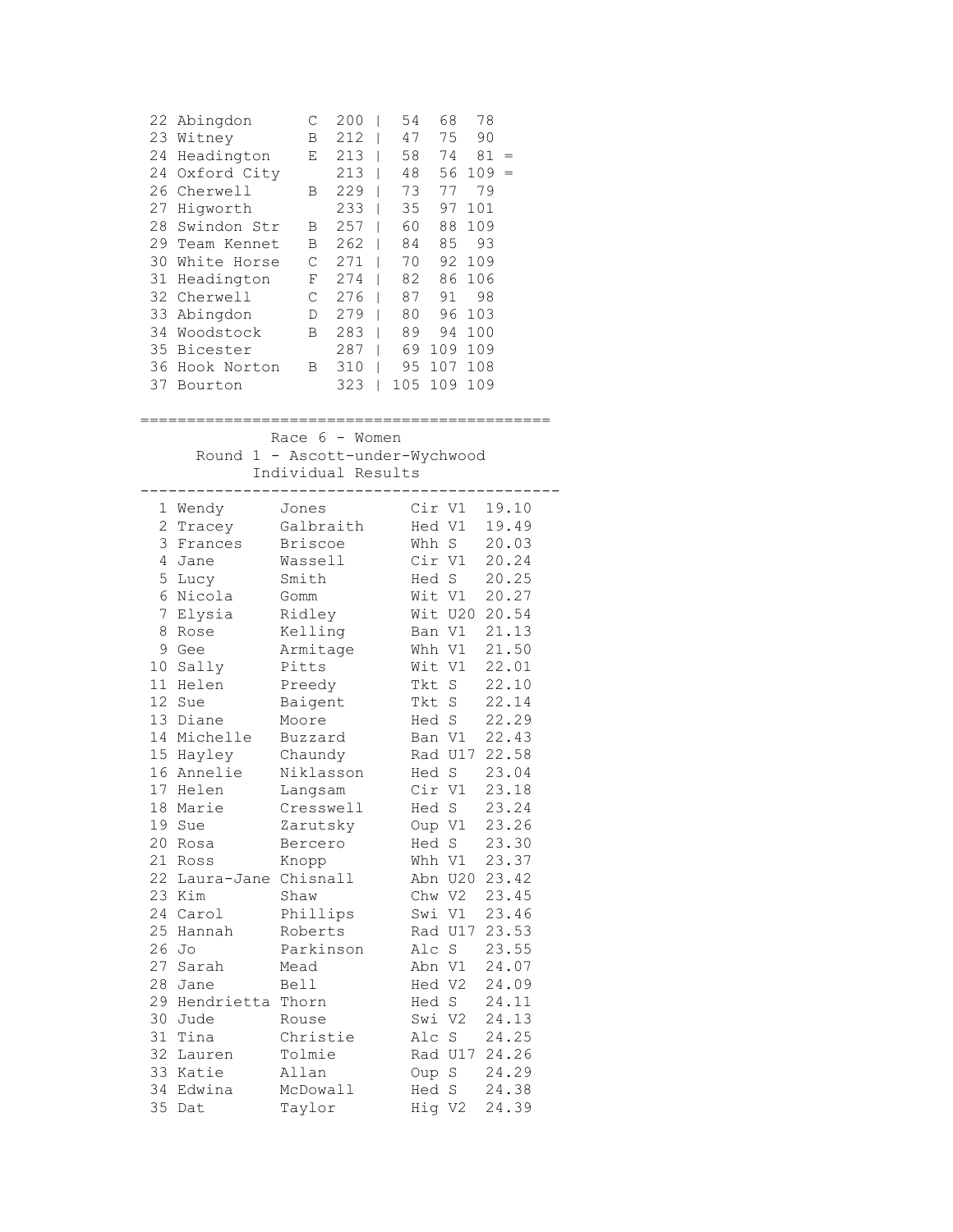| 36 | Lesley       | Parry-Jones   | Eyn    | S              | 24.41 |
|----|--------------|---------------|--------|----------------|-------|
| 37 | Sally        | Howard        | Hed S  |                | 24.47 |
| 38 | Sheila       | Bailey        | Whh V2 |                | 24.50 |
| 39 | Steph        | Strachan      | Oup V1 |                | 24.52 |
| 40 | Sue          | McKeeman      | Cir    | V1             | 24.59 |
| 41 | Jo           | Munsey        | Abn    | U17            | 25.01 |
| 42 | Marie-Anne   | Fischer       | Hed V1 |                | 25.01 |
|    | 43 Catherine | Shelley       | Hed S  |                | 25.04 |
| 44 | Diane        | Moore         | Cir V1 |                | 25.06 |
| 45 | Zazi         | Barrell       | Wds V1 |                | 25.11 |
| 46 | Trish        | Wilson        | Abn V2 |                | 25.12 |
| 47 | Jeanette     | Ashton        | Wit V2 |                | 25.15 |
| 48 | Pippa        | Sprinz        | Oxf    | U20            | 25.19 |
| 49 | Melanie      | Roberts       | Whh    | V2             | 25.22 |
| 50 | Anne         | Foster        | Hkn    | V1             | 25.28 |
| 51 | Sandra       | Ferrer        | Abn    | S              | 25.29 |
| 52 | Hilary       | O'Shea        | Abn V3 |                | 25.35 |
| 53 | Helen        | Aldrain       | Swi    | $\mathbf S$    | 25.38 |
| 54 | Beth         | Hampson       |        | Abn U17        | 25.43 |
| 55 | L            | O'Shea        | Wds    | V1             | 25.45 |
| 56 | Diane        | Shape         | Oxf V1 |                | 25.49 |
| 57 | Carol        | Clarke        | Cir V2 |                | 25.51 |
| 58 | Anita        | James         | Hed V1 |                | 25.53 |
| 59 | Martha       |               | Whh    |                |       |
|    |              | Golding       |        | $\rm S$        | 25.59 |
| 60 | Sarah        | Whinthe       | Swi    | $\mathbf S$    | 26.08 |
| 61 | Suzanne      | <b>Briggs</b> | Wds V2 |                | 26.10 |
| 62 | Sam          | Kees          | Hkn    | $\rm S$        | 26.12 |
| 63 | Jane         | Vincent       | Ban S  |                | 26.16 |
| 64 | Jane         | Larbalestier  | Eyn V2 |                | 26.18 |
| 65 | Hazel        | Howard        | Alc V2 |                | 26.28 |
| 66 | Denise       | Witchalls     | Eyn    | $\rm S$        | 26.45 |
| 67 | Jane         | Sinclair      | Chw    | V1             | 26.52 |
| 68 | Adele        | Wright        | Abn    | V1             | 26.54 |
| 69 | Rachal       | Chicken       | Bic    | S              | 27.06 |
| 70 | Helen        | Brackenbury   | Whh V1 |                | 27.14 |
| 71 | T            | Empson        | Chw V1 |                | 27.26 |
| 72 | Sue          | Brown         | Cir V1 |                | 27.31 |
| 73 | D            | Coles         | Chw V1 |                | 27.34 |
| 74 | Charlotte    | Maddison      | Hed V1 |                | 27.38 |
|    | 75 Judith    | LeGood        | Wit V2 |                | 27.45 |
| 76 | Margaret     | Smith         | Tkt    | V <sub>2</sub> | 27.48 |
| 77 | Annie        | Hogan         | Chw    | V1             | 27.51 |
| 78 | Keri         | Bushnell      | Abn    | U20            | 27.53 |
|    | 79 Val       | Thomas        | Chw V1 |                | 27.57 |
| 80 | Anita        | Green         | Abn    | V1             | 28.08 |
| 81 | Linda        | Macaskill     | Hed V1 |                | 28.12 |
| 82 | Celia        | Platt         | Hed    | V1             | 28.17 |
| 83 | Donna        | Allen         | Hkn    | $\rm S$        | 28.29 |
| 84 | Yvonne       | Pape          | Tkt    | S              | 28.30 |
| 85 | Kay          | Findlay       | Tkt    | S              | 28.31 |
| 86 | Sarah        | Grylls        | Hed V2 |                | 28.34 |
| 87 | F            | Morrow        | Chw V2 |                | 28.56 |
| 88 | Helen        | Smith         | Swi V2 |                | 28.58 |
| 89 | Susan        | Haines        | Wds    | V <sub>2</sub> | 29.05 |
| 90 | Gloria       | Rayner        | Wit    | V1             | 29.13 |
| 91 | Heather      | Aston         | Chw V1 |                | 29.18 |
| 92 | Kelly        | Baker         | Whh    | $\mathbf S$    | 29.21 |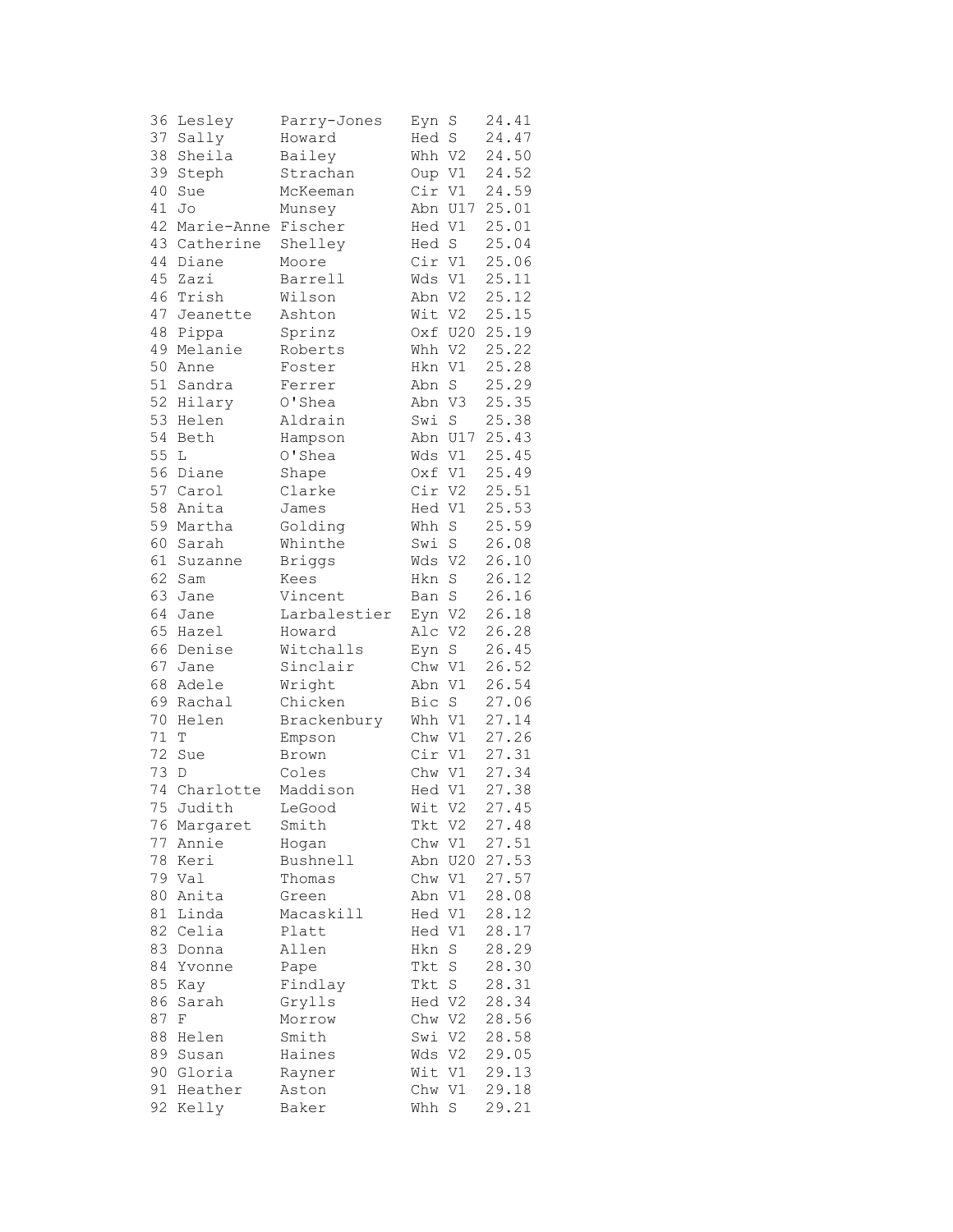| 93<br>95<br>96<br>97<br>98 | Kim<br>94 Sharla<br>Lillian<br>Noel<br>Beth<br>Denise<br>99 Kay<br>100 Kirsty<br>101 Karen<br>102 Pat<br>103 Sharon<br>104 Irena<br>105 Thea<br>106 Maureen<br>107 Sandra<br>108 Kay | Wheeler<br>Newport<br>Carpenter<br>Blatchford<br>Edwards<br>Stanners<br>Harries<br>Charles<br>Miller<br>Whitlock<br>Webber<br>Ellis<br>Powell-Joy<br>O'Sullivan<br>McCabe<br>Sole |         |                          |              | Tkt U17<br>$\rm S$<br>Wds<br>Hkn V3<br>Abn V3<br>Hig V1 30.57<br>Chw V2 30.59<br>Chw V2<br>Wds S<br>Hig V1<br>Eyn V2<br>Abn V1<br>Wit S<br>Bor S<br>Hed V3 33.30<br>Hkn V2 34.02<br>Hkn V3 35.19 |                            | 29.49<br>30.04<br>30.15<br>30.34<br>31.07<br>31.24<br>31.28<br>31.36<br>32.03<br>33.17<br>33.28 |  |
|----------------------------|--------------------------------------------------------------------------------------------------------------------------------------------------------------------------------------|-----------------------------------------------------------------------------------------------------------------------------------------------------------------------------------|---------|--------------------------|--------------|--------------------------------------------------------------------------------------------------------------------------------------------------------------------------------------------------|----------------------------|-------------------------------------------------------------------------------------------------|--|
|                            |                                                                                                                                                                                      |                                                                                                                                                                                   |         |                          |              |                                                                                                                                                                                                  |                            |                                                                                                 |  |
|                            | Race $7 - Men$<br>Round 1 - Ascott-under-Wychwood<br>Team Results<br>First Division                                                                                                  |                                                                                                                                                                                   |         |                          |              |                                                                                                                                                                                                  |                            |                                                                                                 |  |
| 1                          | Headington                                                                                                                                                                           |                                                                                                                                                                                   | 80      | $\overline{\phantom{0}}$ | $\mathbf{2}$ | 3                                                                                                                                                                                                | 4                          | 13                                                                                              |  |
| 2                          | Woodstock                                                                                                                                                                            |                                                                                                                                                                                   | 84      | $\overline{\phantom{a}}$ | 1            | 15<br>8                                                                                                                                                                                          | 19<br>9                    | 24<br>10                                                                                        |  |
| 3                          | Headington                                                                                                                                                                           | $\mathbf{B}$                                                                                                                                                                      | 296     | $\mathbf{I}$             | 27           | 12 <sup>7</sup><br>34                                                                                                                                                                            | 18<br>39                   | 26<br>40                                                                                        |  |
| 4                          | Witney                                                                                                                                                                               |                                                                                                                                                                                   | 327     | $\overline{\phantom{a}}$ | 6            | 50<br>33                                                                                                                                                                                         | 51<br>44                   | 55<br>49                                                                                        |  |
| 5                          | Hook Norton                                                                                                                                                                          |                                                                                                                                                                                   | 337     | $\overline{\phantom{a}}$ | 7            | 57<br>23                                                                                                                                                                                         | 62<br>30                   | 76<br>31                                                                                        |  |
| 6                          | Cirencester                                                                                                                                                                          |                                                                                                                                                                                   | 343     | $\mathbf{I}$             | 5            | 70<br>25                                                                                                                                                                                         | 74<br>41                   | 102<br>42                                                                                       |  |
| 7                          | Woodstock                                                                                                                                                                            | $\mathbf{B}$                                                                                                                                                                      | 415     | $\blacksquare$           | 28           | 65<br>46<br>66                                                                                                                                                                                   | 72<br>63                   | 93<br>64                                                                                        |  |
| 8                          | Abingdon                                                                                                                                                                             |                                                                                                                                                                                   | 490     | $\mathbf{I}$             | 20           | 37<br>94                                                                                                                                                                                         | 71<br>53                   | 77<br>54                                                                                        |  |
| 9                          | White Horse                                                                                                                                                                          |                                                                                                                                                                                   | $523$   |                          | 14           | 38                                                                                                                                                                                               | 96<br>56                   | 136<br>59                                                                                       |  |
|                            | 10 Banbury                                                                                                                                                                           |                                                                                                                                                                                   | 994     |                          |              | 35 90 109 162                                                                                                                                                                                    | 110 116 130<br>185 203 210 |                                                                                                 |  |
|                            |                                                                                                                                                                                      | Second Division                                                                                                                                                                   |         |                          |              |                                                                                                                                                                                                  |                            |                                                                                                 |  |
|                            | 1 Oxford City 298                                                                                                                                                                    |                                                                                                                                                                                   |         |                          | 17           |                                                                                                                                                                                                  | 21 29                      | 36                                                                                              |  |
|                            | 2 Swindon Str                                                                                                                                                                        |                                                                                                                                                                                   | $512$   |                          | 16           |                                                                                                                                                                                                  | 48 60 87<br>22 43 84       |                                                                                                 |  |
| 3                          | Eynsham                                                                                                                                                                              |                                                                                                                                                                                   | $569$   |                          | 45           |                                                                                                                                                                                                  | 97 105<br>58 68<br>99 103  | 145<br>82<br>114                                                                                |  |
| 4                          | Headington                                                                                                                                                                           |                                                                                                                                                                                   | $C$ 580 |                          | 67           |                                                                                                                                                                                                  | 73 80 85                   |                                                                                                 |  |
| 5                          | Alchester                                                                                                                                                                            |                                                                                                                                                                                   | 694     |                          | 61           | 86<br>81                                                                                                                                                                                         | 91<br>104<br>107 115       | 98<br>106<br>120                                                                                |  |
| 6                          | Woodstock                                                                                                                                                                            | $C$ 724                                                                                                                                                                           |         |                          |              | 78 79 88 92                                                                                                                                                                                      |                            |                                                                                                 |  |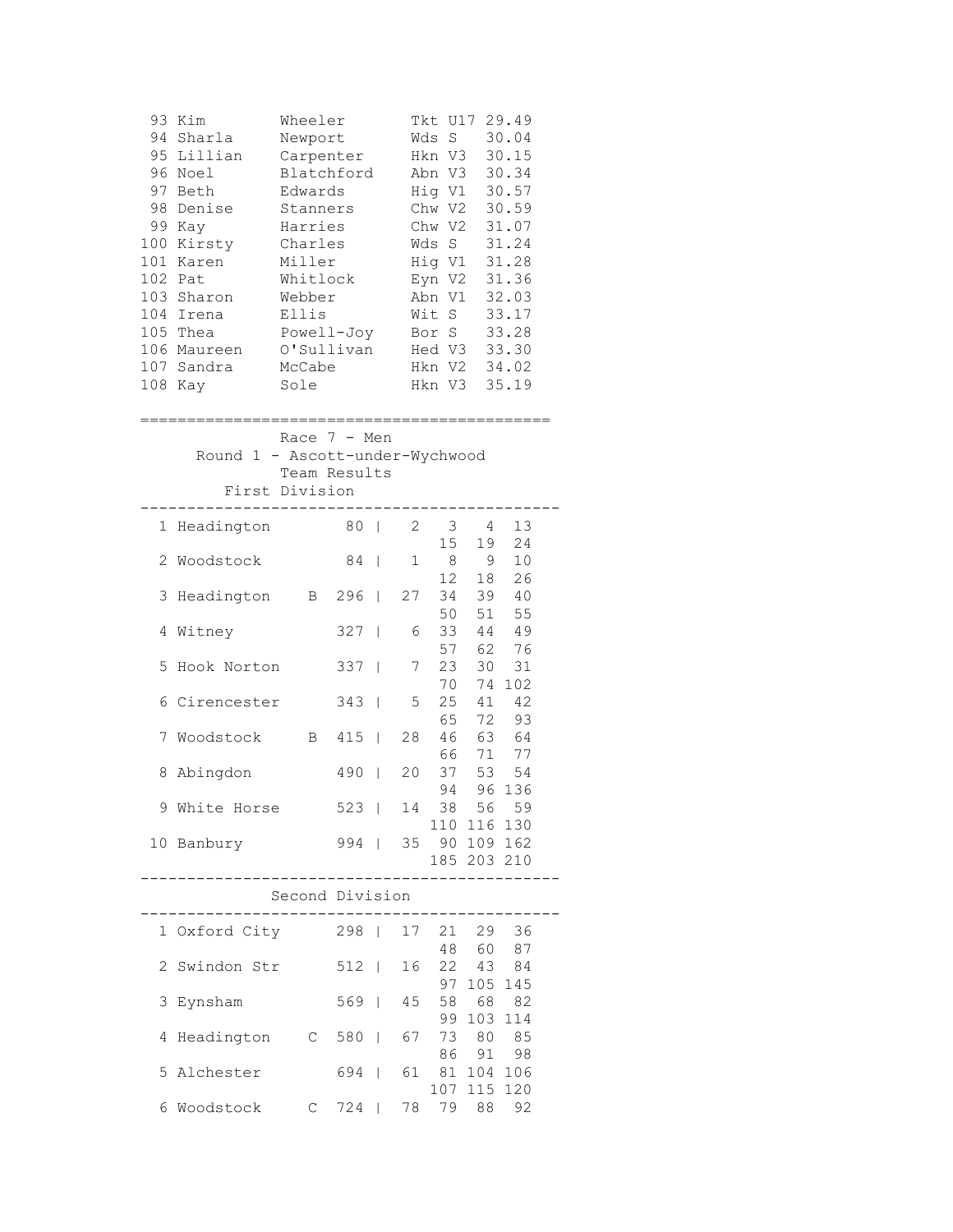|    |                                        |             |                       |                |         | 123 | 124 | 140 |  |
|----|----------------------------------------|-------------|-----------------------|----------------|---------|-----|-----|-----|--|
| 7  | Cherwell                               |             | 789                   | I              | 69      | 100 | 108 | 111 |  |
|    |                                        |             |                       |                |         | 119 | 129 | 153 |  |
| 8  | Cirencester                            | Β           | 887                   | $\overline{1}$ | 95      | 112 | 128 | 131 |  |
|    |                                        |             |                       |                |         | 133 | 141 | 147 |  |
| 9  | Team Kennet                            |             | 1034                  | T              | 11      | 83  | 171 | 182 |  |
|    |                                        |             |                       |                |         | 189 | 193 | 205 |  |
| 10 | Headington                             | D           | 1039                  | L              | 137     | 142 | 144 | 146 |  |
|    |                                        |             |                       |                |         | 150 | 159 | 161 |  |
| 11 | Witney                                 | B           | 1043                  | $\overline{1}$ | 101     | 117 | 143 | 155 |  |
|    |                                        |             |                       |                |         | 169 | 178 | 180 |  |
| 12 | Kidlington                             |             | 1082                  | L              | 113     | 125 | 151 | 157 |  |
|    |                                        |             |                       |                |         |     | 177 |     |  |
| 13 |                                        |             | 1103                  |                |         | 167 |     | 192 |  |
|    | Higworth                               |             |                       | T              | 47      | 52  | 132 | 218 |  |
|    |                                        |             |                       |                |         | 218 | 218 | 218 |  |
| 14 | Eynsham                                | B           | 1213                  | T              | 118     | 126 | 168 | 186 |  |
|    |                                        |             |                       |                |         | 195 | 202 | 218 |  |
| 15 | Headington                             | Е           | 1233                  | L              | 164     | 165 | 175 | 176 |  |
|    |                                        |             |                       |                |         | 181 | 184 | 188 |  |
| 16 | Hook Norton                            | B           | 1255                  | L              | 127     | 138 | 139 | 197 |  |
|    |                                        |             |                       |                |         | 218 | 218 | 218 |  |
| 17 | StEdwards Sch                          |             | 1294                  | L              | 32      | 172 | 218 | 218 |  |
|    |                                        |             |                       |                |         | 218 | 218 | 218 |  |
| 18 | Swindon Str                            | В           | 1328                  | T              | 152     | 160 | 166 | 196 |  |
|    |                                        |             |                       |                |         | 218 | 218 | 218 |  |
| 19 | Cirencester                            | C           | 1337                  | L              | 149     | 154 | 173 | 207 |  |
|    |                                        |             |                       |                |         | 218 | 218 | 218 |  |
| 20 | Bicester                               |             | 1383                  | L              | 75      | 218 | 218 | 218 |  |
|    |                                        |             |                       |                |         | 218 | 218 | 218 |  |
| 21 | Abingdon                               | В           | 1409                  | $\overline{1}$ | 170     | 174 | 194 | 217 |  |
|    |                                        |             |                       |                |         | 218 | 218 | 218 |  |
| 22 | Witney                                 | $\mathsf C$ | 1437                  | L              | 187     | 191 | 201 | 204 |  |
|    |                                        |             |                       |                |         | 218 | 218 | 218 |  |
| 23 | Cherwell                               | B           | 1450                  | L              | 179     | 190 | 211 | 216 |  |
|    |                                        |             |                       |                |         | 218 | 218 | 218 |  |
|    | 24 Oxf Uni Press                       |             | 1460                  | T              | 158     | 212 | 218 | 218 |  |
|    |                                        |             |                       |                |         | 218 | 218 | 218 |  |
| 25 | Headington                             | F           | 1465                  | L              | 199     | 200 | 206 | 209 |  |
|    |                                        |             |                       |                |         | 215 | 218 | 218 |  |
| 26 | Radley                                 |             | 1471                  | L              | 163     | 218 | 218 | 218 |  |
|    |                                        |             |                       |                |         | 218 | 218 | 218 |  |
|    |                                        |             |                       |                |         |     |     |     |  |
|    | -------------------------------------- |             |                       |                |         |     |     |     |  |
|    |                                        |             | Race $7 - Men$        |                |         |     |     |     |  |
|    | $1 -$<br>Round                         |             | Ascott-under-Wychwood |                |         |     |     |     |  |
|    | Individual                             |             |                       |                | Results |     |     |     |  |
|    |                                        |             |                       |                |         |     |     |     |  |

|   | 1 Chris   | Sykes     | Wds Vl  |                | 31.50 |
|---|-----------|-----------|---------|----------------|-------|
|   | 2 Chris   | Dettmar   | Hed S   |                | 32.17 |
|   | 3 John    | Lisiewicz | Hed V1  |                | 32.27 |
|   | 4 Julian  | Pears     | Hed S   |                | 32.58 |
|   | 5 Chris   | Illman    | Cir U20 |                | 33.09 |
|   | 6 John    | Atheyo    | Wit S   |                | 33.10 |
|   | 7 Richard | Hailey    | Hkn V1  |                | 33.14 |
|   | 8 Tony    | Hunn      | Wds S   |                | 33.16 |
| 9 | Marcus    | Maxwell   | Wds S   |                | 33.33 |
|   | Brian     | Vaughan   | Wds     | V <sub>2</sub> | 33.36 |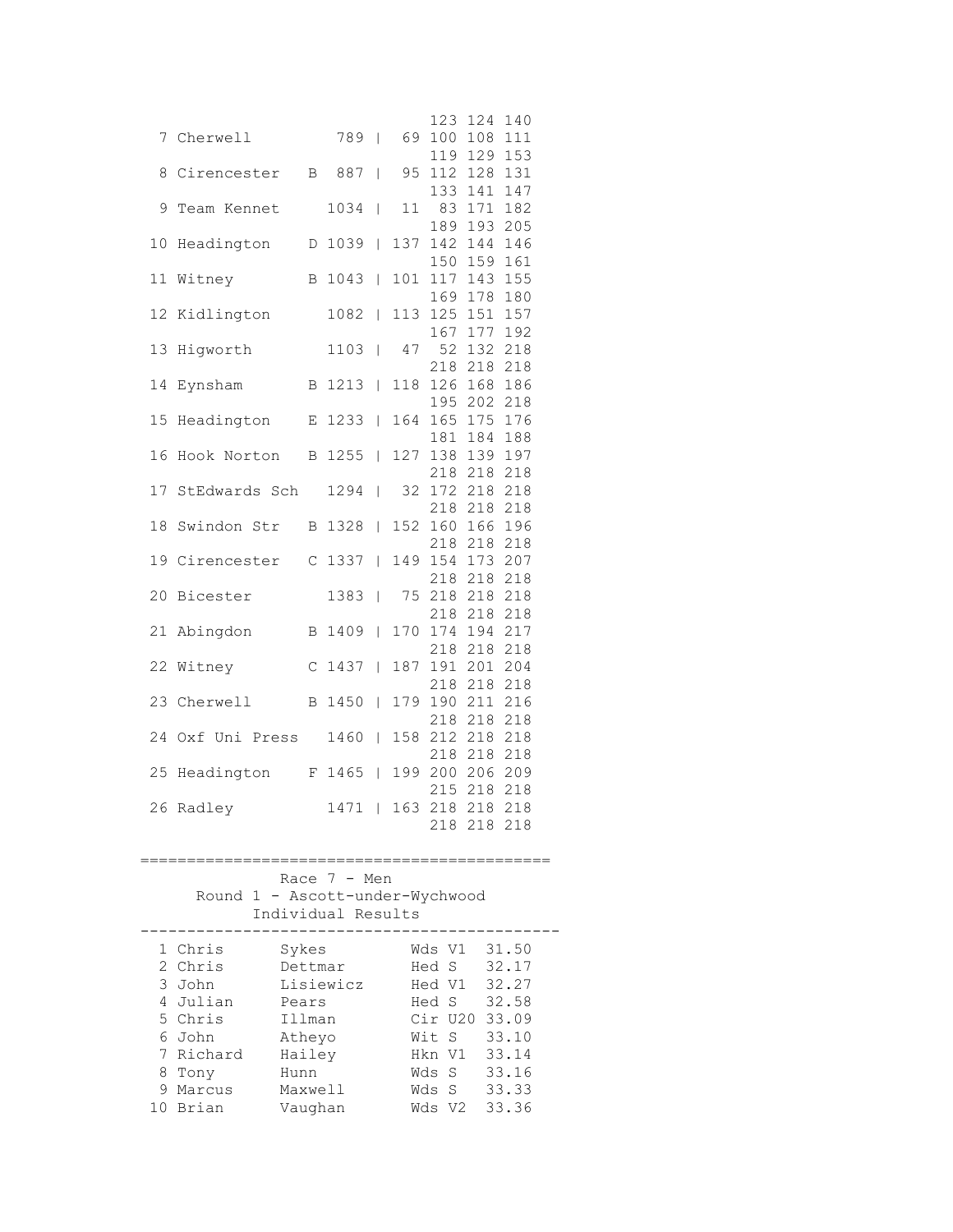| 11 | Tom         | Munt         | Tkt    | V1             | 33.38          |
|----|-------------|--------------|--------|----------------|----------------|
| 12 | Steve       | Mead         | Wds    | $\rm S$        | 33.55          |
| 13 | Crispin     | Hetherington | Hed V1 |                | 34.00          |
| 14 | Paul        | Jegou        | Whh    | S              | 34.09          |
| 15 | Dave        | Gavaghan     | Hed    | $\rm S$        | 34.15          |
| 16 | Martin      | Davis        | Swi    | S              | 34.17          |
| 17 | Richard     | Grant        | Oxf    | V <sub>2</sub> |                |
|    |             |              |        |                | 34.19          |
| 18 | Greg        | Dell         | Wds    | S              | 34.27          |
| 19 | Peter       | Kelly        | Hed    | $\mathbf S$    | 34.33          |
| 20 | Matthew     | Hammersley   | Abn    | $\mathbf S$    | 34.34          |
| 21 | Trevor      | Dixon        | Oxf V1 |                | 34.35          |
| 22 | John        | Burt         | Swi    | $\mathbf S$    | 34.37          |
| 23 | Michael     | Hailey       | Hkn    | V <sub>2</sub> | 34.44          |
| 24 | Dan         | Burton       | Hed    | $\mathbf S$    | 34.56          |
| 25 | Francisco   | Diaz         | Cir    | $\rm S$        | 34.59          |
| 26 | Carl        | Thompson     | Wds V1 |                | 35.04          |
| 27 | Alan        | Chetwynd     |        | Hed U20        | 35.06          |
| 28 | Nicholas    | Baimbridge   | Wds    | S              | 35.09          |
| 29 | John        | Exley        | Oxf    | V <sub>2</sub> | 35.13          |
| 30 | Tom         | Bradford     | Hkn    | S              | 35.23          |
| 31 | Andrew      | Tilsley      | Hkn    | S              | 35.27          |
| 32 |             |              |        |                |                |
|    | Lewis       | Faulkner     | Ste    | S              | 35.40          |
| 33 | Tony        | Lock         | Wit    | S              | 35.42          |
| 34 | Martin      | Dunmore      | Hed    | $\rm S$        | 35.46          |
| 35 | Simon       | Pritchard    | Ban    | S              | 35.49          |
| 36 | Dave        | Wheeler      | Oxf    | V <sub>2</sub> | 35.51          |
| 37 | Les         | Newell       | Abn    | $\rm S$        | 35.54          |
| 38 | Stuart      | Shilston     | Whh V1 |                | 35.55          |
| 39 | Jim         | Thorn        | Hed    | S              | 35.56          |
| 40 | Dave        | Burton       | Hed S  |                | 35.58          |
| 41 | Dave        | Wright       | Cir    | V1             | 36.00          |
| 42 | Rod         | Sinclair     | Cir    | $\mathbf S$    | 36.03          |
| 43 | Neil        | Pringle      | Swi    | V1             | 36.08          |
| 44 | Laz         | Boden        | Wit V1 |                | 36.18          |
| 45 | Mark        | Creasey      | Eyn V1 |                | 36.29          |
| 46 | Rob         | Linnell      | Wds    | $\rm S$        | 36.33          |
| 47 | Ben         | Scarlett     | Hig    | $\mathbf S$    | 36.34          |
| 48 | Roy         | Tredwell     | Oxf    | V <sub>2</sub> | 36.41          |
| 49 |             | Miles        |        | U20            |                |
|    | Chris       |              | Wit    |                | 36.47<br>36.49 |
|    | 50 Ian      | Meadowcroft  | Hed V1 |                |                |
| 51 | John        | Griffiths    | Hed V1 |                | 36.53          |
| 52 | Jason       | Daniels      | Hig    | S              | 36.54          |
| 53 | Thornton    | Greenland    | Abn    | V <sub>2</sub> | 36.59          |
| 54 | Simon       | Cartright    | Abn    | V1             | 37.05          |
| 55 | David       | Hallsworth   | Hed    | S              | 37.21          |
| 56 | Paul        | Carr         | Whh    | $\rm S$        | 37.23          |
| 57 | Gareth      | Petts        | Wit    | U20            | 37.30          |
| 58 | Ben         | Breaker      | Eyn    | $\rm S$        | 37.33          |
| 59 | Dave        | Murfin       | Whh    | V1             | 37.36          |
| 60 | Dominic     | Swords       | Oxf    | V1             | 37.37          |
| 61 | James       | Percival     | Alc    | $\rm V1$       | 37.39          |
| 62 | Francis     | Tracey       | Wit    | $\rm S$        | 37.40          |
| 63 | Andy        | Pike         | Wds    | S              | 37.42          |
| 64 | Kirk        | Adams        | Wds    | S              | 37.44          |
| 65 | <b>Bill</b> | Leggate      | Cir    | S              | 37.46          |
| 66 | Richard     | Dunbabin     | Wds    | V1             | 37.54          |
| 67 | Richard     | Skilbeck     | Hed S  |                | 37.55          |
|    |             |              |        |                |                |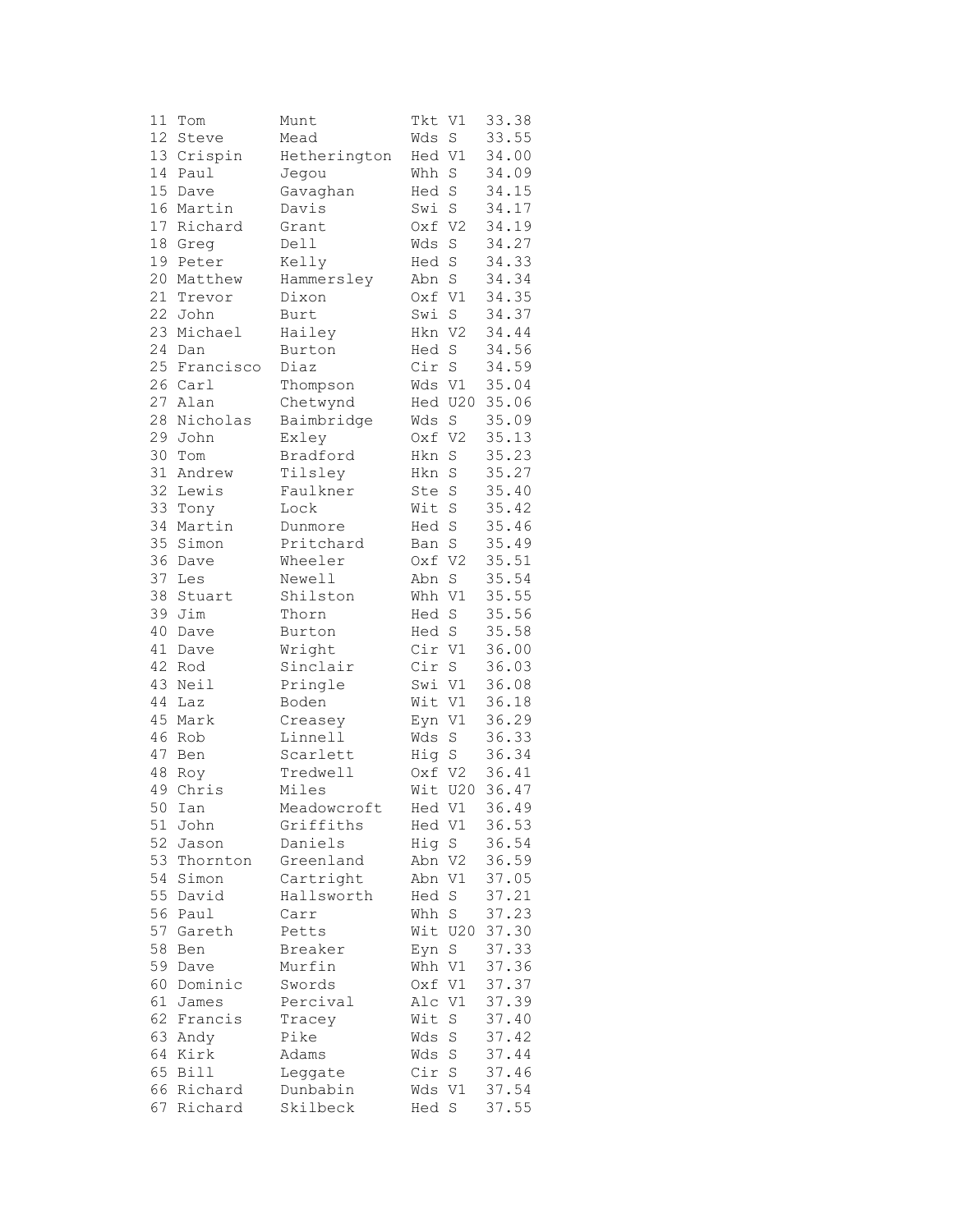| 68  | Andy       | Sears          | Eyn              | S              | 37.56 |
|-----|------------|----------------|------------------|----------------|-------|
| 69  | Phi1       | Gilkes         | Chw V1           |                | 37.56 |
| 70  | John       | Brooks         | Hkn              | $\mathbf S$    | 38.04 |
| 71  | Martin     | Townsend       | Wds              | V1             | 38.08 |
| 72  | Nigel      | Morris         | Cir              | $\rm S$        | 38.23 |
| 73  | Jim        | Newman         | Hed S            |                | 38.31 |
| 74  | Malcolm    | Brown          | Hkn V1           |                | 38.36 |
| 75  | Robert     | Gill           | Bic V1           |                | 38.45 |
| 76  | Paul       | Ainslie        | Wit V1           |                | 38.47 |
| 77  | Peter      | George         | Wds              | $\rm S$        | 38.55 |
| 78  | Jon        | Ashworth       | Wds              | $\mathbf S$    | 38.59 |
| 79  | Robert     | Briggs         | Wds V2           |                | 39.01 |
| 80  | Hanno      | Nickau         | Hed V1           |                | 39.03 |
| 81  | Gary       | Clench         | Alc V1           |                | 39.04 |
| 82  | Andy       | Grove          | Eyn V1           |                | 39.07 |
| 83  | Rob        | Findlay        | Tkt V1           |                | 39.08 |
| 84  | Andy       | Bird           | Swi              | S              | 39.14 |
| 85  | Alan       | Darbyshire     | Hed V1           |                | 39.16 |
| 86  | Jon        | Marshall       | Hed V1           |                | 39.20 |
| 87  | Phil       | Jeffrey        | Oxf              | $\rm S$        | 39.21 |
| 88  | Bill       | Silto          | Wds              | V <sub>2</sub> | 39.30 |
| 89  | Jack       | Plant          | Oxf              | $\rm S$        | 39.32 |
| 90  | Ian        | Robinson       | Ban              | $\mathbf S$    | 39.35 |
| 91  | Simon      | Johnson        | Hed S            |                |       |
|     |            |                |                  |                | 39.38 |
| 92  | Mike       | Shipway        | Wds V3<br>Cir V1 |                | 39.43 |
| 93  | Duncan     | Atkinson       |                  |                | 39.50 |
| 94  | Tim        | Parks          | Abn              | S              | 39.53 |
| 95  | Mark       | Gluning        | Cir V1           |                | 39.55 |
| 96  | Nick       | Rutter         | Abn V1           |                | 39.56 |
| 97  | Steve      | Astin          | Swi              | $\mathbf S$    | 39.57 |
| 98  | Fraser     | Howard         | Hed S            |                | 39.59 |
| 99  | М          | Tyrrell        | Eyn              | $\rm S$        | 40.06 |
| 100 | Rob        | Strachan       | Chw V1           |                | 40.11 |
|     | 101 Graham | LeGood         | Wit V2           |                | 40.15 |
| 102 | Simon      | Wooley         | Hkn              | S              | 40.28 |
|     | 103 Tony   | Whitlock       | Eyn V1           |                | 40.35 |
| 104 | Pete       | Chivers        | Alc V2           |                | 40.47 |
| 105 | Kevin      | Benham         | Swi              | V1             | 40.48 |
| 106 | Gary       | Warland        | Alc              | $\rm S$        | 40.51 |
| 107 | Marcus     | Vallance       | Alc S            |                | 40.54 |
| 108 | Gareth     | Bowden         | Chw              | S              | 40.56 |
| 109 | Phil       | Coy            | Ban              | V1             | 41.04 |
| 110 | Rob        | Traynor        | Whh              | V1             | 41.10 |
| 111 | Brian      | Butler         | Chw V1           |                | 41.14 |
| 112 | Tim        | Willson        | Cir              | V1             | 41.16 |
| 113 | Tony       | Chambers       | Kid              | $\rm S$        | 41.21 |
| 114 | Chris      | James          | Eyn              | $\rm S$        | 41.25 |
| 115 | Mark       | Daly           | Alc V1           |                | 41.28 |
| 116 | Simon      | Williamson     | Whh V1           |                | 41.34 |
| 117 | Chris      | Sambrook       | Wit              | V1             | 41.43 |
| 118 | Graham     | <b>Bridges</b> | Eyn              | $\rm S$        | 41.46 |
| 119 | Andy       | Sabin          | Chw              | $\mathbf S$    | 41.47 |
| 120 | Steve      | Howard         | Alc V1           |                | 41.49 |
|     | 121 Paul   | Grimsdale      | Oxf V1           |                | 41.52 |
| 122 | Richard    | Langton        | Oxf              | V <sub>2</sub> | 41.53 |
| 123 | Nick       | Hall           | Wds              | S              | 41.55 |
| 124 | Tony       | Maddison       | Wds              | S              | 42.06 |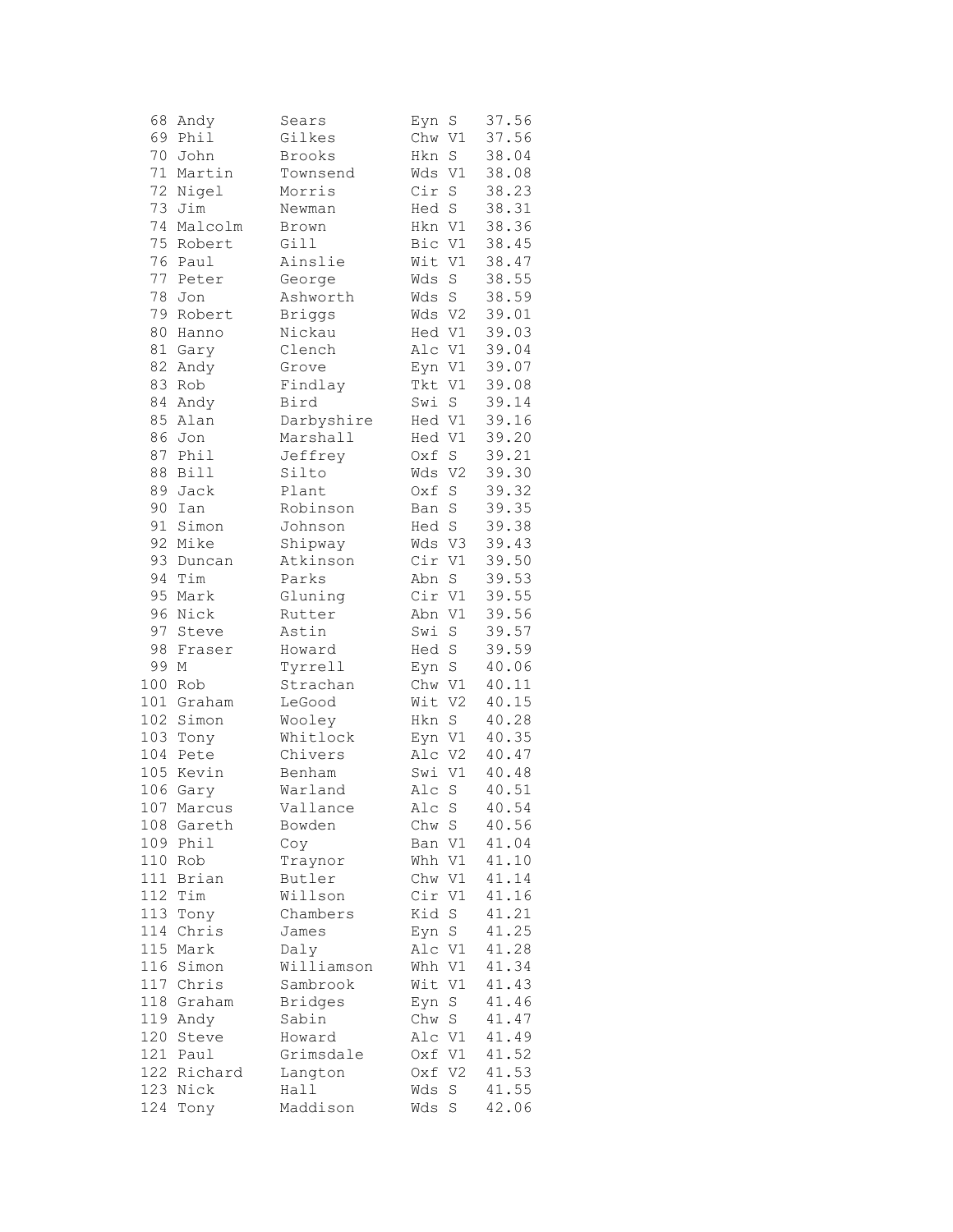|     | $125$ Wiz   | Bunce       | Kid V2 |                | 42.15 |
|-----|-------------|-------------|--------|----------------|-------|
|     | 126 Derek   | Breaker     | Eyn V2 |                | 42.17 |
| 127 | John        | Brain       | Hkn V1 |                | 42.18 |
|     | 128 Peter   | Langsam     | Cir    | S              | 42.21 |
|     | 129 Barry   | Bloomfield  | Chw V1 |                | 42.22 |
|     | 130 Gareth  | Smith       | Whh V1 |                | 42.24 |
|     | 131 Chris   | Riches      | Cir V2 |                | 42.27 |
|     | 132 Mervyn  | Scarlett    | Hig V2 |                | 42.33 |
|     | 133 Paul    | Barlow      | Cir    | $\rm S$        | 42.38 |
| 134 | Matt        | Lanes       | Alc    | $\rm S$        | 42.40 |
| 135 |             | Smeddle     | Whh V1 |                | 42.42 |
| 136 | Jeremy      |             |        |                |       |
|     | Stuart      | Twinn       | Abn V2 |                | 42.46 |
| 137 | Ferqus      | Burtenshaw  | Hed V2 |                | 42.50 |
| 138 | John        | Weaver      | Hkn V1 |                | 42.53 |
| 139 | John        | Critchfield | Hkn V1 |                | 43.01 |
| 140 | Jamie       | O'Shea      | Wds    | S              | 43.13 |
| 141 | Ian         | Fletcher    | Cir V1 |                | 43.19 |
| 142 | Mark        | Herd        | Hed    | $\rm S$        | 43.20 |
| 143 | J           | Marc        | Wit S  |                | 43.23 |
|     | 144 Ian     | Smith       | Hed V1 |                | 43.24 |
|     | 145 Andy    | Smith       | Swi V2 |                | 43.27 |
|     | 146 Trevor  | Witts       | Hed V2 |                | 43.37 |
|     | 147 Collin  | O'Hare      | Cir V2 |                | 43.39 |
|     | 148 Mick    | Gallagaher  | Whh V2 |                | 43.40 |
|     | 149 Chris   | Sherington  | Cir V1 |                | 43.42 |
|     | 150 Pat     | Read        | Hed V1 |                | 43.50 |
|     | 151 Graham  | Cripps      | Kid S  |                | 43.55 |
|     | 152 Peter   | Cook        | Swi V1 |                | 43.59 |
|     | 153 Andy    | Sleight     | Chw V1 |                | 44.01 |
|     |             |             |        |                |       |
| 154 | Tony        | Curry       | Cir V3 |                | 44.02 |
| 155 | David       | Candlin     | Wit V2 |                | 44.05 |
|     | 156 Nick    | Cherry      | Alc V1 |                | 44.10 |
| 157 | Mich        | Search      | Kid V2 |                | 44.19 |
| 158 | Ian         | Heptonstall | Oup    | $\mathbf S$    | 44.23 |
|     | 159 Richard | Newhouse    | Hed    | $\mathbf S$    | 44.43 |
|     | 160 Kevin   | Buttle      | Swi V1 |                | 44.53 |
|     | 161 Ged     | Taylor      | Hed V2 |                | 44.55 |
|     | 162 Phil    | Bevis       | Ban V2 |                | 44.58 |
|     | 163 Tim     | Loyd        | Rad V1 |                | 45.00 |
|     | 164 Richard | Horner      | Hed S  |                | 45.03 |
| 165 | Martin      | Rasgauski   | Hed V2 |                | 45.09 |
| 166 | Andy        | Read        | Swi V2 |                | 45.20 |
| 167 | Alan        | Caine       | Kid V1 |                | 45.23 |
| 168 | Pete        | Larbalister | Eyn V2 |                | 45.26 |
| 169 | Keith       | Morgan      | Wit    | V <sub>2</sub> | 45.30 |
| 170 | Jean-Luc    | Coudret     | Abn    | V1             | 45.34 |
| 171 | John        | Painting    | Tkt    | V1             | 45.36 |
| 172 | Nathan      | Williams    | Ste    | S              | 45.39 |
|     |             |             |        |                |       |
| 173 | Richard     | Waldron     | Cir V3 |                | 45.48 |
| 174 | David       | Berger      | Abn V1 |                | 45.51 |
|     | 175 Geoff   | Raynham     | Hed V2 |                | 45.56 |
| 176 | Matthew     | Johnson     | Hed V1 |                | 46.04 |
| 177 | John        | Warnock     | Kid V2 |                | 46.07 |
| 178 | David       | Williams    | Wit V1 |                | 46.07 |
| 179 | D           | Coates      | Chw V2 |                | 46.13 |
| 180 | Mark        | Wilson      | Wit    | S              | 46.32 |
| 181 | Gordon      | Manning     | Hed V2 |                | 46.45 |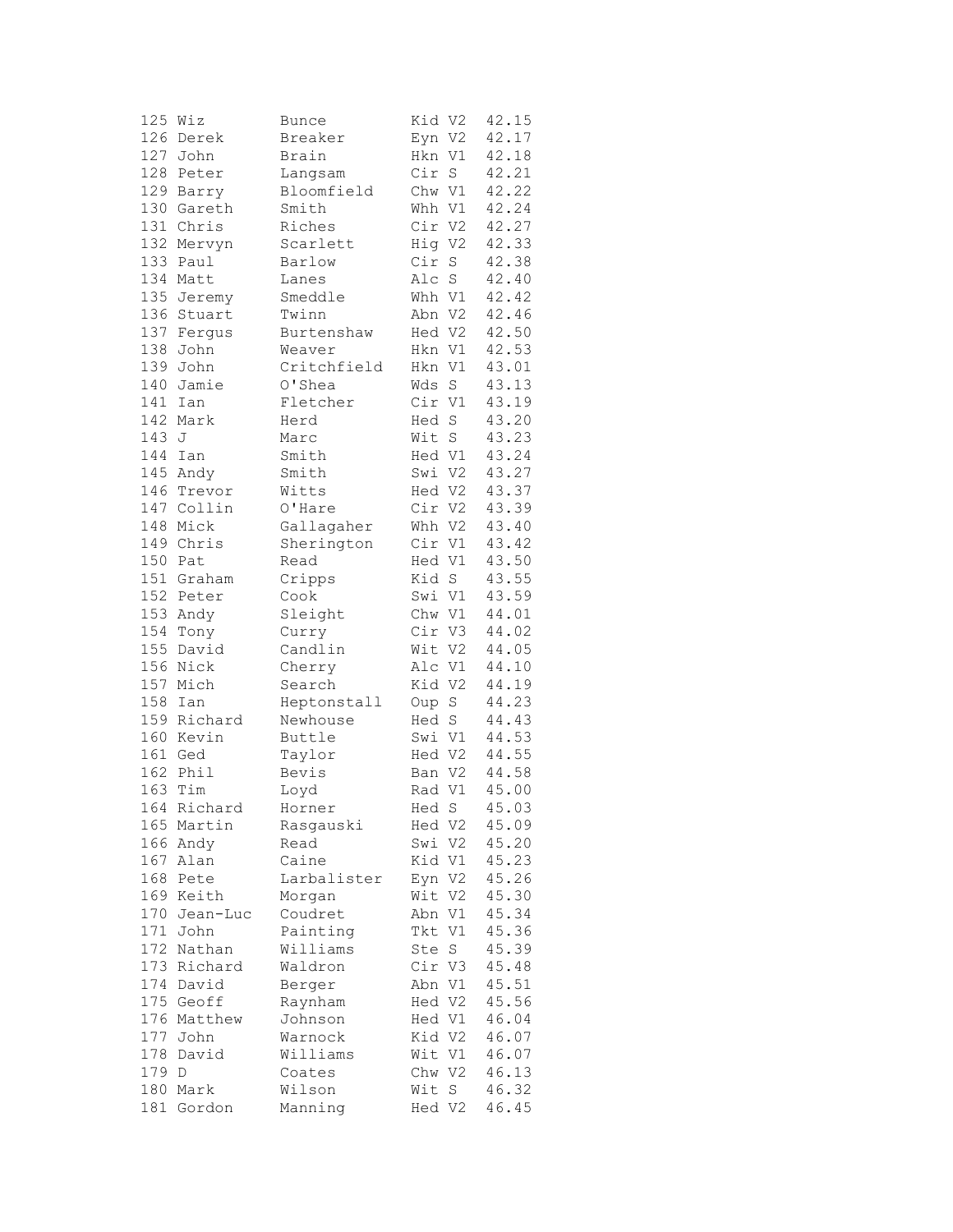| 183<br>Molloy<br>Wds V2<br>Rupert<br>184<br>Hed V2<br>Graham<br>Norris<br>185<br>V1<br>Tony<br>Petruso<br>Ban<br>186<br>Paul<br>Eyn V3<br>Creasey<br>187<br>Brian<br>Wit V2<br>Ridley<br>188<br>Kit<br>Villiers<br>Hed V3<br>189<br>Steve<br>Tkt<br>S<br>Savage<br>190<br>Chw V1<br>Thomas<br>Alan<br>191<br>Harrison<br>Wit<br>S<br>Les<br>192<br>Langrish<br>Kid V2<br>Trevor<br>193 Graham<br>Chambers<br>Tkt V2<br>194<br>Hopkins<br>Abn V2<br>Ivor<br>195<br>Andy<br>Creasey<br>Eyn V2<br>196<br>Tim<br>Westcott<br>Swi V1<br>197<br>S<br>J<br>Walther<br>Hkn<br>198<br>V1<br>Tom<br>Johnston<br>Wds<br>199<br>Roger<br>Hed V2<br>Buswell<br>200<br><b>Bob</b><br>Hed V2<br>Green<br>201<br>Robin<br>Wit<br>V1<br>Parsons<br>202<br>Glanville<br>Mike<br>Eyn V2<br>203<br>Bartlett<br>V2<br>Andy<br>Ban<br>204<br>V <sub>2</sub><br>Doug<br>Roberts<br>Wit<br>205<br>Tkt<br>$\rm S$<br>Dave<br>Simmons<br>206<br>Hed V1<br>Ross<br>Logan<br>207<br>Cir V3<br>Edelsten<br>Dave<br>208<br>Simon<br>Wysocki-Jones<br>Whh<br>$\mathbf S$<br>209<br>Hed V2<br>Robert<br>Logan<br>210<br>Del<br>Randall<br>Ban V1<br>211<br>Craigie<br>Chw V2<br>K<br>212<br>David<br>Keeling<br>S<br>Oup<br>213<br>Kid V2<br>Gordon<br>Fogg<br>214 Mark<br>Tkt V1<br>Pontin<br>215<br>Hed V2<br>Francis<br>Josephs<br>216<br>Chw S<br>S<br>Ingram<br>217<br>Tim<br>Hampson<br>Abn V2 | 182 | Dick | Kearn | Tkt V2 | 46.47 |
|----------------------------------------------------------------------------------------------------------------------------------------------------------------------------------------------------------------------------------------------------------------------------------------------------------------------------------------------------------------------------------------------------------------------------------------------------------------------------------------------------------------------------------------------------------------------------------------------------------------------------------------------------------------------------------------------------------------------------------------------------------------------------------------------------------------------------------------------------------------------------------------------------------------------------------------------------------------------------------------------------------------------------------------------------------------------------------------------------------------------------------------------------------------------------------------------------------------------------------------------------------------------------------------------------------------------------------------------------------------------|-----|------|-------|--------|-------|
|                                                                                                                                                                                                                                                                                                                                                                                                                                                                                                                                                                                                                                                                                                                                                                                                                                                                                                                                                                                                                                                                                                                                                                                                                                                                                                                                                                      |     |      |       |        | 47.10 |
|                                                                                                                                                                                                                                                                                                                                                                                                                                                                                                                                                                                                                                                                                                                                                                                                                                                                                                                                                                                                                                                                                                                                                                                                                                                                                                                                                                      |     |      |       |        | 47.22 |
|                                                                                                                                                                                                                                                                                                                                                                                                                                                                                                                                                                                                                                                                                                                                                                                                                                                                                                                                                                                                                                                                                                                                                                                                                                                                                                                                                                      |     |      |       |        | 47.32 |
|                                                                                                                                                                                                                                                                                                                                                                                                                                                                                                                                                                                                                                                                                                                                                                                                                                                                                                                                                                                                                                                                                                                                                                                                                                                                                                                                                                      |     |      |       |        | 47.47 |
|                                                                                                                                                                                                                                                                                                                                                                                                                                                                                                                                                                                                                                                                                                                                                                                                                                                                                                                                                                                                                                                                                                                                                                                                                                                                                                                                                                      |     |      |       |        | 47.55 |
|                                                                                                                                                                                                                                                                                                                                                                                                                                                                                                                                                                                                                                                                                                                                                                                                                                                                                                                                                                                                                                                                                                                                                                                                                                                                                                                                                                      |     |      |       |        | 48.01 |
|                                                                                                                                                                                                                                                                                                                                                                                                                                                                                                                                                                                                                                                                                                                                                                                                                                                                                                                                                                                                                                                                                                                                                                                                                                                                                                                                                                      |     |      |       |        | 48.05 |
|                                                                                                                                                                                                                                                                                                                                                                                                                                                                                                                                                                                                                                                                                                                                                                                                                                                                                                                                                                                                                                                                                                                                                                                                                                                                                                                                                                      |     |      |       |        | 48.06 |
|                                                                                                                                                                                                                                                                                                                                                                                                                                                                                                                                                                                                                                                                                                                                                                                                                                                                                                                                                                                                                                                                                                                                                                                                                                                                                                                                                                      |     |      |       |        | 48.36 |
|                                                                                                                                                                                                                                                                                                                                                                                                                                                                                                                                                                                                                                                                                                                                                                                                                                                                                                                                                                                                                                                                                                                                                                                                                                                                                                                                                                      |     |      |       |        | 48.42 |
|                                                                                                                                                                                                                                                                                                                                                                                                                                                                                                                                                                                                                                                                                                                                                                                                                                                                                                                                                                                                                                                                                                                                                                                                                                                                                                                                                                      |     |      |       |        | 48.52 |
|                                                                                                                                                                                                                                                                                                                                                                                                                                                                                                                                                                                                                                                                                                                                                                                                                                                                                                                                                                                                                                                                                                                                                                                                                                                                                                                                                                      |     |      |       |        | 49.23 |
|                                                                                                                                                                                                                                                                                                                                                                                                                                                                                                                                                                                                                                                                                                                                                                                                                                                                                                                                                                                                                                                                                                                                                                                                                                                                                                                                                                      |     |      |       |        | 49.30 |
|                                                                                                                                                                                                                                                                                                                                                                                                                                                                                                                                                                                                                                                                                                                                                                                                                                                                                                                                                                                                                                                                                                                                                                                                                                                                                                                                                                      |     |      |       |        | 49.36 |
|                                                                                                                                                                                                                                                                                                                                                                                                                                                                                                                                                                                                                                                                                                                                                                                                                                                                                                                                                                                                                                                                                                                                                                                                                                                                                                                                                                      |     |      |       |        | 49.52 |
|                                                                                                                                                                                                                                                                                                                                                                                                                                                                                                                                                                                                                                                                                                                                                                                                                                                                                                                                                                                                                                                                                                                                                                                                                                                                                                                                                                      |     |      |       |        | 50.08 |
|                                                                                                                                                                                                                                                                                                                                                                                                                                                                                                                                                                                                                                                                                                                                                                                                                                                                                                                                                                                                                                                                                                                                                                                                                                                                                                                                                                      |     |      |       |        | 50.16 |
|                                                                                                                                                                                                                                                                                                                                                                                                                                                                                                                                                                                                                                                                                                                                                                                                                                                                                                                                                                                                                                                                                                                                                                                                                                                                                                                                                                      |     |      |       |        | 50.19 |
|                                                                                                                                                                                                                                                                                                                                                                                                                                                                                                                                                                                                                                                                                                                                                                                                                                                                                                                                                                                                                                                                                                                                                                                                                                                                                                                                                                      |     |      |       |        | 50.24 |
|                                                                                                                                                                                                                                                                                                                                                                                                                                                                                                                                                                                                                                                                                                                                                                                                                                                                                                                                                                                                                                                                                                                                                                                                                                                                                                                                                                      |     |      |       |        | 50.33 |
|                                                                                                                                                                                                                                                                                                                                                                                                                                                                                                                                                                                                                                                                                                                                                                                                                                                                                                                                                                                                                                                                                                                                                                                                                                                                                                                                                                      |     |      |       |        | 50.45 |
|                                                                                                                                                                                                                                                                                                                                                                                                                                                                                                                                                                                                                                                                                                                                                                                                                                                                                                                                                                                                                                                                                                                                                                                                                                                                                                                                                                      |     |      |       |        | 51.03 |
|                                                                                                                                                                                                                                                                                                                                                                                                                                                                                                                                                                                                                                                                                                                                                                                                                                                                                                                                                                                                                                                                                                                                                                                                                                                                                                                                                                      |     |      |       |        | 51.08 |
|                                                                                                                                                                                                                                                                                                                                                                                                                                                                                                                                                                                                                                                                                                                                                                                                                                                                                                                                                                                                                                                                                                                                                                                                                                                                                                                                                                      |     |      |       |        | 51.28 |
|                                                                                                                                                                                                                                                                                                                                                                                                                                                                                                                                                                                                                                                                                                                                                                                                                                                                                                                                                                                                                                                                                                                                                                                                                                                                                                                                                                      |     |      |       |        | 51.40 |
|                                                                                                                                                                                                                                                                                                                                                                                                                                                                                                                                                                                                                                                                                                                                                                                                                                                                                                                                                                                                                                                                                                                                                                                                                                                                                                                                                                      |     |      |       |        | 51.56 |
|                                                                                                                                                                                                                                                                                                                                                                                                                                                                                                                                                                                                                                                                                                                                                                                                                                                                                                                                                                                                                                                                                                                                                                                                                                                                                                                                                                      |     |      |       |        | 52.05 |
|                                                                                                                                                                                                                                                                                                                                                                                                                                                                                                                                                                                                                                                                                                                                                                                                                                                                                                                                                                                                                                                                                                                                                                                                                                                                                                                                                                      |     |      |       |        | 52.12 |
|                                                                                                                                                                                                                                                                                                                                                                                                                                                                                                                                                                                                                                                                                                                                                                                                                                                                                                                                                                                                                                                                                                                                                                                                                                                                                                                                                                      |     |      |       |        | 53.13 |
|                                                                                                                                                                                                                                                                                                                                                                                                                                                                                                                                                                                                                                                                                                                                                                                                                                                                                                                                                                                                                                                                                                                                                                                                                                                                                                                                                                      |     |      |       |        | 53.45 |
|                                                                                                                                                                                                                                                                                                                                                                                                                                                                                                                                                                                                                                                                                                                                                                                                                                                                                                                                                                                                                                                                                                                                                                                                                                                                                                                                                                      |     |      |       |        | 54.36 |
|                                                                                                                                                                                                                                                                                                                                                                                                                                                                                                                                                                                                                                                                                                                                                                                                                                                                                                                                                                                                                                                                                                                                                                                                                                                                                                                                                                      |     |      |       |        | 55.18 |
|                                                                                                                                                                                                                                                                                                                                                                                                                                                                                                                                                                                                                                                                                                                                                                                                                                                                                                                                                                                                                                                                                                                                                                                                                                                                                                                                                                      |     |      |       |        | 58.02 |
|                                                                                                                                                                                                                                                                                                                                                                                                                                                                                                                                                                                                                                                                                                                                                                                                                                                                                                                                                                                                                                                                                                                                                                                                                                                                                                                                                                      |     |      |       |        | 59.32 |
|                                                                                                                                                                                                                                                                                                                                                                                                                                                                                                                                                                                                                                                                                                                                                                                                                                                                                                                                                                                                                                                                                                                                                                                                                                                                                                                                                                      |     |      |       |        | 61.53 |

| Race $1 - U11$ Boys<br>Round 2 - Enslow Quarry |            |            |  |        |      |  |  |  |
|------------------------------------------------|------------|------------|--|--------|------|--|--|--|
|                                                | 1 Harry    | Robertson  |  | Oxf MM | 3.02 |  |  |  |
|                                                | 2 Michael  | Randall    |  | Tkt MM | 3.06 |  |  |  |
|                                                | 3 Alistair | Duff       |  | Rad MM | 3.07 |  |  |  |
|                                                | 4 W        | Handscombe |  | Oxf MM | 3.12 |  |  |  |
|                                                | 5 Jack     | Savage     |  | Tkt MM | 3.15 |  |  |  |
|                                                | 6 Ben      | Cookson    |  | Tkt MM | 3.16 |  |  |  |
|                                                | 7 Joseph   | Liquorish  |  | Whh MM | 3.20 |  |  |  |
|                                                | 8 Aston    | Nichols    |  | Tkt MM | 3.22 |  |  |  |
|                                                | 9 Dan      | Stainthorp |  | Abn MM | 3.24 |  |  |  |
|                                                | 10 Marcus  | Taylor     |  | Tkt MM | 3.25 |  |  |  |
|                                                | 11 Dominic | Belcher    |  | Wit MM | 3.30 |  |  |  |
|                                                | 12 Niall   | Robinson   |  | Ban MM | 3.31 |  |  |  |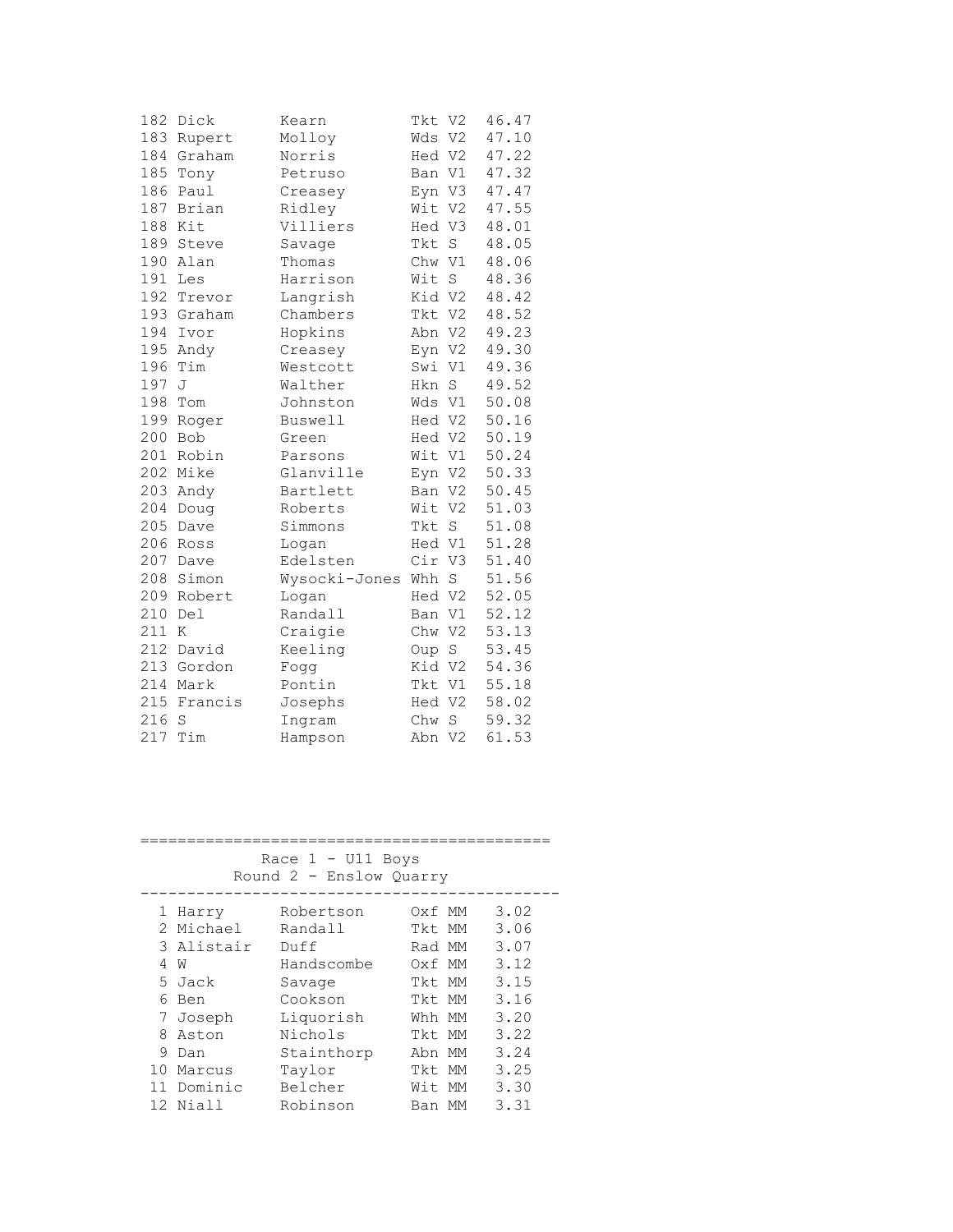|      | 13 Kristien | Ancil       | Bic MM |    | 3.32 |
|------|-------------|-------------|--------|----|------|
| 14   | Matthew     | Marshall    | Oxf MM |    | 3.33 |
|      | 15 Dominic  | Rowland     | Whh MM |    | 3.37 |
| 16   | Will        | Clinker     | Whh MM |    | 3.41 |
| 17 D |             | Naworynsky  | Wit MM |    | 3.42 |
|      | 18 Edward   | Hoare       | Rad MM |    | 3.43 |
| 19   | Tim         | Blake       | Tkt MM |    | 3.44 |
|      | 20 Jack     | Marshall    | Hed MM |    | 3.45 |
|      | 21 James    | Rhodes      | Whh MM |    | 3.46 |
| 22 0 |             | Huxley      | Wit MM |    | 3.47 |
|      | 23 Chad     | Meadowcroft | Hed MM |    | 3.48 |
| 24   | Mark        | Whistler    | Cir MM |    | 3.49 |
|      | 25 Alex     | Gordon      | Abn MM |    | 3.50 |
| 26   | Alec        | O'Sullivan  | Bic MM |    | 3.51 |
| 27   | Adrian      | Tucker      | Tkt MM |    | 3.52 |
| 28   | Adam        | Ridley      | Tkt    | MM | 3.53 |
|      | 29 Nathan   | Parkes      | Abn MM |    | 4.07 |
| 30   | Nathan      | Brackenbury | Whh MM |    | 4.12 |
|      | 31 Kieran   | Webb        | Rad MM |    | 4.13 |
| 32   | Adam        | Rich        | Whh MM |    | 4.14 |
|      | 33 Bradley  | Empson      | Chw MM |    | 4.15 |
|      | 34 Nicholas | Leah        | Tkt MM |    | 4.20 |
| 35   | Harry       | Savage      | Tkt MM |    | 4.38 |
|      | 36 Adam     | Holloway    | Bic MM |    | 7.12 |

Overall U11 Boys

---------------------------------------------

| 1              | Harry        | Robertson   | Oxf | 1              | I | 1              | 1              |     |
|----------------|--------------|-------------|-----|----------------|---|----------------|----------------|-----|
| $\mathfrak{D}$ | Michael      | Randall     | Tkt | $\overline{c}$ |   | $\overline{2}$ | $\overline{c}$ |     |
| 3              | Alistair     | Duff        | Rad | 3              |   | 3              | 3              |     |
| 4              | George       | Collings    | Cir | 4              |   | 4              |                | $=$ |
| 4              | W            | Handscombe  | Oxf | 4              |   | 9              | 4              | $=$ |
| 6              | Jack         | Savage      | Tkt | 5              |   | 5              | 5              |     |
| 7              | Ben          | Cookson     | Tkt | 6              |   | 6              | 6              |     |
| 8              | Dan          | Stainthorp  | Abn | 7              |   | 7              | 9              | $=$ |
| 8              | Joseph       | Liquorish   | Whh | 7              |   | 10             | 7              | $=$ |
| 10             | Aston        | Nichols     | Tkt | 8              |   | 8              | 8              |     |
| 11             | Marcus       | Taylor      | Tkt | 10             |   | 11             | 10             |     |
| 12             | Dominic      | Belcher     | Wit | 11             |   | 13             | 11             |     |
| 13             | Dominic      | Keenan      | Wit | 12             |   | 12             |                | $=$ |
| 13             | Niall        | Robinson    | Ban | 12             |   |                | 12             | $=$ |
| 15             | Kristien     | Ancil       | Bic | 13             |   | 15             | 13             |     |
| 16             | James        | Rhodes      | Whh | 14             |   | 14             | 21             | $=$ |
| 16             | Matthew      | Marshall    | Oxf | 14             |   |                | 14             | $=$ |
| 18             | Dominic      | Rowland     | Whh | 15             |   | 20             | 15             |     |
| 19             | Jack         | Marshall    | Hed | 16             | L | 16             | 20             | $=$ |
| 19             | Will         | Clinker     | Whh | 16             |   | 21             | 16             | $=$ |
| 21             | Chad         | Meadowcroft | Hed | 17             |   | 17             | 23             | $=$ |
| 21             | $\mathbb{D}$ | Naworynsky  | Wit | 17             |   |                | 17             | $=$ |
| 23             | Edward       | Hoare       | Rad | 18             |   |                | 18             | $=$ |
| 23             | Elliot       | Manners     | Cir | 18             |   | 18             |                | $=$ |
| 25             | Adam         | Ridley      | Tkt | 19             |   | 19             | 28             | $=$ |
| 25             | Tim          | Blake       | Tkt | 19             |   |                | 19             | $=$ |
| 27             | Mark         | Whistler    | Cir | 22             |   | 22             | 24             | $=$ |
| 27             | $\circ$      | Huxley      | Wit | 22             |   |                | 22             | $=$ |
| 29             | Alec         | O'Sullivan  | Bic | 23             |   | 23             | 26             |     |
| 30             | Jack         | MacIntyre   | Bic | 24             |   | 24             |                |     |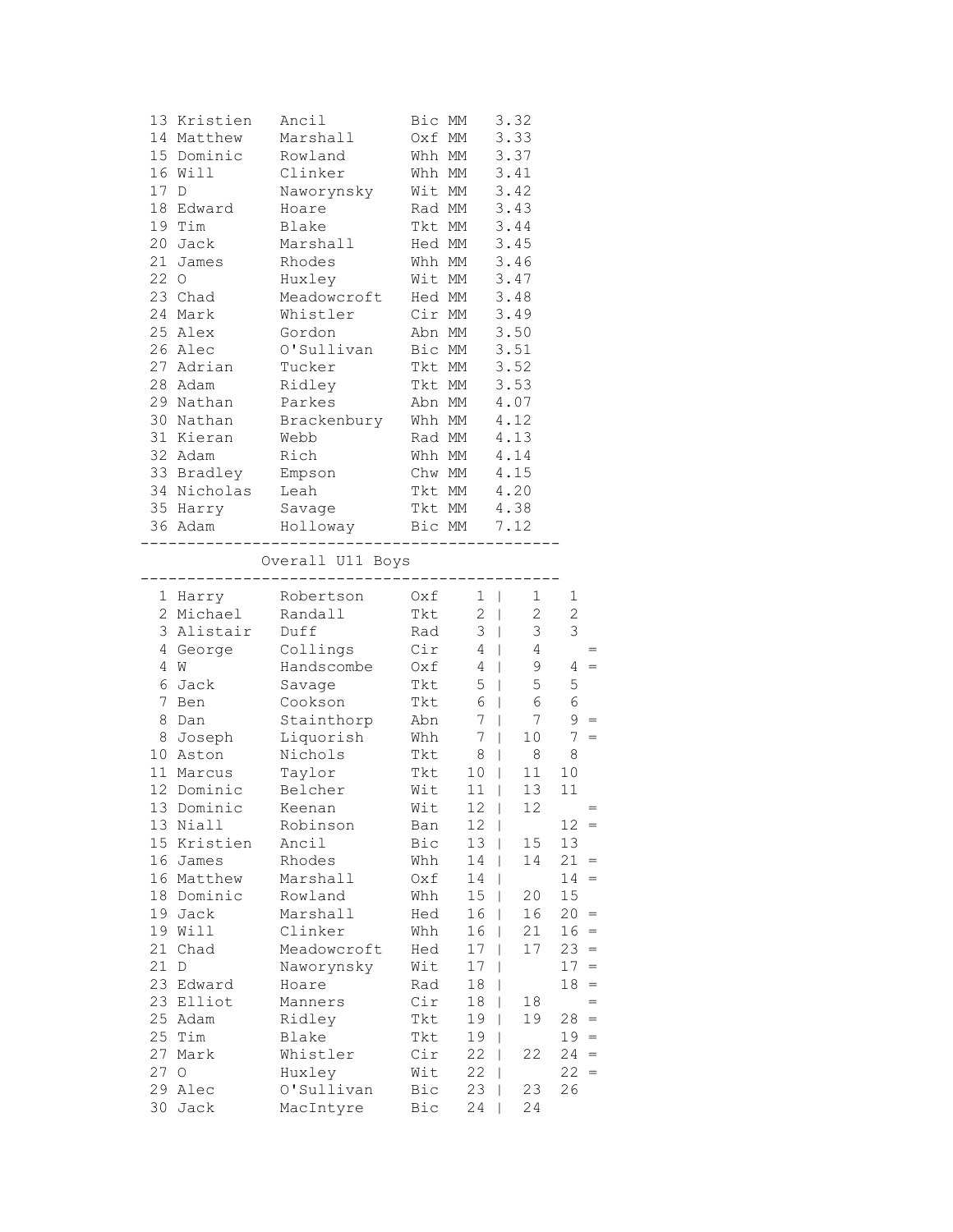|      | 31 Alex<br>32 Nathan<br>33 Adam | Gordon<br>Parkes<br>Rich                        | Abn<br>Abn<br>Whh | 25<br>26<br>$27 \mid$ | $\blacksquare$ | 25<br>26<br>27 | 25<br>29<br>$32 =$ |  |
|------|---------------------------------|-------------------------------------------------|-------------------|-----------------------|----------------|----------------|--------------------|--|
|      | 33 Adrian                       | Tucker                                          | Tkt               | $27 \mid$             |                |                | $27 =$             |  |
| 35 J |                                 | Harrison                                        | Chw               | $28$                  |                | 28             |                    |  |
|      | 36 Harry                        | Savage                                          | Tkt               | $29$                  |                | 29             | 35                 |  |
|      | 37 Nathan                       | Brackenbury                                     | Whh               | $30 \mid$             |                |                | $30 =$             |  |
|      | 37 Nicholas                     | Leah                                            | Tkt               | $30$                  |                | 30             | $34 =$             |  |
|      | 39 Kieran                       | Webb                                            | Rad               | $31$                  |                |                | 31                 |  |
|      | 40 Bradley                      | Empson                                          | Chw               | $33 \mid$             |                |                | 33                 |  |
|      | 41 Adam                         | Holloway                                        | Bic               | $36$                  |                |                | 36                 |  |
|      | -------                         |                                                 | ================  |                       |                |                |                    |  |
|      |                                 | Race $2 - U11$ Girls<br>Round 2 - Enslow Quarry |                   |                       |                |                |                    |  |
|      | 1 Bethan                        | Swords                                          | Oxf MM            |                       | 3.07           |                |                    |  |
|      | 2 Lauren                        | Hawtin                                          | Oxf MM            |                       | 3.11           |                |                    |  |
|      | 3 Abbie                         | Bullock                                         | Ban MM            |                       | 3.21           |                |                    |  |
|      | 4 Beth                          | Warne                                           | Abn MM            |                       | 3.26           |                |                    |  |
|      | 5 Jessica                       | Anstice                                         | Oxf MM            |                       | 3.28           |                |                    |  |
|      | 6 Lily                          | Cartwright                                      | Abn MM            |                       | 3.31           |                |                    |  |
| 7    | Lucy                            | Vass                                            | Cir MM            |                       | 3.32           |                |                    |  |
|      | 8 Stacey                        | Hazell                                          | Wit MM            |                       | 3.32           |                |                    |  |
|      | 9 Beth                          | Hawtin                                          | Oxf MM            |                       | 3.38           |                |                    |  |
|      | 10 Olivia                       | Lord                                            | Whh MM            |                       | 3.42           |                |                    |  |
|      | 11 Melanie<br>12 Maddy          | Wilkinson                                       | Ban MM<br>Wds MM  |                       | 3.43<br>3.44   |                |                    |  |
|      | 13 Ellen                        | Holloway<br>Barklie                             | Abn MM            |                       | 3.50           |                |                    |  |
|      | 14 Hannah                       | Cousins                                         | Ban MM            |                       | 3.51           |                |                    |  |
|      | 15 Caris                        | Biltcliffe                                      | Bic MM            |                       | 3.53           |                |                    |  |
|      | 16 Verity                       | Shayler                                         | Wit MM            |                       | 3.54           |                |                    |  |
|      | 17 Laura                        | Eales                                           | Cir MM            |                       | 3.55           |                |                    |  |
|      | 18 Lauren                       | Kilner                                          | Tkt MM            |                       | 3.56           |                |                    |  |
|      | 19 Ellen                        | Wilkins                                         | Abn MM            |                       | 3.59           |                |                    |  |
|      | 20 Sara                         | Elkirate                                        | Oxf MM            |                       | 4.02           |                |                    |  |
|      | 21 Katrina                      | Miles                                           | Tkt MM            |                       | 4.03           |                |                    |  |
|      | 22 Megan                        | Palmer                                          | Abn MM            |                       | 4.05           |                |                    |  |
|      | 23 Olivia                       | Williams                                        | Cir MM            |                       | 4.07           |                |                    |  |
|      | 24 Jenny                        | Eales                                           | Cir MM            |                       | 4.11           |                |                    |  |
|      | 25 Beth                         | Stanley                                         | Wit MM            |                       | 4.18           |                |                    |  |
|      | 26 Billie                       | Meadowcroft                                     | Hed MM            |                       | 4.21           |                |                    |  |
|      | 27 Verity                       | Greenhaugh                                      | Cir MM            |                       | 4.27           |                |                    |  |
|      | 28 Siobhan                      | Chicken                                         | Bic MM            |                       | 4.30           |                |                    |  |
|      | 29 Alicia                       | Workman                                         | Ban MM            |                       | 4.38           |                |                    |  |
|      | 30 Megan                        | Crofts                                          | Ban MM            |                       | 4.45           |                |                    |  |
|      | 31 Zoe                          | Frazer                                          | Cir MM            |                       | 4.50           |                |                    |  |
|      | 32 Emma                         | Strong                                          | Bic MM            |                       | 4.52           |                |                    |  |
|      | 33 Kira                         | Macaskill                                       | Hed MM            |                       | 4.56           |                |                    |  |
|      | 34 Hayley                       | Long                                            | Hed MM            |                       | 4.56           |                |                    |  |
|      |                                 | Overall U11 Girls                               |                   |                       |                |                |                    |  |
|      | 1 Bethan                        | Swords                                          | Oxf               |                       | $1 \mid$       | $\mathbf{1}$   | 1                  |  |
|      | 2 Lauren                        | Hawtin                                          | Oxf               |                       | $2 \mid$       | $\mathbf{2}$   | $\overline{c}$     |  |
|      | 3 Abbie                         | Bullock                                         | Ban               | 3                     | $\mathbf{I}$   | 4              | 3                  |  |
|      | 3 Jessica Anstice               |                                                 | Oxf               |                       | $3 \mid$       | 3              | 5                  |  |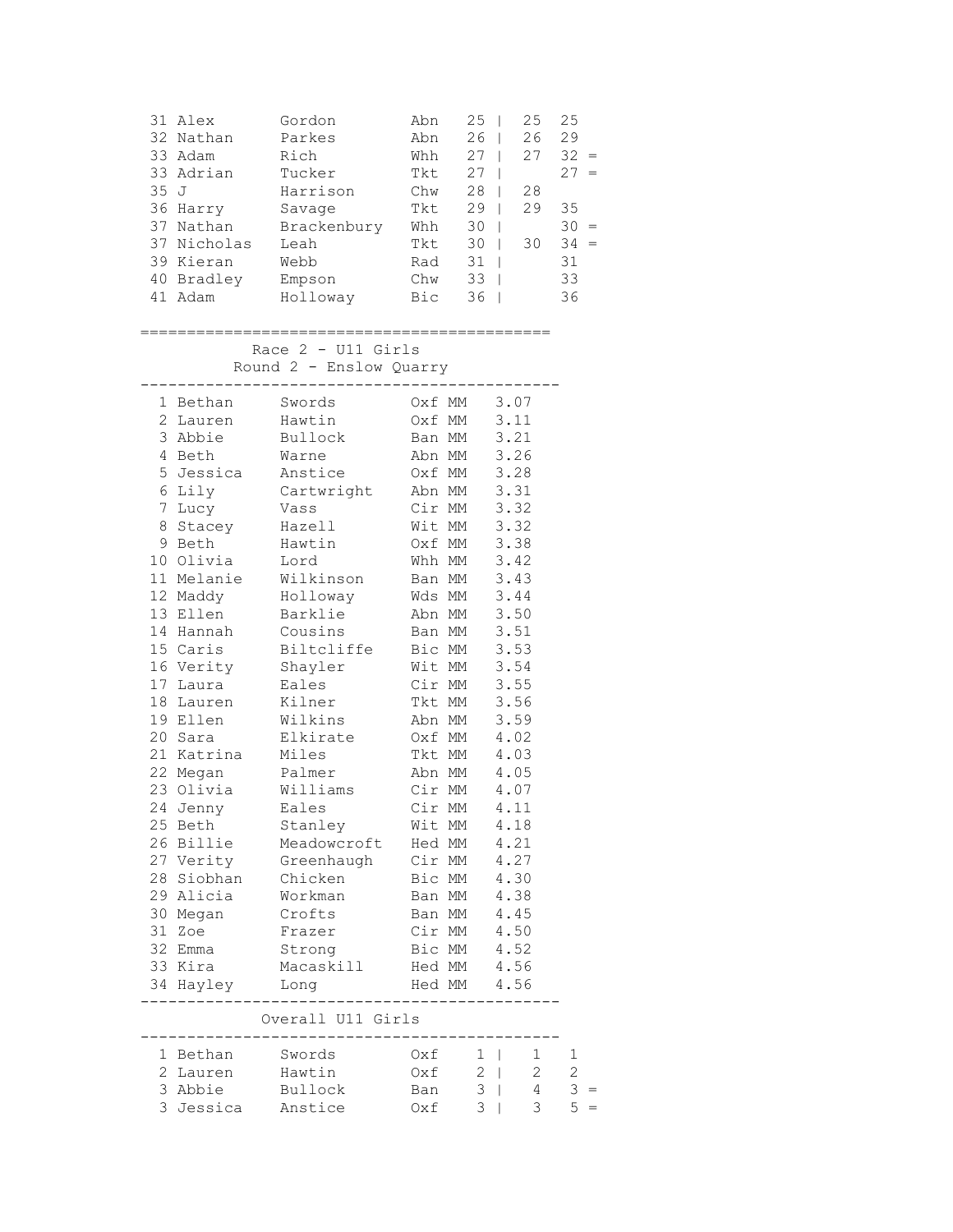| 5<br>6<br>7<br>8<br>9<br>13<br>13<br>15<br>16<br>19<br>20<br>20<br>22<br>22<br>24<br>25<br>25<br>27<br>28<br>28<br>30<br>31<br>31<br>33<br>35<br>36<br>38<br>38 | Beth<br>Stacey<br>Lily<br>Lucy<br>Melanie<br>10 Beth<br>11 Olivia<br>12 Laura<br>Ellen<br>Maddy<br>Caris<br>Ellen<br>16 Hannah<br>18 Verity<br>Laura<br>Lauren<br>Sarah<br>Beth<br>Sara<br>Katrina<br>Megan<br>Olivia<br>Poppy<br>Jenny<br>Sophie<br>Iona<br>Billie<br>Evadne<br>Alicia<br>33 Verity<br>Siobhan<br>Emma<br>36 Megan<br>Isabelle<br>Zoe | Warne<br>Hazell<br>Vass<br>Hawtin<br>Lord<br>Eales<br>Barklie<br>Holloway<br>Wilkins<br>Cousins<br>Shayler<br>Hobson<br>Kilner<br>Stanley<br>Elkirate<br>Miles<br>Palmer<br>Williams<br>Dando<br>Eales<br>Bullock<br>James<br>King<br>Workman<br>Chicken<br>Strong<br>Crofts<br>McKeeman<br>Frazer | Cartwright<br>Wilkinson<br>Biltcliffe<br>Richardson<br>Meadowcroft<br>Greenhaugh |                                                                      | Abn<br>Wit<br>Abn<br>Cir<br>Ban<br>0xf<br>Whh<br>Cir<br>Abn<br>Wds<br>Bic<br>Abn<br>Ban<br>Wit<br>Cir<br>Tkt<br>Abn<br>Wit<br>Oxf<br>Tkt<br>Abn<br>Cir<br>Whh<br>Cir<br>Ban<br>Bic<br>Hed<br>Wit<br>Ban<br>Cir<br>Bic<br>Bic<br>Ban<br>Cir<br>Cir | 4<br>$\mathbf{I}$<br>5<br>$\mathbf{I}$<br>6<br>$\perp$<br>7<br>$\mathbf{I}$<br>8<br>9<br>10<br>$\overline{1}$<br>11<br>12<br>12<br>13<br>14<br>14<br>15<br>17<br>$\overline{\phantom{a}}$<br>18<br>18<br>20<br>20<br>21<br>22<br>22<br>23<br>24<br>24<br>25<br>26<br>26<br>27<br>27<br>28<br>30<br>30<br>$\overline{\phantom{a}}$<br>31<br>$\mathbf{I}$<br>31<br>$\overline{\phantom{a}}$ | $\mathsf{I}$<br>$\overline{1}$<br>$\mathbf{I}$<br>T<br>T<br>L<br>$\mathbf{I}$<br>$\mathsf{I}$<br>$\mathsf{I}$<br>$\mathbf{I}$<br>T<br>T<br>$\mathbf{I}$<br>$\mathbf{I}$<br>$\overline{\phantom{a}}$<br>$\mathbf{I}$<br>$\mathbf{I}$<br>$\mathbf{I}$<br>L<br>T<br>$\mathbf{I}$<br>$\mathbf{I}$ | 5<br>6<br>7<br>8<br>9<br>10<br>11<br>12<br>13<br>14<br>16<br>15<br>17<br>19<br>18<br>20<br>21<br>22<br>23<br>24<br>25<br>29<br>26<br>27<br>28<br>30<br>31 | 4<br>8<br>6<br>7<br>11<br>9<br>10<br>17<br>$13 =$<br>$12 =$<br>15<br>$19 =$<br>$14 =$<br>16<br>18<br>$25 =$<br>$20 =$<br>21<br>22<br>23<br>24<br>26<br>$29 =$<br>$27 =$<br>28<br>$32 =$<br>$30 =$<br>$31 =$ | $=$<br>$=$<br>$\equiv$<br>$=$<br>$\equiv$<br>$=$<br>$=$<br>$=$ |
|-----------------------------------------------------------------------------------------------------------------------------------------------------------------|--------------------------------------------------------------------------------------------------------------------------------------------------------------------------------------------------------------------------------------------------------------------------------------------------------------------------------------------------------|----------------------------------------------------------------------------------------------------------------------------------------------------------------------------------------------------------------------------------------------------------------------------------------------------|----------------------------------------------------------------------------------|----------------------------------------------------------------------|---------------------------------------------------------------------------------------------------------------------------------------------------------------------------------------------------------------------------------------------------|-------------------------------------------------------------------------------------------------------------------------------------------------------------------------------------------------------------------------------------------------------------------------------------------------------------------------------------------------------------------------------------------|-----------------------------------------------------------------------------------------------------------------------------------------------------------------------------------------------------------------------------------------------------------------------------------------------|-----------------------------------------------------------------------------------------------------------------------------------------------------------|-------------------------------------------------------------------------------------------------------------------------------------------------------------------------------------------------------------|----------------------------------------------------------------|
| 40<br>41                                                                                                                                                        | Kira<br>Hayley                                                                                                                                                                                                                                                                                                                                         | Macaskill<br>Long                                                                                                                                                                                                                                                                                  |                                                                                  |                                                                      | Hed<br>Hed                                                                                                                                                                                                                                        | 33<br>34                                                                                                                                                                                                                                                                                                                                                                                  | $\mathbf{I}$<br>T                                                                                                                                                                                                                                                                             |                                                                                                                                                           | 33<br>34                                                                                                                                                                                                    |                                                                |
|                                                                                                                                                                 | :======================                                                                                                                                                                                                                                                                                                                                |                                                                                                                                                                                                                                                                                                    | Race 3 - U13 Boys<br>Round 2 - Enslow Quarry<br>Team Results                     |                                                                      | ======================                                                                                                                                                                                                                            |                                                                                                                                                                                                                                                                                                                                                                                           |                                                                                                                                                                                                                                                                                               |                                                                                                                                                           |                                                                                                                                                                                                             |                                                                |
| 1<br>3<br>4<br>8<br>9                                                                                                                                           | Radley<br>2 Witney<br>Team Kennet<br>Radley<br>5 Oxford City<br>6 Bicester<br>6 Witney<br>Banbury<br>White Horse<br>10 Abingdon<br>11 Eynsham<br>12 Cirencester                                                                                                                                                                                        | В<br>Β                                                                                                                                                                                                                                                                                             | 11<br>24<br>36<br>44<br>52<br>56<br>56<br>L<br>58<br>60<br>64<br>66<br>73        | 1<br>5<br>8<br>$\mathbf{2}$<br>9<br>15<br>12<br>10<br>19<br>16<br>23 | 3<br>6<br>4<br>14<br>11<br>25<br>22<br>17<br>21<br>25<br>20<br>25<br>25                                                                                                                                                                           | 7<br>13<br>18<br>25<br>25<br>$25 =$<br>$24 =$<br>25<br>25<br>25<br>25<br>25                                                                                                                                                                                                                                                                                                               |                                                                                                                                                                                                                                                                                               |                                                                                                                                                           |                                                                                                                                                                                                             |                                                                |

Overall Standings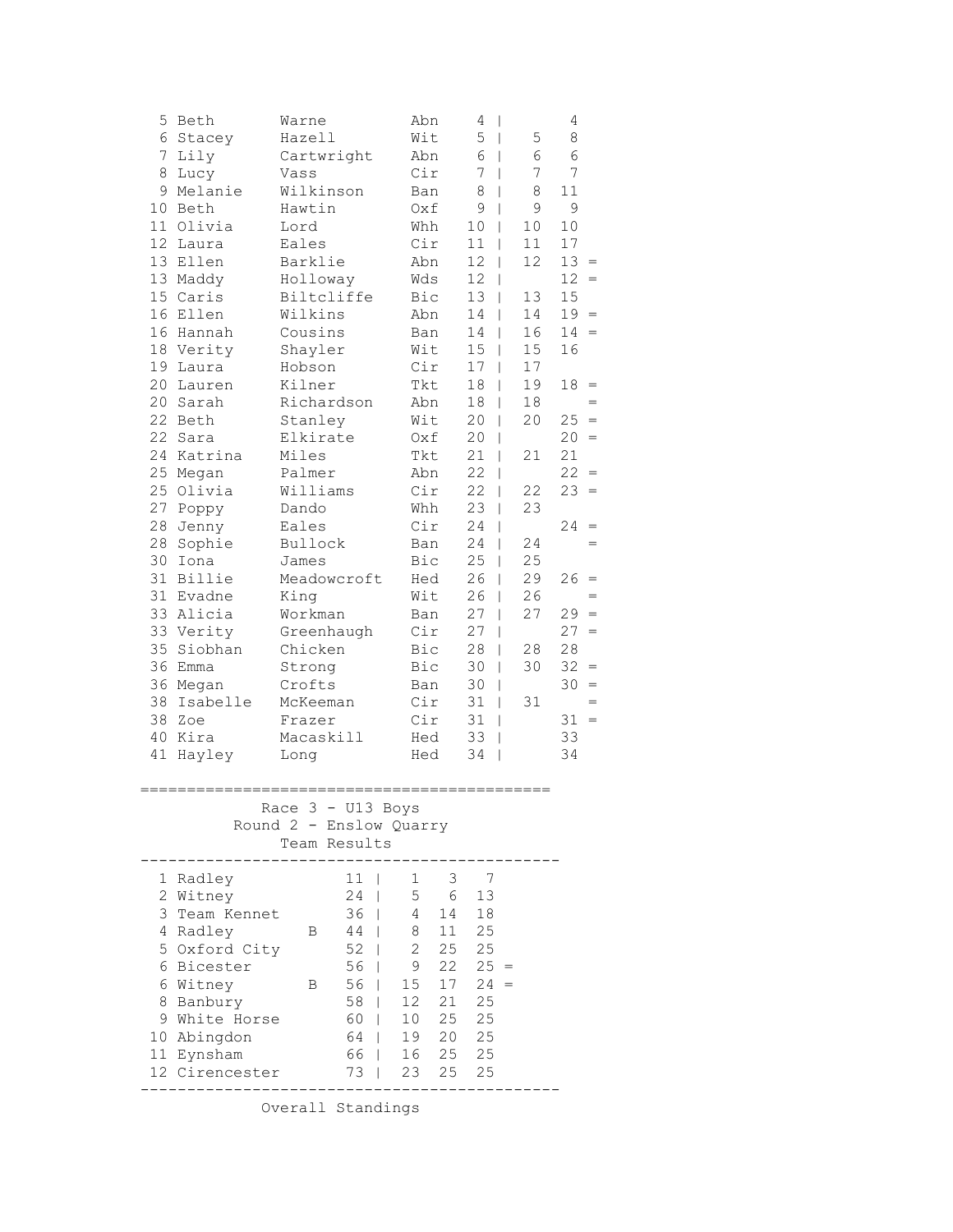|              | 1 Radley            | 23   12                                                                                    |              | 11                   |                     |                |
|--------------|---------------------|--------------------------------------------------------------------------------------------|--------------|----------------------|---------------------|----------------|
|              | 2 Witney            | 51   27                                                                                    |              | 24                   |                     |                |
|              |                     | 3 Team Kennet 72   36                                                                      |              | 36                   |                     |                |
|              |                     | 4 Oxford City 102   50 52                                                                  |              |                      |                     |                |
|              | 5 Bicester          | $107$                                                                                      | 51           | 56                   |                     |                |
|              |                     |                                                                                            |              |                      |                     |                |
|              |                     |                                                                                            |              |                      |                     |                |
|              |                     |                                                                                            |              | $-4$ 60 =<br>58 56 - |                     |                |
|              |                     |                                                                                            |              |                      |                     |                |
|              | 10 Eynsham          | 5 Bice.<br>6 Banbury<br>7 White Horse 114  <br>123   58 59 64<br>123   59 64<br>13   58 66 |              |                      |                     |                |
|              |                     |                                                                                            |              |                      |                     |                |
|              | ——————              |                                                                                            |              | :==========          |                     |                |
|              |                     | Race $3 - U13$ Boys                                                                        |              |                      |                     |                |
|              |                     | Round 2 - Enslow Quarry                                                                    |              |                      |                     |                |
|              |                     | Individual Results                                                                         |              |                      |                     |                |
|              |                     |                                                                                            |              |                      |                     |                |
|              | 1 Phillippe Manning |                                                                                            | Rad U13 7.04 |                      |                     |                |
|              | 2 Aaron             | Simpson                                                                                    |              | Oxf U13              | 7.23                |                |
|              | 3 Alex              | Jones                                                                                      |              | Rad U13 7.28         |                     |                |
|              | 4 Tom               | Eastman                                                                                    | Tkt U13 7.49 |                      |                     |                |
|              | 5 Simon LeGood      |                                                                                            |              | Wit U13 7.53         |                     |                |
|              | 6 Joshua Ridley     |                                                                                            | Wit U13 7.54 |                      |                     |                |
|              | 7 Max               | Mitcham                                                                                    | Rad U13 7.55 |                      |                     |                |
|              | 8 Georges Miller    |                                                                                            | Rad U13      |                      | 7.56                |                |
|              | 9 Richard           | Cadle                                                                                      |              | Bic U13              | 7.58                |                |
|              | 10 Alex             | Jones                                                                                      |              | Whh U13              | 8.13                |                |
|              | 11 Matthew          | Wood                                                                                       |              |                      | 8.26                |                |
|              | 12 Terry            | Morgan                                                                                     |              | Ban U13              | 8.33                |                |
|              | 13 Sam              | Benfield                                                                                   |              | Wit U13              | 8.49                |                |
|              | 14 Thomas           | Dyer                                                                                       |              | Tkt U13              | 8.52                |                |
|              | 15 Matthew          | Derrick                                                                                    |              | Wit U13 8.53         |                     |                |
|              | 16 Ashley           | Hubbert                                                                                    |              | Eyn U13 9.00         |                     |                |
|              | 17 Sam              | Bayliss                                                                                    |              | Wit U13              | 9.01                |                |
|              | 18 Matthew          | Price                                                                                      |              | Tkt U13              | 9.14                |                |
|              | 19 Anthony          |                                                                                            |              |                      |                     |                |
|              | 20 Jack             | Parkes Abn U13 9.39<br>Stainthorp Abn U13 9.42                                             |              |                      |                     |                |
|              | 21 Thomas           | Cunniffe                                                                                   |              | Ban U13 9.47         |                     |                |
|              | 22 Chris            | Gill                                                                                       |              | Bic U13 9.57         |                     |                |
|              | 23 Liam             | Frazer                                                                                     |              | Cir U13              | 9.57                |                |
|              | 24 Sam              | Timms                                                                                      |              | Wit U13 11.52        |                     |                |
|              |                     |                                                                                            |              |                      |                     |                |
|              |                     | Overall U13 Boys                                                                           |              |                      |                     |                |
|              |                     |                                                                                            |              |                      |                     |                |
| 1            | Phillippe           | Manning                                                                                    | Rad          | 1                    | 1                   | 1              |
| $\mathbf{2}$ | Aaron               | Simpson                                                                                    | Oxf          | $\mathbf{2}$         | $\overline{c}$<br>I | $\overline{c}$ |
| 3            | Alex                | Jones                                                                                      | Rad          | 3                    | 3<br>I              | 3              |
| 4            | Joshua              | Ridley                                                                                     | Wit          | 4                    | 4                   | 6              |
| 4            | Tom                 | Eastman                                                                                    | Tkt          | 4                    | 5                   | 4              |
| 6            | Simon               | LeGood                                                                                     | Wit          | 5                    |                     | 5              |
| 7            | Alex                | Jones                                                                                      | Whh          | 6                    | 6                   | 10             |
| 8            | Max                 | Mitcham                                                                                    | Rad          | 7                    |                     | 7              |
| 8            | Richard             | Cadle                                                                                      | Bic          | 7                    | 7                   | 9              |
|              | 10 Georges          | Miller                                                                                     | Rad          | 8                    | 8                   | 8              |
| 11           | Jonathan            | Gunn                                                                                       | Ban          | 9                    | 9                   |                |
|              | 12 Ashley           | Hubbert                                                                                    | Eyn          | 10                   | 10                  | 16             |
|              | 13 Matthew          | Derrick                                                                                    | Wit          | 11                   | 11                  | 15             |
|              |                     |                                                                                            |              |                      |                     |                |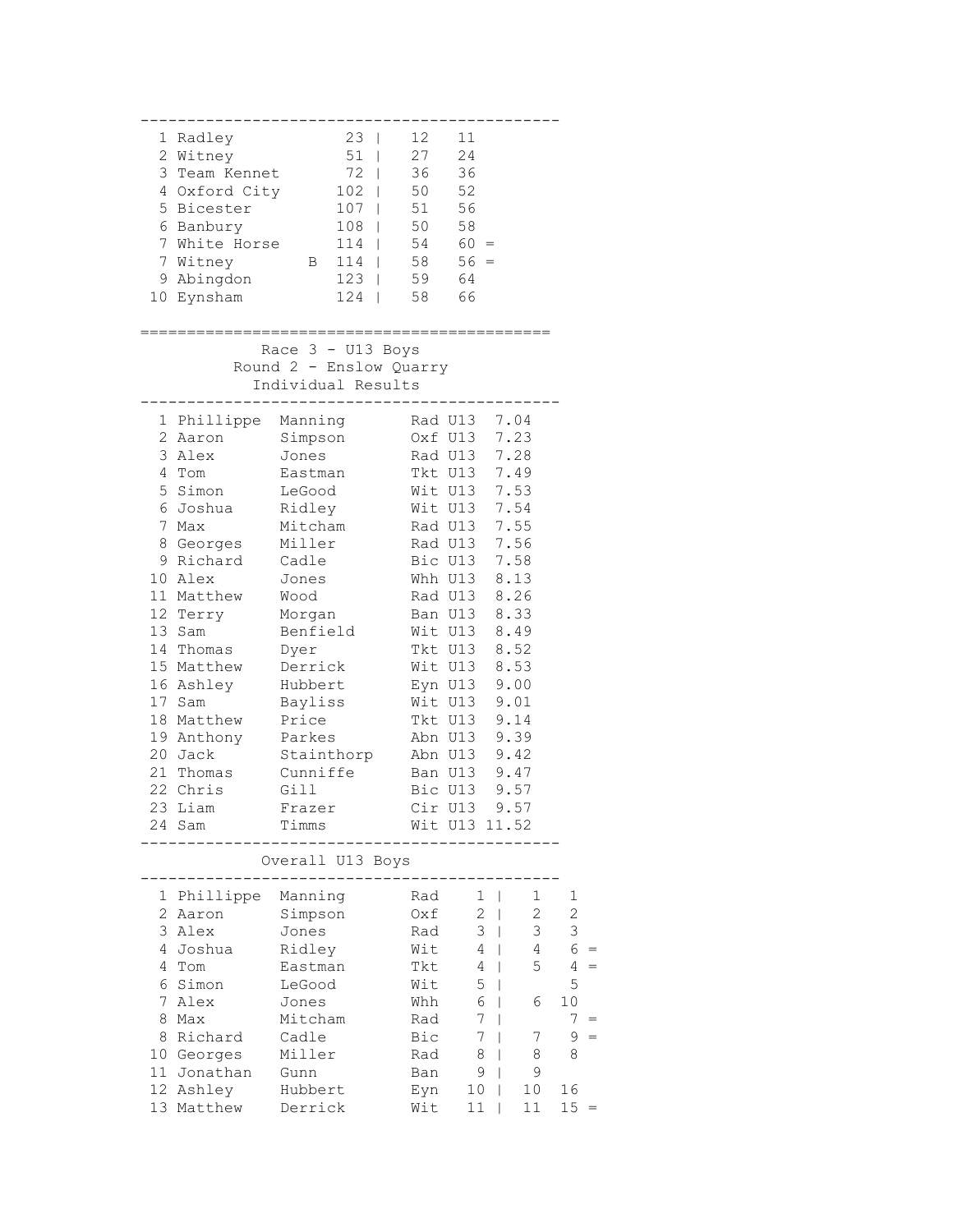| 13<br>15 <sub>1</sub><br>17<br>17 | Matthew<br>Sam<br>15 Terry<br>Matthew<br>Sam<br>19 Thomas<br>20 Riley<br>21 Anthony<br>22 Thomas<br>23 Jack<br>24 Chris<br>25 Mathew<br>26 Sam<br>27 Clinton | Wood<br>Bayliss<br>Morgan<br>Price<br>Benfield<br>Dyer<br>King<br>Parkes<br>Cunniffe<br>Gill<br>Sambrook<br>Timms<br>Townsend | Stainthorp                                                          | Rad<br>Wit<br>Tkt<br>Wit<br>Abn                         | Ban<br>Tkt<br>Wit<br>Ban<br>Abn<br>Bic<br>Wit<br>Wit<br>Wit | 11<br>12<br>$\mathbf{I}$<br>12<br>$\mathbf{I}$<br>13<br>$\mathbf{I}$<br>13<br>$\Box$<br>14<br>15 <sub>2</sub><br>16<br>17 <sub>1</sub><br>19<br>$20 \mid$<br>$21 \mid$<br>$22 \mid$<br>$23 \mid$ | L<br>$\mathbf{I}$<br>$\Box$<br>$\Box$ | 14<br>12<br>13<br>18<br>15<br>16<br>17<br>19<br>20<br>21<br>22<br>23 | $11 =$<br>$17 =$<br>12<br>$18 =$<br>$13 =$<br>14<br>19<br>21<br>20<br>22<br>24 | $=$ |
|-----------------------------------|--------------------------------------------------------------------------------------------------------------------------------------------------------------|-------------------------------------------------------------------------------------------------------------------------------|---------------------------------------------------------------------|---------------------------------------------------------|-------------------------------------------------------------|--------------------------------------------------------------------------------------------------------------------------------------------------------------------------------------------------|---------------------------------------|----------------------------------------------------------------------|--------------------------------------------------------------------------------|-----|
|                                   | 27 Liam                                                                                                                                                      | Frazer                                                                                                                        |                                                                     |                                                         | Cir                                                         | $23 \mid$                                                                                                                                                                                        |                                       |                                                                      | 23                                                                             |     |
|                                   |                                                                                                                                                              |                                                                                                                               | Race $4 - U13/U15$ Girls<br>Round 2 - Enslow Quarry<br>Team Results |                                                         |                                                             |                                                                                                                                                                                                  |                                       |                                                                      |                                                                                |     |
|                                   | 1 Oxford City<br>2 Radley<br>3 Oxford City                                                                                                                   | B                                                                                                                             | 10<br>19 <sub>1</sub><br>35                                         | $1 \quad \blacksquare$<br>$\mathbf{I}$<br>$\Box$<br>9   | 3<br>4 7<br>10                                              | 6<br>8<br>16                                                                                                                                                                                     |                                       |                                                                      |                                                                                |     |
| 5                                 | 4 Radley<br>Bicester                                                                                                                                         | B                                                                                                                             | 40<br>43                                                            | 11<br>$\mathbf{1}$<br>$\overline{2}$<br>$\mathbf{1}$    | 12<br>20                                                    | 17<br>21                                                                                                                                                                                         |                                       |                                                                      |                                                                                |     |
| 7                                 | 6 Witney<br>Banbury                                                                                                                                          |                                                                                                                               | 55<br>56                                                            | 13<br>$\mathbb{R}^n$<br>$5\overline{)}$<br>$\mathbb{R}$ | 18<br>15                                                    | 24<br>36                                                                                                                                                                                         |                                       |                                                                      |                                                                                |     |
| 8                                 | Team Kennet                                                                                                                                                  |                                                                                                                               | 75                                                                  | 23<br>$\mathbb{R}$                                      | 25                                                          | 27                                                                                                                                                                                               |                                       |                                                                      |                                                                                |     |
|                                   | 9 Oxford City<br>10 White Horse                                                                                                                              | C                                                                                                                             | 81<br>86                                                            | 19<br>$\Box$<br>14                                      | 26<br>36                                                    | 36<br>36                                                                                                                                                                                         |                                       |                                                                      |                                                                                |     |
|                                   | 11 Radley                                                                                                                                                    | $\mathsf C$                                                                                                                   | 98                                                                  | $\Box$<br>L                                             | 30 32                                                       | 36                                                                                                                                                                                               |                                       |                                                                      |                                                                                |     |
|                                   | 12 Cherwell                                                                                                                                                  |                                                                                                                               | 101                                                                 | 29<br>$\mathbf{L}$                                      | 36                                                          | 36                                                                                                                                                                                               |                                       |                                                                      |                                                                                |     |
|                                   | 13 Woodstock                                                                                                                                                 |                                                                                                                               | 103                                                                 | 31<br>$\Box$                                            | 36                                                          | 36                                                                                                                                                                                               |                                       |                                                                      |                                                                                |     |
|                                   | 14 Cirencester<br>14 Team Kennet                                                                                                                             | B                                                                                                                             | 105                                                                 | 33<br>$\mathbf{1}$<br>105   34 35                       |                                                             | $36 \quad 36 =$<br>$36 =$                                                                                                                                                                        |                                       |                                                                      |                                                                                |     |
|                                   |                                                                                                                                                              |                                                                                                                               | Overall Standings                                                   |                                                         |                                                             |                                                                                                                                                                                                  |                                       |                                                                      |                                                                                |     |
|                                   |                                                                                                                                                              |                                                                                                                               |                                                                     |                                                         |                                                             |                                                                                                                                                                                                  |                                       |                                                                      |                                                                                |     |
|                                   | 1 Oxford City 23   13 10<br>2 Radley                                                                                                                         |                                                                                                                               | 32                                                                  | 13                                                      |                                                             | 19                                                                                                                                                                                               |                                       |                                                                      |                                                                                |     |
|                                   | 3 Radley                                                                                                                                                     | Β                                                                                                                             | 72                                                                  | 32                                                      |                                                             | 40                                                                                                                                                                                               |                                       |                                                                      |                                                                                |     |
| 4                                 | Bicester                                                                                                                                                     |                                                                                                                               | 83                                                                  | 40                                                      |                                                             | 43                                                                                                                                                                                               |                                       |                                                                      |                                                                                |     |
|                                   | 5 Oxford City                                                                                                                                                | Β                                                                                                                             | 99                                                                  | 64                                                      |                                                             | 35                                                                                                                                                                                               |                                       |                                                                      |                                                                                |     |
| 6<br>7                            | Witney<br>Banbury                                                                                                                                            |                                                                                                                               | 117<br>119                                                          | 62<br>63                                                |                                                             | 55<br>56                                                                                                                                                                                         |                                       |                                                                      |                                                                                |     |
| 8                                 | Cirencester                                                                                                                                                  |                                                                                                                               | 167                                                                 | 62<br>$\mathbf{I}$                                      | 105                                                         |                                                                                                                                                                                                  |                                       |                                                                      |                                                                                |     |
| 9                                 | Team Kennet                                                                                                                                                  |                                                                                                                               | 172<br>- 1                                                          | 97                                                      |                                                             | 75                                                                                                                                                                                               |                                       |                                                                      |                                                                                |     |
|                                   | 10 White Horse                                                                                                                                               |                                                                                                                               | $175$                                                               | 89                                                      |                                                             | 86                                                                                                                                                                                               |                                       |                                                                      |                                                                                |     |
|                                   | 11 Radley                                                                                                                                                    | С                                                                                                                             | $196$                                                               | 98                                                      |                                                             | 98                                                                                                                                                                                               |                                       |                                                                      |                                                                                |     |
|                                   | 12 Cherwell                                                                                                                                                  |                                                                                                                               | 225<br>$\mathbf{1}$                                                 | 124                                                     |                                                             | 101                                                                                                                                                                                              |                                       |                                                                      |                                                                                |     |
|                                   |                                                                                                                                                              |                                                                                                                               | Race $4 - U13/U15$ Girls                                            |                                                         |                                                             |                                                                                                                                                                                                  |                                       |                                                                      |                                                                                |     |
|                                   |                                                                                                                                                              |                                                                                                                               | Round 2 - Enslow Quarry                                             |                                                         |                                                             |                                                                                                                                                                                                  |                                       |                                                                      |                                                                                |     |
|                                   |                                                                                                                                                              |                                                                                                                               | Individual Results                                                  |                                                         |                                                             |                                                                                                                                                                                                  |                                       |                                                                      |                                                                                |     |
|                                   |                                                                                                                                                              |                                                                                                                               |                                                                     |                                                         |                                                             |                                                                                                                                                                                                  |                                       |                                                                      |                                                                                |     |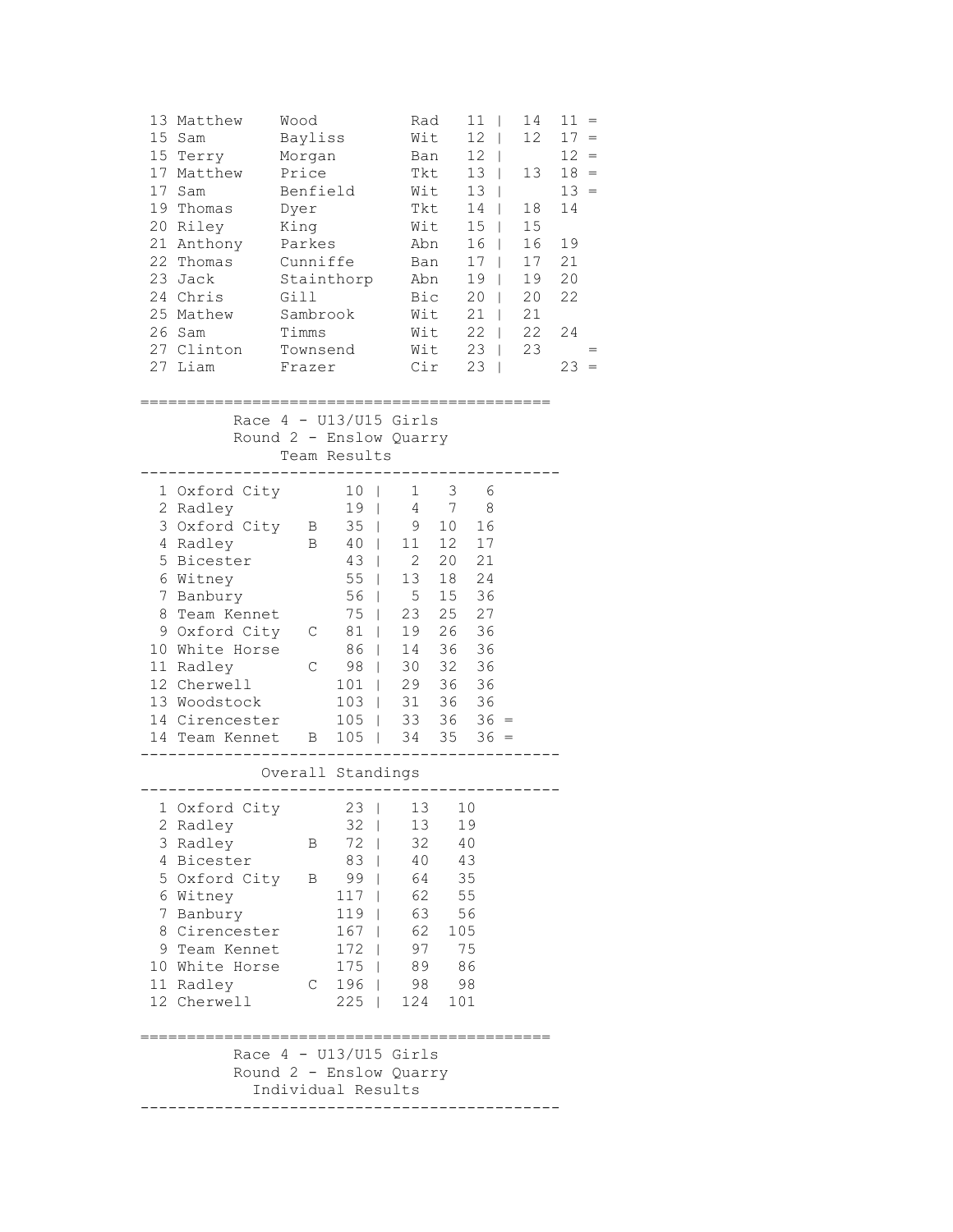|                 | 1 Melissa                         | Hawtin                                |                                                              | Oxf U13                      | 7.15 |              |
|-----------------|-----------------------------------|---------------------------------------|--------------------------------------------------------------|------------------------------|------|--------------|
|                 | 2 Georgina Newall                 |                                       |                                                              | Bic U15 7.53                 |      |              |
| 3               | Martha Lloyd                      |                                       |                                                              | Oxf U15 7.56                 |      |              |
| 4               | Emma                              | Grant                                 |                                                              | Rad U13 8.00                 |      |              |
| 5               | Sophie Tyers                      |                                       |                                                              | Ban U15 8.07                 |      |              |
| 6               |                                   | Danielle Anderson 0xf U13 8.15        |                                                              |                              |      |              |
| 7               | Jodie Kafke                       |                                       |                                                              | Rad U15 8.16                 |      |              |
| 8               | Jennifer Graham                   |                                       |                                                              |                              |      |              |
|                 |                                   |                                       |                                                              | Rad U15 8.17<br>Oxf U15 8.22 |      |              |
|                 | 9 Hayley Luke<br>10 Emily Patrick |                                       |                                                              | 0xf U15 8.32                 |      |              |
|                 | 11 Kimberley Daly                 |                                       |                                                              | Rad U15 8.36                 |      |              |
|                 |                                   | 12 Megan Roberts                      |                                                              | Rad U15 8.39                 |      |              |
|                 | 13 Katharine Smith                |                                       |                                                              | Wit U13 8.42                 |      |              |
|                 | 14 Alice Lord                     |                                       |                                                              | Whh U15 8.45                 |      |              |
|                 |                                   | 15 Charlotte Drummond Ban U13 8.46    |                                                              |                              |      |              |
|                 | 16 Jo                             |                                       |                                                              |                              |      |              |
|                 | 17 Kelly                          | Hart                                  | Oxf U13 8.47                                                 |                              |      |              |
|                 | 18 Jade                           | Daly                                  |                                                              | Rad U15 8.49<br>Wit U15 8.52 |      |              |
|                 |                                   | Hewlett                               |                                                              | 0xf U15 8.54                 |      |              |
|                 |                                   | 19 Martha Morey<br>20 Emily McDonnell | Bic U15 8.57                                                 |                              |      |              |
|                 |                                   |                                       |                                                              |                              |      |              |
|                 | 21 Rebecca Sill                   |                                       |                                                              | Bic U15 8.59                 |      |              |
|                 |                                   | 22 Nikki Holloway Bic U15 9.00        |                                                              |                              |      |              |
|                 |                                   | 23 Suzie Cookson Tkt U13 9.09         |                                                              |                              |      |              |
|                 |                                   | 24 Alice Parsons                      |                                                              | Wit U13 9.10                 |      |              |
|                 | 25 Sam                            | Walker                                | Tkt U15 9.15<br>Oxf U13 9.17<br>Tkt U13 9.18<br>Wit U13 9.29 |                              |      |              |
|                 | 26 Lizzie                         | Berg                                  |                                                              |                              |      |              |
|                 | 27 Katie                          | Pontin                                |                                                              |                              |      |              |
|                 | 28 Shona                          | ------<br>Stanley                     |                                                              |                              |      |              |
|                 | 29 Ellen                          | Sleight                               |                                                              | Chw U13 9.43                 |      |              |
|                 | 30 Emma McKee                     |                                       |                                                              | Rad U13 9.58                 |      |              |
|                 |                                   | 31 Kirsty Shirley                     |                                                              | Wds U15 10.07                |      |              |
|                 |                                   | 32 Verity Graham                      |                                                              | Rad U13 10.24                |      |              |
|                 | 33 Charlotte Somers               |                                       |                                                              | Cir U13 10.38                |      |              |
|                 |                                   | 34 Lauren Moorcroft                   | Tkt U13 11.24                                                |                              |      |              |
|                 |                                   | 35 Lotti Walker Tkt U13 11.33         |                                                              |                              |      |              |
|                 |                                   |                                       |                                                              |                              |      |              |
|                 |                                   | Overall U13 Girls                     |                                                              |                              |      |              |
|                 | 1 Melissa Hawtin                  |                                       | $0xf \t1 \t1$                                                |                              |      | $\mathbf{1}$ |
|                 |                                   | 2 Danielle Anderson 0xf 2   2 6       |                                                              |                              |      |              |
| 3               | Emma                              | Grant                                 | Rad                                                          | 3                            | 3    | 4            |
| 4               | Katharine                         | Smith                                 | Wit                                                          | 13                           | 18   | 13           |
| 4               | Robyn                             | Maxtone                               | Cir                                                          | 13                           | 13   |              |
| 6               | Charlotte                         | Drummond                              | Ban                                                          | 15                           | 19   | 15           |
| 7               | Jo                                | Hart                                  | Oxf                                                          | 16                           |      | 16           |
| 8               | Shona                             | Stanley                               | Wit                                                          | 23                           | 23   | 28<br>$=$    |
| 8               | Suzie                             | Cookson                               | Tkt                                                          | 23                           | 27   | 23<br>$=$    |
| 10              | Alice                             | Parsons                               | Wit                                                          | 24                           | 32   | 24<br>$=$    |
| 10 <sup>°</sup> | Lizzie                            | Berg                                  | Oxf                                                          | 24                           | 24   | 26<br>$=$    |
| 12              | Katie                             | Pontin                                | Tkt                                                          | 27                           | 29   | 27           |
| 13              | Ellen                             | Sleight                               | Chw                                                          | 29                           | 34   | 29           |
| 14              | Emma                              | McKee                                 | Rad                                                          | 30                           | 33   | 30           |
| 15              | Verity                            | Graham                                | Rad                                                          | 32                           |      | 32           |
| 16              | Charlotte                         | Somers                                | Cir                                                          | 33                           |      | 33           |
| 17              | Lauren                            | Moorcroft                             | Tkt                                                          | 34                           | 41   | 34           |
| 18              | Henrietta                         | Ward                                  | Cir                                                          | 35                           | 35   |              |
| 18              | Lotti                             | Walker                                | Tkt                                                          | 35                           |      | 35           |
|                 |                                   |                                       |                                                              |                              |      |              |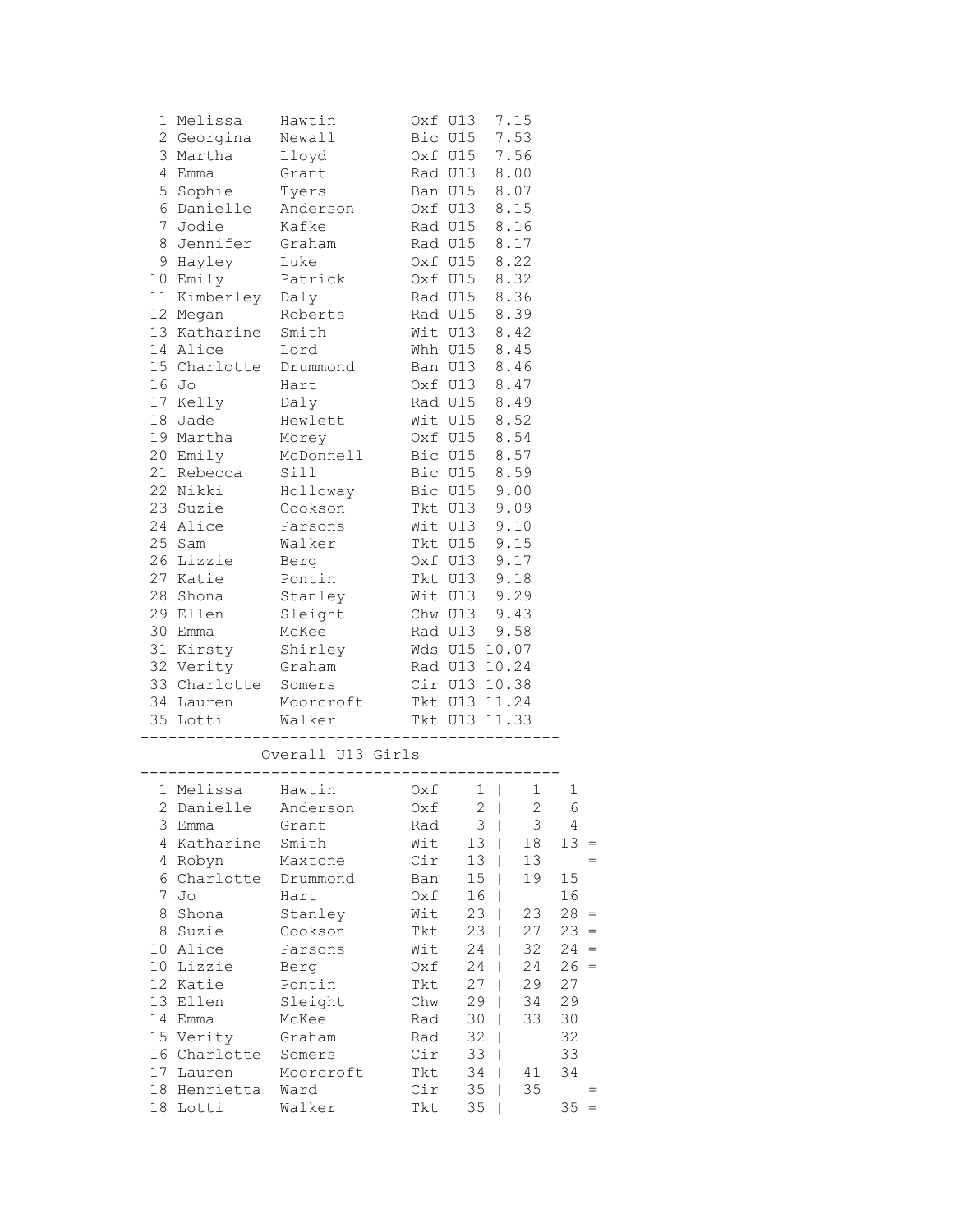| 21                                                                                                                                                                                                                                                                                                                                                                                                                                                                                                                                                                                                       | 20 Gorgie<br>Alice<br>22 Evie<br>23 Leah<br>24 Kate                                                                                                                                                                                                                               | Traynor<br>Thomas<br>Boyd<br>Gorman<br>Norman                                                                                                                                                                                                                               |                                | Whh<br>Cir<br>Ban<br>Wit<br>Bic                                                                                                                                                             |  | 36<br>37<br>39<br>40<br>42                                                                                                                                                   | T<br>T<br>$\mathbf{I}$                                                             | 36<br>37<br>39<br>40<br>42                                                                                                             |                                                                                                                 |     |
|----------------------------------------------------------------------------------------------------------------------------------------------------------------------------------------------------------------------------------------------------------------------------------------------------------------------------------------------------------------------------------------------------------------------------------------------------------------------------------------------------------------------------------------------------------------------------------------------------------|-----------------------------------------------------------------------------------------------------------------------------------------------------------------------------------------------------------------------------------------------------------------------------------|-----------------------------------------------------------------------------------------------------------------------------------------------------------------------------------------------------------------------------------------------------------------------------|--------------------------------|---------------------------------------------------------------------------------------------------------------------------------------------------------------------------------------------|--|------------------------------------------------------------------------------------------------------------------------------------------------------------------------------|------------------------------------------------------------------------------------|----------------------------------------------------------------------------------------------------------------------------------------|-----------------------------------------------------------------------------------------------------------------|-----|
|                                                                                                                                                                                                                                                                                                                                                                                                                                                                                                                                                                                                          |                                                                                                                                                                                                                                                                                   | Overall U15 Girls                                                                                                                                                                                                                                                           |                                |                                                                                                                                                                                             |  |                                                                                                                                                                              |                                                                                    |                                                                                                                                        |                                                                                                                 |     |
| $\overline{2}$<br>3<br>4<br>5<br>6<br>6<br>8<br>8<br>10<br>13<br>14<br>15<br>16<br>18<br>20<br>21<br>22<br>23<br>24<br>25<br>27                                                                                                                                                                                                                                                                                                                                                                                                                                                                          | 1 Georgina<br>Martha<br>Kimberley<br>Sophie<br>Jodie<br>Alice<br>Jennifer<br>Hayley<br>Megan<br>Emily<br>11 Chloe<br>12 Kelly<br>Jenny<br>Emily<br>Hannah<br>Jade<br>17 Martha<br>Rebecca<br>19 Nikki<br>Sam<br>Rebbeca<br>Kitty<br>Ella<br>Kirsty<br>Anna<br>26 Harriet<br>Laura | Newall<br>Lloyd<br>Daly<br>Tyers<br>Kafke<br>Lord<br>Graham<br>Luke<br>Roberts<br>Patrick<br>Mitcham<br>Daly<br>Manners<br>McDonnell<br>Mitchell<br>Hewlett<br>Morey<br>Sill<br>Holloway<br>Walker<br>Gill<br>Gorman<br>Gorman<br>Shirley<br>Rohan<br>Griffiths<br>Cunniffe |                                | Bic<br>Oxf<br>Rad<br>Ban<br>Rad<br>Whh<br>Rad<br>$0xf$<br>Rad<br>Oxf<br>Rad<br>Rad<br>Cir<br>Bic<br>Bic<br>Wit<br>Oxf<br>Bic<br>Bic<br>Tkt<br>Bic<br>Wit<br>Wit<br>Wds<br>Cir<br>Hed<br>Ban |  | 2<br>- 1<br>3<br>$\mathbf{I}$<br>4<br>5<br>6<br>8<br>8<br>9<br>9<br>10<br>11<br>12<br>14<br>16<br>17<br>18<br>19<br>21<br>22<br>25<br>26<br>28<br>30<br>31<br>38<br>43<br>44 | $\mathbf{I}$<br>L<br>L<br>L<br>L<br>L<br>T<br>T<br>T<br>L<br>L<br>I<br>L<br>I<br>T | 7<br>31<br>4<br>5<br>6<br>8<br>20<br>10<br>9<br>15<br>11<br>12<br>14<br>16<br>17<br>21<br>25<br>22<br>26<br>28<br>30<br>38<br>43<br>44 | 2<br>3<br>11<br>5<br>7<br>14<br>8<br>9<br>12 <sup>7</sup><br>10<br>17<br>20<br>18<br>19<br>21<br>22<br>25<br>31 | $=$ |
|                                                                                                                                                                                                                                                                                                                                                                                                                                                                                                                                                                                                          | Race 5<br>Round 2                                                                                                                                                                                                                                                                 | Team Results                                                                                                                                                                                                                                                                | $- U15/U17$<br>- Enslow Quarry | Boys                                                                                                                                                                                        |  |                                                                                                                                                                              |                                                                                    |                                                                                                                                        |                                                                                                                 |     |
| Team Kennet<br>11<br>4<br>6<br>1<br>1<br>2<br>StEdwards Sch<br>9<br>18<br>37<br>10<br>3<br>5<br>Abingdon<br>11<br>32<br>48<br>$=$<br>3<br>Witney<br>12<br>$22 =$<br>48<br>14<br>5<br>Oxford City<br>13<br>$32 =$<br>61<br>16<br>5<br>61<br>2<br>32<br>Radley<br>27<br>$=$<br>3<br>7<br>Cherwell<br>63<br>28<br>32<br>8<br>StEdwards Sch B<br>64<br>21<br>24<br>19<br>32<br>67<br>20<br>9.<br>Bicester<br>15<br>71<br>32<br>32<br>10 Woodstock<br>7<br>11 White Horse<br>29<br>32<br>78<br>17<br>12 Headington<br>85<br>32<br>23<br>30<br>13 StEdwards Sch C<br>25<br>88<br>31<br>32<br>Overall Standings |                                                                                                                                                                                                                                                                                   |                                                                                                                                                                                                                                                                             |                                |                                                                                                                                                                                             |  |                                                                                                                                                                              |                                                                                    |                                                                                                                                        |                                                                                                                 |     |
|                                                                                                                                                                                                                                                                                                                                                                                                                                                                                                                                                                                                          |                                                                                                                                                                                                                                                                                   |                                                                                                                                                                                                                                                                             |                                |                                                                                                                                                                                             |  |                                                                                                                                                                              |                                                                                    |                                                                                                                                        |                                                                                                                 |     |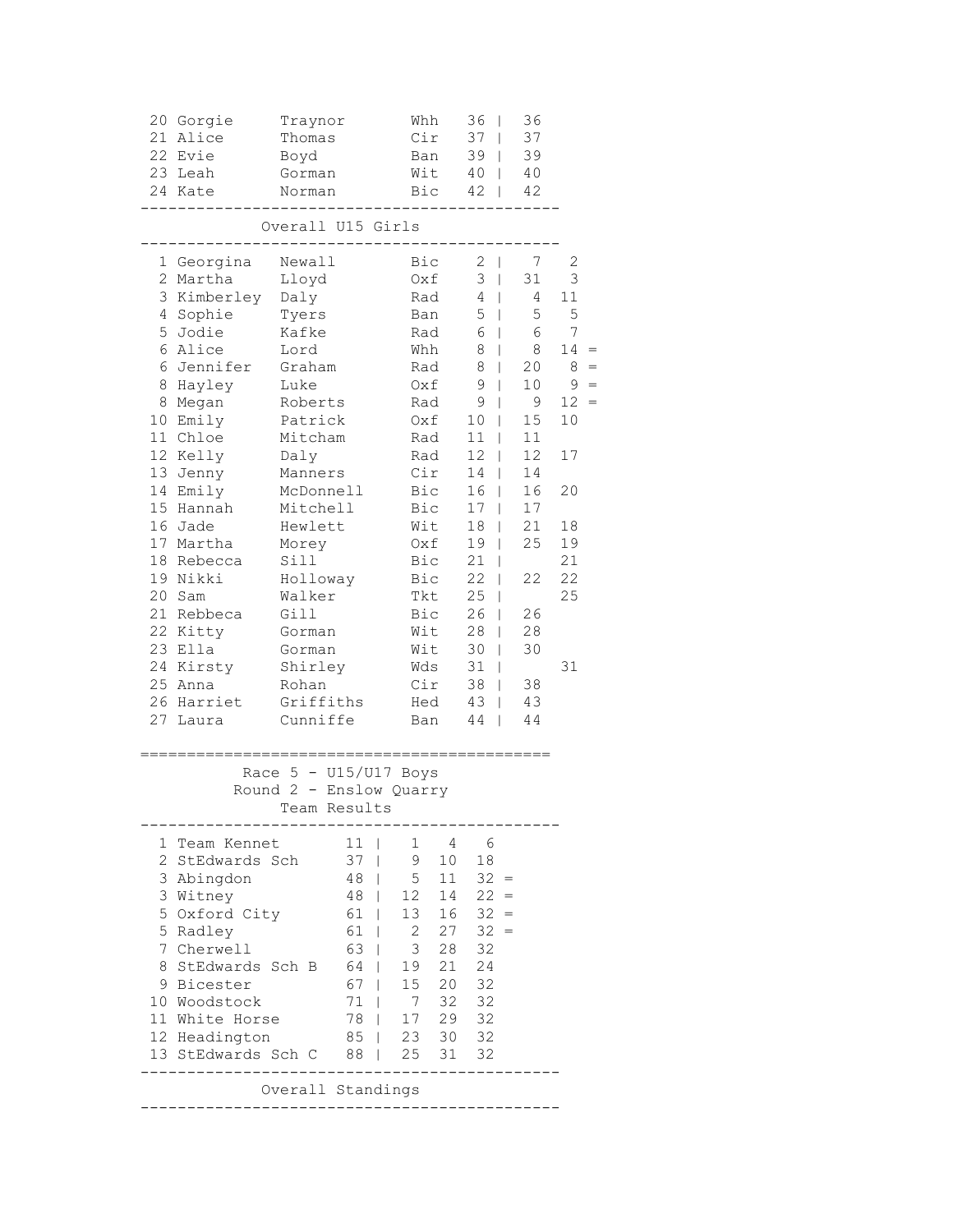| 1                                                                                                                                                                                                                                        | Team Kennet<br>2 StEdwards Sch<br>3 Oxford City<br>4 Witney<br>5 Abingdon<br>6 Radley<br>7 Cherwell<br>8 White Horse<br>9 StEdwards Sch B<br>10 Bicester<br>11 Woodstock<br>12 StEdwards Sch C 192   104<br>13 Headington |                                                                                                                                                                                                                                                                                                                                 | $32 \mid$<br>85  <br>$101$  <br>$105$   57<br>112   64<br>$129$  <br>$130$  <br>$138$  <br>148  <br>$149$  <br>$160$  <br>202   117 85 | 21<br>48<br>40<br>68<br>67<br>60<br>84<br>82<br>89 | 11<br>37<br>61<br>48<br>48<br>61<br>63<br>78<br>64<br>67<br>71<br>88                                                                                                                                                                                                                                                                                                                                                                                                                     |                                                          |                              |             |
|------------------------------------------------------------------------------------------------------------------------------------------------------------------------------------------------------------------------------------------|---------------------------------------------------------------------------------------------------------------------------------------------------------------------------------------------------------------------------|---------------------------------------------------------------------------------------------------------------------------------------------------------------------------------------------------------------------------------------------------------------------------------------------------------------------------------|----------------------------------------------------------------------------------------------------------------------------------------|----------------------------------------------------|------------------------------------------------------------------------------------------------------------------------------------------------------------------------------------------------------------------------------------------------------------------------------------------------------------------------------------------------------------------------------------------------------------------------------------------------------------------------------------------|----------------------------------------------------------|------------------------------|-------------|
|                                                                                                                                                                                                                                          |                                                                                                                                                                                                                           | Race $5 - U15/U17$ Boys<br>Round 2 - Enslow Quarry<br>Individual Results<br>----------------                                                                                                                                                                                                                                    |                                                                                                                                        |                                                    |                                                                                                                                                                                                                                                                                                                                                                                                                                                                                          |                                                          |                              |             |
| 1 Josh<br>6 James<br>7 John<br>9 Ed<br>11 George<br>12 Lewis<br>13 Ian<br>15 Ievan<br>16 James<br>17 Henry<br>18 Jack<br>19 Ben<br>21<br>22<br>23<br>24 Ian<br>25<br>26<br>Tom<br>27 Aaron<br>28 Jack<br>29 Joseph<br>30 Simon<br>31 Tom | 2 Danny<br>3 Carl<br>4 Mark<br>5 Steve<br>8 Robert<br>10 Freddie<br>14 Robert<br>20 Charlie<br>Tom<br>Darren<br>Russell<br>Louis                                                                                          | Bliss<br>Griffiths<br>Tucker<br>Vardy<br>Copley<br>Moorcroft<br>Ewbank<br>Ridley<br>Womersley<br>Slemeck<br>Wood<br>Warren<br>Castle<br>Gunn<br>Robinson<br>Smart<br>Penfold<br>Bibbings<br>Pawson<br>Barrett<br>Womersley<br>Mason<br>Johnson<br>LePoidevin<br>Gill<br>Timms<br>Evans<br>Butler<br>McCrohon<br>Nickau<br>Coles |                                                                                                                                        | Tkt U17 14.39<br>Tkt U17 15.15<br>Ste U17 15.31    | Tkt U17 13.30<br>Rad U17 14.06<br>Chw U17 14.15<br>Abn U15 14.40<br>Tkt U15 14.44<br>Wds U15 15.03<br>Ste U15 15.38<br>Abn U17 15.39<br>Wit U15 15.45<br>Oxf U15 15.56<br>Wit U15 15.57<br>Bic U15 16.18<br>Oxf U15 16.22<br>Whh U15 16.40<br>Ste U15 16.40<br>Ste U15 17.26<br>Bic U17 17.52<br>Ste U15 17.58<br>Wit U15 18.07<br>Hed U17 18.09<br>Ste U15 18.31<br>Ste U17 18.34<br>Wit U17 18.45<br>Rad U15 19.13<br>Chw U15 19.58<br>Whh U15 20.27<br>Hed U15 26.28<br>Ste U15 28.37 |                                                          |                              |             |
|                                                                                                                                                                                                                                          |                                                                                                                                                                                                                           | Overall U15 Boys                                                                                                                                                                                                                                                                                                                |                                                                                                                                        |                                                    |                                                                                                                                                                                                                                                                                                                                                                                                                                                                                          |                                                          |                              |             |
| 1 John<br>2 Tim<br>3 Steve<br>4 James                                                                                                                                                                                                    |                                                                                                                                                                                                                           | Ewbank<br>Traynor<br>Copley<br>Moorcroft                                                                                                                                                                                                                                                                                        |                                                                                                                                        | Wds<br>Whh<br>Abn<br>Tkt                           |                                                                                                                                                                                                                                                                                                                                                                                                                                                                                          | 3 <sup>1</sup><br>$4 \mid$<br>$5 \mid$<br>6 <sup>1</sup> | $\mathsf 3$<br>4<br>11<br>12 | 7<br>5<br>6 |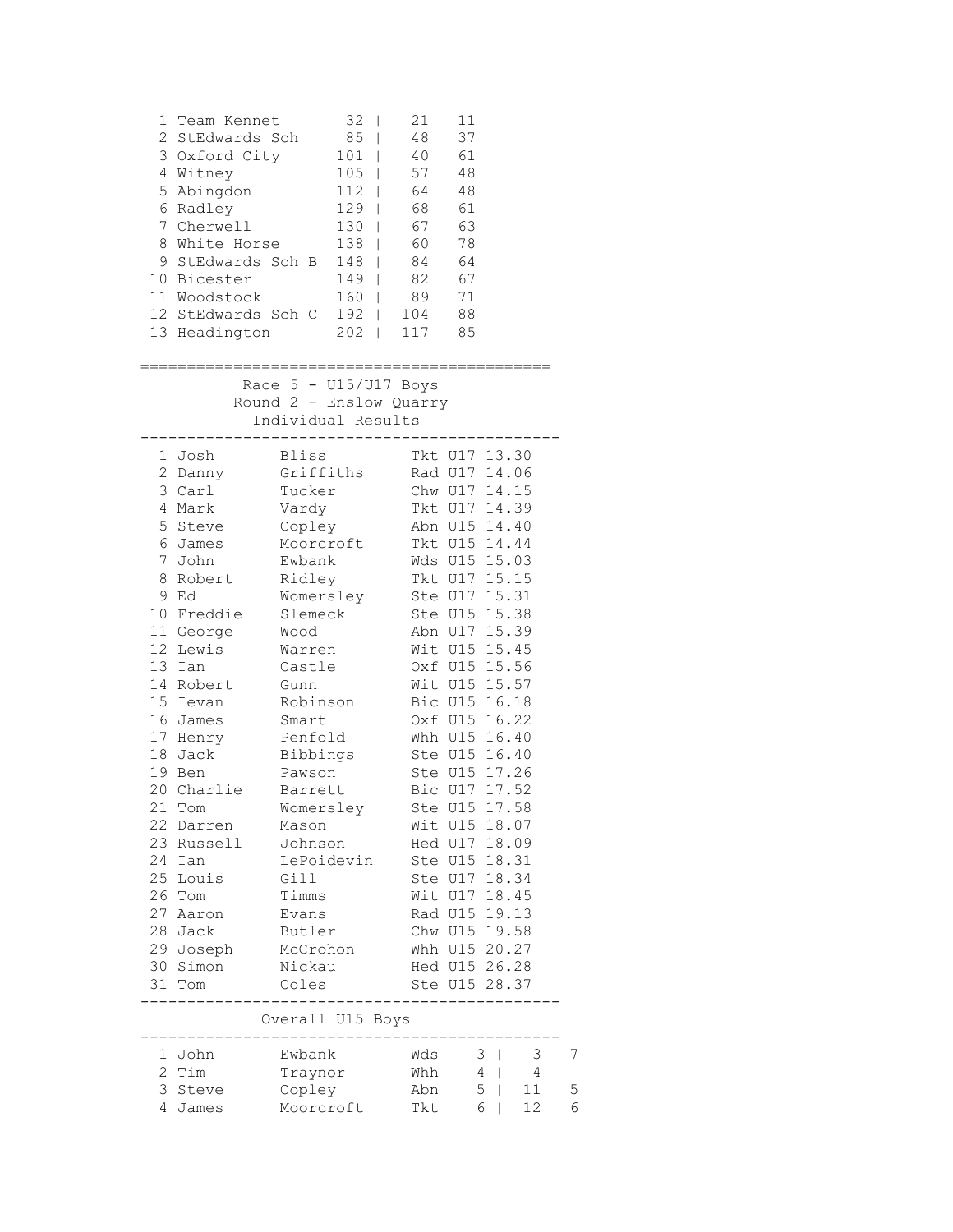| 5.<br>6<br>7<br>8<br>8<br>10 <sub>1</sub><br>11<br>16 | Freddie<br>Lewis<br>Ian<br>Ievan<br>Robert<br>James<br>Henry<br>12 Jack<br>13 Ben<br>14 Tom<br>15 Darren<br>Sam                                                                                               | Slemeck<br>Warren<br>Castle<br>Robinson<br>Gunn<br>Smart<br>Penfold<br>Bibbings<br>Pawson<br>Womersley<br>Mason<br>Miller                                                                               | Ste<br>Wit<br>Bic<br>Wit<br>Oxf<br>Whh<br>Wit                                                                                    | Oxf<br>Ste<br>Ste<br>Ste<br>Rad                                    | 10<br>T<br>12<br>$\mathbf{I}$<br>13<br>$\mathbf{I}$<br>14<br>$\mathbf{I}$<br>14<br>16<br>17<br>$\mathbf{I}$<br>18<br>$\mathbf{I}$<br>19<br>$\mathbf{I}$<br>$21$  <br>22<br>$\mathbf{I}$<br>23<br>$\mathbf{I}$                                                                                                                                | 13<br>20<br>16<br>14<br>19<br>17<br>L<br>21<br>27<br>30<br>28<br>34<br>23                                                                      | 10<br>12<br>13<br>15 <sub>1</sub><br>14<br>16<br>17<br>18<br>19<br>21<br>22 |
|-------------------------------------------------------|---------------------------------------------------------------------------------------------------------------------------------------------------------------------------------------------------------------|---------------------------------------------------------------------------------------------------------------------------------------------------------------------------------------------------------|----------------------------------------------------------------------------------------------------------------------------------|--------------------------------------------------------------------|----------------------------------------------------------------------------------------------------------------------------------------------------------------------------------------------------------------------------------------------------------------------------------------------------------------------------------------------|------------------------------------------------------------------------------------------------------------------------------------------------|-----------------------------------------------------------------------------|
| 17<br>18<br>21                                        | Ian<br>Aaron<br>19 Jack<br>20 Joseph<br>Simon<br>22 Tom<br>23 Sam<br>24 Pete<br>25 Adam                                                                                                                       | LePoidevin<br>Evans<br>Butler<br>McCrohon<br>Nickau<br>Coles<br>Smith<br>Knopp<br>Sambrook<br>Overall U17 Boys                                                                                          | Wit                                                                                                                              | Ste<br>Rad<br>Chw<br>Whh<br>Hed<br>Ste<br>Ste<br>Whh               | 24<br>$\mathbf{I}$<br>27<br>28<br>L<br>29<br>L<br>30<br>$\mathbf{I}$<br>31<br>$\mathbf{I}$<br>32<br>$\mathsf{I}$<br>35<br>$\mathbf{I}$<br>36<br>$\mathbf{I}$                                                                                                                                                                                 | 29<br>39<br>37<br>41<br>42<br>32<br>35<br>36                                                                                                   | 24<br>27<br>28<br>29<br>30<br>31                                            |
| 4<br>5<br>6<br>$7\phantom{.}$<br>8<br>15 <sub>1</sub> | 1 Josh<br>2 Danny<br>3 Carl<br>Mark<br>Scott<br>James<br>Robert<br>Ed<br>9 George<br>10 David<br>11 Charlie<br>12 Ben<br>13 Russell<br>14 Matthew<br>Louis<br>16 Tom<br>16 Will<br>18 Sam<br>19 Henry Sleight | ------------<br><b>Bliss</b><br>Griffiths<br>Tucker<br>Vardy<br>Devonish<br>Bird<br>Ridley<br>Womersley<br>Wood<br>Ridley<br>Barrett<br>Woodcock<br>Johnson<br>Hawkins<br>Gill<br>Timms<br>Lusk<br>Hook | Tkt<br>Tkt<br>Abn<br>Wit<br>Bic<br>Ste                                                                                           | Rad<br>Chw<br>Tkt<br>chw<br>Oxf<br>Ste<br>Chw<br>Hed<br>chw<br>Wit | $\mathbf{1}$<br>$\mathbf{I}$<br>$\mathbf{2}$<br>$\mathbb{R}$<br>3<br>$\perp$<br>$\overline{4}$<br>$\mathbf{I}$<br>5<br>$\mathbf{I}$<br>$7\phantom{.0}$<br>$\mathbf{I}$<br>8<br>$\mathbf{I}$<br>9<br>L<br>10<br>L<br>18<br>20<br>$\mathbf{I}$<br>22<br>$\mathsf{I}$<br>23<br>$\mathbf{I}$<br>24<br>$\mathbf{I}$<br>25<br>T<br>26 <sub>1</sub> | 1<br>$\overline{2}$<br>6<br>8<br>5<br>7<br>15<br>9<br>10<br>18<br>L<br>25<br>22<br>33<br>24<br>31<br>Ste 26   26<br>Wit 38   38<br>Chw 40   40 | 1<br>$\overline{c}$<br>3<br>4<br>8<br>9<br>11<br>20<br>23<br>25<br>26       |
|                                                       | 1 Witney<br>2 Cirencester<br>3 Banbury<br>4 Team Kennet<br>5 Headington<br>6 Swindon Str<br>7 Radley<br>8 White Horse                                                                                         | Race 6 - Women<br>Round 2 - Enslow Quarry<br>Team Results<br>-------------                                                                                                                              | 16   3 4 9<br>31   1 2 28<br>34   5 13 16<br>44   8 10 26<br>62   12 20 30<br>$64$   18 21 25<br>69   14 22 33<br>$77 \mid$<br>6 |                                                                    | 23 48                                                                                                                                                                                                                                                                                                                                        |                                                                                                                                                |                                                                             |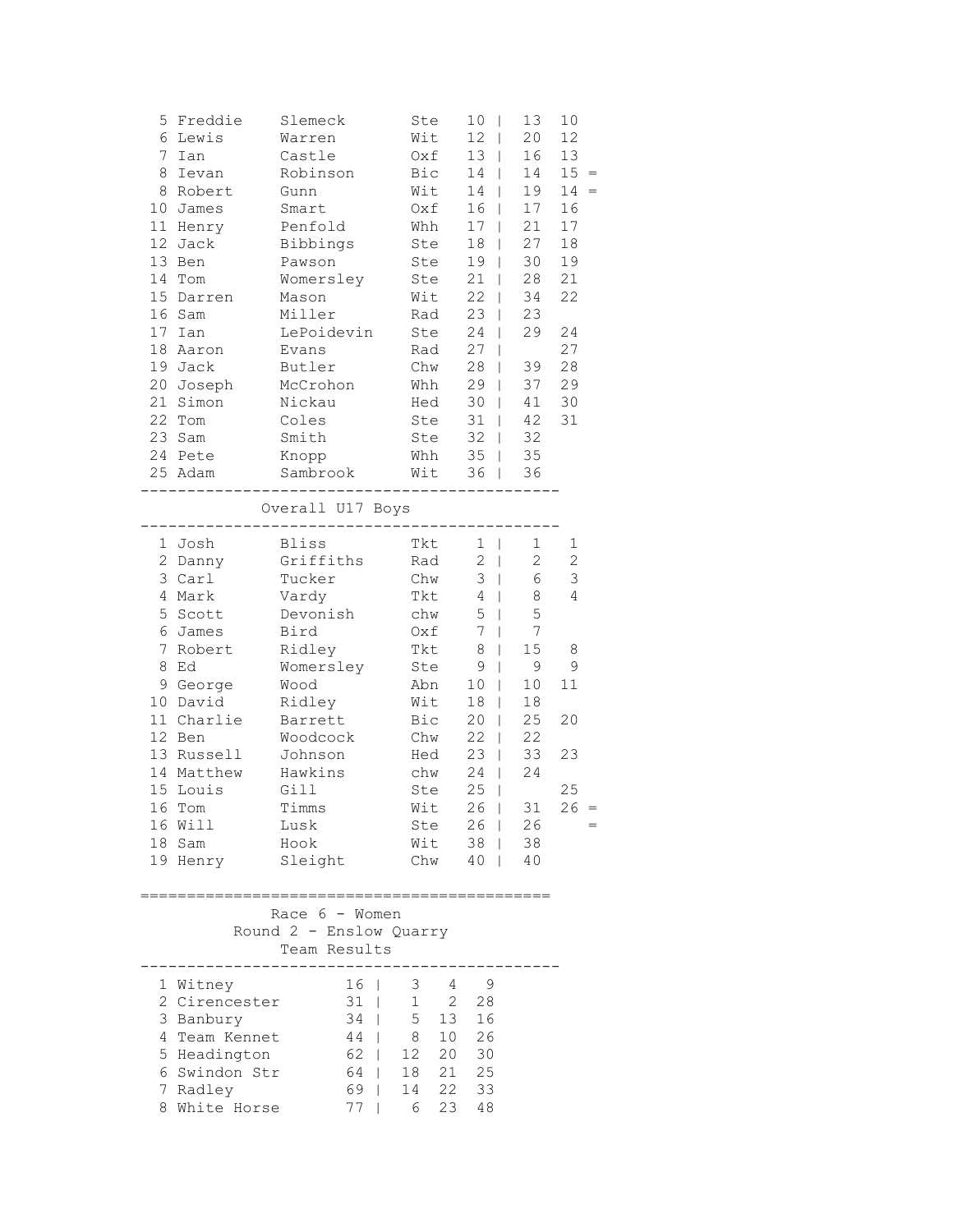|          | 9 Oxford City             |              | 83                |                | 7          | 17         | 59 |  |
|----------|---------------------------|--------------|-------------------|----------------|------------|------------|----|--|
|          | 10 Abingdon               |              | 97                | $\mathbb{R}^n$ | 24         | 36         | 37 |  |
|          | 11 Hook Norton            |              | $103$             |                | 11         | 38         | 54 |  |
|          | 12 Cherwell               |              | $109$             |                | 15         | 42         | 52 |  |
|          | 13 Oxf Uni Press          |              | 131   34          |                |            | 35         | 62 |  |
|          | 14 Headington             | $\mathbf{B}$ | 135   39          |                |            | 46         | 50 |  |
|          | 15 Woodstock              |              | $141$             |                | 29         | 55         | 57 |  |
|          | 16 Witney                 | B            | $145$             |                | 32         | 53         | 60 |  |
| 17       | Abingdon                  | $\mathbf{B}$ | $150$             |                | 41         | 44         | 65 |  |
|          | 18 Team Kennet B          |              | $163$             |                | 31         | 61         | 71 |  |
| 19       | Eynsham                   |              | 175   49          |                |            | 51         | 75 |  |
| 20       | Headington C              |              | 183   56          |                |            | 63         | 64 |  |
| 21       | Highworth                 |              | 190   40          |                |            | 74         | 76 |  |
| 22       | Alchester                 |              |                   |                |            |            |    |  |
|          |                           |              | 191               |                | 19         | 86         | 86 |  |
|          | 23 StEdwards Sch          |              | 199               |                | 27         | 86         | 86 |  |
|          | 24 Swindon Str            | $\mathbf{B}$ | $201$             |                | 43         | 72         | 86 |  |
|          | 25 Woodstock              | B            | $206$             |                | 67<br>45   | 69         | 70 |  |
|          | 26 Bicester               |              | $217$             |                |            | 86         | 86 |  |
|          | 27 Cherwell               |              | B 224   58        |                |            | 80         | 86 |  |
|          | 28 Hook Norton B 228   66 |              |                   |                |            | 79         | 83 |  |
|          | 29 Radley                 |              | B 231   68        |                |            | 77         | 86 |  |
|          | 30 Abingdon               |              | C 237   73 78 86  |                |            |            |    |  |
|          | ______________________    |              | ---------------   |                |            |            |    |  |
|          | ---------------           |              | Overall Standings |                |            |            |    |  |
|          | 1 Witney                  |              | 39                |                | 23         |            | 16 |  |
|          | 2 Cirencester             |              | 53                |                | 22         |            | 31 |  |
|          |                           |              |                   |                |            |            |    |  |
|          |                           |              |                   |                |            |            |    |  |
|          | 3 Headington              |              | $82$              |                | 20         |            | 62 |  |
|          | 4 White Horse             |              | $110  $           |                | 33         |            | 77 |  |
|          | 5 Banbury                 |              | 119   85          |                |            |            | 34 |  |
|          | 6 Radley                  |              | 141               |                |            | 72 69      |    |  |
|          | 7 Team Kennet 143         |              |                   |                | 99         |            | 44 |  |
|          | 8 Swindon Str             |              | $171$             |                | 107        | 64         |    |  |
|          | 9 Abingdon                |              | $187$             |                | 90         |            | 97 |  |
|          | 10 Headington             | B            | $189$             |                | 54         | 135        |    |  |
|          | 11 Oxf Uni Press          |              | $222$             |                | 91         | 131        |    |  |
|          | 12 Cherwell               |              | 270   161         |                |            | 109        |    |  |
|          | 13 Headington C           |              | 274   91          |                |            | 183        |    |  |
|          | 14 Oxford City            |              | 296   213         |                |            |            | 83 |  |
|          | 15 Hook Norton            |              | 298   195         |                |            | 103        |    |  |
| 16       | Abingdon                  | Β            | 299               | I              | 149        | 150        |    |  |
| 17       | Woodstock                 |              | 302               | L              | 161        | 141        |    |  |
| 18       | Alchester                 |              | 313               | L              | 122        | 191        |    |  |
|          | 19 Eynsham                |              | 341               | L              | 166        | 175        |    |  |
| 20       | Witney                    | В            | 357               | T              | 212        | 145        |    |  |
| 21       | Highworth                 |              | 423               | I              | 233        | 190        |    |  |
| 22       | Team Kennet               | Β            | 425               | I              | 262        | 163        |    |  |
| 23       | Abingdon                  | C            | 437               | T              | 200        | 237        |    |  |
| 24       | Cherwell                  | В            | 453               | T              | 229        | 224        |    |  |
|          | 25 Swindon Str            | В            |                   | T              |            | 201        |    |  |
|          |                           | Β            | 458               | T              | 257        |            |    |  |
|          | 26 Woodstock              |              | 489               | L              | 283        | 206        |    |  |
| 27<br>28 | Bicester<br>Hook Norton   | В            | 504<br>538        | T              | 287<br>310 | 217<br>228 |    |  |

============================================

 Race 6 - Women Round 2 - Enslow Quarry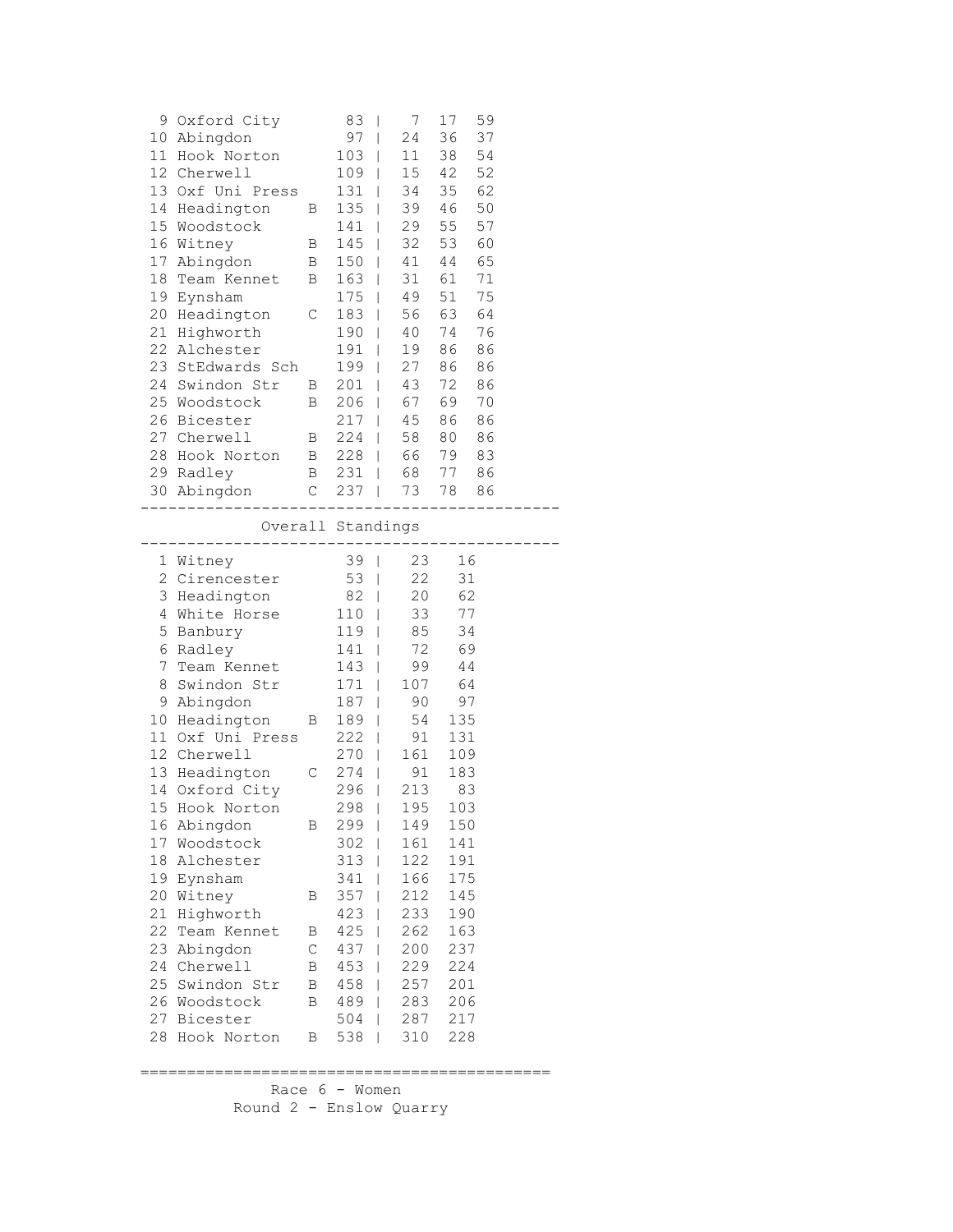Individual Results

|              | 1 Wendy               | Jones                |        | Cir V1  | 21.57          |
|--------------|-----------------------|----------------------|--------|---------|----------------|
| $\mathbf{2}$ | Jane                  | Wassell              |        | Cir V1  | 22.57          |
| 3            | Nicola                | Gomm                 |        | Wit V1  | 23.13          |
| 4            | Elysia                | Ridley               |        |         | Wit U20 23.28  |
| 5            | Rose                  | Kelling              |        | Ban V1  | 23.44          |
| 6            | Gee                   | Armitage             | Whh V1 |         | 24.44          |
| 7            | Sarah                 | Davies               | Oxf    | S       | 24.49          |
| 8            | Sue                   | Baigent              | Tkt S  |         | 24.55          |
| 9            | Sally                 | Pitts                | Wit V1 |         | 25.06          |
| 10           | Helen                 | Preedy               | Tkt S  |         | 25.31          |
| 11 C         |                       | Petersson            | Hkn V1 |         | 25.36          |
| 12           | Jo                    | Choulerton           |        | Hed S   | 25.44          |
|              | 13 Michelle           | Buzzard              |        | Ban V1  | 25.51          |
| 14           | Hayley                | Chaundy              |        |         | Rad U17 25.59  |
|              | 15 Kim                | Shaw                 |        | Chw V2  | 26.06          |
|              | 16 Alice              | Gunn                 |        |         | Ban U17 26.21  |
|              | 17 Rebecca            | Bolton               |        | Oxf U20 | 26.32          |
|              | 18 Carol              | Phillips             |        | Swi V1  | 26.45          |
| 19           | Jo                    | Parkinson            | Alc S  |         | 26.52          |
| 20           | Rosa                  | Bercero              |        | Hed S   | 27.05          |
| 21           | Jude                  | Rouse                |        | Swi V2  | 27.16          |
| 22           | Hannah                | Roberts              |        |         | Rad U17 27.18  |
|              | 23 Lulu               | Butler-Stoney Whh V1 |        |         | 27.22          |
|              | 24 Sarah              | Mead                 | Abn V1 |         | 27.24          |
|              | 25 Caroline           | McBeth               | Swi V1 |         | 27.27          |
|              | 26 Vicky              | Jordan               | Tkt S  |         | 27.38          |
| 27           | Di                    | Tothill              | Ste S  |         | 27.45          |
| 28           | Diane                 | Moore                |        | Cir V1  | 27.48          |
| 29           | Zazi                  | Barrell              |        | Wds V1  | 27.52          |
| 30           | Marie                 | Cresswell            |        | Hed S   | 28.10          |
| 31           | Lucy                  | Gettins              |        | Tkt V1  | 28.15          |
| 32           | Jeanette              | Ashton               |        | Wit V2  | 28.20          |
| 33           | Lauren                | Tolmie               |        | Rad U17 | 28.22          |
| 34           | Katie                 | Allan                | Oup S  |         | 28.31          |
| 35           | Steph                 | Strachan             | Oup V1 |         | 28.35          |
| 36           | Beth                  | Hampson              |        | Abn U17 | 28.37          |
| 37           | Jo                    | Munsey               |        | Abn U17 | 28.38          |
| 38           | Anne                  | Foster               |        | Hkn V1  | 28.39          |
|              | 39 Marie-Anne Fischer |                      |        |         | Hed V1 28.40   |
| 40           | Pat                   | Taylor               | Hig V2 |         | 28.43          |
| 41           | Trish                 | Wilson               | Abn V2 |         | 28.54          |
| 42           | Jane                  | Sinclair             | Chw V1 |         | 29.17          |
|              | 43 Cassie             | McLane               | Swi    | S       | 29.37          |
| 44           | Hilary                | O'Shea               | Abn V3 |         | 29.44          |
| 45           | Rachel                | Chicken              |        | Bic U20 | 29.55          |
| 46           | Candida               | Jones                | Hed V1 |         | 30.00          |
| 47           | Sue                   | Brown                | Cir V1 |         | 30.04          |
| 48           | Martha                | Golding              | Whh S  |         | 30.11          |
| 49           | Denise                | Witchalls            | Eyn S  |         | 30.25          |
| 50           | Kate                  | Pitt                 | Hed S  |         | 30.28          |
| 51           | Jane                  | Larbalestier         |        |         |                |
| 52           |                       |                      | Eyn V2 |         | 30.30          |
| 53           | Deby                  | Coles                | Chw V1 |         | 30.41<br>30.50 |
|              | $\rm S$               | Smith                | Wit    | S       |                |
| 54<br>55     | Jane                  | Hailey               | Hkn V2 |         | 30.51          |
|              | Suzanne               | <b>Briggs</b>        | Wds V2 |         | 30.52          |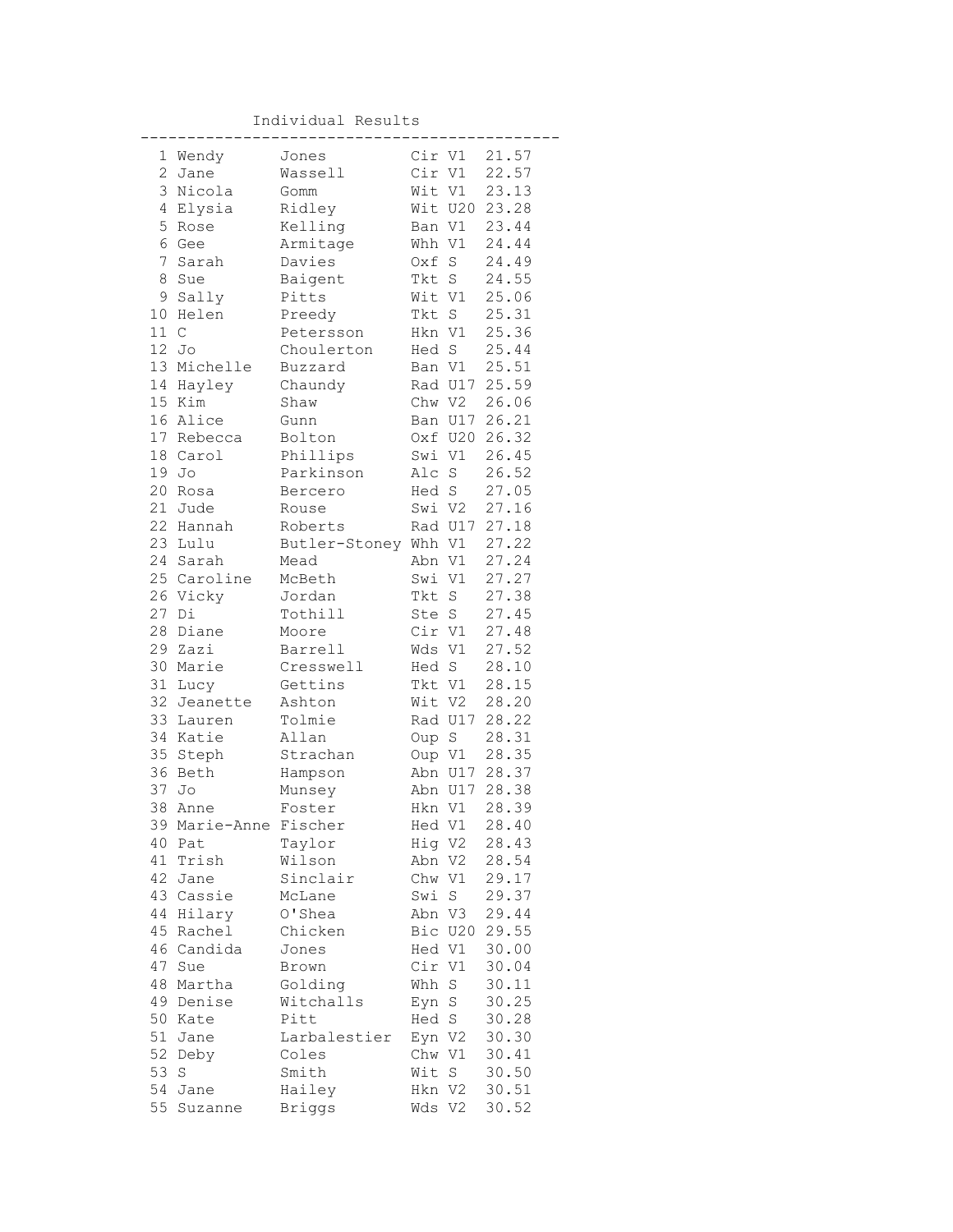| 56 | Charlotte           | Maddison             |               | Hed V1        |           | 31.00          |    |
|----|---------------------|----------------------|---------------|---------------|-----------|----------------|----|
| 57 | L                   | O'Shea               |               | Wds V1        |           | 31.19          |    |
| 58 | Annie               | Hogan                |               | Chw V1        |           | 31.26          |    |
|    | 59 Pippa            | Sprinz               |               | Oxf U20 31.35 |           |                |    |
|    | 60 Judith           | LeGood               |               | Wit V2        |           | 31.42          |    |
|    | 61 Margaret         | Smith                | Tkt V2        |               |           | 31.49          |    |
|    | 62 Genny            | Early                | Oup S         |               |           | 31.59          |    |
| 63 | Linda               | Macaskill            | Hed V1        |               |           | 32.01          |    |
|    | 64 Sarah            | Grylls               |               | Hed V2        |           | 32.07          |    |
|    | 65 Anita            | Green                |               | Abn V1        |           | 32.19          |    |
|    | 66 Donna            | Allen                |               | Hkn S         |           | 32.23          |    |
|    | 67 Sharla           | Newport              |               | Wds S         |           | 32.33          |    |
|    | 68 Elaine           | Hussey               | Rad V1        |               |           | 32.52          |    |
|    | 69 Susan            | Haines               | Wds V2        |               |           | 32.56          |    |
|    | 70 Lisa             | Sammons              | Wds S         |               |           | 33.07          |    |
|    | 71 Yvonne           | Pape                 | Tkt S         |               |           | 33.14          |    |
|    | 72 Helen            | Smith                |               | Swi V2        |           | 33.21          |    |
|    | 73 Noel             | Blatchford           |               | Abn V3        |           | 34.09          |    |
|    | 74 Beth             | Edwards              |               | Hig V1 34.35  |           |                |    |
|    | 75 Pat              | Whitlock             |               | Eyn V2 34.46  |           |                |    |
|    | 76 Carol            | Wilkes               |               | Hig V1        |           | 35.12          |    |
|    | 77 Rose             | Webb                 |               | Rad V3        |           | 35.20          |    |
|    | 78 Keri             | Bushnell             |               | Abn U20 35.23 |           |                |    |
|    | 79 Lillian          | Carpenter            |               | Hkn V3        |           | 35.27          |    |
|    | 80 Denise           | Stanners             | Chw V2        |               |           | 35.31          |    |
|    | 81 Maureen          | O'Sullivan           |               | Hed V3        |           | 37.28          |    |
| 82 | Α                   | Patts                |               | Wit S         |           | 40.19          |    |
|    | 83 Kay              | Sole                 |               | Hkn V4 41.17  |           |                |    |
|    | 84 Sandra           | McCabe               |               | Hkn V2 42.27  |           |                |    |
|    | 85 Karen            | Miller               |               | Hig V1 43.05  |           |                |    |
|    |                     | Overall U17 Women    |               |               |           |                |    |
|    |                     |                      | ------------- |               |           |                |    |
|    | 1 Hayley            | Chaundy              | Rad           |               | 14        | 15             | 14 |
|    | 2 Alice             | Gunn                 | Ban           |               | $16$      |                | 16 |
| 3  | Hannah              | Roberts              | Rad           |               | $22 \mid$ | 25             | 22 |
|    | 4 Lauren            | Tolmie               | Rad           |               | $32 \mid$ | 32             | 33 |
|    | 5 Beth              | Hampson              | Abn           |               | $36$      | 54             | 36 |
|    | 6 Jo                | Munsey               | Abn           |               | $37$      | 41             | 37 |
|    | 7 Kim               | Wheeler              | Tkt           |               | 93        | 93             |    |
|    |                     | Overall U20 Women    |               |               |           |                |    |
|    |                     |                      |               |               |           |                |    |
| 1  | Elysia              | Ridley               | Wit           | 4             |           | 7              | 4  |
| 2  | Rebecca             | Bolton               | Oxf           | 17            | I         |                | 17 |
| 3  | Laura-Jane Chisnall |                      | Abn           | 22            |           | 22             |    |
| 4  | Rachel              | Chicken              | Bic           | 45            |           | 69             | 45 |
| 5  | Pippa               | Sprinz               | Oxf           | 48            |           | 48             | 59 |
| 6  | Keri                | Bushnell             | Abn           | 78            |           | 78             | 78 |
|    |                     | Overall Senior Women |               |               |           |                |    |
| 1  |                     | <b>Briscoe</b>       | Whh           |               |           | $\mathfrak{Z}$ |    |
| 2  | Frances<br>Lucy     | Smith                | Hed           | 3<br>5        |           | 5              |    |
| 3  | Sarah               | Davies               | Oxf           | 7             |           |                | 7  |
| 4  | Sue                 | Baigent              | Tkt           | 8             |           | 12             | 8  |
| 5  | Helen               | Preedy               | Tkt           | 10            |           | 11             | 10 |
|    |                     |                      |               |               |           |                |    |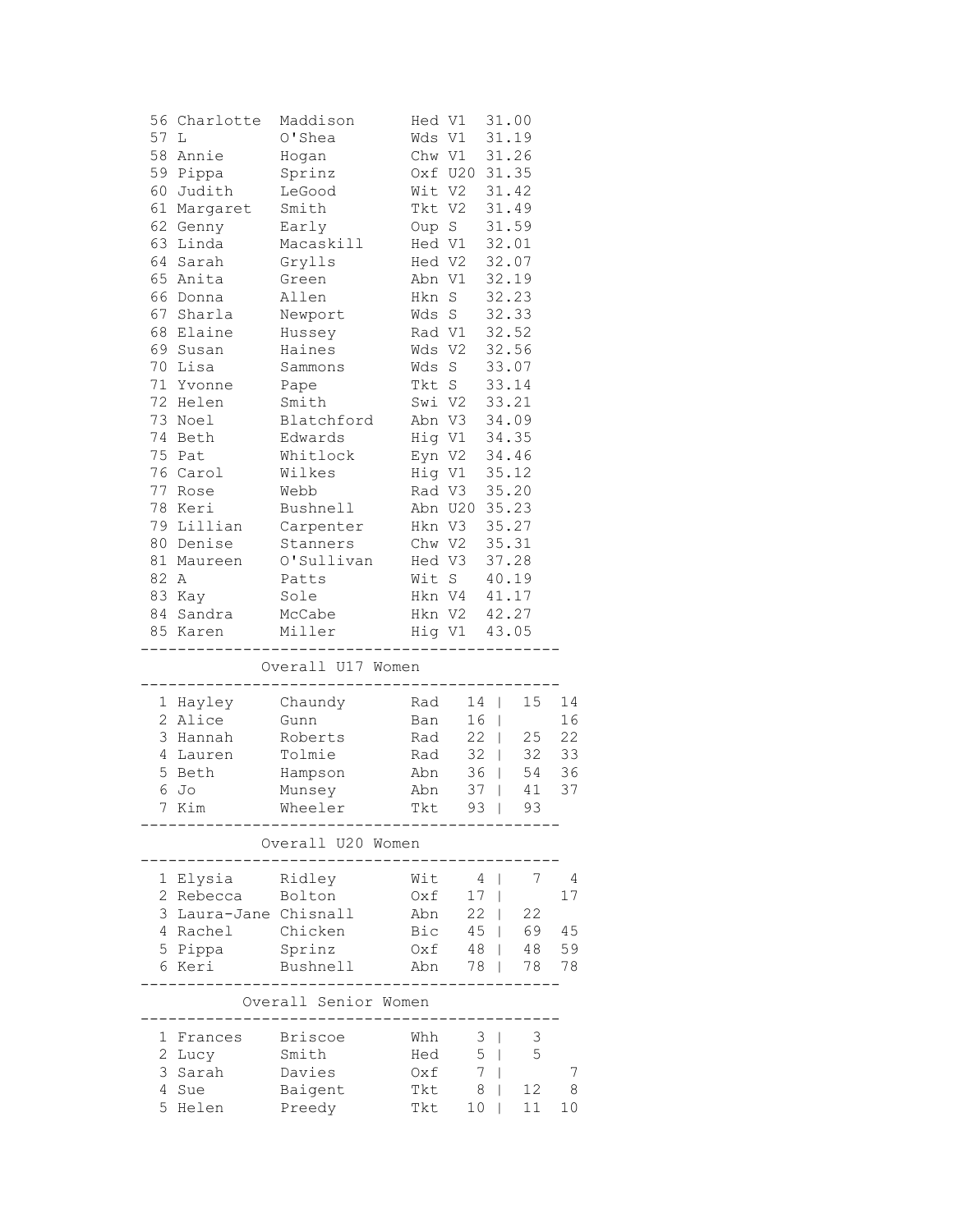|              | 6 Jo                | Choulerton                  | Hed | 12 <sup>°</sup><br>$\mathbf{I}$ |                   | 12         |
|--------------|---------------------|-----------------------------|-----|---------------------------------|-------------------|------------|
|              | 7 Diane             | Moore                       | Hed | 13                              | 13                |            |
|              | 8 Annelie           | Niklasson                   | Hed | 16 <sup>1</sup>                 | 16                |            |
|              | 9 Marie             | Cresswell                   | Hed | $18$                            | 18                | 30         |
|              | $10$ Jo             | Parkinson                   | Alc | 19 <sub>1</sub>                 | 26                | 19         |
|              | 11 Rosa             | Bercero                     | Hed | $20$                            | 20                | 20         |
|              | 12 Vicky            | Jordan                      | Tkt | 26<br>$\blacksquare$            |                   | 26         |
|              | 13 Di               | Tothill                     | Ste | 27<br>$\mathbf{I}$              |                   | 27         |
|              | 14 Hendrietta Thorn |                             | Hed | 29<br>$\Box$                    | 29                |            |
|              | 15 Tina             | Christie                    | Alc | $31$                            | 31                |            |
|              | 16 Katie            | Allan                       | Oup | $33 \mid$                       | 33                | 34         |
|              | 17 Edwina           | McDowall                    | Hed | $34$                            | 34                |            |
|              | 18 Lesley           | Parry-Jones                 | Eyn | $36$                            | 36                |            |
|              | 19 Sally            | Howard                      | Hed | $37 \mid$                       | 37                |            |
|              | 20 Cassie           | McLane                      | Swi | 43<br>$\mathbf{I}$              |                   | $43 =$     |
|              | 20 Catherine        | Shelley                     | Hed | 43<br>$\Box$                    | 43                | $=$        |
|              | 22 Martha           | Golding                     | Whh | 48<br>$\Box$                    | 59                | 48         |
|              | 23 Denise           | Witchalls                   | Eyn | 49 <sup>1</sup>                 | 66                | 49         |
|              | 24 Kate             | Pitt                        | Hed | $50$                            |                   | 50         |
|              | 25 Sandra           | Ferrer                      | Abn | $51$                            | 51                |            |
|              | 26 Helen            | Aldrain                     | Swi | $53$                            | 53                | $=$        |
| 26 S         |                     | Smith                       | Wit | $53$                            |                   | $53 =$     |
|              | 28 Sarah            | Whinthe                     | Swi | 60                              | 60                |            |
|              | 29 Genny            | Early                       | Oup | 62                              |                   | 62         |
|              | 29 Sam              | Kees                        | Hkn | 62<br>$\mathbf{I}$              | 62                | $=$        |
|              | 31 Jane             | Vincent                     | Ban | 63<br>$\overline{\phantom{0}}$  | 63                |            |
|              | 32 Donna            | Allen                       | Hkn | 66<br>$\blacksquare$            | 83                | 66         |
|              | 33 Sharla           |                             | Wds | $\Box$                          | 94                | 67         |
|              | 34 Lisa             | Newport                     | Wds | 67                              |                   | 70         |
|              |                     | Sammons                     |     | 70<br>$\mathbf{I}$              |                   |            |
|              | 35 Yvonne           | Pape                        | Tkt | $71$                            | 84                | 71         |
| 36 A         |                     | Patts                       | Wit | $82 \mid$<br>$85$               |                   | 82         |
|              | 37 Kay              | Findlay                     | Tkt |                                 | 85                |            |
|              | 38 Kelly            | Baker                       | Whh | 92                              | 92                |            |
|              | 39 Kirsty           | Charles                     | Wds | $100$                           | 100               |            |
|              | 40 Irena            | Ellis Wit<br>Powell-Joy Bor |     | $104$                           | 104               |            |
|              | 41 Thea             |                             |     | 105<br>$\mathbf{L}$             | 105               |            |
|              |                     | Overall Vet 35 Women        |     |                                 |                   |            |
|              |                     |                             |     |                                 |                   |            |
| $\mathbf{2}$ | 1 Wendy             | Jones<br>Wassell            | Cir | Cir 1                           | 1                 | 2          |
|              | Jane<br>2 Tracey    | Galbraith                   | Hed | 2<br>$\mathbf{2}$               | 4<br>$\mathbf{2}$ | $=$        |
|              | 4 Nicola            |                             |     | 3                               | 6                 | 3          |
|              |                     | Gomm                        | Wit | 5                               |                   |            |
|              | 5 Rose              | Kelling                     | Ban |                                 | 8                 | 5          |
|              | 6 Gee               | Armitage                    | Whh | 6                               | 9                 | $\epsilon$ |
| 7            | Sally               | Pitts                       | Wit | 9<br>$\overline{\phantom{a}}$   | 10                | 9          |
| 8            | $\mathsf C$         | Petersson                   | Hkn | 11<br>I                         |                   | 11         |
|              | 9 Michelle          | Buzzard                     | Ban | 13<br>I                         | 14                | 13         |
|              | 10 Helen            | Langsam                     | Cir | 17                              | 17                |            |
|              | 11 Carol            | Phillips                    | Swi | 18                              | 24                | 18         |
|              | 12 Sue              | Zarutsky                    | Oup | 19                              | 19                |            |
|              | 13 Ross             | Knopp                       | Whh | 21                              | 21                |            |
|              | 14 Lulu             | Butler-Stoney Whh           |     | 23                              |                   | 23         |
|              | 15 Sarah            | Mead                        | Abn | 24                              | 27                | 24         |
|              | 16 Caroline         | McBeth                      | Swi | 25                              |                   | 25         |
|              | 17 Diane            | Moore                       | Cir | 28                              | 44                | 28         |
|              | 18 Zazi             | Barrell                     | Wds | 29                              | 45                | 29         |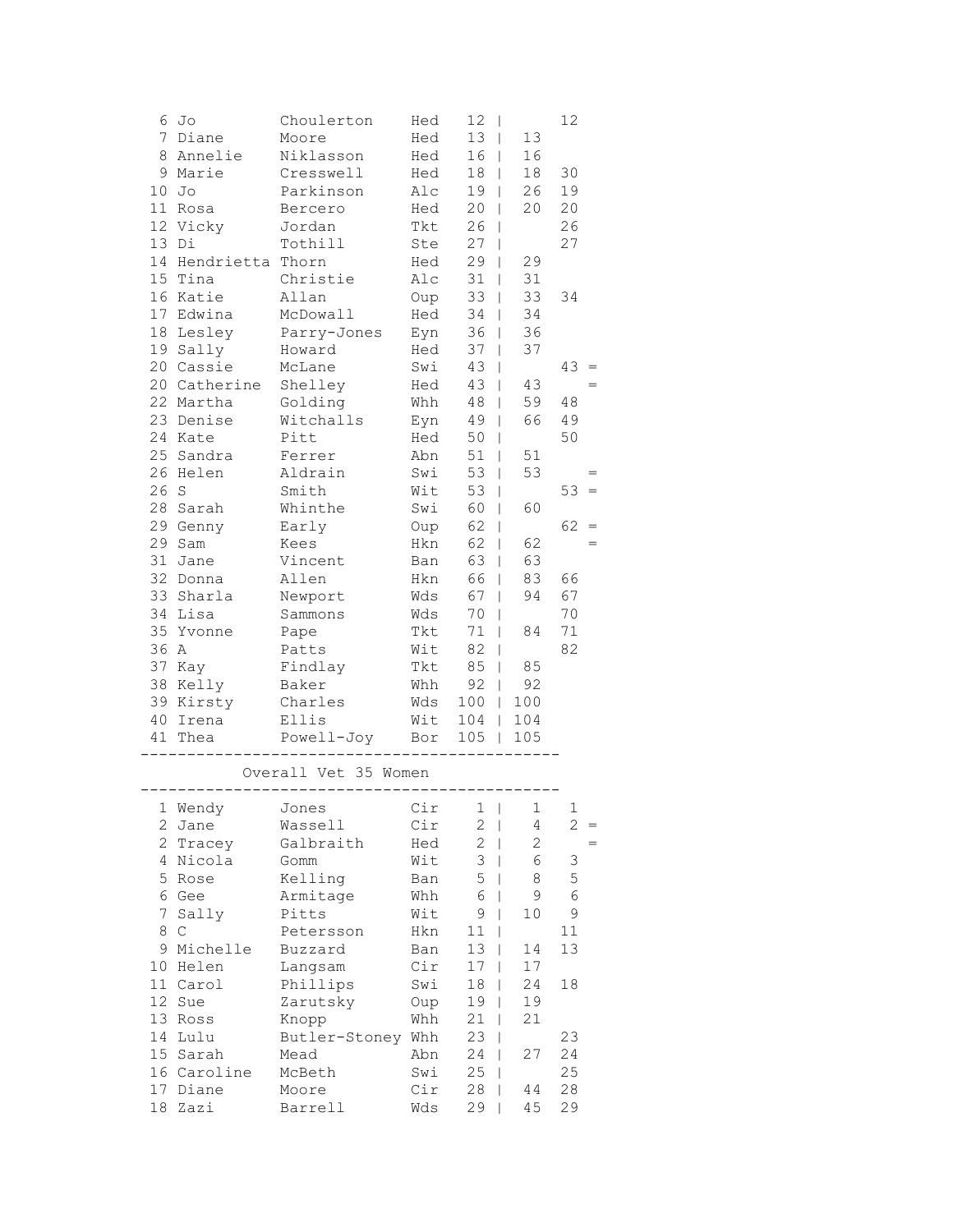|                | 19 Lucy               | Gettins                               | Tkt        | 31<br>$\overline{\phantom{a}}$ |                     | 31     |
|----------------|-----------------------|---------------------------------------|------------|--------------------------------|---------------------|--------|
|                | 20 Steph              | Strachan                              | Oup        | 35<br>$\mathbf{I}$             | 39                  | 35     |
|                | 21 Anne               | Foster                                | Hkn        | 38<br>$\mathbf{1}$             | 50                  | 38     |
|                | 22 Marie-Anne Fischer |                                       | Hed        | 39<br>$\mathbf{I}$             | 42                  | 39     |
|                | 23 Sue                | McKeeman                              | Cir        | 40<br>$\mathbf{I}$             | 40                  |        |
| 24             | Jane                  | Sinclair                              | Chw        | 42<br>$\mathbf{I}$             | 67                  | 42     |
|                | 25 Candida            | Jones                                 | Hed        | 46<br>$\mathbf{I}$             |                     | 46     |
|                | 26 Sue                | Brown                                 | Cir        | 47<br>$\mathbf{I}$             | 72                  | 47     |
| 27             | Deby                  | Coles                                 | Chw        | 52<br>$\mathbf{I}$             | 73                  | 52     |
| 28             | L                     | O'Shea                                | Wds        | 55<br>$\mathbf{I}$             | 55                  | 57     |
|                | 29 Charlotte          | Maddison                              | Hed        | 56<br>$\mathbf{I}$             | 74                  | $56 =$ |
|                | 29 Diane              | Shape                                 | Oxf        | 56<br>$\mathbf{I}$             | 56                  |        |
|                | 31 Anita              | James                                 | Hed        | 58<br>$\mathbf{I}$             | 58                  | $=$    |
|                | 31 Annie              | Hogan                                 | Chw        | 58<br>$\perp$                  | 77                  | $58 =$ |
|                | 33 Linda              | Macaskill                             | Hed        | 63<br>$\perp$                  | 81                  | 63     |
|                | 34 Anita              | Green                                 | Abn        | 65<br>$\mathbf{I}$             | 80                  | 65     |
|                | 35 Adele              | Wright                                | Abn        | 68                             | 68                  |        |
|                | 35 Elaine             |                                       |            | $\mathbf{I}$                   |                     | 68     |
|                |                       | Hussey                                | Rad        | 68<br>$\mathbf{I}$             |                     |        |
|                | 37 Helen              | Brackenbury                           | Whh        | 70                             | 70<br>$\mathbf{I}$  |        |
| 38             | T                     | Empson                                | Chw        | 71<br>$\perp$                  | 71                  |        |
|                | 39 Beth               | Edwards                               | Hig        | 74<br>$\mathbf{I}$             | 97                  | 74     |
|                | 40 Carol              | Wilkes                                | Hig        | 76<br>$\Box$                   |                     | 76     |
|                | 41 Val                | Thomas                                | Chw        | 79<br>$\mathbf{I}$             | 79                  |        |
|                | 42 Celia              | Platt                                 | Hed        | 82<br>$\perp$                  | 82                  |        |
|                | 43 Karen              | Miller                                | Hig        | 85                             | 101<br>$\mathbf{1}$ | 85     |
|                | 44 Gloria             | Rayner                                | Wit        | 90                             | 90<br>$\mathbf{L}$  |        |
|                | 45 Heather            | Aston                                 | Chw        | 91                             | 91<br>$\mathbf{L}$  |        |
|                | 46 Sharon             | Webber                                | Abn        | 103<br>$\mathbb{R}$            | 103                 |        |
|                |                       |                                       |            |                                |                     |        |
|                |                       | $- - - - - -$<br>Overall Vet 45 Women | -------    |                                |                     |        |
|                |                       |                                       |            |                                |                     |        |
|                | 1 Kim                 | Shaw                                  | Chw        | 15                             | 23                  | 15     |
| $\overline{2}$ | Jude                  | Rouse                                 | Swi        | $21 \mid$                      | 30                  | 21     |
| 3              | Jane                  | Bell                                  | Hed        | $28$                           | 28                  |        |
| 4              | Jeanette              | Ashton                                | Wit        | 32<br>$\mathbf{I}$             | 47                  | 32     |
| 5              | Pat                   | Taylor                                | Hig        | 35<br>$\mathbf{I}$             | 35                  | 40     |
|                | 6 Sheila              | Bailey                                | Whh        | 38<br>$\perp$                  | 38                  |        |
|                | 7 Trish               | Wilson                                | Abn        | 41                             | 46<br>$\mathbb{R}$  | 41     |
| 8              | Melanie               | Roberts                               | Whh        | 49                             | 49<br>$\mathbf{I}$  |        |
|                | 9 Jane                | Larbalestier Eyn                      |            | $51$                           | 64                  | $51\,$ |
|                | 10 Jane               | Hailey                                | Hkn        | 54                             |                     | 54     |
|                | 11 Suzanne Briggs     |                                       | Wds        |                                | 55   61 55          |        |
|                | 12 Carol              | Clarke                                | Cir        |                                | 57   57             |        |
|                | 13 Judith             | LeGood                                | Wit        |                                | 60   75             | 60     |
|                | 14 Margaret Smith     |                                       | Tkt        | 61                             | 76<br>$\mathbf{L}$  | 61     |
|                | 15 Sarah              | Grylls                                | Hed        | 64                             | 86                  | 64     |
|                | 16 Hazel              |                                       | Alc        | 65                             | 65                  |        |
|                | 17 Susan              | Howard<br>Haines                      | Wds        | 69                             | 89                  | 69     |
|                | 18 Helen              | Smith                                 | Swi        | $72 \quad  $                   | 88                  | 72     |
|                |                       |                                       |            |                                | 102                 |        |
|                | 19 Pat                | Whitlock<br>Stanners                  | Eyn<br>Chw | $75 \mid$                      |                     | 75     |
|                | 20 Denise             |                                       |            | $80 \mid$                      | 98                  | 80     |
|                | 21 Sandra             | McCabe                                | Hkn        | 84                             | 107                 | 84     |
| 22 F           |                       | Morrow                                | Chw        | $87 \mid$                      | 87                  |        |
|                | 23 Kay                | Harries                               | Chw        | $99$                           | 99                  |        |

---------------------------------------------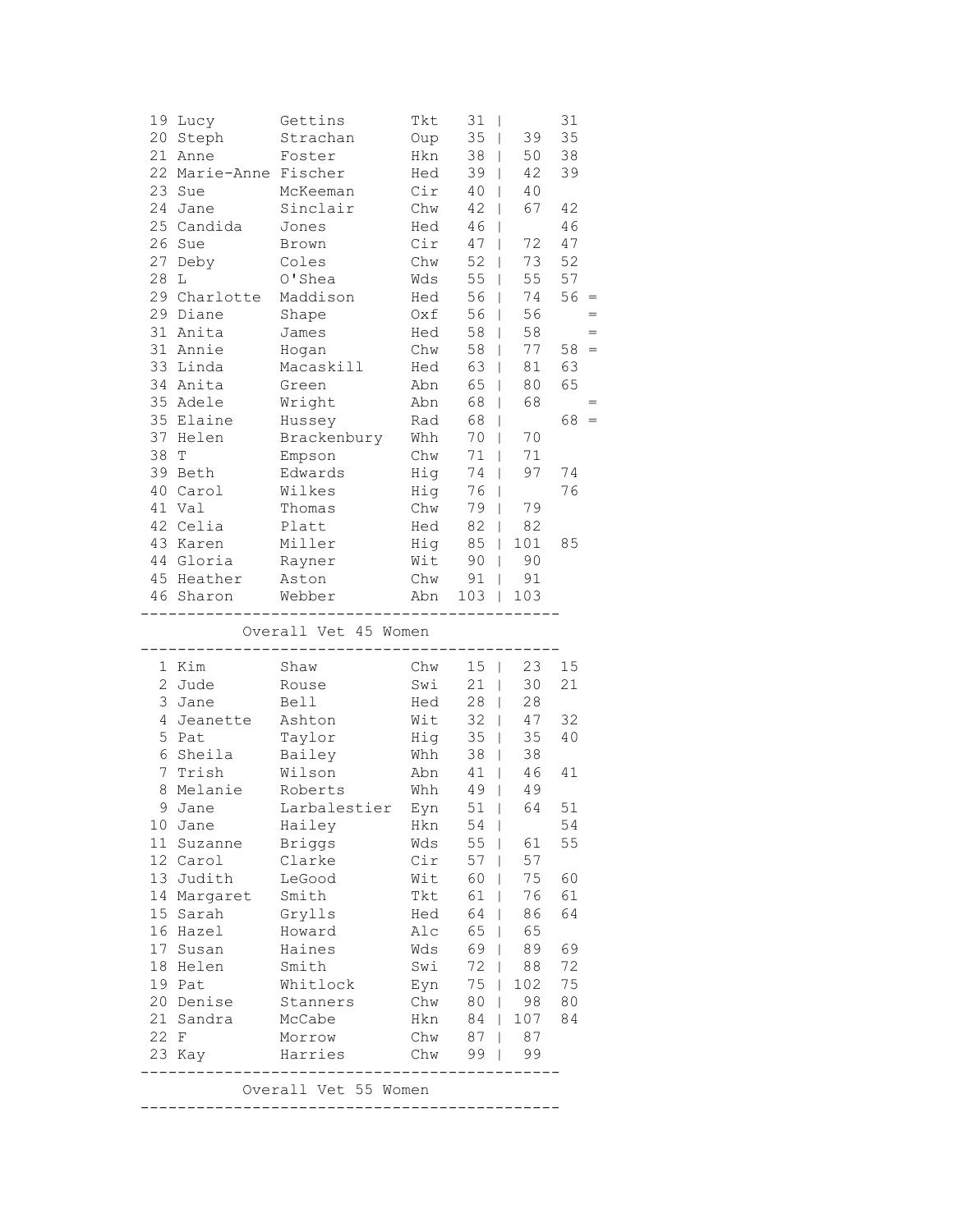| 2<br>3<br>4 | 1 Hilary<br>Noel<br>Rose<br>Lillian<br>5 Maureen | O'Shea<br>Blatchford<br>Webb<br>Carpenter<br>O'Sullivan                     |                     |              |                   | Abn<br>Abn<br>Rad<br>Hkn<br>Hed | $44$  <br>73<br>77<br>79  <br>81 | 52<br>96<br>$\mathbf{I}$<br>$\mathbf{I}$<br>95<br>106 | 44<br>73<br>77<br>79<br>81 |
|-------------|--------------------------------------------------|-----------------------------------------------------------------------------|---------------------|--------------|-------------------|---------------------------------|----------------------------------|-------------------------------------------------------|----------------------------|
|             |                                                  | Race $7 - Men$<br>Round 2 - Enslow Quarry<br>Team Results<br>First Division |                     |              |                   |                                 |                                  |                                                       |                            |
|             | 1 Woodstock                                      |                                                                             | 89                  |              | 1                 | 6                               | - 9                              | 13                                                    |                            |
| 2           | Headington                                       |                                                                             | $110$               |              | $\mathbf{2}$      | 15<br>7                         | 19<br>14                         | 26<br>17                                              |                            |
| 3           | Abingdon                                         |                                                                             | $190$               |              | 3 <sup>7</sup>    | 21<br>11                        | 24<br>16                         | 25<br>29                                              |                            |
| 4           | White Horse                                      |                                                                             | $274$               |              | 5 <sup>5</sup>    | 37                              | 10 27 35                         | 38 56                                                 |                            |
|             | 5 Witney                                         |                                                                             | $292$               |              | 8                 | 57<br>20                        |                                  | 58 82<br>31 33                                        |                            |
| 6           | Hook Norton                                      |                                                                             | $364$               |              | 4                 | 47<br>12                        | $64 - 91$                        | 55 98<br>22 63                                        |                            |
| 7           | Woodstock                                        | $\mathbf{B}$                                                                | $369$               |              | 28                | 41                              |                                  | 108<br>48 52                                          |                            |
| 8           | Headington                                       |                                                                             | B 383   34 42 51 54 |              |                   |                                 | 60 69 71                         |                                                       |                            |
|             | 9 Cirencester                                    |                                                                             | 557                 |              |                   | 23 39 80 87                     | 65 67 70                         |                                                       |                            |
|             | 10 Banbury                                       |                                                                             | 850                 |              |                   | 32 72 81 142                    | 101 109 118<br>145 189 189       |                                                       |                            |
|             |                                                  | ____________<br>Second Division                                             |                     |              |                   |                                 |                                  |                                                       |                            |
|             | 1 Eynsham                                        |                                                                             |                     |              | 490   40 45 59 73 |                                 |                                  |                                                       |                            |
|             | 2 Swindon Str                                    |                                                                             | 591   43            |              |                   |                                 | 76 97 100<br>74 83 84            |                                                       |                            |
|             | 3 Team Kennet                                    |                                                                             | 614                 |              | 30                |                                 | 85 103 119<br>44 61 77           |                                                       |                            |
| 4           | Cherwell                                         |                                                                             | 749                 |              | 49                | 93<br>66                        | 141<br>88                        | 168<br>96                                             |                            |
| 5           | Abingdon                                         | B                                                                           | 815                 |              | 79                | 104<br>89                       | 163<br>112                       | 183<br>130                                            |                            |
| 6           | Oxford City                                      |                                                                             | 824                 |              | 46                | 132<br>53                       | 136<br>62                        | 137<br>105                                            |                            |
| 7           | Woodstock                                        | $\mathsf C$                                                                 | 876                 |              | 110               | 180<br>111                      | 189<br>114                       | 189<br>124                                            |                            |
| 8           | Headington                                       | $\mathsf C$                                                                 | 883                 |              | 78                | 126<br>92                       | 135<br>107                       | 156<br>148                                            |                            |
| 9           | Highworth                                        |                                                                             | 904                 | $\mathbf{I}$ | 36                | 151<br>75                       | 153<br>95                        | 154<br>134                                            |                            |
| 10          | White Horse                                      | B                                                                           | 984                 | $\mathsf{I}$ | 86                | 186<br>106                      | 189<br>117                       | 189<br>133                                            |                            |
|             | 11 Kidlington                                    |                                                                             | 993                 | $\mathbf{I}$ | 102               | 164<br>138<br>149               | 189<br>150                       | 189<br>139 144<br>171                                 |                            |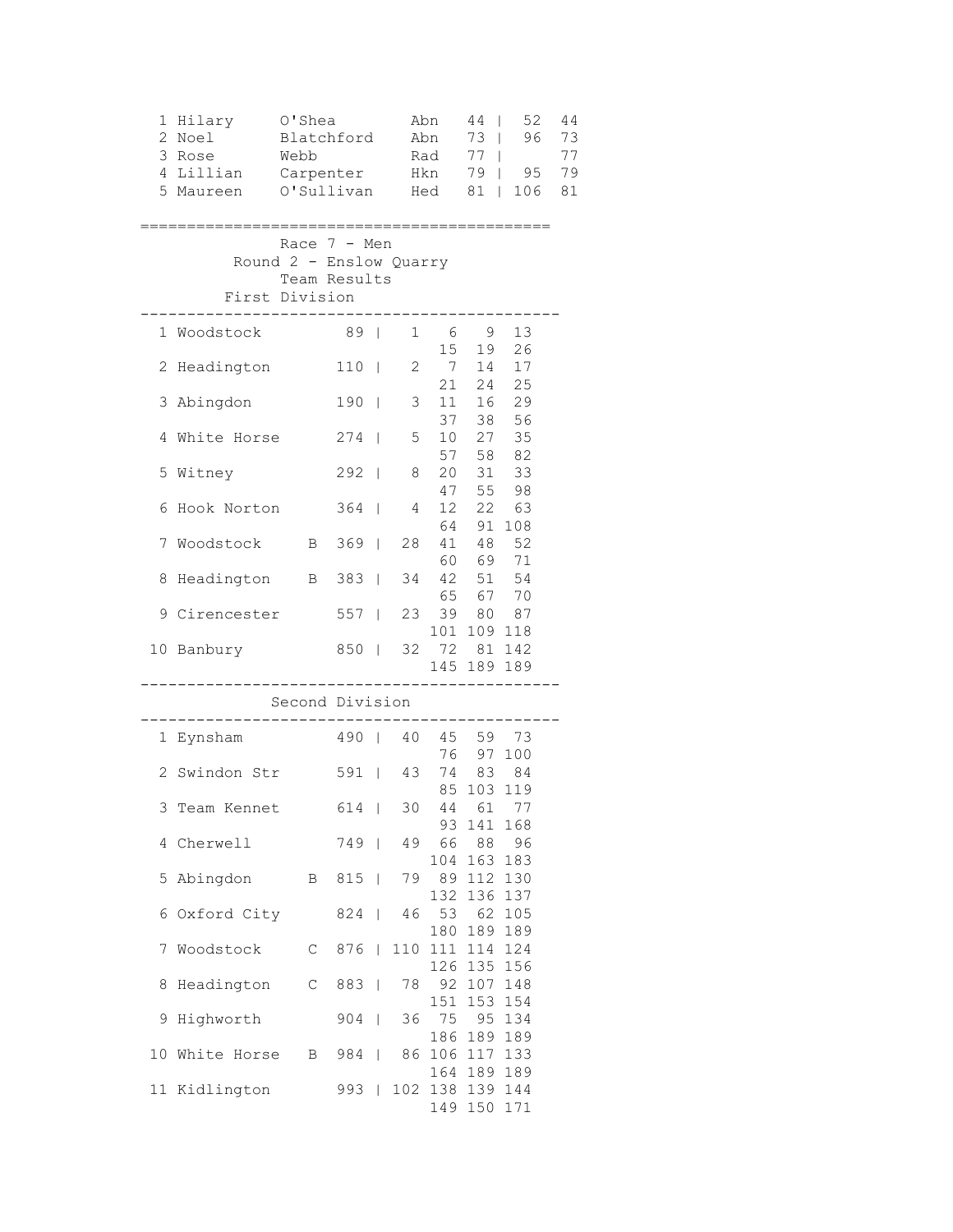|    | 12 Alchester                                                             |              | 1009                   |              | 90 —                |                | 94 99 159   |  |
|----|--------------------------------------------------------------------------|--------------|------------------------|--------------|---------------------|----------------|-------------|--|
|    |                                                                          |              |                        |              |                     |                | 189 189 189 |  |
|    | 13 Eynsham                                                               |              | B 1031                 |              | 113                 | 116 121 143    |             |  |
|    |                                                                          |              |                        |              |                     |                | 174 175 189 |  |
| 14 | Witney                                                                   |              | B 1032   120           |              |                     | 122 131 140    |             |  |
|    |                                                                          |              |                        |              |                     |                | 157 173 189 |  |
| 15 | StEdwards Sch                                                            |              | 1090                   |              |                     | 18 127 189 189 |             |  |
|    |                                                                          |              |                        |              |                     |                | 189 189 189 |  |
|    | 16 Oxf Uni Press                                                         |              | 1094                   |              | 68                  | 128 146 185    |             |  |
|    |                                                                          |              |                        |              |                     |                | 189 189 189 |  |
|    | 17 Cirencester                                                           |              | B 1167   123           |              |                     | 147 152 178    |             |  |
|    |                                                                          |              |                        |              |                     | 189 189 189    |             |  |
| 18 | Headington                                                               |              | D 1173   155           |              |                     | 158 161 166    |             |  |
|    |                                                                          |              |                        |              |                     | 170 181 182    |             |  |
|    | 19 Bicester                                                              |              | 1184   50              |              |                     | 189 189 189    |             |  |
|    | 20 Bourton                                                               |              | 1299   165 189 189 189 |              |                     | 189 189 189    |             |  |
|    |                                                                          |              |                        |              |                     | 189 189 189    |             |  |
|    |                                                                          |              |                        |              |                     |                | --------    |  |
|    |                                                                          |              | Overall Standings      |              |                     |                |             |  |
|    |                                                                          |              | First Division         |              |                     |                |             |  |
|    |                                                                          |              | -------------------    |              |                     |                |             |  |
|    | 1 Woodstock                                                              |              | $173$                  |              |                     | 84 89          |             |  |
|    | 2 Headington 190   80 110                                                |              |                        |              |                     |                |             |  |
|    |                                                                          |              |                        |              |                     |                |             |  |
|    |                                                                          |              |                        |              |                     |                |             |  |
|    | 3 Witney<br>4 Headington<br>5 Abingdon<br>6 Hook Norton<br>701   337 364 |              |                        |              |                     |                |             |  |
|    |                                                                          |              |                        |              |                     |                |             |  |
| 7  | Woodstock B 784   415 369                                                |              |                        |              |                     |                |             |  |
| 8  | White Horse                                                              |              | 797   523 274          |              |                     |                |             |  |
|    | 9 Cirencester 900   343 557                                              |              |                        |              |                     |                |             |  |
|    | 10 Banbury                                                               |              |                        |              |                     |                |             |  |
|    | . _ _ _ _ _ _ _ _ _ _ .                                                  |              | 1844   994 850         |              |                     |                |             |  |
|    |                                                                          |              | Second Division        |              |                     |                |             |  |
|    |                                                                          |              |                        |              |                     |                |             |  |
|    | 1 Eynsham                                                                |              | 1059   569 490         |              |                     |                |             |  |
|    | 2 Swindon Str 1103   512 591                                             |              |                        |              |                     |                |             |  |
|    | 3 Oxford City                                                            |              | 1122   298 824         |              |                     |                |             |  |
|    | 4 Headington C 1463   580 883                                            |              |                        |              |                     |                |             |  |
|    | 5 Cherwell                                                               |              | 1538   789             |              |                     | 749            |             |  |
| 6  | Woodstock                                                                | $\mathbb{C}$ | 1600                   | L            | 724                 | 876            |             |  |
| 7  | Team Kennet                                                              |              | 1648                   | L            | 1034                | 614            |             |  |
| 8  | Alchester                                                                |              | 1703                   | $\mathbf{L}$ | 694                 | 1009           |             |  |
| 9  | Highworth                                                                |              | $2007$                 |              | 1103                | 904            |             |  |
|    | 10 Cirencester                                                           |              | B 2054                 |              | 887<br>$\mathbf{L}$ | 1167           |             |  |
|    | 11 Kidlington                                                            |              | $2075$                 |              | 1082                |                | $993 =$     |  |
| 11 | Witney                                                                   |              | B 2075                 | $\mathbf{L}$ | 1043                |                | $1032 =$    |  |
| 13 | Headington                                                               |              | D 2212                 |              | 1039                | 1173           |             |  |
|    | 14 Abingdon                                                              |              | B 2224   1409          |              |                     | 815            |             |  |
|    | 15 Eynsham                                                               |              | B 2244   1213          |              |                     | 1031           |             |  |
|    | 16 StEdwards Sch                                                         |              | 2384   1294 1090       |              |                     |                |             |  |
|    | 17 Oxf Uni Press                                                         |              | 2554   1460 1094       |              |                     |                |             |  |
|    | 18 Bicester                                                              |              | $2567$                 |              | 1383                | 1184           |             |  |
|    |                                                                          |              |                        |              |                     |                |             |  |
|    |                                                                          |              |                        |              |                     |                |             |  |
|    |                                                                          |              | Race 7 - Men           |              |                     |                |             |  |
|    | Round 2 - Enslow Quarry                                                  |              |                        |              |                     |                |             |  |
|    |                                                                          |              |                        |              |                     |                |             |  |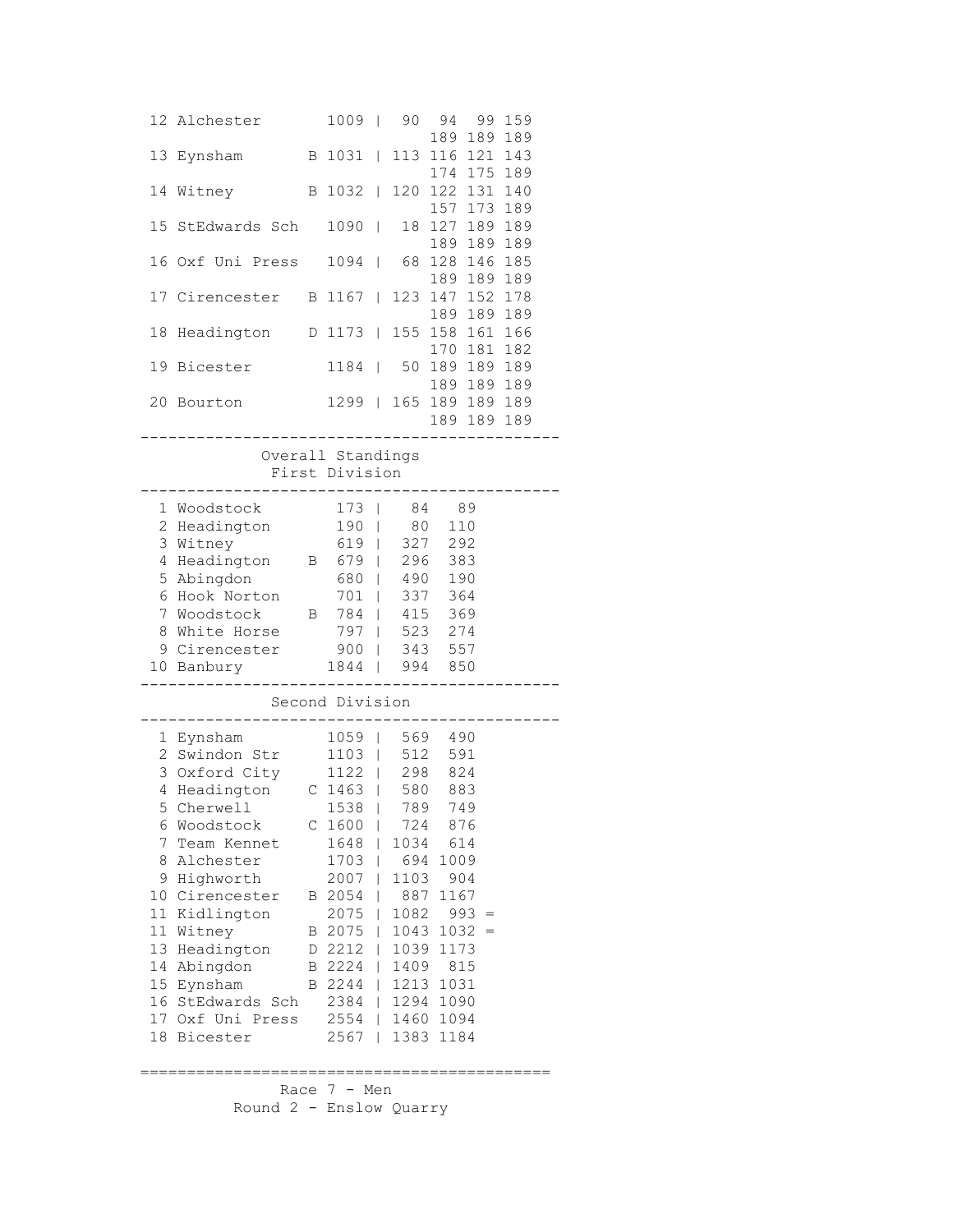Individual Results

|                | 1 Chris      | Sykes        | Wds V1 |             | 33.01 |
|----------------|--------------|--------------|--------|-------------|-------|
| $\overline{c}$ | Chris        | Riley        | Hed S  |             | 33.49 |
| 3              | Phil         | Egerton      | Abn S  |             | 33.50 |
| 4              | Richard      | Hailey       | Hkn V2 |             | 33.53 |
|                | 5 Jason      | Cooke        | Whh    | $\mathbf S$ | 33.58 |
|                | 6 Dominic    | Croft        | Wds    | S           | 34.00 |
| 7              | Chris        | Dettmar      | Hed S  |             | 34.03 |
| 8              | John         | Atyeo        | Wit S  |             | 34.35 |
| 9              | Tony         | Hunn         | Wds S  |             | 34.54 |
| 10             | Paul         | Jegou        | Whh S  |             | 35.01 |
| 11             | Matthew      | Hammersley   | Abn S  |             | 35.03 |
| 12             | Tom          | Bradford     | Hkn S  |             | 35.16 |
| 13             | Steve        | Mead         | Wds    | S           | 35.35 |
| 14             | Alan         | Chetwynd     |        | Hed U20     | 35.49 |
|                | 15 Brian     | Vaughan      | Wds V2 |             | 35.55 |
| 16             | Les          | Newell       | Abn S  |             | 36.01 |
|                | 17 Crispin   | Hetherington | Hed V1 |             | 36.02 |
| 18             | Lewis        | Faulkner     | Ste S  |             | 36.03 |
|                | 19 Carl      | Thompson     | Wds V1 |             | 36.06 |
| 20             | Mike         | Baillie      | Wit S  |             | 36.07 |
| 21             | Dan          | Burton       | Hed S  |             | 36.12 |
| 22             | Andrew       | Tilsley      | Hkn S  |             | 36.13 |
|                | 23 Francisco | Diaz         | Cir    | $\rm S$     | 36.18 |
| 24             | Roger        | Thetford     | Hed V1 |             | 36.32 |
| 25             | Martin       | Dunmore      | Hed S  |             | 36.36 |
|                | 26 Greg      | Dell1        | Wds S  |             | 36.45 |
| 27             | Paul         | Carr         | Whh S  |             | 37.01 |
| 28             | Rob          | Linnell      | Wds S  |             | 37.02 |
| 29             | Colm         | O'Halloran   | Abn V1 |             | 37.03 |
| 30             | Tom          | Munt         | Tkt V1 |             | 37.17 |
| 31             | Tony         | Lock         | Wit    | S           | 37.21 |
| 32             | Simon        | Pritchard    | Ban S  |             | 37.24 |
| 33             | Laz          | Boden        | Wit V1 |             | 37.34 |
| 34             | Luke         | McNeill      | Hed S  |             | 37.36 |
| 35             | Stuart       | Shilston     | Whh V1 |             | 37.39 |
|                | 36 Jason     | Daniels      | Hig S  |             | 37.40 |
| 37             | Simon        | Cartwright   | Abn V1 |             | 37.43 |
| 38             | Andy         | Warne        | Abn V1 |             | 37.46 |
| 39             | Dave         | Wright       | Cir V1 |             | 37.47 |
| 40             | Mark         | Creasey      | Eyn V1 |             | 37.51 |
| 41             | Roger        | Bradley      | Wds    | S           | 37.54 |
| 42             | John         | Griffiths    | Hed V1 |             | 37.58 |
| 43             | Neil         | Pringle      | Swi V1 |             | 38.01 |
| 44             | Martin       | Gray         | Tkt    | V1          | 38.15 |
| 45             | Luke         | Creasey      | Eyn S  |             | 38.22 |
| 46             | Dave         | Wheeler      | Oxf V2 |             | 38.26 |
| 47             | Gareth       | Petts        | Wit    | U20         | 38.27 |
| 48             | Brian        | 0'Connor     | Wds    | $\rm S$     | 38.28 |
| 49             | Phil         | Gilkes       | Chw V1 |             | 38.29 |
| 50             | Robert       | Gill         | Bic V1 |             | 38.42 |
| 51             | Jim          | Newman       | Hed S  |             | 38.45 |
|                | 52 Niall     | Riddell      | Wds S  |             | 38.46 |
|                | 53 Trevor    | Dixon        | Oxf V1 |             | 38.47 |
|                | 54 Chris     | Nellins      | Hed V2 |             | 38.47 |
| 55             | Nick         | Dalton       | Wit S  |             | 39.02 |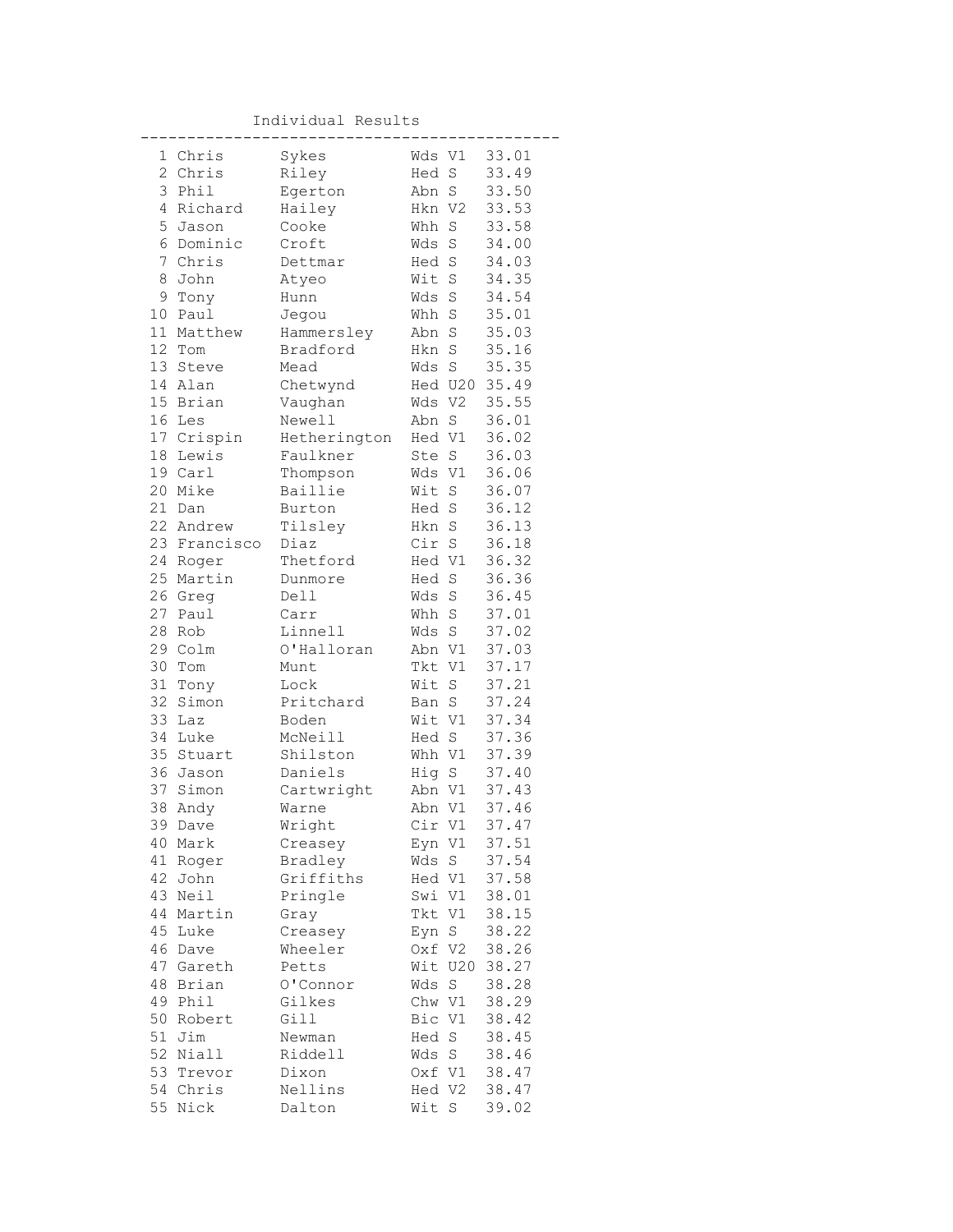| 56     | Thornton     | Greenland    | Abn V2 |             | 39.04 |
|--------|--------------|--------------|--------|-------------|-------|
| 57     | Nick         | Ponting      | Whh V1 |             | 39.06 |
| 58     | Daniel       | New          | Whh    | S           | 39.12 |
| 59     | Bernard      | Scanlan      | Eyn    | $\rm S$     | 39.40 |
| 60     | Andy         | Pike         | Wds    | S           | 39.44 |
| 61     | Ian          | Adams        | Tkt    | $\mathbf S$ | 39.51 |
| 62     | Jack         | Plant        |        | Oxf U20     | 39.52 |
| 63     | Malcolm      | Brown        | Hkn V1 |             | 39.54 |
|        | 64 John      | Brooks       | Hkn    | $\rm S$     | 39.57 |
| 65     | Richard      | Skilbeck     | Hed    | $\mathbf S$ | 40.02 |
| 66     | Chris        | Baker        | Chw    | $\mathbf S$ | 40.03 |
| 67     | Franz        | Fohn         | Hed V1 |             | 40.08 |
| 68     | Gary         | Mort         | Oup V1 |             | 40.18 |
| 69     | Nick         | Hall         | Wds    | $\rm S$     | 40.31 |
| 70     | Fraser       | Howard       | Hed    | $\mathbf S$ | 40.35 |
| $71$   | Robert       | Briggs       | Wds V2 |             | 40.38 |
| 72     |              | Drummond     | Ban    | $\rm S$     | 40.39 |
| 73     | Dave<br>Tony | Whitlock     | Eyn V1 |             | 40.43 |
|        |              |              |        |             |       |
| 74     | Andy         | Bird         | Swi    | $\rm S$     | 40.49 |
| 75     | Mario        | Hahner       | Hig    | $\rm S$     | 41.06 |
| 76     | Andy         | Sears        | Eyn    | $\mathbf S$ | 41.09 |
| 77     | Nick         | <b>Bull</b>  | Tkt    | $\rm S$     | 41.31 |
| 78     | Ian          | Meadowcroft  | Hed V1 |             | 41.40 |
| 79     | Nick         | Rutter       | Abn V1 |             | 41.41 |
| 80     | Ian          | Sanders      |        | Cir U20     | 41.42 |
| $8\,1$ | Phil         | Coy          | Ban V1 |             | 41.43 |
|        | 82 Dave      | Murfin       | Whh V1 |             | 41.49 |
| 83     | Steve        | Astin        | Swi    | $\rm S$     | 41.53 |
| 84     | Andy         | Rhodes       | Swi    | $\rm S$     | 41.54 |
| 85     | Kevin        | Benham       | Swi V1 |             | 41.55 |
| 86     | Simon        | Williamson   | Whh V1 |             | 41.59 |
| 87     | Martin       | Pitts        | Cir    | V1          | 42.07 |
| 88     | Brian        | Butler       | Chw V1 |             | 42.15 |
| 89     | Ian          | Richardson   | Abn V1 |             | 42.16 |
| 90     | Dave         | Bannom       | Alc    | $\rm S$     | 42.21 |
| 91     | Simon        | Wooley       | Hkn    | $\mathbf S$ | 42.24 |
| 92     | Mike         | Dunmore      | Hed V2 |             | 42.27 |
| 93     | Rob          | Findlay      | Tkt V1 |             | 42.31 |
| 94     | Gary         | Warland      | Alc    | $\rm S$     | 42.41 |
|        | 95 Ashley    | Fox          | Hig S  |             | 42.43 |
| 96     | Barry        | Bloomfield   | Chw V1 |             | 42.48 |
| 97     | Μ            | Tyrrell      | Eyn S  |             | 42.52 |
| 98     | Graham       | LeGood       | Wit V2 |             | 42.54 |
| 99     | Matt         | Lanes        | Alc    | S           | 43.03 |
|        | 100 Derek    | Breaker      | Eyn V2 |             | 43.34 |
|        | 101 Ian      | Fletcher     | Cir V1 |             | 43.39 |
|        | 102 Wiz      | <b>Bunce</b> | Kid V2 |             | 43.48 |
|        | 103 Mick     | Sharland     | Swi V1 |             | 43.49 |
|        | 104 Andy     | Sabin        | Chw S  |             | 43.57 |
|        | 105 Richard  | Grant        | Oxf V2 |             | 44.22 |
|        | 106 Gareth   | Smith        | Whh V1 |             | 44.24 |
|        | 107 Simon    | Johnson      | Hed S  |             | 44.26 |
|        | 108 John     | Weaver       | Hkn V1 |             | 44.27 |
|        | 109 Chris    | Riches       | Cir V2 |             | 44.30 |
|        | 110 Kirk     | Adams        | Wds    | S           | 44.32 |
|        | 111 Paul     | Brackett     | Wds V1 |             | 44.33 |
| 112    | Stuart       | Twinn        | Abn V2 |             | 44.36 |
|        |              |              |        |             |       |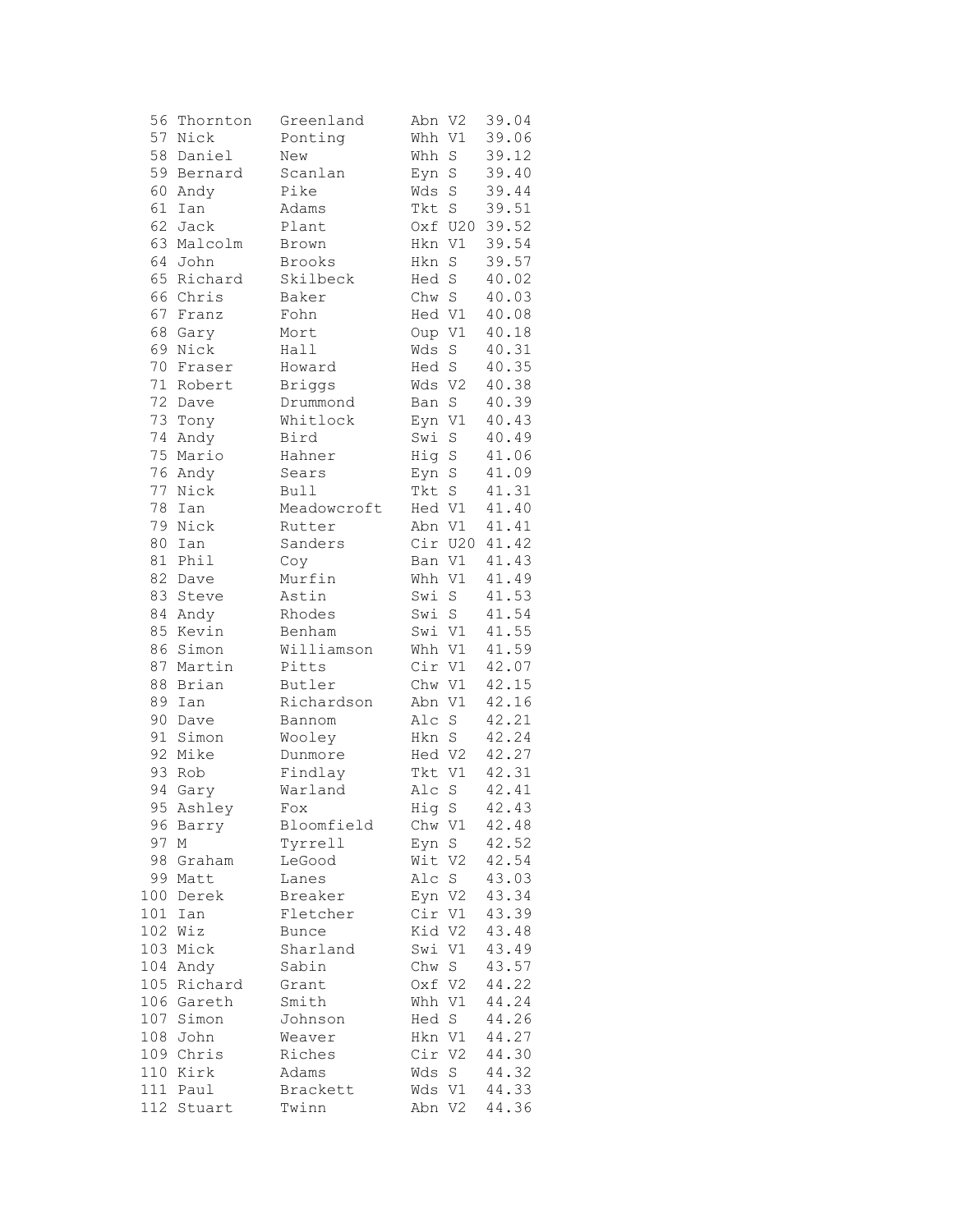|     | 113 Graham  | <b>Bridges</b> | Eyn    | S       | 44.40 |
|-----|-------------|----------------|--------|---------|-------|
|     | 114 David   | Brooks         | Wds    | S       | 44.48 |
| 115 | John        | Critchfield    | Hkn V1 |         | 44.54 |
|     | 116 Andy    | Grove          |        | Eyn V1  | 44.56 |
| 117 | Jeremy      | Smeddle        | Whh V1 |         | 45.00 |
| 118 | Collin      | O'Hare         | Cir V2 |         | 45.03 |
| 119 | Andy        | Smith          | Swi V2 |         | 45.07 |
|     | 120 David   | Candlin        | Wit V2 |         | 45.10 |
|     | 121 Chris   | James          | Eyn    | S       | 45.16 |
|     | 122 Steve   | Parfitt        | Wit V1 |         | 45.21 |
| 123 | Chris       | Sherington     | Cir V1 |         | 45.24 |
| 124 | Tony        | Maddison       | Wds    | S       | 45.28 |
| 125 | Guy         | Collis         | Swi    | S       | 45.50 |
| 126 | Jamie       | O'Shea         | Wds S  |         | 45.55 |
| 127 | Shoji       | Maeno          |        | Ste U20 | 45.58 |
| 128 | Phil        | Dines          | Oup S  |         | 46.02 |
|     | 129 Peter   | Cook           | Swi V1 |         | 46.16 |
|     |             |                |        |         |       |
|     | 130 Andrew  | Garner         | Abn V1 |         | 46.21 |
|     | 131 David   | Williams       | Wit V1 |         | 46.22 |
|     | 132 David   | Berger         | Abn V1 |         | 46.23 |
|     | 133 Mick    | Gallagaher     | Whh V2 |         | 46.33 |
| 134 | Mervyn      | Scarlett       | Hig V2 |         | 46.40 |
| 135 | Paul        | Taylor         | Wds Vl |         | 46.43 |
| 136 | Nick        | Rowe           | Abn V1 |         | 46.47 |
| 137 | Jean-Luc    | Coudret        | Abn V1 |         | 46.56 |
|     | 138 Mich    | Search         | Kid V2 |         | 46.57 |
|     | 139 Alan    | Caine          | Kid V1 |         | 47.01 |
|     | 140 Keith   | Morgan         | Wit V2 |         | 47.09 |
| 141 | Dick        | Kearn          | Tkt V2 |         | 47.10 |
| 142 | Tony        | Petruso        | Ban V1 |         | 47.24 |
| 143 | Pete        | Larbalestier   | Eyn V2 |         | 47.29 |
| 144 | John        | Warnock        | Kid V2 |         | 47.36 |
| 145 | Phil        | Bevis          | Ban V2 |         | 47.38 |
| 146 | Ian         | Heptonstall    | Oup S  |         | 47.41 |
| 147 | Tony        | Curry          | Cir V3 |         | 47.47 |
| 148 | Geoff       | Raynham        | Hed V2 |         | 47.49 |
|     | 149 Brian   | Fiddian        | Kid V2 |         | 47.50 |
|     | 150 Graham  | Cripps         | Kid S  |         | 48.18 |
| 151 | Ged         | Taylor         | Hed V2 |         | 48.20 |
|     | 152 Richard | Waldron        | Cir V3 |         | 48.28 |
| 153 | Pat         | Read           | Hed V1 |         | 48.56 |
| 154 | Graham      | Norris         | Hed V2 |         | 49.04 |
|     | 155 Gordon  | Manning        | Hed V2 |         | 49.22 |
| 156 | Dave        | Sulley         | Wds    | S       | 49.25 |
|     | 157 Mark    | Wilson         | Wit    | $\rm S$ | 49.37 |
| 158 | Matthew     | Johnson        | Hed V1 |         | 49.39 |
| 159 | Nigel       | Lambert        | Alc V3 |         | 49.44 |
| 160 | Kevin       | Buttle         | Swi V1 |         | 49.49 |
| 161 | Trevor      | Witts          | Hed V2 |         | 50.20 |
| 162 | Rupert      | Molloy         | Wds V2 |         | 50.32 |
| 163 | D           | Coates         | Chw V2 |         | 50.36 |
|     |             |                | Whh    |         |       |
| 164 | Simon       | Wysocki-Jones  |        | $S_{-}$ | 50.44 |
|     | 165 Derek   | Wise           | Bor V4 |         | 50.55 |
| 166 | Kit         | Villiers       | Hed V3 |         | 51.07 |
| 167 | John        | Hill           | Wds V2 |         | 51.10 |
| 168 | Graham      | Chambers       | Tkt V2 |         | 51.13 |
|     | 169 Mark    | Pontin         | Tkt V1 |         | 51.21 |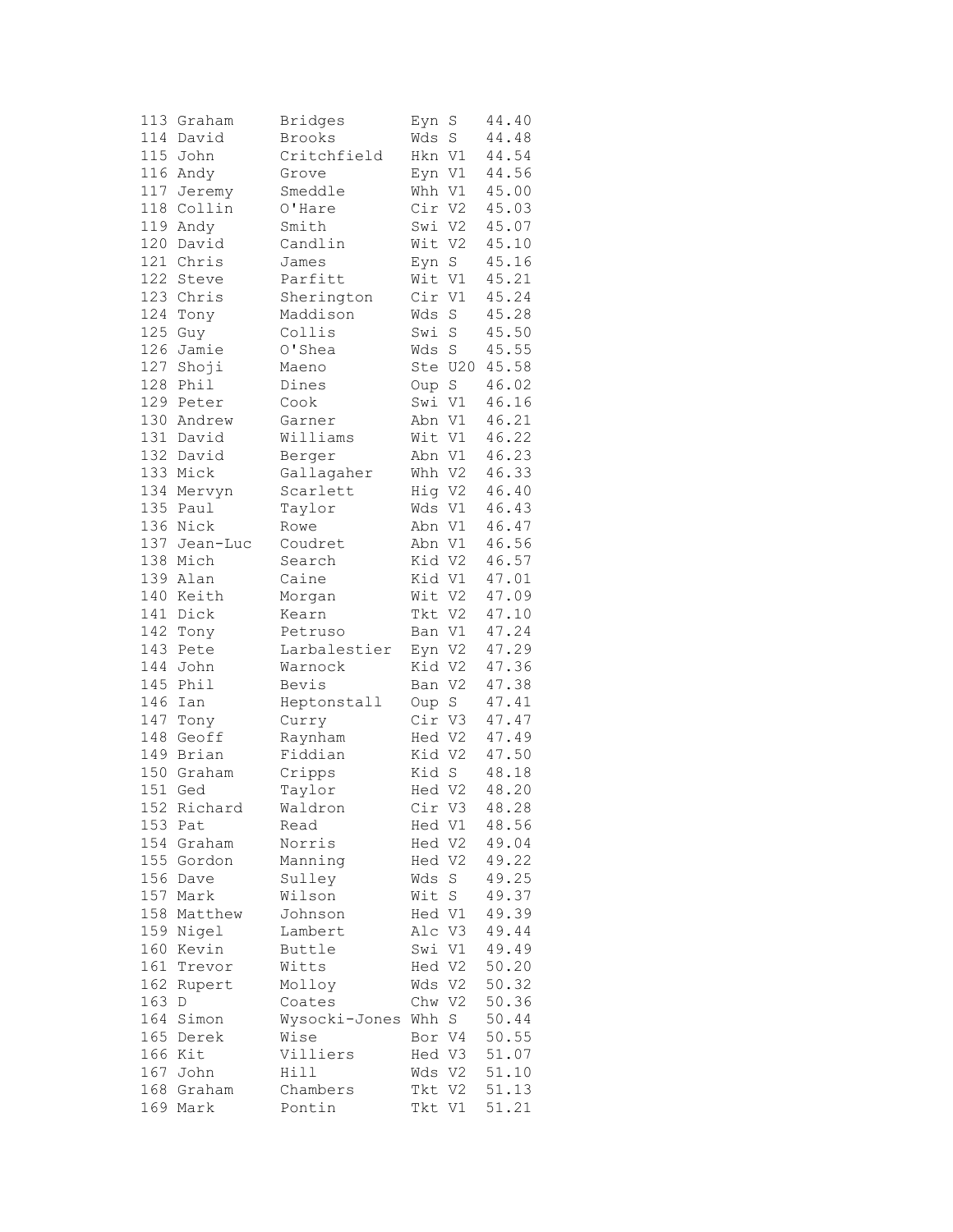|             | 170 Dave<br>171 Gordon<br>172 Steve<br>173 Robin<br>174 Paul<br>175 Andy<br>176 Ivor<br>177 Dave<br>178 Dave<br>179 Trevor<br>180 Pete<br>181 Francis<br>182 Ross | Howse<br>Fogg<br>Savage<br>Parsons<br>Creasey<br>Creasey<br>Hopkins<br>Simmons<br>Edelsten<br>Langrish<br>O'Keefe<br>Josephs<br>Logan | Hed V2<br>Abn V2<br>Tkt S<br>Cir V3<br>Kid V2 | Kid V2 51.33<br>Tkt S 51.46<br>Wit V1 51.47<br>Eyn V3 51.49<br>Eyn V2 53.36<br>Oxf V2 56.23<br>Hed V2 57.14<br>Hed V1 57.27 | 51.26<br>53.46<br>54.49<br>55.29<br>55.51 |              |     |
|-------------|-------------------------------------------------------------------------------------------------------------------------------------------------------------------|---------------------------------------------------------------------------------------------------------------------------------------|-----------------------------------------------|-----------------------------------------------------------------------------------------------------------------------------|-------------------------------------------|--------------|-----|
|             | 183 Ken                                                                                                                                                           | Craigie                                                                                                                               |                                               | Chw V2 57.28                                                                                                                |                                           |              |     |
|             | 184 Robert                                                                                                                                                        | Logan                                                                                                                                 |                                               | Hed V2 57.36                                                                                                                |                                           |              |     |
|             | 185 David                                                                                                                                                         | Keeling                                                                                                                               |                                               | Oup S 57.56                                                                                                                 |                                           |              |     |
|             | 186 Mike                                                                                                                                                          | Reynolds                                                                                                                              | Hig V3 59.53<br>Abn V2 65.27                  |                                                                                                                             | 59.53                                     |              |     |
|             | 187 Tim                                                                                                                                                           | Hampson                                                                                                                               | Chw V3 72.47                                  |                                                                                                                             |                                           |              |     |
|             | 188 Pete                                                                                                                                                          | Hart                                                                                                                                  |                                               |                                                                                                                             |                                           |              |     |
|             |                                                                                                                                                                   | Overall U20 Men<br>------------------------                                                                                           |                                               |                                                                                                                             |                                           |              |     |
|             | 1 Chris                                                                                                                                                           | Illman                                                                                                                                | Cir                                           | $5 \mid$                                                                                                                    | 5                                         |              |     |
|             | 2 Alan                                                                                                                                                            | Chetwynd                                                                                                                              | Hed                                           |                                                                                                                             | 14   27                                   | 14           |     |
|             | 3 Gareth                                                                                                                                                          | Petts                                                                                                                                 | Wit                                           | 47   57                                                                                                                     |                                           | 47           |     |
|             | 4 Chris                                                                                                                                                           | Miles                                                                                                                                 | Wit                                           |                                                                                                                             | 49   49                                   |              |     |
|             | 5 Jack                                                                                                                                                            | Plant                                                                                                                                 | Oxf                                           |                                                                                                                             | 62   89                                   | 62           |     |
|             | 6 Ian                                                                                                                                                             | Sanders                                                                                                                               | $Cir$ 80                                      |                                                                                                                             |                                           | 80           |     |
|             | 7 Shoji                                                                                                                                                           | Maeno                                                                                                                                 | Ste 127                                       |                                                                                                                             |                                           | 127          |     |
|             |                                                                                                                                                                   | Overall Senior Men                                                                                                                    |                                               |                                                                                                                             |                                           |              |     |
|             | 1 Chris                                                                                                                                                           | Dettmar                                                                                                                               | Hed                                           | $2 \mid$                                                                                                                    | 2                                         | $7 =$        |     |
| $\mathbf 1$ | Chris                                                                                                                                                             | Riley                                                                                                                                 | Hed                                           | 2<br>$\Box$                                                                                                                 |                                           | 2            | $=$ |
|             | 3 Phil                                                                                                                                                            | Egerton                                                                                                                               | Abn                                           | 3<br>$\mathbb{R}$                                                                                                           |                                           | 3            |     |
|             | 4 Julian                                                                                                                                                          | Pears                                                                                                                                 | Hed                                           | $\overline{4}$<br>$\mathbb{R}$                                                                                              | 4                                         |              |     |
| 5           | Jason                                                                                                                                                             | Cooke                                                                                                                                 | Whh                                           | 5<br>$\perp$                                                                                                                |                                           | 5            |     |
| 6           | Dominic                                                                                                                                                           | Croft                                                                                                                                 | Wds                                           | 6<br>$\perp$                                                                                                                |                                           | 6            |     |
| 6           | John                                                                                                                                                              | Atyeo                                                                                                                                 | Wit                                           | 6<br>L                                                                                                                      | 6                                         | 8            |     |
| 8           | Tony                                                                                                                                                              | Hunn                                                                                                                                  | Wds                                           | 8 <sup>1</sup>                                                                                                              | 8                                         | 9            |     |
| 9           | Marcus                                                                                                                                                            | Maxwell                                                                                                                               | Wds                                           | 9                                                                                                                           | 9                                         |              |     |
| 10          | Paul                                                                                                                                                              | Jegou                                                                                                                                 | Whh                                           | 10                                                                                                                          | 14                                        | 10           |     |
| 11          | Matthew                                                                                                                                                           | Hammersley                                                                                                                            | Abn                                           | 11                                                                                                                          | 20                                        | 11           |     |
| 12          | Steve                                                                                                                                                             | Mead                                                                                                                                  | Wds                                           | 12                                                                                                                          | 12                                        | $13 =$       |     |
| 12          | Tom                                                                                                                                                               | Bradford                                                                                                                              | Hkn                                           | 12<br>T                                                                                                                     | 30                                        | $12 =$       |     |
| 14          | Dave                                                                                                                                                              | Gavaghan                                                                                                                              | Hed                                           | 15<br>T                                                                                                                     | 15                                        |              |     |
| 15          | Les                                                                                                                                                               | Newell                                                                                                                                | Abn                                           | 16<br>$\perp$                                                                                                               | 37                                        | $16 =$       |     |
| 15          | Martin                                                                                                                                                            | Davis                                                                                                                                 | Swi                                           | 16<br>L                                                                                                                     | 16                                        |              |     |
| 17          | Greg                                                                                                                                                              | Dell                                                                                                                                  | Wds                                           | 18                                                                                                                          | 18                                        | 26           |     |
| 17          | Lewis                                                                                                                                                             | Faulkner                                                                                                                              | Ste                                           | 18                                                                                                                          | 32                                        | 18           |     |
| 19          | Peter                                                                                                                                                             | Kelly                                                                                                                                 | Hed                                           | 19                                                                                                                          | 19                                        |              |     |
| 20<br>21    | Mike                                                                                                                                                              | Baillie                                                                                                                               | Wit                                           | 20                                                                                                                          |                                           | 20           |     |
|             | Dan<br>22 Andrew                                                                                                                                                  | Burton<br>Tilsley                                                                                                                     | Hed<br>Hkn                                    | 21<br>22<br>T                                                                                                               | 24<br>31                                  | 21<br>$22 =$ |     |
|             | 22 John                                                                                                                                                           | Burt                                                                                                                                  | Swi                                           | 22<br>T                                                                                                                     | 22                                        |              | =   |
| 24          | Francisco                                                                                                                                                         | Diaz                                                                                                                                  | Cir                                           | 23                                                                                                                          | 25                                        | 23           |     |
|             | 25 Martin                                                                                                                                                         | Dunmore                                                                                                                               | Hed                                           | 25                                                                                                                          | 34                                        | 25           |     |
|             |                                                                                                                                                                   |                                                                                                                                       |                                               |                                                                                                                             |                                           |              |     |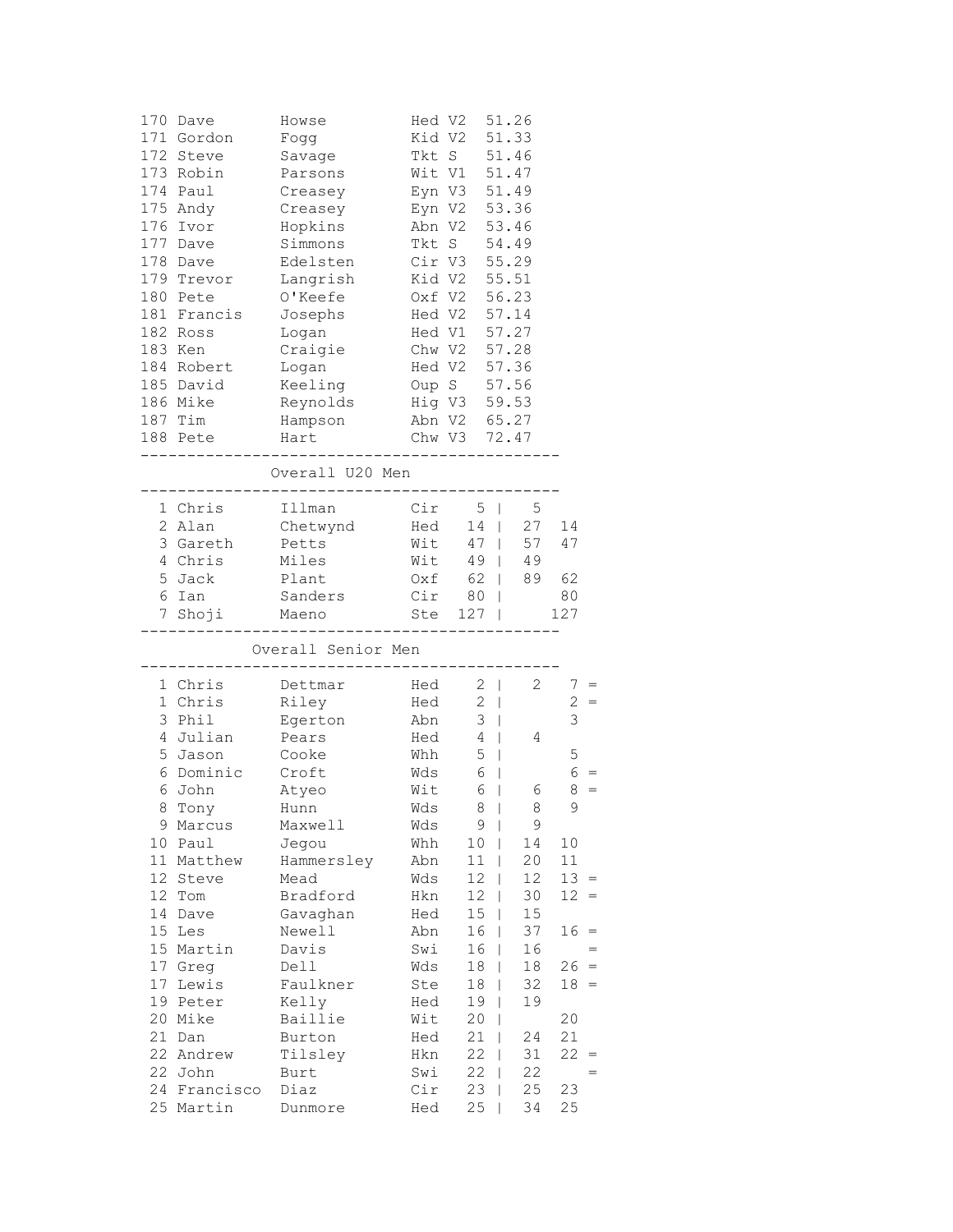|    | 26 Paul     | Carr           | Whh        | 27        | 56<br>I              | 27      |                   |
|----|-------------|----------------|------------|-----------|----------------------|---------|-------------------|
|    | 27 Nicholas | Baimbridge     | Wds        | 28        | 28<br>T              |         | $=$               |
| 27 | Rob         | Linnell        | Wds        | 28        | 46<br>$\overline{1}$ | 28      | $=$               |
| 29 | Tony        | Lock           | Wit        | 31        | 33<br>L              | 31      |                   |
| 30 | Simon       | Pritchard      | Ban        | 32        | 35<br>L              | 32      |                   |
| 31 | Luke        | McNeill        | Hed        | 34        | I                    | 34      |                   |
| 32 | Jason       | Daniels        | Hig        | 36        | 52<br>L              | 36      |                   |
|    | 33 Jim      | Thorn          | Hed        | 39        | 39<br>I              |         |                   |
|    | 34 Dave     | Burton         | Hed        | 40        | 40<br>L              |         |                   |
| 35 | Roger       | Bradley        | Wds        | 41        | I                    | 41      |                   |
|    | 36 Rod      | Sinclair       | Cir        | 42        | 42<br>I              |         |                   |
| 37 | Luke        | Creasey        | Eyn        | 45        | T                    | 45      |                   |
| 38 | Ben         | Scarlett       | Hig        | 47        | 47<br>L              |         |                   |
|    | 39 Brian    | O'Connor       | Wds        | 48        | I                    | 48      |                   |
| 40 | Jim         | Newman         | Hed        | 51        | 73<br>L              | 51      |                   |
| 41 | Niall       | Riddell        | Wds        | 52        | I                    | 52      |                   |
|    | 42 David    | Hallsworth     | Hed        | 55        | 55<br>T              |         |                   |
|    | 42 Nick     | Dalton         | Wit        | 55        | I                    | 55      | $=$               |
|    | 44 Ben      | Breaker        | Eyn        | 58        | 58<br>I              |         | $=$               |
|    | 44 Daniel   | New            | Whh        | 58        | I                    | 58      | $\qquad \qquad =$ |
|    | 46 Bernard  | Scanlan        |            | 59        |                      | 59      |                   |
| 47 | Andy        | Pike           | Eyn<br>Wds | 60        | T<br>63              | 60      |                   |
| 48 |             |                |            | 61        | L                    | 61      |                   |
|    | Ian         | Adams          | Tkt        | 62        | I                    |         |                   |
|    | 49 Francis  | Tracey         | Wit        |           | 62<br>L              |         |                   |
|    | 50 John     | Brooks         | Hkn        | 64        | 70<br>L              | 64      | $=$               |
|    | 50 Kirk     | Adams          | Wds        | 64        | 64<br>L              | 110     | $=$               |
|    | 52 Bill     | Leggate        | Cir        | 65        | 65<br>L              |         | $=$               |
|    | 52 Richard  | Skilbeck       | Hed        | 65        | 67<br>I              | 65      | $=$               |
|    | 54 Chris    | Baker          | Chw        | 66        | I                    | 66      |                   |
|    | 55 Andy     | Sears          | Eyn        | 68        | 68<br>L              | 76      |                   |
| 56 | Nick        | Hall           | Wds        | 69        | 123<br>L             | 69      |                   |
| 57 | Fraser      | Howard         | Hed        | 70        | 98<br>L              | 70      |                   |
| 58 | Dave        | Drummond       | Ban        | 72        | I                    | 72      | $=$               |
| 58 | Nigel       | Morris         | Cir        | 72        | 72<br>L              |         | $=$               |
| 60 | Andy        | Bird           | Swi        | 74        | 84<br>L              | 74      |                   |
|    | 61 Mario    | Hahner         | Hig        | 75        | I                    | 75      |                   |
|    | 62 Nick     | <b>Bull</b>    | Tkt        | 77        | I                    | 77      | $=$               |
|    | 62 Peter    | George         | Wds        | 77        | 77<br>I              |         | $=$               |
| 64 | Jon         | Ashworth       | Wds        | 78        | 78<br>I              |         |                   |
|    | 65 Steve    | Astin          | Swi        | $83 \mid$ | 97                   | 83      |                   |
|    | 66 Andy     | Rhodes         | Swi        | 84        | I                    | 84      |                   |
| 67 | Phil        | Jeffrey        | Oxf        | 87        | 87<br>L              |         |                   |
| 68 | Dave        | Bannom         | Alc        | 90        |                      | 90      | $=$               |
| 68 | Ian         | Robinson       | Ban        | 90        | 90<br>L              |         |                   |
| 70 | Simon       | Johnson        | Hed        | 91        | 91<br>I              | 107     | $\, =$            |
| 70 | Simon       | Wooley         | Hkn        | 91        | 102<br>I             | 91      | $=$               |
| 72 | Gary        | Warland        | Alc        | 94        | 106<br>I             | 94      | $=$               |
| 72 | Tim         | Parks          | Abn        | 94        | 94<br>L              |         | $=$               |
| 74 | Ashley      | Fox            | Hig        | 95        | L                    | 95      |                   |
| 75 | М           | Tyrrell        | Eyn        | 97        | 99<br>L              | 97      |                   |
| 76 | Matt        | Lanes          | Alc        | 99        | 134<br>L             | 99      |                   |
| 77 | Andy        | Sabin          | Chw        | 104       | 119<br>L             | 104     |                   |
| 78 | Marcus      | Vallance       | Alc        | 107       | 107<br>L             |         |                   |
|    | 79 Gareth   | Bowden         | Chw        | 108       | 108<br>L             |         |                   |
| 80 | Graham      | <b>Bridges</b> | Eyn        | 113       | 118<br>I             | 113     | $=$               |
| 80 | Tony        | Chambers       | Kid        | 113       | 113                  |         |                   |
| 82 | Chris       | James          | Eyn        | 114       |                      | 114 121 | $\qquad \qquad =$ |
|    |             |                |            |           |                      |         |                   |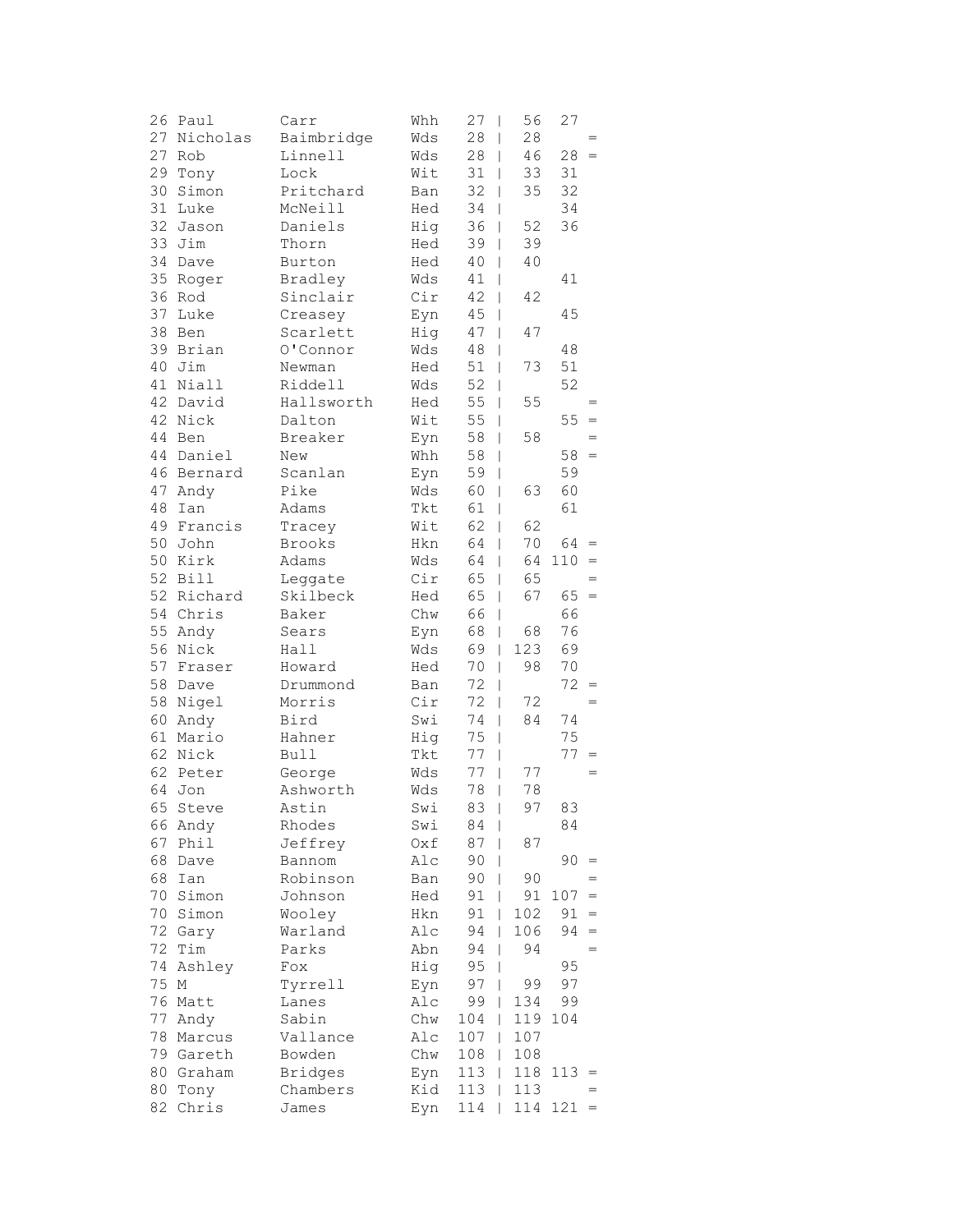| 87<br>91 J<br>97 | 82 David<br>84 Tony<br>85 Guy<br>86 Jamie<br>87 Peter<br>Phil<br>89 Paul<br>90 Mark<br>92 Ian<br>93 Graham<br>94 Dave<br>95 Mark<br>96 Richard<br>97 Richard<br>Simon<br>99 Nathan<br>99 Steve<br>101 Dave<br>102 David | Brooks<br>Maddison<br>Collis<br>O'Shea<br>Langsam<br>Dines<br>Barlow<br>Herd<br>Marc<br>Heptonstall<br>Cripps<br>Sulley<br>Wilson<br>Newhouse<br>Horner<br>Wysocki-Jones Whh<br>Williams<br>Savage<br>Simmons<br>Keeling | Wds<br>Wds<br>Swi<br>Wds<br>Cir<br>Oup<br>Cir<br>Hed<br>Wit<br>Oup<br>Kid<br>Wds<br>Wit<br>Hed<br>Hed<br>Ste<br>Tkt<br>Tkt<br>Oup | 114<br>$\mathbf{I}$<br>124<br>125<br>$\Box$<br>126<br>$128$  <br>128<br>$133$  <br>$142$  <br>143<br>146<br>$\mathbf{1}$<br>150<br>$\mathbb{R}$<br>156<br>$\mathbf{I}$<br>$157$  <br>$159$  <br>$164$  <br>$164$  <br>$172$  <br>172<br>$\mathbf{L}$<br>$177$  <br>185 | 140<br>128<br>133<br>142<br>143<br>158 146<br>180 157<br>159<br>164<br>172<br>205 177<br>212 185<br>$\mathbb{R}$ | $114 =$<br>124 124<br>125<br>126<br>$128 =$<br>151 150<br>156<br>208 164<br>$\hspace{1.6cm} = \hspace{1.6cm}$<br>$189$ $172 =$ |
|------------------|-------------------------------------------------------------------------------------------------------------------------------------------------------------------------------------------------------------------------|--------------------------------------------------------------------------------------------------------------------------------------------------------------------------------------------------------------------------|-----------------------------------------------------------------------------------------------------------------------------------|------------------------------------------------------------------------------------------------------------------------------------------------------------------------------------------------------------------------------------------------------------------------|------------------------------------------------------------------------------------------------------------------|--------------------------------------------------------------------------------------------------------------------------------|
|                  | 103 Les                                                                                                                                                                                                                 | Harrison                                                                                                                                                                                                                 | Wit                                                                                                                               | $191$                                                                                                                                                                                                                                                                  | 191                                                                                                              |                                                                                                                                |
| 104<br>105 S     | J                                                                                                                                                                                                                       | Walther<br>Ingram                                                                                                                                                                                                        | Hkn<br>Chw                                                                                                                        | $197$  <br>$216$                                                                                                                                                                                                                                                       | 197<br>216                                                                                                       |                                                                                                                                |
|                  |                                                                                                                                                                                                                         | Overall Vet 40 Men<br>-----------                                                                                                                                                                                        | ----------                                                                                                                        |                                                                                                                                                                                                                                                                        |                                                                                                                  |                                                                                                                                |
|                  | 1 Chris<br>2 John                                                                                                                                                                                                       | Sykes<br>Lisiewicz                                                                                                                                                                                                       | Wds                                                                                                                               | $1 \mid$<br>3 <sup>1</sup>                                                                                                                                                                                                                                             | $\mathbf 1$<br>3                                                                                                 | $\mathbf 1$                                                                                                                    |
|                  | 3 Tom                                                                                                                                                                                                                   | Munt                                                                                                                                                                                                                     | Hed<br>Tkt                                                                                                                        | $11$                                                                                                                                                                                                                                                                   | 11                                                                                                               | 30                                                                                                                             |
|                  | 4 Crispin                                                                                                                                                                                                               | Hetherington Hed                                                                                                                                                                                                         |                                                                                                                                   | 13 <sup>1</sup>                                                                                                                                                                                                                                                        | 13                                                                                                               | 17                                                                                                                             |
| 5                | Carl                                                                                                                                                                                                                    | Thompson                                                                                                                                                                                                                 | Wds                                                                                                                               | 19 <sub>1</sub>                                                                                                                                                                                                                                                        | 26                                                                                                               | 19                                                                                                                             |
| 6                | Trevor                                                                                                                                                                                                                  | Dixon                                                                                                                                                                                                                    | Oxf                                                                                                                               | $21$                                                                                                                                                                                                                                                                   | 21                                                                                                               | 53                                                                                                                             |
| 7                | Roger                                                                                                                                                                                                                   | Thetford                                                                                                                                                                                                                 | Hed                                                                                                                               | $24$                                                                                                                                                                                                                                                                   |                                                                                                                  | 24                                                                                                                             |
| 8.               | Colm                                                                                                                                                                                                                    | O'Halloran                                                                                                                                                                                                               | Abn                                                                                                                               | 29<br>I                                                                                                                                                                                                                                                                |                                                                                                                  | 29                                                                                                                             |
| 9                | Laz                                                                                                                                                                                                                     | Boden                                                                                                                                                                                                                    | Wit                                                                                                                               | 33<br>T                                                                                                                                                                                                                                                                | 44                                                                                                               | 33                                                                                                                             |
|                  | 10 Stuart                                                                                                                                                                                                               | Shilston                                                                                                                                                                                                                 | Whh                                                                                                                               | 35<br>$\overline{\phantom{a}}$                                                                                                                                                                                                                                         | 38                                                                                                               | 35                                                                                                                             |
|                  | 11 Simon                                                                                                                                                                                                                | Cartwright                                                                                                                                                                                                               | Abn                                                                                                                               | $37 \mid$                                                                                                                                                                                                                                                              | 54                                                                                                               | 37                                                                                                                             |
|                  | 12 Andy                                                                                                                                                                                                                 | Warne                                                                                                                                                                                                                    | Abn                                                                                                                               | 38<br>$\overline{\phantom{a}}$                                                                                                                                                                                                                                         |                                                                                                                  | 38                                                                                                                             |
|                  | 13 Dave                                                                                                                                                                                                                 | Wright                                                                                                                                                                                                                   | Cir                                                                                                                               | 39<br>$\overline{\phantom{a}}$                                                                                                                                                                                                                                         | 41                                                                                                               | 39                                                                                                                             |
|                  | 14 Mark                                                                                                                                                                                                                 | Creasey                                                                                                                                                                                                                  | Eyn                                                                                                                               | $40$                                                                                                                                                                                                                                                                   | 45                                                                                                               | 40                                                                                                                             |
|                  | 15 John<br>16 Neil                                                                                                                                                                                                      | Griffiths<br>Pringle                                                                                                                                                                                                     | Hed<br>Swi                                                                                                                        | $42 \mid$<br>$43 \mid$                                                                                                                                                                                                                                                 | 51<br>43                                                                                                         | 42<br>43                                                                                                                       |
|                  | 17 Martin                                                                                                                                                                                                               | Gray                                                                                                                                                                                                                     | Tkt                                                                                                                               | $44$                                                                                                                                                                                                                                                                   |                                                                                                                  | 44                                                                                                                             |
|                  | 18 Phil                                                                                                                                                                                                                 | Gilkes                                                                                                                                                                                                                   | Chw                                                                                                                               | 49                                                                                                                                                                                                                                                                     | 69                                                                                                               | 49                                                                                                                             |
|                  | 19 Ian                                                                                                                                                                                                                  | Meadowcroft                                                                                                                                                                                                              | Hed                                                                                                                               | $50 \mid$                                                                                                                                                                                                                                                              | 50                                                                                                               | $78 =$                                                                                                                         |
|                  | 19 Robert                                                                                                                                                                                                               | Gill                                                                                                                                                                                                                     | Bic                                                                                                                               | $50$                                                                                                                                                                                                                                                                   | 75                                                                                                               | $50 =$                                                                                                                         |
|                  | 21 Nick                                                                                                                                                                                                                 | Ponting                                                                                                                                                                                                                  | Whh                                                                                                                               | $57$                                                                                                                                                                                                                                                                   |                                                                                                                  | 57                                                                                                                             |
|                  | 22 Dave                                                                                                                                                                                                                 | Murfin                                                                                                                                                                                                                   | Whh                                                                                                                               | 59                                                                                                                                                                                                                                                                     | 59                                                                                                               | 82                                                                                                                             |
|                  | 23 Dominic                                                                                                                                                                                                              | Swords                                                                                                                                                                                                                   | Oxf                                                                                                                               | 60                                                                                                                                                                                                                                                                     | 60                                                                                                               |                                                                                                                                |
|                  | 24 James                                                                                                                                                                                                                | Percival                                                                                                                                                                                                                 | Alc                                                                                                                               | 61                                                                                                                                                                                                                                                                     | 61                                                                                                               |                                                                                                                                |
|                  | 25 Malcolm                                                                                                                                                                                                              | Brown                                                                                                                                                                                                                    | Hkn                                                                                                                               | 63                                                                                                                                                                                                                                                                     | 74                                                                                                               | 63                                                                                                                             |
|                  | 26 Richard<br>27 Franz                                                                                                                                                                                                  | Dunbabin<br>Fohn                                                                                                                                                                                                         | Wds<br>Hed                                                                                                                        | 66<br>I<br>67<br>T                                                                                                                                                                                                                                                     | 66                                                                                                               | 67                                                                                                                             |
|                  | 28 Gary                                                                                                                                                                                                                 | Mort                                                                                                                                                                                                                     | Oup                                                                                                                               | 68<br>T                                                                                                                                                                                                                                                                |                                                                                                                  | 68                                                                                                                             |
|                  | 29 Martin                                                                                                                                                                                                               | Townsend                                                                                                                                                                                                                 | Wds                                                                                                                               | $71$                                                                                                                                                                                                                                                                   | 71                                                                                                               |                                                                                                                                |
|                  | 30 Tony                                                                                                                                                                                                                 | Whitlock                                                                                                                                                                                                                 | Eyn                                                                                                                               | 73                                                                                                                                                                                                                                                                     | 103                                                                                                              | 73                                                                                                                             |
| 31               | Paul                                                                                                                                                                                                                    | Ainslie                                                                                                                                                                                                                  | Wit                                                                                                                               | 76                                                                                                                                                                                                                                                                     | 76                                                                                                               |                                                                                                                                |
|                  |                                                                                                                                                                                                                         |                                                                                                                                                                                                                          |                                                                                                                                   |                                                                                                                                                                                                                                                                        |                                                                                                                  |                                                                                                                                |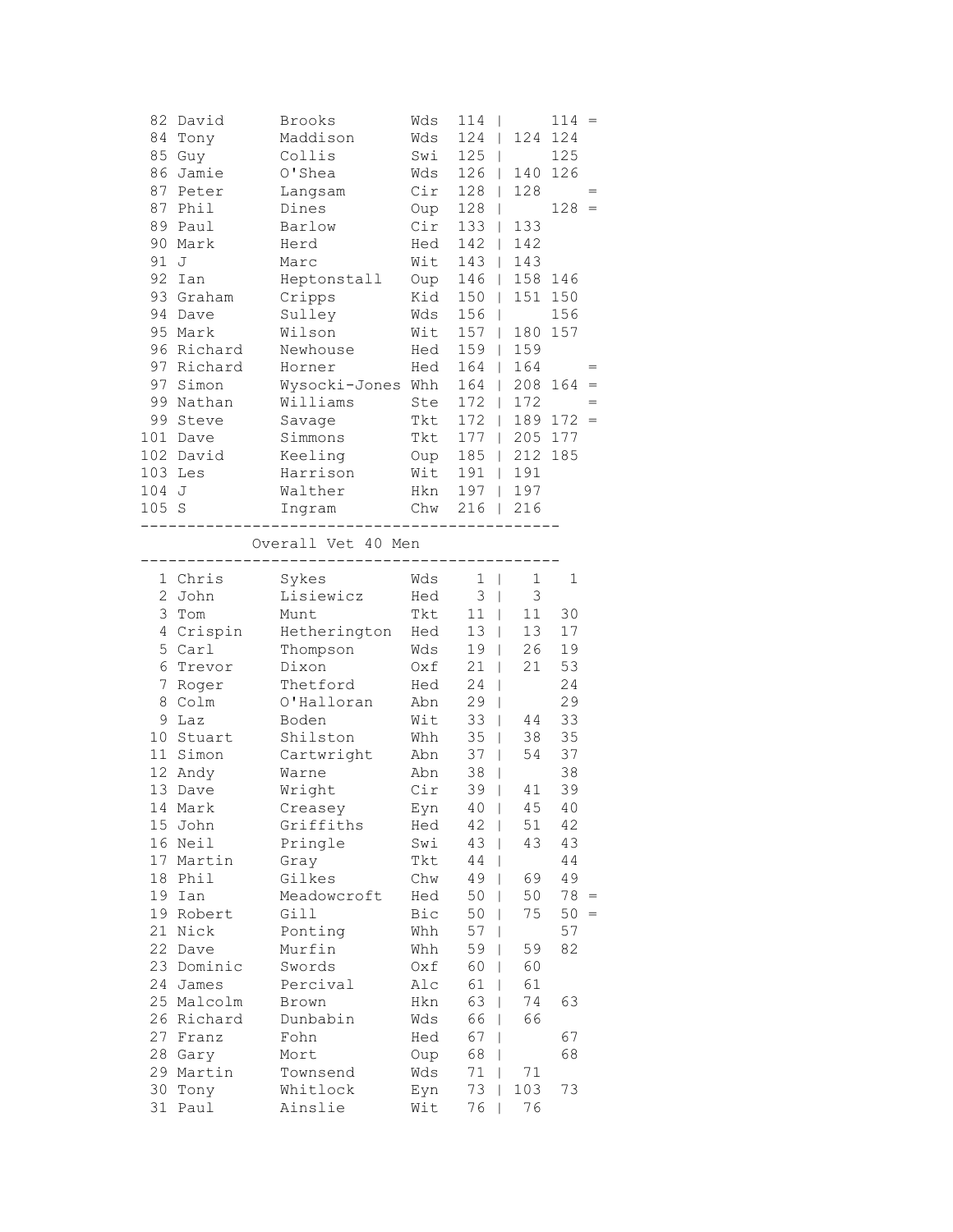| 32 | Nick        | Rutter      | Abn | 79            | 96<br>$\overline{\phantom{a}}$  | 79      |                   |
|----|-------------|-------------|-----|---------------|---------------------------------|---------|-------------------|
|    | 33 Hanno    | Nickau      | Hed | 80            | 80<br>$\overline{1}$            |         |                   |
|    | 34 Gary     | Clench      | Alc | 81            | 81<br>$\mathbf{I}$              |         | $=$               |
|    | 34 Phil     | Coy         | Ban | 81            | 109<br>$\mathbf{I}$             | 81      | $\qquad \qquad =$ |
|    | 36 Andy     | Grove       | Eyn | 82            | 82<br>L                         | 116     |                   |
| 37 | Rob         | Findlay     | Tkt | 83            | 83<br>T                         | 93      |                   |
|    | 38 Alan     | Darbyshire  | Hed | 85            | 85<br>$\overline{1}$            |         | $=$               |
|    | 38 Kevin    | Benham      | Swi | 85            | 105<br>$\mathbf{I}$             | 85      | $\,=\,$           |
|    | 40 Jon      | Marshall    | Hed | 86            | 86<br>$\overline{1}$            |         | $=$               |
|    | 40 Simon    | Williamson  | Whh | 86            | 116<br>$\mathbf{I}$             | $86 =$  |                   |
|    | 42 Martin   | Pitts       | Cir | 87            | $\overline{\phantom{a}}$        | 87      |                   |
|    | 43 Brian    | Butler      | Chw | 88            | 111<br>L                        | 88      |                   |
| 44 | Ian         | Richardson  | Abn | 89            | L                               | 89      |                   |
|    | 45 Duncan   | Atkinson    | Cir | 93            | 93<br>T                         |         |                   |
|    | 46 Mark     | Gluning     | Cir | 95            | 95<br>L                         |         |                   |
|    | 47 Barry    | Bloomfield  | Chw | 96            | 129<br>L                        | 96      |                   |
|    | 48 Rob      | Strachan    | Chw | 100           | 100<br>$\mathbf{I}$             |         |                   |
|    | 49 Ian      | Fletcher    | Cir | 101           | 141<br>$\overline{\phantom{a}}$ | 101     |                   |
|    | 50 Mick     | Sharland    | Swi | 103           | I                               | 103     |                   |
|    | 51 Gareth   | Smith       | Whh | 106           | 130<br>$\mathbf{I}$             | 106     |                   |
|    | 52 John     | Weaver      | Hkn | 108           | 138<br>L                        | 108     |                   |
| 53 | Rob         | Traynor     | Whh | 110           | 110<br>L                        |         |                   |
| 54 | Paul        | Brackett    | Wds | 111           | I                               | 111     |                   |
| 55 | Tim         | Willson     | Cir | 112           | 112<br>L                        |         |                   |
|    | 56 John     | Critchfield | Hkn | 115           | $\mathbb{L}$                    | 139 115 | $\qquad \qquad =$ |
|    | 56 Mark     | Daly        | Alc | 115           | 115<br>$\mathbf{I}$             |         | $=$               |
|    | 58 Chris    | Sambrook    | Wit | 117           | 117<br>$\overline{1}$           |         | $\qquad \qquad =$ |
|    | 58 Jeremy   | Smeddle     | Whh | 117           | $\mathbb{L}$                    | 135 117 | $=$               |
| 60 | Steve       | Howard      | Alc | 120           | 120<br>$\overline{1}$           |         |                   |
| 61 | Paul        | Grimsdale   | Oxf | 121           | 121<br>L                        |         |                   |
| 62 | Steve       | Parfitt     | Wit | 122           | L                               | 122     |                   |
|    | 63 Chris    | Sherington  | Cir | 123           | 149<br>L                        | 123     |                   |
|    | 64 John     | Brain       | Hkn | 127           | 127<br>L                        |         |                   |
|    | 65 Peter    | Cook        | Swi | 129           | 152<br>$\overline{1}$           | 129     |                   |
|    | 66 Andrew   | Garner      | Abn | 130           | T                               | 130     |                   |
|    | 67 David    | Williams    | Wit | 131           | $\mathbf{I}$                    | 178 131 |                   |
|    | 68 David    | Berger      | Abn | 132           | 174<br>$\overline{\phantom{a}}$ | 132     |                   |
|    | 69 Paul     | Taylor      | Wds | 135           | $\overline{\phantom{a}}$        | 135     |                   |
| 70 | Nick        | Rowe        | Abn | 136           | $\overline{1}$                  | 136     |                   |
|    | 71 Jean-Luc | Coudret     | Abn | $137 \quad  $ |                                 | 170 137 |                   |
| 72 | Alan        | Caine       | Kid | 139           | 167                             | 139     |                   |
| 73 | Tony        | Petruso     | Ban | 142           | 185                             | 142     |                   |
| 74 | Ian         | Smith       | Hed | 144           | 144                             |         |                   |
| 75 | Pat         | Read        | Hed | 150           | 150<br>L                        | 153     |                   |
|    | 76 Andy     | Sleight     | Chw | 153           | 153<br>I                        |         |                   |
| 77 | Nick        | Cherry      | Alc | 156           | 156<br>T                        |         |                   |
|    | 78 Matthew  | Johnson     | Hed | 158           | 176<br>T                        | 158     |                   |
|    | 79 Kevin    | Buttle      | Swi | 160           | 160<br>T                        | 160     |                   |
| 80 | Tim         | Loyd        | Rad | 163           | 163<br>L                        |         |                   |
| 81 | Mark        | Pontin      | Tkt | 169           | 214<br>L                        | 169     |                   |
| 82 | John        | Painting    | Tkt | 171           | 171<br>L                        |         |                   |
|    | 83 Robin    | Parsons     | Wit | 173           | 201                             | 173     |                   |
|    | 84 Ross     | Logan       | Hed | 182           | 206<br>L                        | 182     |                   |
|    | 85 Alan     | Thomas      | Chw | 190           | 190<br>T                        |         |                   |
|    | 86 Tim      | Westcott    | Swi | 196           | 196<br>I                        |         |                   |
| 87 | Tom         | Johnston    | Wds | 198           | 198                             |         |                   |
| 88 | Del         | Randall     | Ban | 210           | 210                             |         |                   |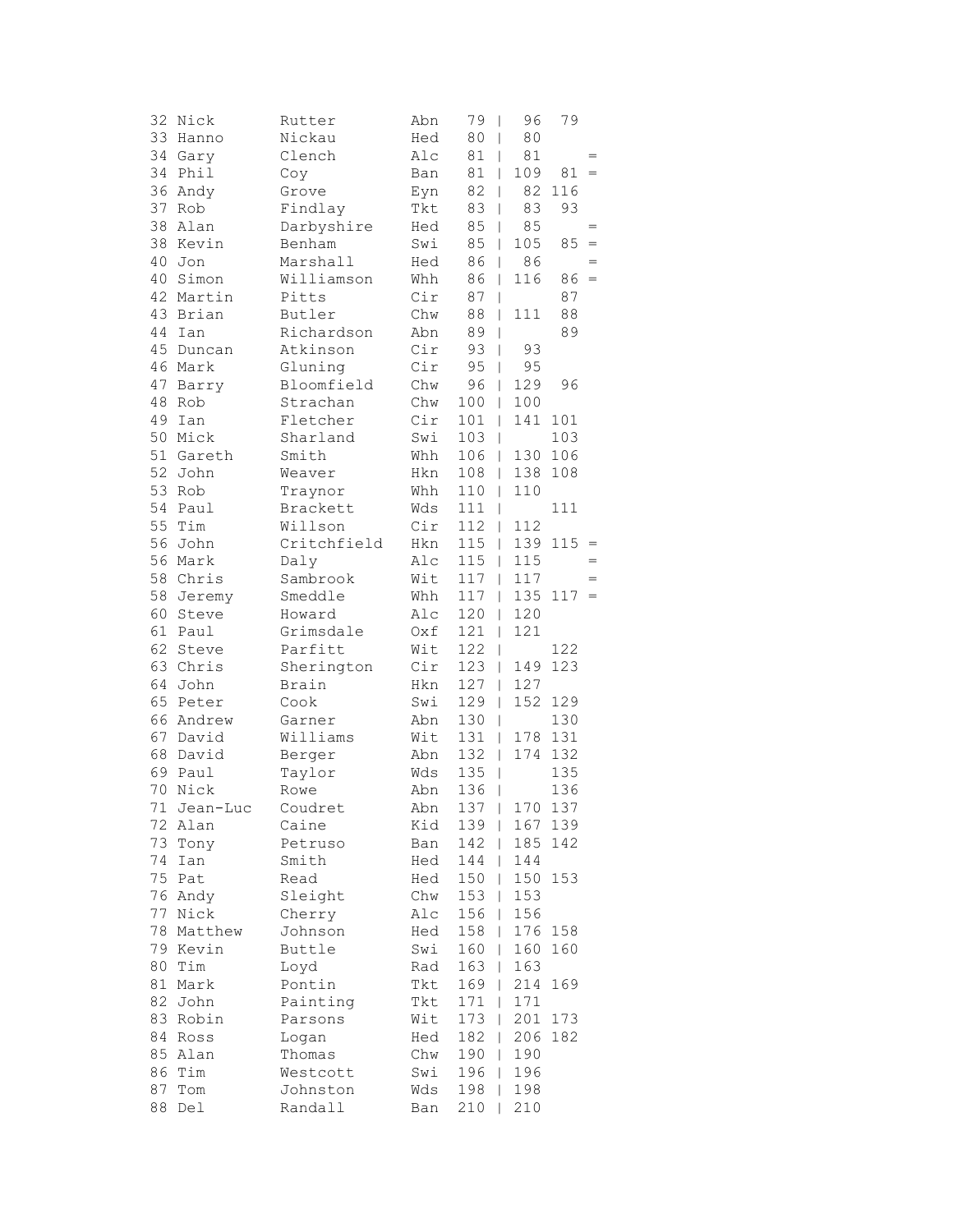|                |           | Overall Vet 50 Men |     |        |                      |            |
|----------------|-----------|--------------------|-----|--------|----------------------|------------|
| 1              | Richard   | Hailey             | Hkn | 4      | 7<br>T               | 4          |
| $\overline{2}$ | Brian     | Vaughan            | Wds | 10     | 10<br>L              | 15         |
| 3              | Richard   | Grant              | Oxf | 17     | 17<br>L              | 105        |
| 4              | Michael   | Hailey             | Hkn | 23     | 23<br>L              |            |
| 5              | John      | Exley              | Oxf | 29     | 29<br>$\mathbf{I}$   |            |
| 6              | Dave      | Wheeler            | Oxf | 36     | 36<br>$\overline{1}$ | 46         |
| 7              | Roy       | Tredwell           | Oxf | 48     | 48<br>T              |            |
| 8              | Thornton  | Greenland          | Abn | 53     | 53<br>$\overline{1}$ | 56         |
| 9              | Chris     | Nellins            | Hed | 54     | L                    | 54         |
| 10             | Robert    | <b>Briggs</b>      | Wds | $7\,1$ | 79                   | 71         |
| 11             | Bill      | Silto              | Wds | 88     | 88                   |            |
| 12             | Mike      | Dunmore            | Hed | 92     |                      | 92         |
| 13             | Graham    | LeGood             | Wit | 98     | 101<br>L             | 98         |
| 14             | Derek     | Breaker            | Eyn | 100    | 126<br>L             | 100        |
| 15             | Wiz       | <b>Bunce</b>       | Kid | 102    | 125<br>L             | 102        |
| 16             | Pete      | Chivers            | Alc | 104    | 104<br>L             |            |
| 17             | Chris     | Riches             | Cir | 109    | 131<br>L             | 109        |
| 18             | Stuart    | Twinn              | Abn | 112    | 136<br>L             | 112        |
| 19             | Collin    | O'Hare             | Cir | 118    | 147<br>L             | 118        |
| 20             | Andy      | Smith              | Swi | 119    | 145<br>L             | 119        |
| 21             | David     | Candlin            | Wit | 120    | 155                  | 120        |
| 22             | Richard   | Langton            | Oxf | 122    | 122<br>L             |            |
| 23             | Mervyn    | Scarlett           | Hig | 132    | 132<br>L             | 134        |
| 24             | Mick      | Gallagaher         | Whh | 133    | 148<br>L             | 133        |
| 25             | Fergus    | Burtenshaw         | Hed | 137    | 137<br>L             |            |
| 26             | Mich      | Search             | Kid | 138    | 157<br>L             | 138        |
| 27             | Keith     | Morgan             | Wit | 140    | 169<br>L             | 140        |
| 28             | Dick      | Kearn              | Tkt | 141    | 182<br>L             | 141        |
| 29             | Pete      | Larbalestier       | Eyn | 143    | 168<br>L             | 143        |
| 30             | John      | Warnock            | Kid | 144    | 177<br>L             | 144        |
| 31             | Phil      | Bevis              | Ban | 145    | 162<br>L             | 145        |
| 32             | Trevor    | Witts              | Hed | 146    | 146<br>L             | 161        |
| 33             | Geoff     | Raynham            | Hed | 148    | 175<br>L             | 148        |
| 34             | Brian     | Fiddian            | Kid | 149    | L                    | 149        |
| 35             | Ged       | Taylor             | Hed | 151    | 161<br>L             | 151        |
| 36             | Graham    | Norris             | Hed | 154    | 184                  | 154        |
|                | 37 Gordon | Manning            | Hed | 155    | 181<br>$\mathbf{1}$  | 155        |
| 38             | Rupert    | Molloy             | Wds | 162    | 183                  | 162        |
| 39             | D         | Coates             | Chw | 163    | 179                  | 163        |
| 40             | Martin    | Rasgauski          | Hed | 165    | 165                  |            |
| 41             | Andy      | Read               | Swi | 166    | 166                  |            |
| 42             | John      | Hill               | Wds | 167    |                      | 167        |
| 43             | Graham    | Chambers           | Tkt | 168    | 193                  | 168        |
| 44             | Dave      | Howse              | Hed | 170    |                      | 170        |
| 45             | Gordon    | Fogg               | Kid | 171    | 213                  | 171        |
| 46             | Andy      | Creasey            | Eyn | 175    | 195                  | 175        |
| 47             | Ivor      | Hopkins            | Abn | 176    | 194                  | 176        |
| 48             | Trevor    | Langrish           | Kid | 179    | 192                  | 179        |
| 49             | Pete      | O'Keefe            | Oxf | 180    |                      | 180        |
| 50             | Francis   | Josephs            | Hed | 181    | 215                  | 181        |
| 51             | Ken       | Craigie            | Chw | 183    | 211                  | 183        |
| 52             | Robert    | Logan              | Hed | 184    | 209                  | 184        |
| 53             | Brian     | Ridley             | Wit | 187    | 187                  |            |
| 53             | Tim       | Hampson            | Abn | 187    | 217                  | 187<br>$=$ |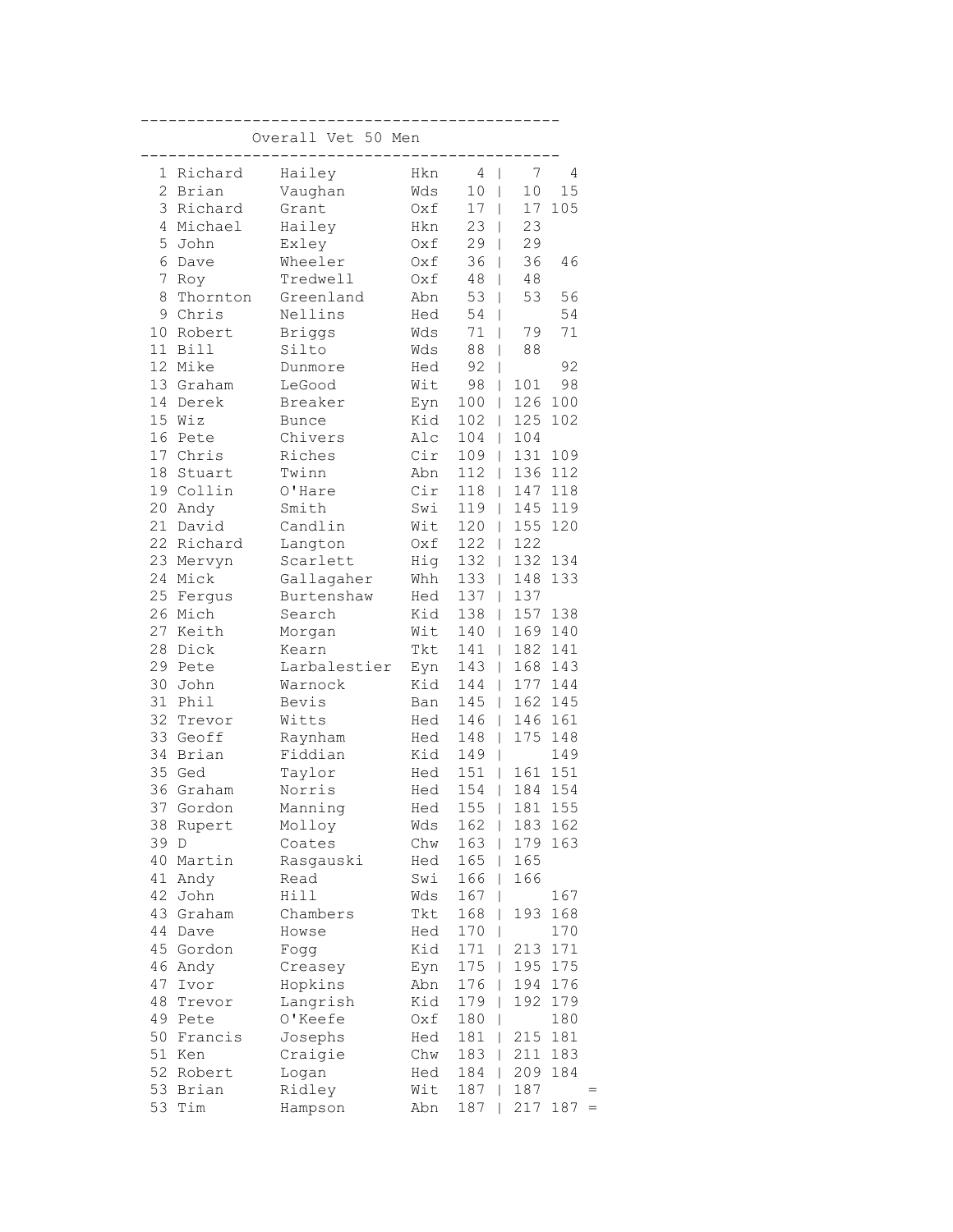| 55<br>56<br>57<br>58 | Roger<br>Bob<br>Mike<br>Andy<br>59 Doug | Buswell<br>Green<br>Glanville<br>Bartlett<br>Roberts | Hed<br>Hed<br>Eyn<br>Ban<br>Wit | 199<br>200<br>202<br>203<br>204 | 199<br>200<br>202<br>203<br>204 |     |
|----------------------|-----------------------------------------|------------------------------------------------------|---------------------------------|---------------------------------|---------------------------------|-----|
|                      |                                         | Overall Vet 60 Men                                   |                                 |                                 |                                 |     |
|                      | 1 Mike                                  | Shipway                                              | Wds                             | 92                              | 92                              |     |
|                      | 2 Tony                                  | Curry                                                | Cir                             | 147                             | 154                             | 147 |
|                      | 3 Richard                               | Waldron                                              | Cir                             | 152                             | 173                             | 152 |
| 4                    | Nigel                                   | Lambert                                              | Alc                             | 159                             |                                 | 159 |
| .5                   | Kit                                     | Villiers                                             | Hed                             | 166                             | 188                             | 166 |
| 6                    | Paul                                    | Creasey                                              | Eyn                             | 174                             | 186                             | 174 |
| 7                    | Dave                                    | Edelsten                                             | Cir                             | 178                             | 207                             | 178 |
| 8                    | Mike                                    | Reynolds                                             | Hiq                             | 186                             |                                 | 186 |
| 9                    | Pete                                    | Hart                                                 | Chw                             | 188                             |                                 | 188 |
|                      |                                         |                                                      |                                 |                                 |                                 |     |

|                |             | Race $1 - U11$ Boys |             |      |
|----------------|-------------|---------------------|-------------|------|
|                |             | Round $3 -$ Banbury |             |      |
|                | 1 Harry     | Robertson           | Oxf MM      | 4.49 |
| $\overline{2}$ | Michael     | Randall             | Tkt MM      | 4.59 |
| 3              | Hamish      | Grant               | Rad MM      | 5.03 |
| 4              | W           | Handscombe          | Oxf MM      | 5.15 |
|                | 5 Oliver    | Simmons             | Ban MM      | 5.23 |
|                | 6 Matthieu  | Marshall            | Oxf MM      | 5.25 |
| 7              | Marcus      | Taylor              | Tkt MM      | 5.26 |
| 8              | Morgan      | Chmielewski         | Tkt MM      | 5.27 |
| 9              | Aston       | Nichols             | Tkt MM      | 5.28 |
|                | 10 Jack     | Savage              | Tkt MM      | 5.35 |
|                | 11 Patrick  | Nagle               | Oxf MM      | 5.42 |
|                | 12 Dominic  | Rowland             | Whh MM      | 5.47 |
|                | 13 Dominic  | Belcher             | Wit MM      | 5.48 |
|                | 14 Chad     | Meadowcroft         | Hed MM      | 5.49 |
|                | 15 Ben      | Cookson             | Tkt MM      | 5.51 |
|                | 16 James    | Rhodes              | Whh MM      | 5.58 |
|                | 17 Mark     | Whistler            | Cir MM 6.06 |      |
|                | 18 Kristien | Ancil               | Bic MM      | 6.08 |
|                | 19 Alex     | Mills               | Whh MM      | 6.09 |
|                | 20 Will     | Clinker             | Whh MM      | 6.10 |
|                | 21 Adrian   | Tucker              | Tkt MM      | 6.13 |
| 22 S           |             | Shaw                | Ban MM      | 6.15 |
|                | 23 Jack     | MacIntyre Bic MM    |             | 6.18 |
| 24             | Adam        | Ridley              | Tkt MM      | 6.19 |
| 25             | Alec        | O'Sullivan          | Bic MM      | 6.32 |
|                | 26 Jordon   | Ayres               | Tkt MM      | 6.56 |
|                | 27 LLoyd    | Sabin               | Chw MM      | 7.00 |
| 28             | Nathaniel   | Sabin               | Chw MM      | 7.06 |
|                | 29 Ashley   | Corbett             | Chw MM      | 7.10 |
|                | 30 Kieran   | Webb                | Rad MM      | 7.11 |
| 31             | Nicholas    | Leah                | Tkt MM      | 7.16 |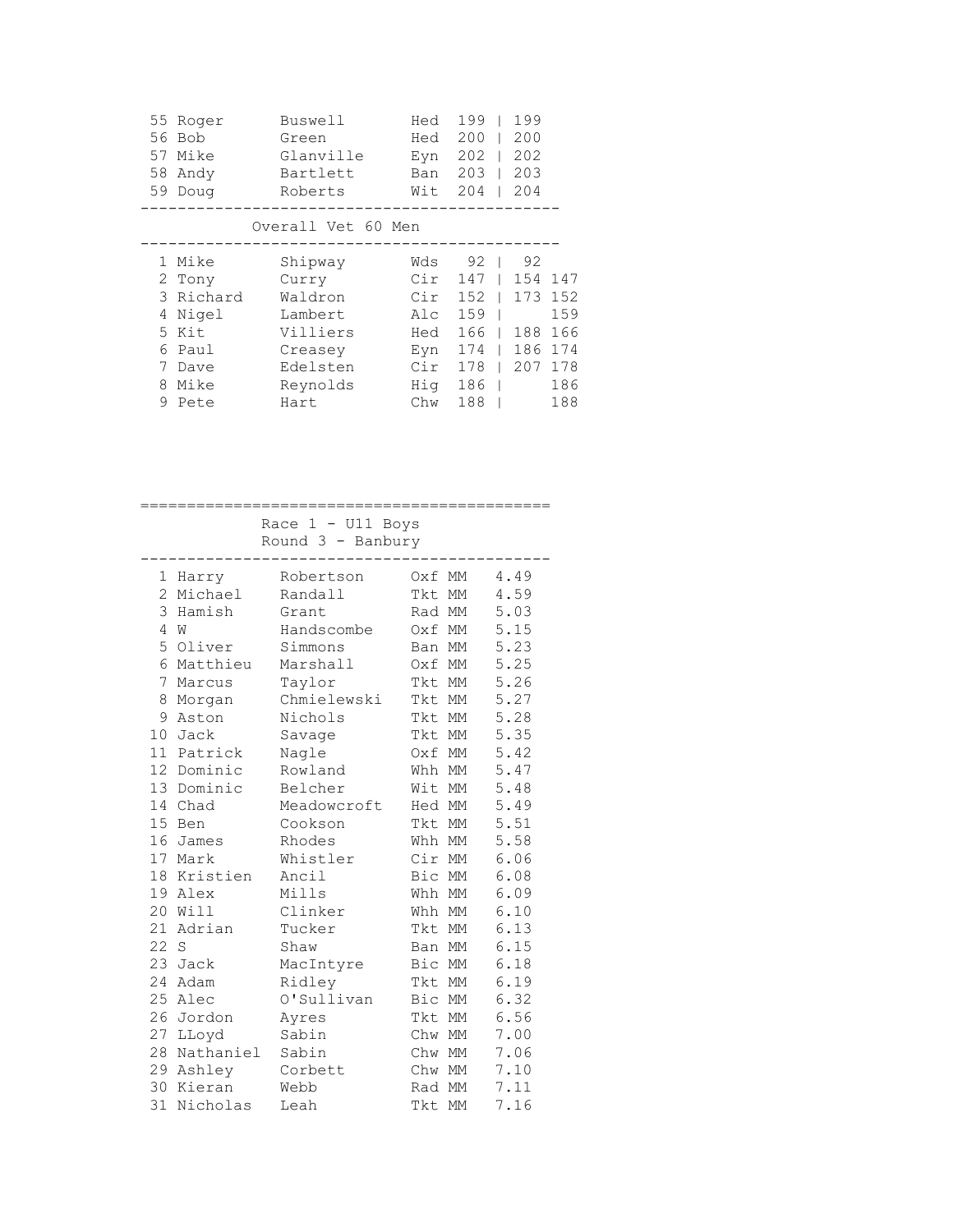|                | 32 Harry    | Savage                                    | Tkt MM              |           | 7.26                   |              |                |
|----------------|-------------|-------------------------------------------|---------------------|-----------|------------------------|--------------|----------------|
|                | 33 Jamie    | Killner                                   | Tkt MM              |           | 9.05                   |              |                |
|                | 34 Adam     | Holloway Bic MM 11.26                     |                     |           |                        |              |                |
|                | ------      |                                           | ------------------- |           |                        |              |                |
|                |             | Overall U11 Boys<br>_____________________ |                     |           |                        |              |                |
|                | 1 Harry     | Robertson                                 | Oxf                 | $2 \mid$  | 1                      | 1            | 1              |
|                | 2 Michael   | Randall                                   | Tkt                 | 4         | $2^{\circ}$<br>$\perp$ | $\mathbf{2}$ | $\overline{c}$ |
|                | 3 Alistair  | Duff                                      | Rad                 | 6         | 3<br>$\mathbb{R}$      | 3            |                |
|                | 4 W         | Handscombe                                | Oxf                 | 8         | 9<br>$\mathbb{R}$      | 4            | 4              |
| 5              | Jack        | Savage                                    | Tkt                 |           | 5<br>$10$              | 5            | 10             |
|                | 6 Ben       | Cookson                                   | Tkt                 |           | 6<br>$12 \mid$         | 6            | 15             |
| 7              | Aston       | Nichols                                   | Tkt                 | 16        | 8<br>$\mathbb{R}$      | 8            | 9              |
| 7              | Dan         | Stainthorp                                | Abn                 |           | 7<br>16 <sup>1</sup>   | $\mathsf 9$  |                |
| 9              | Joseph      | Liquorish                                 | Whh                 |           | $17 \mid$<br>10        | 7            |                |
|                | 9 Marcus    | Taylor                                    | Tkt                 | 17        | 11<br>$\mathbf{I}$     | 10           | $7 =$          |
|                | 11 Matthieu | Marshall                                  | Oxf                 | 20        | $\mathbf{I}$           | 14           | 6              |
|                | 12 Dominic  | Belcher                                   | Wit                 | 24        | 13<br>$\mathbf{L}$     | 11           | 13             |
|                | 13 Dominic  | Rowland                                   | Whh                 | 27        | 20<br>$\mathbf{L}$     | 15           | 12             |
|                | 14 Kristien | Ancil                                     | Bic                 | 28        | 15<br>$\mathbb{R}$     | 13           | 18             |
|                | 15 James    | Rhodes                                    | Whh                 | 30        | $\mathbb{R}$<br>14     | 21           | 16             |
|                | 16 Chad     | Meadowcroft                               | Hed                 | 31        | 17<br>$\mathbb{R}$     | 23           | 14             |
| 17             | Jack        | Marshall                                  | Hed                 | 36        | 16<br>$\mathbb{R}^n$   | 20           |                |
|                | 17 Will     | Clinker                                   | Whh                 | 36        | 21<br>$\mathbf{1}$     | 16           | $20 =$         |
|                | 19 Mark     | Whistler                                  | Cir                 | 39        | 22<br>$\mathbb{R}$     | 24           | 17             |
|                | 20 Adam     | Ridley                                    | Tkt                 | 43        | 19<br>$\mathbf{L}$     | 28           | 24             |
|                | 21 Jack     | MacIntyre                                 | Bic                 | 47        | 24<br>$\mathbb{R}$     |              | 23             |
|                | 22 Adrian   | Tucker                                    | Tkt                 | 48        | $\mathbf{L}$           | 27           | $21 =$         |
|                | 22 Alec     | O'Sullivan                                | Bic                 | 48        | 23<br>$\mathbb{R}$     | 26           | $25 =$         |
|                | 24 Alex     | Gordon                                    | Abn                 | 50        | 25<br>$\mathbb{R}$     | 25           |                |
|                | 25 Nathan   | Parkes                                    | Abn                 | 55        | $\mathbb{R}^n$<br>26   | 29           |                |
|                | 26 Adam     | Rich                                      | Whh                 | 59        | 27<br>$\mathbb{R}$     | 32           |                |
|                | 27 Harry    | Savage                                    | Tkt                 | 61        | 29<br>$\mathbf{1}$     | 35           | $32 =$         |
|                | 27 Kieran   | Webb                                      | Rad                 | 61        |                        | 31           | $30 =$         |
|                | 27 Nicholas | Leah                                      | Tkt                 | 61        | 30<br>L                | 34           | $31 =$         |
|                | 30 Adam     | Holloway                                  | Bic                 | $70 \mid$ |                        | 36           | 34             |
|                |             |                                           |                     |           |                        |              |                |
|                |             | Race $2 - U11$ Girls                      |                     |           |                        |              |                |
|                |             | Round 3 - Banbury                         |                     |           |                        |              |                |
|                | 1 Bethan    | Swords                                    |                     | Oxf MM    | 4.59                   |              |                |
| 2              | Lauren      | Hawtin                                    |                     | Oxf MM    | 5.19                   |              |                |
|                | 3 Abbie     | Bullock                                   | Ban MM              |           | 5.37                   |              |                |
| 4              | Lucy        | Vass                                      | Cir MM              |           | 5.41                   |              |                |
|                | 5 Emily     | Moore                                     |                     | Oxf MM    | 5.42                   |              |                |
|                | 6 Stacey    | Hazell                                    |                     | Wit MM    | 5.43                   |              |                |
| $7\phantom{.}$ | Lily        | Cartwright                                |                     | Abn MM    | 5.52                   |              |                |
| 8              | Melanie     | Wilkinson                                 |                     | Ban MM    | 5.54                   |              |                |
| 9              | Beth        | Hawtin                                    |                     | Oxf MM    | 5.56                   |              |                |
|                | 10 Olivia   | Lord                                      |                     | Whh MM    | 6.03                   |              |                |
|                | 11 Lauren   | Kilner                                    |                     | Tkt MM    | 6.18                   |              |                |
| 12             | Laura       | Hobson                                    |                     | Cir MM    | 6.18                   |              |                |
| 13 L           |             | Clarke                                    |                     | Wit MM    | 6.21                   |              |                |
|                | 14 Ellen    | Barklie                                   |                     | Abn MM    | 6.23                   |              |                |
|                | 15 Sara     | Elkirate                                  |                     | Oxf MM    | 6.24                   |              |                |
|                | 16 Megan    | Palmer                                    | Abn MM              |           | 6.28                   |              |                |
|                |             |                                           |                     |           |                        |              |                |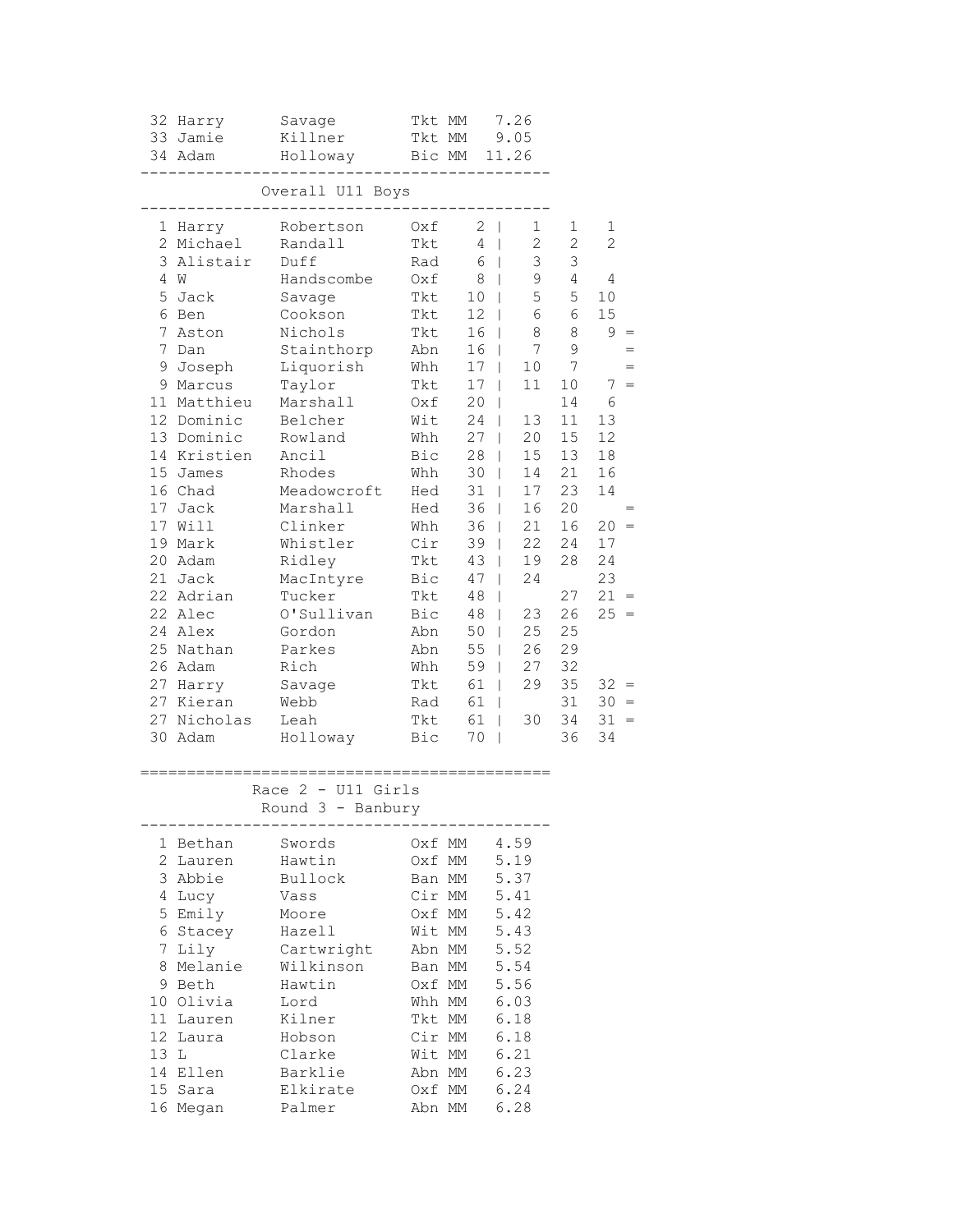|    | 17 Caris          | Biltcliffe Bic MM 6.30                                                                                                                                                                     |     |                                                                                      |                         |       |                 |
|----|-------------------|--------------------------------------------------------------------------------------------------------------------------------------------------------------------------------------------|-----|--------------------------------------------------------------------------------------|-------------------------|-------|-----------------|
|    | 18 Ellen          | Wilkins                                                                                                                                                                                    |     | Abn MM 6.33                                                                          |                         |       |                 |
|    |                   | 19 Laura Eales Cir MM 6.36                                                                                                                                                                 |     |                                                                                      |                         |       |                 |
|    |                   | 20 Sarah Richardson Abn MM 6.37                                                                                                                                                            |     |                                                                                      |                         |       |                 |
|    |                   | 21 Verity Shayler Wit MM 6.40                                                                                                                                                              |     |                                                                                      |                         |       |                 |
|    |                   | 22 Olivia Williams Cir MM 6.41                                                                                                                                                             |     |                                                                                      |                         |       |                 |
|    |                   | 23 Jenny Eales Cir MM 6.47                                                                                                                                                                 |     |                                                                                      |                         |       |                 |
|    |                   |                                                                                                                                                                                            |     |                                                                                      |                         |       |                 |
|    |                   |                                                                                                                                                                                            |     |                                                                                      |                         |       |                 |
|    |                   | 24 Beth Stanley Wit MM 6.50<br>25 Billie Meadowcroft Hed MM 6.50<br>26 Sophie Bullock Ban MM 6.56                                                                                          |     |                                                                                      |                         |       |                 |
|    |                   | 27 Katrina Miles                                                                                                                                                                           |     | Tkt MM 6.58                                                                          |                         |       |                 |
|    |                   | 28 Menna Chmielewski Tkt MM 7.02                                                                                                                                                           |     |                                                                                      |                         |       |                 |
|    |                   | 29 Siobhan Chicken Bic MM 7.04                                                                                                                                                             |     |                                                                                      |                         |       |                 |
|    |                   |                                                                                                                                                                                            |     |                                                                                      |                         |       |                 |
|    |                   | 30 Hannah Cousins Ban MM 7.06                                                                                                                                                              |     |                                                                                      |                         |       |                 |
|    |                   | 31 Alicia Workman Ban MM 7.17                                                                                                                                                              |     |                                                                                      |                         |       |                 |
|    |                   | 32 Lucy Moore Oxf MM 7.38                                                                                                                                                                  |     |                                                                                      |                         |       |                 |
|    |                   |                                                                                                                                                                                            |     |                                                                                      |                         |       |                 |
|    |                   |                                                                                                                                                                                            |     |                                                                                      |                         |       |                 |
|    |                   | 33 Zoe Frazer Cir MM 8.15<br>34 Verity Greenhaugh Cir MM 8.23<br>35 Evadne King Wit MM 8.29                                                                                                |     |                                                                                      | _______________________ |       |                 |
|    |                   | Overall U11 Girls                                                                                                                                                                          |     |                                                                                      |                         |       |                 |
|    |                   | 1 Bethan Swords 0xf 2   1 1                                                                                                                                                                |     |                                                                                      |                         |       | 1               |
|    |                   |                                                                                                                                                                                            |     |                                                                                      |                         |       |                 |
|    |                   | 2 Lauren Hawtin 0xf 4   2 2                                                                                                                                                                |     |                                                                                      |                         |       | 2               |
|    |                   | 3 Abbie – Bullock – Ban 6   4 3 3<br>4 Jessica – Anstice – Oxf 8   3 5<br>5 Lucy – Vass – Cir 11   7 7 4 =<br>5 Stacey – Hazell – Wit 11   5 8 6 =<br>7 Lily – Cartwright – Abn 12   6 6 7 |     |                                                                                      |                         |       |                 |
|    |                   |                                                                                                                                                                                            |     |                                                                                      |                         |       |                 |
|    |                   |                                                                                                                                                                                            |     |                                                                                      |                         |       |                 |
|    |                   |                                                                                                                                                                                            |     |                                                                                      |                         |       |                 |
|    |                   |                                                                                                                                                                                            |     |                                                                                      |                         |       |                 |
|    |                   | 8 Melanie Wilkinson Ban 16   8 11 8                                                                                                                                                        |     |                                                                                      |                         |       |                 |
|    |                   | 9 Beth   Hawtin   Oxf   18   9 9 9                                                                                                                                                         |     |                                                                                      |                         |       |                 |
|    | 10 Olivia Lord    |                                                                                                                                                                                            |     | Whh 20                                                                               | 10                      | 10    | 10 <sub>1</sub> |
|    |                   | 11 Ellen Barklie – Abn 25                                                                                                                                                                  |     |                                                                                      | 12                      | 13    | 14              |
|    |                   | 12 Caris Biltcliffe Bic 28                                                                                                                                                                 |     |                                                                                      | 13                      | 15    | $17 =$          |
|    |                   |                                                                                                                                                                                            |     | Cir 28  <br>Cir 29                                                                   | $11$                    | 17    | $19 =$          |
|    |                   |                                                                                                                                                                                            |     |                                                                                      | 17                      |       | $12 =$          |
|    |                   |                                                                                                                                                                                            |     | $\begin{array}{c c}\n\hline\n\text{23} & 25 \\ \hline\n\text{7kt} & 29\n\end{array}$ | 19                      | 18    | $11 =$          |
|    | 16 Hannah Cousins |                                                                                                                                                                                            |     | Ban 30                                                                               |                         | 16 14 | 30              |
|    |                   | 17 Verity Shayler Wit 31                                                                                                                                                                   |     |                                                                                      | 15                      | 16    | 21              |
|    |                   | 18 Ellen Wilkins Mahn 32   14 19 18                                                                                                                                                        |     |                                                                                      |                         |       |                 |
| 19 | Sara              | Elkirate                                                                                                                                                                                   | Oxf | 35                                                                                   |                         | 20    | 15              |
| 20 | Megan             | Palmer                                                                                                                                                                                     | Abn | 38                                                                                   |                         | 22    | $16 =$          |
| 20 | Sarah             | Richardson                                                                                                                                                                                 | Abn | 38                                                                                   | 18                      |       | 20<br>$=$       |
|    | 22 Katrina        | Miles                                                                                                                                                                                      | Tkt | 42                                                                                   | 21                      | 21    | 27              |
|    | 23 Beth           | Stanley                                                                                                                                                                                    | Wit | 44                                                                                   | 20                      | 25    | $24 =$          |
| 23 | Olivia            | Williams                                                                                                                                                                                   | Cir | 44                                                                                   | 22                      | 23    | 22<br>$=$       |
| 25 | Jenny             | Eales                                                                                                                                                                                      | Cir | 47                                                                                   | L                       | 24    | 23              |
| 26 | Sophie            | Bullock                                                                                                                                                                                    | Ban | 50                                                                                   | 24<br>L                 |       | 26              |
| 27 | Billie            | Meadowcroft                                                                                                                                                                                | Hed | 51                                                                                   | 29                      | 26    | 25              |
| 28 | Alicia            | Workman                                                                                                                                                                                    | Ban | 56                                                                                   | 27                      | 29    | 31<br>$=$       |
| 28 | Siobhan           | Chicken                                                                                                                                                                                    | Bic | 56                                                                                   | 28                      | 28    | $29 =$          |
|    | 30 Evadne         | King                                                                                                                                                                                       | Wit | 61                                                                                   | 26                      |       | $35 =$          |
|    | 30 Verity         | Greenhaugh                                                                                                                                                                                 | Cir | 61                                                                                   |                         | 27    | 34<br>$=$       |
| 32 | Emma              | Strong                                                                                                                                                                                     | Bic | 62                                                                                   | 30                      | 32    |                 |
| 33 | Zoe               | Frazer                                                                                                                                                                                     | Cir | 64                                                                                   |                         | 31    | 33              |
|    |                   |                                                                                                                                                                                            |     |                                                                                      |                         |       |                 |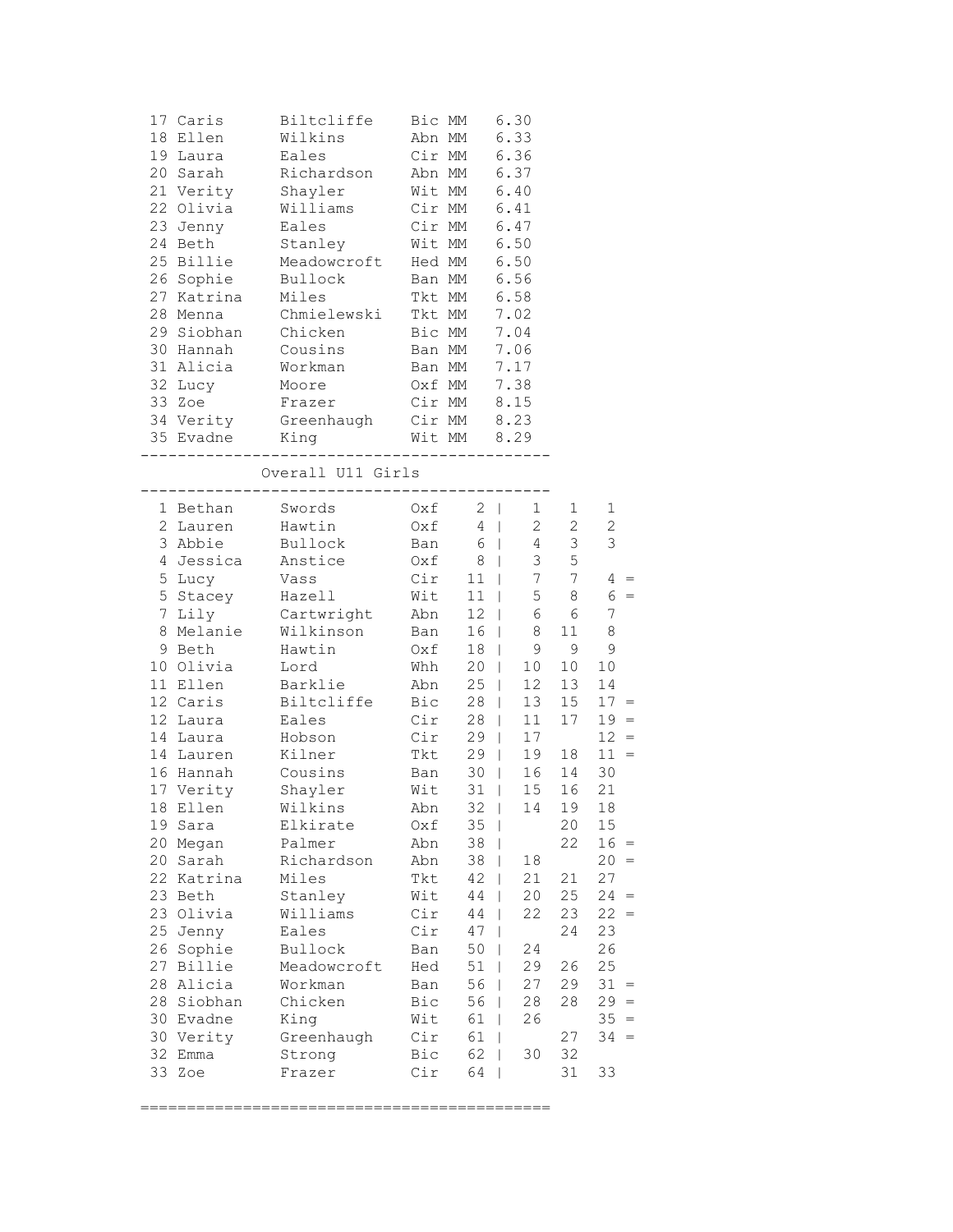|   | Race $3 - U13$ Boys<br>Round 3 - Banbury |          |                     |                    |         |               |  |  |
|---|------------------------------------------|----------|---------------------|--------------------|---------|---------------|--|--|
|   |                                          |          |                     |                    |         |               |  |  |
|   |                                          |          | Team Results        |                    |         |               |  |  |
| 1 | Radley                                   |          | 14<br>I             | 1                  | 3       | 10            |  |  |
|   | 2 Witney                                 |          | 30                  | 7<br>I             | 8       | 15            |  |  |
|   | 3 Team Kennet                            |          | 37<br>$\mathbf{I}$  | 5                  | 11      | 21            |  |  |
|   | 4 Banbury                                |          | 38                  | $4\overline{ }$    | 13      | 21            |  |  |
|   | 5 Oxford City                            |          | $42 \mid$           | $\mathbf{2}$       | 19      | 21            |  |  |
|   | 6 White Horse                            |          | 48                  | 6<br>$\mathbf{I}$  | 21      | 21            |  |  |
| 7 | Bicester                                 |          | 51                  | 9<br>$\mathbf{I}$  | 21      | 21            |  |  |
|   | 8 Witney                                 | B        | 54                  | 16<br>$\mathbb{L}$ | 17      | 21            |  |  |
|   | 9 Eynsham                                |          | $56$                | 14                 | 21      | 21            |  |  |
|   | 10 Cirencester                           |          | 60                  | 18<br>$\mathbf{I}$ | 21      | 21            |  |  |
|   | 11 Abingdon                              |          | 62                  | 20<br>$\mathbf{L}$ | 21      | 21            |  |  |
|   |                                          |          |                     |                    |         |               |  |  |
|   |                                          |          | Overall Standings   |                    |         |               |  |  |
|   | 1 Radley                                 |          | 37 <sub>1</sub>     | 12 <sup>7</sup>    | 11      | 14            |  |  |
|   | 2 Witney                                 |          | 81<br>$\mathbf{I}$  | 27                 | 24      | 30            |  |  |
|   | 3 Team Kennet                            |          | 109<br>$\mathbf{I}$ | 36                 |         | 36<br>37      |  |  |
|   | 4 Oxford City                            |          | 144<br>$\perp$      | 50                 | 52      | 42            |  |  |
|   | 5 Banbury                                |          | 146                 | 50                 | 58      | 38            |  |  |
|   | 6 Bicester                               |          | 158<br>$\mathbf{I}$ | 51                 |         | 56<br>51      |  |  |
|   | 7 White Horse                            |          | $162$               | 54                 | 60      | 48            |  |  |
|   | 8 Witney                                 | B        | 168                 | 58                 | 56      | 54            |  |  |
|   | 9 Eynsham                                |          | $180$               | 58                 | 66      | 56            |  |  |
|   | 10 Abingdon                              |          | 185<br>T            | 59                 | 64      | 62            |  |  |
|   |                                          |          |                     |                    |         |               |  |  |
|   |                                          |          | Race $3 - U13$ Boys |                    |         |               |  |  |
|   |                                          |          | Round $3 -$ Banbury |                    |         |               |  |  |
|   |                                          |          | Individual Results  |                    |         |               |  |  |
|   | 1 Phillippe Manning                      |          |                     |                    | Rad U13 | 9.38          |  |  |
|   | 2 Aaron                                  | Simpson  |                     |                    | Oxf U13 | 9.49          |  |  |
|   | 3 Alex                                   | Jones    |                     |                    | Rad U13 | 9.57          |  |  |
|   | 4 Jacob                                  | Simmons  |                     |                    | Ban U13 | 10.16         |  |  |
| 5 | Tom                                      | Eastman  |                     |                    | Tkt U13 | 10.44         |  |  |
|   | 6 Alex                                   | Jones    |                     |                    |         | Whh U13 10.49 |  |  |
| 7 | Simon                                    | LeGood   |                     |                    | Wit U13 | 11.07         |  |  |
|   | 8 Joshua                                 | Ridley   |                     |                    |         | Wit U13 11.08 |  |  |
|   | 9 Richard                                | Cadle    |                     |                    |         | Bic U13 11.08 |  |  |
|   | 10 Matthew                               | Wood     |                     |                    |         | Rad U13 11.47 |  |  |
|   | 11 Matthew                               | Price    |                     |                    |         | Tkt U13 11.48 |  |  |
|   | 12 Max                                   | Mitcham  |                     |                    | Rad U13 | 11.51         |  |  |
|   | 13 Jonathan                              | Gunn     |                     |                    | Ban U13 | 12.03         |  |  |
|   | 14 Ashley                                | Hubbert  |                     |                    | Eyn U13 | 12.03         |  |  |
|   | 15 Matthew                               | Derrick  |                     |                    | Wit U13 | 12.35         |  |  |
|   | 16 Sam                                   | Benfield |                     |                    | Wit U13 | 12.45         |  |  |
|   | 17 Riley                                 | King     |                     |                    |         | Wit U13 13.06 |  |  |
|   | 18 Liam                                  | Frazer   |                     |                    |         | Cir U13 13.15 |  |  |
|   | 19 Pierre                                | Marshall |                     |                    |         | Oxf U13 13.19 |  |  |
|   | 20 Anthony<br>Abn U13 14.03<br>Parkes    |          |                     |                    |         |               |  |  |
|   |                                          |          |                     |                    |         |               |  |  |
|   | Overall U13 Boys                         |          |                     |                    |         |               |  |  |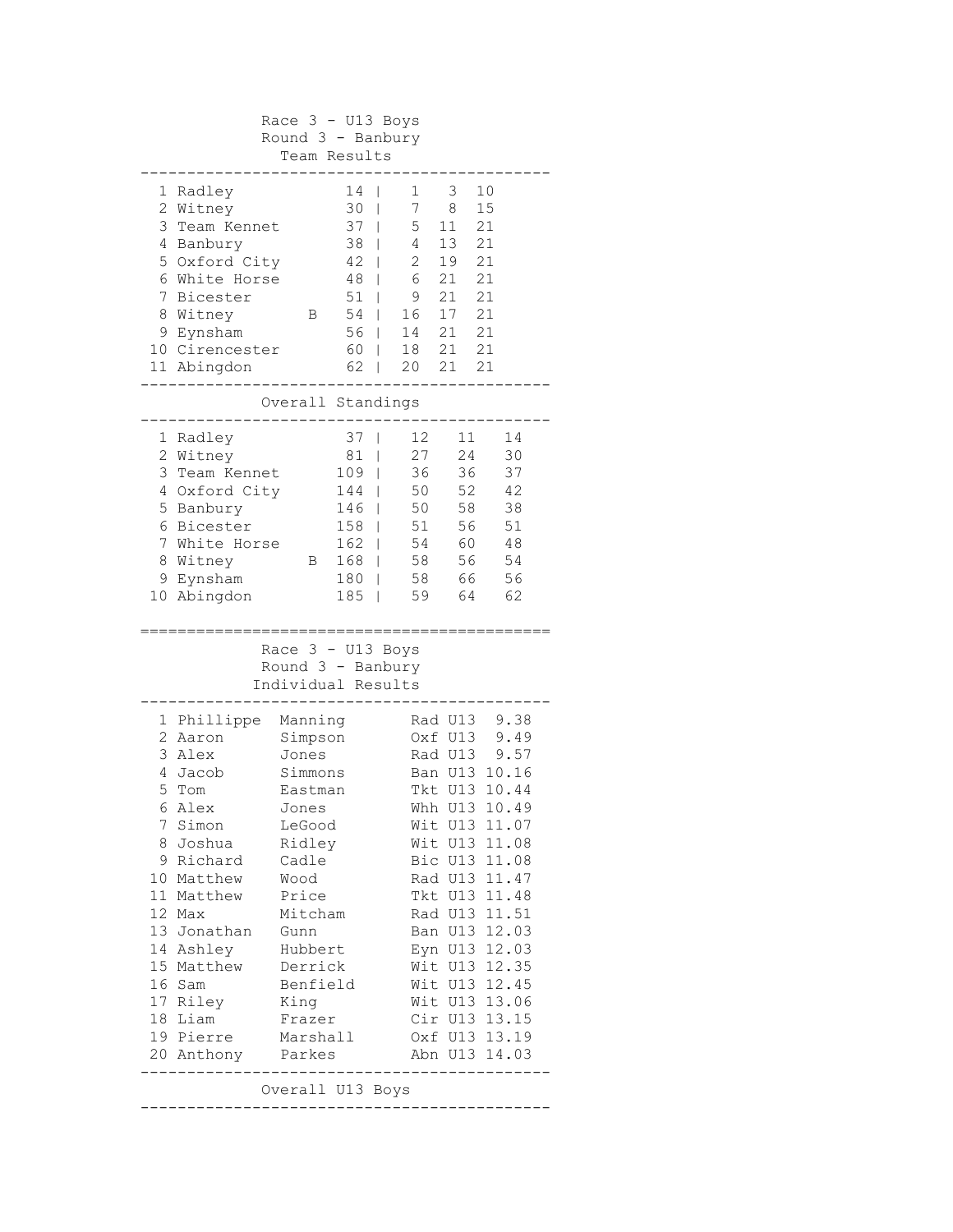| 1               | Phillippe  | Manning    | Rad | 2  | 1  | $\mathbf{1}$ | 1  |     |
|-----------------|------------|------------|-----|----|----|--------------|----|-----|
| $\overline{2}$  | Aaron      | Simpson    | 0xf | 4  | 2  | 2            | 2  |     |
| 3               | Alex       | Jones      | Rad | 6  | 3  | 3            | 3  |     |
| 4               | Tom        | Eastman    | Tkt | 9  | 5  | 4            | 5  |     |
| 5               | Joshua     | Ridley     | Wit | 10 | 4  | 6            | 8  |     |
| 6               | Alex       | Jones      | Whh | 12 | 6  | 10           | 6  | $=$ |
| 6               | Simon      | LeGood     | Wit | 12 |    | 5            | 7  | $=$ |
| 8               | Georges    | Miller     | Rad | 16 | 8  | 8            |    | $=$ |
| 8               | Richard    | Cadle      | Bic | 16 | 7  | 9            | 9  | $=$ |
| 10              | Max        | Mitcham    | Rad | 19 |    | 7            | 12 |     |
| 11              | Matthew    | Wood       | Rad | 21 | 14 | 11           | 10 |     |
| 12 <sup>7</sup> | Jonathan   | Gunn       | Ban | 22 | 9  |              | 13 |     |
|                 | 13 Ashley  | Hubbert    | Eyn | 24 | 10 | 16           | 14 | $=$ |
|                 | 13 Matthew | Price      | Tkt | 24 | 13 | 18           | 11 | $=$ |
|                 | 15 Matthew | Derrick    | Wit | 26 | 11 | 15           | 15 |     |
| 16              | Sam        | Bayliss    | Wit | 29 | 12 | 17           |    | $=$ |
| 16              | Sam        | Benfield   | Wit | 29 |    | 13           | 16 | $=$ |
| 18              | Riley      | King       | Wit | 32 | 15 |              | 17 | $=$ |
| 18              | Thomas     | Dyer       | Tkt | 32 | 18 | 14           |    | $=$ |
| 20              | Anthony    | Parkes     | Abn | 35 | 16 | 19           | 20 |     |
| 21              | Thomas     | Cunniffe   | Ban | 38 | 17 | 21           |    |     |
| 22              | Jack       | Stainthorp | Abn | 39 | 19 | 20           |    |     |
| 23              | Liam       | Frazer     | Cir | 41 |    | 23           | 18 |     |
| 24              | Chris      | Gill       | Bic | 42 | 20 | 22           |    |     |
| 25              | Sam        | Timms      | Wit | 46 | 22 | 24           |    |     |
|                 |            |            |     |    |    |              |    |     |

 Race 4 - U13/U15 Girls Round 3 - Banbury

Team Results

| Overall Standings                                                                                                                                                                   |                                    |                                                                             |  |                                                           |                                                                                |                                |  |  |  |
|-------------------------------------------------------------------------------------------------------------------------------------------------------------------------------------|------------------------------------|-----------------------------------------------------------------------------|--|-----------------------------------------------------------|--------------------------------------------------------------------------------|--------------------------------|--|--|--|
| 1 Oxford City<br>2<br>Radley<br>3 Radley<br>4 Bicester<br>5 Oxford City<br>6 Witney<br>7 Banbury<br>8 Cirencester<br>9 Team Kennet<br>10 White Horse<br>Radley<br>11<br>12 Cherwell | B<br>$\mathbf{B}$<br>$\mathcal{C}$ | 23<br>32<br>72<br>83<br>99<br>117<br>119<br>167<br>172<br>175<br>196<br>225 |  | 13<br>13<br>32<br>40<br>63<br>62<br>97<br>89<br>98<br>124 | 10<br>19<br>40<br>43<br>64 35<br>62 55<br>56<br>105<br>75<br>86<br>- 98<br>101 |                                |  |  |  |
| Race $4 - U13/U15$ Girls<br>[declared void: not used for team results<br>or overall standings]<br>1.<br>Bea<br>2<br>Emma                                                            | Swords<br>Grant                    | Round $3 -$ Banbury<br>Individual Results                                   |  |                                                           |                                                                                | Oxf U13 13.50<br>Rad U13 14.29 |  |  |  |

3 Sophie Tyers Ban U15 14.38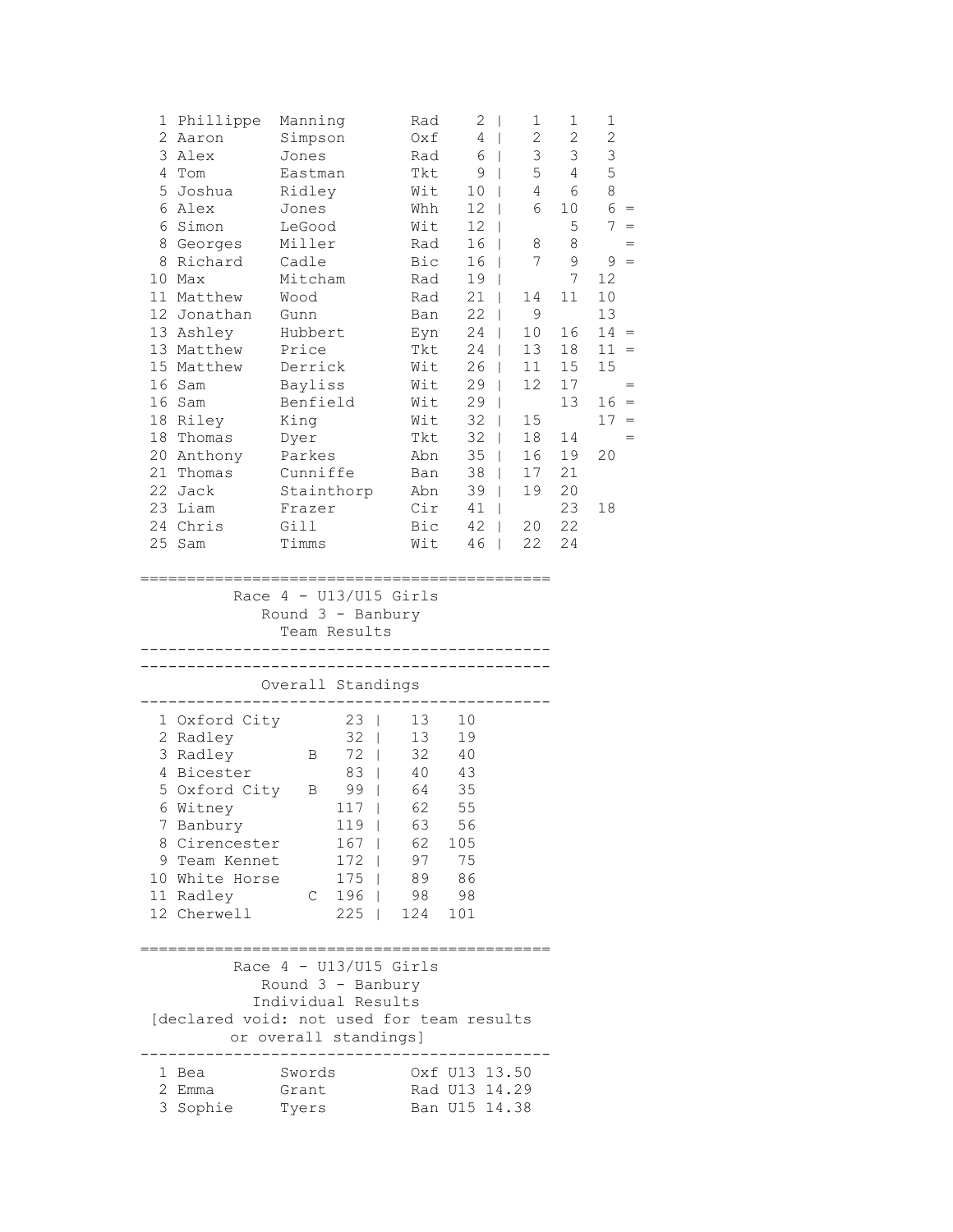|    |                      | 4 Danielle Anderson 0xf U13 15.24   |               |                                                 |                        |                     |     |
|----|----------------------|-------------------------------------|---------------|-------------------------------------------------|------------------------|---------------------|-----|
|    | 5 Lauren             | Moorcroft Tkt U13 15.28             |               |                                                 |                        |                     |     |
|    | 6 Jodie              | Kafke                               |               | Rad U15 15.30                                   |                        |                     |     |
|    | 7 Alice              | Lord                                |               | Whh U15 15.32                                   |                        |                     |     |
|    | 8 Hannah             | Vosser                              |               | Tkt U13 15.35                                   |                        |                     |     |
|    | 9 Chloe              | Mitcham                             |               | Oxf U15 15.45                                   |                        |                     |     |
|    | 10 Georgina          | Newall                              |               | Bic U15 15.48                                   |                        |                     |     |
|    | 11 Kate              | Norman                              |               | Bic U13 15.53                                   |                        |                     |     |
|    | 12 Emily Patrick     |                                     | Oxf U15 15.59 |                                                 |                        |                     |     |
|    | 13 Kimberley Daly    |                                     | Rad U15 16.05 |                                                 |                        |                     |     |
|    |                      | 14 Charlotte Drummond Ban U13 16.12 |               |                                                 |                        |                     |     |
|    | 15 Megan             | Roberts                             |               | Rad U15 16.15                                   |                        |                     |     |
|    | 16 Jo                | Hart                                |               | Oxf U13 16.17                                   |                        |                     |     |
|    | 17 Emily             | McDonnell                           |               |                                                 |                        |                     |     |
|    | 18 Nikki             | McDon.<br>Holloway<br>Andl          |               | Bic U15 16.21<br>Bic U15 16.25<br>Bic U15 16.30 |                        |                     |     |
|    | 19 Hannah            | Mitchell                            |               |                                                 |                        |                     |     |
|    | 20 Jennifer Graham   |                                     |               | Rad U15 16.38                                   |                        |                     |     |
|    | 21 Katharine Smith   |                                     |               | Wit U13 16.46                                   |                        |                     |     |
|    | 22 Sam               | Walker Tkt U15 16.46                |               |                                                 |                        |                     |     |
|    | 23 Suzie Cookson     |                                     | Tkt U13 16.56 |                                                 |                        |                     |     |
|    | 24 Jade              | Hewlett Wit U15 16.58               |               |                                                 |                        |                     |     |
|    | 25 Katie             | Survett<br>Pontin<br>Sleis          |               |                                                 |                        |                     |     |
|    | 26 Shona             |                                     |               | Tkt U13 17.04<br>Wit U13 17.11<br>Chw U13 17.17 |                        |                     |     |
|    | 27 Ellen             | Sleight                             |               |                                                 |                        |                     |     |
|    | 28 Kelly             | Daly                                |               | Rad U15 17.20                                   |                        |                     |     |
|    | 29 Alice             | Parsons                             | Wit U13 17.31 |                                                 |                        |                     |     |
|    | 30 Lizzie            | Berg                                | Oxf U13 17.32 |                                                 |                        |                     |     |
|    |                      | 31 Martha Morey 0xf U13 18.12       |               |                                                 |                        |                     |     |
|    | 32 Clair Gross       |                                     | Bic U15 19.08 |                                                 |                        |                     |     |
|    |                      | 33 Emma McKee Rad U13 20.10         |               |                                                 |                        |                     |     |
|    |                      |                                     |               |                                                 |                        |                     |     |
|    |                      | Overall U13 Girls                   |               |                                                 |                        |                     |     |
|    | 1 Melissa Hawtin     | ___________________________________ |               | $0xf \t1$                                       | $1 \quad \blacksquare$ |                     |     |
|    |                      | 2 Danielle Anderson 0xf 2           |               |                                                 |                        | 1<br>$2 \quad$<br>6 |     |
|    | 3 Emma Grant         |                                     | Rad 3         |                                                 |                        | $3 \t 4$            |     |
|    | 4 Katharine Smith    |                                     | Wit           |                                                 | 13   18                | 13                  |     |
|    |                      |                                     |               |                                                 |                        |                     |     |
|    |                      | 4 Robyn Maxtone Cir 13   13         |               | 15                                              | 19                     | 15                  |     |
|    | 6 Charlotte Drummond |                                     | Ban           |                                                 |                        | 16                  |     |
| 7  | Jo<br>8 Martha       | Hart                                | Oxf<br>Oxf    | 16<br>19                                        | 25                     | 19                  |     |
|    | 9 Shona              | Morey                               |               | 23                                              | 23                     | 28                  |     |
|    |                      | Stanley                             | Wit           | $\perp$                                         |                        |                     | =   |
| 9  | Suzie<br>11 Alice    | Cookson                             | Tkt           | 23                                              | 27                     | 23                  |     |
|    |                      | Parsons                             | Wit           | 24                                              | 32                     | 24                  | $=$ |
| 11 | Lizzie               | Berg                                | Oxf           | 24                                              | 24                     | 26                  |     |
|    | 13 Katie             | Pontin                              | Tkt           | 27                                              | 29                     | 27                  |     |
|    | 14 Ellen             | Sleight                             | Chw           | 29                                              | 34                     | 29                  |     |
|    | 15 Emma              | McKee                               | Rad           | 30                                              | 33                     | 30                  |     |
|    | 16 Verity            | Graham                              | Rad           | 32                                              |                        | 32                  |     |
|    | 17 Charlotte         | Somers                              | Cir           | 33                                              |                        | 33                  |     |
|    | 18 Lauren            | Moorcroft                           | Tkt           | 34                                              | 41                     | 34                  |     |
|    | 19 Henrietta         | Ward                                | Cir           | 35                                              | 35                     |                     |     |
|    | 19 Lotti             | Walker                              | Tkt           | 35                                              |                        | 35                  |     |
|    | 21 Gorgie            | Traynor                             | Whh           | 36                                              | 36                     |                     |     |
|    | 22 Alice             | Thomas                              | Cir           | 37                                              | 37                     |                     |     |
|    | 23 Evie<br>24 Leah   | Boyd                                | Ban<br>Wit    | 39                                              | 39<br>40               |                     |     |
|    |                      | Gorman                              |               | 40                                              |                        |                     |     |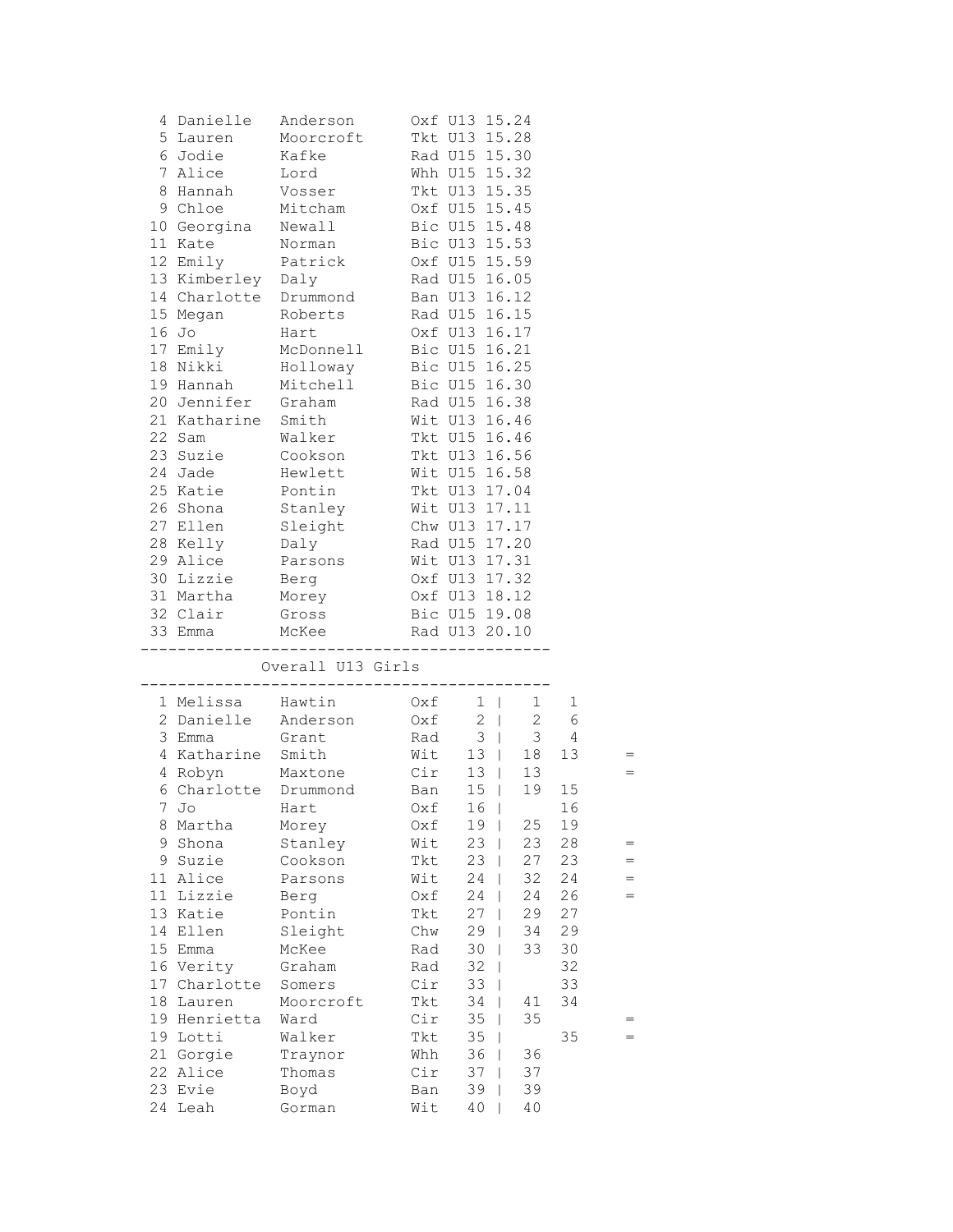|    | 25 Kate           | Norman                  |                 |               |             | $Bic$ 42           |                | 42  |    |     |
|----|-------------------|-------------------------|-----------------|---------------|-------------|--------------------|----------------|-----|----|-----|
|    |                   | Overall U15 Girls       |                 |               |             |                    |                |     |    |     |
|    | 1 Georgina Newall |                         |                 | Bic           |             | $2 \mid$           |                | 7   | 2  |     |
|    | 2 Martha          | Lloyd                   |                 | Oxf           |             | $3 \mid$           |                | 31  | 3  |     |
|    | 3 Kimberley Daly  |                         |                 | Rad           |             | 4                  | a ka           | 4   | 11 |     |
|    | 4 Sophie          | Tyers                   |                 |               | Ban         | 5<br>$\perp$       |                | 5   | 5  |     |
|    | 5 Jodie           | Kafke                   |                 | Rad           |             | 6                  | $\mathbf{L}$   | 6   | 7  |     |
|    | 6 Alice           | Lord                    |                 | Whh           |             | 8                  | $\mathbf{L}$   | 8   | 14 |     |
|    | 6 Jennifer        | Graham                  |                 | Rad           |             | 8                  | $\mathbb{R}$   | 20  | 8  |     |
|    | 8 Hayley          | Luke                    |                 | Oxf           |             | 9                  | $\mathbb{R}$   | 10  | 9  |     |
|    | 8 Megan           | Roberts                 |                 | Rad           |             | 9                  | $\mathbb{R}^n$ | - 9 | 12 | $=$ |
|    | 10 Emily          | Patrick                 |                 |               | Oxf         | 10 <sub>1</sub>    |                | 15  | 10 |     |
|    | 11 Chloe          | Mitcham                 |                 |               | Rad         | 11                 | $\mathbf{L}$   | 11  |    |     |
|    | 12 Kelly          | Daly                    |                 |               | Rad         | 12                 | $\mathbb{L}$   | 12  | 17 |     |
|    | 13 Jenny          | Manners                 |                 |               | Cir         | 14                 |                | 14  |    |     |
|    | 14 Emily          | McDonnell               |                 |               | Bic         | 16                 |                | 16  | 20 |     |
|    | 15 Hannah         | Mitchell                |                 | Bic           |             | 17                 | L              | 17  |    |     |
|    | 16 Jade           | Hewlett                 |                 | Wit           |             | 18                 | L              | 21  | 18 |     |
|    | 17 Rebecca        | Sill                    |                 | Bic           |             | 21                 | $\mathbf{I}$   |     | 21 |     |
|    | 18 Nikki          | Holloway                |                 | Bic           |             | 22                 | L              | 22  | 22 |     |
|    | 19 Sam            | Walker                  |                 |               | Tkt         | 25                 | L              |     | 25 |     |
|    | 20 Rebbeca        | Gill                    |                 |               | Bic         | 26<br>$\mathbf{I}$ |                | 26  |    |     |
|    | 21 Kitty          | Gorman                  |                 |               | Wit         | 28                 | $\mathbf{I}$   | 28  |    |     |
|    | 22 Ella           | Gorman                  |                 |               | Wit         | 30                 |                | 30  |    |     |
|    | 23 Kirsty         | Shirley                 |                 |               | Wds         | 31                 | L              |     | 31 |     |
|    | 24 Anna           | Rohan                   |                 | Cir           |             | 38                 | $\mathbf{L}$   | 38  |    |     |
|    | 25 Harriet        | Griffiths               |                 | Hed           |             | 43                 | $\mathbf{L}$   | 43  |    |     |
|    | 26 Laura          | Cunniffe                |                 | Ban           |             | 44                 | L              | 44  |    |     |
|    |                   |                         |                 |               |             |                    |                |     |    |     |
|    |                   | Race $5 - U15/U17$ Boys |                 |               |             |                    |                |     |    |     |
|    |                   | Round $3 -$ Banbury     |                 |               |             |                    |                |     |    |     |
|    |                   |                         | Team Results    |               |             |                    |                |     |    |     |
|    | 1 Team Kennet     |                         | 16 <sup>1</sup> |               | $3\qquad 6$ | $\overline{7}$     |                |     |    |     |
|    | 2 White Horse     |                         | $31$            | $\frac{1}{2}$ | 14          | 15                 |                |     |    |     |
|    | 3 Abingdon        |                         | $32 \mid$       | 4             | 12          | 16                 |                |     |    |     |
|    | 4 Witney          |                         | $34$            | 10 11         |             | 13                 |                |     |    |     |
|    | 5 Oxford City     |                         | 36 <sup>1</sup> | 5             | 9           | 22                 |                |     |    |     |
|    | 6 Radley          |                         | $43 \mid$       | $\mathbf{1}$  | 20          | 22                 |                |     |    |     |
|    | 7 Bicester        |                         | $52 \mid$       | 8             | 22          | 22                 |                |     |    |     |
|    | 8 StEdwards Sch   |                         | 62              | 18            | 22          | 22                 |                |     |    |     |
|    | 9 Headington      |                         | 65              | 21            | 22          | 22                 |                |     |    |     |
|    |                   | Overall Standings       |                 |               |             |                    |                |     |    |     |
|    |                   |                         |                 |               |             |                    |                |     |    |     |
|    | 1 Team Kennet     |                         | 48              | 21            |             | 11                 | 16             |     |    |     |
|    | 2 Oxford City     |                         | $137$           | 40            |             | 61                 | 36             |     |    |     |
|    | 3 Witney          |                         | $139$           | 57            |             | 48                 | 34             |     |    |     |
|    | 4 Abingdon        |                         | 144             | 64            |             | 48                 | 32             |     |    |     |
|    | 5 StEdwards Sch   |                         | 147             | 48            |             | 37                 | 62             |     |    |     |
|    | 6 White Horse     |                         | 169             | 60            |             | 78                 | 31             |     |    |     |
| 7. | Radley            |                         | $172$           | 68            |             | 61                 | 43             |     |    |     |
|    | 8 Bicester        |                         | 201             | 82            |             | 67                 | 52             |     |    |     |
|    | 9 Headington      |                         | 267             | 117           |             | 85                 | 65             |     |    |     |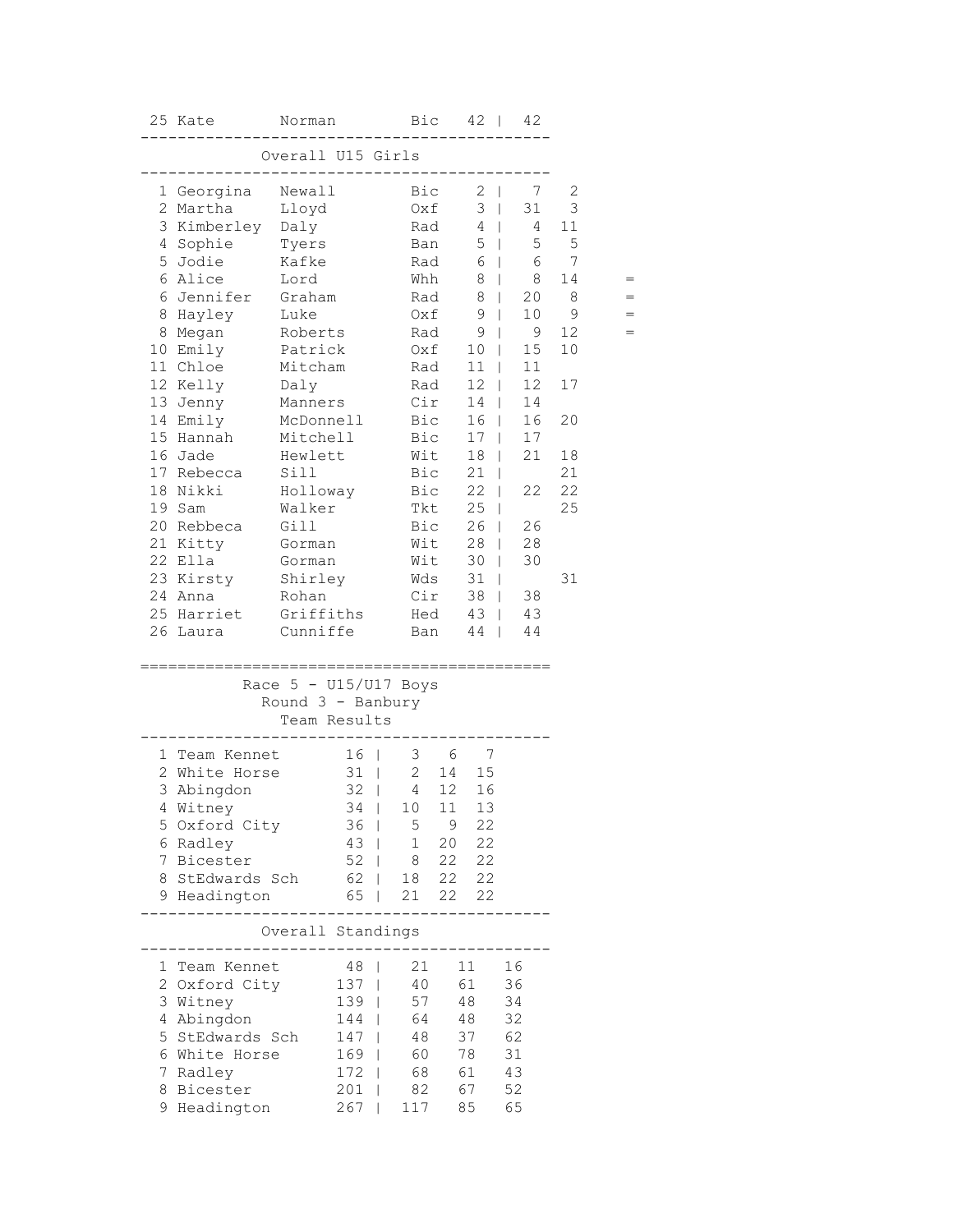|   |            | Race $5 - U15/U17$ Boys            |       |                                                        |                    |                 |        |
|---|------------|------------------------------------|-------|--------------------------------------------------------|--------------------|-----------------|--------|
|   |            | Round $3$ - Banbury                |       |                                                        |                    |                 |        |
|   |            | Individual Results                 |       |                                                        |                    |                 |        |
|   |            | ------                             |       |                                                        |                    |                 |        |
|   | 1 Danny    | Griffiths                          |       | Rad U17 18.59                                          |                    |                 |        |
|   | 2 Tim      | Traynor                            |       | Whh U15 19.00                                          |                    |                 |        |
|   | 3 Mark     | Vardy                              |       | Tkt U17 19.37                                          |                    |                 |        |
|   | 4 George   | Wood                               |       | Abn U17 19.39                                          |                    |                 |        |
|   | 5 Ian      | Castle                             |       | Oxf U15 20.27                                          |                    |                 |        |
|   | 6 Robert   | Ridley                             |       | -<br>Tkt U17 20.41                                     |                    |                 |        |
|   | 7 James    | Moorcroft                          |       | Tkt U15 20.59                                          |                    |                 |        |
| 8 | Ievan      | Robinson                           |       | Bic U15 21.06                                          |                    |                 |        |
|   | 9 James    | Smart                              |       | Oxf U15 21.11                                          |                    |                 |        |
|   | 10 Lewis   | Warren                             |       | Wit U15 21.30                                          |                    |                 |        |
|   | 11 Robert  | Gunn                               |       | Wit U15 21.49                                          |                    |                 |        |
|   | 12 James   | Charleston Abn U15 21.51           |       |                                                        |                    |                 |        |
|   | 13 David   | Ridley                             |       | Wit U17 22.20                                          |                    |                 |        |
|   | 14 Henry   | Penfold                            |       | Whh U15 23.09                                          |                    |                 |        |
|   | 15 Joel    | Vaughan                            |       | Whh U15 23.58                                          |                    |                 |        |
|   | 16 Dane    | Morgan                             |       | Abn U17 24.38                                          |                    |                 |        |
|   | 17 Stephen | Tucker                             |       | Tkt U15 25.09                                          |                    |                 |        |
|   | 18 Sam     | Smith                              |       | Ste U15 25.16                                          |                    |                 |        |
|   | 19 Simon   | Rowland                            |       | Whh U15 25.37                                          |                    |                 |        |
|   | 20 Aaron   | Evans                              |       | Rad U15 32.38                                          |                    |                 |        |
|   | 21 Simon   | Nickau Hed U15 32.45               |       |                                                        |                    |                 |        |
|   |            |                                    |       |                                                        |                    |                 |        |
|   |            | Overall U15 Boys                   |       |                                                        |                    |                 |        |
|   | 1 Tim      | Traynor                            |       | Whh $6 \mid$                                           | 4                  |                 | 2      |
|   | 2 John     | Ewbank                             | Wds   | 10 <sub>1</sub>                                        | 3 <sup>7</sup>     | 7               |        |
|   | 3 James    | Moorcroft Tkt                      |       | $13 \mid$                                              |                    | 12 6            | 7      |
|   | 4 Steve    | Copley Abn                         |       | $16$                                                   | 11                 | 5               |        |
|   | 5 Ian      | Castle                             | Oxf   | $18$                                                   | 16                 | 13              | 5      |
|   | 6 Ievan    | Robinson                           | Bic   | $22$                                                   | 14                 | 15 <sub>1</sub> | $8 =$  |
|   | 6 Lewis    | Warren                             | Wit   | 22                                                     | 20                 | 12 <sup>7</sup> | $10 =$ |
|   | 8 Freddie  | Slemeck                            | Ste   |                                                        | 13                 | 10              |        |
|   | 9 James    | Smart                              | $0xf$ | $\begin{array}{c cc} 23 &   & \\ 25 &   & \end{array}$ | 17                 | 16              | $9 =$  |
|   | 9 Robert   | Gunn                               | Wit   | 25                                                     | $\mathbf{L}$<br>19 | 14              | $11 =$ |
|   | 11 Henry   | Penfold                            | Whh   | $31$                                                   | 21                 | 17              | 14     |
|   | 12 Jack    | Bibbings                           | Ste   | $45 \mid$                                              | 27                 | 18              |        |
|   | 13 Aaron   | Evans                              | Rad   | $47 \mid$                                              |                    | 27              | 20     |
|   | 14 Ben     | Pawson                             | Ste   | 49                                                     | 30                 | 19              |        |
|   | 14 Tom     | Womersley                          | Ste   | 49                                                     | 28                 | 21              |        |
|   | 16 Sam     | Smith                              | Ste   | 50                                                     | 32                 |                 | 18     |
|   | 17 Simon   | Nickau                             | Hed   | $51$                                                   | 41                 | 30              | 21     |
|   | 18 Ian     | LePoidevin                         | Ste   | 53                                                     | 29                 | 24              |        |
|   | 19 Darren  | Mason                              | Wit   | 56                                                     | 34                 | 22              |        |
|   | 20 Joseph  | McCrohon                           | Whh   | 66                                                     | 37                 | 29              |        |
|   | 21 Jack    | Butler Chw                         |       | 67                                                     |                    | 39 28           |        |
|   | 22 Tom     | Coles                              | Ste   |                                                        | 73   42            | 31              |        |
|   |            |                                    |       | ----------                                             |                    |                 |        |
|   |            | Overall U17 Boys<br>_____________. |       |                                                        |                    |                 |        |
|   | 1 Josh     | Bliss                              | Tkt   | $2 \mid$                                               | $\mathbf{1}$       | 1               |        |
|   | 2 Danny    | Griffiths                          | Rad   | $3 \mid$                                               | $\overline{2}$     | $\mathbf{2}$    | 1      |
|   |            |                                    |       |                                                        |                    |                 |        |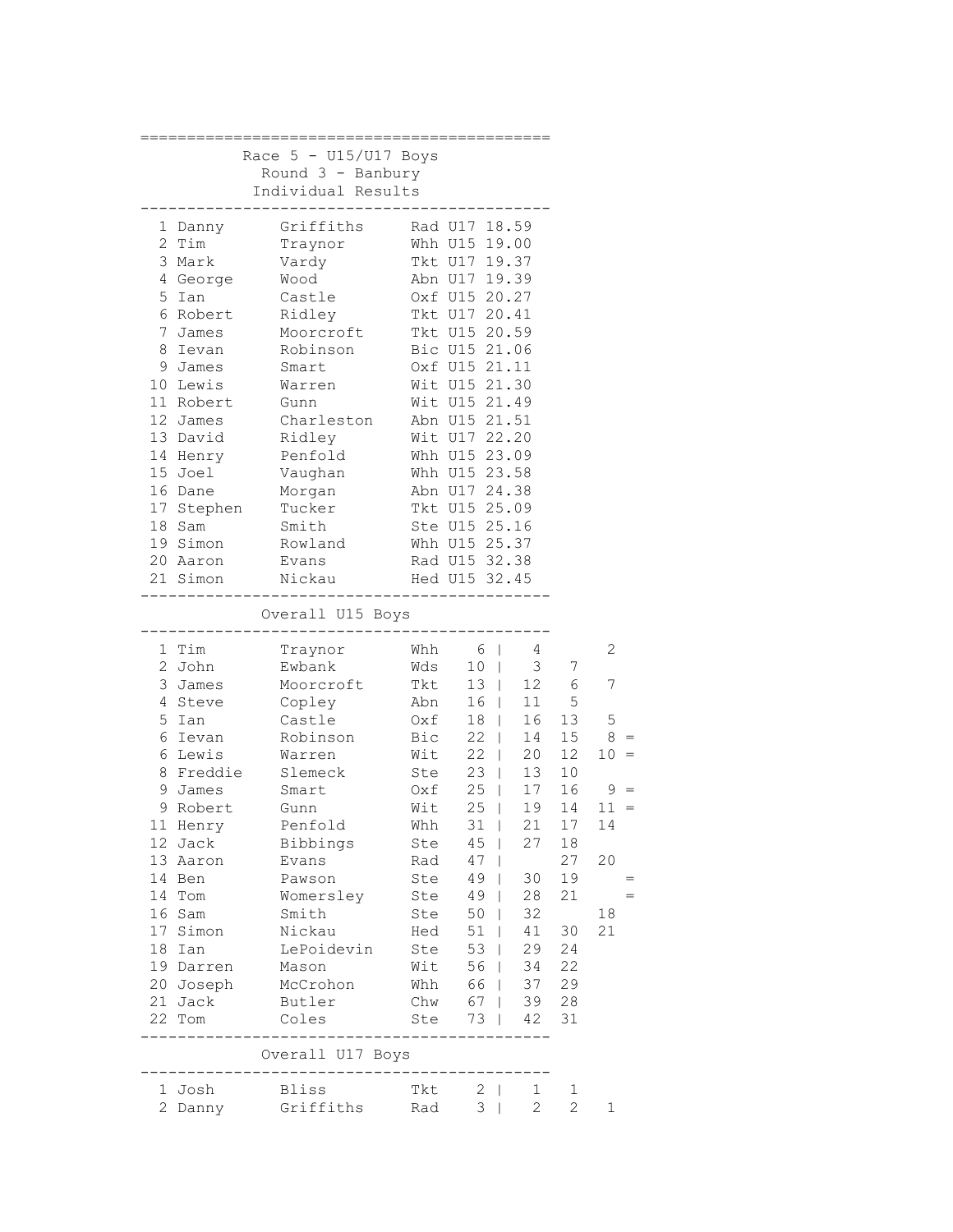| 3<br>5<br>7<br>8   | Mark<br>4 Carl<br>5 George<br>Robert<br>Ed<br>David<br>9 Charlie<br>10 Russell<br>11 Tom                                                                                                                                                                                                                                                                                                                                                                                                                             | Vardy<br>Tucker<br>Wood<br>Ridley<br>Womersley<br>Ridley<br>Barrett<br>Johnson<br>Timms                            |                                                                                                                                                                                                                                                                                               | Tkt<br>Chw<br>Abn<br>Bic<br>Hed<br>Wit                                                                                                                                                                                                                                                                                                                                                                                          | Tkt<br>Ste<br>Wit                                                                                                                                                                                | 7<br>$\overline{\phantom{a}}$<br>9<br>$\overline{1}$<br>14<br>$\mathbf{L}$<br>14<br>$\mathbf{I}$<br>18<br>$\mathbf{I}$<br>31<br>$\mathbf{I}$<br>45<br>$\mathbf{I}$<br>56<br>$\mathbf{I}$<br>57<br>$\mathbf{I}$ |                                  | 8<br>6<br>10<br>15<br>9<br>18<br>25<br>33<br>31 | 4<br>3<br>11<br>8<br>$\mathsf 9$<br>20<br>23<br>26 | 3<br>4<br>$\qquad \qquad =$<br>6<br>$=$<br>13 |
|--------------------|----------------------------------------------------------------------------------------------------------------------------------------------------------------------------------------------------------------------------------------------------------------------------------------------------------------------------------------------------------------------------------------------------------------------------------------------------------------------------------------------------------------------|--------------------------------------------------------------------------------------------------------------------|-----------------------------------------------------------------------------------------------------------------------------------------------------------------------------------------------------------------------------------------------------------------------------------------------|---------------------------------------------------------------------------------------------------------------------------------------------------------------------------------------------------------------------------------------------------------------------------------------------------------------------------------------------------------------------------------------------------------------------------------|--------------------------------------------------------------------------------------------------------------------------------------------------------------------------------------------------|----------------------------------------------------------------------------------------------------------------------------------------------------------------------------------------------------------------|----------------------------------|-------------------------------------------------|----------------------------------------------------|-----------------------------------------------|
|                    |                                                                                                                                                                                                                                                                                                                                                                                                                                                                                                                      | Race $6 -$ Women<br>Round 3 - Banbury<br>Team Results                                                              |                                                                                                                                                                                                                                                                                               |                                                                                                                                                                                                                                                                                                                                                                                                                                 |                                                                                                                                                                                                  |                                                                                                                                                                                                                |                                  |                                                 |                                                    |                                               |
| 7<br>8<br>17<br>24 | 1 Headington<br>2 White Horse<br>3 Team Kennet<br>4 Cirencester<br>5 Witney<br>6 Headington<br>Abingdon<br>Radley<br>9 Banbury<br>10 Headington<br>11 Cherwell<br>12 Swindon Str<br>12 White Horse<br>14 Hook Norton<br>15 Oxford City<br>16 Woodstock<br>Eynsham<br>18 Abingdon<br>18 Oxf Uni Press<br>20 Headington<br>21 Cirencester<br>22 Witney<br>23 Cherwell<br>Team Kennet<br>25 Highworth<br>26 Abingdon<br>26 Woodstock<br>28 Bicester<br>29 Eynsham<br>30 Hook Norton<br>31 Swindon Str<br>32 Team Kennet | Β<br>C<br>В<br>Β<br>D<br>B<br>В<br>Β<br>В<br>C<br>В<br>$\mathbf{B}$<br>$\mathbf{B}$<br>$\mathbf{B}$<br>$\mathbb C$ | 12<br>29<br>- 1<br>45<br>$52$  <br>$56$  <br>$59$  <br>74<br>81<br>85<br>92<br>113<br>124<br>124<br>$132$  <br>142<br>145<br>150<br>159<br>159<br>$181$  <br>192<br>$\Box$<br>$199$  <br>202<br>$\Box$<br>204<br>$212$  <br>228  <br>$228$  <br>231<br>$249$  <br>$252$  <br>$259$  <br>$260$ | 3<br>$\mathbf{I}$<br>$\mathbf 1$<br>10<br>$\Box$<br>$\overline{2}$<br>11<br>16<br>13<br>$\mathbf{I}$<br>15<br>$\mathbf{I}$<br>7<br>T<br>27<br>$\mathbf{I}$<br>17<br>$\Box$<br>25<br>$\mathbf{I}$<br>26<br>38<br>9<br>$\mathbf{I}$<br>33<br>$\mathbf{I}$<br>36<br>$\mathbf{I}$<br>42<br>$\mathbf{I}$<br>18<br>$\mathbf{I}$<br>53<br>45<br>43<br>62<br>61<br>$\overline{1}$<br>28<br>73<br>67<br>47<br>72<br>81<br>80<br>83 85 92 | 4<br>8<br>12 <sup>°</sup><br>6<br>14<br>21<br>24<br>32<br>19<br>30<br>39<br>29<br>48<br>40<br>41<br>52<br>56<br>46<br>49<br>63<br>55<br>64<br>66<br>68<br>92<br>77<br>69<br>92<br>86<br>82<br>87 | 5<br>20<br>23<br>44<br>31<br>22<br>37<br>34<br>59<br>35<br>57<br>$70 =$<br>$50 =$<br>54<br>92<br>60<br>58<br>$71 =$<br>$92 =$<br>65<br>92<br>92<br>74<br>75<br>92<br>$78 =$<br>$92 =$<br>92<br>91<br>89<br>92  |                                  |                                                 |                                                    |                                               |
|                    | 33 Alchester                                                                                                                                                                                                                                                                                                                                                                                                                                                                                                         |                                                                                                                    | $263$                                                                                                                                                                                                                                                                                         | 79                                                                                                                                                                                                                                                                                                                                                                                                                              | 92                                                                                                                                                                                               | 92                                                                                                                                                                                                             |                                  |                                                 |                                                    |                                               |
|                    |                                                                                                                                                                                                                                                                                                                                                                                                                                                                                                                      | Overall Standings<br>. _ _ _ _ _ _ _ _ _ _ _                                                                       |                                                                                                                                                                                                                                                                                               |                                                                                                                                                                                                                                                                                                                                                                                                                                 |                                                                                                                                                                                                  |                                                                                                                                                                                                                |                                  |                                                 |                                                    |                                               |
| ı,<br>5            | Headington<br>2 Witney<br>3 Cirencester<br>4 White Horse<br>Team Kennet<br>6 Banbury                                                                                                                                                                                                                                                                                                                                                                                                                                 |                                                                                                                    | 94<br>$95 \mid$<br>$105$  <br>$139$  <br>188  <br>204                                                                                                                                                                                                                                         | 20<br>T<br>23<br>22<br>33<br>99<br>85<br>$\mathbf{I}$                                                                                                                                                                                                                                                                                                                                                                           |                                                                                                                                                                                                  | 62<br>16<br>31<br>77<br>44<br>34                                                                                                                                                                               | 12<br>56<br>52<br>29<br>45<br>85 |                                                 |                                                    |                                               |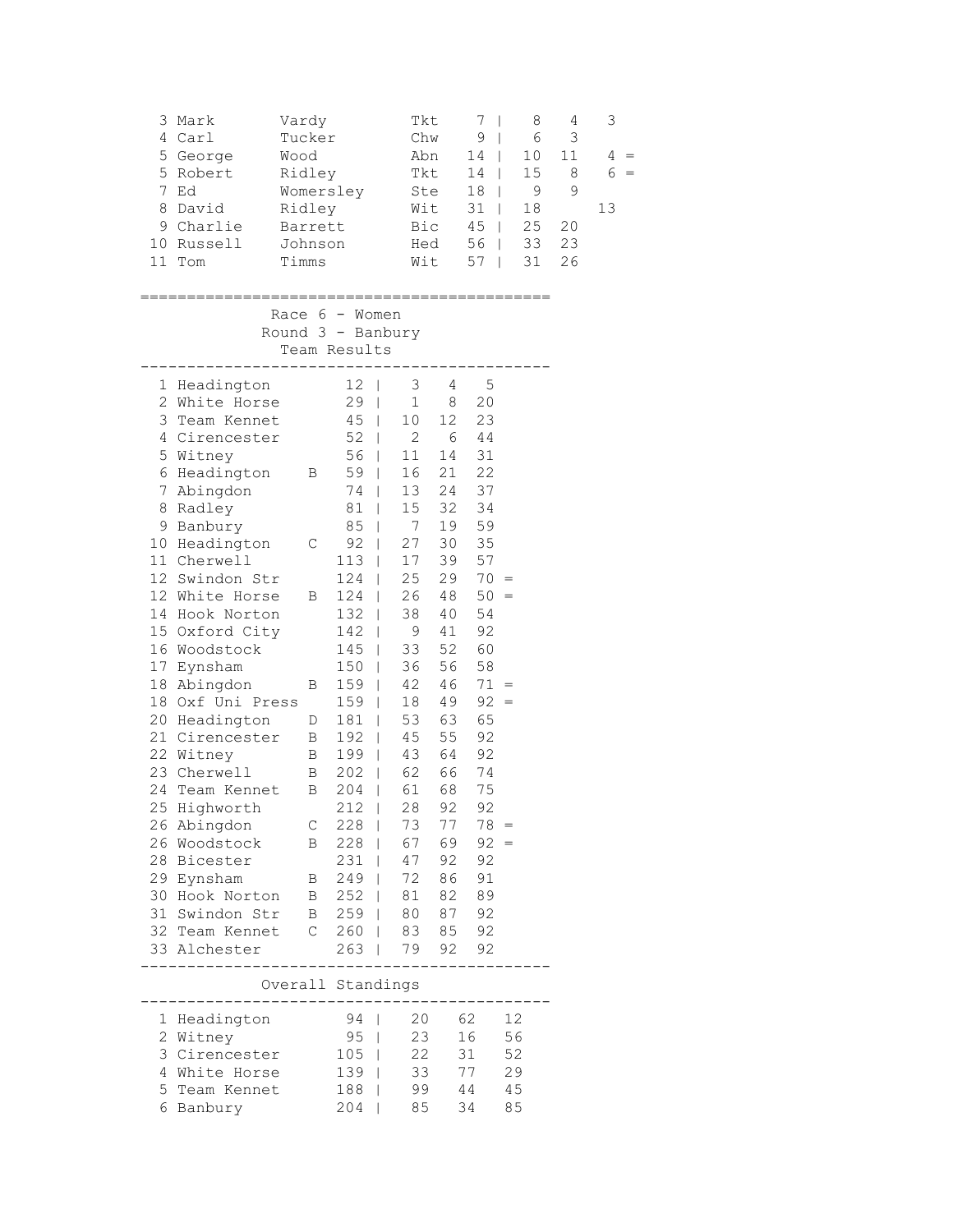| 7               | Radley        |          |                 | 222                                     | I                        | 72               | 69          | 81             |  |
|-----------------|---------------|----------|-----------------|-----------------------------------------|--------------------------|------------------|-------------|----------------|--|
| 8               | Headington    |          | Β               | 248                                     | I                        | 54               | 135         | 59             |  |
| 9               | Abingdon      |          |                 | 261                                     | T                        | 90               | 97          | 74             |  |
| 10              | Swindon Str   |          |                 | 295                                     | T                        | 107              | 64          | 124            |  |
| 11              | Headington    |          | С               | 366                                     | I                        | 91               | 183         | 92             |  |
| 12              | Oxf Uni Press |          |                 | 381                                     | I                        | 91               | 131         | 159            |  |
| 13              | Cherwell      |          |                 | 383                                     | I                        | 161              | 109         | 113            |  |
| 14              | Hook Norton   |          |                 | 430                                     | T                        | 195              | 103         | 132            |  |
| 15              | Oxford City   |          |                 | 438                                     | T                        | 213              | 83          | 142            |  |
| 16              | Woodstock     |          |                 | 447                                     | $\overline{\phantom{a}}$ | 161              | 141         | 145            |  |
| 17              | Abingdon      |          | Β               | 458                                     | $\overline{\phantom{a}}$ | 149              | 150         | 159            |  |
| 18              | Eynsham       |          |                 | 491                                     | $\mathbf{I}$             | 166              | 175         | 150            |  |
| 19              | Witney        |          | В               | 556                                     | T                        | 212              | 145         | 199            |  |
| 20              | Alchester     |          |                 | 576                                     | T                        | 122              | 191         | 263            |  |
| 21              | Team Kennet   |          | Β               | 629                                     | T                        | 262              | 163         | 204            |  |
| 22              | Highworth     |          |                 | 635                                     | T                        | 233              | 190         | 212            |  |
| 23              | Cherwell      |          | Β               | 655                                     | T                        | 229              | 224         | 202            |  |
| 24              | Abingdon      |          | $\mathsf C$     | 665                                     | -1                       | 200              | 237         | 228            |  |
| 25              | Swindon Str   |          | В               | 717                                     | $\overline{\phantom{a}}$ | 257              | 201         | $259 =$        |  |
| 25              | Woodstock     |          | B               | 717                                     | $\overline{\phantom{a}}$ | 283              | 206         | 228<br>$=$     |  |
| 27              | Bicester      |          |                 | 735                                     | T                        | 287              | 217         | 231            |  |
| 28              | Hook Norton   |          | Β               | 790                                     | T                        | 310              | 228         | 252            |  |
|                 |               |          |                 |                                         |                          |                  |             |                |  |
|                 |               |          |                 |                                         |                          |                  |             |                |  |
|                 |               |          |                 | Race $6 -$ Women                        |                          |                  |             |                |  |
|                 |               |          |                 | Round 3 - Banbury<br>Individual Results |                          |                  |             |                |  |
|                 |               |          |                 |                                         |                          |                  |             |                |  |
|                 | 1 Frances     |          | <b>Briscoe</b>  |                                         |                          | Whh S            |             | 19.10          |  |
| $\overline{c}$  | Wendy         |          | Jones           |                                         |                          | Cir V1           |             | 19.16          |  |
| 3               | Tracey        |          |                 | Galbraith                               |                          | Hed V1           |             | 20.02          |  |
| 4               | Phillippa     |          |                 | Prescott                                |                          | Hed S            |             | 20.41          |  |
| 5               | Lucy          |          | Burton          |                                         |                          | Hed S            |             | 20.45          |  |
| 6               | Jane          |          | Wassell         |                                         |                          | Cir V1           |             | 21.08          |  |
| 7               | Rose          |          | Kelling         |                                         |                          | Ban V1           |             | 21.18          |  |
| 8               | Jo            |          | Rhodes          |                                         |                          |                  | Whh U20     | 21.32          |  |
| 9               | Sarah         |          | Davies          |                                         |                          | Oxf              | $\mathbf S$ | 21.40          |  |
| 10              | Sue           |          | Baigent         |                                         |                          | Tkt              | S           | 21.44          |  |
| $11\,$          | Elysia        |          | Ridley          |                                         |                          | Wit              | U20         | 21.54          |  |
| 12 <sup>°</sup> | Helen         |          | Preedy          |                                         |                          | Tkt S            |             | 22.03          |  |
| 13              | Elizabeth     |          |                 | Gottwald                                |                          |                  | Abn U20     | 22.07          |  |
| 14              | Sally         |          | Pitts           |                                         |                          |                  | Wit V1      | 22.36          |  |
| 15              | Hayley        |          | Chaundy         |                                         |                          |                  | Rad U17     | 23.12          |  |
| 16              | Diane         |          | Moore           |                                         |                          | Hed S            |             | 23.13          |  |
| 17              | Kim           | Shaw     |                 |                                         |                          | Chw V2           |             | 23.37          |  |
| 18              | Sue           |          |                 | Zarutsky                                |                          |                  | Oup V1      | 23.43          |  |
| 19              | Alice         | Gunn     |                 |                                         |                          |                  | Ban U17     | 23.49          |  |
| 20              | Ross          |          | Knopp           |                                         |                          | Whh V1           |             | 23.51          |  |
| 21              | Rosa          |          | Bercero         |                                         |                          | Hed S            |             | 23.52          |  |
| 22              | Jane          | Bell     |                 |                                         |                          | Hed V2           |             | 23.56          |  |
| 23              | Vicky         |          | Jordan          |                                         |                          | Tkt              | S           | 23.58          |  |
| 24              | Laura-Jane    | Chisnall |                 |                                         |                          |                  | Abn U20     | 24.03          |  |
| 25              | Caroline      |          | McBeth          |                                         |                          |                  | Swi V1      | 24.13          |  |
| 26              | Sheila        |          | Bailey          |                                         |                          | Whh V2           |             | 24.16          |  |
| 27              | Sally         |          | Howard          |                                         |                          | Hed S            |             | 24.17          |  |
|                 |               |          |                 |                                         |                          |                  |             |                |  |
| 28<br>29        | Pat<br>Jude   |          | Taylor<br>Rouse |                                         |                          | Hig V2<br>Swi V2 |             | 24.23<br>24.32 |  |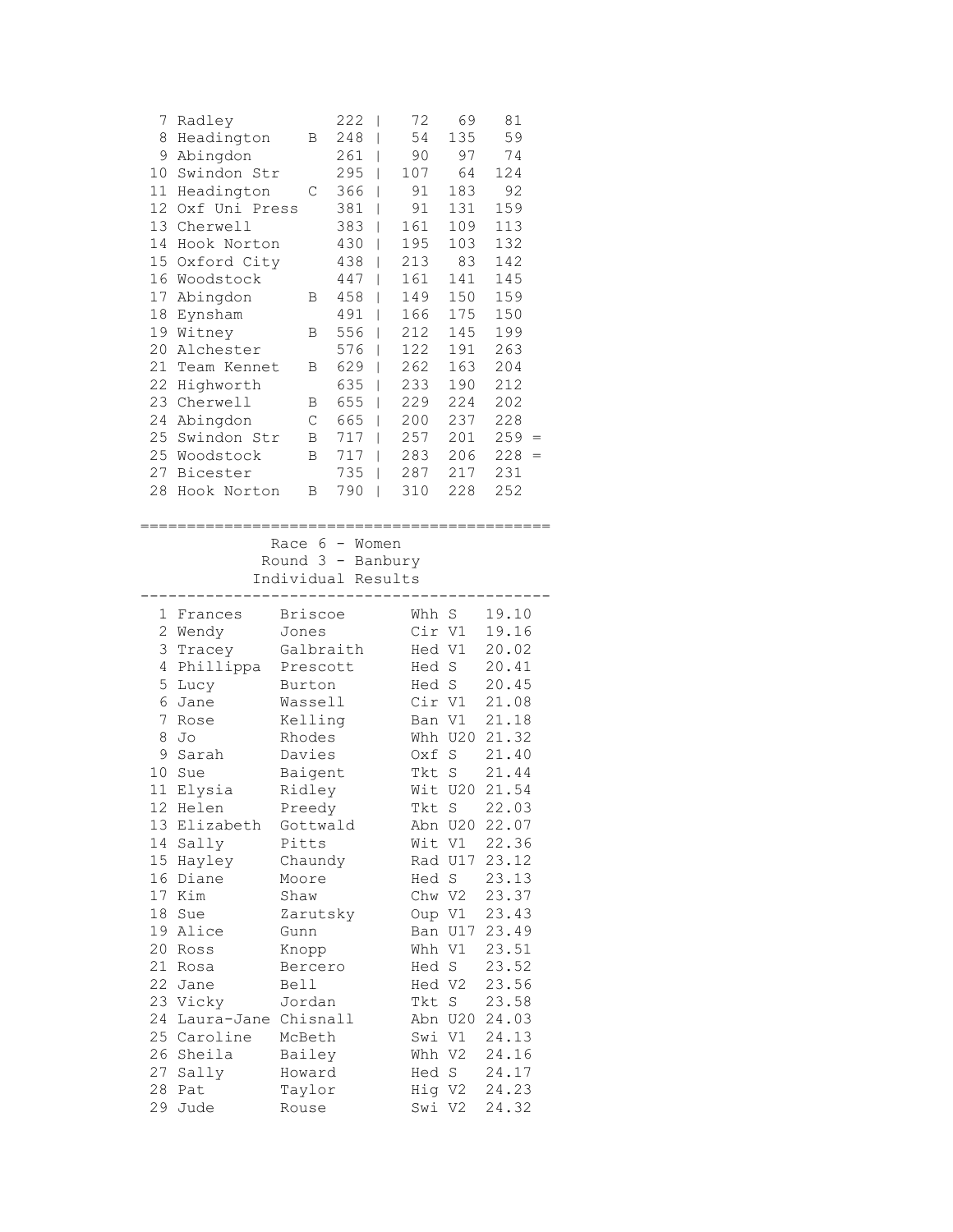| 30 | Edwina      | McDowall      | Hed     | S                 | 24.41 |
|----|-------------|---------------|---------|-------------------|-------|
| 31 | Jeanette    | Ashton        | Wit V2  |                   | 24.43 |
| 32 | Jenny       | Roberts       |         | Rad U20           | 24.52 |
| 33 | Zazi        | Barrell       |         | Wds Vl            | 25.01 |
| 34 | Hannah      | Roberts       |         | Rad U17           | 25.02 |
| 35 | Marie-Anne  | Fischer       | Hed V1  |                   | 25.17 |
| 36 | Lesley      | Parry-Jones   | Eyn     | $S_{\mathcal{C}}$ | 25.20 |
| 37 | Hilary      | O'Shea        | Abn V3  |                   | 25.25 |
| 38 | Samantha    | Rees          | Hkn V1  |                   | 25.30 |
| 39 | Jane        | Sinclair      | Chw V1  |                   | 25.33 |
| 40 | Anne        | Foster        | Hkn V2  |                   | 25.35 |
| 41 | Pippa       | Sprinz        |         | Oxf U20           | 25.37 |
| 42 | Michelle    | Richards      |         | Abn V1            | 25.45 |
| 43 | Sarah       | LeGood        |         | Wit U20           | 25.48 |
| 44 | Elaine      | Wilson        | Cir V2  |                   | 25.51 |
|    | 45 Carol    | Clarke        | Cir V2  |                   | 25.52 |
|    | 46 Trish    | Wilson        | Abn V2  |                   | 25.54 |
| 47 | Rachel      | Chicken       |         | Bic U20           | 25.58 |
| 48 | Melanie     | Roberts       | Whh V2  |                   | 26.01 |
| 49 |             | Strachan      | Oup V1  |                   | 26.23 |
| 50 | Steph       | Baker         | Whh     | S                 | 26.36 |
| 51 | Kelly       |               |         |                   |       |
| 52 | Lauren      | Tolmie        |         | Rad U17           | 26.40 |
|    | Lisa        | Sammons       | Wds     | $\rm S$           | 26.43 |
| 53 | Anita       | James         | Hed V1  |                   | 26.44 |
| 54 | Jane        | Hailey        | Hkn V2  |                   | 26.47 |
| 55 | Sue         | Brown         | Cir V1  |                   | 26.54 |
| 56 | Jane        | Larbalestier  | Eyn V2  |                   | 26.57 |
| 57 | Deby        | Coles         | Chw V1  |                   | 26.59 |
| 58 | Bridget     | Greeney       | Eyn     | $\rm S$           | 27.00 |
| 59 | Jane        | Vincent       | Ban     | S                 | 27.01 |
| 60 | Suzanne     | <b>Briggs</b> | Wds     | V <sub>2</sub>    | 27.24 |
| 61 | Madeline    | Vosser        | Tkt     | V1                | 27.26 |
| 62 | R           | Bibby         | Chw     | S                 | 27.29 |
| 63 | Alison      | Barry         | Hed V1  |                   | 27.43 |
| 64 | Judith      | LeGood        | Wit V2  |                   | 27.45 |
| 65 | Linda       | Macaskill     | Hed V1  |                   | 27.58 |
| 66 | $\mathsf C$ | Burton        | Chw V1  |                   | 28.03 |
| 67 | Sharla      | Newport       | Wds     | $\mathbf S$       | 28.04 |
| 68 | Helen       | Singleton     | Tkt     | $\rm S$           | 28.12 |
|    | 69 Susan    | Haines        | Wds V2  |                   | 28.17 |
| 70 | Becki       | Smith         | Swi     | V1                | 28.17 |
| 71 | Helen       | Rutter        | Abn     | V2                | 28.41 |
| 72 | Pat         | Whitlock      | Eyn     | V2                | 28.48 |
| 73 | Anita       | Green         | Abn     | V1                | 28.52 |
| 74 | F           | Morrow        | Chw V2  |                   | 28.54 |
| 75 | Margaret    | Smith         | Tkt     | V2                | 28.55 |
| 76 | J           | Perkin        | Chw V1  |                   | 29.04 |
| 77 | Noel        | Blatchford    | Abn V3  |                   | 29.17 |
| 78 | Keri        | Bushnell      |         | Abn U20           | 29.33 |
| 79 | Deidra      | Bursnall      | Alc     | V <sub>2</sub>    | 29.48 |
| 80 | Tracy       | Sharland      | Swi     | S                 | 30.15 |
| 81 | Lillian     | Carpenter     | Hkn V3  |                   | 30.16 |
| 82 | $\mathsf C$ | Quick         | Hkn     | V1                | 30.18 |
| 83 | Yvonne      | Pape          | Tkt     | $\mathbf S$       | 31.09 |
| 84 | Claire      | Goodwin       | Ban U20 |                   | 31.17 |
| 85 | Kay         | Findlay       | Tkt     | S                 | 31.28 |
| 86 | Linda       | Breaker       | Eyn V2  |                   | 32.10 |
|    |             |               |         |                   |       |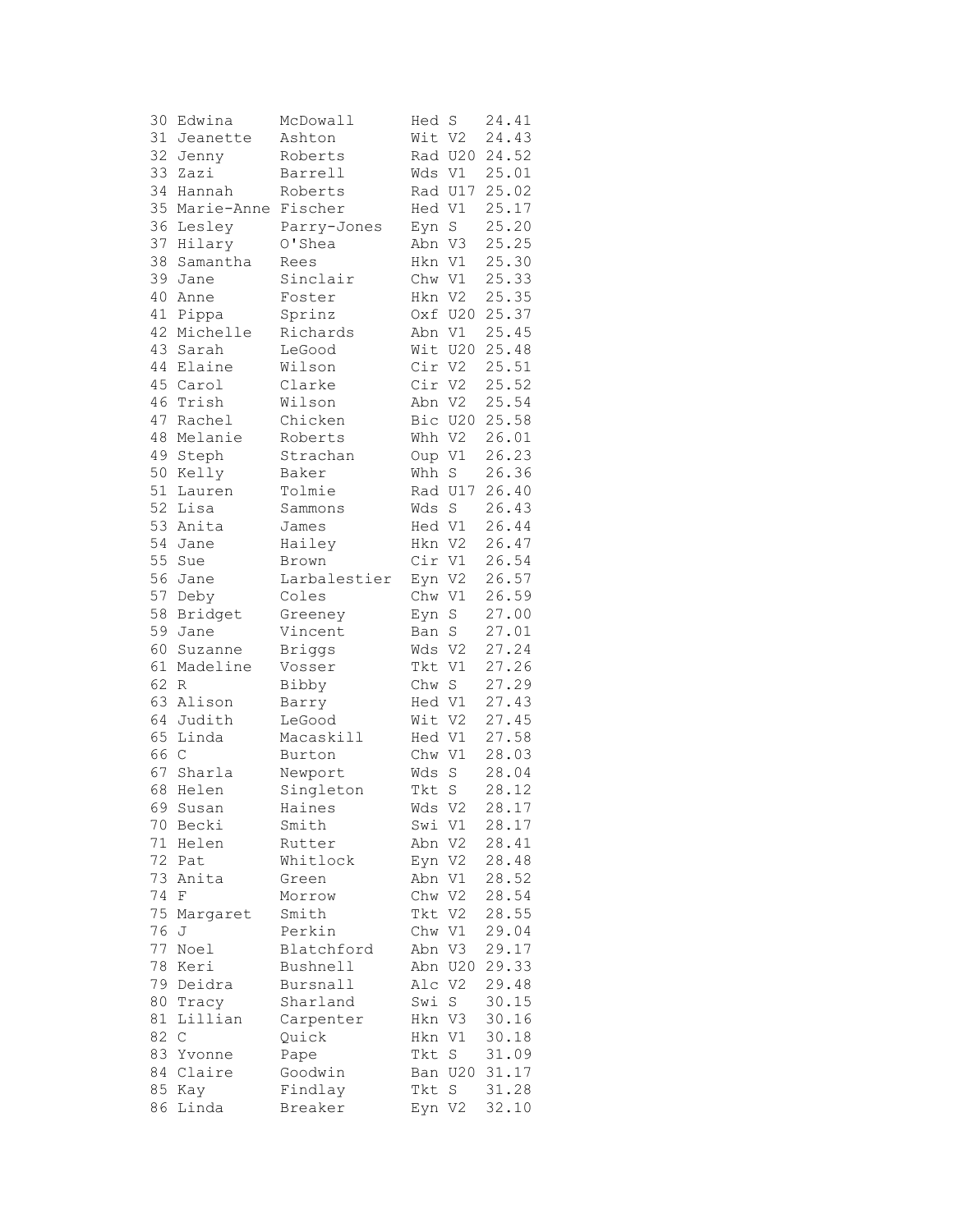|    | 87 Diedry<br>88 Maureen<br>89 Sandra<br>90 Kay | Sharland<br>O'Sullivan<br>McCabe<br>Sole | Swi V2<br>Hed V3 | Hkn V2 35.04<br>Hkn V3 35.08 |                | 32.19<br>33.15  |              |              |
|----|------------------------------------------------|------------------------------------------|------------------|------------------------------|----------------|-----------------|--------------|--------------|
|    | 91 Diane                                       | Hubbert                                  | Eyn V1 35.16     |                              |                |                 |              |              |
|    |                                                | Overall U17 Women                        |                  |                              |                |                 |              |              |
|    | 1 Hayley                                       | Chaundy                                  | Rad              |                              | $29$           | 15              | 14           | 15           |
|    | 2 Alice                                        | Gunn                                     | Ban              | $35 \mid$                    |                |                 | 16           | 19           |
|    | 3 Hannah                                       | Roberts                                  | Rad              |                              | $47 \mid$      | 25              | 22           | 34           |
|    | 4 Lauren                                       | Tolmie                                   | Rad              |                              | 65             | 32              | 33           | 51           |
|    | $5$ Jo                                         | Munsey                                   | Abn 78   41      |                              |                |                 | 37           |              |
|    | 6 Beth                                         | Hampson                                  |                  |                              |                | Abn 90   54     | 36           |              |
|    |                                                | Overall U20 Women                        |                  |                              |                |                 |              |              |
|    | 1 Elysia                                       | Ridley                                   | Wit              |                              | $11 \quad  $   | $7\phantom{0}$  | 4            | 11           |
|    | 2 Laura-Jane Chisnall                          |                                          | Abn              |                              | $46$           | 22              |              | 24           |
|    | 3 Pippa Sprinz                                 |                                          | Oxf              |                              | 89             | 48              | 59           | 41           |
|    | 4 Rachel                                       | Chicken                                  | Bic 92   69      |                              |                |                 | 45           | 47           |
|    | 5 Keri                                         | Bushnell                                 |                  |                              |                | Abn 156   78    | 78           | 78           |
|    |                                                | Overall Senior Women                     |                  |                              |                |                 |              |              |
|    | 1 Frances                                      | <b>Briscoe</b>                           | Whh              |                              | $4 \mid$       | 3               |              | $\mathbf 1$  |
|    | 2 Lucy                                         | Burton                                   | Hed              |                              | $10$           | 5               |              | 5            |
| 3  | Sarah                                          | Davies                                   | Oxf              |                              | 16             |                 | 7            | $\mathsf 9$  |
| 4  | Sue                                            | Baigent                                  | Tkt              |                              | $18$           | 12              | 8            | 10           |
| 5  | Helen                                          | Preedy                                   | Tkt              |                              | $21 \mid$      | 11              | 10           | 12           |
| 6  | Diane                                          | Moore                                    | Hed              |                              | $29$           | 13              |              | 16           |
| 7  | Rosa                                           | Bercero                                  | Hed              | 40                           | $\mathbf{L}$   | 20              | 20           | 21           |
| 8  | Jo                                             | Parkinson                                | Alc              | 45                           | $\mathbf{L}$   | 26              | 19           |              |
|    | 9 Marie                                        | Cresswell                                | Hed              | 48                           | $\mathbf{L}$   | 18              | 30           |              |
|    | 10 Vicky                                       | Jordan                                   | Tkt              | 49                           | $\mathbf{L}$   |                 | 26           | 23           |
|    | 11 Edwina                                      | McDowall                                 | Hed              | 64                           | $\mathbb{R}$   | 34              |              | $30 =$       |
|    | 11 Sally                                       | Howard                                   | Hed              | 64                           | $\mathbb{R}^n$ | 37              |              | $27 =$       |
|    | 13 Katie                                       | Allan                                    | Oup              |                              | 67             | 33              | 34           |              |
|    | 14 Lesley                                      | Parry-Jones                              | Eyn              | 72                           | $\mathbb{R}$   | 36              |              | 36           |
|    | 15 Martha                                      | Golding                                  |                  | Whh 107                      |                | 59              | 48           |              |
|    | 16 Denise                                      | Witchalls                                | Eyn              | $115$                        |                | 66              | 49           |              |
| 17 | Jane                                           | Vincent                                  | Ban              | $122$                        |                | 63              |              | $59 =$       |
| 17 | Lisa                                           | Sammons                                  | Wds              | $122$                        |                |                 | 70           | $52 =$       |
|    | 19 Sharla                                      | Newport                                  | Wds              | 134                          |                | 94              | 67           | 67           |
|    | 20 Kelly                                       | Baker                                    | Whh              | $142$                        |                | 92              |              | 50           |
| 21 | Donna                                          | Allen                                    | Hkn              | $149$                        |                | 83              | 66           |              |
|    | 22 Yvonne                                      | Pape<br>Findlay                          | Tkt              | $154$  <br>Tkt 170           |                | 84              | 71           | 83           |
|    | 23 Кау                                         | -------------------------------          |                  |                              |                | 85              |              | 85           |
|    |                                                | Overall Vet 35 Women                     |                  |                              |                |                 |              |              |
|    | 1 Wendy                                        | Jones                                    | Cir              |                              | $2 \mid$       | $\mathbf{1}$    | 1            | $\mathbf{2}$ |
| 2  | Tracey                                         | Galbraith                                | Hed              | 5                            | $\mathbf{L}$   | $\overline{c}$  |              | $\mathsf 3$  |
| 3  | Jane                                           | Wassell                                  | Cir              |                              | $6 \mid$       | $4\overline{ }$ | $\mathbf{2}$ | $\epsilon$   |
|    | 4 Nicola                                       | Gomm                                     | Wit              |                              | $9 \mid$       | 6               | $\mathsf 3$  |              |
| 5  | Rose                                           | Kelling                                  | Ban              |                              | $12 \mid$      | 8               | $\mathsf S$  | 7            |
|    | 6 Gee                                          | Armitage                                 | Whh              | 15                           | $\mathbf{I}$   | 9               | 6            |              |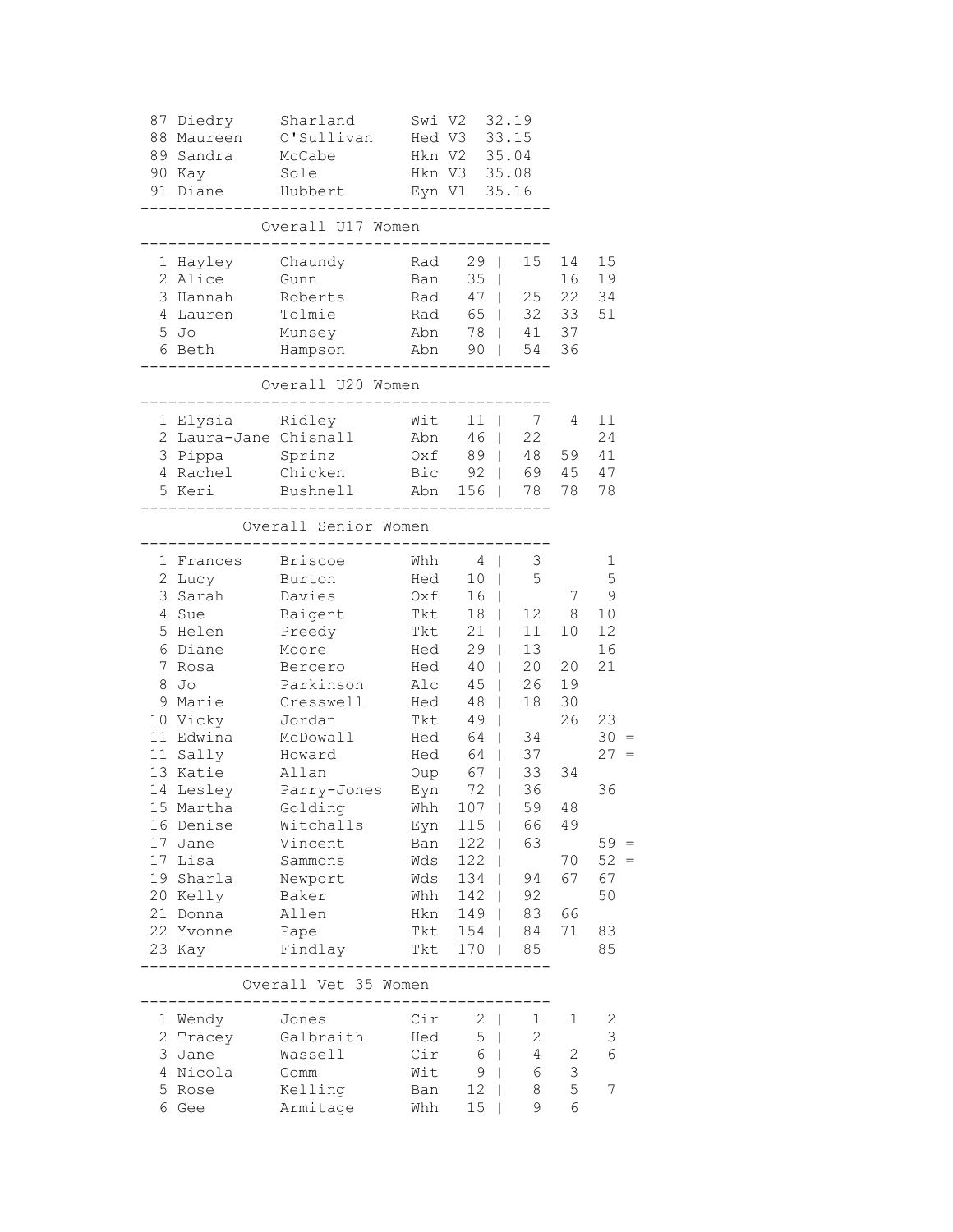|                | 7 Sally               | Pitts                                             | Wit      | 19            | 10<br>T                        | 9  | 14        |
|----------------|-----------------------|---------------------------------------------------|----------|---------------|--------------------------------|----|-----------|
|                | 8 Michelle            | Buzzard                                           | Ban      | 27            | 14<br>$\mathbf{I}$             | 13 |           |
|                | 9 Sue                 | Zarutsky                                          | Oup      | 37            | 19<br>$\mathbb{I}$             |    | 18        |
|                | 10 Ross               | Knopp                                             | Whh      | 41            | 21<br>$\overline{\phantom{a}}$ |    | 20        |
|                | 11 Carol              | Phillips                                          | Swi      | 42            | 24<br>$\mathbf{I}$             | 18 |           |
|                | 12 Caroline           | McBeth                                            | Swi      | 50            | $\overline{1}$                 | 25 | 25        |
| 13             | Sarah                 | Mead                                              | Abn      | 51            | 27<br>L                        | 24 |           |
|                | 14 Zazi               | Barrell                                           | Wds      | 62            | 45                             | 29 | 33        |
|                | 15 Diane              | Moore                                             | Cir      | 72            | 44<br>L                        | 28 |           |
|                | 16 Marie-Anne Fischer |                                                   | Hed      | 74            | 42<br>L                        | 39 | $35 =$    |
|                | 16 Steph              | Strachan                                          | Oup      | 74            | 39<br>$\mathbf{I}$             | 35 | 49<br>$=$ |
|                | 18 Jane               | Sinclair                                          | Chw      | 81            | 67<br>$\mathbf{I}$             | 42 | 39        |
|                | 19 Samantha           | Rees                                              | Hkn      | 100           | 62<br>$\overline{1}$           |    | 38        |
|                | 20 Sue                | Brown                                             | Cir      | 102           | 72<br>$\mathbf{I}$             | 47 | 55        |
|                | 21 Deby               | Coles                                             | Chw      | 109           | 73<br>$\mathbf{I}$             | 52 | 57        |
|                | 22 Anita              | James                                             | Hed      | 111           | 58<br>$\mathbf{I}$             |    | 53        |
| 23 L           |                       | O'Shea                                            | Wds      | 112           | 55<br>$\mathbf{I}$             | 57 |           |
|                | 24 Linda              | Macaskill                                         | Hed      | 128           | 81<br>$\mathbf{I}$             | 63 | 65        |
|                | 25 Charlotte          | Maddison                                          | Hed      | 130           | 74<br>$\mathbf{I}$             | 56 |           |
|                | 26 Annie              | Hogan                                             | Chw      | 135<br>$\Box$ | 77                             | 58 |           |
|                | 27 Anita              | Green                                             | Abn      | $138$         | 80                             | 65 | 73        |
|                | 28 Beth               | Edwards                                           | Hig      | 171           | 97                             | 74 |           |
|                | 29 Karen              | Miller                                            | Hig      |               | 186   101                      | 85 |           |
|                |                       |                                                   |          |               |                                |    |           |
|                |                       | Overall Vet 45 Women<br>___________               | -------- |               |                                |    |           |
|                | 1 Kim                 | Shaw                                              | Chw      | 32            | 23<br>$\mathbf{I}$             | 15 | 17        |
|                | 2 Jane                | Bell                                              | Hed      | 50<br>$\Box$  | 28                             |    | $22 =$    |
|                | 2 Jude                | Rouse                                             | Swi      | 50<br>$\Box$  | 30                             | 21 | $29 =$    |
|                | 4 Jeanette            | Ashton                                            | Wit      | 63<br>$\perp$ | 47                             | 32 | 31<br>$=$ |
|                | 4 Pat                 | Taylor                                            | Hig      | 63            | 35                             | 40 | 28<br>$=$ |
| 6              | Sheila                | Bailey                                            | Whh      | 64            | 38<br>$\mathbf{I}$             |    | 26        |
| $7\phantom{.}$ | Anne                  | Foster                                            | Hkn      | 78            | 50<br>L                        | 38 | 40        |
| 8              | Trish                 | Wilson                                            | Abn      | 87            | 46<br>L                        | 41 | 46        |
|                | 9 Melanie             | Roberts                                           | Whh      | 97            | 49<br>L                        |    | 48        |
|                | 10 Carol              | Clarke                                            | Cir      | 102           | 57<br>L                        |    | 45        |
|                | 11 Jane               | Larbalestier                                      | Eyn      | 107           | 64<br>L                        | 51 | 56        |
|                | 12 Jane               | Hailey                                            | Hkn      | 108           | $\mathbf{I}$                   | 54 | 54        |
|                | 13 Suzanne            | <b>Briggs</b>                                     | Wds      | 115<br>$\Box$ | 61                             | 55 | 60        |
|                | 14 Judith             | LeGood                                            | Wit      | $124$         | 75                             |    | 60 64     |
|                | 15 Margaret Smith     |                                                   | Tkt      | 136           | 76                             | 61 | 75        |
|                | 16 Susan              | Haines                                            | Wds      | 138           | 89                             | 69 | 69        |
|                | 17 Pat                | Whitlock                                          | Eyn      |               | 147   102                      | 75 | 72        |
|                | 18 Sarah Grylls       |                                                   | Hed      | 150           | 86                             | 64 |           |
|                | 19 Helen              | Smith                                             | Swi      | $160$         | 88                             | 72 |           |
|                | 20 F                  | Morrow                                            | Chw      | $161$         | 87                             |    | 74        |
|                | 21 Sandra             | McCabe                                            | Hkn      | $173$         | 107                            | 84 | 89        |
|                | 22 Denise             | Stanners                                          | Chw      | $178$         | 98                             | 80 |           |
|                |                       |                                                   |          |               |                                |    |           |
|                |                       | Overall Vet 55 Women<br>------------------------- |          |               |                                |    |           |
|                | 1 Hilary O'Shea       |                                                   | Abn      | 81            | 52                             | 44 | 37        |
|                |                       | 2 Noel Blatchford Abn 150                         |          |               | 96                             | 73 | 77        |
|                |                       |                                                   |          |               |                                |    |           |

 4 Maureen O'Sullivan Hed 169 | 106 81 88 5 Kay Sole Hkn 173 | 108 83 90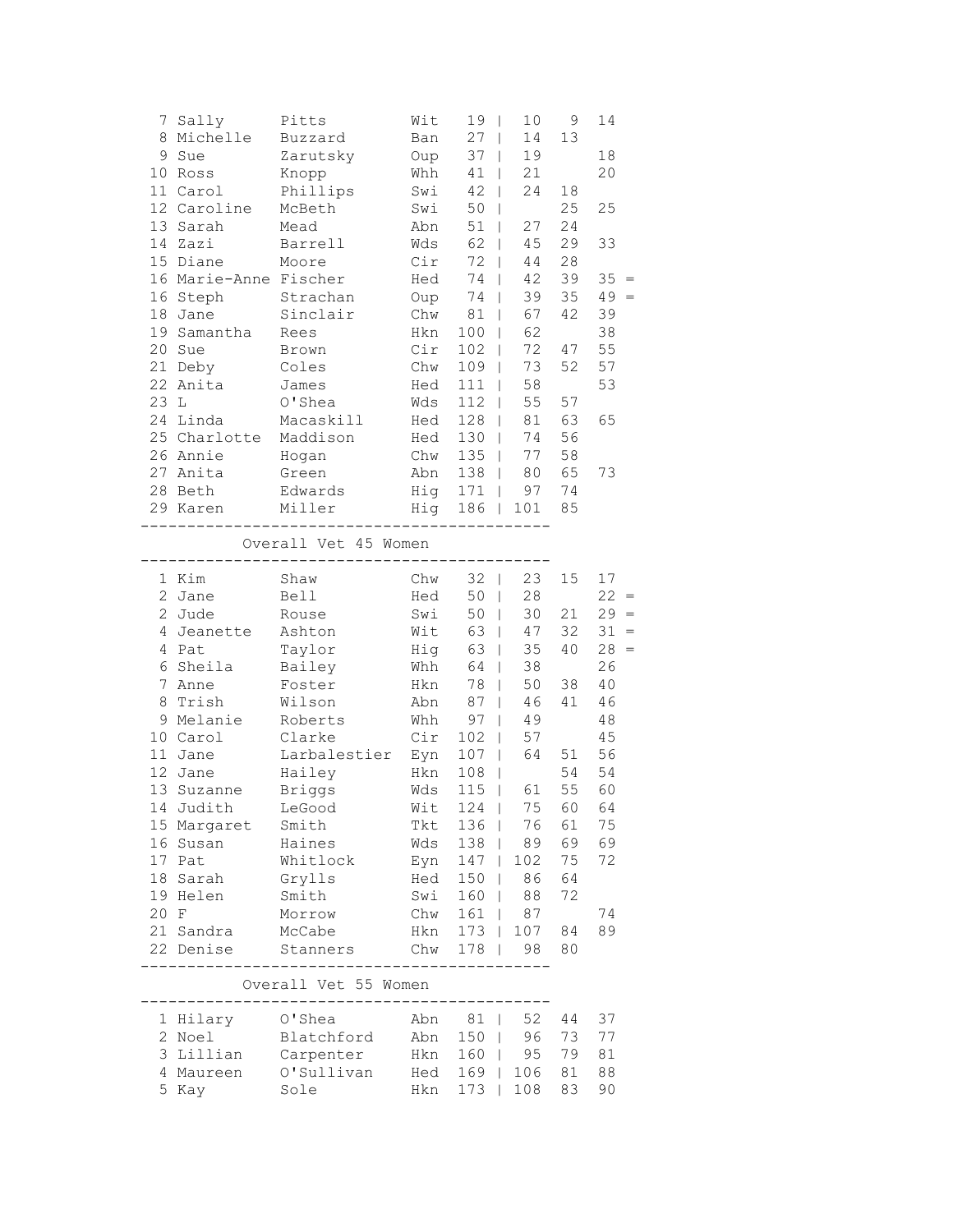|                                                                     |                   |              | Race 7 - Men  |                |     |                 |                                 |                |  |  |  |
|---------------------------------------------------------------------|-------------------|--------------|---------------|----------------|-----|-----------------|---------------------------------|----------------|--|--|--|
| Round 3 - Banbury<br>Team Results<br>First Division                 |                   |              |               |                |     |                 |                                 |                |  |  |  |
| 88  <br>2<br>$\overline{\mathbf{3}}$<br>Headington<br>5<br>- 7<br>1 |                   |              |               |                |     |                 |                                 |                |  |  |  |
| 2                                                                   | Woodstock         |              | $111$         |                | 4   | 13<br>11        | 23<br>15                        | 35<br>17       |  |  |  |
|                                                                     | 3 White Horse     |              | $172 \quad  $ |                | 1   | 18<br>- 6<br>44 | 19<br>9<br>46                   | 27<br>10<br>56 |  |  |  |
|                                                                     | 4 Abingdon        |              | 358           | $\mathbf{I}$   | 12  | 22              | 50                              | 52             |  |  |  |
|                                                                     | 5 Cirencester     |              | $359$         |                | 21  | 57<br>30        | 72<br>43                        | 93<br>55       |  |  |  |
| 6                                                                   | Woodstock         | $\mathbf{B}$ | $392$         |                | 34  | 38<br>66        | 60 67<br>48<br>71               | 83<br>58<br>77 |  |  |  |
| 7                                                                   | Witney            |              | $414$         |                | 14  | 25              | 28                              | 51             |  |  |  |
| 8                                                                   | Hook Norton       |              | $418$         |                | 8   | 74<br>16        | 101                             | 121<br>37 64   |  |  |  |
| 9                                                                   | Headington        |              | B 464         |                |     |                 | 69 104 120<br>36 59 63<br>76 81 | 65             |  |  |  |
| 10                                                                  | Banbury           |              | 829           |                | 33  |                 | 40 80 133                       | 84             |  |  |  |
| 154 193 196<br>Second Division                                      |                   |              |               |                |     |                 |                                 |                |  |  |  |
|                                                                     |                   |              |               |                |     |                 |                                 |                |  |  |  |
|                                                                     | 1 Oxford City     |              | 533           |                | 26  | 31              | 41<br>85 136 165                | 49             |  |  |  |
|                                                                     | 2 Swindon Str     |              | 554           |                | 29  |                 | 42 45<br>110 113 119            | 96             |  |  |  |
|                                                                     | 3 Eynsham         |              | $573$         |                | 54  | 61<br>87        | 68<br>108                       | 86<br>109      |  |  |  |
| 4                                                                   | Team Kennet       |              | 637           |                | 20  |                 | 24 78<br>97 159                 | 92<br>167      |  |  |  |
| 5                                                                   | Woodstock         | $\mathbb{C}$ | 662           | $\mathbb{R}^n$ | 82  | 99              | 89 90 95<br>100                 | 107            |  |  |  |
|                                                                     | 6 Cherwell        |              | 674           |                | 39  | 115             | 62 98 102<br>126 132            |                |  |  |  |
| 7                                                                   | Alchester         |              | 829           |                | 75  |                 | 94 106<br>129 148               | 116<br>161     |  |  |  |
| 8                                                                   | Headington C 830  |              |               |                | 88  |                 | 103 111 122<br>128 134 144      |                |  |  |  |
| 9                                                                   | White Horse B 873 |              |               |                |     |                 | 70 79 124<br>138 149            | 130<br>183     |  |  |  |
| 10                                                                  | Highworth         |              | 899           |                |     |                 | 47 53 73<br>198 207             | 114<br>207     |  |  |  |
| 11                                                                  | Abingdon          | $\mathbf{B}$ | $1027$        |                | 105 |                 | 118 131<br>151 186              | 146<br>190     |  |  |  |
|                                                                     | 12 Kidlington     |              | 1076          |                |     |                 | 112 125 142<br>168 187 192      | 150            |  |  |  |
|                                                                     | 13 Cirencester    |              | B 1140        |                | 91  |                 | 137 139 157<br>202 207 207      |                |  |  |  |
| 14                                                                  | Eynsham           | B            | $1143$        |                | 117 |                 | 123 166 172<br>176 182          | 207            |  |  |  |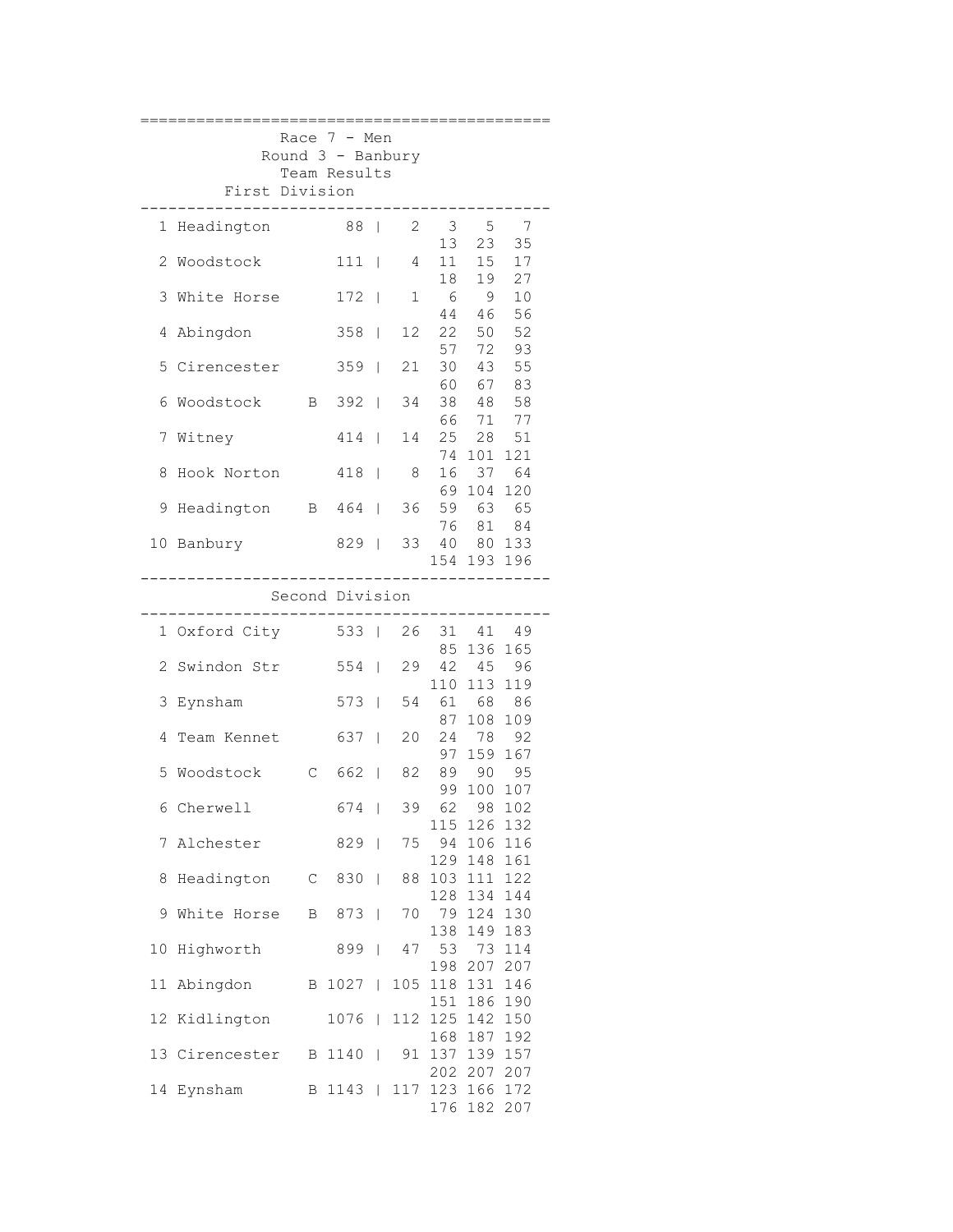|                       | 15 Headington             | D | 1145              | $\mathbf{I}$                 |             | 145 156<br>169     | 162<br>163<br>173<br>177 |  |
|-----------------------|---------------------------|---|-------------------|------------------------------|-------------|--------------------|--------------------------|--|
| 16                    | Witney                    | В | 1192              | $\mathbb{L}$                 | 140         | 143<br>178         | 174<br>170<br>207<br>180 |  |
| 17                    | Cherwell                  | B | 1242              | $\mathbf{I}$                 | 147         | 152<br>201         | 158<br>175<br>206<br>203 |  |
| 18                    | Woodstock                 | D | 1267              | $\mathbf{I}$                 | 141         | 153<br>207         | 164<br>188<br>207<br>207 |  |
| 19                    | StEdwards Sch             |   | 1274              | L                            | 32          | 207<br>207         | 207<br>207<br>207<br>207 |  |
| 20                    | Team Kennet               | Β | 1353              | $\mathbf{I}$                 | 171         | 181<br>207         | 191<br>189<br>207<br>207 |  |
| 21                    | Headington                | Е | 1356              | $\mathbf{I}$                 | 179         | 184<br>200         | 185<br>197<br>204<br>207 |  |
| 22                    | Oxf Uni Press             |   | 1385              | $\mathbf{I}$                 | 155         | 195 207<br>207 207 | 207<br>207               |  |
| 23                    | Radley                    |   | 1402              | $\mathbf{L}$                 |             | 160 207 207        | 207<br>207 207 207       |  |
|                       |                           |   | Overall Standings |                              |             |                    |                          |  |
|                       |                           |   | First Division    |                              |             |                    |                          |  |
|                       | 1 Headington              |   | 278               | $\perp$                      | 80          | 110                | 88                       |  |
| $\overline{c}$        | Woodstock                 |   | 284               | $\mathbf{I}$                 | 84          | 89                 | 111                      |  |
| 3                     | White Horse               |   | 969               | $\Box$                       | 523         | 274                | 172                      |  |
| 4                     | Witney                    |   | 1033              | $\mathbf{I}$                 | 327         | 292                | 414                      |  |
| 5                     | Abingdon                  |   | 1038              | L                            | 490         | 190                | 358                      |  |
| 6                     | Hook Norton               |   | 1119              | L                            | 337         | 364                | 418                      |  |
| 7<br>8                | Headington<br>Woodstock   |   | B 1143<br>B 1176  | $\mathbf{I}$<br>$\mathbb{L}$ | 296<br>415  | 383<br>369         | 464<br>392               |  |
| 9                     | Cirencester               |   | 1259              | L                            | 343         | 557                | 359                      |  |
| 10                    | Banbury                   |   | 2673              | $\overline{\phantom{a}}$     | 994         | 850                | 829                      |  |
|                       |                           |   | Second Division   |                              |             |                    |                          |  |
| $\mathbf{1}$          | Eynsham                   |   | 1632              |                              | 569         | 490                | 573                      |  |
|                       | 2 Oxford City             |   | 1655              | L                            | 298         | 824                | 533                      |  |
| 3                     | Swindon Str               |   | 1657              | $\mathbf{I}$                 | 512         | 591                | 554                      |  |
| 4                     | Cherwell                  |   | 2212              | $\mathbf{I}$                 | 789         | 749                | 674                      |  |
|                       | 5 Woodstock               |   | $C$ 2262          |                              | 724         | 876                | 662                      |  |
| 6                     | Team Kennet               |   | $2285$            |                              |             | 1034 614           | 637                      |  |
| 7                     | Headington                |   | C <sub>2293</sub> | L                            | 580         | 883                | 830                      |  |
| 8                     | Alchester                 |   | 2532              | $\mathbf{I}$                 | 694         | 1009               | 829                      |  |
| 9                     | Highworth                 |   | 2906              | L                            | 1103        | 904                | 899                      |  |
| 10<br>11 <sub>1</sub> | Kidlington<br>Cirencester |   | 3151<br>B 3194    |                              | 1082<br>887 | 993<br>1167        | 1076<br>1140             |  |
| 12                    | Abingdon                  | B | 3251              | L                            | 1409        | 815                | 1027                     |  |
| 13                    | Witney                    | B | 3267              | L                            | 1043        | 1032               | 1192                     |  |
| 14                    | Headington                | D | 3357              | L                            | 1039        | 1173               | 1145                     |  |
|                       | 15 Eynsham                | B | 3387              | L                            | 1213        | 1031               | 1143                     |  |
|                       | 16 StEdwards Sch          |   | 3658              | L                            | 1294        | 1090               | 1274                     |  |
| 17 <sub>2</sub>       | Oxf Uni Press             |   | 3939              | L                            | 1460        | 1094               | 1385                     |  |
|                       |                           |   |                   |                              |             |                    |                          |  |

 Race 7 - Men Round 3 - Banbury Individual Results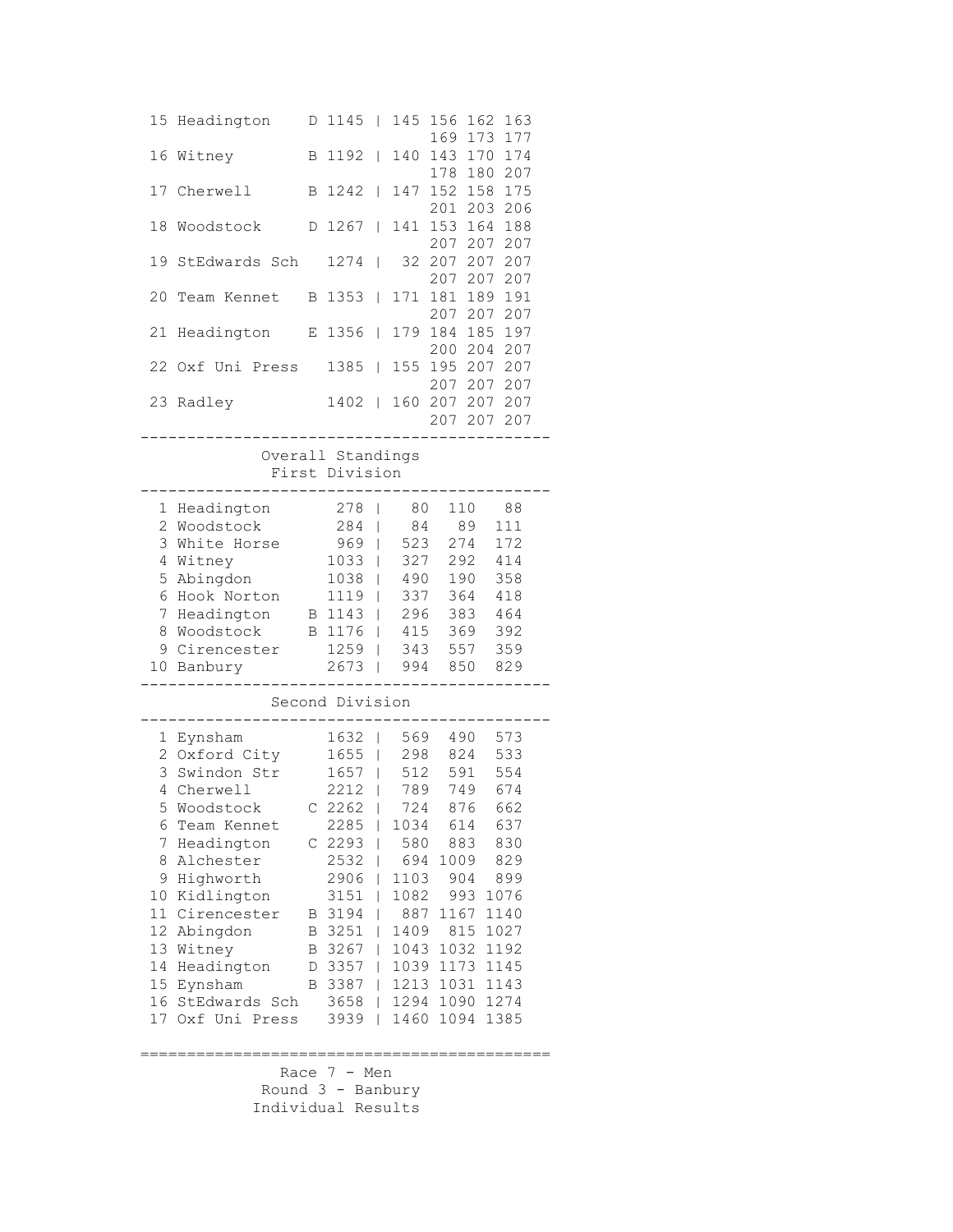| 1              | Tom        | Penfold             | Whh S  |             | 30.59          |
|----------------|------------|---------------------|--------|-------------|----------------|
| $\mathbf{2}$   | Pete       | Haarer              | Hed S  |             | 33.01          |
| 3              | Gary       | Harris              | Hed S  |             | 33.16          |
| $\overline{4}$ | Chris      | Sykes               | Wds V1 |             | 33.29          |
| 5              | Chris      | Riley               | Hed S  |             | 33.39          |
| 6              | Jason      | Cooke               | Whh S  |             | 33.43          |
| 7              | Chris      | Dettmar             | Hed S  |             | 33.47          |
| 8              | Richard    | Hailey              | Hkn V2 |             | 33.51          |
| 9              | Owain      | <b>Bristow</b>      |        | Whh U20     | 34.08          |
| 10             | Steve      | McGuigan            | Whh    | $\mathbf S$ | 34.18          |
| 11             | Dominic    | Croft               | Wds    | $\rm S$     | 34.29          |
| 12             | Les        | Newell              | Abn S  |             | 34.37          |
| 13             | Alan       | Chetwynd            |        | Hed U20     | 34.49          |
| 14             | John       | Atyeo               | Wit    | S           | 34.50          |
| 15             | Marcus     | Maxwell             | Wds S  |             | 35.01          |
| 16             | Tom        | Bradford            | Hkn S  |             | 35.04          |
|                | 17 Tony    | Hunn                | Wds S  |             | 35.11          |
| 18             | Brian      | Vaughan             | Wds V2 |             | 35.14          |
| 19             | Nicholas   | Baimbridge          | Wds S  |             | 35.24          |
| 20             | Dave       | Vosser              | Tkt V1 |             | 35.26          |
| 21             | Chris      | Illman              |        | Cir U20     | 35.30          |
| 22             | Paul       | Fernandez           | Abn S  |             | 35.33          |
|                |            |                     | Hed S  |             |                |
| 23<br>24       | Dan<br>Tom | Burton              | Tkt V1 |             | 35.35<br>35.37 |
| 25             |            | Munt<br>Baillie     | Wit S  |             |                |
|                | Mike       |                     |        |             | 35.45          |
| 26             | Trevor     | Dixon               | Oxf V1 |             | 35.47          |
| 27             | Steve      | Mead                | Wds    | $\mathbf S$ | 35.53          |
| 28             | Tony       | Lock                | Wit S  |             | 36.00          |
| 29             | Martin     | Davis               | Swi S  |             | 36.05          |
| 30             | Francisco  | Diaz                | Cir S  |             | 36.11          |
| 31             | Richard    | Grant               | Oxf V2 |             | 36.20          |
| 32             | Lewis      | Faulkner            | Ste    | $\mathbf S$ | 36.29          |
| 33             | John       | Burke               |        | Ban U20     | 36.33          |
| 34             | Carl       | Thompson            | Wds V1 |             | 36.38          |
| 35             | Dave       | Burton<br>Griffiths | Hed S  |             | 36.40          |
|                | 36 John    |                     | Hed V1 |             | 36.46          |
| 37             | Andrew     | Tilsley             | Hkn    | $\rm S$     | 36.52          |
| 38             | Rob        | Linnell             | Wds    | $\rm S$     | 36.54          |
|                | 39 Calvyn  | Hobday              | Chw S  |             | 36.56          |
| 40             | Simon      | Pritchard           | Ban S  |             | 36.59          |
| 41             | Dominic    | Swords              | Oxf V1 |             | 37.00          |
| 42             | Anthony    | Davis               | Swi S  |             | 37.01          |
| 43             | Peter      | Holmes              |        | Cir U20     | 37.16          |
| 44             | Paul       | Carr                | Whh S  |             | 37.17          |
| 45             | Neil       | Pringle             | Swi V1 |             | 37.17          |
| 46             | Stuart     | Shilston            | Whh V1 |             | 37.19          |
| 47             | Ben        | Scarlett            | Hig S  |             | 37.26          |
| 48             | Peter      | George              | Wds S  |             | 37.28          |
| 49             | Roy        | Tredwell            | Oxf V2 |             | 37.36          |
| 50             | Matthew    | Hammersley          | Abn S  |             | 37.46          |
| 51             | Laz        | Boden               | Wit V1 |             | 37.51          |
|                | 52 Simon   | Cartwright          | Abn V1 |             | 37.54          |
|                | 53 Jason   | Daniels             | Hig S  |             | 37.57          |
|                | 54 Mike    | Hill                | Eyn S  |             | 38.00          |
| 55             | Joe        | Baraclough          |        | Cir U20     | 38.06          |
| 56             | Paul       | Jegou               | Whh S  |             | 38.07          |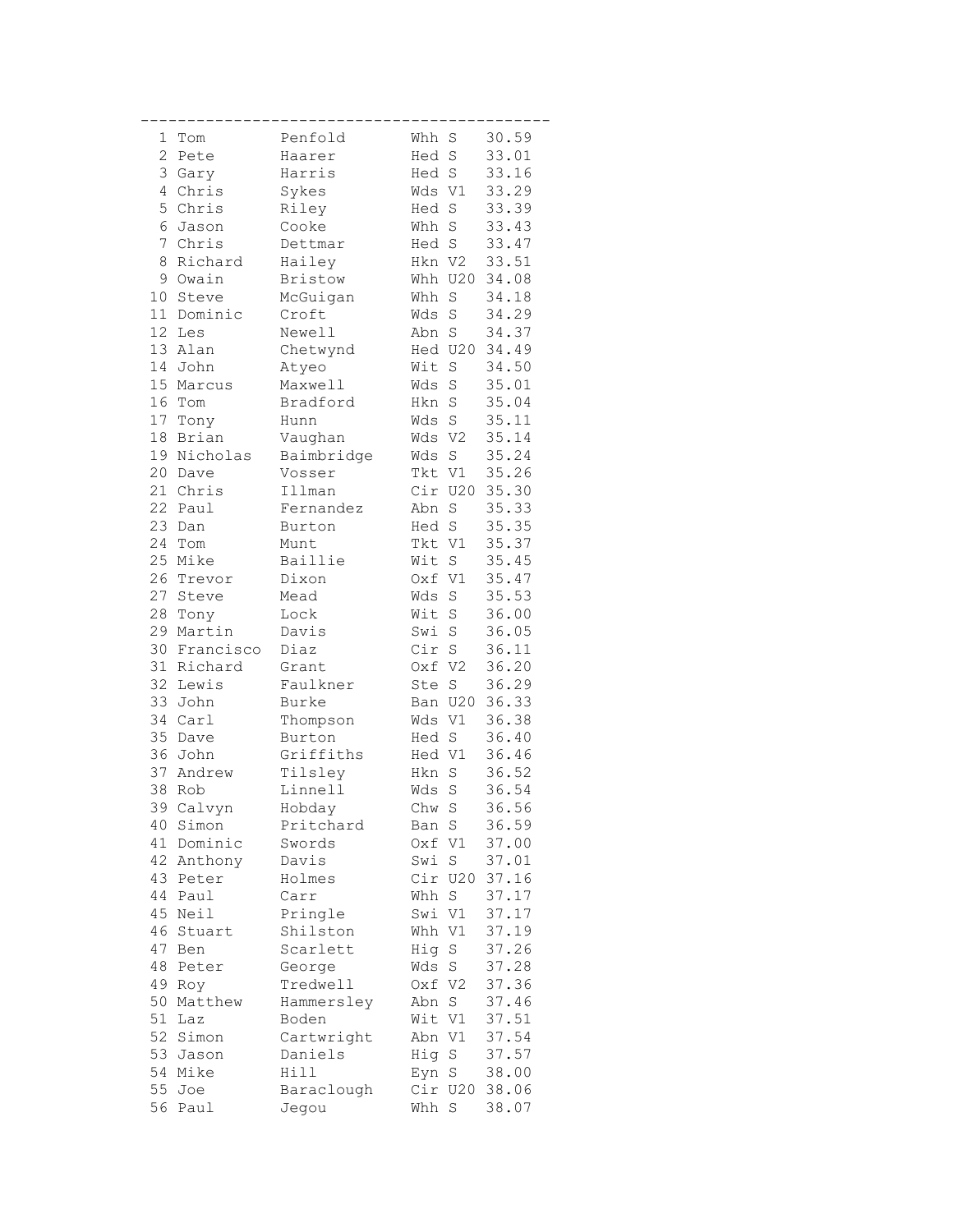| 57      | Gary        | Richards       | Abn V1 |                | 38.08 |
|---------|-------------|----------------|--------|----------------|-------|
| 58      | Dean        | Sheppard       | Wds    | $\rm S$        | 38.16 |
| 59      | Ian         | Meadowcroft    | Hed V1 |                | 38.21 |
| 60      | <b>Bill</b> | Leggate        | Cir    | $\mathbf S$    | 38.25 |
| 61      | Mark        | Creasey        | Eyn V1 |                | 38.26 |
| 62      | Phil        | Gilkes         | Chw V1 |                | 38.29 |
| 63      | Richard     | Skilbeck       | Hed    | $\rm S$        | 38.37 |
| 64      | John        | Brooks         | Hkn    | $\rm S$        | 38.46 |
| 65      | Chris       | Nellins        | Hed V2 |                | 38.49 |
| 66      | Martin      | Townsend       | Wds V1 |                | 38.54 |
| 67      | Martin      | Pitts          | Cir V1 |                | 38.57 |
| 68      | Tony        | Whitlock       | Eyn V1 |                | 38.59 |
| 69      | Malcolm     | Brown          | Hkn V1 |                | 39.02 |
| 70      | Nick        | Ponting        | Whh V1 |                | 39.09 |
| $71 \,$ | Andy        | Pike           | Wds    | S              | 39.20 |
| 72      | Thornton    | Greenland      | Abn V2 |                | 39.29 |
| 73      | Ashley      | Fox            | Hig    | $\rm S$        | 39.37 |
| 74      | Gareth      | Petts          |        | Wit U20        | 39.42 |
| 75      | Gary        | Warland        | Alc    | $\rm S$        | 39.48 |
| 76      | Alan        | Darbyshire     | Hed V1 |                | 39.50 |
| 77      | Robert      | <b>Briggs</b>  | Wds    | V <sub>2</sub> | 39.53 |
| 78      | Ian         | Adams          | Tkt    | $\rm S$        | 39.59 |
| 79      | Daniel      | New            | Whh    | $\rm S$        | 40.03 |
|         |             |                |        |                |       |
| 80      | Dave        | Drummond       | Ban    | S              | 40.10 |
| 81      | Jim         | Newman         | Hed    | $\rm S$        | 40.11 |
| 82      | Jon         | Ashworth       | Wds    | $\rm S$        | 40.12 |
| 83      | Duncan      | Atkinson       | Cir V1 |                | 40.13 |
| 84      | Mike        | Worthington    | Hed V2 |                | 40.14 |
| 85      | Phil        | Jeffrey        | Oxf    | $\rm S$        | 40.19 |
| 86      | Bernard     | Scanlan        | Eyn    | S              | 40.25 |
| 87      | Ben         | Breaker        | Eyn    | S              | 40.26 |
| 88      | Fraser      | Howard         | Hed    | $\rm S$        | 40.31 |
| 89      | Kirk        | Adams          | Wds    | $\rm S$        | 40.35 |
| 90      | Mike        | Shipway        | Wds V3 |                | 41.01 |
| 91      | Justin      | Nicholls       | Cir    | $\rm S$        | 41.09 |
| 92      | Rob         | Findlay        | Tkt V1 |                | 41.13 |
| 93      | Ian         | Richardson     | Abn V1 |                | 41.20 |
| 94      | Marcus      | Vallance       | Alc    | S              | 41.30 |
| 95      | Paul        | Brackett       | Wds    | $\mathtt{V1}$  | 41.36 |
|         | 96 Andy     | Bird           | Swi S  |                | 41.39 |
| 97      | Nick        | Bull           | Tkt    | S              | 41.44 |
| 98      | Brian       | Butler         | Chw    | V1             | 41.50 |
|         | 99 David    | Brooks         | Wds    | $\rm S$        | 41.56 |
| 100     | Nick        | Hall           | Wds    | S              | 41.57 |
|         | 101 Graham  | LeGood         | Wit    | V <sub>2</sub> | 42.01 |
| 102     | Andy        | Sabin          | Chw    | $\rm S$        | 42.10 |
| 103     | Richard     | Horner         | Hed    | $\rm S$        | 42.11 |
| 104     | Simon       | Wooley         | Hkn    | $\mathbf S$    | 42.13 |
| 105     | Nick        | Rutter         | Abn    | V1             | 42.17 |
| 106     | Gary        | McCready       | Alc    | $\rm S$        | 42.21 |
| 107     | Paul        | Taylor         | Wds    | V1             | 42.24 |
|         | 108 Graham  | <b>Bridges</b> | Eyn    | S              | 42.31 |
|         | 109 Derek   | Breaker        | Eyn V2 |                | 42.42 |
| 110     | Andy        | Rhodes         | Swi    | $\rm S$        | 42.47 |
| 111     | Simon       | Johnson        | Hed    | $\rm S$        | 42.49 |
|         | 112 Wiz     | <b>Bunce</b>   | Kid V2 |                | 42.56 |
| 113     | Kevin       | Benham         | Swi V1 |                | 42.58 |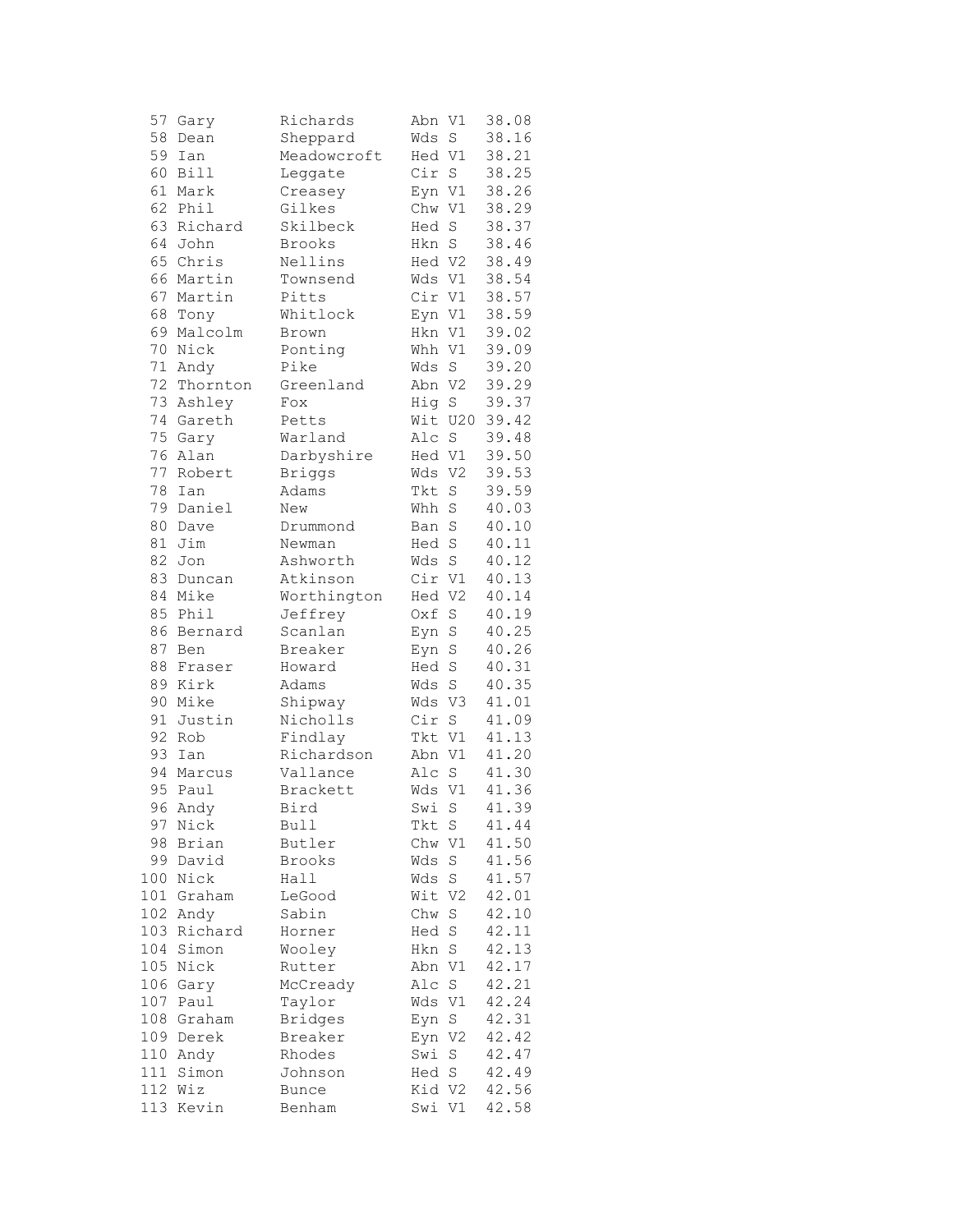|     | 114 Mervyn  | Scarlett    | Hig V2 |             | 43.19 |
|-----|-------------|-------------|--------|-------------|-------|
|     | 115 John    | Shaw        | Chw V1 |             | 43.25 |
|     | 116 Pete    | Chivers     | Alc V2 |             | 43.26 |
|     | 117 Chris   | James       | Eyn    | S           | 43.28 |
| 118 | Tim         | Parks       | Abn    | $\mathbf S$ | 43.31 |
|     | 119 Mick    | Sharland    | Swi V1 |             | 43.39 |
|     | 120 John    | Weaver      | Hkn V1 |             | 43.45 |
| 121 | Α           | Giles       | Wit    | S           | 43.54 |
|     | 122 Mike    | Davies      | Hed V1 |             | 43.55 |
|     | 123 Nick    | Sheard      | Eyn S  |             | 43.56 |
|     | 124 Rob     | Traynor     | Whh V1 |             | 43.58 |
| 125 | J           | Finnigan    | Kid S  |             | 43.59 |
|     | 126 Andy    | Sleight     | Chw V1 |             | 44.01 |
|     | 127 Andy    | Smith       | Swi V2 |             | 44.03 |
| 128 | Frank       | Bailey      | Hed S  |             | 44.05 |
|     | 129 Matt    | Lanes       | Alc    | $\rm S$     | 44.08 |
|     | 130 Gareth  | Smith       | Whh V1 |             | 44.10 |
|     | 131 Nick    | Rowe        | Abn V1 |             | 44.14 |
|     | 132 Barry   | Bloomfield  | Chw V1 |             | 44.16 |
|     | 133 Phil    | Bevis       | Ban V2 |             | 44.20 |
|     |             | Rasgauski   |        |             |       |
| 135 | 134 Martin  |             | Hed V2 |             | 44.28 |
|     | John        | Critchfield | Hkn V1 |             | 44.45 |
| 136 | Philip      | Castle      |        | Oxf U20     | 44.49 |
| 137 | Chris       | Riches      | Cir V2 |             | 44.51 |
| 138 | Jeremy      | Smeddle     | Whh V1 |             | 45.06 |
|     | 139 Collin  | O'Hare      | Cir V2 |             | 45.09 |
|     | 140 David   | Candlin     | Wit V2 |             | 45.11 |
|     | 141 Dave    | Sulley      | Wds    | $\mathbf S$ | 45.12 |
|     | 142 Brian   | Fiddian     | Kid V2 |             | 45.16 |
| 143 | David       | Williams    | Wit V1 |             | 45.19 |
|     | 144 Hanno   | Nickau      | Hed V1 |             | 45.25 |
|     | 145 Matthew | Johnson     | Hed V1 |             | 45.37 |
|     | 146 Andrew  | Garner      | Abn V1 |             | 45.39 |
| 147 | D           | Coates      | Chw V2 |             | 45.42 |
|     | 148 Nick    | Cherry      | Alc V1 |             | 45.48 |
|     | 149 Jim     | McGuigan    | Whh V2 |             | 45.51 |
|     | 150 Mich    | Search      | Kid V2 |             | 45.55 |
|     | 151 David   | Berger      | Abn V1 |             | 46.07 |
| 152 | Dave        | Fortune     | Chw V1 |             | 46.10 |
|     | 153 Anthony | Linnell     | Wds S  |             | 46.14 |
| 154 | Tony        | Petruso     | Ban V1 |             | 46.16 |
| 155 | Ian         | Heptonstall | Oup    | $S_{-}$     | 46.20 |
| 156 | Ged         | Taylor      | Hed V2 |             | 46.22 |
| 157 | Tony        | Curry       | Cir V3 |             | 46.27 |
| 158 | S           | Perkins     | Chw    | $\rm S$     | 46.57 |
| 159 | Graham      | Muse        | Tkt V1 |             | 47.04 |
| 160 | Tim         | Loyd        | Rad V1 |             | 47.16 |
| 161 | Nigel       | Lambert     | Alc V3 |             | 47.30 |
| 162 | Pat         | Read        | Hed V1 |             | 47.42 |
| 163 | Bob         | Green       | Hed V2 |             | 47.49 |
| 164 | John        | Christopher | Wds V1 |             | 48.13 |
| 165 | Paul        | Grimsdale   | Oxf V1 |             | 48.19 |
| 166 | Simon       | Taylor      | Eyn V2 |             | 48.21 |
|     | 167 Mark    | Pontin      | Tkt V1 |             | 48.24 |
| 168 | John        | Warnock     | Kid V2 |             | 48.42 |
|     | 169 Graham  | Norris      | Hed V2 |             | 48.46 |
| 170 | С           | Batts       | Wit V1 |             | 48.49 |
|     |             |             |        |             |       |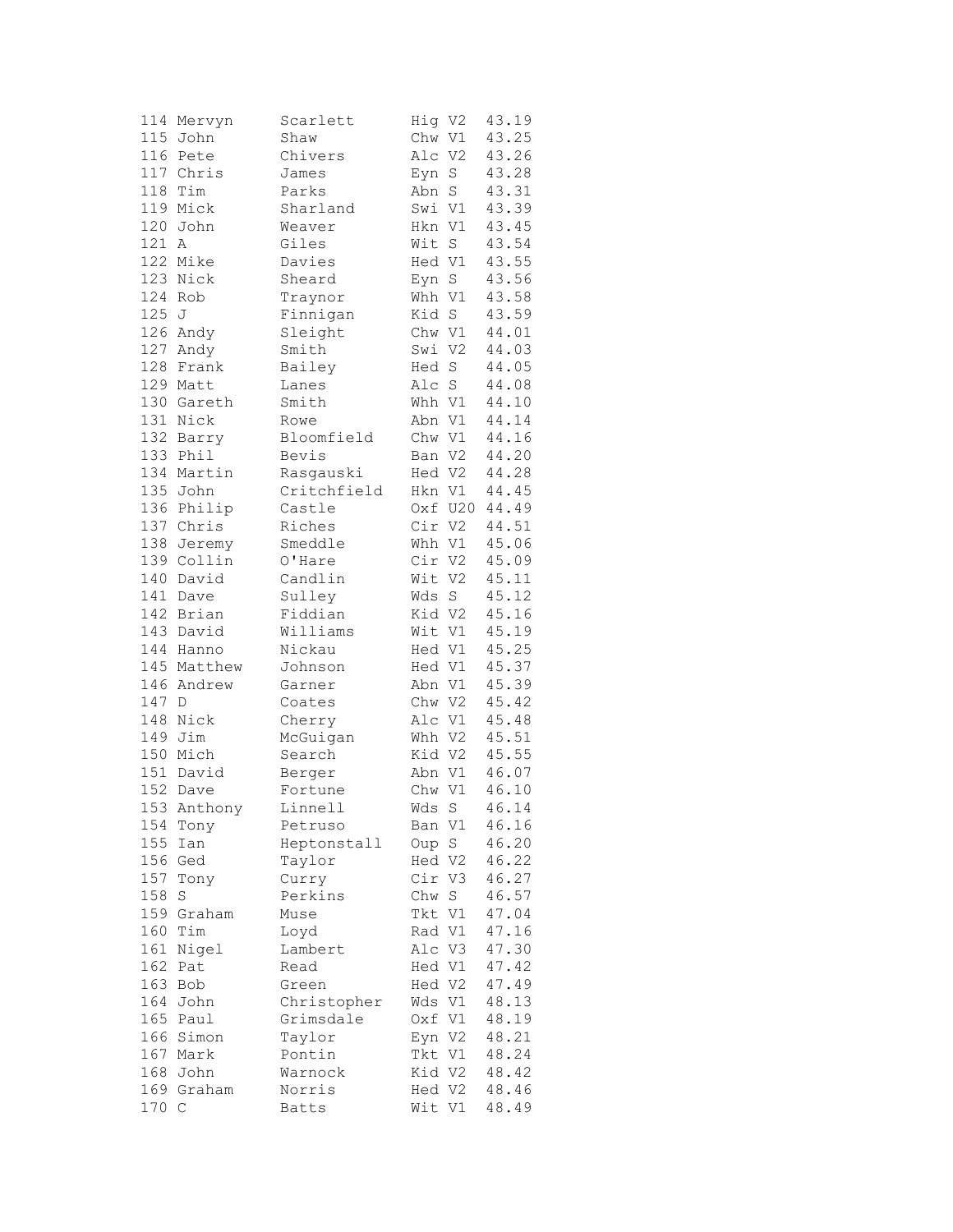|       | 171 Peter  | Humphreys                        |                                              |                              |           |              |                |                |
|-------|------------|----------------------------------|----------------------------------------------|------------------------------|-----------|--------------|----------------|----------------|
|       | 172 Keith  | Baker                            |                                              | Tkt V1 49.14<br>Eyn V2 49.19 |           |              |                |                |
|       | 173 Stuart | Hathaway                         | Hed V1 49.27                                 |                              |           |              |                |                |
|       | 174 Les    | Harrison                         | Wit V1 49.43                                 |                              |           |              |                |                |
| 175 J |            | Roulstone                        |                                              | Chw V2 49.50                 |           |              |                |                |
|       | $176$ Ian  | Keeley                           |                                              | Eyn V1 49.53                 |           |              |                |                |
|       | 177 Dave   | Howse                            |                                              | Hed V2 49.54                 |           |              |                |                |
|       | 178 Mark   | Wilson                           |                                              | Wit S 49.55                  |           |              |                |                |
|       | 179 Kit    | Villiers                         | Hed V3 49.57                                 |                              |           |              |                |                |
|       | 180 Robin  | Parsons                          |                                              |                              |           |              |                |                |
|       | 181 Stan   | Chambers                         |                                              |                              |           |              |                |                |
|       | 182 Paul   | Creasey                          | Wit V1 50.11<br>Tkt V2 50.15<br>Eyn V3 50.21 |                              |           |              |                |                |
|       | 183 Will   | Smeddle                          | Whh S 50.42                                  |                              |           |              |                |                |
|       | 184 Gordon | Manning                          | Hed V2 50.51                                 |                              |           |              |                |                |
|       | 185 Trevor | Witts                            | Hed V2 50.52                                 |                              |           |              |                |                |
|       | 186 Ivor   | Hopkins Abn V2 50.59             |                                              |                              |           |              |                |                |
|       | 187 Trevor | Langrish Kid V2 51.00            |                                              |                              |           |              |                |                |
|       | 188 Rupert | Molloy                           | Wds V2 51.01                                 |                              |           |              |                |                |
|       | 189 Steve  | Savage                           |                                              | Tkt S 51.16                  |           |              |                |                |
|       | 190 Dave   | Roberts                          | Abn V1                                       |                              |           | 51.18        |                |                |
|       | 191 Dave   | Simmons                          |                                              | Tkt S 51.42                  |           |              |                |                |
|       | 192 Gordon | Fogg                             |                                              | Kid V2 52.04                 |           |              |                |                |
|       | 193 Andy   | Bartlett                         | Ban V2 52.15                                 |                              |           |              |                |                |
|       | 194 Paul   | Bursnall                         |                                              | Alc V2 52.44                 |           |              |                |                |
|       | 195 David  | Keeling Oup S 53.36              |                                              |                              |           |              |                |                |
|       | 196 Del    | Randall                          |                                              | Ban V1 53.49                 |           |              |                |                |
|       | 197 Ross   | Logan                            | Hed V1 54.02<br>Hig S 54.06<br>Oxf V2 54.46  |                              |           |              |                |                |
|       | 198 Matt   | Wild                             |                                              |                              |           |              |                |                |
|       | 199 Pete   | O'Keefe                          |                                              |                              |           |              |                |                |
|       | 200 Robert | Logan                            | Hed V2 54.47                                 |                              |           |              |                |                |
| 201 S |            | Brokenshar Chw V1 55.21          |                                              |                              |           |              |                |                |
|       | 202 Dave   | Edelsten Cir V3 55.43            |                                              |                              |           |              |                |                |
|       | 203 Ken    | Craigie Chw V2 56.25             |                                              |                              |           |              |                |                |
|       |            | 204 Francis Josephs Hed V2 58.39 |                                              |                              |           |              |                |                |
|       | 205 Tim    | Hampson Abn V2 63.41             |                                              |                              |           |              |                |                |
|       | 206 Pete   | Hart Chw V3 68.59                |                                              |                              |           |              |                |                |
|       |            |                                  |                                              |                              |           |              |                |                |
|       |            | Overall U20 Men                  |                                              |                              |           |              |                |                |
|       |            | 1 Chris Illman Cir 26   5        |                                              |                              |           |              |                | 21             |
|       | 2 Alan     | Chetwynd Hed                     |                                              |                              | $27 \mid$ | 27           | 14             | 13             |
|       | 3 Gareth   | Petts                            |                                              | Wit 104                      |           | 57           | 47             | 74             |
|       | 4 Jack     | Plant                            |                                              |                              |           | Oxf 151   89 | 62             |                |
|       |            | Overall Senior Men               |                                              |                              |           |              |                |                |
|       |            |                                  |                                              |                              |           |              |                |                |
|       | 1 Chris    | Riley                            | Hed                                          |                              | 7         |              | 2              | 5              |
|       | 2 Chris    | Dettmar                          | Hed                                          |                              | $9 \mid$  | $\mathbf{2}$ | $\overline{7}$ | $\overline{7}$ |
|       | 3 Jason    | Cooke                            | Whh                                          |                              | $11$      |              | 5              | - 6            |
|       | 4 John     | Atyeo                            | Wit                                          |                              | $14$      | 6            | 8              | 14             |
|       | 5 Dominic  | Croft                            | Wds                                          |                              | 17        |              | 6              | $11 =$         |
|       | 5 Tony     | Hunn                             | Wds                                          | 17                           |           | 8            | 9              | $17 =$         |
|       | 7 Marcus   | Maxwell                          | Wds                                          | 24                           |           | 9            |                | $15 =$         |
|       | 7 Paul     | Jegou                            | Whh                                          | 24                           | $\Box$    | 14           | 10             | $56 =$         |
|       | 9 Steve    | Mead                             | Wds                                          | 25                           | $\Box$    | 12           | 13             | 27             |
|       | 10 Les     | Newell                           | Abn                                          | 28                           |           | 37           | 16             | $12 =$         |
|       | 10 Tom     | Bradford                         | Hkn                                          |                              | 28        | 30           | 12             | $16 =$         |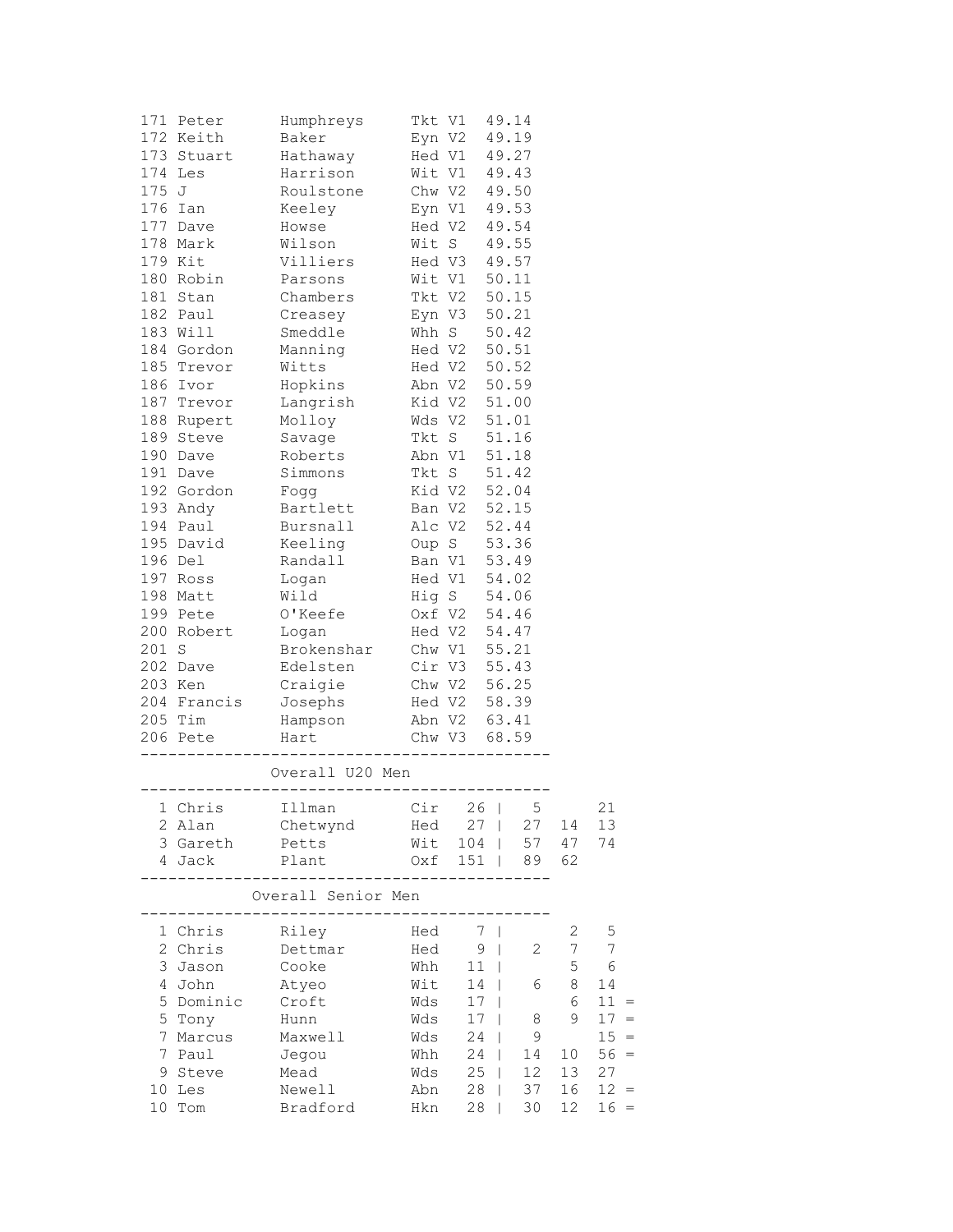|    | 12 Matthew   | Hammersley     | Abn | 31<br>$\overline{\phantom{a}}$  | 20                   | 11     | 50     |                                     |
|----|--------------|----------------|-----|---------------------------------|----------------------|--------|--------|-------------------------------------|
|    | 13 Dan       | Burton         | Hed | 44<br>$\overline{\phantom{a}}$  | 24                   | 21     | 23     | $\equiv$                            |
| 13 | Greg         | Dell           | Wds | 44<br>$\mathbf{I}$              | 18                   | 26     |        | $=$                                 |
| 15 | Martin       | Davis          | Swi | 45<br>$\mathbf{I}$              | 16                   |        | 29     | $\, =$                              |
| 15 | Mike         | Baillie        | Wit | 45<br>I                         |                      | 20     | 25     | $=$                                 |
| 17 | Nicholas     | Baimbridge     | Wds | 47                              | 28<br>T              |        | 19     |                                     |
|    | 18 Francisco | Diaz           | Cir | 48                              | 25<br>T              | 23     | 30     |                                     |
|    | 19 Lewis     | Faulkner       | Ste | 50<br>$\overline{\phantom{a}}$  | 32                   | $18\,$ | 32     |                                     |
|    | 20 Andrew    | Tilsley        | Hkn | 53<br>$\overline{\phantom{a}}$  | 31                   | 22     | 37     |                                     |
|    | 21 Martin    | Dunmore        | Hed | 59<br>$\overline{\phantom{a}}$  | 34                   | 25     |        |                                     |
| 21 | Tony         | Lock           | Wit | 59<br>$\overline{\phantom{a}}$  | 33                   | 31     | 28     | $=$                                 |
| 23 | Rob          | Linnell        | Wds | 66<br>$\mathbf{I}$              | 46                   | 28     | 38     |                                     |
| 24 | Simon        | Pritchard      | Ban | 67                              | 35<br>$\mathbf{I}$   | 32     | 40     |                                     |
| 25 | Paul         | Carr           | Whh | 71                              | 56<br>L              | 27     | 44     |                                     |
|    | 26 Dave      | Burton         | Hed | 75                              | 40<br>T              |        | 35     |                                     |
| 27 | Jason        | Daniels        | Hig | 88                              | 52<br>$\mathsf{I}$   | 36     | 53     |                                     |
| 28 | Ben          | Scarlett       | Hig | 94                              | 47<br>$\overline{1}$ |        | 47     |                                     |
|    | 29 Andy      | Pike           | Wds | 123<br>$\overline{\phantom{a}}$ | 63                   | 60     | $7\,1$ |                                     |
| 30 | Jim          | Newman         | Hed | 124<br>$\overline{\phantom{a}}$ | 73                   | 51     | 81     |                                     |
| 31 | Bill         | Leggate        | Cir | 125<br>$\overline{\phantom{a}}$ | 65                   |        | 60     | $=$                                 |
| 31 | Peter        | George         | Wds | 125<br>$\overline{\phantom{a}}$ | 77                   |        | 48     | $\hspace*{0.1cm} = \hspace*{0.1cm}$ |
| 33 | John         | Brooks         | Hkn | 128<br>T                        | 70                   | 64     | 64     | $\hspace{0.1cm} = \hspace{0.1cm}$   |
| 33 | Richard      | Skilbeck       | Hed | 128                             | 67<br>T              | 65     | $63 =$ |                                     |
|    | 35 Daniel    | New            | Whh | 137<br>I                        |                      | 58     | 79     |                                     |
| 36 | Ian          | Adams          | Tkt | 139<br>I                        |                      | 61     | 78     |                                     |
| 37 | Andy         | Sears          | Eyn | 144<br>$\overline{1}$           | 68                   | 76     |        |                                     |
|    | 38 Ben       | Breaker        | Eyn | 145<br>$\overline{\phantom{a}}$ | 58                   |        | 87     | $\hspace{0.1cm} = \hspace{0.1cm}$   |
|    | 38 Bernard   | Scanlan        | Eyn | 145<br>$\overline{\phantom{a}}$ |                      | 59     | 86     | $=$                                 |
| 40 | Dave         | Drummond       | Ban | 152<br>$\overline{1}$           |                      | 72     | 80     |                                     |
| 41 | Kirk         | Adams          | Wds | 153                             | 64<br>$\mathbf{I}$   | 110    | 89     |                                     |
| 42 | Andy         | Bird           | Swi | 158                             | 84<br>$\mathbf{I}$   | 74     | 96     | $\hspace{0.1cm} = \hspace{0.1cm}$   |
| 42 | Fraser       | Howard         | Hed | 158                             | 98<br>$\mathbf{I}$   | 70     | 88     | $\hspace{0.1cm} = \hspace{0.1cm}$   |
| 44 | Jon          | Ashworth       | Wds | 160                             | 78<br>$\mathbf{I}$   |        | 82     |                                     |
| 45 | Ashley       | Fox            | Hig | 168<br>I                        |                      | 95     | 73     |                                     |
|    | 46 Gary      | Warland        | Alc | 169<br>$\mathbf{I}$             | 106                  | 94     | 75     | $\hspace{0.1cm} = \hspace{0.1cm}$   |
|    | 46 Nick      | Hall           | Wds | 169<br>$\perp$                  | 123                  | 69     | 100    | $\hspace{0.1cm} = \hspace{0.1cm}$   |
| 48 | Phil         | Jeffrey        | Oxf | 172<br>$\overline{\phantom{a}}$ | 87                   |        | 85     |                                     |
| 49 | Nick         | <b>Bull</b>    | Tkt | 174<br>$\overline{1}$           |                      | 77     | 97     |                                     |
| 50 | Steve        | Astin          | Swi | 180                             | 97<br>I              | 83     |        |                                     |
|    | 51 Simon     | Wooley         | Hkn | $193 \mid$                      | 102                  | 91     | 104    |                                     |
|    | 52 Andy      | Rhodes         | Swi | 194<br>$\overline{\phantom{a}}$ |                      | 84     | 110    |                                     |
| 53 | М            | Tyrrell        | Eyn | 196                             | 99                   | 97     |        |                                     |
| 54 | Simon        | Johnson        | Hed | 198                             | 91                   | 107    | 111    |                                     |
|    | 55 Marcus    | Vallance       | Alc | 201                             | 107                  |        | 94     |                                     |
|    | 56 Andy      | Sabin          | Chw | 206<br>T                        | 119                  | 104    | 102    |                                     |
| 57 | Tim          | Parks          | Abn | 212<br>T                        | 94                   |        | 118    |                                     |
| 58 | David        | Brooks         | Wds | 213<br>T                        |                      | 114    | 99     |                                     |
|    | 59 Graham    | <b>Bridges</b> | Eyn | 221<br>T                        | 118                  | 113    | 108    |                                     |
| 60 | Matt         | Lanes          | Alc | 228                             | 134<br>$\mathbf{I}$  | 99     | 129    |                                     |
| 61 | Chris        | James          | Eyn | 231                             | 114                  | 121    | 117    |                                     |
| 62 | Tony         | Maddison       | Wds | 248                             | 124                  | 124    |        |                                     |
| 63 | Jamie        | O'Shea         | Wds | 266                             | 140                  | 126    |        |                                     |
|    | 64 Richard   | Horner         | Hed | 267<br>T                        | 164                  |        | 103    |                                     |
|    | 65 Dave      | Sulley         | Wds | 297<br>T                        |                      | 156    | 141    |                                     |
|    | 66 Graham    | Cripps         | Kid | 301<br>T                        | 151                  | 150    |        |                                     |
| 66 | Ian          | Heptonstall    | Oup | 301                             | 158                  | 146    | 155    | $=$                                 |
| 68 | Mark         | Wilson         | Wit | 335                             | 180                  | 157    | 178    |                                     |
|    |              |                |     |                                 |                      |        |        |                                     |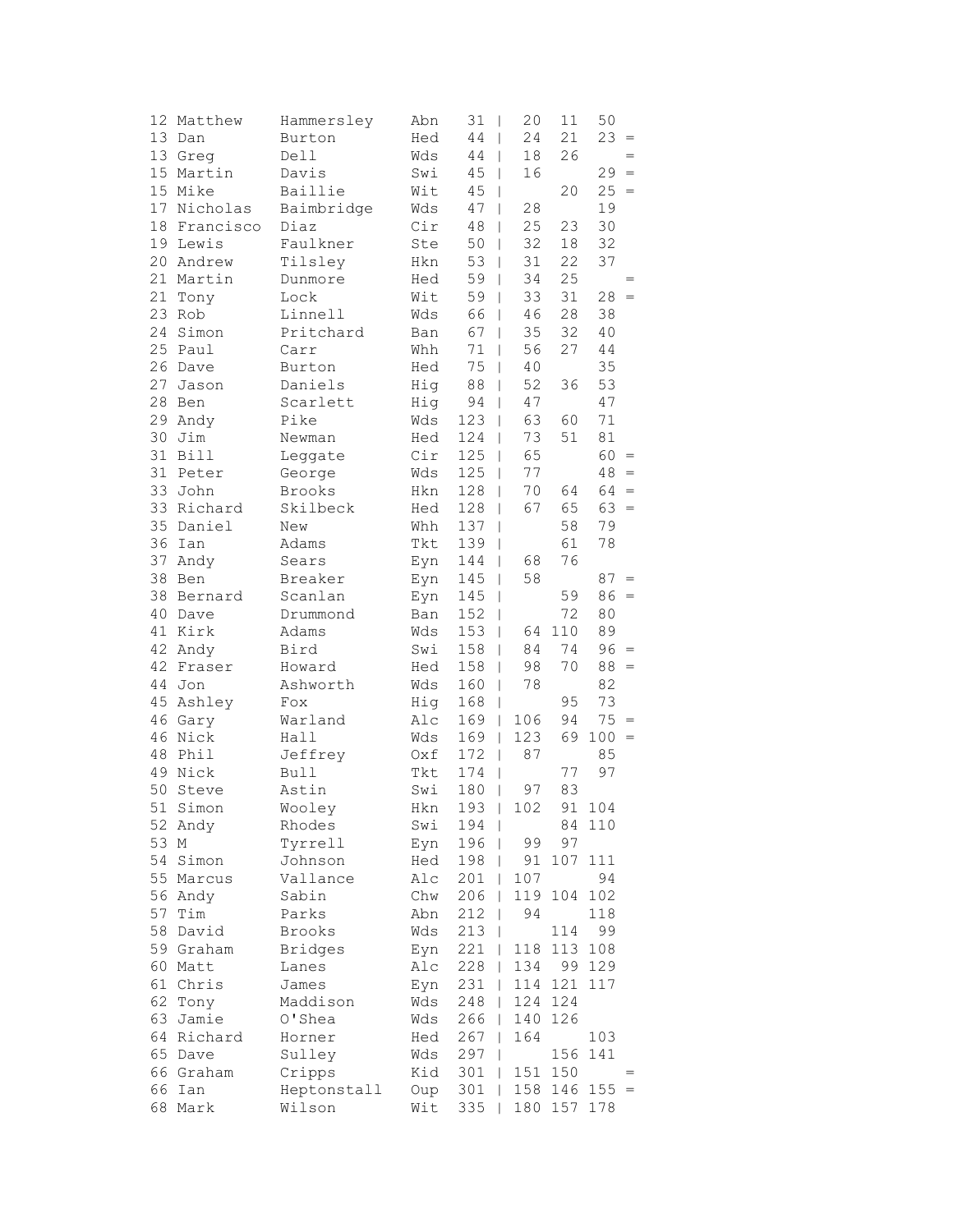| 69                        | Steve<br>70 Dave     | Savage<br>Simmons            | Tkt<br>Tkt | 361<br>368 | 189                   | 172<br>205 177 | 189<br>191    |     |
|---------------------------|----------------------|------------------------------|------------|------------|-----------------------|----------------|---------------|-----|
|                           | 71 Simon<br>72 David | Wysocki-Jones Whh<br>Keeling | Oup        | $372$      | 380   212 185         | 208 164        | 195           |     |
|                           |                      | Overall Vet 40 Men           |            |            |                       |                |               |     |
| 1                         | Chris                | Sykes                        | Wds        | 2          | 1<br>T                | 1              | 4             |     |
| $\mathbf{2}^{\mathsf{I}}$ | Crispin              | Hetherington                 | Hed        | 30         | 13<br>T               | 17             |               |     |
| 3                         | Tom                  | Munt                         | Tkt        | 35         | 11                    | 30             | 24            |     |
| 4                         | Carl                 | Thompson                     | Wds        | 45         | 26<br>L               | 19             | 34            |     |
| 5                         | Trevor               | Dixon                        | Oxf        | 47         | 21<br>$\mathsf{I}$    | 53             | 26            |     |
| 6                         | Stuart               | Shilston                     | Whh        | 73         | 38<br>I               | 35             | 46            |     |
| 7                         | Laz                  | Boden                        | Wit        | 77         | 44<br>$\overline{1}$  | 33             | 51            |     |
| 8                         | John                 | Griffiths                    | Hed        | 78         | 51<br>L               | 42             | 36            |     |
| 9                         | Dave                 | Wright                       | Cir        | 80         | 41<br>L               | 39             |               |     |
| 10                        | Mark                 | Creasey                      | Eyn        | 85         | 45<br>T               | 40             | 61            |     |
| 11 <sup>1</sup>           | Neil                 | Pringle                      | Swi        | 86         | 43                    | 43             | 45            |     |
| 12 <sup>°</sup>           | Simon                | Cartwright                   | Abn        | 89         | 54                    | 37             | 52            |     |
|                           | 13 Dominic           | Swords                       | Oxf        | 101        | 60<br>L               |                | 41            |     |
| 14                        | Ian                  | Meadowcroft                  | Hed        | 109        | 50<br>I               | 78             | 59            |     |
|                           | 15 Phil              | Gilkes                       | Chw        | 111        | 69<br>T               | 49             | 62            |     |
|                           | 16 Robert            | Gill                         | <b>Bic</b> | 125        | 75<br>I               | 50             |               |     |
| 17                        | Nick                 | Ponting                      | Whh        | 127        | T                     | 57             | 70            |     |
| 18                        | Malcolm              | Brown                        | Hkn        | 132        | 74<br>L               | 63             | 69            |     |
| 19                        | Martin               | Townsend                     | Wds        | 137        | 71<br>T               |                | 66            |     |
| 20                        | Dave                 | Murfin                       | Whh        | 141        | 59                    | 82             |               |     |
| 20                        | Tony                 | Whitlock                     | Eyn        | 141        | 103                   | 73             | 68            | $=$ |
|                           | 22 Martin            | Pitts                        | Cir        | 154        | I                     | 87             | 67            |     |
|                           | 23 Alan<br>24 Nick   | Darbyshire                   | Hed        | 161        | 85<br>$\mathbf{I}$    |                | 76            |     |
|                           | 24 Rob               | Rutter                       | Abn<br>Tkt | 175        | 96<br>T               | 79<br>93       | $105 =$<br>92 | $=$ |
| 26                        | Duncan               | Findlay<br>Atkinson          | Cir        | 175<br>176 | 83<br>T<br>93<br>T    |                | 83            |     |
| 27                        | Ian                  | Richardson                   | Abn        | 182        | T                     | 89             | 93            |     |
| 28                        | Brian                | Butler                       | Chw        | 186        | 111<br>L              | 88             | 98            |     |
|                           | 29 Kevin             | Benham                       | Swi        | 190        | 105                   | 85             | 113           |     |
| 29                        | Phil                 | Coy                          | Ban        | 190        | 109<br>$\mathbf{I}$   | 81             |               |     |
|                           | 31 Andy              | Grove                        | Eyn        | 198        | 82<br>$\mathbf{I}$    | 116            |               |     |
|                           | 32 Simon             | Williamson                   | Whh        | 202        | 116<br>$\overline{1}$ | 86             |               |     |
|                           | 33 Paul              | Brackett                     | Wds        | $206$      |                       | 111            | 95            |     |
|                           | 34 Mick              | Sharland                     | Swi        | 222        |                       |                | 103 119       |     |
|                           | 35 Hanno             | Nickau                       | Hed        | 224        | 80                    |                | 144           |     |
|                           | 36 Barry             | Bloomfield                   | Chw        | $225$      | 129                   | 96             | 132           |     |
|                           | 37 John              | Weaver                       | Hkn        | $228$      | 138                   | 108            | 120           |     |
|                           | 38 Rob               | Traynor                      | Whh        | 234        | 110                   |                | 124           |     |
|                           | 39 Gareth            | Smith                        | Whh        | 236        | 130                   | 106            | 130           |     |
| 40                        | Ian                  | Fletcher                     | Cir        | 242        | 141                   | 101            |               |     |
|                           | 40 Paul              | Taylor                       | Wds        | 242        |                       | 135            | $107 =$       |     |
|                           | 42 John              | Critchfield                  | Hkn        | 250        |                       | 139 115 135    |               |     |
|                           | 43 Jeremy            | Smeddle                      | Whh        | 252        | 135<br>L              | 117            | 138           |     |
|                           | 44 Nick              | Rowe                         | Abn        | 267        | T                     | 136            | 131           |     |
|                           | 45 Chris             | Sherington                   | Cir        | 272        | 149<br>$\mathbf{L}$   | 123            |               |     |
|                           | 46 David             | Williams                     | Wit        | 274        | 178                   | 131            | 143           |     |
|                           | 47 Andrew            | Garner                       | Abn        | 276        |                       | 130            | 146           |     |
|                           | 48 Andy              | Sleight                      | Chw        | 279        | 153                   |                | 126           |     |
|                           | 49 Peter             | Cook                         | Swi        | 281        |                       | 152 129        |               |     |
|                           | 50 David             | Berger                       | Abn        | 283        |                       | 174 132 151    |               |     |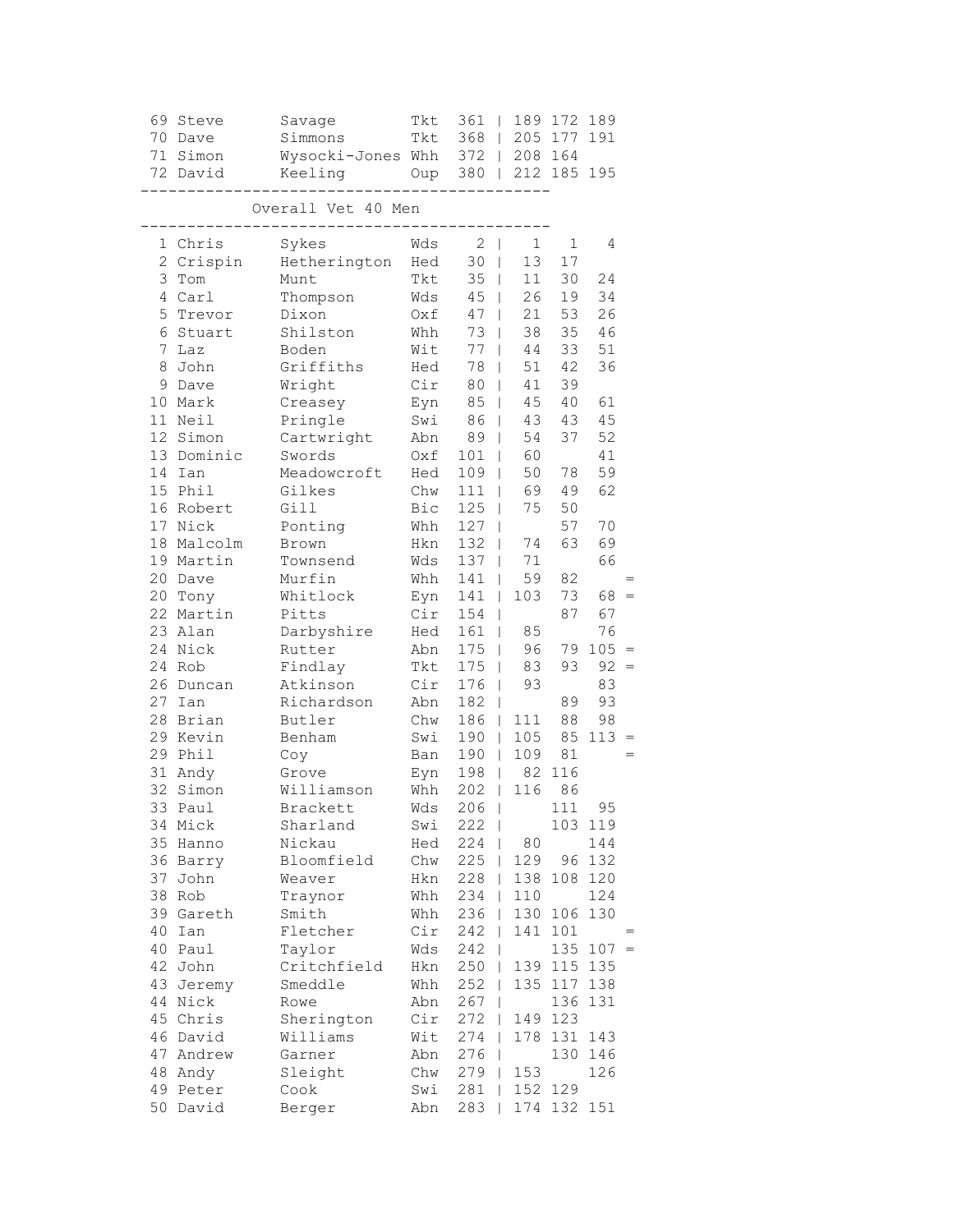| 51   | Paul<br>52 Tony<br>53 Matthew<br>53 Pat<br>55 Nick<br>56 Alan<br>57 Jean-Luc<br>58 Kevin<br>59 Tim<br>60 Mark<br>61 Robin<br>62 Les<br>63 Ross<br>64 Del | Grimsdale<br>Petruso<br>Johnson<br>Read<br>Cherry<br>Caine<br>Coudret<br>Buttle<br>Loyd<br>Pontin<br>Parsons<br>Harrison<br>Logan<br>Randall<br>___________ | Oxf<br>Ban<br>Hed<br>Hed<br>Alc<br>Kid<br>Abn<br>Swi<br>Rad<br>Tkt<br>Wit<br>Wit<br>Hed<br>---------- | 286<br>296<br>$303$  <br>303<br>$\mathbb{R}$<br>304<br>306<br>307<br>$320$  <br>$323$  <br>$336$  <br>$353$  <br>379   206 182 197<br>Ban 406   210 | 121<br>$\mathbf{I}$<br>$\mathbf{L}$<br>156<br>167<br>160<br>163<br>201<br>365   191<br>--------- | 185 142 154<br>$176$ 158 145 =<br>150 153<br>139<br>170 137<br>160<br>214 169 | 165<br>$162 =$<br>148<br>160<br>167<br>173 180<br>174<br>196 |            |
|------|----------------------------------------------------------------------------------------------------------------------------------------------------------|-------------------------------------------------------------------------------------------------------------------------------------------------------------|-------------------------------------------------------------------------------------------------------|-----------------------------------------------------------------------------------------------------------------------------------------------------|--------------------------------------------------------------------------------------------------|-------------------------------------------------------------------------------|--------------------------------------------------------------|------------|
|      |                                                                                                                                                          | Overall Vet 50 Men                                                                                                                                          |                                                                                                       |                                                                                                                                                     |                                                                                                  |                                                                               |                                                              |            |
|      | 1 Richard<br>2 Brian<br>3 Richard<br>4 Dave<br>5 Roy<br>6 Thornton<br>7 Chris<br>8 Robert<br>9 Graham                                                    | Hailey<br>Vaughan<br>Grant<br>Wheeler<br>Tredwell<br>Greenland<br>Nellins<br><b>Briggs</b><br>LeGood                                                        | Hkn<br>Wds<br>Oxf<br>Oxf<br>Oxf<br>Abn<br>Hed<br>Wds<br>Wit                                           | $11$  <br>25<br>48<br>82<br>97<br>$\mathbf{I}$<br>109<br>$\mathbf{I}$<br>$119$  <br>148<br>$199$                                                    | 7<br>10<br>$\mathbf{I}$<br>17<br>$\mathbf{L}$<br>36<br>$\mathbf{I}$<br>48<br>53<br>79<br>101     | 4<br>15<br>105<br>46<br>56<br>54<br>71<br>98                                  | 8<br>18<br>31<br>49<br>72<br>65<br>77<br>101                 |            |
|      | 10 Derek<br>11 Wiz<br>12 Pete<br>13 Chris<br>14 Andy<br>14 Mervyn                                                                                        | Breaker<br><b>Bunce</b><br>Chivers<br>Riches<br>Smith<br>Scarlett                                                                                           | Eyn<br>Kid<br>Alc<br>Cir<br>Swi<br>Hig                                                                | $209$  <br>214<br>$220$  <br>$240$  <br>246<br>246                                                                                                  | 125<br>$\mathbf{L}$<br>104<br>131                                                                | 126 100<br>102<br>$145$ 119 127 =<br>132 134                                  | 109<br>112<br>116<br>109 137<br>114                          | $\, =$     |
|      | 16 Stuart<br>17 Collin<br>18 David<br>19 Phil<br>20 Mick<br>21 Mich<br>22 Brian                                                                          | Twinn<br>O'Hare<br>Candlin<br>Bevis<br>Gallagaher<br>Search<br>Fiddian                                                                                      | Abn<br>Cir<br>Wit<br>Ban<br>Whh<br>Kid<br>Kid                                                         | 248<br>257<br>$260$  <br>278<br>$281$  <br>$288$  <br>291<br>$\Box$                                                                                 | 147<br>155<br>148 133                                                                            | 136 112<br>118<br>120<br>162 145<br>157 138 150                               | 139<br>140<br>133<br>149 142                                 |            |
| 27 D | 23 Martin<br>24 Ged<br>24 Trevor<br>26 Keith<br>28 Pete                                                                                                  | Rasgauski<br>Taylor<br>Witts<br>Morgan<br>Coates<br>Larbalestier                                                                                            | Hed<br>Hed<br>Hed<br>Wit<br>Chw<br>Eyn                                                                | $299$  <br>$307$  <br>$307$  <br>$309$  <br>$310$  <br>$311$                                                                                        | 146<br>169<br>179<br>168                                                                         | 165<br>161 151<br>161<br>140<br>163<br>143                                    | 134<br>$156 =$<br>$185 =$<br>147                             |            |
|      | 29 John<br>30 Dick<br>30 Geoff<br>30 Graham                                                                                                              | Warnock<br>Kearn<br>Raynham<br>Norris                                                                                                                       | Kid<br>Tkt<br>Hed<br>Hed                                                                              | 312<br>323<br>323<br>323<br>$\mathbf{I}$                                                                                                            | 177<br>$\mathbf{I}$<br>182<br>$\mathbf{I}$<br>175<br>$\mathbf{I}$<br>184                         | 144<br>141<br>148<br>154                                                      | 168<br>$169 =$                                               | $=$<br>$=$ |
|      | 33 Gordon<br>34 Rupert<br>35 Dave<br>36 Graham<br>37 Ivor                                                                                                | Manning<br>Molloy<br>Howse<br>Chambers<br>Hopkins                                                                                                           | Hed<br>Wds<br>Hed<br>Tkt<br>Abn                                                                       | 336<br>$\mathbb{R}$<br>345<br>$\mathbb{R}$<br>347<br>$\mathbf{I}$<br>$361$  <br>$362$                                                               | 181<br>183<br>193<br>194                                                                         | 155<br>162<br>170<br>168<br>176                                               | 184<br>188<br>177<br>186                                     |            |
| 40   | 38 Bob<br>38 Gordon<br>Trevor                                                                                                                            | Green<br>Fogg<br>Langrish                                                                                                                                   | Hed<br>Kid<br>Kid                                                                                     | $363$  <br>$363$  <br>366<br>$\mathbf{I}$                                                                                                           | 200                                                                                              | 213 171<br>192 179                                                            | $163 =$<br>$192 =$<br>187                                    |            |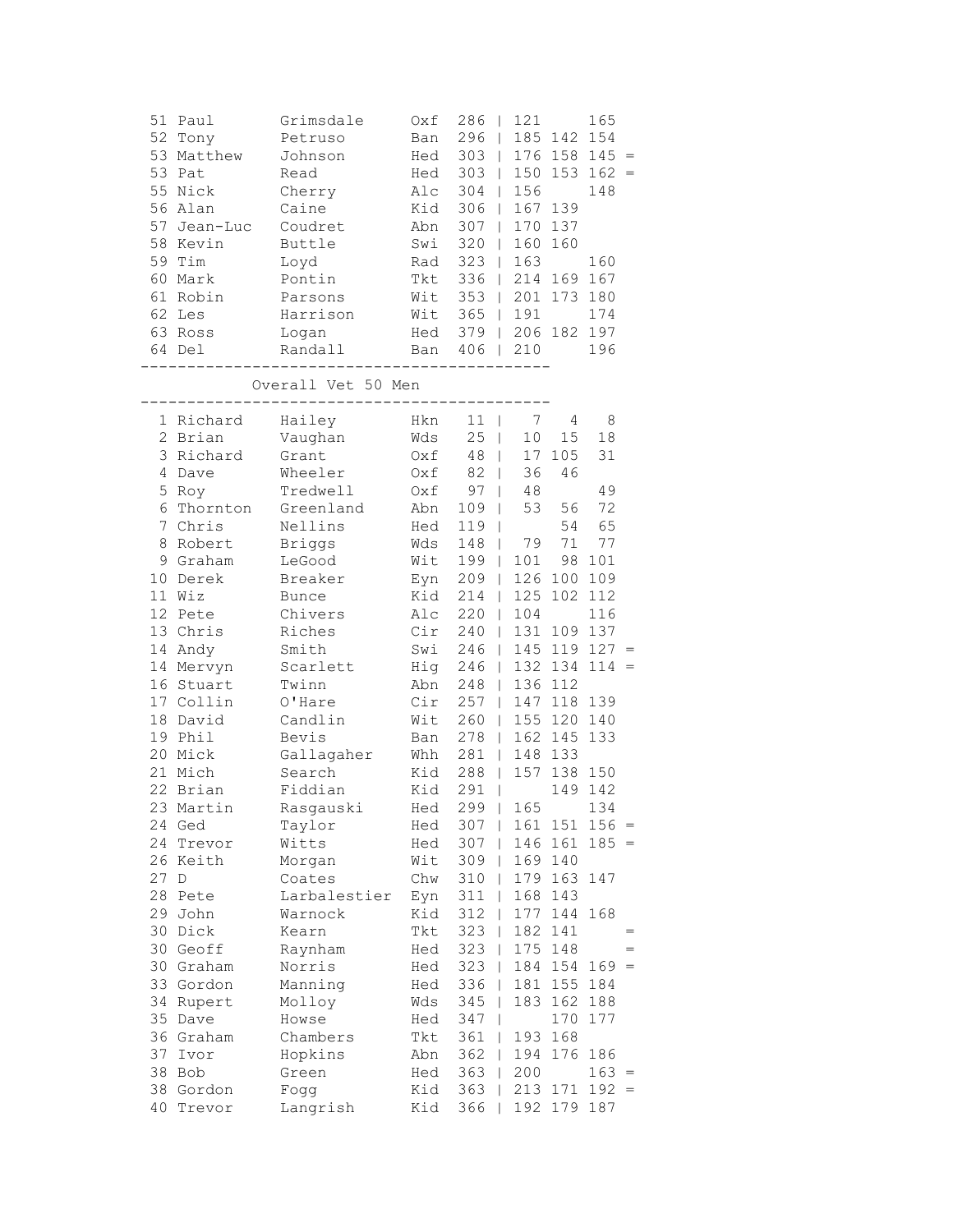| 41 | Andy       | Creasey            | Eyn | 370 | 195 | 175 |     |
|----|------------|--------------------|-----|-----|-----|-----|-----|
| 42 | Pete       | 0'Keefe            | 0xf | 379 |     | 180 | 199 |
| 43 | Robert     | Logan              | Hed | 384 | 209 | 184 | 200 |
| 44 | Francis    | Josephs            | Hed | 385 | 215 | 181 | 204 |
| 45 | Ken        | Craigie            | Chw | 386 | 211 | 183 | 203 |
| 46 | Tim        | Hampson            | Abn | 392 | 217 | 187 | 205 |
| 47 | Andy       | Bartlett           | Ban | 396 | 203 |     | 193 |
|    |            |                    |     |     |     |     |     |
|    |            | Overall Vet 60 Men |     |     |     |     |     |
|    |            |                    |     |     |     |     |     |
|    |            |                    |     |     |     |     |     |
|    | 1 Mike     | Shipway            | Wds | 182 | 92  |     | 90  |
|    | 2 Tony     | Curry              | Cir | 301 | 154 | 147 | 157 |
|    | Nigel<br>3 | Lambert            | Alc | 320 |     | 159 | 161 |
| 4  | Richard    | Waldron            | Cir | 325 | 173 | 152 |     |
|    | Kit<br>5   | Villiers           | Hed | 345 | 188 | 166 | 179 |
| 6  | Paul       | Creasey            | Eyn | 356 | 186 | 174 | 182 |
| 7  | Dave       | Edelsten           | Cir | 380 | 207 | 178 | 202 |

 Race 1 - U11 Boys Round 4 - Cirencester

| 1              | Harry       | Robertson   |        | Oxf MM | 4.51  |
|----------------|-------------|-------------|--------|--------|-------|
| $\overline{2}$ | Michael     | Randall     |        | Tkt MM | 4.54  |
| 3              | Alistair    | Duff        | Rad MM |        | 4.59  |
| 4              | Oliver      | Simmons     | Ban    | МM     | 5.09  |
| 5              | Dan         | Stainthorp  | Abn MM |        | 5.16  |
| 6              | Joseph      | Liquorish   | Whh MM |        | 5.24  |
| 7              | Jack        | Savage      | Tkt MM |        | 5.27  |
| 8              | Ben         | Cookson     | Tkt MM |        | 5.31  |
| 9              | Jack        | Landor      | Cir MM |        | 5.36  |
| 10             | Matthieu    | Marshall    | Oxf    | МM     | 5.37  |
| 11             | Aston       | Nichols     | Tkt MM |        | 5.43  |
|                | 12 Tim      | Blake       | Tkt MM |        | 5.49  |
|                | 13 James    | Rhodes      | Whh MM |        | 5.50  |
|                | 14 Dominic  | Belcher     | Wit MM |        | 5.50  |
|                | 15 Dominic  | Rowland     | Whh MM |        | 5.53  |
|                | 16 Jack     | MacIntyre   | Bic    | МM     | 5.56  |
|                | 17 Elliot   | Manners     | Cir MM |        | 6.03  |
| 18             | Chad        | Meadowcroft | Hed MM |        | 6.03  |
| 19             | $\circ$     | Huxley      | Wit MM |        | 6.09  |
|                | 20 Alex     | Vass        | Cir MM |        | 6.13  |
| 21             | Alex        | Mills       | Whh MM |        | 6.13  |
| 22             | Alec        | O'Sullivan  | Bic    | МM     | 6.17  |
|                | 23 Adam     | Ridley      | Tkt MM |        | 6.18  |
| 24             | Martin      | Thetford    | Hed MM |        | 6.18  |
| 25 F           |             | Wilson      | Wit MM |        | 6.33  |
|                | 26 Adam     | Rich        | Whh MM |        | 6.41  |
|                | 27 Nicholas | Leah        | Tkt    | МM     | 6.44  |
| 28             | Nathan      | Brackenbury | Whh MM |        | 6.45  |
|                | 29 Harry    | Savage      | Tkt MM |        | 7.41  |
| 30             | Robert      | Miles       | Tkt    | MM     | 9.57  |
| 31             | Bradley     | Empson      | Chw MM |        | 11.05 |
|                |             |             |        |        |       |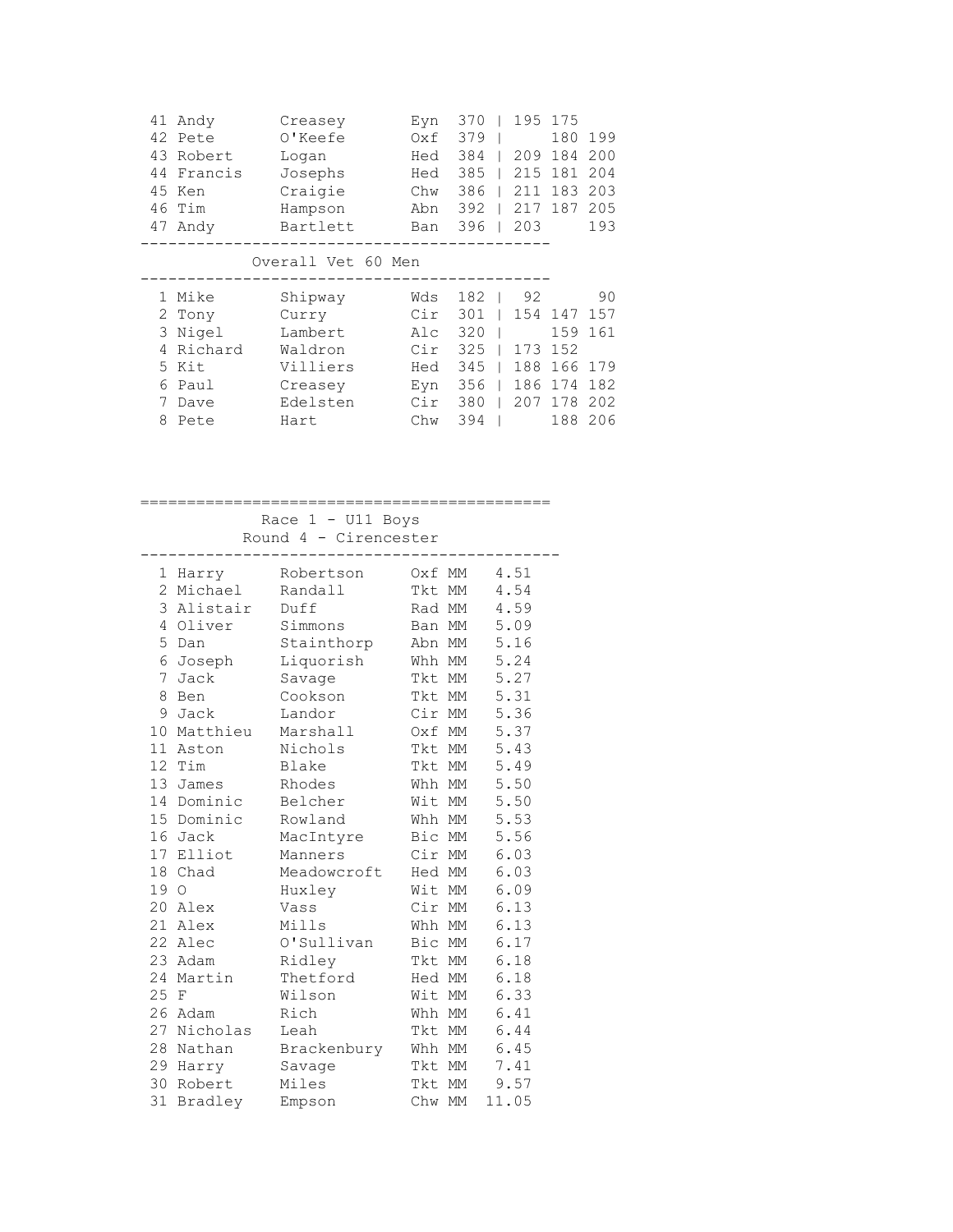|      | 32 Adam                 | Holloway Bic MM 11.06     |                  |         |                             |                   |                 |                   |
|------|-------------------------|---------------------------|------------------|---------|-----------------------------|-------------------|-----------------|-------------------|
|      |                         | Overall U11 Boys          |                  |         |                             |                   |                 |                   |
|      | 1 Harry                 | Robertson                 | Oxf              |         | $3 \mid$<br>$\mathbf{1}$    | 1                 | 1               | 1                 |
|      | 2 Michael<br>3 Alistair | Randall<br>Duff           | Tkt              | 6       | $\mathbf{2}$<br>$\Box$<br>3 | $\mathbf{2}$<br>3 | 2               | $\mathbf{2}$<br>3 |
|      | 4 Jack                  |                           | Rad<br>Tkt       | 9<br>17 | $\Box$<br>5<br>$\mathbb{R}$ | 5                 | 10 <sup>°</sup> | $7\overline{ }$   |
|      | 4 W                     | Savage<br>Handscombe      | Oxf              | 17      | 9<br>$\mathbf{L}$           | $\overline{4}$    | $\overline{4}$  |                   |
|      | 6 Ben                   | Cookson                   | Tkt              | 20      | 6<br>$\mathbb{R}$           | 6                 | 15              | 8                 |
|      | 7 Dan                   | Stainthorp                | Abn              | 21      | 7<br>$\mathbb{R}$           | $\mathsf 9$       |                 | $\mathsf S$       |
|      | 8 Joseph                | Liquorish                 | Whh              | 23      | 10<br>$\mathbb{R}$          | 7                 |                 | 6                 |
|      | 9 Aston                 | Nichols                   | Tkt              | 25      | 8<br>$\mathbf{1}$           | 8                 | 9               | 11                |
|      | 10 Marcus               | Taylor                    | Tkt              | 28      | 11<br>$\mathbf{I}$          | 10                | 7               |                   |
|      | 11 Matthieu             | Marshall                  | Oxf              | 30      |                             | 14                | 6               | 10                |
|      | 12 Dominic              | Belcher                   | Wit              | 37      | 13<br>$\mathbf{L}$          | 11                | 13              | 14                |
|      | 13 Dominic              | Rowland                   | Whh              | 42      | 20<br>$\mathbf{L}$          | 15                | 12              | 15                |
|      | 14 James                | Rhodes                    | Whh              | 43      | 14<br>$\mathbb{R}$          | 21                | 16              | 13                |
|      | 15 Kristien             | Ancil                     | Bic              | 46      | $\mathbb{R}$<br>15          | 13                | 18              |                   |
|      | 16 Chad                 | Meadowcroft               | Hed              | 49      | $\Box$<br>17                | 23                | 14              | 18                |
|      | 17 Will                 | Clinker                   | Whh              | 57      | 21<br>$\mathbb{R}$          | 16                | 20              |                   |
| 18   | Jack                    | MacIntyre                 | Bic              | 63      | 24<br>$\mathbf{1}$          |                   | 23              | $16 =$            |
|      | 18 Mark                 | Whistler                  | Cir              | 63      | 22<br>$\mathbf{1}$          | 24                | 17              |                   |
|      | 20 Adam                 | Ridley                    | Tkt              | 66      | 19                          | 28                | 24              | 23                |
|      | 21 Alec                 | O'Sullivan                | Bic              | 70      | 23                          | 26                | 25              | 22                |
|      | 22 Adam                 | Rich                      | Whh              | 85      | 27<br>$\mathbb{R}$          | 32                |                 | 26                |
|      | 23 Nicholas             | Leah                      | Tkt              | 88      | 30<br>$\mathbb{R}$          | 34                | 31              | 27                |
|      | 24 Harry                | Savage                    | Tkt              | 90      | 29<br>$\mathbf{I}$          | 35                | 32              | 29                |
|      | 25 Adam                 | Holloway                  | Bic              | 102     | $\Box$                      | 36                | 34              | 32                |
|      | ==================      | ;======================== |                  |         |                             |                   |                 |                   |
|      |                         | Race $2 - 011$ Girls      |                  |         |                             |                   |                 |                   |
|      |                         | Round 4 - Cirencester     |                  |         |                             |                   |                 |                   |
|      | 1 Bethan                | Swords                    | Oxf MM           |         | 5.01                        |                   |                 |                   |
|      | 2 Lauren                | Hawtin                    | Oxf MM           |         | 5.17                        |                   |                 |                   |
|      | 3 Beth                  | Warne                     | Abn MM           |         | 5.25                        |                   |                 |                   |
|      | 4 Lily                  | Cartwright                | Abn MM           |         | 5.32                        |                   |                 |                   |
|      | 5 Abbie                 | Bullock                   | Ban MM           |         | 5.34                        |                   |                 |                   |
|      | 6 Lucy                  | Vass                      | Cir MM           |         | 5.46                        |                   |                 |                   |
| 7    | Holly                   | Faulkner                  | Tkt MM           |         | 5.58                        |                   |                 |                   |
|      | 8 Olivia                | Lord                      | Whh MM           |         | 6.02                        |                   |                 |                   |
|      | 9 Stacey                | Hazell                    | Wit MM           |         | 6.06                        |                   |                 |                   |
|      | 10 Laura                | Eales                     | Cir MM           |         | 6.10                        |                   |                 |                   |
| 12 L | 11 Ellen                | Wilkins<br>Clarke         | Abn MM           |         | 6.13<br>6.17                |                   |                 |                   |
|      | 13 Jessica              | Anstice                   | Wit MM<br>Oxf MM |         | 6.22                        |                   |                 |                   |
|      | 14 Ellen                | Barklie                   | Abn MM           |         | 6.22                        |                   |                 |                   |
|      | 15 Laura                | Hobson                    | Cir MM           |         | 6.23                        |                   |                 |                   |
| 16 M |                         | Warne                     | Abn MM           |         | 6.27                        |                   |                 |                   |
|      | 17 Megan                | Palmer                    | Abn MM           |         | 6.32                        |                   |                 |                   |
|      | 18 Caris                | Biltcliffe                | Bic MM           |         | 6.34                        |                   |                 |                   |
|      | 19 Hannah               | Cousins                   | Ban MM           |         | 6.45                        |                   |                 |                   |
|      | 20 Katrina              | Miles                     | Tkt MM           |         | 6.51                        |                   |                 |                   |
|      | 21 Olivia               | Williamson                | Cir MM           |         | 6.55                        |                   |                 |                   |
|      | 22 Sophie               | Bullock                   | Ban MM           |         | 6.55                        |                   |                 |                   |
|      | 23 Beth                 | Stanley                   | Wit MM           |         | 6.56                        |                   |                 |                   |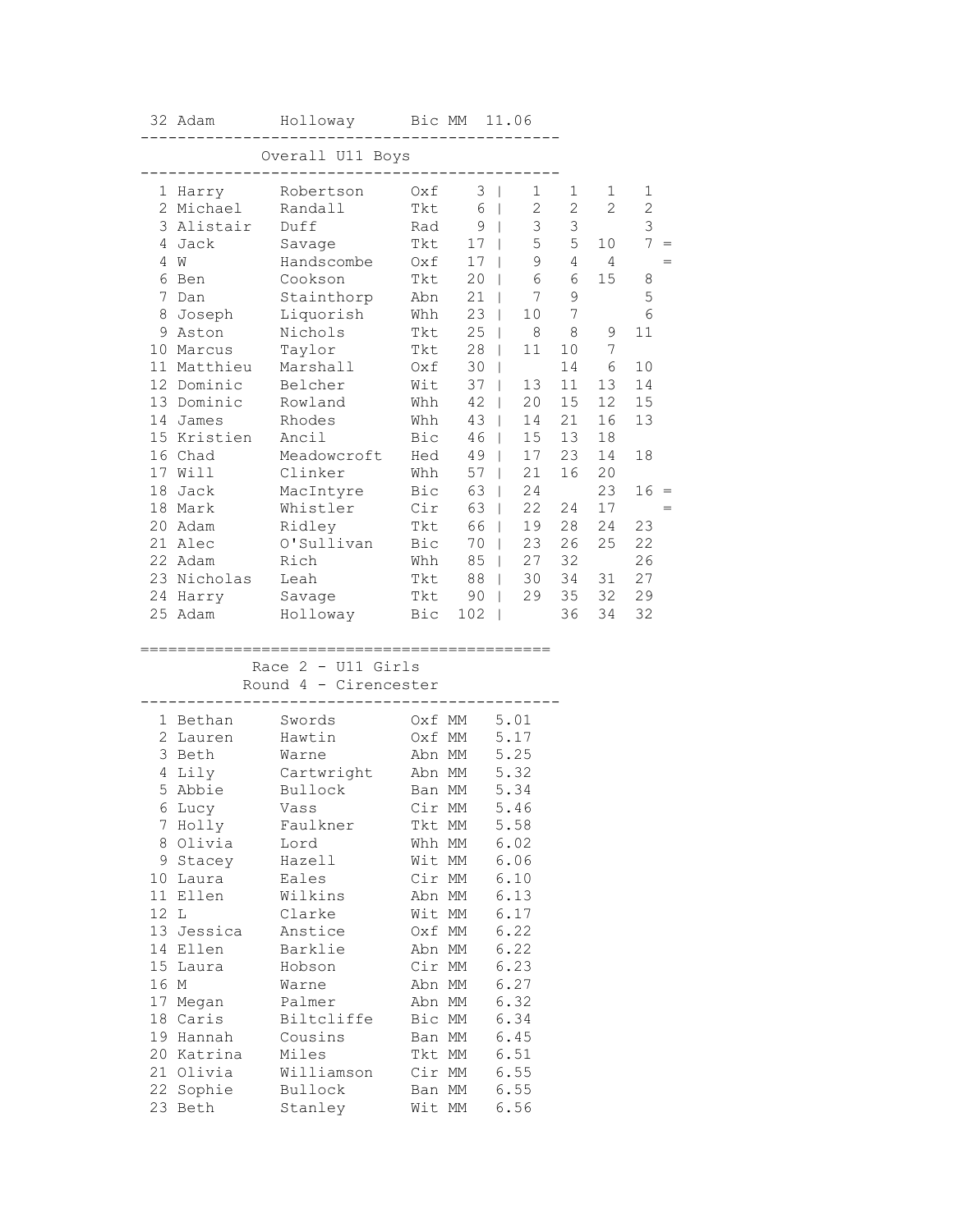| 24 Lauren<br>25 Sarah<br>26 Alicia<br>27 Jenny<br>28 Billie<br>29 Siobhan<br>30 Emma<br>31 Megan<br>32 Rosie<br>33 Kira<br>34 Hayley<br>35 Verity<br>36 Lauren<br>-----------------------                                                                                                                                                                                  | Kilner<br>Richardson<br>Workman<br>Eales<br>Meadowcroft<br>Chicken<br>Strong<br>Crofts<br>Maddison<br>Macaskill<br>Long<br>Greenhaugh Cir MM<br>Smith                                                                                                                                                                                                          | Tkt MM<br>Abn MM<br>Ban MM<br>Bic MM<br>Bic MM<br>Ban MM<br>Wds MM<br>Hed MM                                                                                                                                   | Cir MM<br>Hed MM<br>Hed MM<br>Cir MM                                                                                                                                                       | 7.02<br>7.03<br>7.14<br>7.18<br>7.20<br>7.24<br>7.33<br>7.41<br>8.05<br>8.07<br>8.09<br>8.20<br>8.45                                                                                                                                                                                                                                                                                                                                                                                                                                                                                                   |                                                                                                                                                                                                                |                                                                                                                                                                                                                 |                                                                                                                                                                                         |
|----------------------------------------------------------------------------------------------------------------------------------------------------------------------------------------------------------------------------------------------------------------------------------------------------------------------------------------------------------------------------|----------------------------------------------------------------------------------------------------------------------------------------------------------------------------------------------------------------------------------------------------------------------------------------------------------------------------------------------------------------|----------------------------------------------------------------------------------------------------------------------------------------------------------------------------------------------------------------|--------------------------------------------------------------------------------------------------------------------------------------------------------------------------------------------|--------------------------------------------------------------------------------------------------------------------------------------------------------------------------------------------------------------------------------------------------------------------------------------------------------------------------------------------------------------------------------------------------------------------------------------------------------------------------------------------------------------------------------------------------------------------------------------------------------|----------------------------------------------------------------------------------------------------------------------------------------------------------------------------------------------------------------|-----------------------------------------------------------------------------------------------------------------------------------------------------------------------------------------------------------------|-----------------------------------------------------------------------------------------------------------------------------------------------------------------------------------------|
|                                                                                                                                                                                                                                                                                                                                                                            | Overall U11 Girls                                                                                                                                                                                                                                                                                                                                              |                                                                                                                                                                                                                |                                                                                                                                                                                            |                                                                                                                                                                                                                                                                                                                                                                                                                                                                                                                                                                                                        |                                                                                                                                                                                                                |                                                                                                                                                                                                                 |                                                                                                                                                                                         |
| 1 Bethan<br>2 Lauren<br>3 Abbie<br>4 Lily<br>5 Lucy<br>6 Stacey<br>7 Jessica<br>8 Beth<br>8 Melanie<br>10 Olivia<br>11 Laura<br>12 Ellen<br>13 Ellen<br>14 Laura<br>15 Caris<br>16 Lauren<br>17 Hannah<br>18 Verity<br>19 Megan<br>20 Katrina<br>21 Sarah<br>22 Olivia<br>23 Beth<br>24 Sophie<br>25 Jenny<br>26 Billie<br>27 Alicia<br>28 Siobhan<br>29 Emma<br>30 Verity | Swords<br>Hawtin<br>Bullock<br>Cartwright<br>Vass<br>Hazell<br>Anstice<br>Hawtin<br>Wilkinson<br>Lord<br>Eales<br>Barklie<br>Wilkins<br>Hobson<br>Biltcliffe<br>Kilner<br>Cousins<br>Shayler<br>Palmer<br>Miles<br>Richardson<br>Williamson<br>Stanley<br>Bullock<br>Eales<br>Meadowcroft<br>Workman<br>Chicken<br>Strong<br>Greenhaugh<br>Race $3 - U13$ Boys | Oxf<br>Oxf<br>Ban<br>Abn<br>Cir<br>Wit<br>Oxf<br>Oxf<br>Ban<br>Whh<br>Cir<br>Abn<br>Abn<br>Cir<br>Bic<br>Tkt<br>Ban<br>Wit<br>Abn<br>Tkt<br>Abn<br>Cir<br>Wit<br>Ban<br>Cir<br>Hed<br>Ban<br>Bic<br>Bic<br>Cir | 6<br>10 <sub>1</sub><br>16<br>17<br>19<br>21<br>27<br>27<br>28<br>38<br>39<br>43<br>44<br>45<br>48<br>49<br>52<br>55<br>62<br>63<br>65<br>67<br>72  <br>74<br>79  <br>82<br>85<br>92<br>96 | $3 \mid$<br>1<br>$\overline{2}$<br>$\mathbb{R}$<br>$\mathbb{R}$<br>4<br>6<br>$\mathbb{R}$<br>7<br>$\mathbf{L}$<br>5<br>$\perp$<br>3<br>$\mathbf{I}$<br>9<br>$\mathbf{L}$<br>8<br>$\mathbb{R}$<br>10<br>$\mathbb{R}$<br>11<br>$\mathbb{R}$<br>$\mathbb{R}$<br>12 <sup>°</sup><br>$\mathbb{R}^n$<br>14<br>17<br>$\mathbb{R}$<br>13 <sup>°</sup><br>$\mathbb{R}$<br>19<br>$\mathbf{L}$<br>16<br>$\mathbb{R}$<br>15<br>$\mathbb{R}$<br>$\perp$<br>21<br>$\mathbb{R}$<br>$\mathbb{R}^n$<br>18<br>$\pm$<br>22<br>20<br>$\mathbb{R}$<br>24<br>29<br>27<br>28<br>$\mathbb{R}$<br>30<br>$\mathbf{I}$<br>$\perp$ | 1<br>$\mathbf{2}$<br>$\mathcal{S}$<br>6<br>$7\phantom{.0}$<br>$\,8\,$<br>5<br>9<br>11<br>10 <sub>1</sub><br>17<br>13<br>19<br>15<br>18<br>14<br>16<br>22<br>21<br>23<br>25<br>24<br>26<br>29<br>28<br>32<br>27 | $\mathbf{1}$<br>$\overline{2}$<br>3 <sup>7</sup><br>$7\phantom{.0}$<br>4<br>6<br>9<br>8<br>10<br>19<br>14<br>18<br>12<br>17<br>11<br>30<br>21<br>16<br>27<br>20<br>22<br>24<br>26<br>23<br>25<br>31<br>29<br>34 | 1<br>$\overline{2}$<br>5<br>4<br>$\epsilon$<br>$\mathsf 9$<br>13<br>8<br>10<br>14<br>11<br>15<br>18<br>24<br>19<br>17<br>20<br>25<br>21<br>23<br>22<br>27<br>28<br>26<br>29<br>30<br>35 |
|                                                                                                                                                                                                                                                                                                                                                                            | Round 4 - Cirencester<br>Team Results                                                                                                                                                                                                                                                                                                                          |                                                                                                                                                                                                                |                                                                                                                                                                                            |                                                                                                                                                                                                                                                                                                                                                                                                                                                                                                                                                                                                        |                                                                                                                                                                                                                |                                                                                                                                                                                                                 |                                                                                                                                                                                         |
| 1 Radley<br>2 Banbury<br>2 Radley<br>2 Team Kennet<br>5 White Horse                                                                                                                                                                                                                                                                                                        | $12 \mid$<br>$33 \mid$<br>$33 \mid$<br>Β<br>$33 \mid$<br>$37 \mid$                                                                                                                                                                                                                                                                                             | $\mathbf{2}$<br>1<br>8<br>$4\overline{ }$<br>5 <sup>5</sup>                                                                                                                                                    | 3<br>$\overline{7}$<br>16<br>9<br>14<br>16                                                                                                                                                 | $16 =$<br>$16 =$<br>$15 =$<br>$16 =$                                                                                                                                                                                                                                                                                                                                                                                                                                                                                                                                                                   |                                                                                                                                                                                                                |                                                                                                                                                                                                                 |                                                                                                                                                                                         |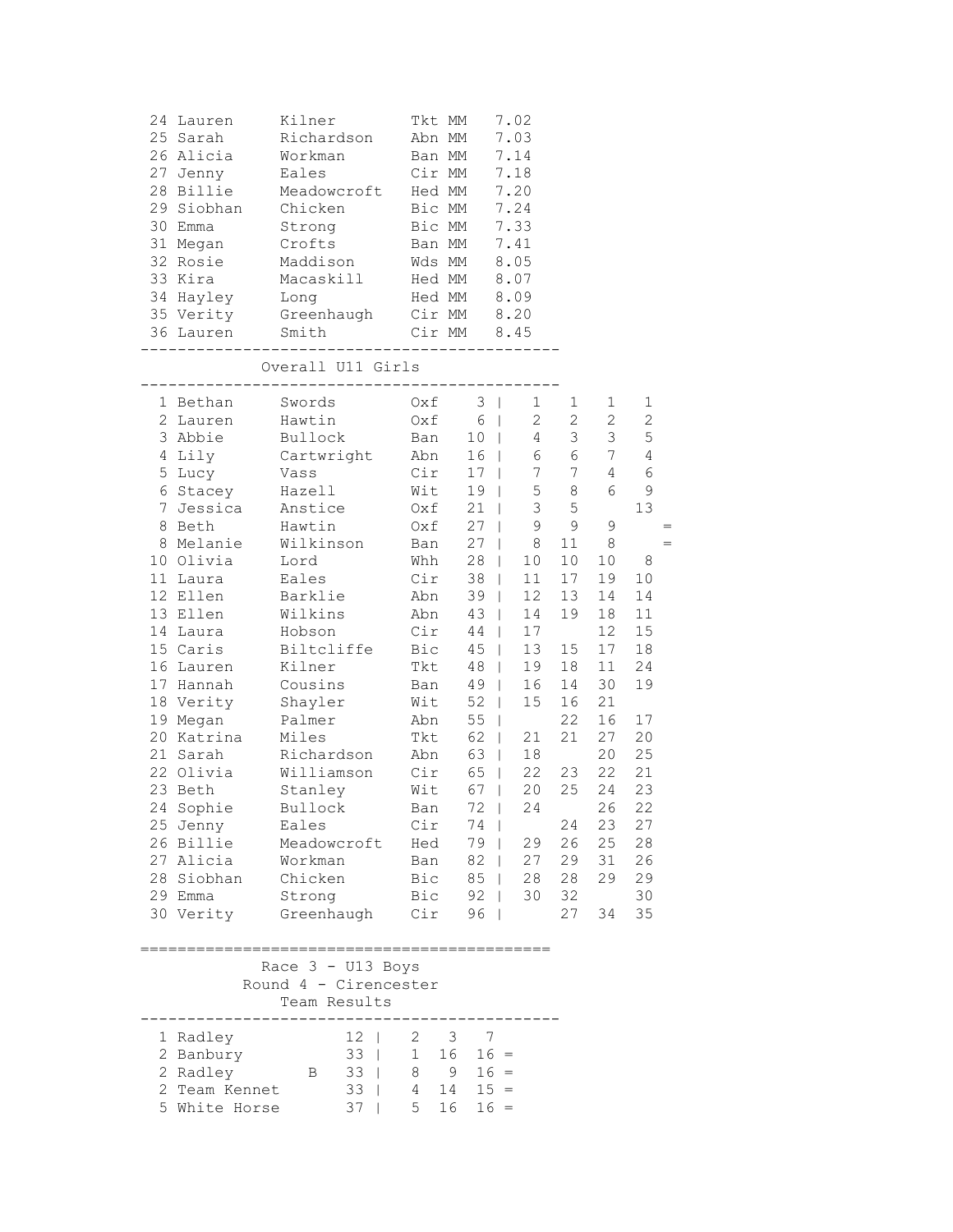|                                                                            | 5 Witney<br>7 Bicester<br>8 Cirencester 44   12 16 16<br>9 Abingdon                                                                                                                                                | 37 <sup>1</sup><br>$38$                                                                                                                                                                       | 10 11<br>45   13 16 16                                                                                                                                                            | 6 16                       | $16 =$<br>16                                                                                                              |                                                                                              |                                                                                                                                                                  |                                                                                                        |                                                                              |
|----------------------------------------------------------------------------|--------------------------------------------------------------------------------------------------------------------------------------------------------------------------------------------------------------------|-----------------------------------------------------------------------------------------------------------------------------------------------------------------------------------------------|-----------------------------------------------------------------------------------------------------------------------------------------------------------------------------------|----------------------------|---------------------------------------------------------------------------------------------------------------------------|----------------------------------------------------------------------------------------------|------------------------------------------------------------------------------------------------------------------------------------------------------------------|--------------------------------------------------------------------------------------------------------|------------------------------------------------------------------------------|
|                                                                            |                                                                                                                                                                                                                    | Overall Standings                                                                                                                                                                             | $- - - - - -$                                                                                                                                                                     |                            |                                                                                                                           |                                                                                              |                                                                                                                                                                  |                                                                                                        |                                                                              |
|                                                                            | 1 Radley<br>2 Witney<br>3 Team Kennet<br>4 Banbury<br>5 Bicester<br>6 White Horse<br>7 Abingdon                                                                                                                    | 49<br>118                                                                                                                                                                                     | 12 11<br>27  24  30<br>142   36 36 37<br>179   50 58 38<br>196   51 56 51 38<br>199   54 60 48 37<br>230   59 64 62 45                                                            |                            |                                                                                                                           | 14                                                                                           | 12<br>37<br>33<br>33                                                                                                                                             |                                                                                                        |                                                                              |
|                                                                            |                                                                                                                                                                                                                    |                                                                                                                                                                                               |                                                                                                                                                                                   | ===========                |                                                                                                                           |                                                                                              |                                                                                                                                                                  |                                                                                                        |                                                                              |
|                                                                            |                                                                                                                                                                                                                    | Race $3 - U13$ Boys<br>Round 4 - Cirencester<br>Individual Results                                                                                                                            |                                                                                                                                                                                   |                            |                                                                                                                           |                                                                                              |                                                                                                                                                                  |                                                                                                        |                                                                              |
|                                                                            | 1 Jacob<br>2 Phillippe Manning<br>3 Alex Jones<br>4 Tom Eastman<br>5 Alex<br>6 Richard Cadle<br>7 Georges<br>8 Matthew Wood<br>9 Max<br>10 Sam<br>11 Sam<br>12 Liam<br>13 Jack<br>14 Matthew<br>15 Thomas          | Simmons<br>Jones<br>Miller Rad U13 9.53<br>Mitcham Rad U13 10.36<br>Bayliss<br>Benfield<br>Frazer<br>Stainthorp Abn U13 11.14<br>Price<br>Dyer                                                | Rad U13 8.29<br>Rad U13 9.06<br>Tkt U13 9.33<br>Whh U13 9.49<br>Bic U13 9.50<br>Rad U13 9.57<br>Wit U13 11.03<br>Wit U13 11.06<br>Cir U13 11.09<br>Tkt U13 11.27<br>Tkt U13 11.46 | Ban U13 8.16<br>. <u>.</u> |                                                                                                                           |                                                                                              |                                                                                                                                                                  |                                                                                                        |                                                                              |
| 4<br>5<br>6<br>7<br>8<br>9<br>10<br>11<br>12<br>13<br>15<br>16<br>17<br>18 | 1 Phillippe Manning Rad<br>2 Aaron Simpson Oxf<br>3 Alex<br>Tom<br>Alex<br>Joshua<br>Richard<br>Georges<br>Max<br>Matthew<br>Matthew<br>Sam<br>13 Ashley<br>Sam<br>Matthew<br>Thomas<br>Jack<br>Liam<br>19 Anthony | Overall U13 Boys<br>Jones<br>Eastman<br>Jones<br>Ridley<br>Cadle<br>Miller<br>Mitcham<br>Wood<br>Price<br>Bayliss<br>Hubbert<br>Benfield<br>Derrick<br>Dyer<br>Stainthorp<br>Frazer<br>Parkes | Rad<br>Tkt<br>Whh<br>Wit<br>Bic<br>Rad<br>Rad<br>Rad<br>Tkt<br>Wit<br>Eyn<br>Wit<br>Wit<br>Tkt<br>Abn<br>Cir<br>Abn                                                               |                            | $3 \mid$<br>$6 \mid$<br>9<br>13<br>17<br>18<br>22<br>23<br>28<br>29<br>38<br>39<br>40<br>40<br>41<br>47<br>52<br>53<br>55 | $\overline{2}$<br>3<br>5<br>6<br>4<br>7<br>8<br>14<br>13<br>12<br>10<br>11<br>18<br>19<br>16 | $1 \quad \blacksquare$<br>1<br>$\overline{2}$<br>3<br>$\overline{4}$<br>10<br>6<br>9<br>$\,8\,$<br>7<br>11<br>18<br>17<br>16<br>13<br>15<br>14<br>20<br>23<br>19 | $1 \quad$<br>$\overline{2}$<br>3<br>5<br>6<br>8<br>9<br>12<br>$10$<br>11<br>14<br>16<br>15<br>18<br>20 | 2<br>3<br>4<br>5<br>6<br>7<br>9<br>8<br>14<br>10<br>$11 =$<br>15<br>13<br>12 |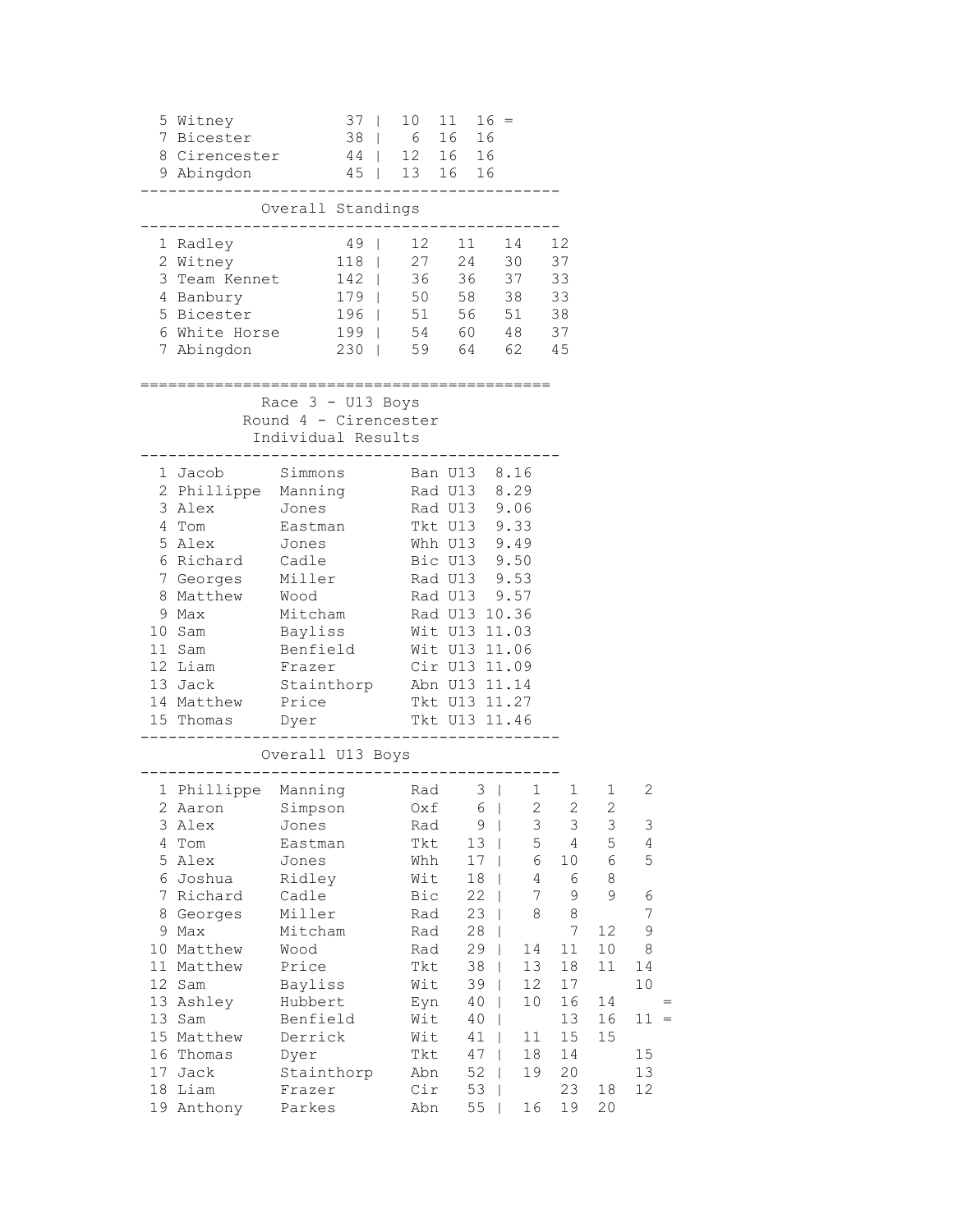|                                                                                                                                                                                                                                               |                                                                                                                                                             |                                                                                           | Race $4 - U13/U15$ Girls                                                               |                                                                                                                       |                                                                                                                                                                             |                                                                 |  |  |
|-----------------------------------------------------------------------------------------------------------------------------------------------------------------------------------------------------------------------------------------------|-------------------------------------------------------------------------------------------------------------------------------------------------------------|-------------------------------------------------------------------------------------------|----------------------------------------------------------------------------------------|-----------------------------------------------------------------------------------------------------------------------|-----------------------------------------------------------------------------------------------------------------------------------------------------------------------------|-----------------------------------------------------------------|--|--|
| Round                                                                                                                                                                                                                                         |                                                                                                                                                             |                                                                                           | 4 - Cirencester                                                                        |                                                                                                                       |                                                                                                                                                                             |                                                                 |  |  |
|                                                                                                                                                                                                                                               |                                                                                                                                                             | Team Results                                                                              |                                                                                        |                                                                                                                       |                                                                                                                                                                             |                                                                 |  |  |
| 1 Oxford City<br>2 Radley<br>3 Bicester<br>4 Radley<br>5 Banbury<br>6 Oxford City<br>6.<br>Team Kennet<br>8<br>Witney<br>9 Cirencester<br>10 White Horse<br>11 Team Kennet<br>12 Bicester<br>13 Woodstock<br>14 Cherwell<br>15 Team Kennet    | В<br>Β<br>B<br>В<br>С                                                                                                                                       | 12<br>17<br>43<br>44<br>53<br>58<br>58<br>64<br>82<br>85<br>88<br>91<br>104<br>105<br>108 | 1<br>2<br>4<br>10<br>3<br>9<br>15<br>16<br>17<br>11<br>26<br>22<br>30<br>31<br>35<br>I | 5<br>7<br>18<br>14<br>13<br>12<br>19<br>23<br>28<br>37<br>29<br>32<br>37<br>37<br>36                                  | 6<br>8<br>21<br>20<br>37<br>$37 =$<br>24<br>$=$<br>25<br>37<br>37<br>33<br>37<br>37<br>37<br>37                                                                             |                                                                 |  |  |
|                                                                                                                                                                                                                                               |                                                                                                                                                             |                                                                                           |                                                                                        |                                                                                                                       |                                                                                                                                                                             |                                                                 |  |  |
| Overall Standings                                                                                                                                                                                                                             |                                                                                                                                                             |                                                                                           |                                                                                        |                                                                                                                       |                                                                                                                                                                             |                                                                 |  |  |
| 1 Oxford City<br>2 Radley<br>3 Radley<br>4 Bicester<br>5 Oxford City<br>6 Banbury<br>7 Witney<br>8<br>Team Kennet<br>9 Cirencester<br>10 White Horse<br>11 Cherwell                                                                           | B<br>B                                                                                                                                                      | 35<br>49<br>116<br>126<br>157<br>172<br>181<br>230<br>249<br>260<br>330                   | 13<br>13<br>32<br>40<br>64<br>63<br>62<br>97<br>62<br>89<br>124                        | 10<br>19<br>40<br>43<br>35<br>56<br>55<br>75<br>105<br>86<br>101                                                      |                                                                                                                                                                             | 12<br>17<br>44<br>43<br>58<br>53<br>64<br>58<br>82<br>85<br>105 |  |  |
|                                                                                                                                                                                                                                               | Individual Results                                                                                                                                          |                                                                                           | Race $4 - U13/U15$ Girls<br>Round 4 - Cirencester                                      |                                                                                                                       |                                                                                                                                                                             |                                                                 |  |  |
| 1<br>Melissa<br>2 Emma<br>3 Sophie<br>4 Georgina<br>5 Martha<br>6 Danielle<br>7<br>Jodie<br>Chloe<br>8<br>9<br>Hayley<br>Jennifer<br>10<br>11 <sup>1</sup><br>Alice<br>12 Emily<br>13 Charlotte<br>14 Megan<br>15<br>Suzie<br>16<br>Katharine | Hawtin<br>Grant<br>Tyers<br>Newall<br>Lloyd<br>Anderson<br>Kafke<br>Mitcham<br>Luke<br>Graham<br>Lord<br>Patrick<br>Drummond<br>Roberts<br>Cookson<br>Smith |                                                                                           |                                                                                        | Oxf U13<br>Rad U13<br>Ban U15<br>Bic U15<br>Oxf U15<br>Oxf U13<br>Rad U15<br>Rad U15<br>Oxf U15<br>Tkt U13<br>Wit U13 | 8.43<br>9.13<br>9.27<br>9.31<br>9.36<br>9.41<br>9.51<br>9.53<br>9.56<br>Rad U15 10.01<br>Whh U15 10.04<br>Oxf U15 10.09<br>Ban U13 10.10<br>Rad U15 10.18<br>10.22<br>10.26 |                                                                 |  |  |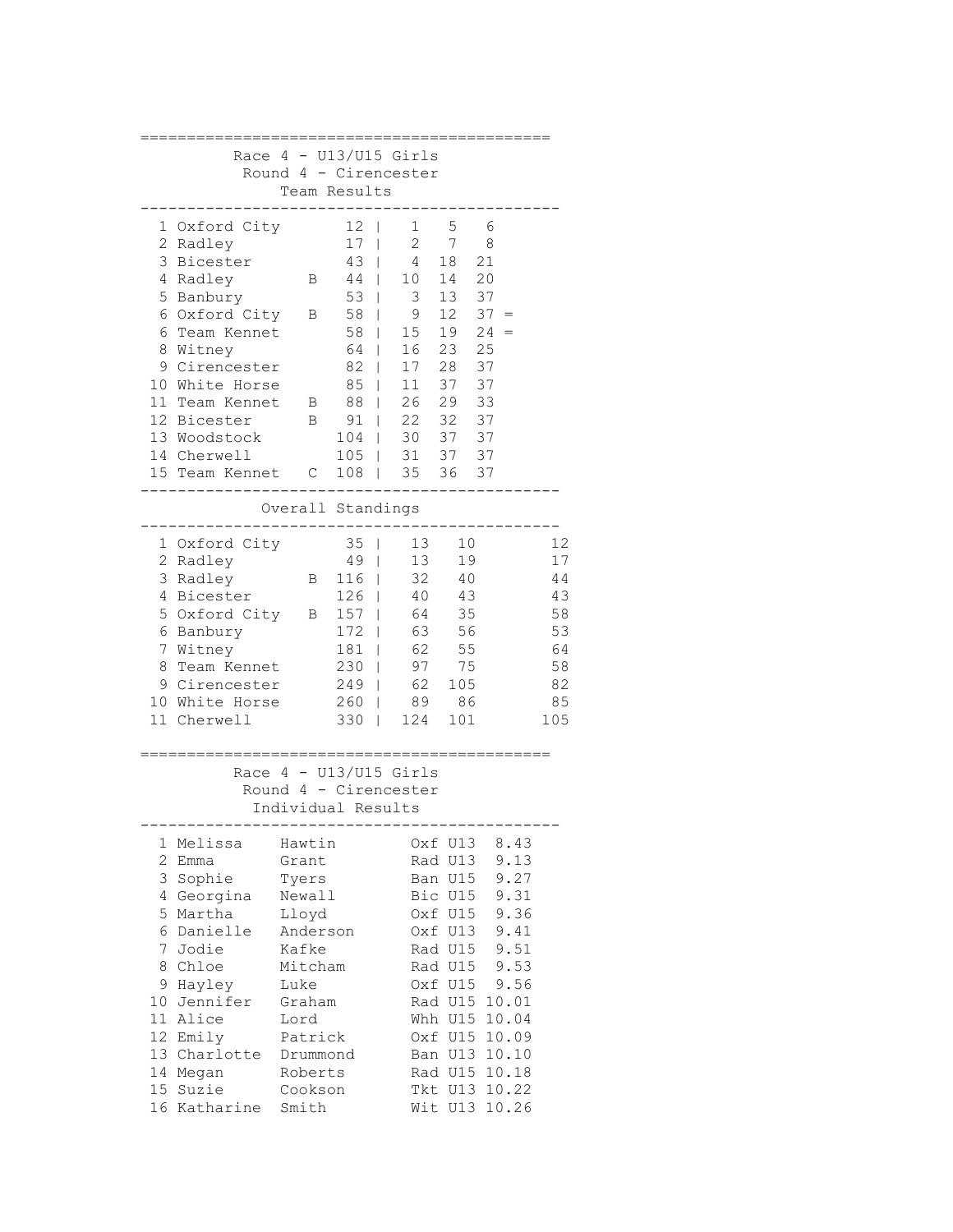|   | 17 Jenny<br>18 Emily<br>19 Nicola<br>20 Kimberley Daly<br>21 Hannah<br>22 Nikki<br>23 Jade | Manners<br>McDonnell<br>Goodell<br>Mitchell<br>Holloway<br>Hewlett |            | Cir U15 10.28<br>Bic U15 10.35<br>Tkt U15 10.40<br>Rad U15 10.44<br>Bic U15 10.50<br>Bic U15 11.00<br>Wit U15 11.04 |                            |                    |                              |
|---|--------------------------------------------------------------------------------------------|--------------------------------------------------------------------|------------|---------------------------------------------------------------------------------------------------------------------|----------------------------|--------------------|------------------------------|
|   | 24 Sam<br>25 Shona                                                                         | Walker<br>Stanley                                                  |            | Tkt U15 11.07<br>Wit U13 11.10                                                                                      |                            |                    |                              |
|   | 26 Helen                                                                                   | Brooker                                                            |            | Tkt U13 11.18                                                                                                       |                            |                    |                              |
|   | 27 Alice                                                                                   | Parsons                                                            |            | Wit U13 11.22                                                                                                       |                            |                    |                              |
|   | 28 Alice<br>29 Katie                                                                       | Thomas<br>Pontin                                                   |            | Cir U13 11.22<br>Tkt U13 11.25                                                                                      |                            |                    |                              |
|   | 30 Kirsty                                                                                  | Shirley                                                            |            | Wds U15 11.59                                                                                                       |                            |                    |                              |
|   | 31 Ellen                                                                                   | Sleight                                                            |            | Chw U13 12.05                                                                                                       |                            |                    |                              |
|   | 32 Claire Cross                                                                            |                                                                    |            | Bic U15 12.11                                                                                                       |                            |                    |                              |
|   | 33 Claire Hamilton                                                                         |                                                                    |            | Tkt U13 12.26                                                                                                       |                            |                    |                              |
|   | 34 Verity                                                                                  | Graham<br>Moorcroft                                                |            | Rad U13 12.46                                                                                                       |                            |                    |                              |
|   | 35 Lauren                                                                                  |                                                                    |            | Tkt U13 14.20                                                                                                       |                            |                    |                              |
|   | 36 Gemma                                                                                   | Stephens                                                           |            | Tkt U13 16.31<br>___________                                                                                        |                            |                    |                              |
|   |                                                                                            | Overall U13 Girls                                                  |            |                                                                                                                     |                            |                    |                              |
|   | 1 Melissa Hawtin                                                                           |                                                                    |            | $0xf \t2$                                                                                                           |                            | $1 \quad 1$        | 1                            |
|   | 2 Emma                                                                                     | Grant                                                              | Rad        | $5 \mid$                                                                                                            | 3 <sup>7</sup>             | 4                  | $\overline{c}$               |
|   | 3 Danielle Anderson                                                                        |                                                                    | $0xf$      |                                                                                                                     | $8 \mid 2$                 | 6                  | $\sqrt{6}$                   |
|   | 4 Charlotte Drummond                                                                       |                                                                    | Ban        | 28                                                                                                                  | $\mathbb{R}^n$<br>19       | 15                 | 13                           |
|   | 5 Katharine Smith                                                                          |                                                                    | Wit        | 29                                                                                                                  | $\frac{1}{1}$<br>18        | 13                 | 16                           |
|   | 6 Suzie Cookson                                                                            |                                                                    | Tkt        | 38                                                                                                                  | $\mathbb{R}^n$<br>27       | 23                 | 15                           |
|   | 7 Martha                                                                                   | Morey                                                              | Oxf        | 44                                                                                                                  | $\mathbb{R}^n$<br>25       | 19                 |                              |
|   | 8 Shona<br>9 Lizzie                                                                        | Stanley                                                            | Wit<br>Oxf | 48<br>50                                                                                                            | 23<br>$\mathbb{R}^n$<br>24 | 28<br>26           | 25                           |
|   | 10 Alice                                                                                   | Berg<br>Parsons                                                    | Wit        | 51                                                                                                                  | 32                         | 24                 | 27                           |
|   | 11 Katie                                                                                   | Pontin                                                             | Tkt        | 56                                                                                                                  | 29<br>$\pm$                | 27                 | 29                           |
|   | 12 Ellen                                                                                   | Sleight                                                            | Chw        | 60                                                                                                                  | 34<br>$\mathbf{L}$         | 29                 | 31                           |
|   | 13 Emma                                                                                    | McKee                                                              | Rad        | 63                                                                                                                  | 33                         | 30                 |                              |
|   | 14 Alice                                                                                   | Thomas                                                             | Cir        | 65                                                                                                                  | $\frac{1}{1}$<br>37        |                    | 28                           |
|   | 15 Verity                                                                                  | Graham                                                             | Rad        | 66                                                                                                                  | L.                         | 32                 | 34                           |
|   | 16 Lauren Moorcroft                                                                        |                                                                    | Tkt        | 69                                                                                                                  | $\mathbf{L}$<br>41         | 34                 | 35                           |
|   |                                                                                            | Overall U15 Girls                                                  |            |                                                                                                                     |                            |                    |                              |
|   | 1 Georgina                                                                                 | Newall                                                             | Bic        | 6                                                                                                                   | 7                          | $\mathbf{2}$       | 4                            |
|   | 2 Martha                                                                                   | Lloyd                                                              | Oxf        | 8                                                                                                                   | 31<br>$\mathbf{I}$         | $\mathsf 3$        | 5                            |
|   | 2 Sophie                                                                                   | Tyers                                                              | Ban        | 8                                                                                                                   | 5<br>$\mathbf{I}$          | 5                  | 3                            |
|   | 4 Jodie                                                                                    | Kafke                                                              | Rad        | 13                                                                                                                  | 6<br>$\mathbf{I}$          | $\overline{7}$     | $\overline{7}$               |
|   | 5 Kimberley                                                                                | Daly                                                               | Rad        | 15                                                                                                                  | 4<br>L                     | 11                 | 20                           |
|   | 6 Hayley<br>6 Jennifer                                                                     | Luke<br>Graham                                                     | Oxf        | 18<br>18                                                                                                            | 10<br>L<br>20              | $\mathcal{G}$<br>8 | 9                            |
|   | 8 Alice                                                                                    | Lord                                                               | Rad<br>Whh | 19                                                                                                                  | 8                          | 14                 | 10 <sub>o</sub><br>$=$<br>11 |
| 8 | Chloe                                                                                      | Mitcham                                                            | Rad        | 19                                                                                                                  | 11                         |                    | 8                            |
|   | 10 Megan                                                                                   | Roberts                                                            | Rad        | 21                                                                                                                  | 9                          | 12                 | 14                           |
|   | 11 Emily                                                                                   | Patrick                                                            | Oxf        | 22                                                                                                                  | 15                         | 10                 | 12                           |
|   | 12 Kelly                                                                                   | Daly                                                               | Rad        | 29                                                                                                                  | 12<br>L                    | 17                 |                              |
|   | 13 Jenny                                                                                   | Manners                                                            | Cir        | 31                                                                                                                  | 14<br>T                    |                    | 17                           |
|   | 14 Emily                                                                                   | McDonnell                                                          | Bic        | 34                                                                                                                  | 16                         | 20                 | 18                           |
|   | 15 Hannah                                                                                  | Mitchell                                                           | Bic        | 38                                                                                                                  | 17                         |                    | 21                           |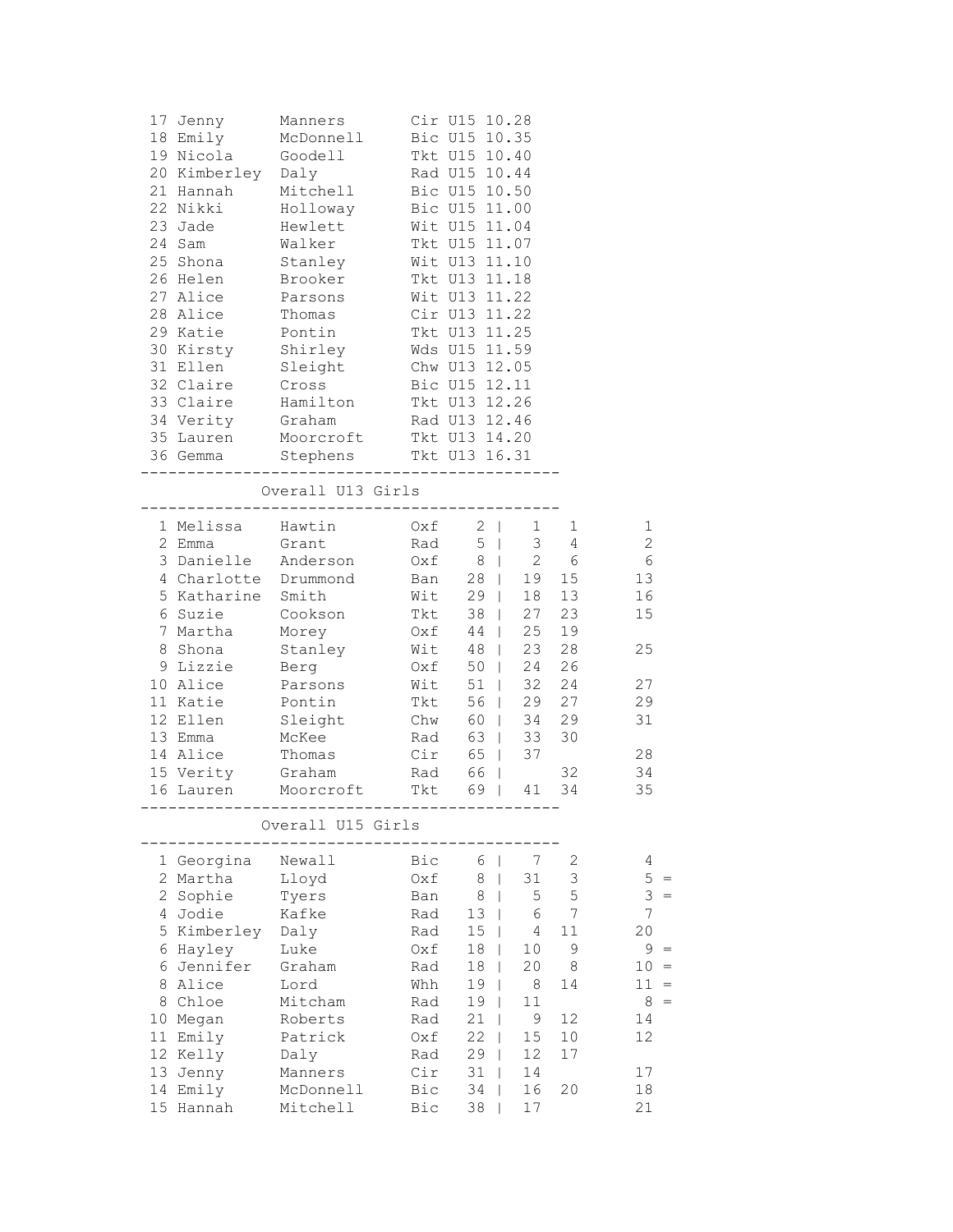|                 | 16 Jade<br>17 Nikki<br>18 Sam<br>19 Kirsty Shirley                                                                                                                                                                                                                                              | Hewlett<br>Holloway<br>Walker                                                                                                                                                        |  | Wit<br>Bic<br>Tkt                                              |  | 39  <br>$44$            | 21<br>22<br>49   25<br>Wds 61                                                                                                                                                                                                                                                                 | 18<br>22<br>31       |  | 23<br>22<br>24<br>30 |
|-----------------|-------------------------------------------------------------------------------------------------------------------------------------------------------------------------------------------------------------------------------------------------------------------------------------------------|--------------------------------------------------------------------------------------------------------------------------------------------------------------------------------------|--|----------------------------------------------------------------|--|-------------------------|-----------------------------------------------------------------------------------------------------------------------------------------------------------------------------------------------------------------------------------------------------------------------------------------------|----------------------|--|----------------------|
|                 | ========================<br>=============<br>Race $5 - U15/U17$ Boys<br>Round 4 - Cirencester<br>Team Results<br>------                                                                                                                                                                         |                                                                                                                                                                                      |  |                                                                |  |                         |                                                                                                                                                                                                                                                                                               |                      |  |                      |
|                 | 1 Team Kennet 18   3 7 8<br>2 Witney<br>3 StEdwards Sch 36   4 14 18<br>4 White Horse<br>5 Radley<br>6 Abingdon<br>7 Oxford City<br>7 Oxford City 54   11 13 30<br>8 Bicester 66   6 30 30<br>9 StEdwards Sch B 69   21 23 25<br>10 White Horse B<br>11 Cherwell<br>12 Headington 89   29 30 30 | 31   9<br>37   2<br>$44$   1                                                                                                                                                         |  | 50   5 15 30<br>81   24 27 30<br>88   28 30 30<br>------------ |  | 10 12<br>16 19<br>17 26 |                                                                                                                                                                                                                                                                                               |                      |  |                      |
|                 |                                                                                                                                                                                                                                                                                                 | Overall Standings<br>------                                                                                                                                                          |  |                                                                |  |                         |                                                                                                                                                                                                                                                                                               |                      |  |                      |
|                 | 1 Team Kennet 66   21 11 16 18<br>2 Witney 170   57 48 34 31<br>3 StEdwards Sch 183   48 37 62 36<br>4 Oxford City<br>5 Abingdon<br>6 White Horse 206   60 78 31<br>7 Radley<br>8 Bicester<br>9 Headington 356   117 85 65 89                                                                   | 194   64 48 32<br>216   68 61 43<br>267   82 67 52 66                                                                                                                                |  |                                                                |  |                         | 191   40 61 36                                                                                                                                                                                                                                                                                | 54<br>50<br>37<br>44 |  |                      |
|                 |                                                                                                                                                                                                                                                                                                 | Race $5 - U15/U17$ Boys<br>Round 4 - Cirencester<br>Individual Results<br>----------------------------------                                                                         |  |                                                                |  |                         |                                                                                                                                                                                                                                                                                               |                      |  |                      |
| 8<br>11 -<br>17 | 1 Danny<br>$2$ Tim<br>3 James<br>4 Ed<br>5 Steve<br>6 Ievan<br>7 Mark<br>Robert<br>9 Lewis<br>10 David<br>Ian<br>12 Robert<br>13 James<br>14 Freddie<br>15 James<br>16 Joel<br>Sam                                                                                                              | Griffiths<br>Traynor<br>Moorcroft<br>Womersley<br>Copley<br>Robinson<br>Vardy<br>Ridley<br>Warren<br>Ridley<br>Castle<br>Gunn<br>Smart<br>Slemeck<br>Charleston<br>Vaughan<br>Miller |  |                                                                |  |                         | Rad U17 20.04<br>Whh U15 20.13<br>Tkt U15 20.23<br>Ste U17 20.36<br>Abn U15 20.57<br>Bic U15 21.25<br>Tkt U17 21.26<br>Tkt U17 21.39<br>Wit U15 21.42<br>Wit U17 21.43<br>Oxf U15 21.46<br>Wit U15 21.48<br>Oxf U15 21.57<br>Ste U15 21.59<br>Abn U15 22.16<br>Whh U15 23.45<br>Rad U15 23.56 |                      |  |                      |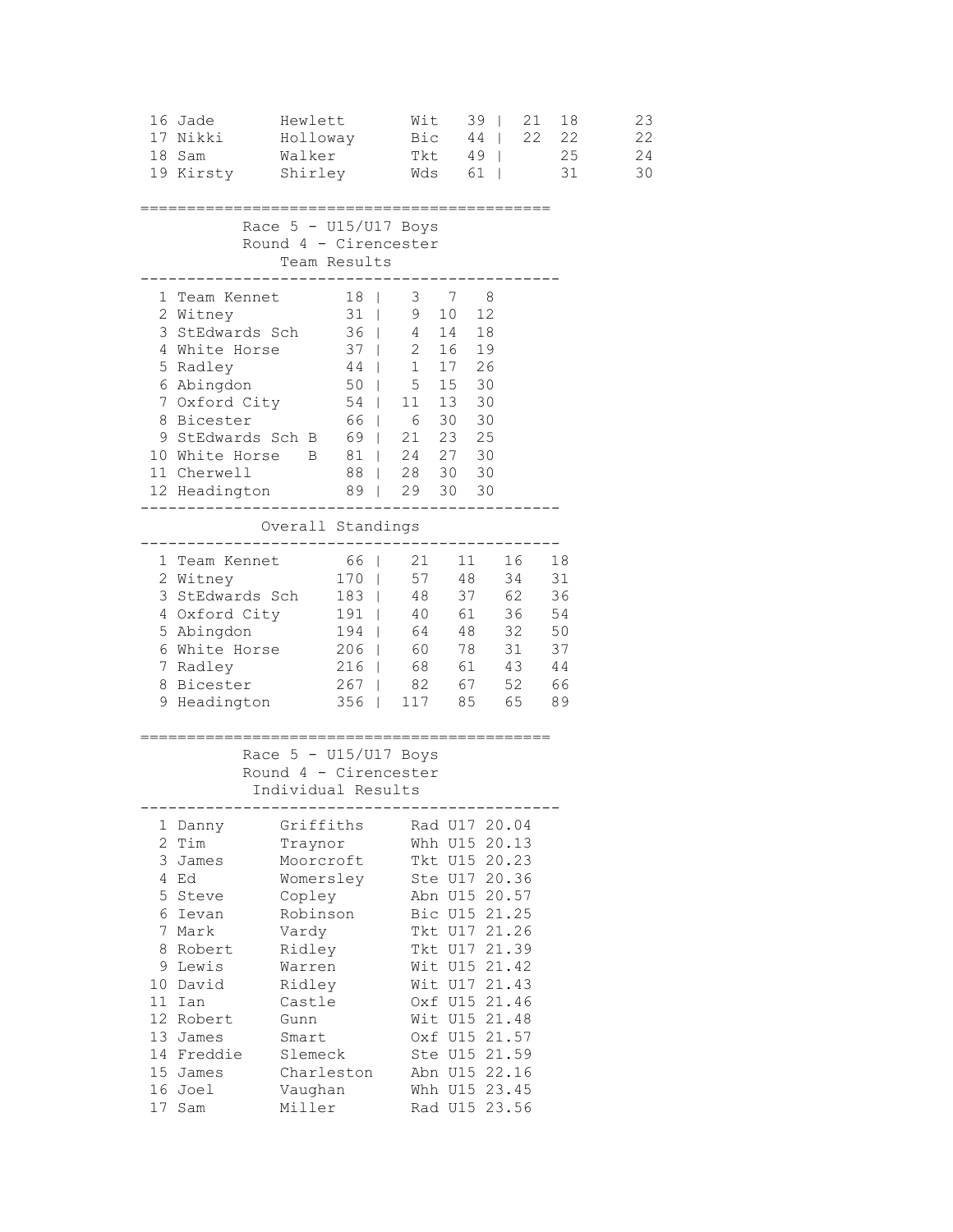|    | 18 Louis<br>19 Henry<br>20 Darren<br>21 Ian<br>22 Stephen<br>$23$ Joe<br>24 Simon<br>25 Rupert<br>26 Aaron<br>27 Joseph<br>28 Henry<br>29 Simon                                           | Gill<br>Penfold<br>Mason<br>LePoidevin<br>Tucker<br>AlHillam<br>Rowland<br>Nurick<br>Evans<br>McCrohon<br>Sleight<br>Nickau                                 |                                                                                       |                                                                                                     |                                                                    | Ste U17 23.58<br>Whh U15 23.59<br>Wit U15 24.14<br>Ste U15 25.08<br>Tkt U15 25.42<br>Ste U17 25.52<br>Whh U15 26.51<br>Ste U17 26.59<br>Rad U15 27.08<br>Whh U15 27.56<br>Chw U17 32.04<br>Hed U15 34.41                      |                                                                                                           |                                                                                                                       |                                                     |                                                                                                                    |
|----|-------------------------------------------------------------------------------------------------------------------------------------------------------------------------------------------|-------------------------------------------------------------------------------------------------------------------------------------------------------------|---------------------------------------------------------------------------------------|-----------------------------------------------------------------------------------------------------|--------------------------------------------------------------------|-------------------------------------------------------------------------------------------------------------------------------------------------------------------------------------------------------------------------------|-----------------------------------------------------------------------------------------------------------|-----------------------------------------------------------------------------------------------------------------------|-----------------------------------------------------|--------------------------------------------------------------------------------------------------------------------|
|    |                                                                                                                                                                                           | Overall U15 Boys                                                                                                                                            |                                                                                       |                                                                                                     |                                                                    |                                                                                                                                                                                                                               |                                                                                                           |                                                                                                                       |                                                     |                                                                                                                    |
| 9. | 1 Tim<br>2 James<br>3 Steve<br>4 Ievan<br>5 Ian<br>6 Lewis<br>7 Freddie<br>7 Robert<br>James<br>10 Henry<br>11 Aaron<br>12 Ian<br>13 Darren<br>14 Simon<br>15 Joseph                      | Traynor<br>Moorcroft<br>Copley<br>Robinson<br>Castle<br>Warren<br>Slemeck<br>Gunn<br>Smart<br>Penfold<br>Evans<br>LePoidevin<br>Mason<br>Nickau<br>McCrohon |                                                                                       | Whh<br>Tkt<br>Abn<br>Bic<br>Oxf<br>Whh<br>Rad<br>Ste                                                | Oxf<br>Wit<br>Ste<br>Wit<br>Wit<br>Hed<br>Whh                      | 8<br>$\mathbf{1}$<br>16<br>$\mathbf{1}$<br>21<br>$\Box$<br>28<br>$\mathbb{R}$<br>29<br>31<br>$\mathbb{R}$<br>37<br>$\Box$<br>37<br>$\Box$<br>38<br>$\Box$<br>50<br>$\Box$<br>73<br>$\perp$<br>74<br>76  <br>80  <br>$93 \mid$ | 4<br>12<br>11<br>14<br>$\mathbb{R}$<br>16<br>20<br>13<br>19<br>17<br>21<br>$\sim$<br>29<br>34<br>41<br>37 | 6<br>5<br>15 <sub>1</sub><br>13<br>12 <sup>7</sup><br>10 <sub>o</sub><br>14<br>16<br>17<br>27<br>24<br>22<br>30<br>29 | 2<br>7<br>8<br>5<br>10<br>11<br>9<br>14<br>20<br>21 | 2<br>$\mathsf 3$<br>5<br>$\epsilon$<br>11<br>$\mathsf 9$<br>14<br>$12 =$<br>13<br>19<br>26<br>21<br>20<br>29<br>27 |
|    |                                                                                                                                                                                           | Overall U17 Boys                                                                                                                                            |                                                                                       |                                                                                                     |                                                                    |                                                                                                                                                                                                                               |                                                                                                           |                                                                                                                       |                                                     |                                                                                                                    |
|    | 1 Danny<br>2 Mark<br>3 Ed<br>3 Robert<br>5 George<br>6 David                                                                                                                              | Griffiths<br>Vardy<br>Womersley<br>Ridley<br>Wood<br>Ridley                                                                                                 |                                                                                       | Rad<br>Tkt<br>Ste<br>Tkt<br>Wit                                                                     | Abn                                                                | 4<br>$\Box$<br>14<br>22<br>$\Box$<br>22<br>$\Box$<br>25<br>$\Box$<br>41<br>$\Box$                                                                                                                                             | 2<br>8<br>9<br>15 <sub>1</sub><br>10<br>18                                                                | 2<br>4<br>9<br>8<br>11                                                                                                | 1<br>3<br>6<br>4<br>13                              | 1<br>7<br>$4 =$<br>$8 =$<br>10                                                                                     |
|    |                                                                                                                                                                                           | Race $6 -$ Women<br>Round 4 - Cirencester<br>Team Results                                                                                                   |                                                                                       |                                                                                                     |                                                                    |                                                                                                                                                                                                                               |                                                                                                           |                                                                                                                       |                                                     |                                                                                                                    |
|    | 1 Cirencester<br>2 Headington<br>3 Team Kennet<br>3 Witney<br>5 Headington<br>6 White Horse<br>7 Oxford City<br>8 Swindon Str<br>9 Cirencester<br>10 Abingdon<br>11 Eynsham<br>12 Banbury | В<br>71<br>81<br>83<br>В<br>$113$  <br>114                                                                                                                  | 7 <sub>1</sub><br>$23 \mid$<br>48  <br>48  <br>$52$  <br>68  <br>$\mathbf{I}$<br>$92$ | $\mathbf{1}$<br>$\mathcal{S}$<br>10 <sup>1</sup><br>5<br>12<br>7<br>8<br>20<br>15<br>24<br>32<br>6. | 2<br>9<br>17<br>13<br>18<br>25<br>16<br>27<br>31<br>33<br>39<br>44 | 4<br>11<br>$21 =$<br>$30 =$<br>22<br>36<br>47<br>34<br>37<br>35<br>42<br>64                                                                                                                                                   |                                                                                                           |                                                                                                                       |                                                     |                                                                                                                    |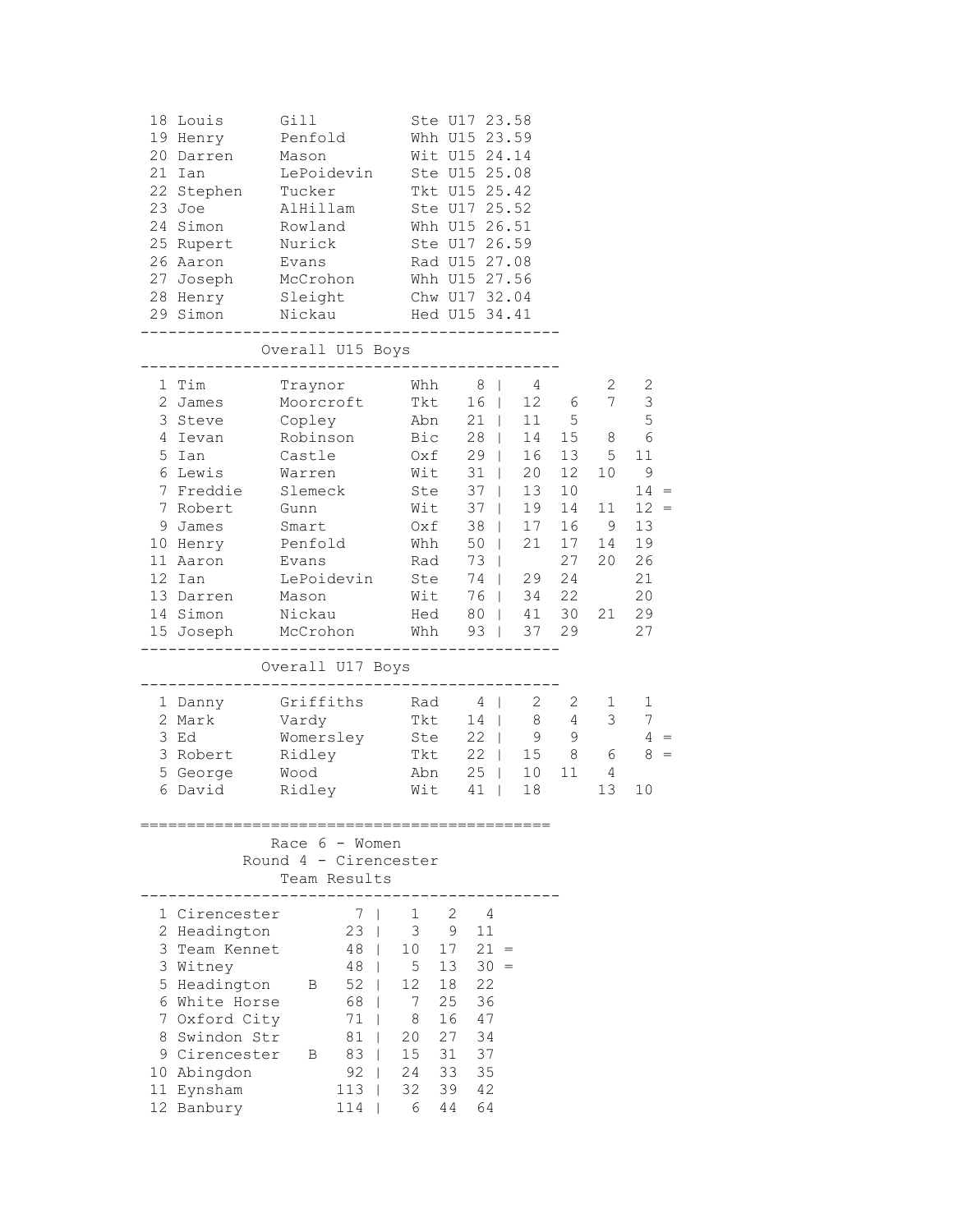| 13<br>14<br>17<br>18<br>19<br>20<br>21<br>22<br>23<br>24                                                                | Radley<br>Headington<br>15 Woodstock<br>16 Cherwell<br>White Horse<br>Abingdon<br>Headington<br>Highworth<br>Team Kennet<br>Oxf Uni Press<br>Eynsham<br>Hook Norton<br>25 Swindon Str<br>26 Hook Norton                                                                                                     | С<br>Β<br>B<br>D<br>Β<br>В<br>$\mathbf{B}$<br>$\mathbf{B}$                                                              | 123<br>135<br>139<br>141<br>$\Box$<br>147<br>153<br>$163$  <br>$166$  <br>175<br>179<br>184<br>$188$  <br>$215$  <br>$227$                                                                                                                | I<br>I<br>$\overline{1}$<br>$\overline{1}$<br>$\overline{\phantom{a}}$<br>$\overline{\phantom{a}}$<br>$\overline{\phantom{a}}$ | 19<br>40<br>28<br>14<br>38<br>41<br>51<br>29<br>54<br>23<br>43<br>58<br>65<br>74                                                            | 26<br>45<br>55<br>49<br>52<br>46<br>53<br>67<br>60<br>78<br>63<br>62<br>72<br>75                                                             | 78<br>50<br>56<br>78<br>57<br>66<br>59<br>70<br>61<br>78<br>78<br>68<br>78<br>78                                                             |                                                                                                                                              |
|-------------------------------------------------------------------------------------------------------------------------|-------------------------------------------------------------------------------------------------------------------------------------------------------------------------------------------------------------------------------------------------------------------------------------------------------------|-------------------------------------------------------------------------------------------------------------------------|-------------------------------------------------------------------------------------------------------------------------------------------------------------------------------------------------------------------------------------------|--------------------------------------------------------------------------------------------------------------------------------|---------------------------------------------------------------------------------------------------------------------------------------------|----------------------------------------------------------------------------------------------------------------------------------------------|----------------------------------------------------------------------------------------------------------------------------------------------|----------------------------------------------------------------------------------------------------------------------------------------------|
|                                                                                                                         |                                                                                                                                                                                                                                                                                                             |                                                                                                                         | Overall Standings                                                                                                                                                                                                                         |                                                                                                                                |                                                                                                                                             |                                                                                                                                              |                                                                                                                                              |                                                                                                                                              |
| $\mathbf{2}$<br>3<br>4<br>5<br>6<br>7<br>8<br>9<br>10<br>11<br>12<br>13<br>14<br>15<br>16<br>17<br>18<br>19<br>20<br>21 | 1 Cirencester<br>Headington<br>Witney<br>White Horse<br>Team Kennet<br>Headington<br>Banbury<br>Radley<br>Abingdon<br>Swindon Str<br>Headington<br>Oxford City<br>Cherwell<br>Oxf Uni Press<br>Woodstock<br>Eynsham<br>Abingdon<br>Hook Norton<br>Highworth<br>Team Kennet<br>Swindon Str<br>22 Hook Norton | $\overline{B}$<br>C<br>Β<br>$\overline{B}$<br>Β<br>В                                                                    | 112<br>117<br>143<br>$207$  <br>236<br>$300$  <br>318<br>$\Box$<br>345<br>$353$  <br>376<br>501<br>509<br>524<br>$\blacksquare$<br>$560$  <br>586<br>$\Box$<br>604<br>611<br>$\blacksquare$<br>618<br>801<br>804<br>932<br>1017<br>$\Box$ | I<br>I<br>T<br>$\overline{\phantom{0}}$<br>T<br>I<br>I<br>$\overline{1}$<br>$\overline{1}$<br>T<br>T<br>T<br>I                 | 22<br>20<br>23<br>33<br>99<br>54<br>85<br>72<br>90<br>107<br>91<br>213<br>161<br>91<br>161<br>166<br>149<br>195<br>233<br>262<br>257<br>310 | 31<br>62<br>16<br>77<br>44<br>135<br>34<br>69<br>97<br>64<br>183<br>83<br>109<br>131<br>141<br>175<br>150<br>103<br>190<br>163<br>201<br>228 | 52<br>12<br>56<br>29<br>45<br>59<br>85<br>81<br>74<br>124<br>92<br>142<br>113<br>159<br>145<br>150<br>159<br>132<br>212<br>204<br>259<br>252 | 7<br>23<br>48<br>68<br>48<br>52<br>114<br>123<br>92<br>81<br>135<br>71<br>141<br>179<br>139<br>113<br>153<br>188<br>166<br>175<br>215<br>227 |
|                                                                                                                         | Race<br>Round 4 - Cirencester                                                                                                                                                                                                                                                                               | 6                                                                                                                       | Individual Results                                                                                                                                                                                                                        | Women                                                                                                                          |                                                                                                                                             |                                                                                                                                              |                                                                                                                                              |                                                                                                                                              |
| 1<br>2<br>3<br>4<br>5<br>6<br>7<br>8<br>9<br>10<br>11<br>12                                                             | Wendy<br>Ellen<br>Jude<br>Jane<br>Elysia<br>Rose<br>Gee<br>Sarah<br>Helen<br>Sue<br>Lucy<br>Diane                                                                                                                                                                                                           | Jones<br>Leggate<br>Craft<br>Wassell<br>Ridley<br>Kelling<br>Armitage<br>Davies<br>Barnes<br>Baigent<br>Burton<br>Moore |                                                                                                                                                                                                                                           |                                                                                                                                | Cir<br>Hed<br>Oxf<br>Hed<br>Tkt<br>Hed<br>Hed                                                                                               | Cir V1<br>S<br>S<br>Cir V1<br>Wit U20<br>Ban V1<br>Whh V1<br>S<br>S<br>S<br>S<br>S                                                           | 24.07<br>24.58<br>25.42<br>26.18<br>26.43<br>26.52<br>27.13<br>27.23<br>27.26<br>27.27<br>27.53<br>28.20                                     |                                                                                                                                              |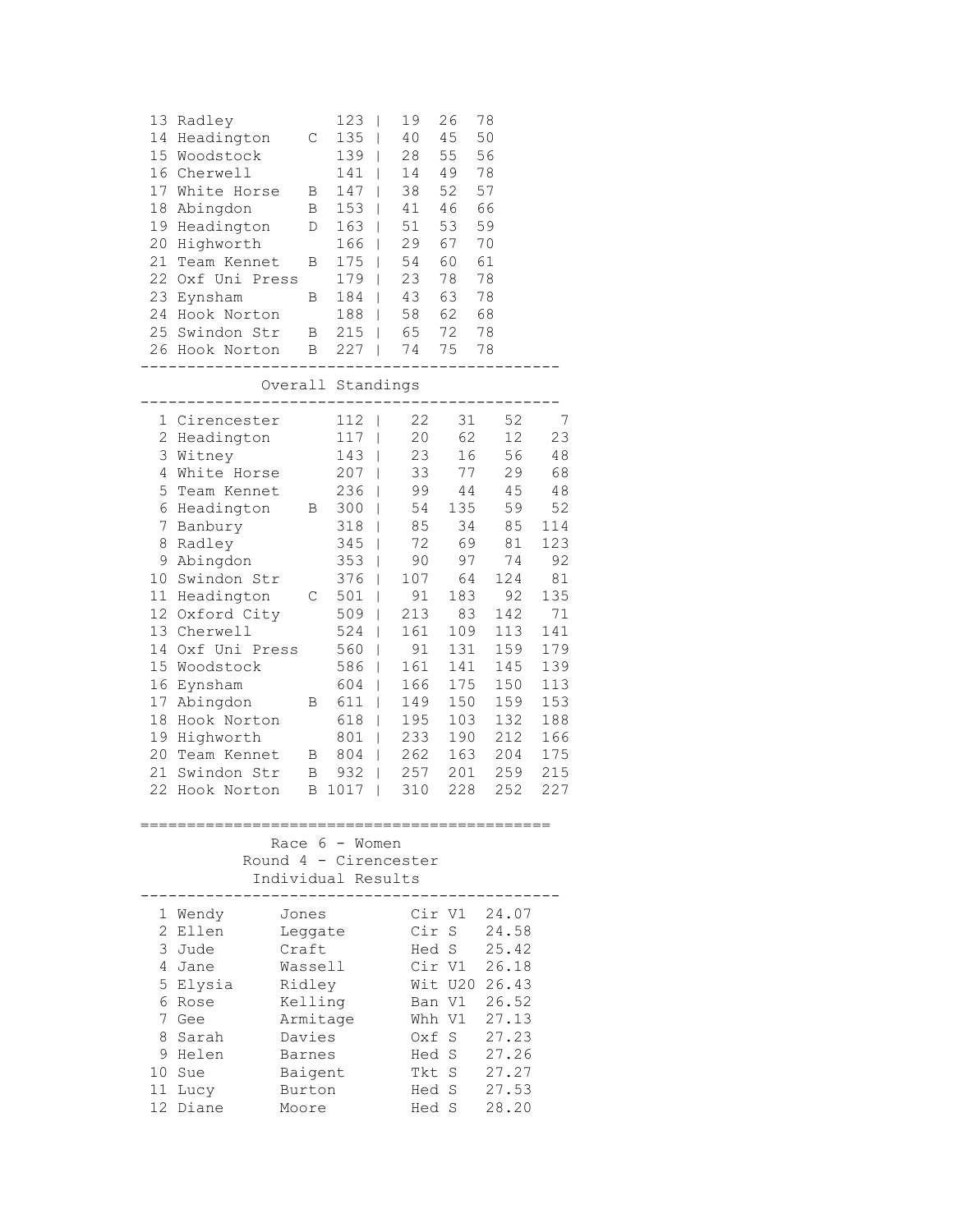| 13 | Sally               | Pitts         | Wit V1 |                | 28.42 |
|----|---------------------|---------------|--------|----------------|-------|
| 14 | Kim                 | Shaw          | Chw V2 |                | 28.58 |
| 15 | Helen               | Langsam       | Cir V1 |                | 29.23 |
| 16 | Gwyneth             | Hueter        | Oxf V2 |                | 29.40 |
| 17 | Marie               | McIntyre      | Tkt    | $\mathbf S$    | 30.04 |
| 18 | Rosa                | Bercero       | Hed S  |                | 30.07 |
| 19 |                     |               |        |                |       |
|    | Hayley              | Chaundy       |        | Rad U17        | 30.15 |
|    | 20 Carol            | Phillips      | Swi V1 |                | 30.18 |
| 21 | Vicky               | Jordan        | Tkt    | $\rm S$        | 30.23 |
| 22 | Jane                | Bell          | Hed V2 |                | 30.25 |
| 23 | Katie               | Allan         | Oup S  |                | 30.26 |
| 24 | Laura-Jane Chisnall |               |        | Abn U20        | 30.30 |
| 25 | Ross                | Knopp         |        | Whh V1         | 30.44 |
| 26 | Hannah              | Roberts       |        | Rad U17        | 30.52 |
| 27 | Jude                | Rouse         | Swi    | V <sub>2</sub> | 30.59 |
| 28 | Sharon              | Evans         | Wds    | S              | 31.11 |
| 29 | Pat                 | Taylor        | Hig V2 |                | 31.19 |
| 30 | Jeanette            | Ashton        | Wit    | V <sub>2</sub> | 31.43 |
| 31 | Diane               | Moore         | Cir V1 |                | 31.51 |
| 32 | Lesley              | Parry-Jones   | Eyn    | S              | 32.00 |
| 33 | Hilary              | O'Shea        | Abn V3 |                | 32.11 |
| 34 | Caroline            |               |        |                | 32.26 |
|    |                     | McBeth        |        | Swi V1         |       |
| 35 | Jo                  | Munsey        |        | Abn U17        | 32.31 |
| 36 | Sheila              | Bailey        | Whh V2 |                | 32.35 |
| 37 | Carol               | Clarke        | Cir V2 |                | 32.41 |
| 38 | Melanie             | Roberts       | Whh V2 |                | 32.45 |
|    | 39 Kate             | Williamson    | Eyn V3 |                | 32.54 |
|    | 40 Marie-Anne       | Fischer       | Hed V1 |                | 32.56 |
| 41 | Michelle            | Richards      | Abn V1 |                | 33.00 |
| 42 | Jane                | Larbalestier  | Eyn V2 |                | 33.22 |
| 43 | Bridget             | Greeney       | Eyn    | S              | 33.34 |
| 44 | Jane                | Vincent       | Ban    | S              | 33.42 |
| 45 | Anita               | James         | Hed V1 |                | 33.44 |
| 46 | Sandra              | Ferrer        | Abn    | $\mathbf S$    | 33.46 |
| 47 | Pippa               | Sprinz        |        | Oxf U20        | 34.09 |
| 48 | Sue                 | Brown         | Cir V1 |                | 34.27 |
| 49 | T                   | Empson        | Chw V1 |                | 34.32 |
| 50 | Celia               | Platt         | Hed V1 |                | 34.37 |
| 51 | Charlotte           | Maddison      | Hed V1 |                | 34.44 |
| 52 |                     | Bronneberg    | Whh V1 |                | 34.51 |
|    | Evy                 |               |        |                |       |
| 53 | Linda               | Macaskill     | Hed V1 |                | 34.53 |
| 54 | Margaret            | Smith         | Tkt    | V2             | 34.54 |
| 55 | Suzanne             | <b>Briggs</b> | Wds    | V <sub>2</sub> | 35.05 |
| 56 | Sharla              | Newport       | Wds    | S              | 35.29 |
| 57 | Helen               | Brackenbury   | Whh V1 |                | 35.35 |
| 58 | Jane                | Hailey        | Hkn    | V2             | 35.37 |
| 59 | Alison              | Barry         | Hed V1 |                | 35.50 |
| 60 | Yvonne              | Pape          | Tkt    | S              | 36.00 |
| 61 | Helen               | Singleton     | Tkt    | $\mathbf S$    | 36.09 |
| 62 | Donna               | Allen         | Hkn    | $\mathbf S$    | 37.00 |
| 63 | Pat                 | Whitlock      | Eyn V2 |                | 37.54 |
| 64 | Sandra              | Smith         | Ban V2 |                | 38.04 |
| 65 | Helen               | Smith         | Swi V2 |                | 38.11 |
|    | 66 Noel             | Blatchford    | Abn V3 |                | 38.39 |
| 67 | Carol               | Wilkes        | Hig V1 |                | 38.58 |
| 68 | Lillian             | Carpenter     | Hkn    | V3             | 39.16 |
| 69 | Keri                | Bushnell      | Abn    | U20            | 40.02 |
|    |                     |               |        |                |       |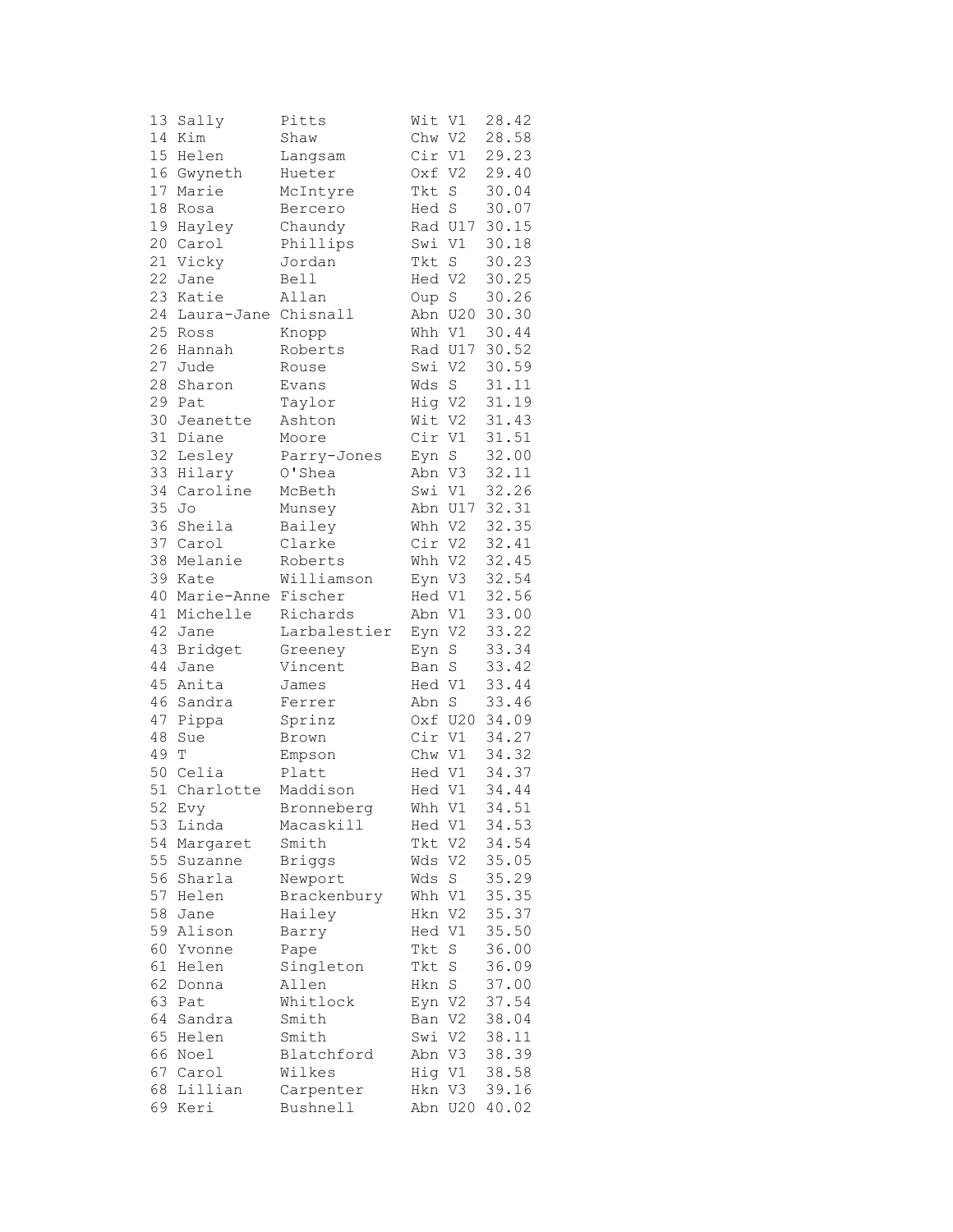|                                                             |                       | 73 Maureen O'Sullivan Hed V3 43.53                                                                                                                                                                    |     |                |                |              |        |                |  |  |  |
|-------------------------------------------------------------|-----------------------|-------------------------------------------------------------------------------------------------------------------------------------------------------------------------------------------------------|-----|----------------|----------------|--------------|--------|----------------|--|--|--|
|                                                             |                       | 74 Sandra McCabe Hkn V2 44.43                                                                                                                                                                         |     |                |                |              |        |                |  |  |  |
|                                                             |                       | 75 Kay Sole Hkn V3 45.05                                                                                                                                                                              |     |                |                |              |        |                |  |  |  |
|                                                             |                       | 76 A Petts Wit S 45.12                                                                                                                                                                                |     |                |                |              |        |                |  |  |  |
|                                                             |                       | 77 Karen Miller Hig V1 45.28                                                                                                                                                                          |     |                |                |              |        |                |  |  |  |
|                                                             |                       |                                                                                                                                                                                                       |     |                |                |              |        |                |  |  |  |
| Overall U17 Women<br>-------------------------------        |                       |                                                                                                                                                                                                       |     |                |                |              |        |                |  |  |  |
|                                                             |                       | 1 Hayley Chaundy Rad 44   15 14 15 19                                                                                                                                                                 |     |                |                |              |        |                |  |  |  |
|                                                             |                       | 2 Hannah Roberts Rad 73   25 22 34 26                                                                                                                                                                 |     |                |                |              |        |                |  |  |  |
|                                                             |                       | 3 Jo Munsey Abn 113   41 37 35                                                                                                                                                                        |     |                |                |              |        |                |  |  |  |
|                                                             |                       |                                                                                                                                                                                                       |     |                |                |              |        |                |  |  |  |
|                                                             |                       |                                                                                                                                                                                                       |     |                |                |              |        |                |  |  |  |
| Overall U20 Women<br>-------------------------------------- |                       |                                                                                                                                                                                                       |     |                |                |              |        |                |  |  |  |
|                                                             |                       |                                                                                                                                                                                                       |     |                |                |              |        |                |  |  |  |
|                                                             |                       |                                                                                                                                                                                                       |     |                |                |              |        |                |  |  |  |
|                                                             |                       |                                                                                                                                                                                                       |     |                |                |              |        |                |  |  |  |
|                                                             |                       | 4 Rachel Chicken Bic 161   69 45 47                                                                                                                                                                   |     |                |                |              |        |                |  |  |  |
|                                                             |                       | 5 Keri Bushnell Abn 225   78 78 78 69                                                                                                                                                                 |     |                |                |              |        |                |  |  |  |
|                                                             |                       |                                                                                                                                                                                                       |     |                |                |              |        |                |  |  |  |
|                                                             |                       | Overall Senior Women<br>-------------------------------------                                                                                                                                         |     |                |                |              |        |                |  |  |  |
|                                                             |                       |                                                                                                                                                                                                       |     |                |                |              |        |                |  |  |  |
|                                                             |                       |                                                                                                                                                                                                       |     |                |                |              |        |                |  |  |  |
|                                                             |                       |                                                                                                                                                                                                       |     |                |                |              |        |                |  |  |  |
|                                                             |                       |                                                                                                                                                                                                       |     |                |                |              |        |                |  |  |  |
|                                                             |                       | 5 Diane Moore Hed 41   13 16                                                                                                                                                                          |     |                |                |              |        | 12             |  |  |  |
|                                                             |                       | 6 Rosa Bercero Hed 58   20 20 21 18                                                                                                                                                                   |     |                |                |              |        |                |  |  |  |
|                                                             |                       | 7 Vicky Jordan 1 Tkt 70   26 23 21                                                                                                                                                                    |     |                |                |              |        |                |  |  |  |
|                                                             |                       |                                                                                                                                                                                                       |     |                |                |              |        | 23             |  |  |  |
|                                                             |                       | 9 Lesley Parry-Jones Eyn 104   36 36 32<br>10 Jane Vincent Ban 166   63 59 44<br>11 Sharla Newport Wds 190   94 67 67 56<br>12 Donna Allen Hkn 211   83 66 62<br>13 Yvonne Pape Tkt 214   84 71 83 60 |     |                |                |              |        |                |  |  |  |
|                                                             |                       |                                                                                                                                                                                                       |     |                |                |              |        |                |  |  |  |
|                                                             |                       |                                                                                                                                                                                                       |     |                |                |              |        |                |  |  |  |
|                                                             |                       |                                                                                                                                                                                                       |     |                |                |              |        |                |  |  |  |
|                                                             |                       |                                                                                                                                                                                                       |     |                |                |              |        |                |  |  |  |
|                                                             |                       | 14 Kay Findlay Tkt 241   85 85                                                                                                                                                                        |     |                |                |              |        | 71             |  |  |  |
|                                                             |                       | Overall Vet 35 Women                                                                                                                                                                                  |     |                |                |              |        |                |  |  |  |
|                                                             |                       |                                                                                                                                                                                                       |     |                |                |              |        |                |  |  |  |
|                                                             | 1 Wendy               | Jones                                                                                                                                                                                                 | Cir | 3 <sup>1</sup> | 1              | $\mathbf{1}$ | 2      | 1              |  |  |  |
|                                                             | 2 Jane                | Wassell                                                                                                                                                                                               | Cir | 10             | $\overline{4}$ | $\mathbf{2}$ | 6<br>7 | $\overline{4}$ |  |  |  |
|                                                             | 3 Rose                | Kelling                                                                                                                                                                                               | Ban | $18$           | 8              | 5            |        | $\sqrt{6}$     |  |  |  |
|                                                             | 4 Gee                 | Armitage                                                                                                                                                                                              | Whh | $22 \mid$      | 9              | 6            |        | 7              |  |  |  |
|                                                             | 5 Sally               | Pitts                                                                                                                                                                                                 | Wit | $32$           | 10             | 9            | 14     | 13             |  |  |  |
|                                                             | 6 Carol               | Phillips                                                                                                                                                                                              | Swi | $62$           | 24             | 18           |        | 20             |  |  |  |
|                                                             | 7 Ross                | Knopp                                                                                                                                                                                                 | Whh | 66             | 21             |              | 20     | 25             |  |  |  |
|                                                             | 8 Caroline            | McBeth                                                                                                                                                                                                | Swi | 84             |                | 25           | 25     | 34             |  |  |  |
|                                                             | 9 Diane               | Moore                                                                                                                                                                                                 | Cir | $103$          | 44             | 28           |        | 31             |  |  |  |
|                                                             | 10 Zazi               | Barrell                                                                                                                                                                                               | Wds | $107$          | 45             | 29           | 33     |                |  |  |  |
|                                                             | 11 Marie-Anne Fischer |                                                                                                                                                                                                       | Hed | 114            | 42             | 39           | 35     | 40             |  |  |  |
|                                                             | 12 Steph              | Strachan                                                                                                                                                                                              | Oup | $123$          | 39             | 35           | 49     |                |  |  |  |
|                                                             | 13 Jane               | Sinclair                                                                                                                                                                                              | Chw | 148            | 67             | 42           | 39     |                |  |  |  |
|                                                             | 14 Sue                | Brown                                                                                                                                                                                                 | Cir | $150$          | 72             | 47           | 55     | 48             |  |  |  |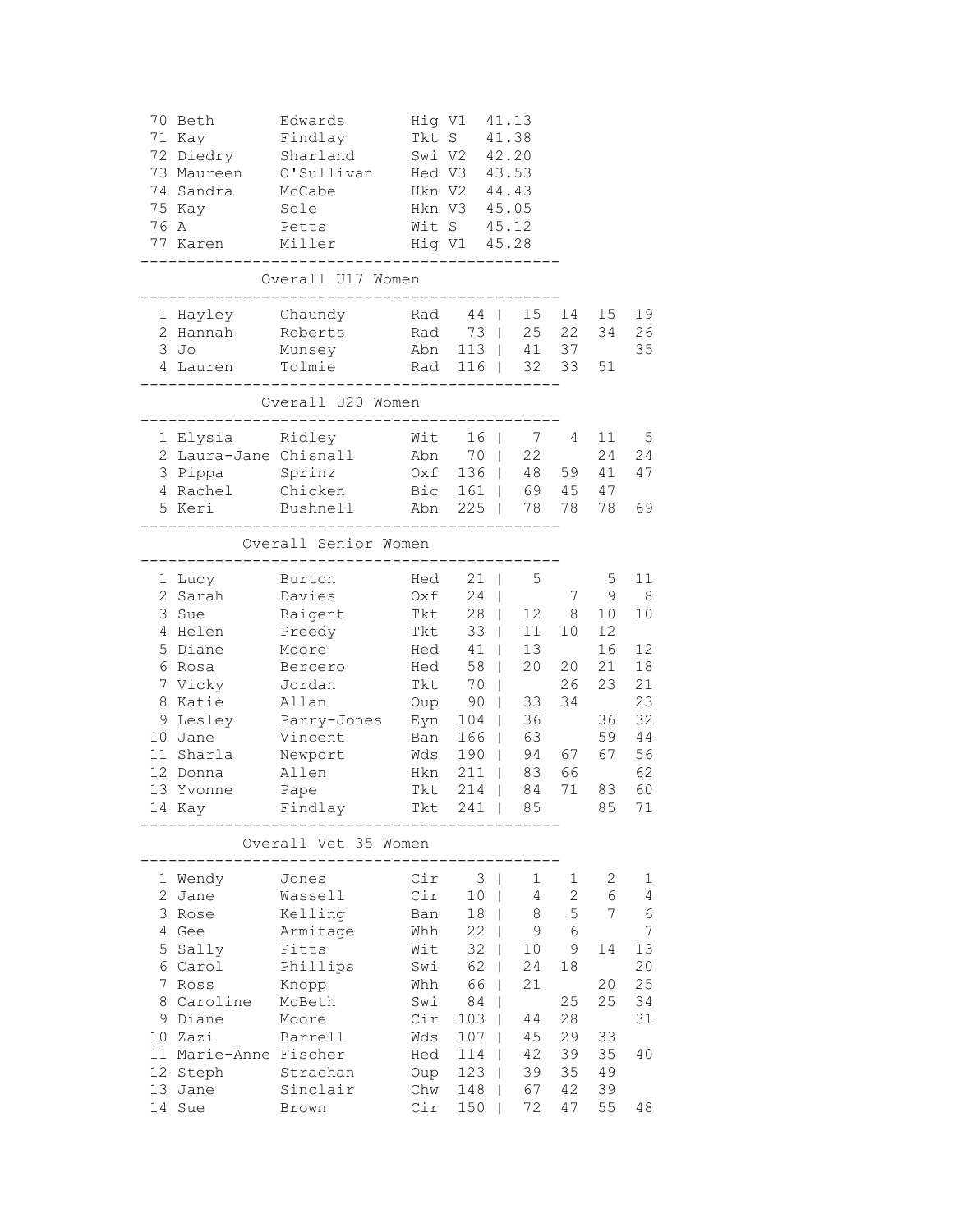|                                                                             | 15 Anita<br>16 Charlotte<br>16 Linda<br>18 Deby<br>19 Anita<br>20 Beth<br>21 Karen                                                                                                                                                   | James<br>Maddison<br>Macaskill<br>Coles<br>Green<br>Edwards<br>Miller                                                                                                              |       |  | Hed<br>Hed<br>Hed 181                                                  |          | 156<br>$\Box$<br>181<br>Chw 182  <br>Abn 218  <br>Hig 241  <br>Hig 263                                                                              | 58<br>74<br>$\mathbf{1}$<br>81<br>$\mathbb{R}$<br>73<br>80<br>97<br>101                                                                 | 56<br>65<br>74<br>85                                                 | 53<br>63 65<br>52 57<br>73                                                                      | 45<br>$51 =$<br>$53 =$<br>70<br>77                                               |
|-----------------------------------------------------------------------------|--------------------------------------------------------------------------------------------------------------------------------------------------------------------------------------------------------------------------------------|------------------------------------------------------------------------------------------------------------------------------------------------------------------------------------|-------|--|------------------------------------------------------------------------|----------|-----------------------------------------------------------------------------------------------------------------------------------------------------|-----------------------------------------------------------------------------------------------------------------------------------------|----------------------------------------------------------------------|-------------------------------------------------------------------------------------------------|----------------------------------------------------------------------------------|
|                                                                             | -------------------------------                                                                                                                                                                                                      | Overall Vet 45 Women                                                                                                                                                               |       |  |                                                                        |          |                                                                                                                                                     |                                                                                                                                         |                                                                      |                                                                                                 |                                                                                  |
|                                                                             | ________________________________<br>1 Kim<br>2 Jane<br>3 Jude<br>4 Pat<br>5 Jeanette<br>6 Sheila<br>7 Anne<br>8 Trish<br>9 Melanie<br>10 Carol<br>11 Jane<br>12 Jane<br>13 Suzanne<br>14 Margaret<br>15 Judith<br>16 Pat<br>17 Helen | Shaw<br>Bell<br>Rouse<br>Taylor<br>Ashton<br>Bailey<br>Foster<br>Wilson<br>Roberts<br>Clarke<br>Larbalestier Eyn 149  <br>Hailey<br>Briggs<br>Smith<br>LeGood<br>Whitlock<br>Smith |       |  | Chw<br>Hed<br>Swi<br>Whh<br>Hkn<br>Abn<br>Hkn 166<br>Wds<br>Tkt<br>Wit |          | 46  <br>72  <br>$77$  <br>$Hig$ 92  <br>Wit 93  <br>$100$  <br>$128$  <br>$133$  <br>Whh 135<br>Cir 139  <br>$170$  <br>190  <br>$199$  <br>Swi 225 | 23<br>28<br>30<br>35<br>47<br>38<br>50<br>46<br>49<br>$\mathbb{R}$<br>57<br>64<br>$\mathbb{R}$<br>61<br>76<br>75<br>Eyn 210   102<br>88 | 15<br>21<br>40<br>32<br>38<br>41<br>51<br>54<br>61<br>60<br>75<br>72 | 17<br>22<br>29<br>28<br>31<br>26<br>40<br>46<br>48<br>45<br>56<br>54<br>55 60<br>75<br>64<br>72 | 14<br>22<br>27<br>29<br>30<br>36<br>38<br>37<br>42<br>58<br>55<br>54<br>63<br>65 |
|                                                                             | 18 Susan<br>19 Sandra                                                                                                                                                                                                                | Haines<br>McCabe                                                                                                                                                                   |       |  | Hkn 247                                                                |          | Wds 227                                                                                                                                             | 89<br>$\Box$                                                                                                                            | 69<br>107 84                                                         | 69<br>89                                                                                        | 74                                                                               |
| -----------------------<br>_______________<br>Overall Vet 55 Women<br>----- |                                                                                                                                                                                                                                      |                                                                                                                                                                                    |       |  |                                                                        |          |                                                                                                                                                     |                                                                                                                                         |                                                                      |                                                                                                 |                                                                                  |
|                                                                             | 1 Hilary O'Shea<br>2 Noel<br>3 Lillian Carpenter<br>4 Maureen<br>5 Kay                                                                                                                                                               | Blatchford<br>O'Sullivan Hed 242   106<br>Sole                                                                                                                                     |       |  |                                                                        |          | Abn 114                                                                                                                                             | 52<br>Abn 216   96<br>Hkn 228   95<br>Hkn 248   108                                                                                     | 44<br>73<br>79<br>81<br>83                                           | 37<br>77<br>81<br>88<br>90                                                                      | 33<br>66<br>68<br>73<br>75                                                       |
|                                                                             |                                                                                                                                                                                                                                      | Race 7 - Men<br>Round 4 - Cirencester<br>Team Results<br>First Division                                                                                                            |       |  |                                                                        |          |                                                                                                                                                     |                                                                                                                                         |                                                                      |                                                                                                 |                                                                                  |
|                                                                             | 1 Woodstock                                                                                                                                                                                                                          |                                                                                                                                                                                    | 99    |  | 4 5                                                                    | 17       | 13<br>19                                                                                                                                            | 16<br>25                                                                                                                                |                                                                      |                                                                                                 |                                                                                  |
| 2                                                                           | Headington                                                                                                                                                                                                                           |                                                                                                                                                                                    | $140$ |  | 3                                                                      | 6<br>27  | 11<br>30                                                                                                                                            | 26<br>37                                                                                                                                |                                                                      |                                                                                                 |                                                                                  |
| 3                                                                           | Cirencester                                                                                                                                                                                                                          |                                                                                                                                                                                    | $245$ |  | 8                                                                      | 18<br>43 | 21<br>53                                                                                                                                            | 24<br>78                                                                                                                                |                                                                      |                                                                                                 |                                                                                  |
| 4                                                                           | Witney                                                                                                                                                                                                                               |                                                                                                                                                                                    | $343$ |  | 9                                                                      | 14<br>57 | 33<br>86                                                                                                                                            | 50<br>94                                                                                                                                |                                                                      |                                                                                                 |                                                                                  |
| 5                                                                           | Abingdon                                                                                                                                                                                                                             |                                                                                                                                                                                    | $353$ |  | 10                                                                     | 12<br>60 | 44                                                                                                                                                  | 55<br>$66106 =$                                                                                                                         |                                                                      |                                                                                                 |                                                                                  |
| 5                                                                           | Woodstock                                                                                                                                                                                                                            | B                                                                                                                                                                                  | $353$ |  | 28                                                                     | 34<br>58 | 47<br>61                                                                                                                                            | 56<br>$69 =$                                                                                                                            |                                                                      |                                                                                                 |                                                                                  |
| 7                                                                           | Hook Norton                                                                                                                                                                                                                          |                                                                                                                                                                                    | $364$ |  | 7                                                                      | 15       | 20                                                                                                                                                  | 48                                                                                                                                      |                                                                      |                                                                                                 |                                                                                  |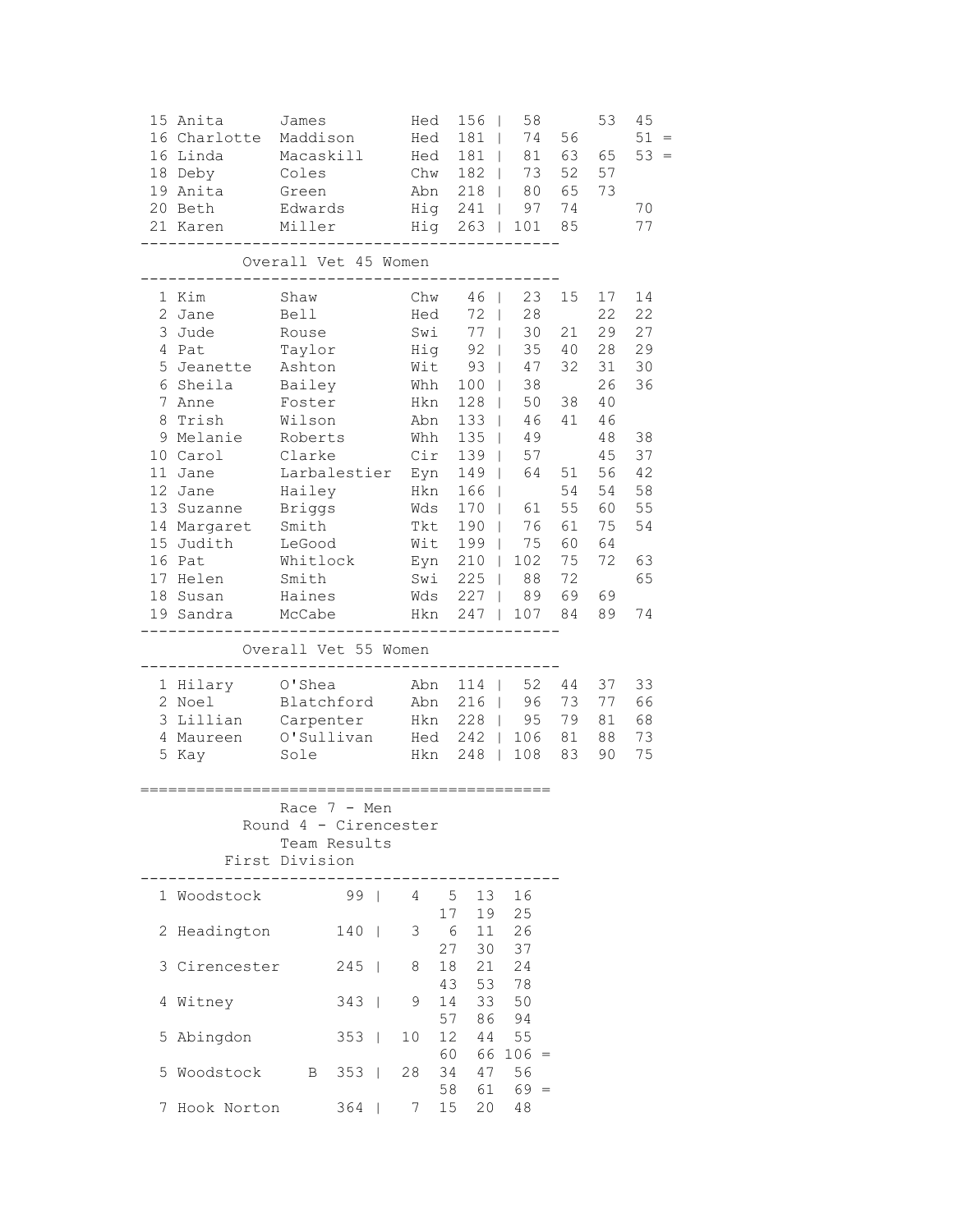|                |                    |              |                   |                          |             | 65             | 91                     | 118           |     |
|----------------|--------------------|--------------|-------------------|--------------------------|-------------|----------------|------------------------|---------------|-----|
| 8              | Banbury            |              | 590               | $\overline{\phantom{0}}$ | 39          | 54<br>108      | 68<br>112              | $8\,1$<br>128 |     |
| 9              | Headington B 617   |              |                   |                          | 70          |                | 73 74                  | 84            |     |
|                |                    |              |                   |                          |             |                | 98 104                 | 114           |     |
| 10             | White Horse        |              | 639               | $\Box$                   | $2^{\circ}$ | 35             | 38<br>124 139 191      | 110           |     |
|                | _____________      |              |                   |                          |             |                | --------               |               |     |
|                |                    |              | Second Division   |                          |             |                |                        |               |     |
|                | 1 Eynsham          |              | 449               |                          | 42          |                | 45 49 62               |               |     |
| 2              | Swindon Str        |              | 493               |                          | 32          | 67<br>41       | 88<br>71               | 96<br>72      |     |
|                |                    |              |                   |                          |             |                | 85 95                  | 97            |     |
| 3              | Oxford City        |              | 639               | T                        | 23          | 29             | 36<br>122 187          | 51<br>191     |     |
| 4              | Woodstock          | C            | 657               | $\overline{\phantom{a}}$ | 76          | 83             | 87                     | 89            |     |
|                |                    |              |                   |                          |             | 90             | 99                     | 133           |     |
| 5              | Team Kennet        |              | 678               | $\mathbf{I}$             | 31          | 59<br>127      | 64<br>150              | 82<br>165     |     |
| 6              | Cirencester        | $\mathbf{B}$ | 843               | $\overline{\phantom{a}}$ |             | 79 115         | 120                    | 125           |     |
|                |                    |              |                   |                          |             | 126            | 137                    | 141           |     |
| 7              | Eynsham            | B            | 909               | I                        | 100         | 102<br>152     | 107<br>168             | 109<br>171    |     |
| 8              | Cherwell           |              | 913               | I                        | 52          | 101            | 123                    | 144           |     |
|                |                    |              |                   |                          |             | 147            | 155                    | 191           |     |
| 9              | Alchester          |              | 921               | $\overline{1}$           |             | 75 80<br>178   | 93<br>191              | 113<br>191    |     |
| 10             | Highworth          |              | 940               | I                        | 46          |                | 77 140                 | 151           |     |
| 11             |                    |              |                   |                          | 1           | 161<br>22      | 175                    | 190           |     |
|                | StEdwards Sch 978  |              |                   | $\overline{\phantom{a}}$ |             | 191            | 191<br>191             | 191<br>191    |     |
| 12             | Headington         |              | $C$ 1004          | $\mathbb{L}$             |             | 116 131        | 134                    | 149           |     |
| 13             | Witney             |              | B 1069            |                          |             | 153<br>105 121 | 154<br>148             | 167<br>162    |     |
|                |                    |              |                   |                          |             |                | 163 179                | 191           |     |
| 14             | Kidlington         |              | 1070              | $\Box$                   |             |                | 111 117 135 142        |               |     |
|                | 15 Abingdon        |              | B 1088            | $\Box$                   |             | 183<br>119 136 | 191<br>143             | 191<br>158    |     |
|                |                    |              |                   |                          |             |                | 160 181 191            |               |     |
|                | 16 Swindon Str     |              | B 1107            |                          |             |                | 103 130 132            | 169           |     |
| 17             | Oxf Uni Press 1147 |              |                   |                          |             |                | 191 191<br>63 129 191  | 191<br>191    |     |
|                |                    |              |                   |                          |             |                | 191 191                | 191           |     |
| 18             | Team Kennet        |              | B 1249            |                          |             |                | 166 170 176            | 177           |     |
| 19             | Headington D 1262  |              |                   |                          |             |                | 180 189<br>172 173 174 | 191<br>184    |     |
|                |                    |              |                   |                          |             |                | 185 186                | 188           |     |
| 20             | Radley             |              | $1303$            |                          |             |                | 157 191 191            | 191           |     |
|                |                    |              |                   |                          |             |                | 191 191 191            |               |     |
|                |                    |              | Overall Standings |                          |             |                |                        |               |     |
| First Division |                    |              |                   |                          |             |                |                        |               |     |
|                | 1 Woodstock        |              | $383$             |                          |             | 84 89          |                        | 111           | 99  |
| $\mathbf{2}$   | Headington         |              | 418               |                          | 80          |                | 110                    | 88            | 140 |
| 3              | Witney             |              | 1376              | T                        | 327         |                | 292                    | 414           | 343 |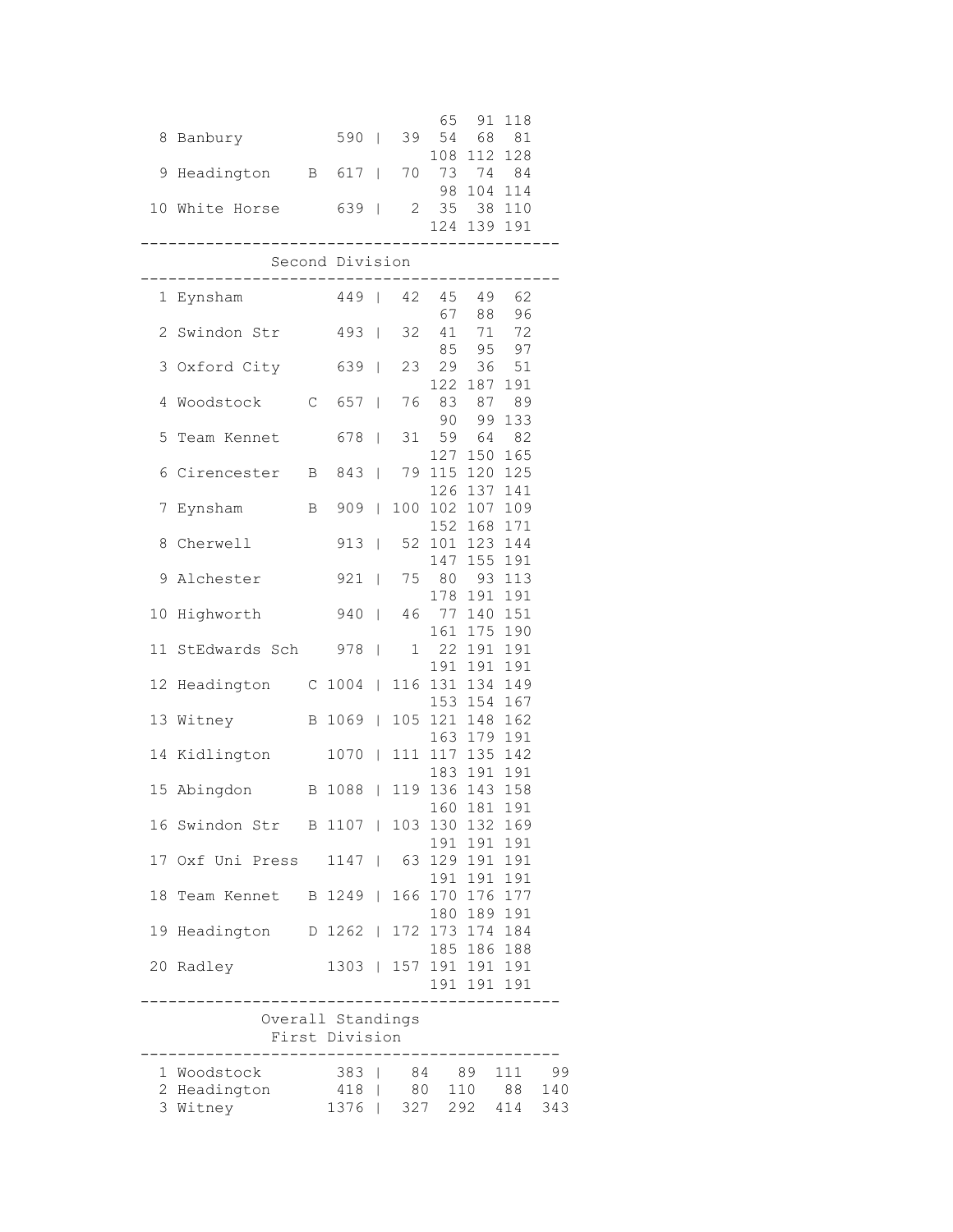| 4<br>5<br>6<br>7<br>8<br>9<br>10                                                                                                                                   | Abingdon<br>Hook Norton<br>Cirencester<br>Woodstock<br>White Horse<br>Headington<br>Banbury                                                                                                                                            | Β<br>В                                                                                                                                                                                                 | 1391<br>1483<br>1504<br>1529<br>1608<br>1760<br>3263                                                                                     | ı<br>I<br>I<br>I<br>I<br>I                                              | 490<br>337<br>343<br>415<br>523<br>296<br>994                                                                                | 190<br>364<br>557<br>369<br>274<br>383<br>850                                                                                                                                                           | 358<br>418<br>359<br>392<br>172<br>464<br>829                                                                                                                                                                        | 353<br>364<br>245<br>353<br>639<br>617<br>590                                                                             |
|--------------------------------------------------------------------------------------------------------------------------------------------------------------------|----------------------------------------------------------------------------------------------------------------------------------------------------------------------------------------------------------------------------------------|--------------------------------------------------------------------------------------------------------------------------------------------------------------------------------------------------------|------------------------------------------------------------------------------------------------------------------------------------------|-------------------------------------------------------------------------|------------------------------------------------------------------------------------------------------------------------------|---------------------------------------------------------------------------------------------------------------------------------------------------------------------------------------------------------|----------------------------------------------------------------------------------------------------------------------------------------------------------------------------------------------------------------------|---------------------------------------------------------------------------------------------------------------------------|
|                                                                                                                                                                    |                                                                                                                                                                                                                                        |                                                                                                                                                                                                        | Second Division                                                                                                                          |                                                                         |                                                                                                                              |                                                                                                                                                                                                         |                                                                                                                                                                                                                      |                                                                                                                           |
| 1<br>2<br>3<br>4<br>5<br>6<br>7<br>8<br>9<br>10<br>11<br>12<br>13<br>14<br>15<br>16<br>17                                                                          | Eynsham<br>Swindon Str<br>Oxford City<br>Woodstock<br>Team Kennet<br>Cherwell<br>Headington<br>Alchester<br>Highworth<br>Cirencester<br>Kidlington<br>Eynsham<br>Witney<br>Abingdon<br>Headington<br>StEdwards Sch<br>Oxf Uni Press    | С<br>В<br>Β<br>В<br>D                                                                                                                                                                                  | 2081<br>2150<br>2294<br>2919<br>2963<br>3125<br>C 3297<br>3453<br>3846<br>4037<br>4221<br>4296<br>B 4336<br>4339<br>4619<br>4636<br>5086 | ı<br>I<br>I<br>I<br>I<br>I<br>ı<br>I<br>I<br>I<br>I<br>I<br>L<br>L<br>L | 569<br>512<br>298<br>724<br>1034<br>789<br>580<br>694<br>1103<br>887<br>1082<br>1213<br>1043<br>1409<br>1039<br>1294<br>1460 | 490<br>591<br>824<br>876<br>614<br>749<br>883<br>1009<br>904<br>1167<br>993<br>1031<br>1032<br>815<br>1173<br>1090<br>1094                                                                              | 573<br>554<br>533<br>662<br>637<br>674<br>830<br>829<br>899<br>1140<br>1076<br>1143<br>1192<br>1027<br>1145<br>1274<br>1385                                                                                          | 449<br>493<br>639<br>657<br>678<br>913<br>1004<br>921<br>940<br>843<br>1070<br>909<br>1069<br>1088<br>1262<br>978<br>1147 |
|                                                                                                                                                                    |                                                                                                                                                                                                                                        |                                                                                                                                                                                                        | Race $7 - Men$<br>Round 4 - Cirencester<br>Individual Results                                                                            |                                                                         |                                                                                                                              |                                                                                                                                                                                                         |                                                                                                                                                                                                                      |                                                                                                                           |
| $\mathbf 1$<br>2<br>3<br>4<br>5<br>6<br>7 <sup>7</sup><br>8<br>9<br>10<br>11<br>12 <sup>7</sup><br>13<br>14<br>15<br>16<br>17 <sub>2</sub><br>18<br>20<br>21<br>24 | William<br>Paul<br>Gary<br>Chris<br>Dominic<br>Chris<br>Richard<br>Chris<br>John<br>Les<br>Crispin<br>Matthew<br>Tony<br>Tony<br>Tom<br>Steve<br>Nicholas<br>Peter<br>19 Brian<br>Andrew<br>Dan<br>22 Lewis<br>23 Richard<br>Francisco | Joyce<br>Jegou<br>Harris<br>Sykes<br>Croft<br>Riley<br>Hailey<br>Illman<br>Atyeo<br>Newell<br>Hunn<br>Lock<br>Bradford<br>Mead<br>Holmes<br>Vaughan<br>Tilsley<br>Leggate<br>Faulkner<br>Grant<br>Diaz | Hetherington<br>Hammersley<br>Baimbridge                                                                                                 |                                                                         | Ste<br>Whh<br>Hed<br>Wds<br>Wds<br>Wit<br>Abn<br>Wds<br>Wds<br>Hkn                                                           | S<br>S<br>$\rm S$<br>V1<br>$\rm S$<br>Hed S<br>Hkn V2<br>Cir U20<br>S<br>Abn S<br>Hed V1<br>S<br>S<br>Wit S<br>Hkn S<br>$\rm S$<br>Wds S<br>Cir U20<br>Wds V2<br>S<br>Cir S<br>Ste S<br>Oxf V2<br>Cir S | 33.47<br>33.54<br>33.55<br>34.09<br>34.21<br>34.34<br>34.50<br>35.16<br>35.16<br>35.42<br>35.46<br>35.50<br>35.59<br>36.01<br>36.02<br>36.05<br>36.12<br>36.18<br>36.19<br>36.21<br>36.30<br>36.38<br>36.43<br>36.51 |                                                                                                                           |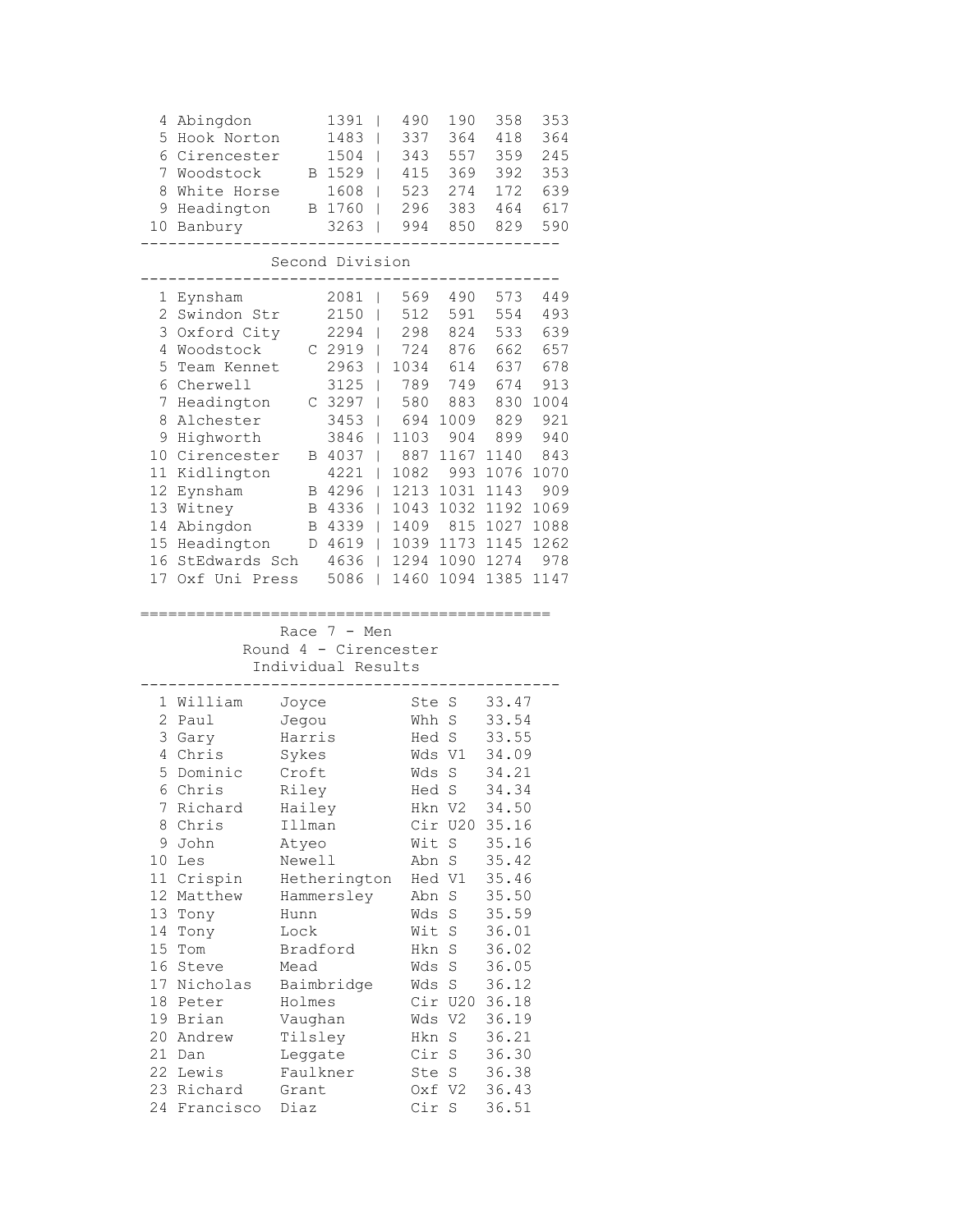| 25     | Carl     | Thompson       | Wds    | V1             | 36.54 |
|--------|----------|----------------|--------|----------------|-------|
| 26     | John     | Griffiths      | Hed V1 |                | 36.59 |
| 27     | Martin   | Dunmore        | Hed    | $\mathbf S$    | 37.02 |
| 28     | Peter    | George         | Wds    | $\mathbf S$    | 37.05 |
| 29     | Dave     | Wheeler        | Oxf V2 |                | 37.12 |
| 30     | Roger    | Thetford       | Hed V1 |                | 37.17 |
| 31     | Tom      | Munt           | Tkt    | V1             | 37.24 |
| 32     | Anthony  | Davis          | Swi    | $\rm S$        | 37.31 |
| 33     | Mike     | Baillie        | Wit    | $\rm S$        | 37.34 |
| 34     |          |                |        |                | 37.49 |
|        | Niall    | Riddell        | Wds    | $\rm S$        | 37.58 |
| 35     | Paul     | Carr           | Whh    | $\rm S$        |       |
| 36     | Dominic  | Swords         | Oxf V1 |                | 38.00 |
| 37     | Dan      | Burton         | Hed    | $\mathbf S$    | 38.03 |
| 38     | Stuart   | Shilston       | Whh    | V1             | 38.05 |
| 39     | Simon    | Pritchard      | Ban    | $\mathbf S$    | 38.07 |
| 40     | An       | Other          | Үуу    | $\mathbf S$    | 38.15 |
| 41     | Neil     | Pringle        | Swi V1 |                | 38.24 |
| 42     | Mike     | Hill           | Eyn    | $\mathbf S$    | 38.31 |
|        | 43 Bill  | Leggate        | Cir    | $\rm S$        | 38.39 |
| 44     | Simon    | Cartwright     | Abn V1 |                | 38.41 |
| 45     | Mark     | Creasey        | Eyn    | V1             | 38.41 |
| 46     | Jason    | Daniels        | Hig    | S              | 38.53 |
| 47     | Dean     | Sheppard       | Wds    | S              | 38.56 |
| $4\,8$ | D        | Ross           | Hkn    | $\mathbf S$    | 38.58 |
| 49     | Luke     | Creasey        | Eyn    | $\rm S$        | 39.02 |
| 50     | Laz      | Boden          | Wit V1 |                | 39.03 |
| 51     | Roy      | Tredwell       | Oxf V2 |                | 39.20 |
| 52     | Phil     | Gilkes         | Chw V1 |                | 39.43 |
| 53     | Martin   | Pitts          | Cir V1 |                | 39.49 |
| 54     | Ian      | Robinson       | Ban    | $\rm S$        | 39.50 |
| 55     |          |                |        |                |       |
|        | Thornton | Greenland      | Abn    | V <sub>2</sub> | 39.52 |
| 56     | Andy     | Pike           | Wds    | $\mathbf S$    | 39.59 |
| 57     | Gareth   | Petts          | Wit    | U20            | 40.01 |
| 58     | Martin   | Townsend       | Wds    | V1             | 40.03 |
| 59     | Nick     | <b>Bull</b>    | Tkt    | $\rm S$        | 40.04 |
| 60     | Gary     | Richards       | Abn V1 |                | 40.06 |
| 61     | Roger    | Bradley        | Wds    | $\mathbf S$    | 40.07 |
| 62     | Ben      | Breaker        | Eyn    | $\mathbf S$    | 40.12 |
| 63     | Gary     | Mort           | Oup    | V1             | 40.15 |
|        | 64 Ian   | Adams          | Tkt    | S              | 40.22 |
| 65     | Malcolm  | Brown          | Hkn    | V1             | 40.23 |
| 66     | John     | Harvey         | Abn    | $\rm S$        | 40.27 |
| 67     | Bernard  | Scanlan        | Eyn    | $\rm S$        | 40.31 |
| 68     | Dave     | Drummond       | Ban    | S              | 40.36 |
| 69     | Robert   | <b>Briggs</b>  | Wds    | V <sub>2</sub> | 40.38 |
| 70     | Jon      | Marshall       | Hed V1 |                | 40.41 |
| 71     | Steve    | Pill           | Swi    | V1             | 40.43 |
| 72     | John     | Keighley       | Swi    | V1             | 40.50 |
| 73     | Jim      | Newman         | Hed    | S              | 40.56 |
| 74     | Alan     | Darbyshire     | Hed V1 |                | 40.58 |
| 75     | Gary     | Clench         | Alc    | V1             | 41.03 |
| 76     | Jason    | Barry          | Wds    | $\mathbf S$    | 41.10 |
| 77     |          |                | Hig    | $\rm S$        | 41.15 |
|        | Ashley   | Fox            |        |                |       |
| 78     | Tim      | Collings       | Cir V1 |                | 41.27 |
| 79     | Duncan   | Atkinson       | Cir    | V1             | 41.34 |
| 80     | Jon      | <b>Burgess</b> | Alc    | V2             | 41.39 |
| 81     | Phil     | Coy            | Ban V1 |                | 41.40 |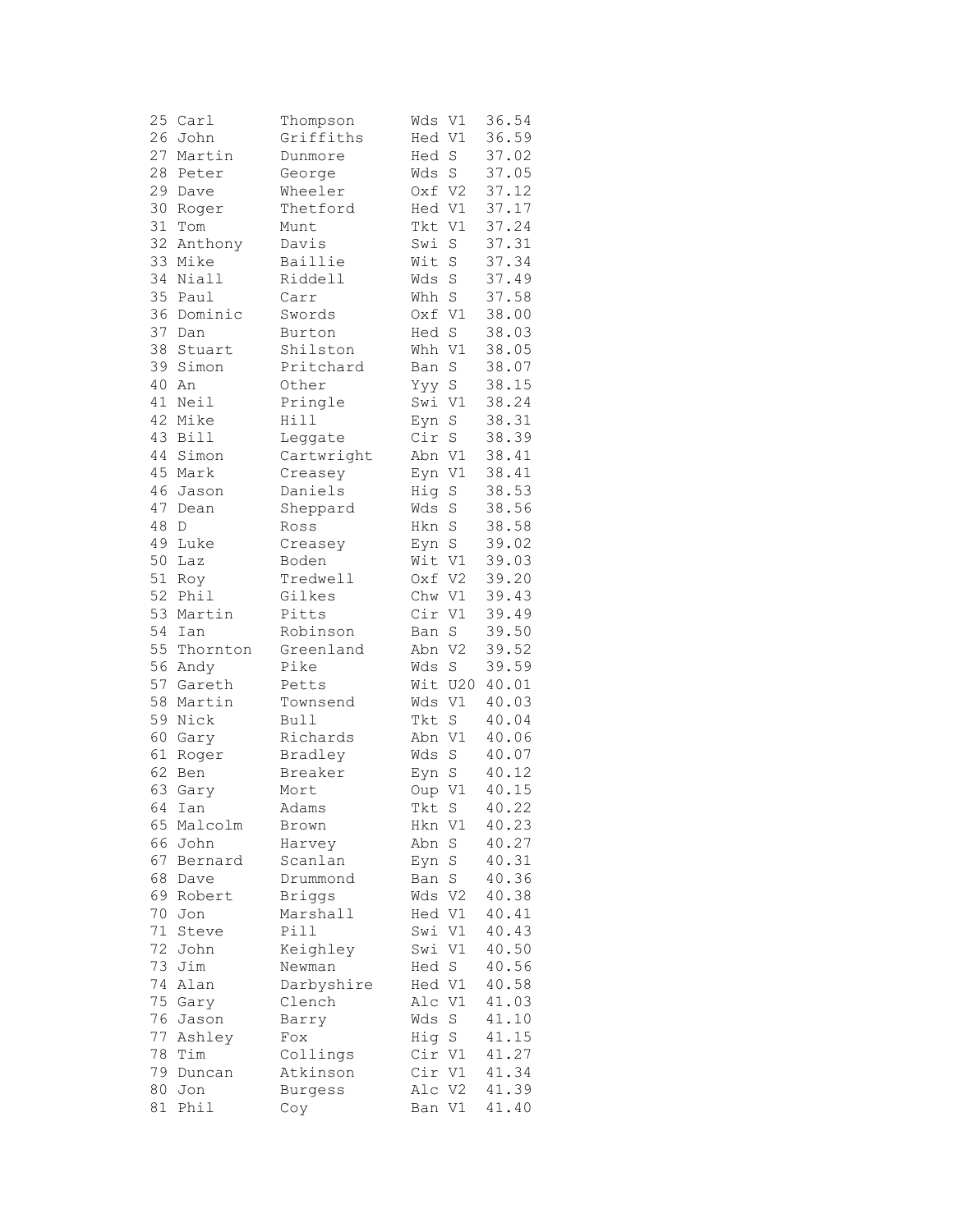| 82      | Rob               | Findlay        | Tkt    | V1             | 41.41 |
|---------|-------------------|----------------|--------|----------------|-------|
| 83      | Mike              | Shipway        | Wds V3 |                | 41.42 |
| 84      | Ian               | Meadowcroft    | Hed V1 |                | 41.48 |
| 85      | Steve             | Astin          | Swi    | S              | 41.53 |
| 86      | Paul              | Ainslie        | Wit    | V1             | 41.55 |
| 87      | Kirk              | Adams          | Wds    | $\mathbf S$    | 42.06 |
| 88      | Tony              | Whitlock       | Eyn    | V1             | 42.08 |
| 89      | Nick              | Hall           | Wds    | $\rm S$        | 42.11 |
| 90      | Paul              | Brackett       | Wds V1 |                | 42.20 |
| 91      | Simon             | Wooley         | Hkn    | $\mathbf S$    | 42.26 |
| 92      | Χ                 | Χ              | Xxx X  |                | 42.38 |
| 93      | Marcus            | Vallance       | Alc S  |                | 42.42 |
| 94      | Graham            | LeGood         | Wit V2 |                | 42.44 |
| 95      | Kevin             | Benham         | Swi V1 |                | 42.47 |
| 96      | М                 | Tyrrell        | Eyn    | S              | 42.50 |
| 97      | Andy              | Bird           | Swi    | $\rm S$        | 43.01 |
| 98      | Hanno             | Nickau         | Hed V1 |                | 43.12 |
| 99      | David             | Brooks         | Wds    | $\rm S$        | 43.16 |
|         | 100 Andy          | Grove          | Eyn V1 |                | 43.18 |
|         |                   |                |        |                | 43.19 |
| 101     | Andy<br>102 Chris | Sabin<br>James | Chw    | $\rm S$        |       |
| 103     |                   |                | Eyn    | S              | 43.19 |
|         | Andy              | Rhodes         | Swi    | $\mathbf S$    | 43.20 |
| 104     | Mike              | Davies         | Hed V1 |                | 43.25 |
| 105     | $\mathbb{P}$      | Huxley         | Wit    | V1             | 43.30 |
|         | 106 Ian           | Richardson     | Abn V1 |                | 43.31 |
|         | 107 Derek         | Breaker        | Eyn V2 |                | 43.35 |
|         | 108 Andy          | Croft          | Ban V1 |                | 43.58 |
|         | 109 Graham        | <b>Bridges</b> | Eyn S  |                | 44.02 |
| 110     | Jeremy            | Smeddle        | Whh V1 |                | 44.07 |
| 111     | J                 | Finnigan       | Kid S  |                | 44.13 |
| 112     | Rod               | Haddrell       | Ban V1 |                | 44.22 |
|         | 113 Pete          | Chivers        | Alc V2 |                | 44.26 |
| 114     | Richard           | Horner         | Hed S  |                | 44.28 |
|         | 115 Chris         | Riches         | Cir V2 |                | 44.33 |
|         | 116 Martin        | Rasgauski      | Hed V2 |                | 44.38 |
| 117 Wiz |                   | <b>Bunce</b>   | Kid V2 |                | 44.42 |
|         | 118 John          | Weaver         | Hkn V1 |                | 44.46 |
|         | 119 Stuart        | Twinn          | Abn V2 |                | 44.52 |
| 120     | Bob               | Ferris         | Cir V2 |                | 44.58 |
|         | 121 John          | Ashton         | Wit V1 |                | 45.06 |
| 122     | Richard           | Langton        | Oxf V2 |                | 45.11 |
| 123     | Barry             | Bloomfield     | Chw V1 |                | 45.16 |
| 124     | Gareth            | Smith          | Whh    | V1             | 45.20 |
|         | 125 Chris         | Sherington     | Cir V1 |                | 45.23 |
| 126     | Collin            | O'Hare         | Cir    | V <sub>2</sub> | 45.28 |
| 127     | Dick              | Kearn          | Tkt    | V <sub>2</sub> | 45.32 |
| 128     | Tony              | Petruso        | Ban    | V1             | 45.38 |
| 129     | Phil              | Dines          | Oup    | S              | 45.40 |
| 130     | Peter             | Cook           | Swi    | V1             | 45.46 |
| 131     | Richard           | Newhouse       | Hed    | $\rm S$        | 45.50 |
| 132     | Andy              | Smith          | Swi    | V2             | 46.03 |
|         | 133 Tony          | Maddison       | Wds    | S              | 46.06 |
| 134     | Trevor            | Witts          | Hed V2 |                | 46.08 |
|         | 135 Brian         | Fiddian        | Kid V2 |                | 46.11 |
|         | 136 Nick          | Rowe           | Abn V1 |                | 46.12 |
| 137     | Peter             | Langsam        | Cir    | S              | 46.12 |
| 138     | Geoff             | Smith          | Ban V2 |                | 46.16 |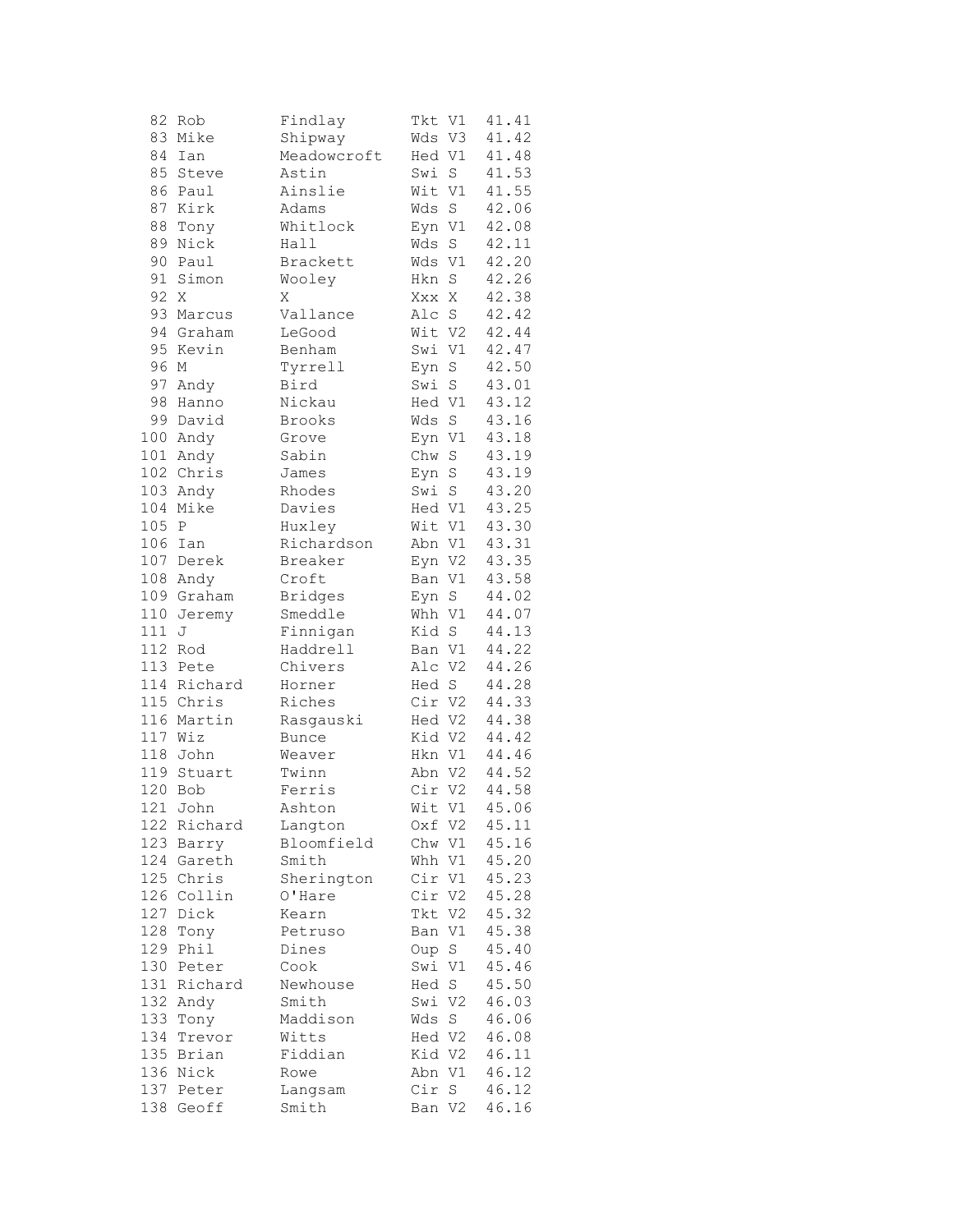|       | 139 Mick            | Gallagaher                                         | Whh V2 |        | 46.38        |       |    |   |
|-------|---------------------|----------------------------------------------------|--------|--------|--------------|-------|----|---|
|       | 140 Sean            | Gray                                               | Hig S  |        | 46.44        |       |    |   |
|       | 141 Tony            | Curry                                              |        |        | Cir V3 46.48 |       |    |   |
|       | 142 Mich            | Search                                             |        |        | Kid V2 46.50 |       |    |   |
|       | 143 David           | Berger                                             |        | Abn V1 | 46.52        |       |    |   |
| 144 C |                     | Noble                                              | Chw S  |        | 46.54        |       |    |   |
|       | 145 Phil            | Bevis                                              | Ban V2 |        | 46.56        |       |    |   |
|       | 146 Jamie           | O'Shea                                             | Wds S  |        | 46.59        |       |    |   |
|       | 147 Andy            | Sleight                                            | Chw V1 |        | 47.11        |       |    |   |
|       | 148 David           | Williams                                           | Wit V1 |        | 47.14        |       |    |   |
|       | 149 Ged             | Taylor                                             |        | Hed V2 | 47.18        |       |    |   |
|       | 150 Graham          | Muse                                               |        | Tkt V1 | 47.32        |       |    |   |
|       | 151 Mervyn          | Scarlett                                           |        |        | Hig V2 47.47 |       |    |   |
|       | 152 Simon           | Taylor                                             |        |        | Eyn V2 47.51 |       |    |   |
|       | 153 Pat             | Read                                               |        | Hed V1 | 47.52        |       |    |   |
|       | 154 Bob             | Green                                              | Hed V2 |        | 47.58        |       |    |   |
|       | 155 Niel            | Dunge                                              | Chw S  |        | 48.22        |       |    |   |
|       | 156 Rupert          | Molloy                                             | Wds V2 |        | 48.47        |       |    |   |
|       | 157 Tim             | Loyd                                               | Rad V1 |        | 48.50        |       |    |   |
|       | 158 Andrew          | Garner                                             | Abn V1 |        | 48.59        |       |    |   |
|       | 159 Richard         | Waldron                                            |        |        | Cir V3 49.03 |       |    |   |
|       | 160 Jean-Luc        | Coudret                                            |        |        | Abn V1 49.11 |       |    |   |
|       | 161 Malcolm         | King                                               |        |        |              |       |    |   |
|       | 162 Keith           |                                                    | Wit V2 |        | Hig V1 49.16 |       |    |   |
|       | 163 Mark            | Morgan                                             |        |        | 49.16        |       |    |   |
|       |                     | Wilson                                             | Wit S  |        | 49.25        |       |    |   |
| 164 C |                     | Brough                                             | Cir V1 |        | 49.31        |       |    |   |
|       | 165 Mark            | Pontin                                             | Tkt V1 |        | 49.46        |       |    |   |
|       | 166 Steve           | Savage                                             | Tkt S  |        | 50.00        |       |    |   |
|       | 167 Stuart          | Hathaway                                           | Hed V1 |        | 50.06        |       |    |   |
|       | 168 Paul            | Creasey                                            |        | Eyn V3 | 50.24        |       |    |   |
|       | 169 Tim             | Westcott                                           |        | Swi V1 | 50.33        |       |    |   |
|       | 170 Peter           | Humphreys                                          |        | Tkt V1 | 50.39        |       |    |   |
| 171   | Ian                 | Keeley                                             |        | Eyn V1 | 50.43        |       |    |   |
|       | 172 Kit             | Villiers                                           | Hed V3 |        | 50.49        |       |    |   |
|       | 173 Graham          | Norris                                             | Hed V2 |        | 51.38        |       |    |   |
|       | 174 Gordon          | Manning                                            | Hed V2 |        | 51.53        |       |    |   |
|       | 175 Nick            | Perkins                                            | Hig V1 |        | 51.55        |       |    |   |
|       | 176 Gerry           | Iles                                               | Tkt V1 |        | 51.57        |       |    |   |
|       | 177 Stan            | Chambers                                           | Tkt V2 |        | 52.23        |       |    |   |
|       | 178 Brian           | Page                                               |        | Alc V3 | 52.26        |       |    |   |
|       | 179 Les             | Harrison                                           |        |        | Wit V1 52.45 |       |    |   |
|       | 180 Dave            | Simmons                                            |        |        | Tkt S 53.05  |       |    |   |
|       | 181 Dave            | Roberts                                            |        |        | Abn V1 53.40 |       |    |   |
|       | 182 Tom             | Johnston                                           |        |        | Wds V1 54.14 |       |    |   |
|       | 183 Trevor          | Langrish                                           |        |        | Kid V2 54.54 |       |    |   |
|       | 184 Ross            | Logan                                              |        |        | Hed V1 55.28 |       |    |   |
|       | 185 Matthew Johnson |                                                    |        |        | Hed V1 55.44 |       |    |   |
|       | 186 Robert          | Logan                                              |        |        | Hed V2 56.04 |       |    |   |
|       | 187 Pete            | O'Keefe                                            |        |        | Oxf V2 57.42 |       |    |   |
|       |                     | 188 Francis Josephs Hed V2 58.39                   |        |        |              |       |    |   |
|       | 189 Dennis Tucker   |                                                    |        |        | Tkt V2 59.02 |       |    |   |
|       | 190 Ian             | McLeod                                             |        |        | Hig V3 60.16 |       |    |   |
|       |                     |                                                    |        |        |              |       |    |   |
|       |                     | Overall U20 Men<br>------------------------------- |        |        |              |       |    |   |
|       | 1 Chris             | Illman                                             |        |        | Cir 34   5   |       | 21 | 8 |
|       | 2 Alan              | Chetwynd Hed                                       |        |        | $54$         | 27 14 | 13 |   |
|       |                     |                                                    |        |        |              |       |    |   |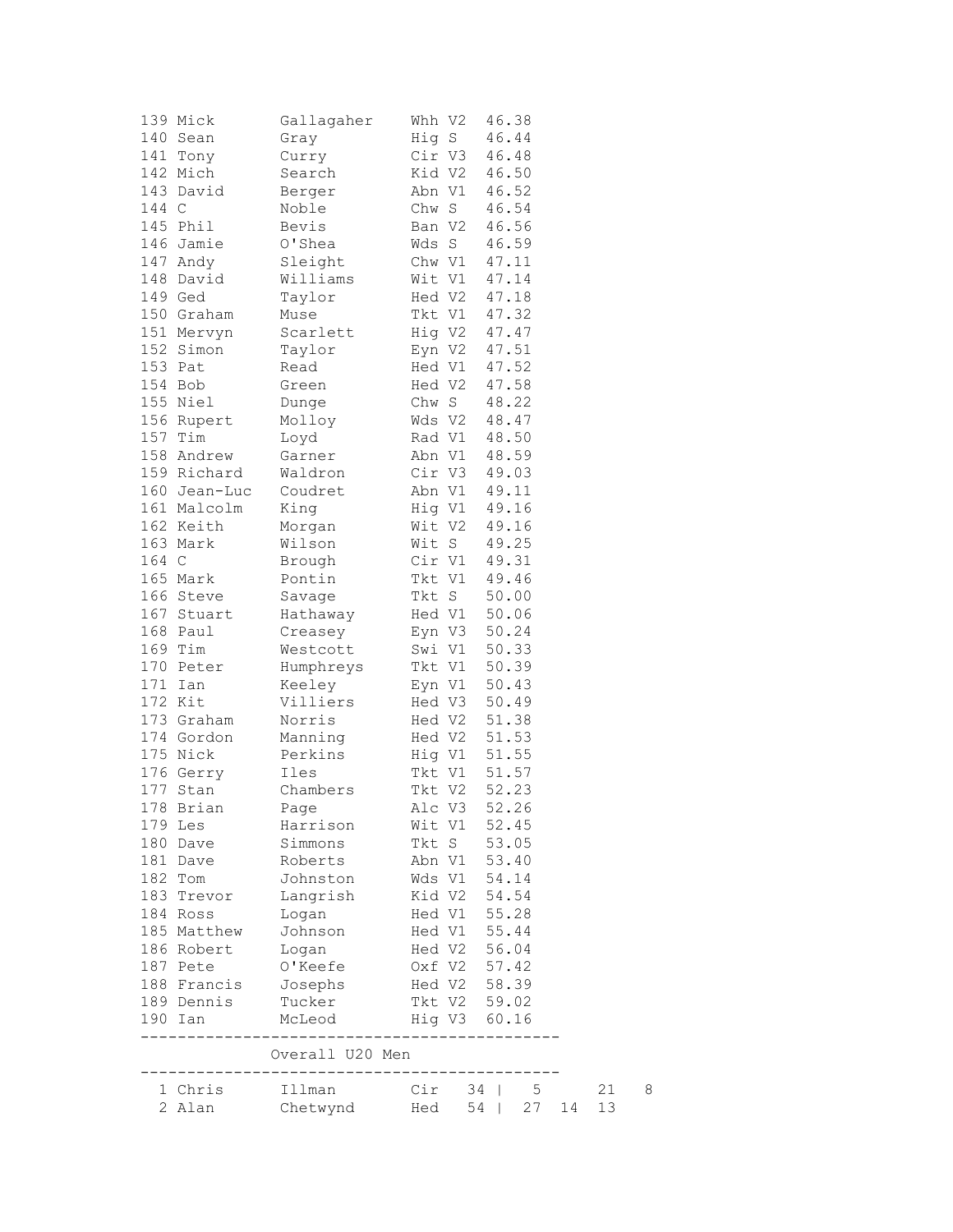|      | 3 Gareth         | Petts              | Wit        | $161$                           | 57                   | 47           | 74         | 57             |                   |
|------|------------------|--------------------|------------|---------------------------------|----------------------|--------------|------------|----------------|-------------------|
|      |                  | Overall Senior Men |            |                                 |                      |              |            |                |                   |
|      |                  |                    |            |                                 |                      |              |            |                |                   |
|      | 1 Chris          | Riley              | Hed        | 13<br>$\blacksquare$            |                      | $\mathbf{2}$ | 5          | 6              |                   |
|      | 2 Chris          | Dettmar            | Hed        | 16                              | $\overline{2}$       | 7            | 7          |                |                   |
|      | 3 Dominic        | Croft              | Wds        | 22<br>T                         |                      | 6            | 11         | 5              |                   |
|      | 4 John           | Atyeo              | Wit        | 23                              | 6<br>$\mathbf{I}$    | 8            | 14         | 9              |                   |
| 5    | Paul             | Jegou              | Whh        | 26                              | 14<br>$\mathbf{I}$   | 10           | 56         | $\overline{2}$ |                   |
|      | 6 Tony           | Hunn               | Wds        | 30                              | 8<br>$\overline{1}$  | $\mathsf 9$  | 17         | 13             |                   |
| 7    | Les              | Newell             | Abn        | 38                              | $\mathbf{I}$<br>37   | 16           | 12         | 10             |                   |
| 8    | Steve            | Mead               | Wds        | 41                              | 12<br>$\mathbf{I}$   | 13           | 27         | 16             |                   |
| 9    | Matthew          | Hammersley         | Abn        | 43                              | 20<br>T              | 11           | 50         | $12 =$         |                   |
| 9    | Tom              | Bradford           | Hkn        | 43                              | 30                   | 12           | 16         | $15 =$         |                   |
| 11   | Nicholas         | Baimbridge         | Wds        | 64                              | 28                   |              | 19         | 17             |                   |
| 12   | Dan              | Burton             | Hed        | 68                              | 24<br>L              | 21           | 23         | 37             |                   |
|      | 13 Francisco     | Diaz               | Cir        | 72                              | 25<br>$\mathbf{I}$   | 23           | 30         | 24             | $\qquad \qquad =$ |
|      | 13 Lewis         | Faulkner           | Ste        | 72                              | 32<br>$\overline{1}$ | 18           | 32         | 22             | $\, = \,$         |
|      | 15 Andrew        | Tilsley            | Hkn        | 73                              | 31<br>$\overline{1}$ | 22           | 37         | 20             | $=$               |
|      | 15 Tony          | Lock               | Wit        | 73<br>$\overline{\phantom{a}}$  | 33                   | 31           | 28         | 14             | $=$               |
|      | 17 Mike          | Baillie            | Wit        | 78                              | L                    | 20           | 25         | 33             |                   |
| 18   | Martin           | Dunmore            | Hed        | 86                              | 34<br>L              | 25           |            | 27             |                   |
|      | 19 Paul          | Carr               | Whh        | 106                             | 56<br>L              | 27           | 44         | $35 =$         |                   |
|      | 19 Simon         | Pritchard          | Ban        | 106                             | 35                   | 32           | 40         | $39 =$         |                   |
|      | 21 Rob           | Linnell            | Wds        | 112                             | 46<br>$\mathbf{I}$   | 28           | 38         |                |                   |
|      | 22 Jason         | Daniels            | Hig        | 134                             | 52<br>L              | 36           | 53         | 46             |                   |
|      | 23 Peter         | George             | Wds        | 153<br>$\overline{1}$           | 77                   |              | 48         | 28             |                   |
|      | 24 Bill          | Leggate            | Cir        | 168                             | 65<br>T              |              | 60         | 43             |                   |
|      | 25 Andy          | Pike               | Wds        | 179                             | 63<br>$\mathbf{I}$   | 60           | 71         | 56             |                   |
|      | 26 Richard       | Skilbeck           | Hed        | 195                             | 67<br>L              | 65           | 63         |                |                   |
| 27   | Jim              | Newman             | Hed        | 197                             | 73                   | 51           | 81         | 73             |                   |
| 28   | John             | <b>Brooks</b>      | Hkn        | 198                             | 70                   | 64           | 64         |                |                   |
| 29   | Ian              | Adams              | Tkt        | 203                             |                      | 61           | 78         | 64             |                   |
|      | 30 Ben           | Breaker            | Eyn        | 207                             | 58<br>$\mathbf{I}$   |              | 87         | 62             |                   |
|      | 31 Bernard       | Scanlan            | Eyn        | 212<br>T                        |                      | 59           | 86         | 67             |                   |
|      | 32 Dave          | Drummond           | Ban        | 220<br>$\overline{\phantom{a}}$ |                      | 72           | 80         | 68             |                   |
|      | 33 Nick          | Bull               | Tkt        | 233<br>I                        |                      | 77           | 97         | 59             |                   |
|      | 34 Kirk          | Adams              | Wds        | 240                             | $\mathbf{I}$         | 64 110       | 89         | 87             |                   |
|      | 35 Ashley        | Fox                | Hig        | 245<br>I                        |                      | 95           | 73         | 77             |                   |
|      | 36 Andy          | Bird               | Swi        | $254$ $\parallel$               | 84                   | 74           | 96         | 97             |                   |
| 37   | Fraser           | Howard             | Hed        | 256                             | 98                   | 70           | 88         |                |                   |
|      | 38 Nick          | Hall               | Wds        | 258                             | 123                  | 69           | 100        | 89             |                   |
| 39   | Steve            | Astin              | Swi        | 265                             | 97                   | 83           |            | 85             |                   |
|      | 40 Gary          | Warland            | Alc        | 275                             | 106                  | 94           | 75         |                |                   |
| 41   | Simon            | Wooley             | Hkn        | 284                             | 102                  | 91           | 104        | 91             |                   |
| 42 M |                  | Tyrrell            | Eyn        | 292                             | 99                   | 97           |            | 96             |                   |
|      | 43 Marcus        | Vallance           | Alc        | 294                             | 107                  |              | 94         | 93             |                   |
|      | 44 Andy          | Rhodes             | Swi        | 297                             |                      | 84           | 110        | 103            |                   |
| 46   | 45 Andy<br>Simon | Sabin<br>Johnson   | Chw        | 307<br>309                      | 119<br>91            | 104<br>107   | 102<br>111 | 101            |                   |
| 47   | David            | <b>Brooks</b>      | Hed<br>Wds | 312                             |                      | 114          | 99         | 99             |                   |
|      | 48 Graham        | <b>Bridges</b>     | Eyn        | 330                             | 118                  | 113          | 108        | 109            |                   |
|      | 49 Chris         | James              | Eyn        | 333                             | 114                  | 121          | 117        | 102            |                   |
|      | 50 Matt          | Lanes              | Alc        | 362                             | 134                  | 99           | 129        |                |                   |
| 51   | Richard          | Horner             | Hed        | 381                             | 164                  |              | 103        | $114 =$        |                   |
| 51   | Tony             | Maddison           | Wds        | 381                             |                      | 124 124      |            | $133 =$        |                   |
| 53   | Jamie            | O'Shea             | Wds        | 412                             | 140                  | 126          |            | 146            |                   |
|      |                  |                    |            |                                 |                      |              |            |                |                   |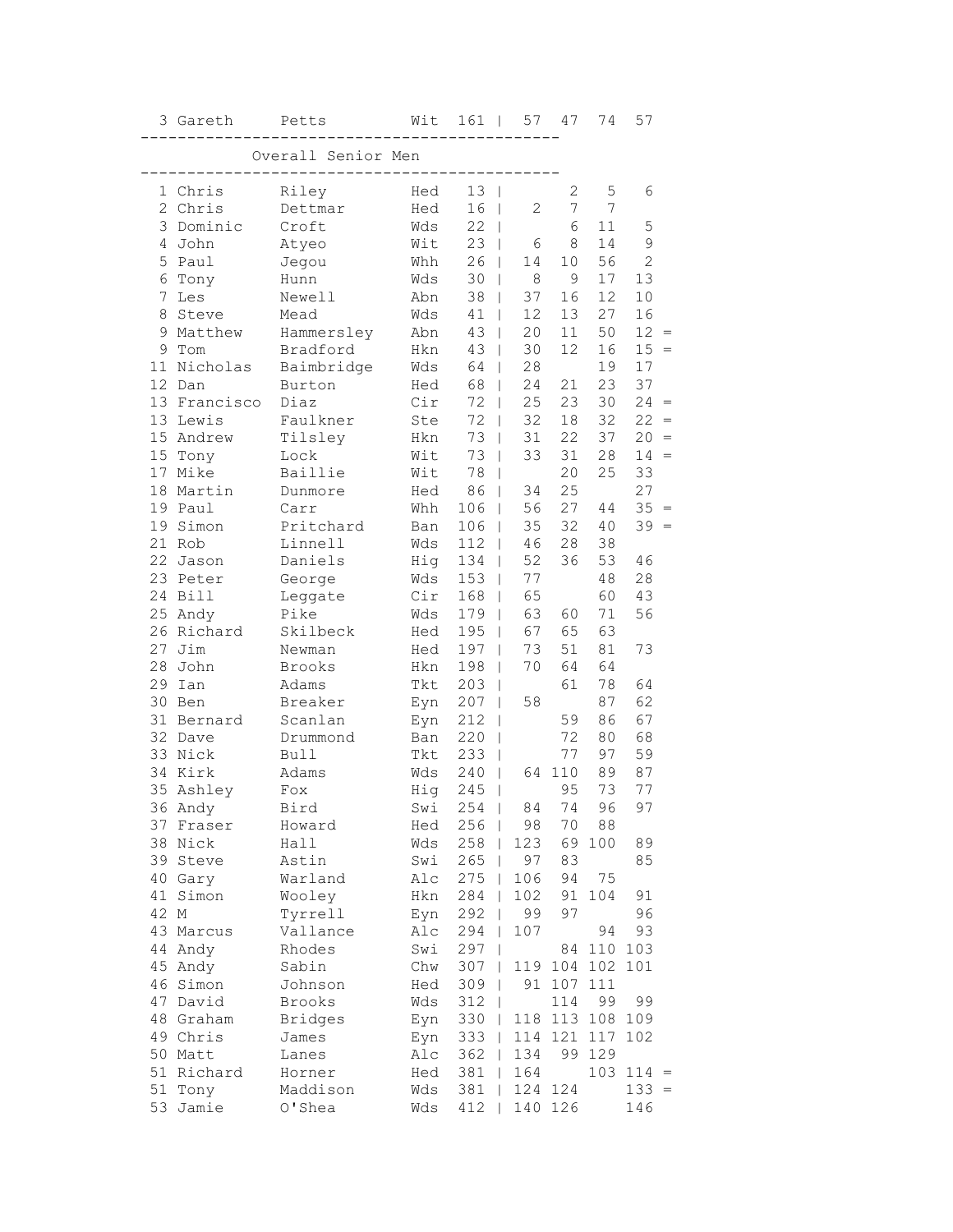| 54 | Ian<br>55 Mark<br>56 Steve<br>57 Dave<br>58 David | Heptonstall<br>Wilson<br>Savage<br>Simmons | Oup<br>Wit<br>Tkt<br>Tkt | 459<br>498<br>527<br>548<br>592 | $\perp$<br>$\mathbb{R}$                  | 180         | 158 146<br>157<br>$189$ 172<br>212 185 | 155<br>178<br>189<br>  205 177 191 180<br>195 | 163<br>166 |     |
|----|---------------------------------------------------|--------------------------------------------|--------------------------|---------------------------------|------------------------------------------|-------------|----------------------------------------|-----------------------------------------------|------------|-----|
|    |                                                   | Keeling<br>Overall Vet 40 Men              | Oup                      |                                 |                                          |             |                                        |                                               |            |     |
|    | 1 Chris                                           | Sykes                                      | Wds                      | 6                               | $\mathbf{I}$                             | $\mathbf 1$ | 1                                      | 4                                             | 4          |     |
|    | 2 Crispin                                         | Hetherington                               | Hed                      | 41                              | $\perp$                                  | 13          | 17                                     |                                               | 11         |     |
|    | 3 Tom                                             | Munt                                       | Tkt                      | 65                              | $\mathbf{I}$                             | 11          | 30                                     | 24                                            | 31         |     |
|    | 4 Carl                                            | Thompson                                   | Wds                      | 70                              | L                                        | 26          | 19                                     | 34                                            | 25         |     |
| 5  | Trevor                                            | Dixon                                      | Oxf                      | 100                             | $\perp$                                  | 21          | 53                                     | 26                                            |            |     |
|    | 6 John                                            | Griffiths                                  | Hed                      | 104                             | $\mathbf{I}$                             | 51          | 42                                     | 36                                            | 26         |     |
|    | 7 Stuart                                          | Shilston                                   | Whh                      | 111                             | $\mathbf{I}$                             | 38          | 35                                     | 46                                            | 38         |     |
|    | 8 Laz                                             | Boden                                      | Wit                      | 127                             | $\mathbf{I}$                             | 44          | 33                                     | 51                                            | $50 =$     |     |
|    | 8 Neil                                            | Pringle                                    | Swi                      | 127                             | $\mathbf{I}$                             | 43          | 43                                     | 45                                            | 41         | $=$ |
|    | 10 Mark                                           | Creasey                                    | Eyn                      | 130                             | $\perp$                                  | 45          | 40                                     | 61                                            | 45         |     |
|    | 11 Simon                                          | Cartwright                                 | Abn                      | 133                             | $\mathbf{I}$                             | 54          | 37                                     | 52                                            | 44         |     |
|    | 12 Dominic                                        | Swords                                     | Oxf                      | 137                             | L                                        | 60          |                                        | 41                                            | 36         |     |
|    | 13 Phil                                           | Gilkes                                     | Chw                      | 163                             | L                                        | 69          | 49                                     | 62                                            | 52         |     |
|    | 14 Ian                                            | Meadowcroft                                | Hed                      | 187                             | $\mathbf{I}$                             | 50          | 78                                     | 59                                            | 84         |     |
|    | 15 Martin                                         | Townsend                                   | Wds                      | 195                             | $\mathbf{I}$                             | 71          |                                        | 66                                            | 58         |     |
|    | 16 Malcolm                                        | Brown                                      | Hkn                      | 197                             | $\overline{1}$                           | 74          | 63                                     | 69                                            | 65         |     |
|    | 17 Martin                                         | Pitts                                      | Cir                      | 207                             | $\overline{\phantom{a}}$                 |             | 87                                     | 67                                            | 53         |     |
|    | 18 Tony                                           | Whitlock                                   | Eyn                      | 229                             | $\perp$                                  | 103         | 73                                     | 68                                            | 88         |     |
|    | 19 Alan                                           | Darbyshire                                 | Hed                      | 235                             | $\perp$                                  | 85          |                                        | 76                                            | 74         |     |
|    | 20 Duncan                                         | Atkinson                                   | Cir                      | 255                             |                                          | 93          |                                        | 83                                            | 79         |     |
|    | 21 Rob                                            |                                            | Tkt                      | 257                             | $\mathbf{I}$<br>L                        | 83          | 93                                     | 92                                            | 82         |     |
|    | 22 Phil                                           | Findlay<br>Coy                             | Ban                      | 271                             | $\mathbf{I}$                             | 109         | 81                                     |                                               | 81         |     |
|    | 23 Nick                                           | Rutter                                     | Abn                      | 280                             | $\perp$                                  | 96          | 79                                     | 105                                           |            |     |
|    | 24 Kevin                                          | Benham                                     | Swi                      | 285                             | $\perp$                                  | 105         | 85                                     | 113                                           | 95         |     |
|    | 25 Ian                                            |                                            |                          | 288                             |                                          |             | 89                                     | 93                                            | 106        |     |
|    | 26 Paul                                           | Richardson                                 | Abn<br>Wds               |                                 | $\overline{1}$                           |             | 111                                    | 95                                            | 90         |     |
|    | 27 Brian                                          | Brackett                                   | Chw                      | 296<br>297                      | $\overline{\phantom{a}}$<br>$\mathbf{L}$ | 111         | 88                                     | 98                                            |            |     |
|    |                                                   | Butler                                     |                          |                                 |                                          |             | 116                                    |                                               | 100        |     |
|    | 28 Andy<br>29 Hanno                               | Grove                                      | Eyn<br>Hed               | 298<br>322                      | $\mathbf{I}$                             | 82          |                                        |                                               | 98         |     |
|    |                                                   | Nickau                                     |                          |                                 | $\mathbf{I}$                             | 80          |                                        | 144<br>108 120                                |            |     |
| 30 | John                                              | Weaver                                     | Hkn                      | 346                             | $\mathbb{R}$                             | 138         |                                        |                                               | 118        |     |
|    | 31 Barry                                          | Bloomfield                                 | Chw                      | 348                             | $\mathbf{L}$                             | 129         |                                        | 96 132 123                                    |            |     |
|    | 32 Gareth                                         | Smith                                      | Whh                      | $360$                           |                                          |             |                                        | 130 106 130 124                               |            |     |
|    | 33 Jeremy                                         | Smeddle                                    | Whh                      | 362                             | $\mathbf{I}$                             |             | 135 117                                |                                               | 138 110    |     |
|    | 34 John                                           | Critchfield                                | Hkn                      | 389                             | $\Box$                                   |             | 139 115                                | 135                                           |            |     |
|    | 35 Chris                                          | Sherington                                 | Cir                      | 397                             | $\perp$                                  | 149         | 123                                    |                                               | 125        |     |
|    | 36 Nick                                           | Rowe                                       | Abn                      | 403                             | $\perp$                                  |             |                                        | 136 131                                       | 136        |     |
|    | 37 Peter                                          | Cook                                       | Swi                      | 411                             | $\perp$                                  | 152         | 129                                    |                                               | 130        |     |
|    | 38 David                                          | Williams                                   | Wit                      | 422                             | $\mathbf{I}$                             |             | 178 131                                | 143                                           | 148        |     |
|    | 39 Tony                                           | Petruso                                    | Ban                      | 424                             | $\mathbf{I}$                             | 185         | 142                                    | 154                                           | 128        |     |
|    | 40 Andy                                           | Sleight                                    | Chw                      | 426                             | $\mathbf{L}$                             | 153         |                                        | 126                                           | $147 =$    |     |
|    | 40 David                                          | Berger                                     | Abn                      | 426                             | $\mathbf{I}$                             | 174         | 132                                    | 151                                           | $143 =$    |     |
|    | 42 Andrew                                         | Garner                                     | Abn                      | 434                             | $\perp$                                  |             | 130                                    | 146                                           | 158        |     |
|    | 43 Pat                                            | Read                                       | Hed                      | 456                             | $\mathbf{I}$                             | 150         | 153                                    | 162                                           | 153        |     |
|    | 44 Jean-Luc                                       | Coudret                                    | Abn                      | 467                             | $\perp$                                  | 170         | 137                                    |                                               | 160        |     |
|    | 45 Matthew                                        | Johnson                                    | Hed                      | 479                             | $\perp$                                  | 176         | 158                                    | 145                                           | 185        |     |
|    | 46 Tim                                            | Loyd                                       | Rad                      | 480                             | $\perp$                                  | 163         |                                        | 160                                           | 157        |     |
|    | 47 Mark                                           | Pontin                                     | Tkt                      | 501                             | $\mathbf{1}$                             | 214         | 169                                    | 167                                           | 165        |     |
| 48 | Les                                               | Harrison                                   | Wit                      | 544                             |                                          | 191         |                                        | 174                                           | 179        |     |
|    | 49 Robin                                          | Parsons                                    | Wit                      | 554                             |                                          |             | 201 173 180                            |                                               |            |     |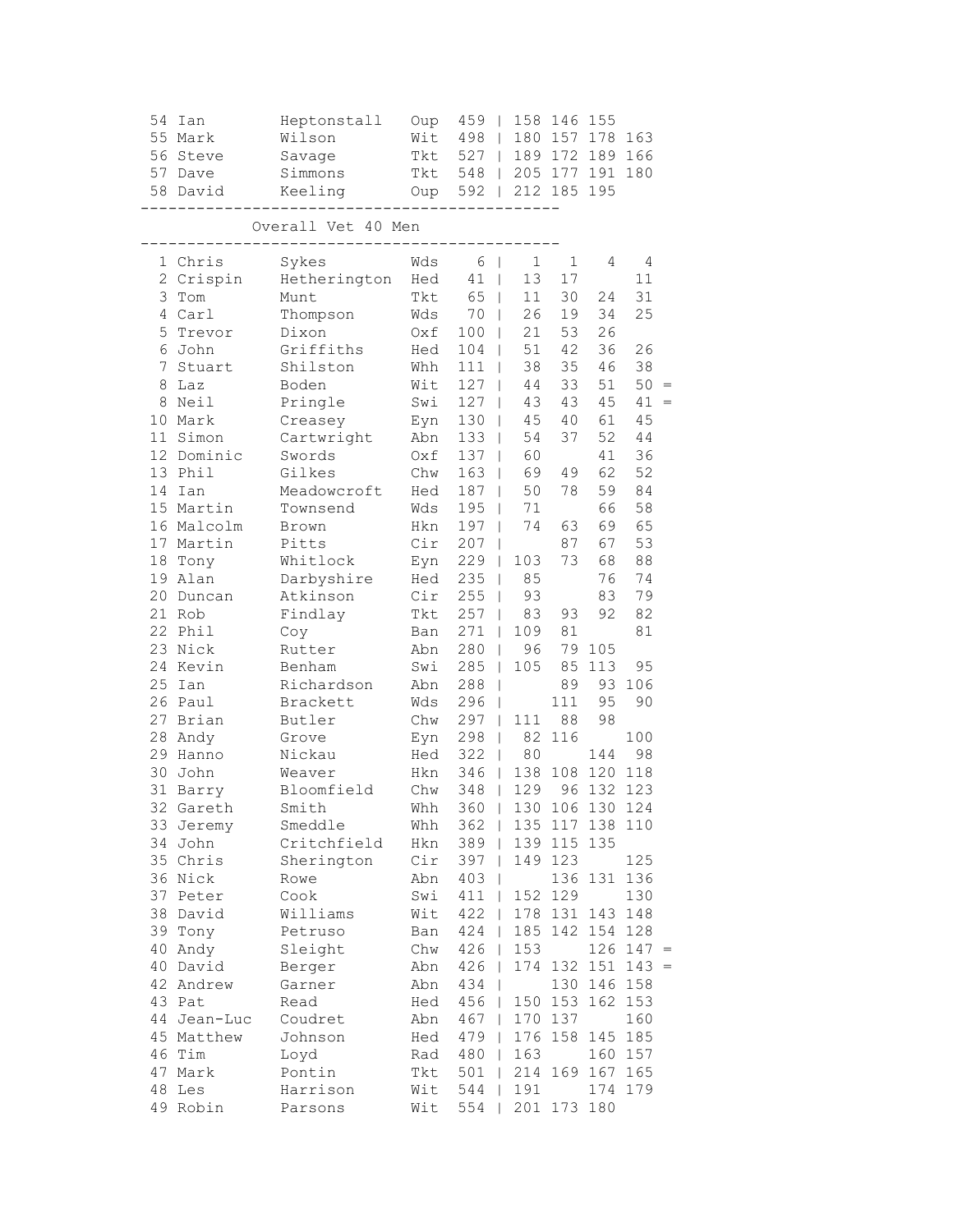|    | 50 Ross     | Logan                              | Hed | 563   206 182 197 184           |                |         |             |             |     |     |
|----|-------------|------------------------------------|-----|---------------------------------|----------------|---------|-------------|-------------|-----|-----|
|    |             | Overall Vet 50 Men                 |     |                                 |                |         |             |             |     |     |
|    | 1 Richard   | -------<br>Hailey                  | Hkn | 18                              | $\overline{1}$ | 7       | 4           | 8           | 7   |     |
|    | 2 Brian     | Vaughan                            | Wds | 43                              | $\mathbf{I}$   | 10      | 15          | 18          | 19  |     |
| 3  | Richard     | Grant                              | Oxf | 71                              | $\mathbf{I}$   | 17      | 105         | 31          | 23  |     |
| 4  | Dave        | Wheeler                            | Oxf | 111                             | T              | 36      | 46          |             | 29  |     |
| 5  | Roy         | Tredwell                           | Oxf | 148                             | L              | 48      |             | 49          | 51  |     |
| 6  | Thornton    | Greenland                          | Abn | 164                             | L              | 53      | 56          | 72          | 55  |     |
| 7  | Robert      | <b>Briggs</b>                      | Wds | 217<br>$\Box$                   |                | 79      | 71          | 77          | 69  |     |
|    | 8 Graham    | LeGood                             | Wit | 293<br>$\overline{\phantom{a}}$ |                | 101     | 98          | 101         | 94  |     |
| 9  | Derek       | Breaker                            | Eyn | 316                             | $\Box$         |         |             | 126 100 109 | 107 |     |
| 10 | Wiz         | <b>Bunce</b>                       | Kid | 331                             | $\Box$         | 125     |             | 102 112     | 117 |     |
| 11 | Pete        | Chivers                            | Alc | 333                             | $\Box$         | 104     |             | 116         | 113 |     |
|    | 12 Chris    | Riches                             | Cir | 355                             | $\Box$         | 131     | 109         | 137         | 115 |     |
| 13 | Stuart      | Twinn                              | Abn | 367                             | $\mathbf{I}$   |         | 136 112     |             | 119 |     |
| 14 | Andy        | Smith                              | Swi | 378                             | $\mathbb{L}$   |         | 145 119 127 |             | 132 |     |
|    | 15 Mervyn   | Scarlett                           | Hig | 380                             | $\Box$         |         |             | 132 134 114 | 151 |     |
|    | 16 Collin   | O'Hare                             | Cir | 383                             | $\Box$         |         | 147 118 139 |             | 126 |     |
|    | 17 David    | Candlin                            | Wit | 415                             | $\mathbb{R}$   |         | 155 120     | 140         |     | $=$ |
|    | 17 Martin   | Rasgauski                          | Hed | 415                             | $\mathbb{R}$   | 165     |             | 134         | 116 | $=$ |
|    | 19 Mick     | Gallagaher                         | Whh | 420                             | $\Box$         | 148     | 133         |             | 139 |     |
| 20 | Phil        | Bevis                              | Ban | 423                             | $\mathbf{I}$   |         | 162 145 133 |             | 145 |     |
| 21 | Brian       | Fiddian                            | Kid | 426<br>$\mathbf{I}$             |                |         |             | 149 142     | 135 |     |
| 22 | Mich        | Search                             | Kid | 430                             | $\mathbf{I}$   |         | 157 138     | 150         | 142 |     |
| 23 | Trevor      | Witts                              | Hed | 441                             | $\mathbf{I}$   | 146 161 |             | 185         | 134 |     |
| 24 | Dick        | Kearn                              | Tkt | 450                             | $\mathbf{L}$   | 182 141 |             |             | 127 |     |
|    | 25 Ged      | Taylor                             | Hed | 456                             | $\Box$         |         | 161 151 156 |             | 149 |     |
|    | 26 Keith    | Morgan                             | Wit | 471<br>$\Box$                   |                | 169 140 |             |             | 162 |     |
| 27 | $\mathbb D$ | Coates                             | Chw | 489<br>$\Box$                   |                |         | 179 163 147 |             |     | $=$ |
| 27 | John        | Warnock                            | Kid | 489                             | $\Box$         | 177     |             | 144 168     |     | $=$ |
| 29 | Graham      | Norris                             | Hed | 496                             | $\Box$         |         |             | 184 154 169 | 173 |     |
| 30 | Rupert      | Molloy                             | Wds | 501<br>$\Box$                   |                | 183     | 162         | 188         | 156 |     |
|    | 31 Gordon   | Manning                            | Hed | 510                             | $\mathbf{I}$   | 181     | 155         | 184         | 174 |     |
| 32 | Bob         | Green                              | Hed | 517                             | $\mathbf{I}$   | 200     |             | 163         | 154 |     |
| 33 | Trevor      | Langrish                           | Kid | 549                             | $\Box$         |         | 192 179 187 |             | 183 |     |
|    | 34 Ivor     | Hopkins                            | Abn | 556                             | - 11           |         | 194 176 186 |             |     |     |
| 35 | Pete        | O'Keefe                            | Oxf | 566<br>$\Box$                   |                |         | 180         | 199 187     |     |     |
|    | 36 Robert   | Logan                              |     | Hed 570   209 184 200 186       |                |         |             |             |     |     |
|    | 37 Francis  | Josephs                            |     | Hed 573   215 181 204 188       |                |         |             |             |     |     |
|    | 38 Gordon   | Fogg                               |     | Kid 576   213 171 192           |                |         |             |             |     |     |
|    | 39 Ken      | Craigie                            |     | Chw 597   211 183 203           |                |         |             |             |     |     |
|    | 40 Tim      | Hampson                            |     | Abn 609   217 187 205           |                |         |             |             |     |     |
|    |             | ---------<br>Overall Vet 60 Men    |     | .                               |                |         |             |             |     |     |
|    |             |                                    |     |                                 |                |         |             |             |     |     |
|    | 1 Mike      | Shipway                            |     | Wds 265   92                    |                |         |             | 90          | 83  |     |
|    | 2 Tony      | Curry                              |     | Cir 442   154 147 157 141       |                |         |             |             |     |     |
|    | 3 Richard   | Waldron                            |     | Cir 484   173 152               |                |         |             |             | 159 |     |
|    | 4 Kit       | Villiers Hed 517   188 166 179 172 |     |                                 |                |         |             |             |     |     |
| 5  | Paul        | Creasey                            |     | Eyn 524   186 174 182 168       |                |         |             |             |     |     |
|    | 6 Dave      | Edelsten                           |     | Cir 587   207 178 202           |                |         |             |             |     |     |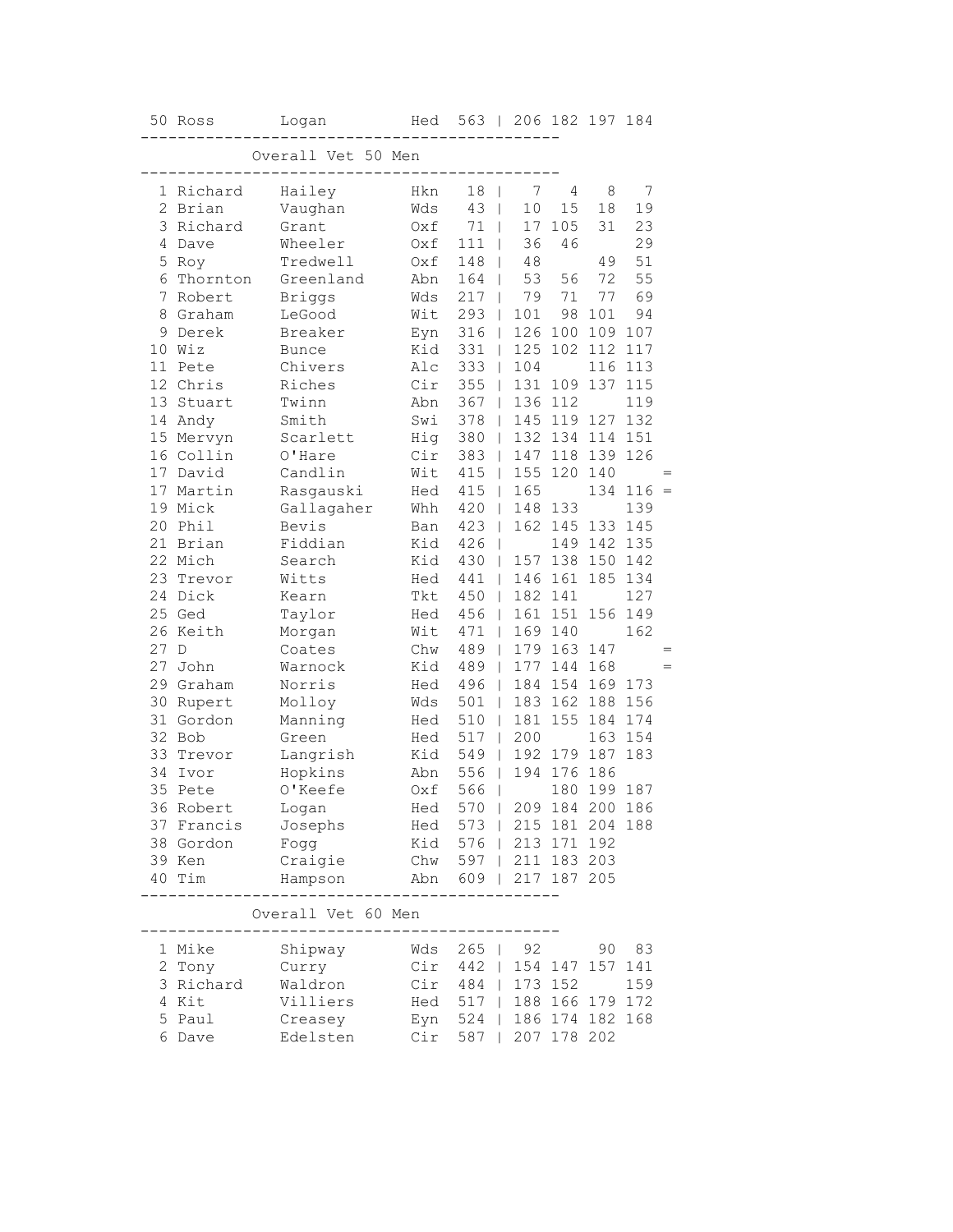|      |                         | Race $1 - U11$ Boys                                                 |                            |                                |                |              |                |                |                |
|------|-------------------------|---------------------------------------------------------------------|----------------------------|--------------------------------|----------------|--------------|----------------|----------------|----------------|
|      |                         | Round 5 - Horspath, Shotover                                        |                            |                                |                |              |                |                |                |
|      |                         | ----------------------------------<br>1 Harry Robertson 0xf MM 4.37 |                            |                                |                |              |                |                |                |
|      |                         | 2 Michael Randall Tkt MM 4.46                                       |                            |                                |                |              |                |                |                |
|      | 3 Oliver                | Simmons                                                             | Ban MM 4.48                |                                |                |              |                |                |                |
|      |                         | Handscombe<br>4 Will<br>5 Alistair Duff<br>Cookson                  |                            |                                |                |              |                |                |                |
|      |                         |                                                                     | Oxf MM 4.51<br>Rad MM 4.55 |                                |                |              |                |                |                |
|      |                         |                                                                     | Tkt MM 5.03                |                                |                |              |                |                |                |
|      | 7 Joseph                | Liquorish Whh MM 5.04                                               |                            |                                |                |              |                |                |                |
|      | 8 Aston                 | Nichols                                                             | Tkt MM 5.05                |                                |                |              |                |                |                |
|      |                         | 9 Matthieu Marshall 0xf MM 5.06                                     |                            |                                |                |              |                |                |                |
| 10 N |                         | Bridge                                                              | Oxf MM 5.07                |                                |                |              |                |                |                |
|      | 11 Dan                  | Stainthorp Abn MM 5.08                                              |                            |                                |                |              |                |                |                |
|      | 12 Jack                 | Savage                                                              | Tkt MM 5.11                |                                |                |              |                |                |                |
|      | 13 Marcus               | Taylor                                                              | Tkt MM 5.16                |                                |                |              |                |                |                |
|      | 14 Adam                 | Ridley                                                              | Tkt MM 5.27                |                                |                |              |                |                |                |
|      | 15 Tim                  | Blake                                                               | Tkt MM 5.29                |                                |                |              |                |                |                |
|      | 16 Jack                 | MacIntyre                                                           | Bic MM 5.30                |                                |                |              |                |                |                |
|      | 17 James                | Rhodes                                                              | Whh MM 5.31                |                                |                |              |                |                |                |
|      | 18 Dominic              | Rowland                                                             | Whh MM 5.36                |                                |                |              |                |                |                |
|      | 19 Will                 | Clinker                                                             | Whh MM 5.37                |                                |                |              |                |                |                |
|      | 20 Alec                 | O'Sullivan                                                          | Bic MM 5.38                |                                |                |              |                |                |                |
|      |                         | 21 Jeremy Dell                                                      | Wds MM 5.40                |                                |                |              |                |                |                |
|      | 22 Chad<br>23 Thomas    | Meadowcroft Hed MM 5.42                                             |                            |                                |                |              |                |                |                |
|      | 24 Jack                 | Dell                                                                | Wds MM 5.43<br>Hed MM 5.43 |                                |                |              |                |                |                |
|      |                         | Marshall<br>25 Kristien Ancil                                       | Bic MM 5.50                |                                |                |              |                |                |                |
|      | 26 Martin               | Thetford Hed MM 5.51                                                |                            |                                |                |              |                |                |                |
| 27 O |                         | Huxley                                                              | Wit MM 5.54                |                                |                |              |                |                |                |
|      | 28 Dominic              | Belcher                                                             | Wit MM 5.55                |                                |                |              |                |                |                |
|      | 29 Mark                 | Whistler                                                            | Cir MM 5.57                |                                |                |              |                |                |                |
| 30 F |                         | Wilson                                                              | Wit MM 6.01                |                                |                |              |                |                |                |
|      | 31 Alex                 | Mills                                                               | Whh MM                     |                                | 6.14           |              |                |                |                |
|      | 32 Adam                 | Rich                                                                | Whh MM 6.18                |                                |                |              |                |                |                |
|      | 33 Nicholas Leah        |                                                                     | Tkt MM 6.19                |                                |                |              |                |                |                |
|      | 34 Nathan               | Parkes                                                              | Abn MM 6.21                |                                |                |              |                |                |                |
|      | 35 Harry                | Savage                                                              | Tkt MM 7.06                |                                |                |              |                |                |                |
|      |                         | 36 Charles Maddison                                                 | Wds MM                     |                                | 7.13           |              |                |                |                |
|      | 37 Adam                 | Holloway                                                            | Bic MM                     |                                | 10.08          |              |                |                |                |
|      |                         |                                                                     |                            |                                |                |              |                |                |                |
|      |                         | Overall U11 Boys                                                    |                            |                                |                |              |                |                |                |
|      | 1 Harry                 | Robertson                                                           | Oxf                        | 4                              | $\mathbf 1$    | 1            | 1              | 1              | 1              |
|      | 2 Michael               | Randall                                                             | <b>Tkt</b>                 | 8<br>$\blacksquare$            | $\overline{c}$ | $\mathbf{2}$ | $\overline{2}$ | $\overline{c}$ | $\overline{c}$ |
|      | 3 Alistair              | Duff                                                                | Rad                        | 14<br>$\mathbf{I}$             | 3              | 3            |                | 3              | 5              |
|      | 4 Will                  | Handscombe                                                          | Oxf                        | 21                             | 9              | 4            | 4              |                | $\sqrt{4}$     |
|      | 5 Ben                   | Cookson                                                             | Tkt                        | 26                             | 6              | 6            | 15             | 8              | 6              |
|      | 6 Jack                  | Savage                                                              | Tkt                        | 27                             | 5              | 5            | 10             | 7              | 12             |
| 7    | Joseph                  | Liquorish                                                           | Whh                        | 30                             | 10             | 7            |                | 6              | 7              |
| 8    | Dan                     | Stainthorp                                                          | Abn                        | 32                             | 7              | 9            |                | 5              | 11             |
|      | 9 Aston                 | Nichols                                                             | Tkt                        | 33<br>$\mathbf{I}$             | 8              | 8            | 9              | 11             | 8              |
|      | 10 Matthieu             | Marshall                                                            | Oxf                        | 39<br>$\overline{\phantom{a}}$ |                | 14           | 6<br>7         | 10             | $\mathcal{G}$  |
|      | 11 Marcus<br>12 Dominic | Taylor<br>Belcher                                                   | Tkt<br>Wit                 | 41<br>$\mathbf{I}$<br>51<br>T  | 11<br>13       | 10<br>11     | 13             | 14             | 13<br>28       |
|      | 13 Dominic              | Rowland                                                             | Whh                        | 60<br>$\mathbf{I}$             | 20             | 15           | 12             | 15             | $18 =$         |
|      |                         |                                                                     |                            |                                |                |              |                |                |                |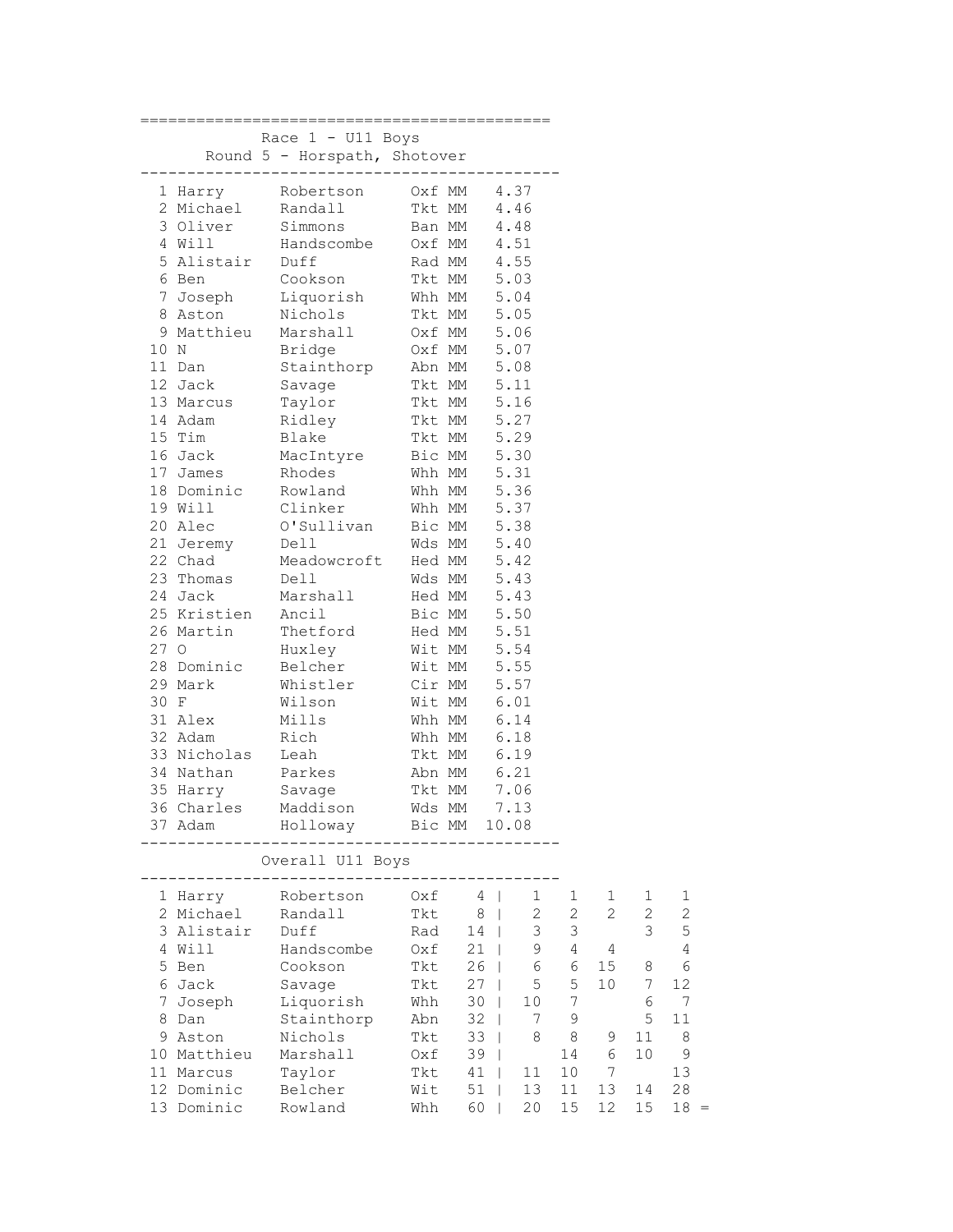| 13 | James       | Rhodes      | Whh | 60  | 14 | 21 | 16 | 13 | $=$       |
|----|-------------|-------------|-----|-----|----|----|----|----|-----------|
|    | 15 Chad     | Meadowcroft | Hed | 71  | 17 | 23 | 14 | 18 | 22<br>$=$ |
|    | 15 Kristien | Ancil       | Bic | 71  | 15 | 13 | 18 |    | $25 =$    |
|    | Will        | Clinker     | Whh | 76  | 21 | 16 | 20 |    | 19        |
| 18 | Jack        | MacIntyre   | Bic | 79  | 24 |    | 23 | 16 | 16        |
| 19 | Adam        | Ridley      | Tkt | 80  | 19 | 28 | 24 | 23 | 14        |
| 20 | Alec        | O'Sullivan  | Bic | 90  | 23 | 26 | 25 | 22 | 20        |
| 21 | Mark        | Whistler    | Cir | 92  | 22 | 24 | 17 |    | 29        |
|    | 22 Adam     | Rich        | Whh | 117 | 27 | 32 |    | 26 | 32        |
|    | 23 Nicholas | Leah        | Tkt | 121 | 30 | 34 | 31 | 27 | 33        |
| 24 | Harry       | Savage      | Tkt | 125 | 29 | 35 | 32 | 29 | 35        |
|    | 25 Adam     | Holloway    | Bic | 139 |    | 36 | 34 | 32 | 37        |

============================================

 Race 2 - U11 Girls Round 5 - Horspath, Shotover

|                | 1 Bethan     | Swords        |        | Oxf MM    | 4.41 |
|----------------|--------------|---------------|--------|-----------|------|
| $\overline{2}$ | Lauren       | Hawtin        | Oxf MM |           | 4.53 |
| 3              | Beth         | Warne         | Abn MM |           | 5.12 |
|                | 4 Abbie      | Bullock       | Ban MM |           | 5.15 |
|                | 5 Melanie    | Wilkinson     | Ban MM |           | 5.18 |
|                | 6 Stacey     | Hazell        | Wit MM |           | 5.19 |
|                | 7 Jessica    | Anstice       | Oxf MM |           | 5.26 |
| 8              | Olivia       | Lord          | Whh MM |           | 5.28 |
| 9              | Lily         | Cartwright    | Abn MM |           | 5.29 |
| 10             | Beth         | Hawtin        | Oxf MM |           | 5.38 |
| 11             | $\mathbb{L}$ | Clarke        | Wit MM |           | 5.40 |
| 12             | Ellen        | Barklie       | Abn MM |           | 5.43 |
|                | 13 Ellen     | Wilkins       | Abn MM |           | 5.45 |
| 14             | Sara         | Elkirate      | Oxf MM |           | 5.46 |
|                | 15 Molly     | Warne         | Abn MM |           | 5.56 |
|                | 16 Laura     | Eales         | Cir MM |           | 6.00 |
|                | 17 Verity    | Shayler       | Wit MM |           | 6.01 |
| 18             | Lauren       | Kilner        | Tkt MM |           | 6.04 |
|                | 19 Megan     | Palmer        | Abn MM |           | 6.10 |
| 20             | Katrina      | Miles         | Tkt MM |           | 6.14 |
|                | 21 Hannah    | Cousins       |        | Ban MM    | 6.18 |
| 22             | Sophie       | Bullock       | Ban MM |           | 6.23 |
| 23             | Е            | Jones         | Oxf MM |           | 6.27 |
| 24             | E            | Carstairs     | Oxf MM |           | 6.28 |
|                | 25 Caris     | Biltcliffe    | Bic MM |           | 6.30 |
|                | 26 Jenny     | Eales         | Cir MM |           | 6.32 |
|                | 27 Billie    | Meadowcroft   | Hed MM |           | 6.35 |
| 28             | Siobhan      | Chicken       | Bic MM |           | 6.41 |
|                | 29 Rosie     | Maddison      | Wds MM |           | 6.51 |
|                | 30 Alicia    | Workman       | Ban MM |           | 6.54 |
|                | 31 Adele     | Read          | Hed MM |           | 7.11 |
| 32             | Megan        | Crofts        | Ban MM |           | 7.16 |
| 33             | Zoe          | Frazer        | Cir MM |           | 7.31 |
|                | 34 Beth      | Stanley       | Wit MM |           | 7.41 |
|                | 35 Verity    | Greenhaugh    | Cir MM |           | 7.44 |
|                | 36 Emma      | Strong        | Bic MM |           | 7.46 |
|                | 37 Hayley    | Long          | Hed MM |           | 7.51 |
| 38             | Kira         | Macaskill     | Hed MM |           | 7.51 |
|                | 39 Rebecca   | <b>Brooks</b> | hed MM |           | 8.03 |
|                |              | -------       |        | --------- |      |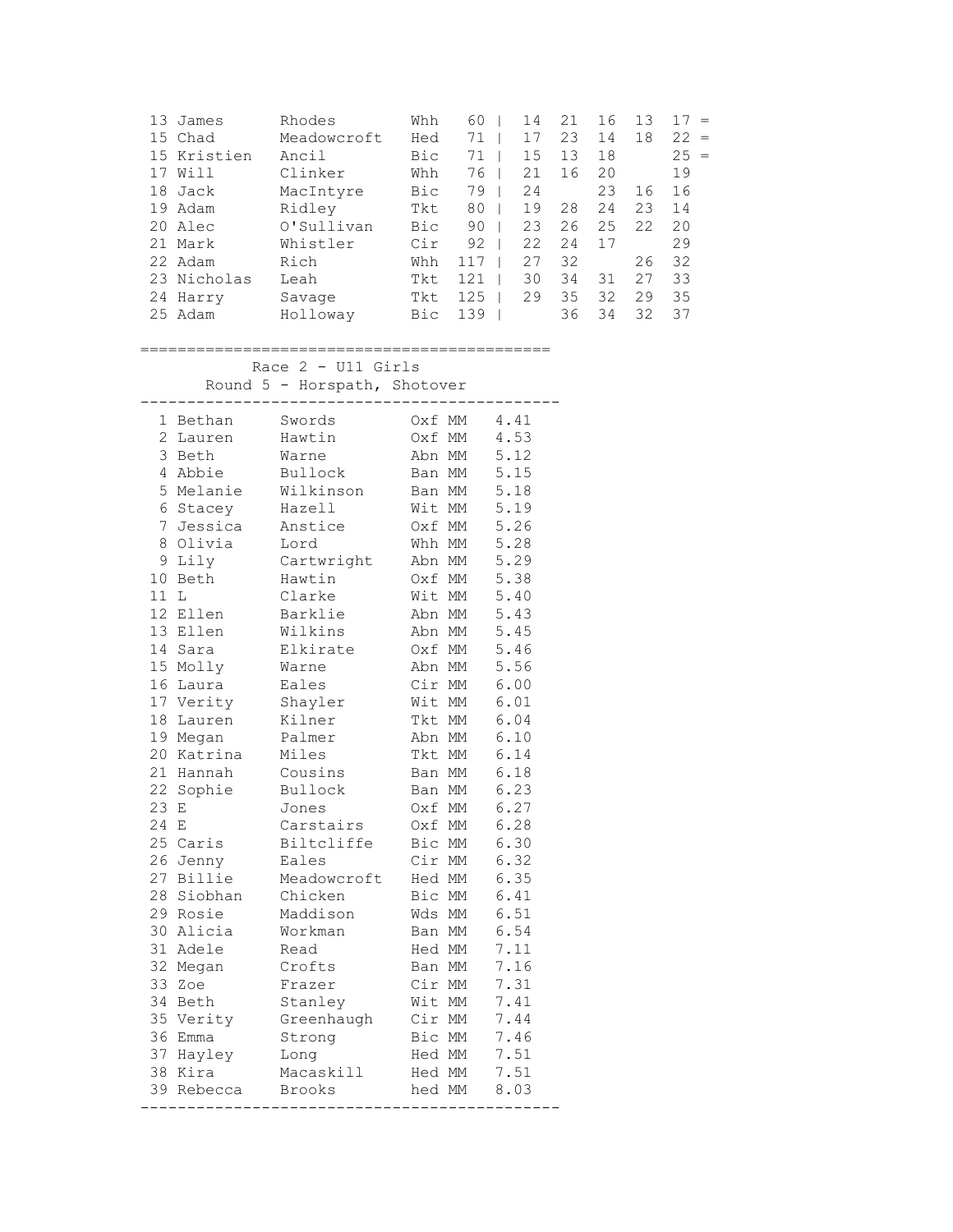Overall U11 Girls

|   | 1 Bethan                  | Swords                       | Oxf                 | 4                   | $\mathbf{1}$<br>$\Box$ | $\mathbf 1$     | 1               | $\mathbf{1}$    | 1               |
|---|---------------------------|------------------------------|---------------------|---------------------|------------------------|-----------------|-----------------|-----------------|-----------------|
|   | 2 Lauren                  | Hawtin                       | Oxf                 | 8 <sup>1</sup>      | $\mathbf{2}$           | $\mathbf{2}$    | $\mathbf{2}$    | $\mathbf{2}$    | $\mathbf{2}$    |
|   | 3 Abbie                   | Bullock                      | Ban                 | 14                  |                        | 3<br>$4\degree$ | 3               | $\mathsf S$     | $\sqrt{4}$      |
|   | 4 Lily                    | Cartwright                   | Abn                 | $23 \mid$           |                        | $\epsilon$<br>6 | $7\phantom{.0}$ | $\overline{4}$  | $\mathsf 9$     |
|   | 5 Lucy                    | Vass                         | Cir                 | 24                  | $\Box$                 | 7<br>7          | 4               | 6               |                 |
|   | 6 Stacey                  | Hazell                       | Wit                 | 25                  | 5<br>$\Box$            | 8               | 6               | 9               | $\epsilon$      |
|   | 7 Jessica                 | Anstice                      |                     | $Oxf = 28$          | 3<br>$\Box$            | 5               |                 | 13              | $7\phantom{.0}$ |
|   | 8 Melanie                 | Wilkinson                    | Ban                 | $32 \mid$           | 8                      | 11              | 8               |                 | $\mathsf S$     |
|   | 9 Olivia                  | Lord                         | Whh                 | $36$                | 10                     | 10 <sub>1</sub> | 10              | 8               | $\,8\,$         |
|   | 10 Beth                   | Hawtin                       | Oxf                 | $37 \mid$           | 9                      | 9               | $\overline{9}$  |                 | 10              |
|   | 11 Ellen                  | Barklie                      | Abn                 | $51$                | 12                     | 13              | 14              | 14              | 12              |
|   | 12 Laura                  | Eales                        |                     | $Cir$ 54            | 11                     | 17              | 19              | 10 <sub>o</sub> | 16              |
|   | 13 Ellen                  | Wilkins                      |                     | Abn 56              | 14                     | 19              | 18              | 11              | 13              |
|   | 14 Caris                  | Biltcliffe                   |                     | Bic 63              | 13                     | 15              | 17              | 18              | 25              |
|   | 15 Lauren                 | Kilner                       |                     | Tkt 66              | 19<br>$\Box$           | 18              | 11              | 24              | 18              |
|   | 16 Verity                 | Shayler                      | Wit                 | 69                  | 15<br>$\mathbb{R}$     | 16              | 21              |                 | 17              |
|   | 17 Hannah                 | Cousins                      | Ban                 | 70                  | 16<br>$\mathbb{R}$     | 14              | 30              | 19              | 21              |
|   | 18 Megan                  | Palmer                       | Abn                 | 74                  | $\Box$                 | 22              | 16              | 17              | 19              |
|   | 19 Katrina                | Miles                        | Tkt                 | $82 \mid$           | 21                     | 21              | 27              | 20              | 20              |
|   | 20 Olivia                 | Williamson                   | Cir                 | 88                  | 22                     | 23              | 22              | 21              |                 |
|   | 21 Beth                   | Stanley                      | Wit                 | $92 \mid$           | 20                     | 25              | 24              | 23              | 34              |
|   | 22 Sophie                 | Bullock                      | Ban                 | $94$                | 24                     |                 | 26              | 22              | 22              |
|   | 23 Jenny                  | Eales                        | Cir                 | 100                 |                        | 24              | 23              | 27              | 26              |
|   | 24 Billie                 | Meadowcroft                  | Hed                 | 106                 | 29<br>$\Box$           | 26              | 25              | 28              | 27              |
|   | 25 Alicia                 | Workman                      | Ban                 | 112                 | 27<br>$\mathbb{R}$     | 29              | 31              | 26              | 30              |
|   | 26 Siobhan                | Chicken                      | Bic                 | $113$               | 28                     | 28              | 29              | 29              | 28              |
|   | 27 Emma                   | Strong                       |                     | Bic 128             | 30                     | 32              |                 | 30              | 36              |
|   | 28 Verity                 | Greenhaugh Cir 131           |                     |                     | $\Box$                 | 27              | 34              | 35              | 35              |
|   |                           |                              | =================== |                     |                        |                 |                 |                 |                 |
|   |                           | Race $3 - U13$ Boys          |                     |                     |                        |                 |                 |                 |                 |
|   |                           | Round 5 - Horspath, Shotover |                     |                     |                        |                 |                 |                 |                 |
|   |                           | Team Results                 |                     |                     |                        |                 |                 |                 |                 |
|   |                           | ----------                   |                     |                     |                        |                 |                 |                 |                 |
|   | 1 Radley                  | 16 <sup>1</sup>              |                     | $1 \quad 7 \quad 8$ |                        |                 |                 |                 |                 |
|   | 2 Team Kennet             | $25 \mid$                    |                     | 4 10<br>11          |                        |                 |                 |                 |                 |
|   | 3 White Horse             | $35 \mid$                    |                     | $3 \quad 15$        | $17 =$                 |                 |                 |                 |                 |
|   | 3 Witney                  |                              | 35   6 12           |                     | $17 =$                 |                 |                 |                 |                 |
|   | 5 Oxford City 36          |                              |                     | 2 17<br>17          |                        |                 |                 |                 |                 |
|   | 6 Bicester                | $39$                         | 5                   | 17 17               |                        |                 |                 |                 |                 |
| 7 | Abingdon                  | $47 \mid$                    | 14                  | 16                  | $17 =$                 |                 |                 |                 |                 |
|   | 7 Cirencester             | 47<br>$\mathbf{I}$           | 13                  | $17 \quad 17 =$     |                        |                 |                 |                 |                 |
|   |                           |                              |                     |                     |                        |                 |                 |                 |                 |
|   |                           | Overall Standings            |                     |                     |                        |                 |                 |                 |                 |
|   |                           |                              |                     |                     |                        |                 |                 |                 |                 |
|   | 1 Radley                  | 65                           | 12                  | 11                  | 14                     | 12              | 16              |                 |                 |
|   | 2 Witney<br>3 Team Kennet | 153                          | 27                  | 24                  | 30                     | 37              | 35              |                 |                 |
|   | 4 White Horse             | $167$                        | 36                  | 36<br>54 60         | 37                     | 33<br>37        | 25<br>35        |                 |                 |
|   | 5 Bicester                | $234$  <br>$235$             | 51                  | 56                  | 48<br>51               | 38              | 39              |                 |                 |
|   | 6 Abingdon                | 277<br>$\Box$                | 59                  | 64                  | 62                     | 45              | 47              |                 |                 |
|   |                           |                              |                     |                     |                        |                 |                 |                 |                 |
|   |                           |                              |                     |                     |                        |                 |                 |                 |                 |
|   |                           |                              |                     |                     |                        |                 |                 |                 |                 |

 Race 3 - U13 Boys Round 5 - Horspath, Shotover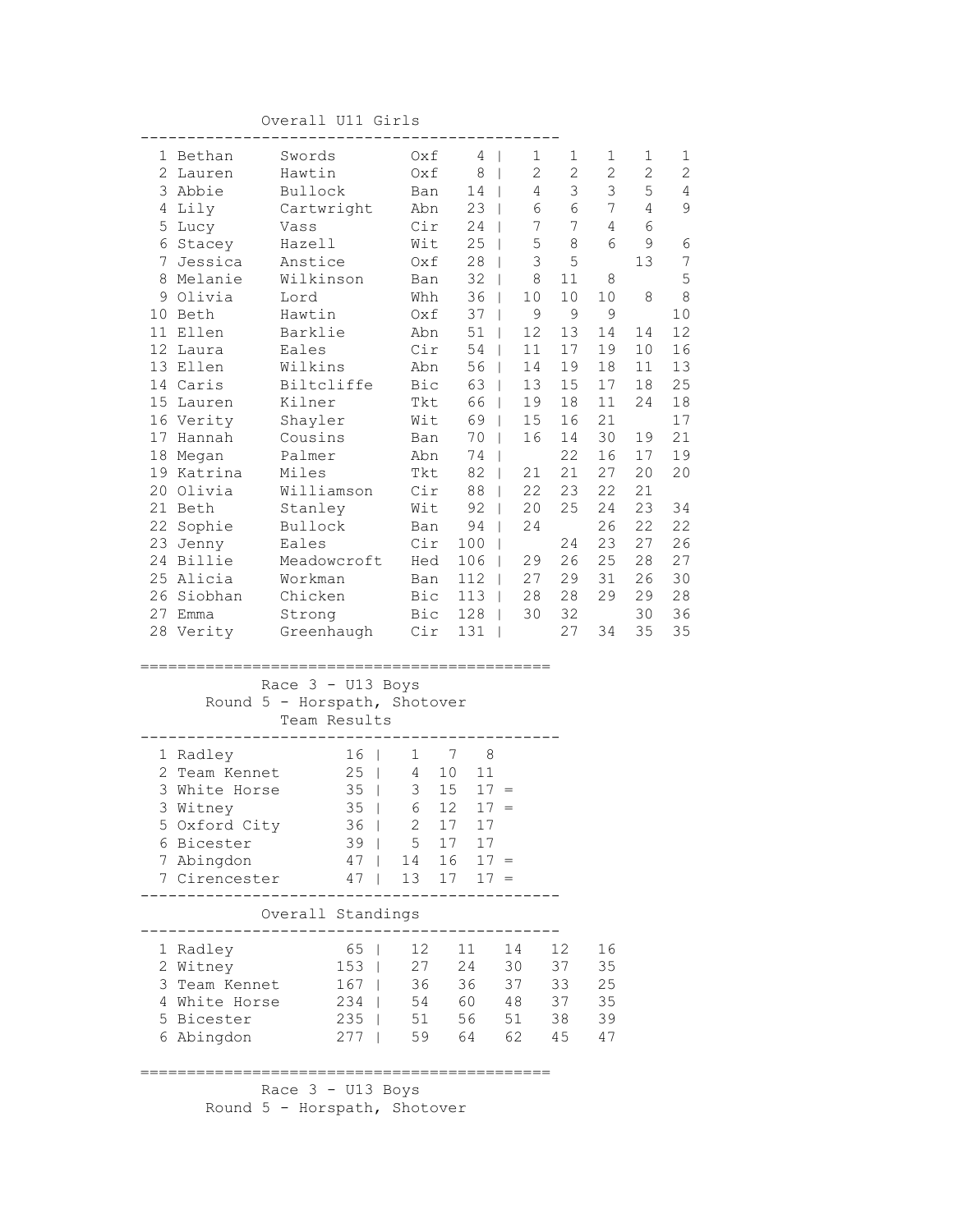Individual Results

| 1 Phillippe   | Manning                      |                 | Rad U13 6.29  |              |                 |              |                 |                |                |                 |                                         |
|---------------|------------------------------|-----------------|---------------|--------------|-----------------|--------------|-----------------|----------------|----------------|-----------------|-----------------------------------------|
| 2 Aaron       | Simpson                      |                 |               | Oxf U13      |                 | 6.49         |                 |                |                |                 |                                         |
| 3 Alex        | Jones                        |                 |               | Whh U13      |                 | 6.58         |                 |                |                |                 |                                         |
| 4 Tom         | Eastman                      |                 |               | Tkt U13      |                 | 7.08         |                 |                |                |                 |                                         |
| 5 Richard     | Cadle                        |                 |               | Bic U13      |                 | 7.09         |                 |                |                |                 |                                         |
| 6 Joshua      | Ridley                       |                 |               | Wit U13      |                 | 7.16         |                 |                |                |                 |                                         |
| 7 Georges     | Miller                       |                 |               | Rad U13      |                 | 7.18         |                 |                |                |                 |                                         |
| 8 Max         | Mitcham                      |                 |               | Rad U13      |                 | 7.28         |                 |                |                |                 |                                         |
| 9 Matthew     | Wood                         |                 |               | Rad U13      |                 | 7.51         |                 |                |                |                 |                                         |
| 10 Matthew    | Price                        |                 |               | Tkt U13      |                 | 7.54         |                 |                |                |                 |                                         |
| 11 Thomas     | Dyer                         |                 |               | Tkt U13      |                 | 7.56         |                 |                |                |                 |                                         |
| 12 Sam        | Bayliss                      |                 |               | Wit U13      |                 | 8.11         |                 |                |                |                 |                                         |
| 13 Liam       | Frazer                       |                 |               | Cir U13 8.13 |                 |              |                 |                |                |                 |                                         |
| 14 Jack       | Stainthorp                   |                 | Abn U13 9.01  |              |                 |              |                 |                |                |                 |                                         |
| 15 Tim        | Godden                       |                 | Whh U13 9.10  |              |                 |              |                 |                |                |                 |                                         |
| 16 Anthony    | Parkes                       |                 | Abn U13 10.04 |              |                 |              |                 |                |                |                 |                                         |
|               | Overall U13 Boys             |                 |               |              |                 |              |                 |                |                |                 |                                         |
|               |                              |                 |               |              |                 |              |                 |                |                |                 |                                         |
| 1 Phillippe   | Manning                      |                 | Rad           |              | $4 \mid$        |              | 1               | $\mathbf 1$    | 1              | 2               | 1                                       |
| 2 Aaron       | Simpson                      |                 | Oxf           |              | 8 <sup>1</sup>  |              | $\overline{c}$  | $\overline{2}$ | 2              |                 | $\overline{2}$                          |
| 3 Alex        | Jones                        |                 | Rad           |              | $12 \mid$       |              | $\mathfrak{Z}$  | 3 <sup>7</sup> | $\mathfrak{Z}$ | 3               |                                         |
| 4 Tom         | Eastman                      |                 | Tkt           |              | 17 <sub>1</sub> |              | 5               | 4              | 5              | 4               | 4                                       |
| 5 Alex        | Jones                        |                 | Whh           |              | $20 \mid$       |              | 6               | 10             | 6              | 5               | $\mathfrak{Z}$                          |
| 6 Joshua      | Ridley                       |                 | Wit           |              | $24$            |              | 4               | 6              | 8              |                 | $\epsilon$                              |
| 7 Richard     | Cadle                        |                 | Bic           |              | $27 \mid$       |              | 7               | 9              | 9              | 6               | 5                                       |
| 8 Georges     | Miller                       |                 | Rad           |              | 30              | $\Box$       | 8               | 8              |                | 7               | 7                                       |
| 9 Max         | Mitcham                      |                 | Rad           |              | 36              | $\Box$       |                 | 7              | 12             | 9               | 8                                       |
| 10 Matthew    | Wood                         |                 | Rad           |              | 38              | $\Box$       | 14              | 11             | 10             | 8               | 9                                       |
| 11 Matthew    | Price                        |                 | Tkt           |              | 48              |              | 13              | 18             | 11             | 14              | 10                                      |
| 12 Sam        | Bayliss                      |                 | Wit           |              | $51 \quad  $    |              | 12 <sup>°</sup> | 17             |                | 10              | 12                                      |
| 13 Thomas     | Dyer                         |                 | Tkt           |              | 58              |              | 18              | 14             |                | 15              | 11                                      |
| 14 Jack       | Stainthorp                   |                 | Abn           |              | 66              |              | 19              | 20             |                | 13              | 14<br>$\hspace{0.1cm} = \hspace{0.1cm}$ |
| 14 Liam       | Frazer                       |                 | Cir           |              | 66              |              |                 | 23             | 18             | 12 <sup>7</sup> | $13 =$                                  |
| 16 Anthony    | Parkes                       |                 | Abn           |              | 71              | $\mathbb{R}$ | 16              | 19             | 20             |                 | 16                                      |
|               |                              |                 |               |              |                 |              |                 |                |                |                 |                                         |
|               | Race $4 - U13/U15$ Girls     |                 |               |              |                 |              |                 |                |                |                 |                                         |
|               | Round 5 - Horspath, Shotover |                 |               |              |                 |              |                 |                |                |                 |                                         |
|               | Team Results                 |                 |               |              |                 |              |                 |                |                |                 |                                         |
| 1 Oxford City |                              | 16 <sup>1</sup> | 1             | 6            | 9               |              |                 |                |                |                 |                                         |
| 2 Radley      | 18                           | $\mathbf{I}$    | 3             | 7            | 8               |              |                 |                |                |                 |                                         |
| 3 Team Kennet |                              | 33              | 5             | 13           | 15              |              |                 |                |                |                 |                                         |

|   | 1 Oxford City  |   | 16 |    | 6  | 9      |  |
|---|----------------|---|----|----|----|--------|--|
|   | 2 Radley       |   | 18 | 3  |    | 8      |  |
|   | 3 Team Kennet  |   | 33 | 5  | 13 | 15     |  |
| 4 | Radley         | B | 38 | 10 | 11 | 17     |  |
|   | 5 Bicester     |   | 41 | 4  | 14 | 23     |  |
| 6 | Banbury        |   | 48 | 2  | 12 | 34     |  |
|   | Witney         |   | 62 | 19 | 21 | 22     |  |
| 8 | Radley         |   | 80 | 18 | 28 | $34 =$ |  |
| 8 | Team Kennet    | В | 80 | 20 | 29 | $31 =$ |  |
|   | 10 Oxford City | В | 83 | 16 | 33 | 34     |  |
|   | Bicester       | В | 91 | 27 | 30 | 34     |  |
|   | Cherwell       |   | 93 | 25 | 34 | 34     |  |

---------------------------------------------

13 Cirencester 94 | 26 34 34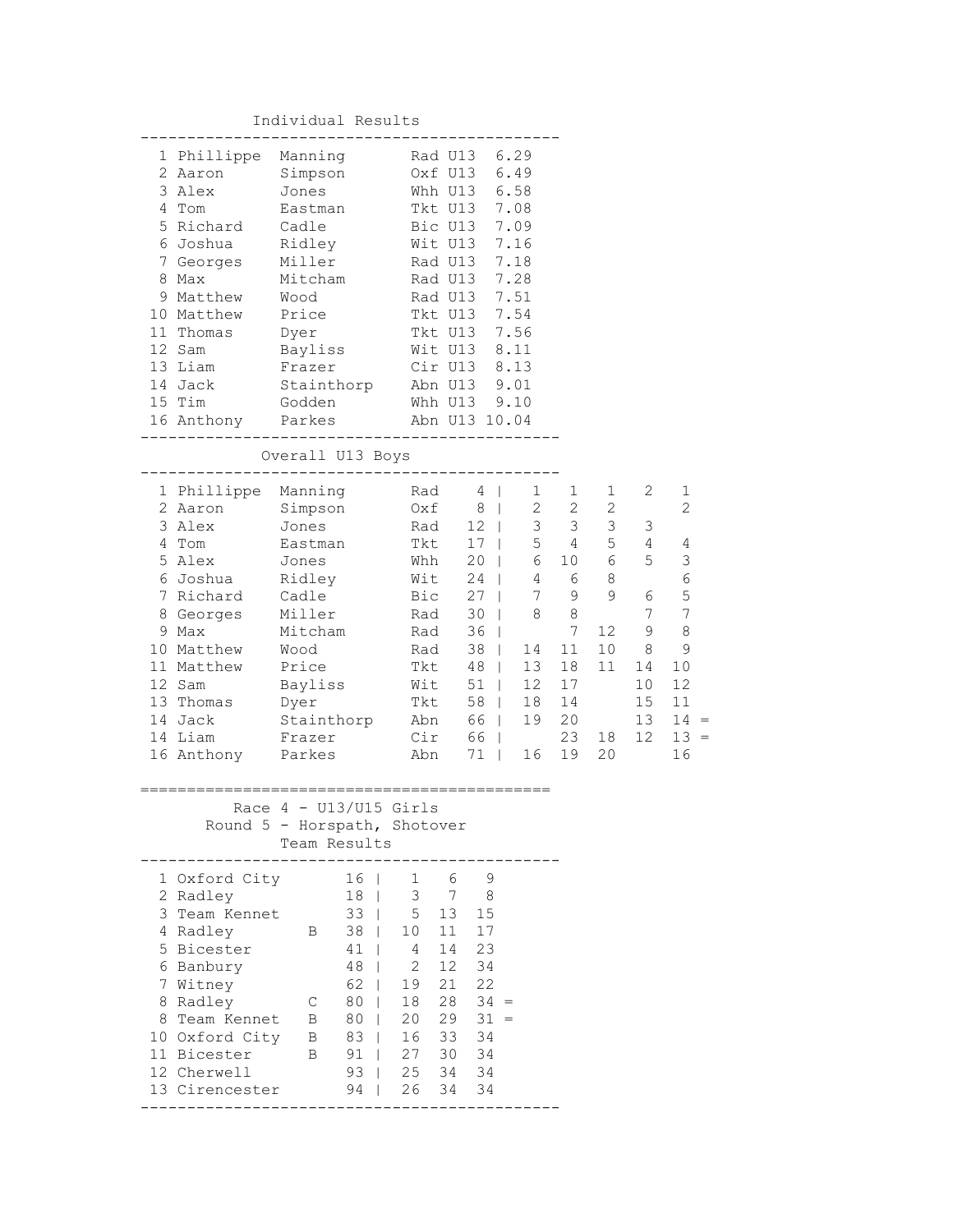| Overall Standings |               |   |     |  |     |     |     |    |  |
|-------------------|---------------|---|-----|--|-----|-----|-----|----|--|
|                   | 1 Oxford City |   | 51  |  | 13  | 10  | 12  | 16 |  |
|                   | 2 Radley      |   | 67  |  | 13  | 19  |     | 18 |  |
|                   | 3 Radley      | B | 154 |  | 32  | 40  | 44  | 38 |  |
|                   | 4 Bicester    |   | 167 |  | 40  | 43  | 43  | 41 |  |
|                   | 5 Banbury     |   | 220 |  | 63  | 56  | 53  | 48 |  |
|                   | 6 Oxford City | В | 240 |  | 64  | 35  | 58  | 83 |  |
|                   | Witney        |   | 243 |  | 62  | 55  | 64  | 62 |  |
| 8                 | Team Kennet   |   | 263 |  | 97  | 75  | 58  | 33 |  |
|                   | 9 Cirencester |   | 343 |  | 62  | 105 | 82  | 94 |  |
|                   | Cherwell      |   | 423 |  | 124 |     | 105 | 93 |  |

## ============================================

 Race 4 - U13/U15 Girls Round 5 - Horspath, Shotover Individual Results

|                     | 1 Danielle Anderson 0xf U13 6.59                                                                                              |              |   |              |                |
|---------------------|-------------------------------------------------------------------------------------------------------------------------------|--------------|---|--------------|----------------|
|                     | 2 Sophie Tyers Ban U15 7.01                                                                                                   |              |   |              |                |
| 3 Emma              | Grant Rad U13 7.03                                                                                                            |              |   |              |                |
|                     | 4 Georgina Newall Bic U15 7.17                                                                                                |              |   |              |                |
|                     | 5 Hannah Rosser Tkt U13 7.19                                                                                                  |              |   |              |                |
| 6 Martha            | Lloyd                                                                                                                         | Oxf U15 7.21 |   |              |                |
|                     |                                                                                                                               |              |   |              |                |
|                     |                                                                                                                               |              |   |              |                |
|                     |                                                                                                                               |              |   |              |                |
|                     | 7 Chloe Mitcham Rad U15 7.26<br>8 Jennifer Graham Rad U15 7.28<br>9 Hayley Luke 0xf U15 7.35<br>10 Megan Roberts Rad U15 7.41 |              |   |              |                |
|                     | 11 Jodie Kafke Rad U15 7.43                                                                                                   |              |   |              |                |
|                     | 12 Charlotte Drummond Ban U13 7.44                                                                                            |              |   |              |                |
|                     | 13 Katie Pontin Tkt U13 7.47                                                                                                  |              |   |              |                |
|                     | 14 Emily McDonnell Bic U15 7.54                                                                                               |              |   |              |                |
|                     | 15 Suzie Cookson<br>16 Lizzie Berg<br>17 Kimberley Daly<br>18 Kelly Daly                                                      | Tkt U13 7.58 |   |              |                |
|                     |                                                                                                                               | Oxf U13 8.00 |   |              |                |
|                     |                                                                                                                               | Rad U15 8.01 |   |              |                |
|                     |                                                                                                                               | Rad U15 8.03 |   |              |                |
|                     | 19 Katharine Smith                                                                                                            | Wit U13 8.04 |   |              |                |
|                     | 20 Sam Walker Tkt U15 8.07                                                                                                    |              |   |              |                |
|                     | 21 Alice Parsons Wit U13 8.08                                                                                                 |              |   |              |                |
|                     | 22 Jade Hewlett Wit U15 8.08                                                                                                  |              |   |              |                |
|                     |                                                                                                                               |              |   |              |                |
|                     |                                                                                                                               |              |   |              |                |
|                     |                                                                                                                               |              |   |              |                |
|                     |                                                                                                                               | Cir U13 8.30 |   |              |                |
|                     | 27 Hannah Mitchell Bic U15 8.36                                                                                               |              |   |              |                |
|                     | 28 Verity Graham Rad U13 8.46                                                                                                 |              |   |              |                |
|                     | 29 Helen Brooker Tkt U13 8.49                                                                                                 |              |   |              |                |
|                     | 30 Claire Cross Bic U15 8.52                                                                                                  |              |   |              |                |
|                     | 31 Claire Hamilton                                                                                                            | Tkt U13 9.27 |   |              |                |
| 32 Lauren           | Moorcroft Tkt U13 9.44                                                                                                        |              |   |              |                |
|                     | 33 Martha Morey 0xf U13 11.21                                                                                                 |              |   |              |                |
|                     | Overall U13 Girls                                                                                                             |              |   |              |                |
|                     |                                                                                                                               |              |   |              |                |
|                     | 1 Melissa Hawtin 0xf 3   1 1                                                                                                  |              |   |              |                |
|                     | 2 Emma Grant Rad 8                                                                                                            |              |   |              | 3 <sup>7</sup> |
| 3 Danielle Anderson |                                                                                                                               | Oxf          | 9 | $\mathbb{R}$ | $\mathfrak{D}$ |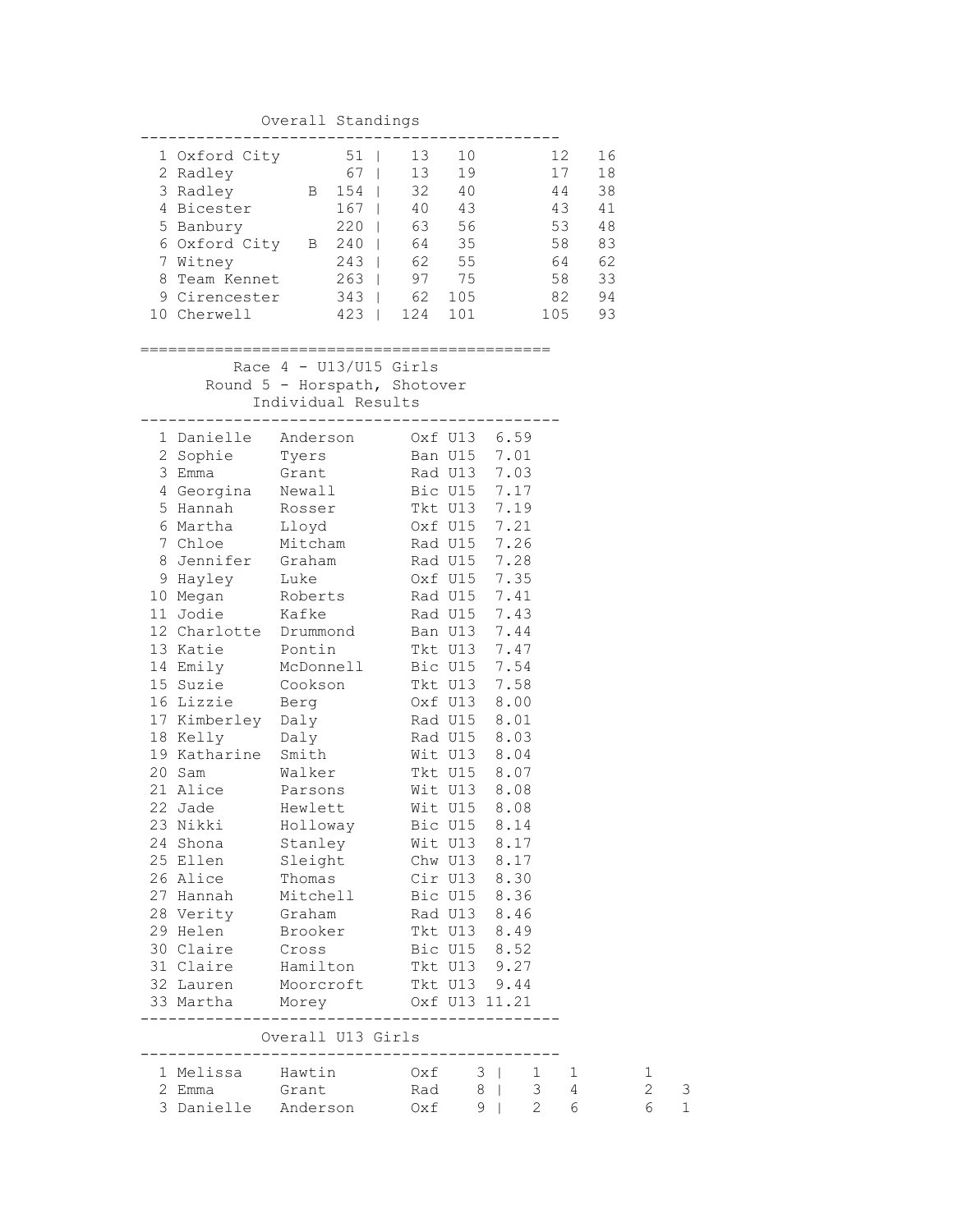| 4 Charlotte<br>5 Katharine<br>6 Suzie<br>7 Lizzie<br>8 Katie<br>9 Alice<br>9 Shona<br>11 Martha<br>12 Ellen<br>13 Alice<br>14 Verity<br>15 Lauren<br>------------                                               | Drummond<br>Smith<br>Cookson<br>Berg<br>Pontin<br>Parsons<br>Stanley<br>Morey<br>Sleight<br>Thomas<br>Graham<br>Moorcroft<br>------------------------          |                                                                                     | Ban<br>Wit<br>Tkt<br>Oxf<br>Tkt<br>Wit<br>Wit<br>Rad                                 | Oxf<br>Chw<br>Cir<br>Tkt                                    | 40<br>47<br>53<br>$\mathbf{I}$<br>66<br>$\Box$<br>69  <br>$72 \mid$<br>72<br>$77 \mid$<br>$85$  <br>$91$  <br>$94$  <br>101<br>- 1                                                                                                  | 19<br>18<br>$\mathbf{I}$<br>27<br>24<br>29<br>32<br>23<br>25<br>34<br>37<br>41                                                   | 15<br>13<br>23<br>26<br>27<br>24<br>28<br>19<br>29<br>32<br>34                                         |                                  | 13<br>16<br>15<br>29<br>27<br>25<br>31<br>28<br>34<br>35                                             | 12<br>19<br>15<br>16<br>13<br>$21 =$<br>$24 =$<br>33<br>25<br>26<br>28<br>32                       |
|-----------------------------------------------------------------------------------------------------------------------------------------------------------------------------------------------------------------|----------------------------------------------------------------------------------------------------------------------------------------------------------------|-------------------------------------------------------------------------------------|--------------------------------------------------------------------------------------|-------------------------------------------------------------|-------------------------------------------------------------------------------------------------------------------------------------------------------------------------------------------------------------------------------------|----------------------------------------------------------------------------------------------------------------------------------|--------------------------------------------------------------------------------------------------------|----------------------------------|------------------------------------------------------------------------------------------------------|----------------------------------------------------------------------------------------------------|
|                                                                                                                                                                                                                 | Overall U15 Girls                                                                                                                                              |                                                                                     |                                                                                      |                                                             |                                                                                                                                                                                                                                     |                                                                                                                                  |                                                                                                        |                                  |                                                                                                      |                                                                                                    |
| 1 Sophie<br>2 Georgina<br>3 Martha<br>4 Jodie<br>5 Chloe<br>5 Jennifer<br>7 Hayley<br>8 Megan<br>9 Kimberley Daly<br>10 Alice<br>11 Emily<br>12 Kelly<br>13 Emily<br>14 Jade<br>15 Hannah<br>16 Nikki<br>17 Sam | Tyers<br>Newall<br>Lloyd<br>Kafke<br>Mitcham<br>Graham<br>Luke<br>Roberts<br>Lord<br>Patrick<br>Daly<br>McDonnell<br>Hewlett<br>Mitchell<br>Holloway<br>Walker |                                                                                     | Rad<br>Oxf<br>Rad<br>Rad<br>Wit<br>Bic<br>Bic<br>Tkt                                 | Ban<br>Bic<br>Oxf<br>Rad<br>Rad<br>Whh<br>Oxf<br>Rad<br>Bic | 10 <sub>1</sub><br>10 <sub>1</sub><br>14  <br>20 <sub>1</sub><br>26<br>$\mathbf{1}$<br>26<br>27<br>$\Box$<br>$31$  <br>$32 \mid$<br>$33 \mid$<br>$37 \mid$<br>$47 \mid$<br>48<br>61<br>65<br>66  <br>69<br>$\overline{\phantom{0}}$ | 5<br>$7\overline{ }$<br>31<br>6<br>11<br>20<br>10<br>9<br>4<br>- 8<br>15<br>12<br>16<br>21<br>$\Box$<br>17<br>$\mathbf{1}$<br>22 | 5<br>$\sqrt{2}$<br>$\mathfrak{Z}$<br>7<br>8<br>9<br>12<br>11<br>14<br>10<br>17<br>20<br>18<br>22<br>25 |                                  | 3<br>4<br>5<br>$7\phantom{.0}$<br>8<br>10<br>9<br>14<br>20<br>11<br>12<br>18<br>23<br>21<br>22<br>24 | 2<br>4<br>6<br>11<br>$7 =$<br>$8 =$<br>$\mathsf 9$<br>10<br>17<br>18<br>14<br>22<br>27<br>23<br>20 |
| Round 5 - Horspath, Shotover                                                                                                                                                                                    | Race $5 - U15/U17$ Boys                                                                                                                                        | Team Results                                                                        |                                                                                      |                                                             |                                                                                                                                                                                                                                     | =================                                                                                                                |                                                                                                        |                                  |                                                                                                      |                                                                                                    |
| 1 Team Kennet<br>2 Abingdon<br>2 StEdwards Sch<br>4 Witney<br>5 Radley<br>6 Oxford City<br>7 Bicester<br>7 StEdwards Sch B 64  <br>9 White Horse<br>10 Headington 83                                            |                                                                                                                                                                | $12 \mid$<br>30 <sup>1</sup><br>$36$  <br>$37 \mid$<br>$45 \mid$<br>64  <br>66   15 | $\overline{2}$<br>$30 \mid 5$<br>$3 -$<br>9<br>1<br>11<br>8 <sup>8</sup><br>19<br>27 | $4\overline{ }$<br>$7\overline{ }$<br>10<br>13<br>16<br>28  | - 6<br>$18 =$<br>$17 =$<br>14<br>20<br>12 22<br>$28 \t 28 =$<br>$21 \t24 =$<br>25 26<br>28                                                                                                                                          |                                                                                                                                  |                                                                                                        |                                  |                                                                                                      |                                                                                                    |
| . <u>.</u> .                                                                                                                                                                                                    | Overall Standings                                                                                                                                              |                                                                                     | --------------------                                                                 |                                                             |                                                                                                                                                                                                                                     |                                                                                                                                  |                                                                                                        |                                  |                                                                                                      |                                                                                                    |
| 1 Team Kennet<br>2 Witney<br>3 StEdwards Sch<br>4 Abingdon<br>5 Oxford City<br>6 Radley                                                                                                                         | ---------------------                                                                                                                                          | 78  <br>$206$  <br>$213$  <br>224<br>236  <br>$253$                                 | 21<br>57<br>48<br>64<br>40<br>68                                                     |                                                             | 11<br>48<br>37<br>48<br>61<br>61                                                                                                                                                                                                    | 16<br>34<br>62<br>32<br>36<br>43                                                                                                 | 18<br>31<br>36<br>50<br>54<br>44                                                                       | 12<br>36<br>30<br>30<br>45<br>37 |                                                                                                      |                                                                                                    |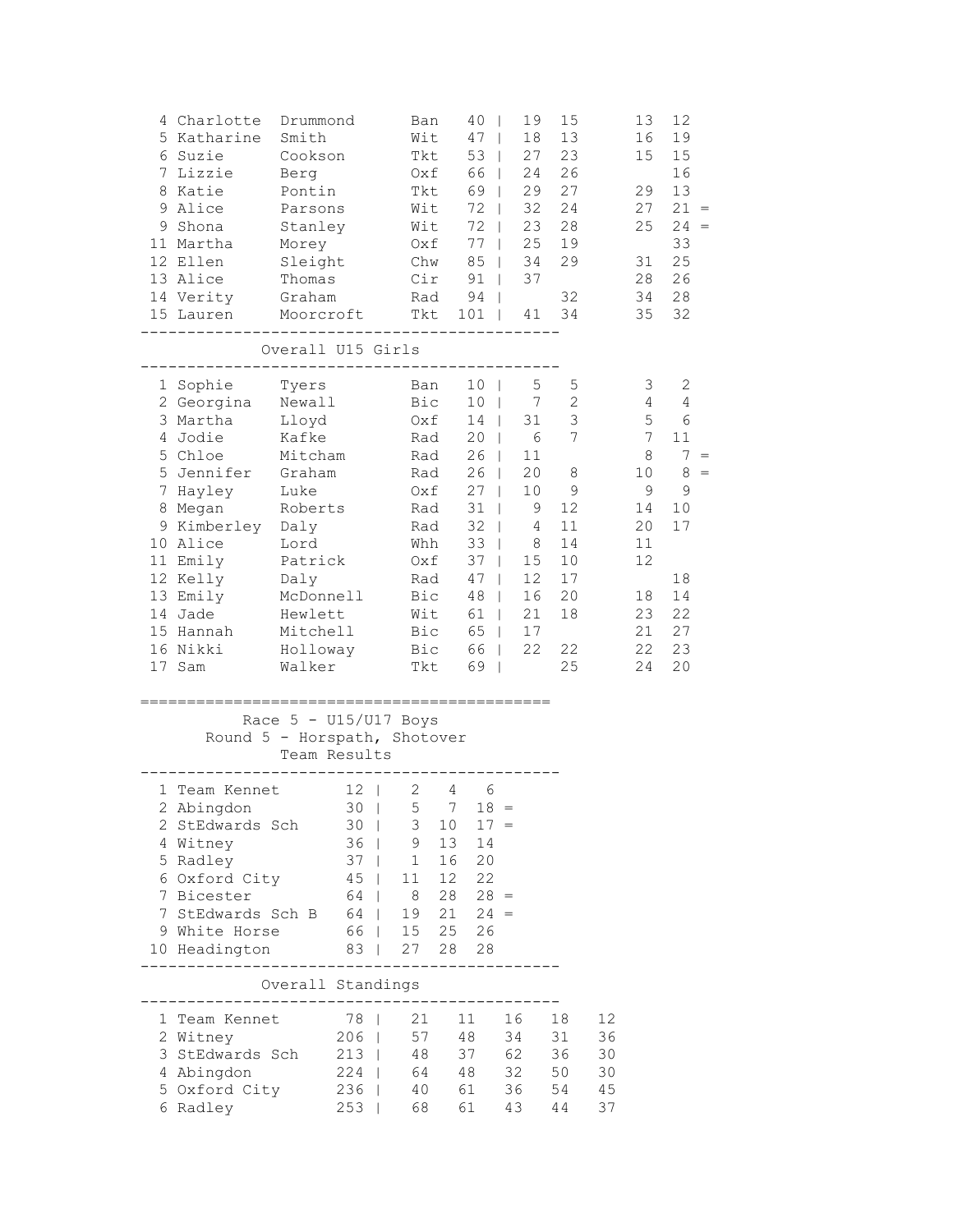| 8 Bicester                                                                                                                                                                                              | 7 White Horse 272   60 78 31 37 66<br>9 Headington 439   117 85 65 89 83                                                                                                                                                                                                                                                                                                                                                                                                              | 331   82 67 52 66 64                                                      |                                                                                                                                                                                                                                                             |                                                                                                                                                                       |                                                               |                                                |                                                                  |                                                             |
|---------------------------------------------------------------------------------------------------------------------------------------------------------------------------------------------------------|---------------------------------------------------------------------------------------------------------------------------------------------------------------------------------------------------------------------------------------------------------------------------------------------------------------------------------------------------------------------------------------------------------------------------------------------------------------------------------------|---------------------------------------------------------------------------|-------------------------------------------------------------------------------------------------------------------------------------------------------------------------------------------------------------------------------------------------------------|-----------------------------------------------------------------------------------------------------------------------------------------------------------------------|---------------------------------------------------------------|------------------------------------------------|------------------------------------------------------------------|-------------------------------------------------------------|
|                                                                                                                                                                                                         | Race $5 - U15/U17$ Boys<br>Round 5 - Horspath, Shotover<br>Individual Results<br>------------------------------                                                                                                                                                                                                                                                                                                                                                                       |                                                                           |                                                                                                                                                                                                                                                             |                                                                                                                                                                       |                                                               |                                                |                                                                  |                                                             |
| 3 Ed<br>4 Mark<br>5 Steve<br>6 Robert Ridley<br>7 George Wood<br>11 Ian<br>12 James<br>13 Lewis<br>14 Robert<br>15 Joel<br>16 Sam<br>17 Louis Gill<br>21 Tom<br>22 S<br>23 Thomas<br>24 Rupert – Nurick | 1 Danny Griffiths Rad U17 20.34<br>2 James Moorcroft Tkt U15 20.44<br>Womersley Ste U17 20.57<br>Vardy Tkt U17 21.03<br>Copley Abn U15 21.07<br>8 Ievan Robinson Bic U15 22.15<br>9 David Ridley Wit U17 22.20<br>10 Freddie Slemeck<br>Castle<br>Smart<br>Warren<br>Gunn<br>Vaughan<br>Miller<br>18 Thomas Wilkins<br>19 Jack Bibbings<br>20 Aaron Evans<br>Womersley Ste U15 26.24<br>Moss<br>25 Joseph McCrohon Whh U15 29.33<br>26 Simon Rowland Whh U15 31.42<br>27 Simon Nickau | Tkt U17 21.56<br>Abn U17 22.01                                            | Ste U15 22.30<br>Oxf U15 22.31<br>Oxf U15 22.34<br>Wit U15 22.49<br>Wit U15 23.15<br>Whh U15 23.56<br>Rad U15 24.02<br>Ste U17 24.45<br>Abn U15 25.22<br>Ste U15 25.35<br>Rad U15 25.37<br>Oxf U15 26.53<br>Tkt U15 27.20<br>Ste U17 28.38<br>Hed U15 36.09 |                                                                                                                                                                       |                                                               |                                                |                                                                  |                                                             |
|                                                                                                                                                                                                         | Overall U15 Boys                                                                                                                                                                                                                                                                                                                                                                                                                                                                      |                                                                           |                                                                                                                                                                                                                                                             |                                                                                                                                                                       |                                                               |                                                |                                                                  |                                                             |
| 1 James<br>2 Steve<br>3 Ievan<br>4 Ian<br>5 Lewis<br>6 Freddie<br>7 James<br>8 Robert<br>9 Henry<br>10 Aaron<br>11 Simon<br>12 Joseph                                                                   | Moorcroft Tkt 18   12 6<br>Copley<br>Robinson<br>Castle<br>Warren<br>Slemeck<br>Smart<br>Gunn<br>Penfold<br>Evans<br>Nickau<br>McCrohon<br>Overall U17 Boys                                                                                                                                                                                                                                                                                                                           | Abn<br>Bic<br>Oxf<br>Wit<br>Ste<br>Oxf<br>Wit<br>Whh<br>Rad<br>Hed<br>Whh | 26<br>36<br>40<br>44<br>47<br>50<br>51<br>71<br>93<br>107<br>118                                                                                                                                                                                            | 11<br>$\overline{\phantom{a}}$<br>14<br>$\mathbf{I}$<br>16<br>$\mathbf{I}$<br>20<br>$\Box$<br>13<br>$17$<br>19<br>$\mathbf{I}$<br>21<br>T<br>41<br>$\mathbf{I}$<br>37 | 5<br>15<br>13<br>12<br>10<br>16<br>14<br>17<br>27<br>30<br>29 | 7<br>8<br>5<br>10<br>9<br>11<br>14<br>20<br>21 | 3<br>5<br>6<br>11<br>9<br>14<br>13<br>12<br>19<br>26<br>29<br>27 | 2<br>5<br>8<br>11<br>13<br>10<br>12<br>14<br>20<br>27<br>25 |
| 1 Danny<br>2 Mark<br>3 Ed                                                                                                                                                                               | $- - - - - - -$<br>Griffiths<br>Vardy<br>Womersley                                                                                                                                                                                                                                                                                                                                                                                                                                    | Rad<br>Tkt<br>Ste                                                         | 5<br>18<br>25                                                                                                                                                                                                                                               | 2<br>- 1<br>8<br>- 1<br>9<br>$\mathbf{I}$                                                                                                                             | 2<br>4<br>9                                                   | 1<br>3                                         | 1<br>7<br>4                                                      | 1<br>$\overline{4}$<br>3                                    |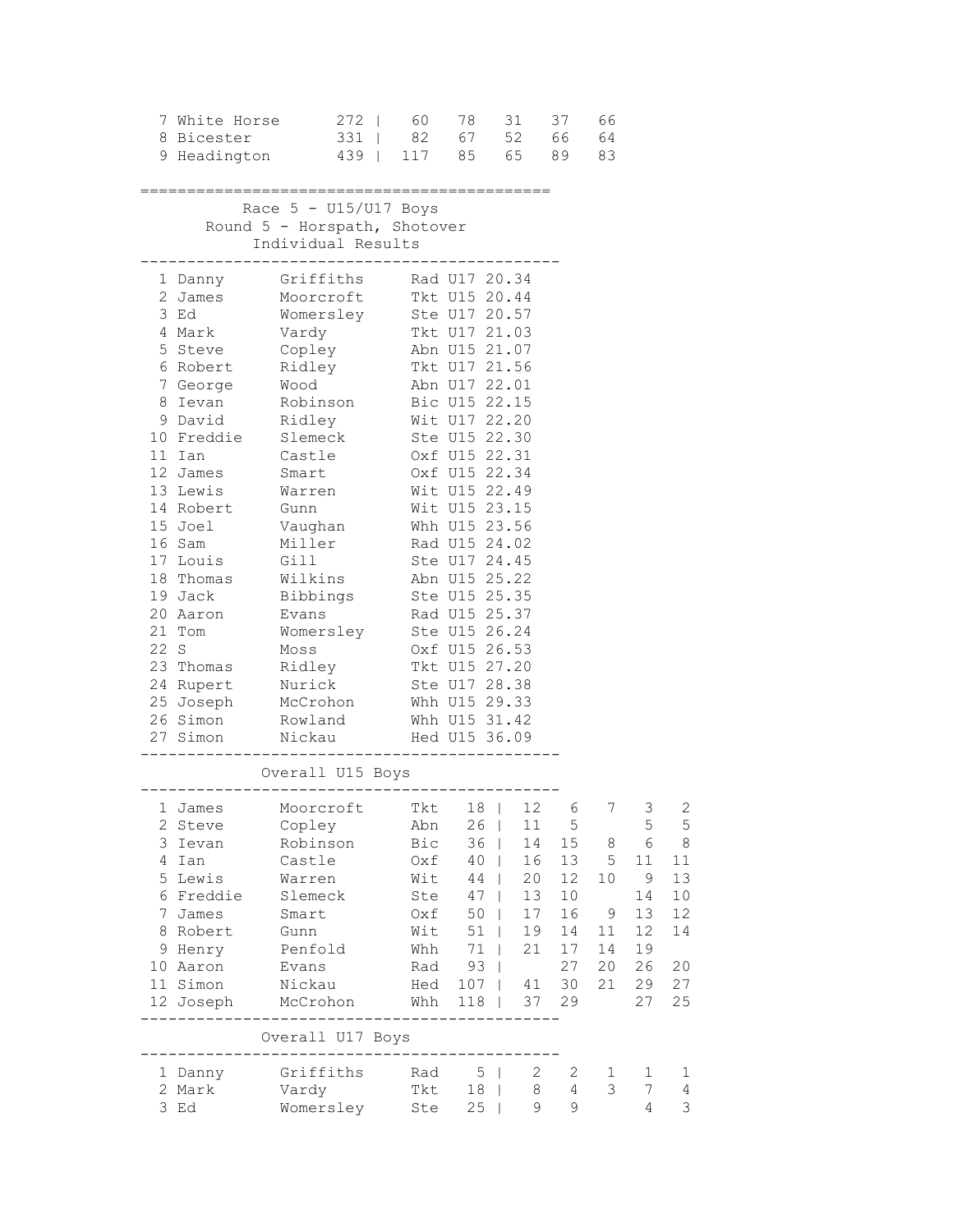| 4 Robert<br>5 George<br>6 David                                                                                                                                                                                                                                                                                                                                                                                                       | Ridley<br>Wood<br>Ridley |                                                                                                                                                                                                                                                                   | Tkt<br>Abn                                                                                                                                                                                                     | $Wit$ 50                                                                                     | $28 \mid$<br>32<br>$\Box$                                                                                                |                                                                                                 | 15<br>8<br>10<br>11<br>18                                                                              | 6<br>$\overline{4}$<br>13                                                                                               | 8<br>10 | 6<br>7<br>9 |
|---------------------------------------------------------------------------------------------------------------------------------------------------------------------------------------------------------------------------------------------------------------------------------------------------------------------------------------------------------------------------------------------------------------------------------------|--------------------------|-------------------------------------------------------------------------------------------------------------------------------------------------------------------------------------------------------------------------------------------------------------------|----------------------------------------------------------------------------------------------------------------------------------------------------------------------------------------------------------------|----------------------------------------------------------------------------------------------|--------------------------------------------------------------------------------------------------------------------------|-------------------------------------------------------------------------------------------------|--------------------------------------------------------------------------------------------------------|-------------------------------------------------------------------------------------------------------------------------|---------|-------------|
| Round 5 - Horspath, Shotover                                                                                                                                                                                                                                                                                                                                                                                                          |                          | Race $6 -$ Women<br>Team Results                                                                                                                                                                                                                                  |                                                                                                                                                                                                                |                                                                                              |                                                                                                                          |                                                                                                 |                                                                                                        |                                                                                                                         |         |             |
| 1 Cirencester<br>2 Headington<br>3 Team Kennet<br>4 Headington B 45  <br>5 Oxford City<br>6 Witney<br>7 Cirencester B 75  <br>8 Abingdon<br>9 Cherwell<br>10 White Horse<br>11 Eynsham<br>12 Headington C<br>13 Woodstock<br>14 Team Kennet B<br>15 StEdwards Sch 134  <br>16 Swindon Str<br>17 Radley<br>18 Headington D 144   45 48<br>19 Banbury 151   37 54<br>20 Oxf Uni Press 154   34 60<br>21 Hook Norton<br>22 Highworth 177 |                          | $\begin{array}{c c} 6 &   \\ 15 &   \end{array}$<br>73  <br>82<br>92<br>97<br>$104$<br>$112$  <br>$117$  <br>$120$  <br>139<br>141                                                                                                                                | $37 \mid 7 \mid 10$<br>72   9 25<br>11 22<br>12 31<br>17 30<br>$\pm$<br>13 36<br>$\mathbb{R}$<br>$\begin{array}{ccc} \end{array}$ 8<br>26 28<br>27 41<br>24 46<br>18 56<br>19<br>21<br>159   39 60<br>58 59 60 | $1 \quad 2$<br>4 5<br>14 15<br>29<br>23 42<br>60<br>60                                       | 3<br>6<br>20<br>16<br>38<br>40<br>32<br>35<br>43<br>60<br>50<br>44<br>47<br>55<br>60<br>60<br>60<br>51<br>60<br>60<br>60 |                                                                                                 |                                                                                                        |                                                                                                                         |         |             |
|                                                                                                                                                                                                                                                                                                                                                                                                                                       |                          |                                                                                                                                                                                                                                                                   | Overall Standings                                                                                                                                                                                              |                                                                                              |                                                                                                                          |                                                                                                 |                                                                                                        |                                                                                                                         |         |             |
| 1 Cirencester<br>2 Headington<br>3 Witney<br>4 Team Kennet<br>5 White Horse<br>6 Headington<br>7 Abingdon<br>8 Banbury<br>9 Radley<br>10 Swindon Str<br>11 Oxford City<br>12 Headington<br>13 Cherwell<br>14 Woodstock<br>15 Eynsham<br>16 Oxf Uni Press<br>17 Hook Norton<br>18 Team Kennet<br>19 Highworth                                                                                                                          | C<br>$\overline{B}$      | 118  <br>132  <br>216  <br>273  <br>304<br>- 1<br>B 345  <br>$435$  <br>$469$  <br>486<br>515<br>$\mathbf{I}$<br>581<br>$\mathbf{I}$<br>613<br>$\perp$<br>616<br>$\mathbf{I}$<br>703<br>$\mathbf{I}$<br>708<br>$\mathbf{I}$<br>714<br>$\Box$<br>777<br>924<br>978 | $\begin{array}{cccc} 22 & 31 & 52 & 7 \\ 20 & 62 & 12 & 23 \\ 23 & 16 & 56 & 48 \\ 99 & 44 & 45 & 48 \end{array}$<br>33<br>90<br>85<br>72<br>107<br>213<br>91<br>161<br>161<br>166<br>91<br>195<br>262<br>233  | 54 135<br>97<br>34<br>69<br>64<br>83<br>183<br>109<br>141<br>175<br>131<br>103<br>163<br>190 | 77                                                                                                                       | 29<br>59<br>74<br>85<br>81<br>124<br>142<br>92<br>113<br>145<br>150<br>159<br>132<br>204<br>212 | 23<br>68<br>52<br>92<br>114<br>123<br>81<br>71<br>135<br>141<br>139<br>113<br>179<br>188<br>175<br>166 | 6<br>15<br>73<br>37<br>97<br>45<br>82<br>151<br>141<br>139<br>72<br>112<br>92<br>117<br>104<br>154<br>159<br>120<br>177 |         |             |

============================================

 Race 6 - Women Round 5 - Horspath, Shotover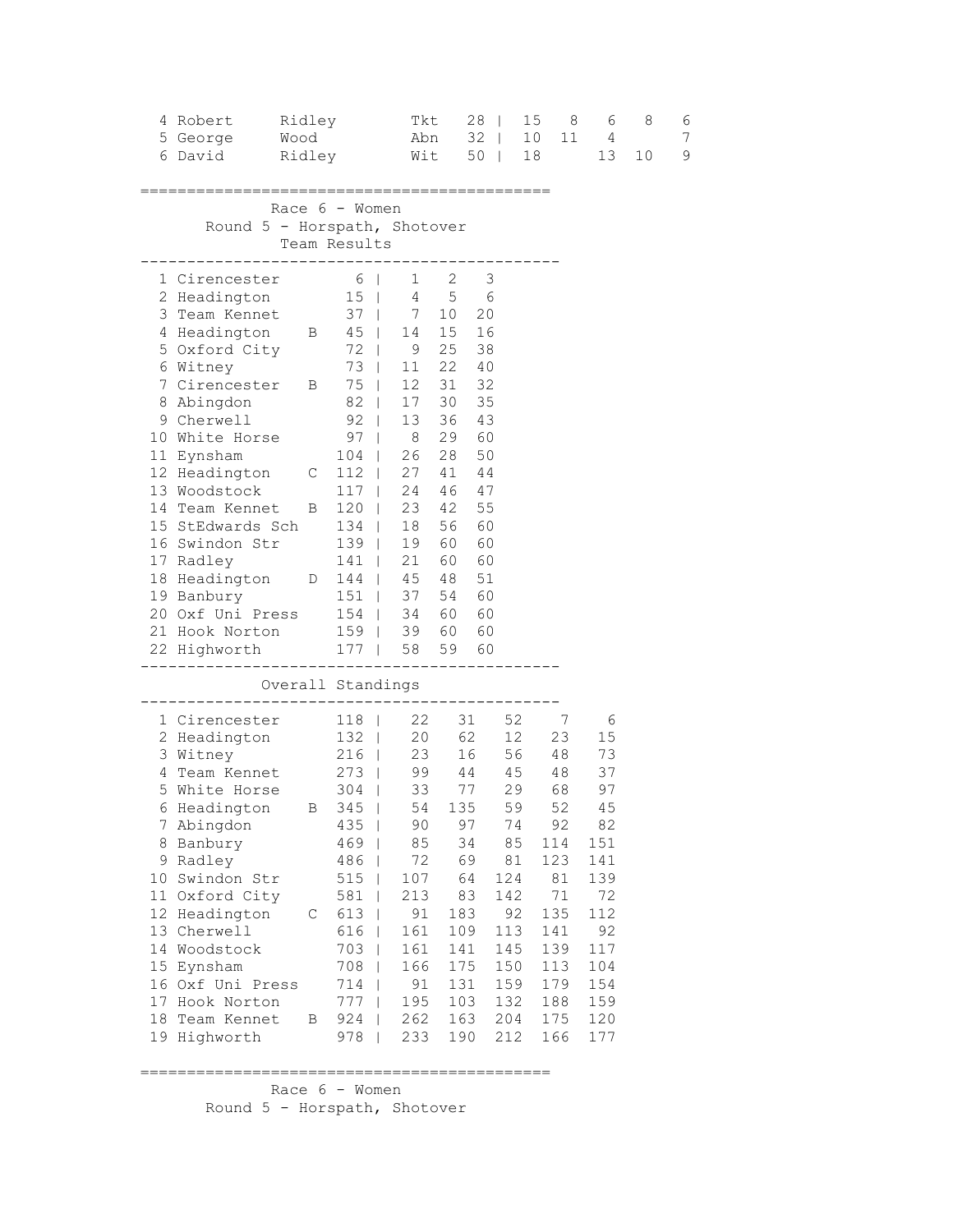Individual Results

|                | 1 Wendy                | Jones      |         | Cir V1      | 21.17         |
|----------------|------------------------|------------|---------|-------------|---------------|
| $\mathbf{2}$   | Ellen                  | Leggate    | Cir S   |             | 21.35         |
| 3              | Jane                   | Wassell    | Cir V1  |             | 22.53         |
| $\overline{4}$ | Phillippa              | Prescott   | Hed S   |             | 23.03         |
| 5              | Helen                  | Barnes     | Hed S   |             | 23.10         |
| 6              | Diane                  | Moore      | Hed S   |             | 23.37         |
| 7              | Sue                    | Baigent    | Tkt S   |             | 23.40         |
| 8              | Gee                    | Armitage   | Whh V1  |             | 24.10         |
| 9              | Sarah                  | Davies     | Oxf     | $\mathbb S$ | 24.23         |
| 10             | Helen                  | Preedy     | Tkt S   |             | 24.30         |
|                | 11 Elysia              | Ridley     |         |             | Wit U20 24.43 |
| 12             | Helen                  | Langsam    |         | Cir V1      | 24.59         |
| 13             | Kim                    | Shaw       |         | Chw V2      | 25.41         |
| 14             | Sally                  | Howard     | Hed S   |             | 26.11         |
| 15             | Rosa                   | Bercero    | Hed S   |             | 26.12         |
| 16             | Jane                   | Bell       | Hed V2  |             | 26.22         |
|                | 17 Laura-Jane Chisnall |            |         | Abn U20     | 26.26         |
| 18             | Di                     | Tothill    | Ste S   |             | 26.31         |
| 19             | Jude                   | Rouse      | Swi V2  |             | 26.36         |
| 20             | Marie                  | McIntyre   | Tkt S   |             | 26.45         |
| 21             | Hannah                 | Roberts    |         |             | Rad U17 26.45 |
| 22             | Jeanette               | Ashton     | Wit V2  |             | 26.50         |
|                | 23 Vicky               | Jordan     |         | Tkt S       | 26.52         |
| 24             | Zazi                   | Barrell    |         | Wds V1      | 26.59         |
|                | 25 Charlotte           | Eadle      |         |             | Oxf U17 27.03 |
| 26             | Kate                   | Williamson |         | Eyn V3      | 27.38         |
| 27             | Marie-Anne Fischer     |            | Hed V1  |             | 27.42         |
| 28             | Bridget                | Greeney    | Eyn S   |             | 27.45         |
| 29             | Melanie                | Roberts    |         | Whh V2      | 27.51         |
| 30             | Hilary                 | O'Shea     |         | Abn V3      | 27.59         |
| 31             | Diane                  | Moore      |         | Cir V1      | 28.02         |
| 32             | Carol                  | Clarke     |         | Cir V2      | 28.03         |
| 33             | Sue                    | Brown      | Cir V1  |             | 28.08         |
| 34             | Steph                  | Strachan   |         | Oup V1      | 28.22         |
| 35             | Jo                     | Munsey     |         | Abn U17     | 28.46         |
| 36             | Jane                   | Sinclair   |         | Chw V1      | 29.02         |
| 37             | Jane                   | Vincent    | Ban     | S           | 29.21         |
| 38             | Pippa                  | Sprintz    |         |             | Oxf U20 29.44 |
| 39             | No                     | Name       | Hkn X   |             | 29.51         |
| 40             | Judith                 | LeGood     | Wit V2  |             | 29.53         |
| 41             | Anita                  | James      | Hed V1  |             | 30.02         |
| 42             | Margaret               | Smith      | Tkt V2  |             | 30.12         |
| 43             | Deby                   | Coles      | Chw V1  |             | 30.13         |
| 44             | Alison                 | Barry      | Hed V1  |             | 30.14         |
| 45             | Linda                  | Macaskill  | Hed V1  |             | 30.21         |
| 46             | Sharla                 | Newport    | Wds     | $\mathbf S$ | 30.27         |
| 47             | Lisa                   | Sammons    | Wds     | S           | 30.36         |
| 48             | Sarah                  | Grylls     | Hed V2  |             | 30.47         |
| 49             | Susan                  | Haines     | Wds     | V2          | 30.59         |
| 50             | Pat                    | Whitlock   | Eyn V2  |             | 31.58         |
| 51             | Celia                  | Platt      | Hed V1  |             | 32.13         |
| 52             | Anna                   | Ilsten     | Oxf U17 |             | 32.41         |
| 53             | Noel                   | Blatchford | Abn V3  |             | 33.05         |
| 54             | Sandra                 | Smith      | Ban V2  |             | 33.12         |
| 55             | Kay                    | Findlay    | Tkt     | S           | 33.30         |
|                |                        |            |         |             |               |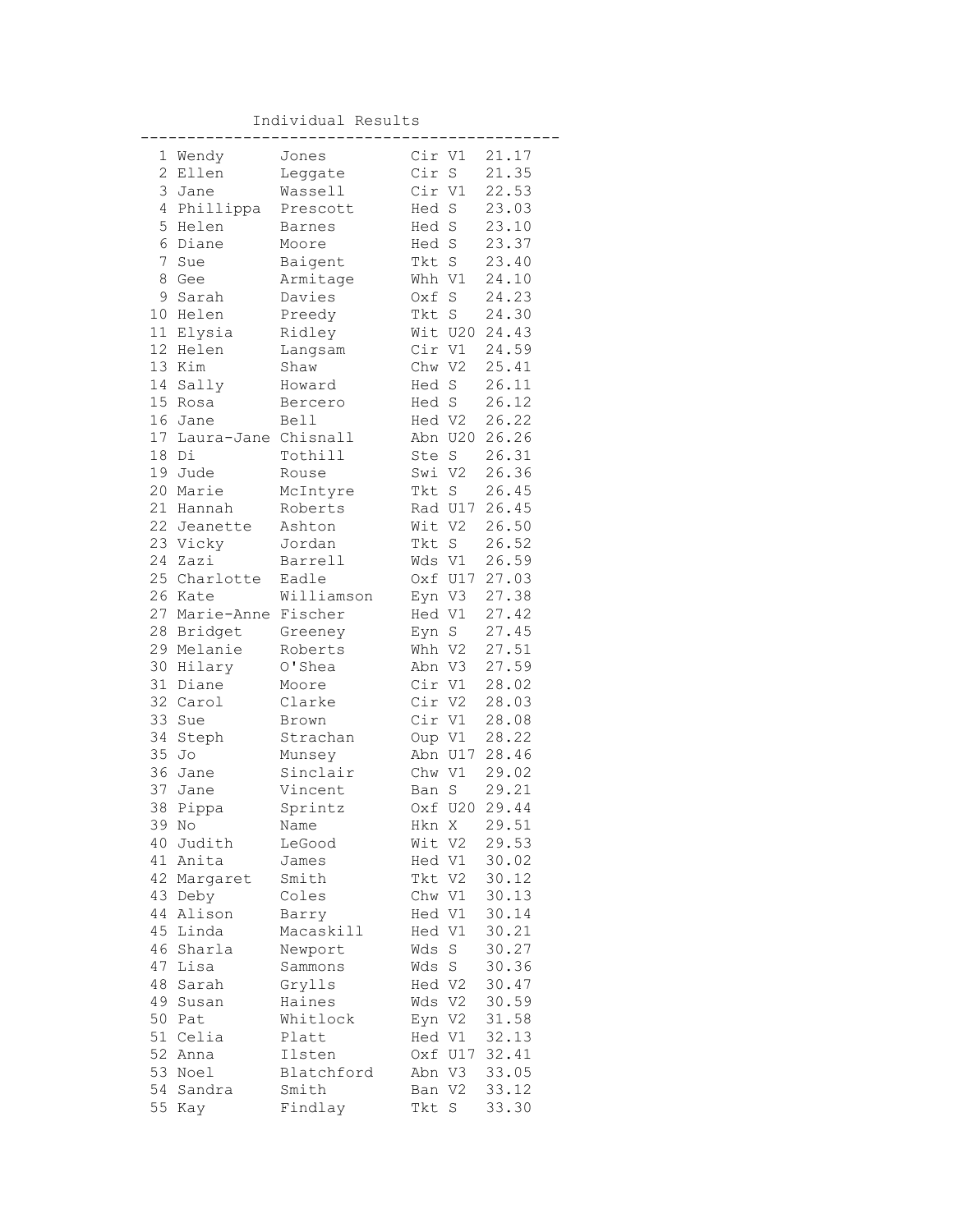| 56 Daniela<br>57 Maureen<br>58 Beth<br>59 Wendy | Devenish<br>O'Sullivan<br>Edwards<br>Smith      | Hed V3  | Ste U17 34.12<br>Hig V1 36.16<br>Hig V1 40.19 | 34.28                |              |          |          |          |
|-------------------------------------------------|-------------------------------------------------|---------|-----------------------------------------------|----------------------|--------------|----------|----------|----------|
|                                                 | Overall U17 Women                               |         |                                               |                      |              |          |          |          |
| 1 Hayley<br>2 Hannah                            | Chaundy<br>Roberts                              |         | Rad 63  <br>Rad 94                            | 15 14<br>25          | 22           | 15<br>34 | 19<br>26 | 21       |
| 3 Jo                                            | Munsey                                          |         |                                               | Abn 148   41 37      |              |          | 35       | 35       |
|                                                 | Overall U20 Women                               |         | -----                                         |                      |              |          |          |          |
| 1 Elysia                                        | Ridley                                          | Wit     | 27                                            | 7                    | 4            | 11       | 5        | 11       |
| 2 Laura-Jane Chisnall                           |                                                 | Abn     | 87                                            | 22<br>$\mathbf{1}$   |              | 24       | 24       | 17       |
| 3 Pippa                                         | Sprintz                                         | Oxf 174 |                                               | 48<br>$\mathbb{R}^n$ | 59           | 41       | 47       | 38       |
| 4 Keri                                          | Bushnell                                        |         |                                               | Abn 303   78 78      |              | 78       | 69       |          |
|                                                 | Overall Senior Women                            |         |                                               |                      |              |          |          |          |
| 1 Sarah                                         | Davies                                          | Oxf     | 33<br>$\Box$                                  |                      | 7            | 9        | 8        | 9        |
| 2 Sue                                           | Baigent                                         | Tkt     | $35 \mid$                                     |                      | 12 8         | 10       | 10       | 7        |
| 3 Helen                                         | Preedy                                          | Tkt     | $43 \mid$                                     | 11                   | 10           | 12       |          | 10       |
| 4 Diane                                         | Moore                                           | Hed     | 47                                            | 13<br>$\mathbb{R}$   |              | 16       | 12       | 6        |
| 5 Rosa                                          | Bercero                                         | Hed     | 73                                            | 20<br>$\mathbb{R}$   | 20           | 21       | 18       | 15       |
| 6 Vicky<br>7 Jane                               | Jordan<br>Vincent                               | Tkt     | 93                                            |                      | 26           | 23<br>59 | 21<br>44 | 23<br>37 |
|                                                 |                                                 |         | Ban 203                                       | 63<br>Wds 236   94   | 67           | 67       | 56       | 46       |
| 8 Sharla<br>9 Kay                               | Newport<br>Findlay                              |         | Tkt 296   85                                  |                      |              | 85       | 71       | 55       |
| 10 Yvonne Pape                                  |                                                 |         | Tkt 298                                       | 84                   | 71           | 83       | 60       |          |
|                                                 | Overall Vet 35 Women                            |         |                                               |                      |              |          |          |          |
| 1 Wendy                                         | Jones                                           | Cir     | $4 \mid$                                      | 1                    | $\mathbf{1}$ | 2        | 1        | 1        |
| 2 Jane                                          | Wassell                                         | Cir     | 13 <sup>1</sup>                               | $4\overline{ }$      | $\mathbf{2}$ | 6        | 4        | 3        |
| 3 Rose                                          | Kelling                                         | Ban     | $26$                                          | 8                    | 5            | 7        | 6        |          |
| 4 Gee                                           | Armitage                                        | Whh     | $30 \mid$                                     | 9                    | 6            |          | 7        | 8        |
| 5 Sally                                         | Pitts                                           | Wit     | $46$                                          | 10                   | 9            | 14       | 13       |          |
| 6 Zazi                                          | Barrell                                         | Wds     | 131                                           | 45<br>$\mathbb{R}$   | 29           | 33       |          | 24       |
| 7 Diane                                         | Moore                                           |         | $Cir$ 134                                     | 44                   | 28           |          | 31       | 31       |
| 8 Marie-Anne Fischer                            |                                                 |         | Hed 141                                       |                      | 42 39        | 35       | 40       | 27       |
| 9 Steph                                         | Strachan                                        |         | Oup 157                                       | 39                   | 35           | 49       |          | 34       |
| 10 Sue                                          | Brown                                           |         | Cir 183                                       | 72<br>$\Box$         | 47           | 55       | 48       | 33       |
| 11 Jane                                         | Sinclair                                        |         | Chw 184                                       | 67                   | 42           | 39       |          | 36       |
| 12 Anita                                        | James                                           |         | Hed 197                                       | 58                   |              | 53       | 45       | 41       |
| 13 Deby                                         | Coles                                           |         | Chw 225                                       | 73                   | 52           | 57       |          | 43       |
| 14 Linda                                        | Macaskill                                       |         |                                               | Hed 226   81 63      |              | 65       | 53       | 45       |
| 15 Beth                                         | Edwards                                         |         | Hig 299                                       |                      | 97 74        |          | 70       | 58       |
|                                                 | Overall Vet 45 Women<br>. _ _ _ _ _ _ _ _ _ _ _ |         |                                               |                      |              |          |          |          |
| 1 Kim                                           | Shaw                                            |         | Chw 59                                        | 23                   | 15           | 17       | 14       | 13       |
| 2 Jane                                          | Bell                                            | Hed     | 88                                            | 28                   |              | 22       | 22       | 16       |
| 3 Jude                                          | Rouse                                           |         | Swi 96                                        | 30                   | 21           | 29       | 27       | 19       |
| 4 Jeanette Ashton                               |                                                 |         | Wit 115                                       | 47                   | 32           | 31       | 30       | 22       |
| 5 Pat                                           | Taylor                                          |         | Hig 132                                       | 35                   | 40           | 28       | 29       |          |
| 6 Melanie Roberts                               |                                                 |         | Whh 164                                       | 49                   |              | 48       | 38       | 29       |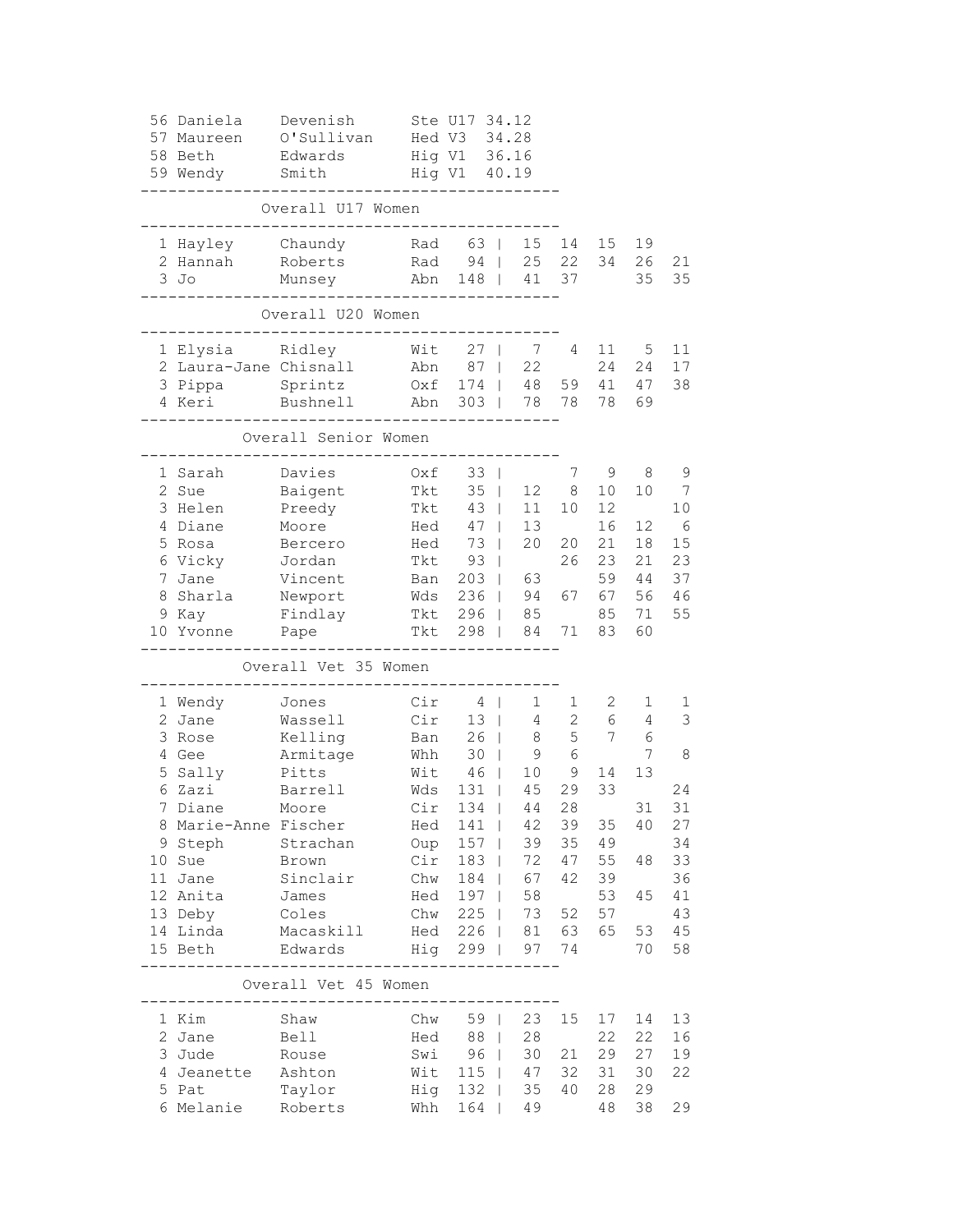| 8 | 7 Carol Clarke<br>Jane<br>9 Suzanne Briggs Mds 231   61 55 60<br>10 Margaret Smith<br>11 Judith LeGood<br>12 Pat Mhitlock<br>13 Susan Haines<br>14 Sandra McCabe Hkn 354   107 84 89<br>------------------------------------ | Larbalestier Eyn 213   64 51 56                  |                   | Cir |                |                          | $171$   57<br>Tkt 232   76 61 75<br>Wit 239   75 60 64<br>Eyn 260   102 75 72<br>Wds 276   89 69 69 | 45 | 37<br>42<br>55<br>54<br>63<br>74 | 32<br>42<br>40<br>50<br>49 |
|---|------------------------------------------------------------------------------------------------------------------------------------------------------------------------------------------------------------------------------|--------------------------------------------------|-------------------|-----|----------------|--------------------------|-----------------------------------------------------------------------------------------------------|----|----------------------------------|----------------------------|
|   |                                                                                                                                                                                                                              | Overall Vet 55 Women                             |                   |     |                |                          |                                                                                                     |    |                                  |                            |
|   | 1 Hilary O'Shea Abn<br>2 Noel Blatchford Abn 269   96 73 77<br>3 Maureen O'Sullivan Hed 299   106 81 88<br>4 Lillian Carpenter Hkn 323   95 79 81<br>5 Kay Sole Hkn 356   108 83 90                                          |                                                  |                   |     |                |                          | 144   52 44 37                                                                                      |    | 33<br>66<br>73<br>68<br>75       | 30<br>53<br>57             |
|   | Round 5 - Horspath, Shotover                                                                                                                                                                                                 | Race $7 - Men$<br>Team Results<br>First Division |                   |     |                |                          |                                                                                                     |    |                                  |                            |
|   | 1 Headington 59   2 3 4 5                                                                                                                                                                                                    |                                                  |                   |     |                |                          |                                                                                                     |    |                                  |                            |
|   | 2 Woodstock 119   7 8 16 18                                                                                                                                                                                                  |                                                  |                   |     | 6              | 21  24  25               | 19 20                                                                                               |    |                                  |                            |
|   | 3 Headington B 264   23 28 31 34                                                                                                                                                                                             |                                                  |                   |     |                |                          |                                                                                                     |    |                                  |                            |
|   | 4 Cirencester 267                                                                                                                                                                                                            |                                                  |                   | 17  | 36<br>22<br>44 | 53<br>55                 | 59<br>26 33                                                                                         |    |                                  |                            |
|   | 5 Woodstock B 344                                                                                                                                                                                                            |                                                  |                   |     | 27  45  46  47 |                          | 70                                                                                                  |    |                                  |                            |
|   | 6 White Horse                                                                                                                                                                                                                |                                                  | $366$             |     | $1 \qquad 9$   | 54 61 64                 | 15 42                                                                                               |    |                                  |                            |
|   | 7 Abingdon                                                                                                                                                                                                                   |                                                  | $377$   10        |     | 13 50 56       | 79 106 114<br>60 69 119  |                                                                                                     |    |                                  |                            |
|   | 8 Witney                                                                                                                                                                                                                     |                                                  | 397   12 30 32 37 |     |                |                          |                                                                                                     |    |                                  |                            |
|   | 9 Hook Norton 420   11 29 41 62                                                                                                                                                                                              |                                                  |                   |     |                | 77 104 105               |                                                                                                     |    |                                  |                            |
|   | 10 Banbury                                                                                                                                                                                                                   |                                                  | 804               |     | 63 84 90 99    | 76 86 115<br>134 152 182 |                                                                                                     |    |                                  |                            |
|   |                                                                                                                                                                                                                              | Second Division                                  |                   |     |                |                          |                                                                                                     |    |                                  |                            |
|   | 1 Eynsham                                                                                                                                                                                                                    |                                                  | 488   38 58 68 74 |     |                |                          |                                                                                                     |    |                                  |                            |
|   | 2 Oxford City 508                                                                                                                                                                                                            |                                                  |                   | 35  |                | 75 87<br>49 52           | 88<br>57                                                                                            |    |                                  |                            |
|   | 3 Woodstock C 572                                                                                                                                                                                                            |                                                  |                   | 66  | 67 71          | 73 117 125<br>85 103 108 | 72                                                                                                  |    |                                  |                            |
|   | 4 Headington C 605                                                                                                                                                                                                           |                                                  |                   | 65  |                | 81 83 89<br>91 94 102    |                                                                                                     |    |                                  |                            |
|   | 5 Team Kennet                                                                                                                                                                                                                |                                                  | 766               | 40  | 82 93 100      | 142 147 162              |                                                                                                     |    |                                  |                            |
|   | 6 Cirencester B 776   78 101 107 118                                                                                                                                                                                         |                                                  |                   |     |                |                          |                                                                                                     |    |                                  |                            |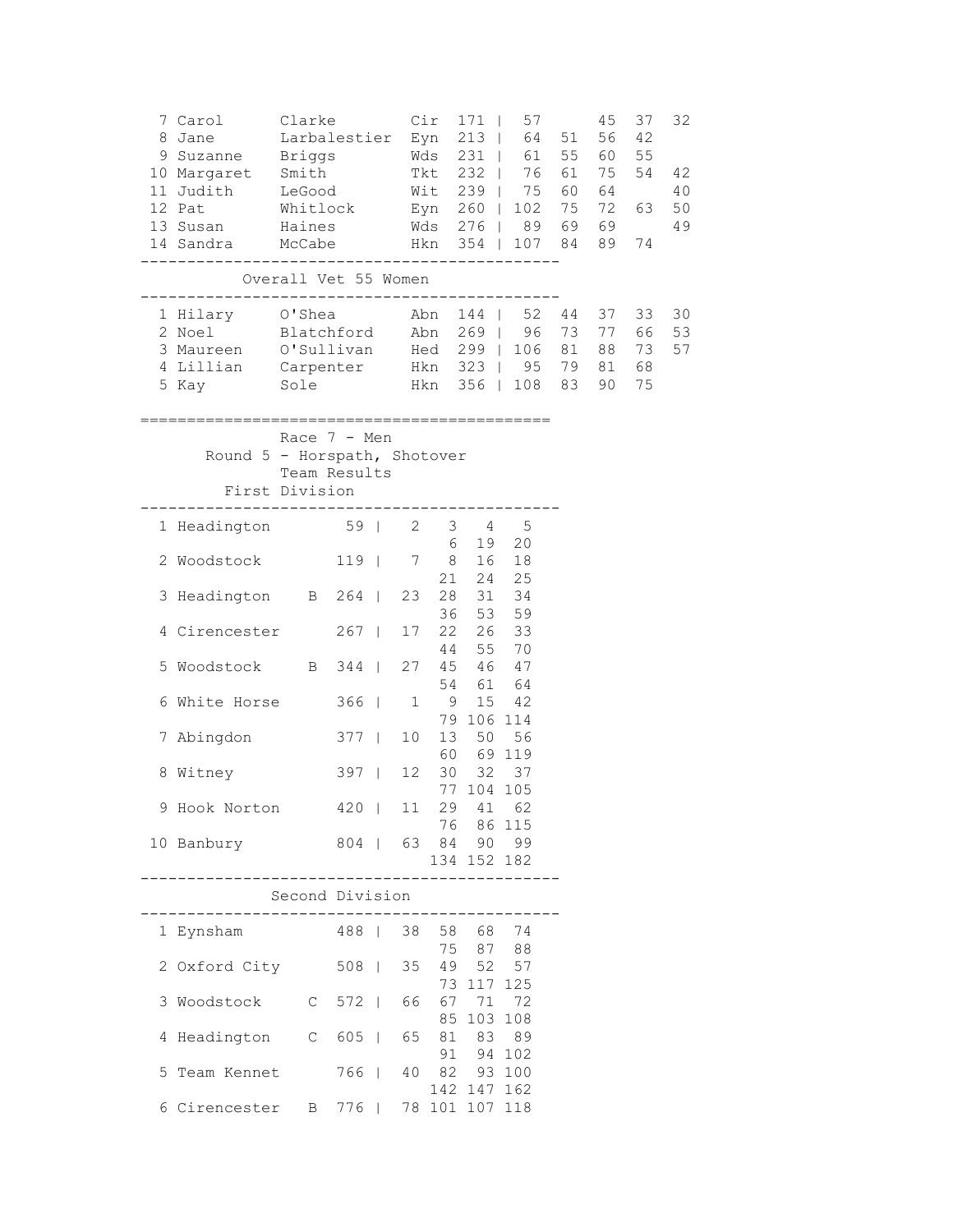|    |                                                                       |                            |              |         |         | 120 124 128                    |     |                 |      |
|----|-----------------------------------------------------------------------|----------------------------|--------------|---------|---------|--------------------------------|-----|-----------------|------|
| 7  | Eynsham B 794   92                                                    |                            |              |         |         | 95 109 111                     |     |                 |      |
| 8  | Cherwell 889                                                          |                            |              |         |         | 113 131 143<br>39 48 126 130   |     |                 |      |
|    |                                                                       |                            |              |         |         | 182 182 182                    |     |                 |      |
| 9  | Headington D 967                                                      |                            |              |         |         | 122 132 135 139                |     |                 |      |
| 10 | Woodstock D 985                                                       |                            |              |         |         | 140 145 154<br>110 116 127 141 |     |                 |      |
|    |                                                                       |                            |              |         |         | 153 166 172                    |     |                 |      |
|    | 11 Highworth 1051   43                                                |                            |              |         |         | 98 182 182                     |     |                 |      |
|    | 12 Swindon Str 1058   51 97 182 182                                   |                            |              |         |         | 182 182 182                    |     |                 |      |
|    |                                                                       |                            |              |         |         | 182 182 182                    |     |                 |      |
|    | 13 Abingdon B 1091   129 138 146 161                                  |                            |              |         |         |                                |     |                 |      |
|    | 14 StEdwards Sch 1106                                                 |                            |              |         |         | 168 169 180<br>14 182 182 182  |     |                 |      |
|    |                                                                       |                            |              |         |         | 182 182 182                    |     |                 |      |
|    | 15 Eynsham C 1135   149 151 159 160                                   |                            |              |         |         |                                |     |                 |      |
|    | 16 Kidlington 1160   123 144 165 182                                  |                            |              |         |         | 164 170 182                    |     |                 |      |
|    |                                                                       |                            |              |         |         | 182 182 182                    |     |                 |      |
|    | 17 Oxf Uni Press 1172   80 182 182 182                                |                            |              |         |         | 182 182 182                    |     |                 |      |
|    | 18 Alchester 1177                                                     |                            |              |         |         | 96 171 182 182                 |     |                 |      |
|    |                                                                       |                            |              |         |         | 182 182 182                    |     |                 |      |
|    | 19 Headington E 1184   155 157 163 173                                |                            |              |         |         | 177 178 181                    |     |                 |      |
|    | 20 Radley 1250   158 182 182 182                                      |                            |              |         |         |                                |     |                 |      |
|    | -------------------------------------                                 |                            |              |         |         | 182 182 182                    |     |                 |      |
|    |                                                                       | Overall Standings          |              |         |         |                                |     |                 |      |
|    |                                                                       | First Division             |              |         |         |                                |     |                 |      |
|    |                                                                       |                            |              |         |         |                                |     |                 |      |
|    | 1 Headington 477   80 110 88 140 59<br>2 Woodstock 502   84 89 111 99 |                            |              |         |         |                                |     |                 | 119  |
|    | 3 Abingdon 1768   490 190 358 353 377                                 |                            |              |         |         |                                |     |                 |      |
|    | 4 Cirencester 1771   343 557 359 245 267                              |                            |              |         |         |                                |     |                 |      |
| 5  | Witney                                                                | 1773   327 292 414 343 397 |              |         |         |                                |     |                 |      |
|    | 6 Woodstock B 1873   415 369 392                                      |                            |              |         |         |                                |     | 353             | 344  |
|    | 7 Hook Norton                                                         | 1903   337 364 418 364     |              |         |         |                                |     |                 | 420  |
| 8  | White Horse                                                           | 1974                       |              | 523     |         | 274                            | 172 | 639             | 366  |
|    | 9 Headington B 2024                                                   |                            |              |         |         |                                |     | 296 383 464 617 | 264  |
|    | 10 Banbury                                                            | 4067                       |              |         |         | 994 850 829                    |     | 590             | 804  |
|    |                                                                       |                            |              |         |         |                                |     |                 |      |
|    |                                                                       | Second Division            |              |         |         |                                |     |                 |      |
| 1  | Eynsham                                                               | 2569                       | T            |         |         | 569 490 573                    |     | 449             | 488  |
|    | 2 Oxford City                                                         | 2802                       | $\mathbf{I}$ |         | 298 824 |                                |     | 533 639         | 508  |
| 3  | Swindon Str                                                           | 3208                       | $\mathbf{I}$ |         | 512 591 |                                | 554 | 493             | 1058 |
| 4  | Woodstock                                                             | $C$ 3491                   |              | 724     | 876     |                                | 662 | 657             | 572  |
| 5  | Team Kennet                                                           | 3729                       |              | 1034    |         | 614                            | 637 | 678             | 766  |
| 6  | Headington                                                            | C 3902                     |              | 580     |         | 883                            | 830 | 1004            | 605  |
| 7  | Cherwell                                                              | 4014                       |              | 789 749 |         |                                | 674 | 913             | 889  |
| 8  | Alchester                                                             | 4630                       |              | 694     |         | 1009                           | 829 | 921             | 1177 |
| 9  | Cirencester                                                           | B 4813   887               |              |         |         | 1167 1140                      |     | 843             | 776  |
| 10 | Highworth                                                             | 4897                       |              | 1103    |         | 904                            |     | 899 940         | 1051 |
| 11 | Eynsham                                                               | B 5090                     |              |         |         | 1213 1031 1143                 |     | 909             | 794  |
|    |                                                                       |                            |              |         |         |                                |     |                 |      |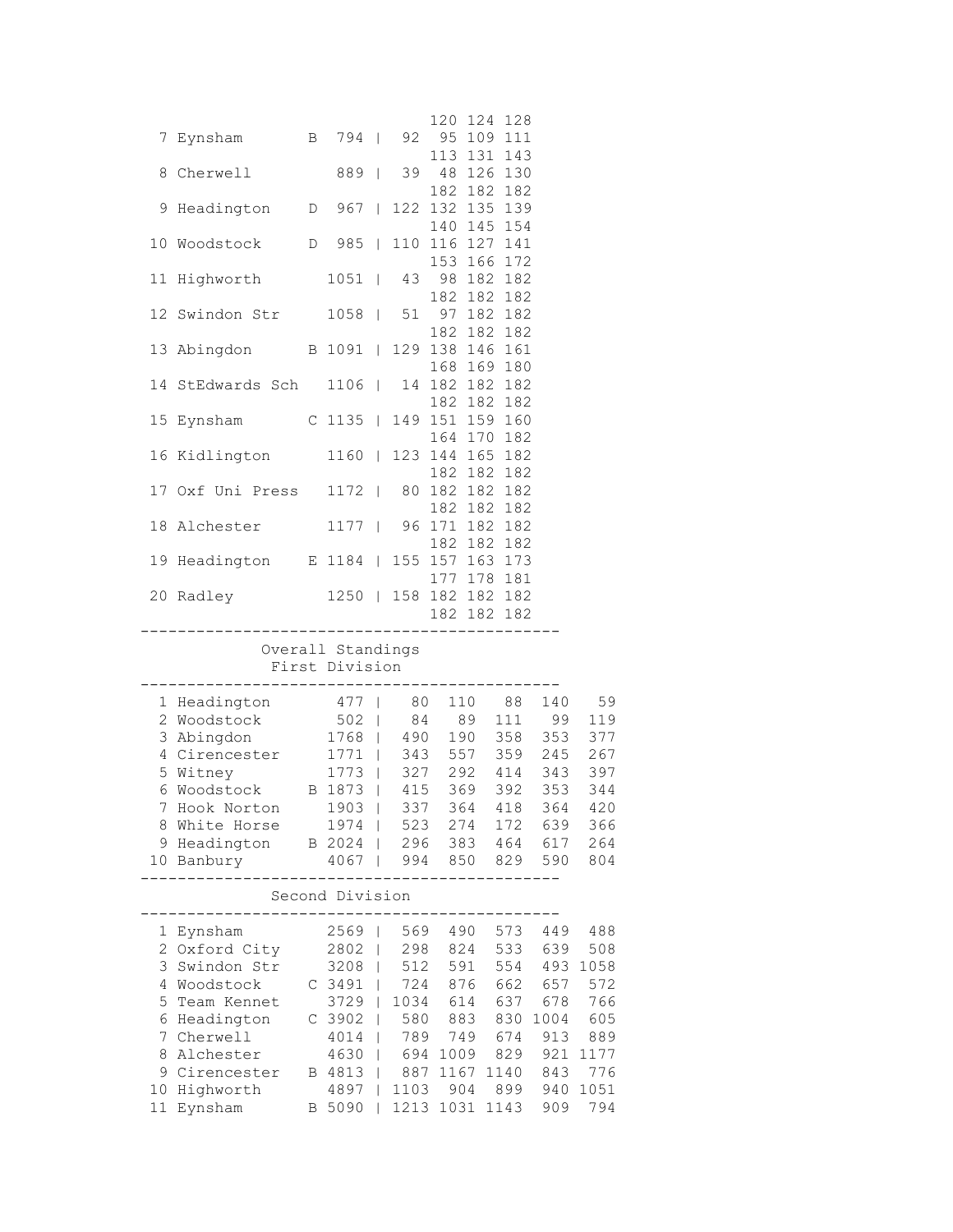|          | 12 Kidlington<br>13 Abingdon | 5381  <br>B 5430   1409 815 1027 1088 1091<br>15 StEdwards Sch 5742   1294 1090 1274 978 1106<br>16 Oxf Uni Press 6258   1460 1094 1385 1147 1172 |                | 1082 993 1076 1070 1160 |  |
|----------|------------------------------|---------------------------------------------------------------------------------------------------------------------------------------------------|----------------|-------------------------|--|
|          |                              | Race $7 - Men$<br>Round 5 - Horspath, Shotover                                                                                                    |                |                         |  |
|          |                              | Individual Results                                                                                                                                |                |                         |  |
|          | 1 Tom                        | ------------------------------------<br>Penfold                                                                                                   | Whh S 35.43    |                         |  |
|          | 2 Kevin                      | Murphy                                                                                                                                            | Hed S 35.51    |                         |  |
| 3        | Pete                         | Haarer                                                                                                                                            | Hed S 36.02    |                         |  |
|          | 4 John                       | Lisiewicz Hed V1 36.53                                                                                                                            |                |                         |  |
|          | 5 Julian                     | Pears                                                                                                                                             | Hed S 37.05    |                         |  |
|          | 6 Chris                      | Dettmar                                                                                                                                           | Hed S 37.09    |                         |  |
|          | 7 Dominic                    | Croft                                                                                                                                             | Wds S 37.23    |                         |  |
|          | 8 Chris                      | Sykes                                                                                                                                             | Wds V1         | 37.36                   |  |
|          | 9 Paul                       | Jegou                                                                                                                                             | Whh S          | 37.47                   |  |
|          | 10 Les                       | Newell                                                                                                                                            | Abn S          | 37.51                   |  |
|          | 11 Richard                   | Hailey                                                                                                                                            | Hkn V2 37.53   |                         |  |
|          | 12 John                      | Atyeo                                                                                                                                             | Wit S 37.56    |                         |  |
|          | 13 Matthew                   | Hammersley Abn S 38.05                                                                                                                            |                |                         |  |
|          | 14 Lewis                     | Faulkner                                                                                                                                          | Ste S 38.13    |                         |  |
|          | 15 Chris                     | Gillespie Whh U20 38.14                                                                                                                           |                |                         |  |
|          | 16 Tony                      | Hunn                                                                                                                                              | Wds S          | 38.15                   |  |
|          | 17 Chris                     | Illman                                                                                                                                            | Cir U20 38.16  |                         |  |
|          | 18 Marcus                    | Maxwell                                                                                                                                           | Wds S 38.26    |                         |  |
|          | 19 Alan                      | Chetwynd                                                                                                                                          | Hed U20 38.35  |                         |  |
|          | 20 Dan                       | Burton                                                                                                                                            | Hed S          | 38.42                   |  |
|          | 21 Greg                      | Dell                                                                                                                                              | Wds S 38.49    |                         |  |
|          | 22 Francisco                 | Diaz                                                                                                                                              | Cir S 38.52    |                         |  |
|          | 23 Crispin                   | Hetherington Hed V1 38.56                                                                                                                         |                |                         |  |
|          | 24 Steve                     | Mead                                                                                                                                              | Wds S 39.01    |                         |  |
|          | 25 Brian                     | Vaughan                                                                                                                                           | Wds V2 39.04   |                         |  |
|          | 26 Dan                       | Leggate                                                                                                                                           | Cir S          | 39.12                   |  |
|          | 27 Carl                      | Thompson                                                                                                                                          | Wds V1<br>     | 39.19                   |  |
|          | 28 Martin                    | Dunmore                                                                                                                                           | Hed S          | 39.24                   |  |
|          | 29 Andrew<br>Tony            | Tilsley                                                                                                                                           | Hkn S<br>Wit S | 39.29                   |  |
| 30<br>31 | Dave                         | Lock<br>Gavaghan                                                                                                                                  | Hed S          | 39.33<br>39.36          |  |
|          | 32 Mike                      | Baillie                                                                                                                                           | Wit S          | 39.42                   |  |
|          | 33 Andy                      | Bickerstall                                                                                                                                       | Cir V1         | 39.55                   |  |
|          | 34 Roger                     | Thetford                                                                                                                                          | Hed V1         | 40.02                   |  |
|          | 35 Richard                   | Grant                                                                                                                                             | Oxf V2         | 40.19                   |  |
|          | 36 Luke                      | McNeill                                                                                                                                           | Hed S          | 40.29                   |  |
| 37       | Laz                          | Boden                                                                                                                                             | Wit V1         | 40.36                   |  |
|          | 38 Mike                      | Hill                                                                                                                                              | Eyn S          | 40.38                   |  |
|          | 39 Chris                     | Baker                                                                                                                                             | Chw S          | 40.40                   |  |
| 40       | Tom                          | Munt                                                                                                                                              | Tkt V1         | 40.48                   |  |
| 41       | D                            | Ross                                                                                                                                              | Hkn S          | 40.53                   |  |
| 42       | Stuart                       | Shilston                                                                                                                                          | Whh V1         | 40.55                   |  |
| 43       | Jason                        | Daniels                                                                                                                                           | Hig S          | 40.56                   |  |
|          | 44 Rod                       | Sinclair                                                                                                                                          | Cir S          | 41.01                   |  |
|          | 45 Roger                     | Bradley                                                                                                                                           | Wds S          | 41.02                   |  |
| 46       | Dean                         | Sheppard                                                                                                                                          | Wds<br>S       | 41.11                   |  |
|          |                              |                                                                                                                                                   |                |                         |  |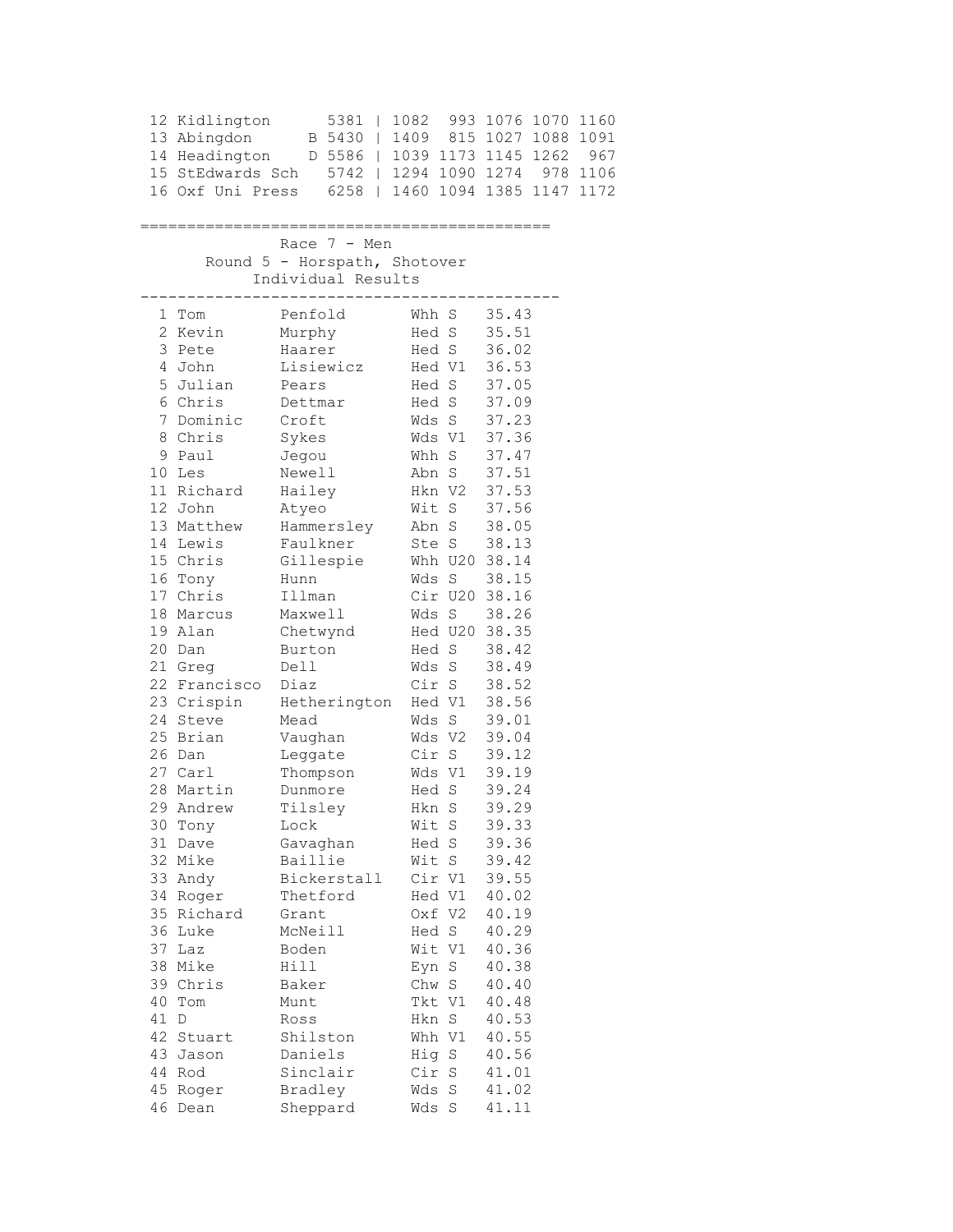| 47     | Brian            | 0'Connor      | Wds    | S           | 41.15 |
|--------|------------------|---------------|--------|-------------|-------|
| 48     | Phil             | Gilkes        | Chw V1 |             | 41.24 |
| 49     | Dominic          | Swords        | Oxf V1 |             | 41.30 |
| 50     | Andy             | Warne         | Abn V1 |             | 41.34 |
| 51     | Neil             | Pringle       | Swi V1 |             | 41.39 |
| 52     | Roy              | Tredwell      | Oxf V2 |             | 41.42 |
| 53     | Ian              | Meadowcroft   | Hed V1 |             | 41.50 |
| 54     | Niall            | Riddell       | Wds    | $\rm S$     | 41.52 |
| 55     | <b>Bill</b>      | Leggate       | Cir S  |             | 41.57 |
| 56     | John             | Harvey        | Abn S  |             | 42.00 |
| 57     | John             | Parry         | Oxf V1 |             | 42.09 |
| 58     | Tony             | Whitlock      | Eyn V1 |             | 42.15 |
| 59     | Chris            | Nellins       | Hed V2 |             | 42.19 |
| 60     | Simon            | Cartwright    | Abn V1 |             | 42.23 |
| 61     | Rob              | Linnell       | Wds    | S           | 42.25 |
| 62     | Malcolm          | Brown         | Hkn V1 |             | 42.26 |
|        | 63 Simon         | Pritchard     | Ban    | $\rm S$     | 42.32 |
| 64     | Nick             | Hall          | Wds    | $\rm S$     | 42.38 |
| 65     | Jim              | Newman        | Hed S  |             | 42.40 |
| 66     | Andy             | Pike          | Wds    | $\rm S$     | 42.42 |
| 67     | Chris            | Birch         | Wds    | $\rm S$     | 42.44 |
| 68     |                  |               |        |             | 42.48 |
| 69     | Andy<br>Thornton | Grove         |        | Eyn V1      |       |
|        |                  | Greenland     | Abn V2 |             | 42.49 |
| 70     | Martin           | Pitts         | Cir    | V1          | 42.56 |
| 71     | Richard          | Dunbabin      | Wds V1 |             | 43.06 |
| 72     | Martin           | Townsend      | Wds V1 |             | 43.10 |
| 73     | Philip           | Castle        |        | Oxf U20     | 43.15 |
| 74     | Luke             | Creasey       | Eyn S  |             | 43.24 |
| 75     | Dan              | Creasey       | Eyn    | $\rm S$     | 43.29 |
| 76     | John             | Brooks        | Hkn S  |             | 43.31 |
| 77     | Gareth           | Petts         |        | Wit U20     | 43.38 |
| 78     | Duncan           | Atkinson      | Cir    | V1          | 43.44 |
| 79     | Cliff            | Mills         | Whh S  |             | 43.46 |
| 80     | Gary             | Mort          | Oup V1 |             | 43.48 |
| $8\,1$ | Jon              | Marshall      | Hed V1 |             | 43.57 |
| 82     | Rob              | Findlay       | Tkt V1 |             | 44.03 |
| 83     | Mike             | Worthington   | Hed V2 |             | 44.07 |
| 84     | Dave             | Drummond      | Ban    | $\rm S$     | 44.08 |
| 85     | Robert           | <b>Briggs</b> | Wds V2 |             | 44.11 |
|        | 86 Simon         | Wooley        | Hkn S  |             | 44.16 |
| 87     | Chris            | James         | Eyn    | S           | 44.21 |
| 88     | Mark             | Tyrrell       | Eyn    | $\rm S$     | 44.35 |
| 89     | Alan             | Darbyshire    | Hed V1 |             | 44.42 |
| 90     | Andy             | Croft         | Ban    | V1          | 44.48 |
| 91     | Hanno            | Nickau        | Hed V1 |             | 44.54 |
| 92     | Mark             | Creasey       | Eyn V1 |             | 45.02 |
| 93     | Ian              | Adams         | Tkt    | $\rm S$     | 45.17 |
| 94     | Fraser           | Howard        | Hed    | S           | 45.32 |
| 95     | Russell          | Whitlock      | Eyn    | S           | 45.37 |
| 96     | No               | Name          | Alc    | Χ           | 45.43 |
| 97     | Andy             | Bird          | Swi    | S           | 45.52 |
| 98     | Ashley           | Fox           | Hig    | $\mathbf S$ | 45.59 |
|        | 99 Phil          | Coy           | Ban V1 |             | 46.05 |
|        | 100 Nick         | Bull          | Tkt    | S           | 46.10 |
|        | 101 Paul         | Barlow        | Cir    | S           | 46.13 |
|        | 102 Richard      | Skilbeck      | Hed    | S           | 46.16 |
| 103    | Mike             | Shipway       | Wds    | V3          | 46.19 |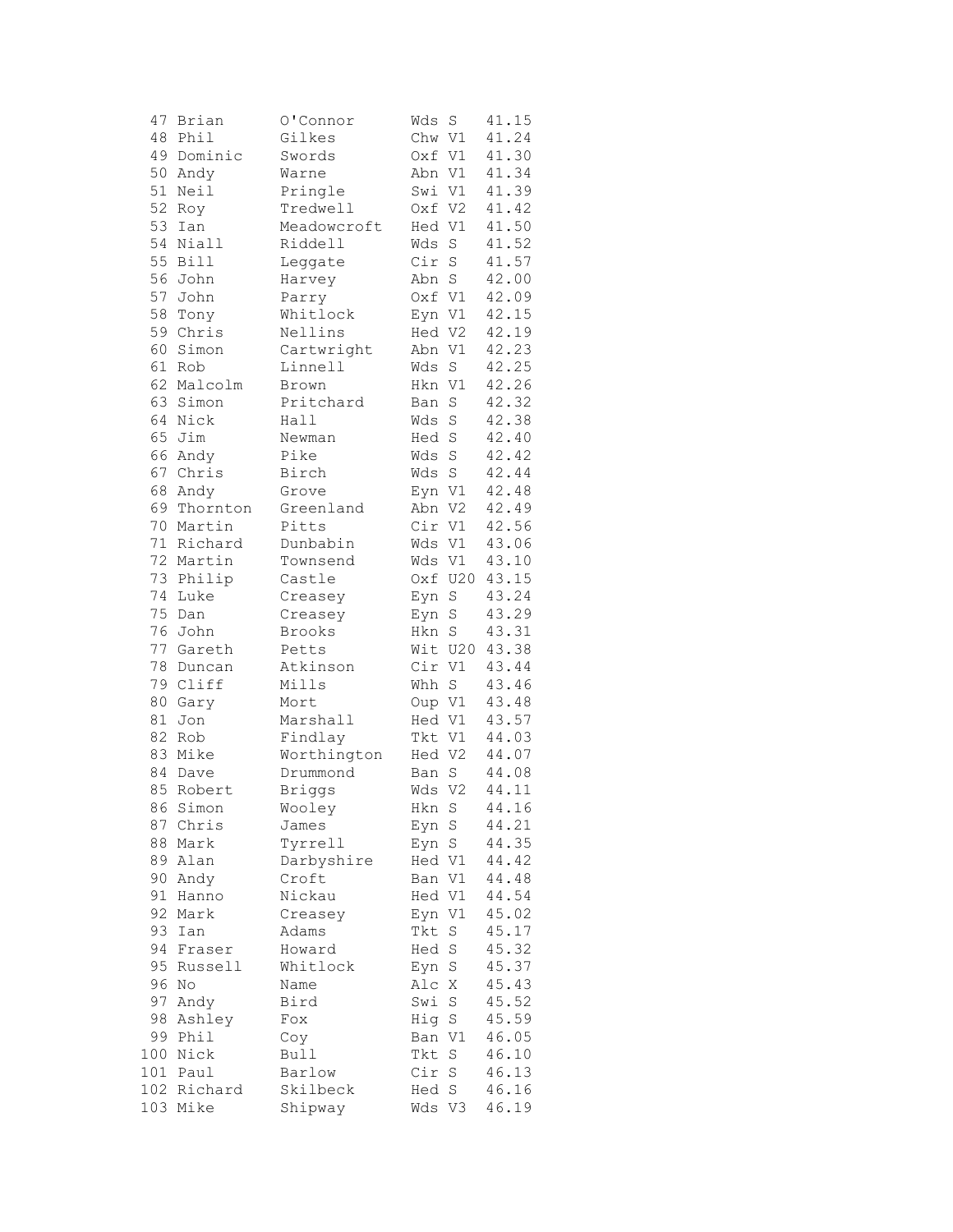|       | 104 Graham   | LeGood         | Wit V2 |             | 46.22 |
|-------|--------------|----------------|--------|-------------|-------|
| 105   | Ρ            | Huxley         | Wit V1 |             | 46.33 |
|       | 106 Tim      | Hughes         | Whh V2 |             | 46.36 |
| 107   | Bob          | Ferris         | Cir V2 |             | 46.37 |
| 108   | Kirk         | Adams          | Wds    | $\mathbf S$ | 46.38 |
|       | 109 Derek    | Breaker        | Eyn    | V2          | 46.40 |
| 110   | David        | Brooks         | Wds    | $\mathbf S$ | 46.53 |
|       | 111 Graham   | <b>Bridges</b> | Eyn    | $\mathbf S$ | 46.55 |
|       | 112 John     | Ashton         | Wit V1 |             | 47.00 |
|       | 113 Nick     | Sheard         | Eyn    | $\mathbf S$ | 47.03 |
| 114   |              | Smeddle        | Whh V1 |             | 47.18 |
|       | Jeremy       |                |        |             |       |
| 115   | John         | Weaver         | Hkn V1 |             | 47.24 |
| 116   | Tony         | Maddison       | Wds    | S           | 47.26 |
| $117$ | Paul         | Grimsdale      | Oxf V1 |             | 47.27 |
|       | 118 Chris    | Riches         | Cir V2 |             | 47.29 |
|       | 119 Stuart   | Twinn          | Abn V2 |             | 47.39 |
|       | 120 Chris    | Sherington     | Cir V1 |             | 47.42 |
| 121   | $\rm S$      | Peake          | Hkn V1 |             | 47.57 |
|       | 122 Richard  | Horner         | Hed S  |             | 48.06 |
|       | 123 Wiz      | Bunce          | Kid V2 |             | 48.11 |
|       | 124 Collin   | O'Hare         | Cir V2 |             | 48.12 |
|       | 125 Richard  | Langton        | Oxf V2 |             | 48.17 |
| 126 C |              | Noble          | Chw    | $\mathbf S$ | 48.22 |
| 127   | Jamie        | O'Shea         | Wds    | $\mathbf S$ | 48.32 |
|       | 128 Michael  | Wassell        | Cir V1 |             | 48.47 |
|       | 129 Nick     | Rowe           | Abn V1 |             | 49.03 |
| 130 D |              | Coates         | Chw V2 |             | 49.10 |
|       | 131 Jonathan | Marks          | Eyn V1 |             | 49.14 |
|       | 132 Martin   |                |        |             | 49.17 |
|       |              | Rasgauski      | Hed V2 |             |       |
|       | 133 Gareth   | Smith          | Whh V1 |             | 49.30 |
|       | 134 Geoff    | Smith          | Ban V2 |             | 49.45 |
|       | 135 Richard  | Newhouse       | Hed S  |             | 49.50 |
| 136   | John         | Critchfield    | Hkn V1 |             | 49.51 |
| 137   | Tony         | Curry          | Cir V3 |             | 49.54 |
| 138   | Andrew       | Garner         | Abn V1 |             | 49.57 |
|       | 139 Ged      | Taylor         | Hed V2 |             | 50.00 |
| 140   | Trevor       | Witts          | Hed V2 |             | 50.07 |
| 141   | Steve        | Caswell        | Wds V1 |             | 50.09 |
| 142   | Dick         | Kearn          | Tkt V2 |             | 50.16 |
|       | 143 Pete     | Larbalestier   | Eyn V2 |             | 50.18 |
| 144   | Brian        | Fiddian        | Kid V2 |             | 50.24 |
| 145   | Pat          | Read           | Hed V1 |             | 50.42 |
| 146   | David        | Berger         | Abn V1 |             | 51.07 |
| 147   | Mark         | Pontin         | Tkt V1 |             | 51.18 |
| 148   | Richard      | Waldron        | Cir    | V3          | 51.20 |
|       | 149 Robbie   | Phillips       | Eyn    | $\rm S$     | 51.34 |
|       | 150 Keith    | Morgan         | Wit V2 |             | 51.44 |
|       | Martin       |                |        |             | 51.59 |
| 151   |              | Johnson        | Eyn V1 |             |       |
| 152   | Phil         | Bevis          | Ban V2 |             | 52.05 |
| 153   | Rupert       | Molloy         | Wds V2 |             | 52.07 |
| 154   | Matthew      | Johnson        | Hed V1 |             | 52.11 |
|       | 155 Geoff    | Raynham        | Hed V2 |             | 52.25 |
|       | 156 Mick     | Gallagaher     | Whh V2 |             | 52.32 |
|       | 157 Gordon   | Manning        | Hed V2 |             | 52.48 |
| 158   | Tim          | Loyd           | Rad V1 |             | 53.03 |
| 159   | Paul         | Creasey        | Eyn V3 |             | 53.11 |
| 160   | Ian          | Keeley         | Eyn V1 |             | 53.21 |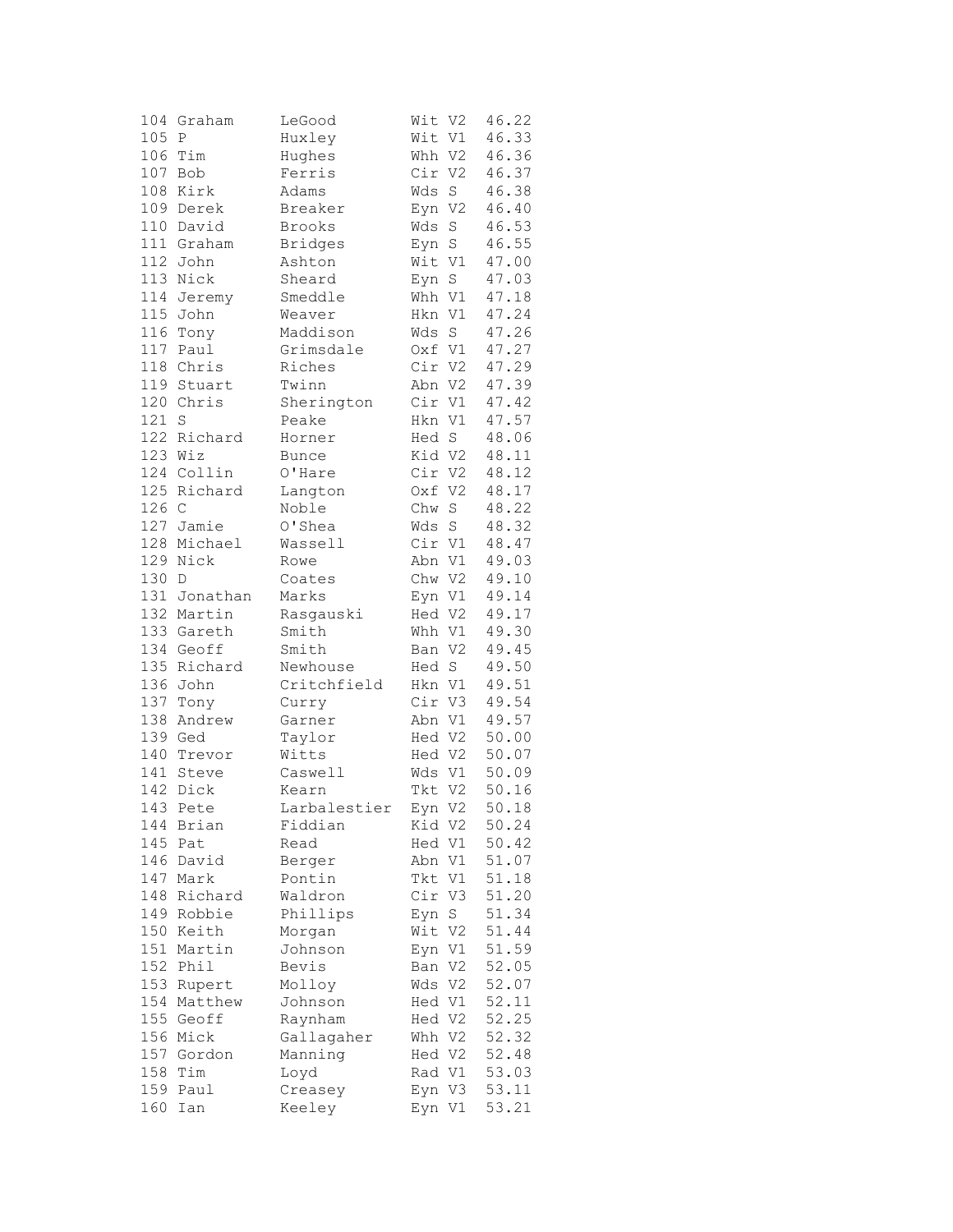|    | 161 Jean-Luc    | Coudret                                                                                                | Abn V1                                 |              | 53.32             |       |                 |                 |                |
|----|-----------------|--------------------------------------------------------------------------------------------------------|----------------------------------------|--------------|-------------------|-------|-----------------|-----------------|----------------|
|    | 162 Graham      | Chambers                                                                                               | Tkt V2                                 |              | 53.59             |       |                 |                 |                |
|    | 163 Graham      | Chapman                                                                                                |                                        | Hed V1 54.10 |                   |       |                 |                 |                |
|    | 164 Keith       | Baker                                                                                                  |                                        | Eyn V2 54.17 |                   |       |                 |                 |                |
|    |                 | 165 Gordon Fogg                                                                                        |                                        | Kid V2 54.36 |                   |       |                 |                 |                |
|    |                 | 166 John Christopher                                                                                   |                                        | Wds V1 54.42 |                   |       |                 |                 |                |
|    | 167 Les         | Harrison                                                                                               |                                        | Wit V1 55.31 |                   |       |                 |                 |                |
|    | 168 Ivor        | Hopkins                                                                                                | Abn V2                                 |              | 55.56             |       |                 |                 |                |
|    | 169 Dave        | Roberts                                                                                                |                                        | Abn V1 56.27 |                   |       |                 |                 |                |
|    | 170 Andy        | Creasey                                                                                                |                                        |              |                   |       |                 |                 |                |
|    | 171 Brian       | Page                                                                                                   | Eyn V2 57.00<br>Alc V3 57.01<br>Alc V3 |              | 57.01             |       |                 |                 |                |
|    | 172 Tom         | Johnston                                                                                               |                                        | Wds V1 57.21 |                   |       |                 |                 |                |
|    | 173 Graham      | Norris                                                                                                 |                                        | Hed V2 57.33 |                   |       |                 |                 |                |
|    | 174 Simon Lees  |                                                                                                        |                                        | Tkt V1 57.49 |                   |       |                 |                 |                |
|    | 175 Dave        | Simmons                                                                                                |                                        | Tkt S 58.13  |                   |       |                 |                 |                |
|    | 176 Dave        | Edelsten Cir V3 58.15                                                                                  |                                        |              |                   |       |                 |                 |                |
|    | 177 Ross        |                                                                                                        | Hed V1                                 |              | 58.24             |       |                 |                 |                |
|    | 178 Robert      | Logan<br>Logan                                                                                         |                                        | Hed V2 58.34 |                   |       |                 |                 |                |
|    | 179 Pete        | O'Keefe                                                                                                | Oxf V2 63.52                           |              |                   |       |                 |                 |                |
|    | 180 Tim         | Hampson                                                                                                |                                        | Abn V2 67.37 |                   |       |                 |                 |                |
|    |                 |                                                                                                        | Hed V1 75.16                           |              |                   |       |                 |                 |                |
|    |                 | 181 Graham Day                                                                                         |                                        |              |                   |       |                 |                 |                |
|    |                 | Overall U20 Men                                                                                        |                                        |              |                   |       |                 |                 |                |
|    |                 |                                                                                                        |                                        |              |                   |       |                 |                 |                |
|    | 1 Chris         | Illman                                                                                                 |                                        |              | Cir 51   5        |       | 21              | 8               | 17             |
|    | 2 Alan          |                                                                                                        |                                        |              |                   |       |                 |                 | 19             |
|    |                 |                                                                                                        |                                        |              |                   |       |                 |                 | 77             |
|    |                 |                                                                                                        |                                        |              |                   |       |                 |                 |                |
|    |                 | Overall Senior Men                                                                                     |                                        |              |                   |       |                 |                 |                |
|    | 1 Chris         | Dettmar                                                                                                |                                        | Hed 22       |                   | 2 7 7 |                 |                 | 6              |
|    | 2 Dominic Croft |                                                                                                        |                                        | Wds 29       |                   |       | 6 11            | 5               | $\overline{7}$ |
|    | 3 Paul          | Jegou                                                                                                  |                                        |              | Whh 35   14 10 56 |       |                 | $\mathbf{2}$    | 9              |
|    | 4 John          | Atyeo                                                                                                  |                                        |              | Wit 35   6 8      |       | 14              | 9               | 12             |
|    |                 |                                                                                                        |                                        |              |                   | 9     | 17              | 13              | 16             |
|    |                 |                                                                                                        |                                        |              |                   | 16    | 12 <sup>7</sup> | 10 <sub>1</sub> | $10$           |
|    |                 | Hunn Wds 46   8<br>6 Les Newell Abn 48   37<br>7 Matthew Hammersley Abn 56   20<br>8 Steve Mead Wds Cr |                                        |              |                   | 11    | 50              | 12 <sup>°</sup> | 13             |
|    |                 |                                                                                                        |                                        |              |                   | 13    | 27              | 16              | 24             |
|    | 9 Tom           | Bradford Hkn 73                                                                                        |                                        |              | 30                | 12    | 16              | 15              |                |
|    |                 | 10 Lewis Faulkner Ste 86   32 18 32                                                                    |                                        |              |                   |       |                 | 22              | 14             |
|    | 11 Dan          | Burton                                                                                                 | Hed                                    | 88           | 24                | 21    | 23              | 37              | 20             |
|    | 12 Francisco    | Diaz                                                                                                   | Cir                                    | 94           | 25                | 23    | 30              | 24              | 22             |
|    | 13 Andrew       | Tilsley                                                                                                | Hkn                                    | 102          | 31                | 22    | 37              | 20              | 29             |
|    | 14 Tony         | Lock                                                                                                   | Wit                                    | 103          | 33                | 31    | 28              | 14              | 30             |
|    | 15 Mike         | Baillie                                                                                                | Wit                                    | 110          | T                 | 20    | 25              | 33              | 32             |
|    | 16 Martin       | Dunmore                                                                                                | Hed                                    | 114          | 34                | 25    |                 | 27              | 28             |
|    | 17 Simon        | Pritchard                                                                                              | Ban                                    | 146          | 35<br>T           | 32    | 40              | 39              | 63             |
| 18 | Paul            | Carr                                                                                                   | Whh                                    | 162          | 56<br>ı           | 27    | 44              | 35              |                |
|    | 19 Rob          | Linnell                                                                                                | Wds                                    | 173          | 46                | 28    | 38              |                 | 61             |
| 20 | Jason           | Daniels                                                                                                | Hig                                    | 177          | 52                | 36    | 53              | 46              | 43             |
|    | 21 Bill         | Leggate                                                                                                | Cir                                    | 223          | 65                |       | 60              | 43              | 55             |
|    | 22 Andy         | Pike                                                                                                   | Wds                                    | 245          | 63                | 60    | 71              | 56              | 66             |
|    | 23 Jim          | Newman                                                                                                 | Hed                                    | 262          | 73                | 51    | 81              | 73              | 65             |
|    | 24 John         | Brooks                                                                                                 | Hkn                                    | 274          | 70                | 64    | 64              |                 | 76             |
|    | 25 Ian          | Adams                                                                                                  | Tkt                                    | 296          |                   | 61    | 78              | 64              | 93             |
|    | 26 Richard      | Skilbeck                                                                                               | Hed                                    | 297          | 67                | 65    | 63              |                 | 102            |
| 27 | Dave            | Drummond                                                                                               | Ban                                    | 304          |                   | 72    | 80              | 68              | 84             |
|    |                 |                                                                                                        |                                        |              |                   |       |                 |                 |                |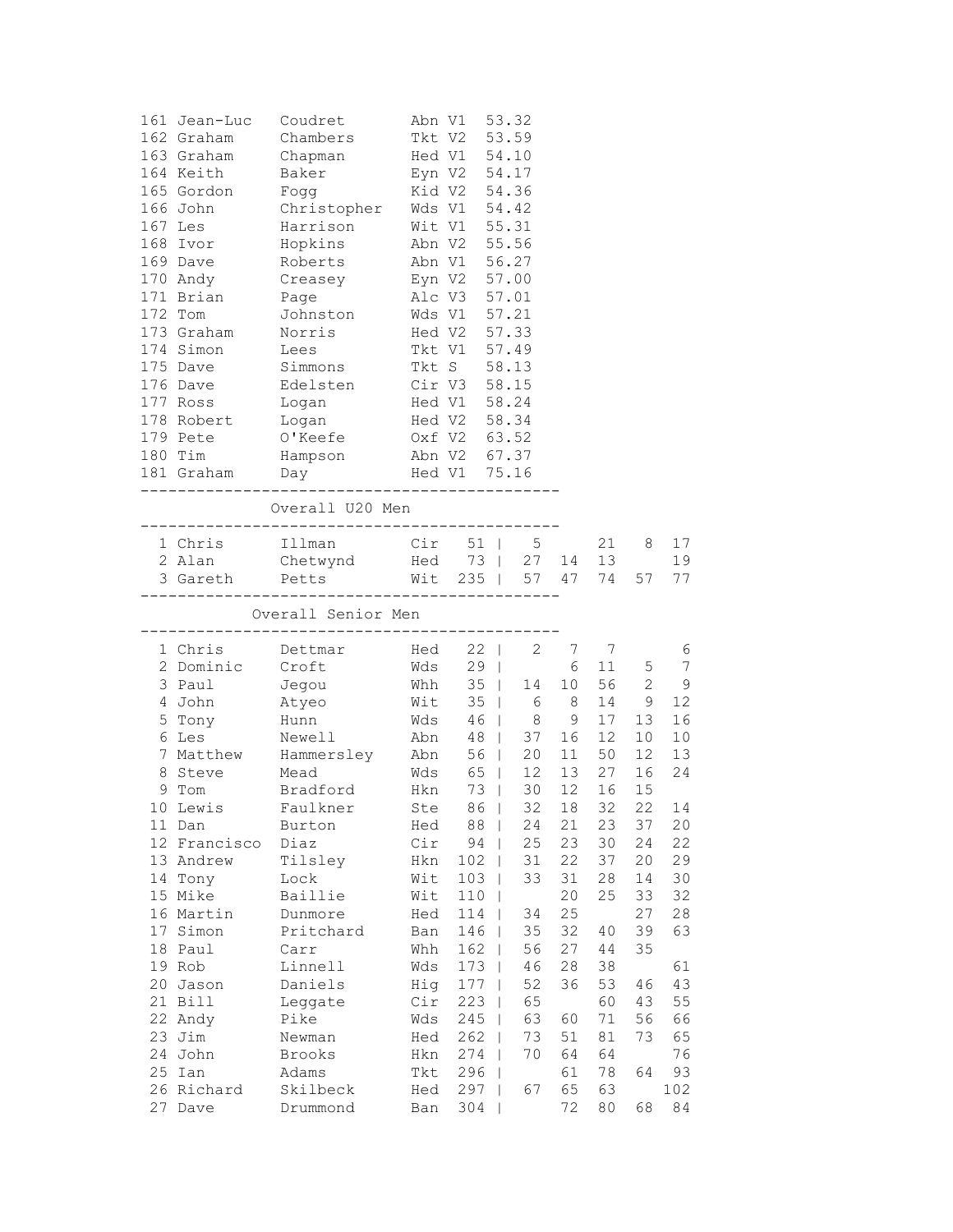| 30<br>32<br>40<br>41 | 28 Nick<br>29 Nick<br>Ashley<br>31 Kirk<br>Fraser<br>33 Andy<br>34 Simon<br>35 Mark<br>36 Chris<br>37 David<br>38 Andy<br>39 Graham<br>Tony<br>Richard | Hall<br><b>Bull</b><br>Fox<br>Adams<br>Howard<br>Bird<br>Wooley<br>Tyrrell<br>James<br><b>Brooks</b><br>Sabin<br><b>Bridges</b><br>Maddison<br>Horner | Wds<br>Tkt<br>Hig<br>Wds<br>Hed<br>Swi<br>Hkn<br>Eyn<br>Eyn<br>Wds<br>Chw<br>Eyn<br>Wds<br>Hed | 322<br>$\blacksquare$<br>333<br>$\overline{\phantom{a}}$<br>343<br>348<br>350<br>351<br>370<br>380<br>420<br>422<br>$\overline{\phantom{a}}$<br>426<br>441<br>497<br>503 | 123<br>$\overline{\phantom{a}}$<br>64<br>$\mathbf{I}$<br>98<br>84<br>102<br>99<br>$\overline{\phantom{a}}$<br>114<br>$\overline{\phantom{a}}$<br>119<br>$\Box$<br>118<br>$\mathbf{I}$<br>124<br>164 | 69<br>77<br>95<br>110<br>70<br>74<br>91<br>97<br>121<br>114<br>104<br>113<br>124 | 100<br>97<br>73<br>89<br>88<br>96<br>104<br>117<br>99<br>102<br>108<br>103 | 89<br>59<br>77<br>87<br>97<br>91<br>96<br>102<br>99<br>101<br>109<br>133<br>114 | 64<br>100<br>98<br>108<br>94<br>97<br>86<br>88<br>87<br>110<br>111<br>116<br>122 |  |
|----------------------|--------------------------------------------------------------------------------------------------------------------------------------------------------|-------------------------------------------------------------------------------------------------------------------------------------------------------|------------------------------------------------------------------------------------------------|--------------------------------------------------------------------------------------------------------------------------------------------------------------------------|-----------------------------------------------------------------------------------------------------------------------------------------------------------------------------------------------------|----------------------------------------------------------------------------------|----------------------------------------------------------------------------|---------------------------------------------------------------------------------|----------------------------------------------------------------------------------|--|
| 42                   | Jamie                                                                                                                                                  | O'Shea                                                                                                                                                | Wds                                                                                            | 539                                                                                                                                                                      | 140                                                                                                                                                                                                 | 126                                                                              |                                                                            | 146                                                                             | 127                                                                              |  |
|                      | 43 Mark<br>44 Steve                                                                                                                                    | Wilson<br>Savage                                                                                                                                      | Wit<br>Tkt                                                                                     | 678<br>716                                                                                                                                                               | 180<br>$\perp$<br>$\Box$                                                                                                                                                                            | 157<br>189 172 189                                                               | 178                                                                        | 163<br>166                                                                      |                                                                                  |  |
|                      | 45 Dave                                                                                                                                                | Simmons                                                                                                                                               | Tkt                                                                                            | 723<br>$\Box$                                                                                                                                                            |                                                                                                                                                                                                     | 205 177 191                                                                      |                                                                            | 180 175                                                                         |                                                                                  |  |
|                      |                                                                                                                                                        | Overall Vet 40 Men                                                                                                                                    |                                                                                                |                                                                                                                                                                          |                                                                                                                                                                                                     |                                                                                  |                                                                            |                                                                                 |                                                                                  |  |
|                      | 1 Chris                                                                                                                                                | Sykes                                                                                                                                                 | Wds                                                                                            | 10                                                                                                                                                                       | $\mathbf 1$                                                                                                                                                                                         | $\mathbf 1$                                                                      | 4                                                                          | 4                                                                               | 8                                                                                |  |
|                      | 2 Crispin                                                                                                                                              | Hetherington                                                                                                                                          | Hed                                                                                            | 64                                                                                                                                                                       | 13<br>$\mathbf{I}$                                                                                                                                                                                  | 17                                                                               |                                                                            | 11                                                                              | 23                                                                               |  |
| 3                    | Tom                                                                                                                                                    | Munt                                                                                                                                                  | Tkt                                                                                            | 96                                                                                                                                                                       | 11                                                                                                                                                                                                  | 30                                                                               | 24<br>34                                                                   | 31                                                                              | 40                                                                               |  |
|                      | 4 Carl<br>5 Stuart                                                                                                                                     | Thompson<br>Shilston                                                                                                                                  | Wds<br>Whh                                                                                     | 97<br>153                                                                                                                                                                | 26<br>$\mathbf{I}$<br>38<br>$\mathbf{I}$                                                                                                                                                            | 19<br>35                                                                         | 46                                                                         | 25<br>38                                                                        | 27<br>42                                                                         |  |
|                      | 6 John                                                                                                                                                 | Griffiths                                                                                                                                             | Hed                                                                                            | 155                                                                                                                                                                      | 51<br>$\overline{\phantom{a}}$                                                                                                                                                                      | 42                                                                               | 36                                                                         | 26                                                                              |                                                                                  |  |
| $7^{\circ}$          | Laz                                                                                                                                                    | Boden                                                                                                                                                 | Wit                                                                                            | 164                                                                                                                                                                      | 44<br>$\overline{1}$                                                                                                                                                                                | 33                                                                               | 51                                                                         | 50                                                                              | 37                                                                               |  |
| 8                    | Neil                                                                                                                                                   | Pringle                                                                                                                                               | Swi                                                                                            | 172                                                                                                                                                                      | 43<br>$\mathbf{I}$                                                                                                                                                                                  | 43                                                                               | 45                                                                         | 41                                                                              | 51                                                                               |  |
| 9                    | Dominic                                                                                                                                                | Swords                                                                                                                                                | Oxf                                                                                            | 186                                                                                                                                                                      | 60<br>$\mathbf{I}$                                                                                                                                                                                  |                                                                                  | 41                                                                         | 36                                                                              | 49                                                                               |  |
| 10                   | Simon                                                                                                                                                  | Cartwright                                                                                                                                            | Abn                                                                                            | 187                                                                                                                                                                      | 54                                                                                                                                                                                                  | 37                                                                               | 52                                                                         | 44                                                                              | 60                                                                               |  |
|                      | 11 Mark                                                                                                                                                | Creasey                                                                                                                                               | Eyn                                                                                            | 191                                                                                                                                                                      | 45                                                                                                                                                                                                  | 40                                                                               | 61                                                                         | 45                                                                              | 92                                                                               |  |
| 12                   | Phil                                                                                                                                                   | Gilkes                                                                                                                                                | Chw                                                                                            | 211                                                                                                                                                                      | 69                                                                                                                                                                                                  | 49                                                                               | 62                                                                         | 52                                                                              | 48                                                                               |  |
| 13                   | Ian                                                                                                                                                    | Meadowcroft                                                                                                                                           | Hed                                                                                            | 240                                                                                                                                                                      | 50                                                                                                                                                                                                  | 78                                                                               | 59                                                                         | 84                                                                              | 53                                                                               |  |
|                      | 14 Malcolm                                                                                                                                             | Brown                                                                                                                                                 | Hkn                                                                                            | 259                                                                                                                                                                      | 74                                                                                                                                                                                                  | 63                                                                               | 69                                                                         | 65                                                                              | 62                                                                               |  |
|                      | 15 Martin                                                                                                                                              | Townsend                                                                                                                                              | Wds                                                                                            | 267                                                                                                                                                                      | 71<br>$\overline{\phantom{a}}$                                                                                                                                                                      |                                                                                  | 66                                                                         | 58                                                                              | 72                                                                               |  |
|                      | 16 Martin                                                                                                                                              | Pitts                                                                                                                                                 | Cir                                                                                            | 277                                                                                                                                                                      |                                                                                                                                                                                                     | 87                                                                               | 67                                                                         | 53                                                                              | 70                                                                               |  |
| 17                   | Tony                                                                                                                                                   | Whitlock                                                                                                                                              | Eyn                                                                                            | 287                                                                                                                                                                      | 103<br>$\overline{1}$                                                                                                                                                                               | 73                                                                               | 68                                                                         | 88                                                                              | 58                                                                               |  |
| 18                   | Alan                                                                                                                                                   | Darbyshire                                                                                                                                            | Hed                                                                                            | 324                                                                                                                                                                      | 85<br>T                                                                                                                                                                                             |                                                                                  | 76                                                                         | 74                                                                              | 89                                                                               |  |
| 19                   | Duncan                                                                                                                                                 | Atkinson                                                                                                                                              | Cir                                                                                            | 333                                                                                                                                                                      | 93                                                                                                                                                                                                  |                                                                                  | 83                                                                         | 79                                                                              | 78                                                                               |  |
|                      | 20 Rob                                                                                                                                                 | Findlay                                                                                                                                               | Tkt                                                                                            | 339                                                                                                                                                                      | 83                                                                                                                                                                                                  | 93                                                                               | 92                                                                         | 82                                                                              | 82                                                                               |  |
|                      | 21 Andy                                                                                                                                                | Grove                                                                                                                                                 | Eyn                                                                                            | 366                                                                                                                                                                      | 82                                                                                                                                                                                                  | 116                                                                              |                                                                            | 100                                                                             | 68                                                                               |  |
|                      | 22 Phil                                                                                                                                                | Coy                                                                                                                                                   | Ban                                                                                            | 370                                                                                                                                                                      | 109                                                                                                                                                                                                 | 81                                                                               |                                                                            | 81                                                                              | 99                                                                               |  |
|                      | 23 Kevin                                                                                                                                               | Benham                                                                                                                                                | Swi                                                                                            | 398                                                                                                                                                                      | 105                                                                                                                                                                                                 | 85                                                                               | 113                                                                        | 95                                                                              |                                                                                  |  |
|                      | 24 Hanno                                                                                                                                               | Nickau                                                                                                                                                | Hed                                                                                            | 413                                                                                                                                                                      | 80<br>$\perp$                                                                                                                                                                                       |                                                                                  | 144                                                                        | 98                                                                              | 91                                                                               |  |
|                      | 25 John                                                                                                                                                | Weaver                                                                                                                                                | Hkn                                                                                            | 461<br>$\perp$                                                                                                                                                           | 138                                                                                                                                                                                                 | 108                                                                              | 120                                                                        | 118                                                                             | 115                                                                              |  |
|                      | 26 Jeremy                                                                                                                                              | Smeddle                                                                                                                                               | Whh                                                                                            | 476                                                                                                                                                                      | 135<br>$\perp$                                                                                                                                                                                      | 117                                                                              | 138                                                                        | 110                                                                             | 114                                                                              |  |
| 27                   | Barry                                                                                                                                                  | Bloomfield                                                                                                                                            | Chw                                                                                            | 480                                                                                                                                                                      | 129<br>$\mathbf{I}$                                                                                                                                                                                 | 96                                                                               | 132                                                                        | 123                                                                             |                                                                                  |  |
|                      | 28 Gareth                                                                                                                                              | Smith                                                                                                                                                 | Whh                                                                                            | 490                                                                                                                                                                      | 130                                                                                                                                                                                                 |                                                                                  | 106 130                                                                    | 124                                                                             | 133                                                                              |  |
|                      | 29 Chris                                                                                                                                               | Sherington                                                                                                                                            | Cir                                                                                            | 517                                                                                                                                                                      | 149                                                                                                                                                                                                 | 123                                                                              |                                                                            | 125                                                                             | 120                                                                              |  |
|                      | 30 John                                                                                                                                                | Critchfield                                                                                                                                           | Hkn                                                                                            | 525                                                                                                                                                                      |                                                                                                                                                                                                     | 139 115 135                                                                      |                                                                            |                                                                                 | 136                                                                              |  |
|                      | 31 Nick                                                                                                                                                | Rowe                                                                                                                                                  | Abn                                                                                            | 532                                                                                                                                                                      |                                                                                                                                                                                                     |                                                                                  | 136 131                                                                    |                                                                                 | 136 129                                                                          |  |
|                      | 32 Andrew<br>32 David                                                                                                                                  | Garner                                                                                                                                                | Abn                                                                                            | 572                                                                                                                                                                      | 174                                                                                                                                                                                                 |                                                                                  | 130 146<br>132 151                                                         | $158$ 138 =                                                                     |                                                                                  |  |
|                      | 34 David                                                                                                                                               | Berger<br>Williams                                                                                                                                    | Abn<br>Wit                                                                                     | 572<br>600                                                                                                                                                               | 178                                                                                                                                                                                                 |                                                                                  | 131 143                                                                    | 148                                                                             | $143$ 146 =                                                                      |  |
|                      | 35 Pat                                                                                                                                                 | Read                                                                                                                                                  | Hed                                                                                            | 601                                                                                                                                                                      | 150                                                                                                                                                                                                 |                                                                                  |                                                                            | 153 162 153 145                                                                 |                                                                                  |  |
| 36                   | Tony                                                                                                                                                   | Petruso                                                                                                                                               | Ban                                                                                            | 609                                                                                                                                                                      | 185                                                                                                                                                                                                 |                                                                                  | 142 154 128                                                                |                                                                                 |                                                                                  |  |
|                      |                                                                                                                                                        |                                                                                                                                                       |                                                                                                |                                                                                                                                                                          |                                                                                                                                                                                                     |                                                                                  |                                                                            |                                                                                 |                                                                                  |  |